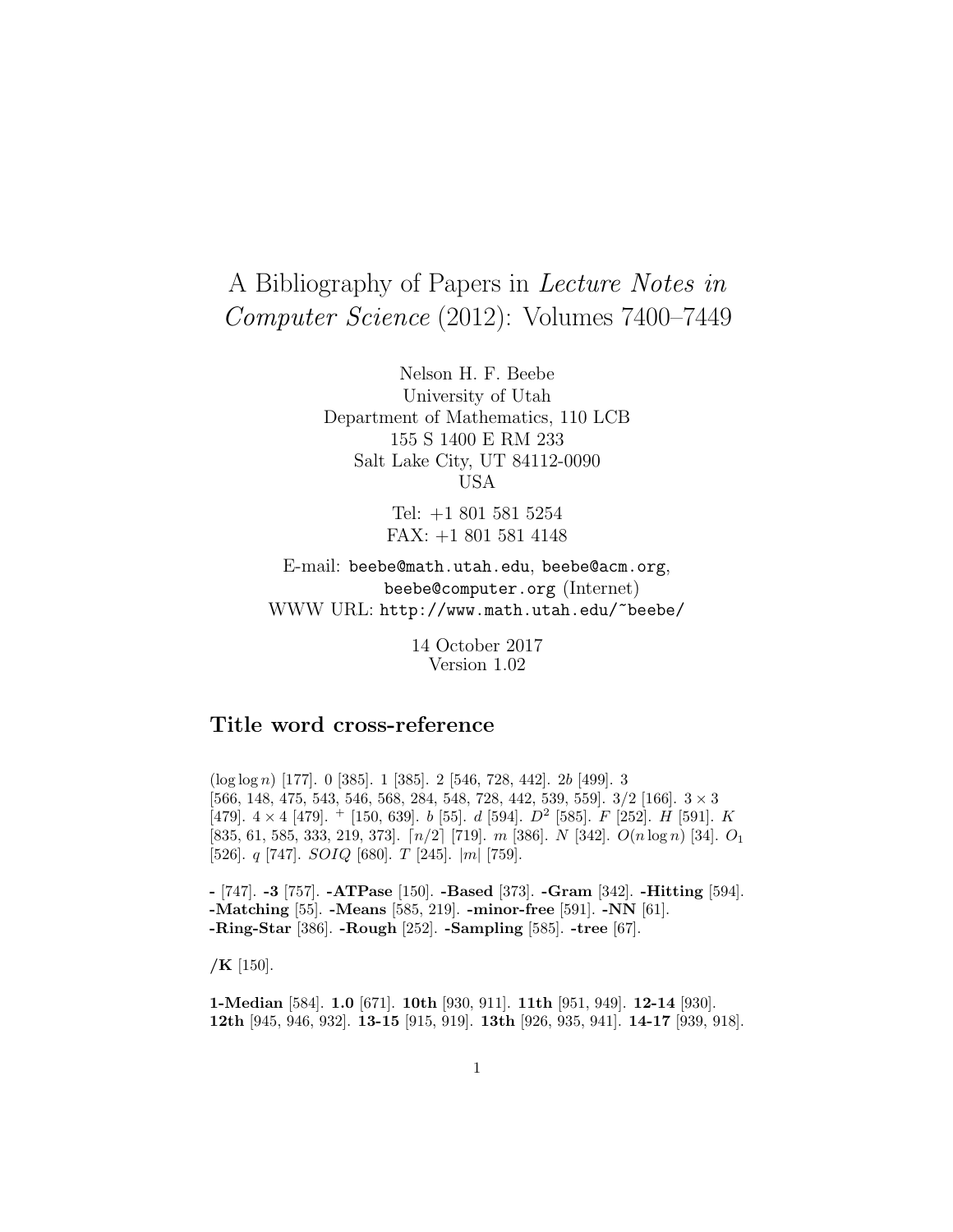**14th** [954, 948, 934]. **15-17** [916, 920, 917]. **15th** [916, 935]. **16-18** [937, 938]. **16th** [916, 918]. **17-20** [922, 921]. **17th** [947, 943]. **18-20** [927, 926]. **18th** [942, 940, 939]. **19-21** [929]. **19-23** [925].

**2-Covered** [710]. **2-to-1** [122]. **2.5** [631]. **20-22** [940]. **20-23** [935]. **2011** [411, 415, 400, 403, 398, 408, 278, 776, 409, 414, 407, 412, 413]. **2012** [935, 162]. **2012.Proceedings** [921]. **23-25** [931]. **23rd** [952, 953]. **24-26** [911]. **27-28** [943]. **27-29** [944]. **27-30** [932]. **27-31** [942]. **29-31** [933, 941].

**3-5** [950]. **3-6** [947, 954, 948, 952, 953, 949]. **3-7** [951, 955]. **32nd** [925].

**4-7** [945, 946]. **4th** [950].

**'5** [776]. **5-7** [928]. **5-9** [912]. **5th** [919, 913].

**6th** [944, 931, 912, 920].

**7th** [922, 914, 917].

**8-10** [914]. **802.15.4** [425, 347]. **8th** [937, 938, 921].

**9-10** [913]. **9-12** [934]. **9th** [955].

**Aarhus** [939]. **ABC** [622]. **Abdominal** [529]. **Abductive** [260]. **Abella** [104]. **Abnormal** [614]. **Absolute** [446]. **Abstract** [648, 369, 109]. **Abstraction** [629, 751, 108]. **Abstractions** [515]. **Accelerating** [684]. **Acceptance** [200]. **Access** [891, 425, 894]. **Accurate** [229]. **Achieving** [308]. **ACO** [615]. **ACO-Based** [615]. **Acquisition** [669]. **across** [733]. **Act** [263]. **Action** [566, 758, 563, 450, 192]. **Active** [561, 199, 517, 863]. **Activities** [184]. **Activity** [878, 728, 251]. **Actuators** [282]. **Ad** [82, 432, 80, 410, 426]. **Ad-Hoc** [82, 426]. **Adams** [383]. **Adaptable** [364]. **Adaptation** [443, 350, 715, 467, 567]. **Adaptive** [537, 898, 445, 523, 498, 717, 355, 500, 501, 620, 83, 932, 28]. **Adaptive-Width** [83]. **Adaptively** [304]. **Add** [645]. **Additive** [124]. **Adjectives** [259]. **Adjust** [772]. **Adjustment** [541]. **Adoption** [194, 769]. **Advances** [897, 807, 937, 938, 935, 925, 917]. **AES** [477]. **Affective** [185]. **Affine** [210]. **Affirmative** [717]. **Affordance** [447]. **after** [529]. **against** [658]. **Age** [610, 927, 926]. **Agencies** [785]. **Agent** [522, 677, 523, 525, 521, 519]. **Agent-Based** [525, 521]. **Agent-Driven** [522]. **Agents** [675, 504]. **Aggregate** [876, 353]. **Aggregating** [14]. **Aggregation** [396]. **Aggregations** [875]. **Agile** [870]. **Agreement** [213]. **AI** [29]. **Aided** [102, 323, 228]. **Aires** [947]. **Airports** [525]. **Algebra** [636, 107, 948, 339]. **Algebraic** [748, 390, 106, 144, 105, 673, 483]. **Algorithm** [605, 24, 593, 584, 750, 54, 622, 623, 393, 756, 739, 336, 23, 112, 419, 686, 498, 25, 68, 763, 691,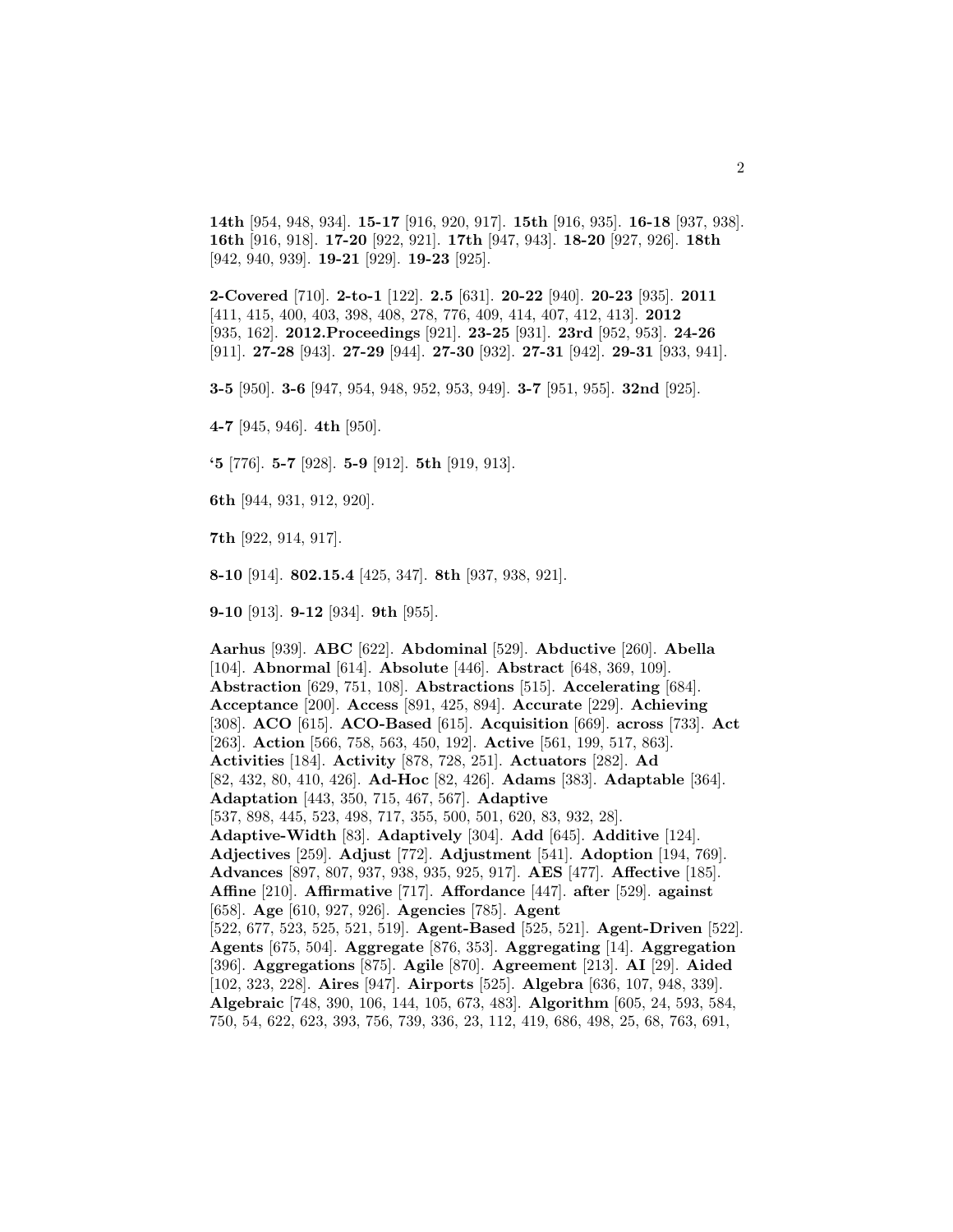883, 596, 884, 325, 35, 27, 687, 345, 434, 695, 88, 590, 606, 347, 250, 93]. **Algorithmic** [699, 488, 62]. **Algorithms** [856, 126, 380, 720, 30, 394, 834, 876, 145, 643, 916, 138, 615, 597, 52, 147, 526, 689, 852, 620, 914, 7, 945, 946]. **Algorithms-Based** [876]. **Aligning** [866]. **Alignment** [261]. **Allocation** [697, 880, 419, 444, 83, 94, 93]. **Allocations** [592]. **Almost** [179, 117]. **Almost-Equivalence** [179]. **Almost-Full** [117]. **Alphabets** [174]. **Alternatives** [266]. **Alzheimer** [533]. **Ambiguity** [471]. **Amherst** [403]. **Ammonium** [251]. **Amortized** [207]. **Amounts** [337]. **AMPLE** [83]. **Amsterdam** [410]. **Analog** [820]. **Analogs** [180]. **Analyses** [654]. **Analysis** [947, 838, 854, 653, 367, 433, 188, 866, 901, 774, 488, 834, 657, 898, 733, 234, 567, 858, 800, 861, 388, 22, 607, 316, 444, 442, 489, 477, 20, 6, 659, 787, 521, 230, 59, 620, 555, 156, 347, 356, 197]. **Analytical** [705, 352]. **Analytics** [848]. **Analytics-Driven** [848]. **Analyzing** [631, 365, 836]. **Anatomical** [530]. **Ancient** [568]. **Angers** [911]. **Angles** [47]. **Animals** [932]. **Animat** [459]. **Animats** [932]. **ANN** [617]. **Annotated** [109]. **Annotation** [850, 263]. **Annotations** [649]. **Annual** [940, 935, 925]. **ANOVA** [619]. **Answer** [264, 463]. **Answer-Set** [264]. **Answering** [847, 416, 664, 414]. **Ant** [17, 606]. **Ant-Miner** [606]. **ante** [901]. **Antennae** [40]. **Anti** [343, 726]. **Anti-Bayesian** [726]. **Anti-theft** [343]. **Antibandwidth** [27]. **Antimicrobial** [251]. **AnySURF** [290]. **AODV** [426]. **Appearance** [530]. **Application** [749, 315, 665, 134, 485, 362, 908, 498, 698, 711, 251, 706, 345, 716, 201, 223, 250]. **Application-Dependent** [711]. **Applications** [648, 947, 944, 891, 715, 758, 212, 761, 952, 953, 912, 686, 913, 692, 509, 729, 914]. **Applied** [159, 850, 617]. **Applying** [429, 112, 461, 616]. **Approach** [877, 569, 633, 411, 681, 390, 150, 247, 224, 837, 622, 337, 869, 107, 134, 576, 249, 334, 218, 353, 670, 13, 289, 850, 86, 608, 103, 6, 612, 611, 801, 230, 364, 83, 828, 220, 783]. **Approaches** [79, 69]. **Approaching** [448]. **APPROX** [916]. **Approximability** [55]. **Approximate** [70, 526, 68]. **Approximating** [540, 131, 135, 139, 600]. **Approximation** [124, 126, 54, 384, 876, 145, 138, 140, 245, 250, 916]. **Approximations** [221, 698, 374, 220]. **April** [929]. **Apriori** [883]. **Architecture** [468, 522, 449, 781, 455]. **Architectures** [363, 945, 946]. **Area** [42]. **Argentina** [947]. **Argument** [793]. **Argumentation** [847]. **Arguments** [794, 312, 311]. **Arithmetic** [481]. **Arm** [505, 497, 498]. **ARQ** [422]. **Arrangement** [42]. **Arrays** [699]. **Arteries** [529]. **Articles** [330]. **Artifacts** [820]. **Artificial** [605, 24, 440, 716, 911]. **Artificielle** [911]. **ASPACE** [177]. **Aspects** [233]. **Assembly** [651, 571, 575, 580, 810]. **Assess** [785]. **Assessing** [330]. **Assessment** [189, 610, 656, 202, 795]. **Assignment** [380, 394, 355, 696]. **Assist** [730]. **Assistance** [201]. **Assisted** [427, 478]. **Associating** [154]. **Association** [202]. **Assumptions** [638, 208]. **Assurance** [329]. **Asymmetric** [387, 494, 724]. **Asymptotic** [749]. **Asynchronous** [187]. **Athens** [929]. **Atoms** [167]. **ATPase** [150]. **Attack** [482, 739]. **Attacks** [485, 685, 483, 484]. **Attenuation** [433]. **Attractiveness** [732].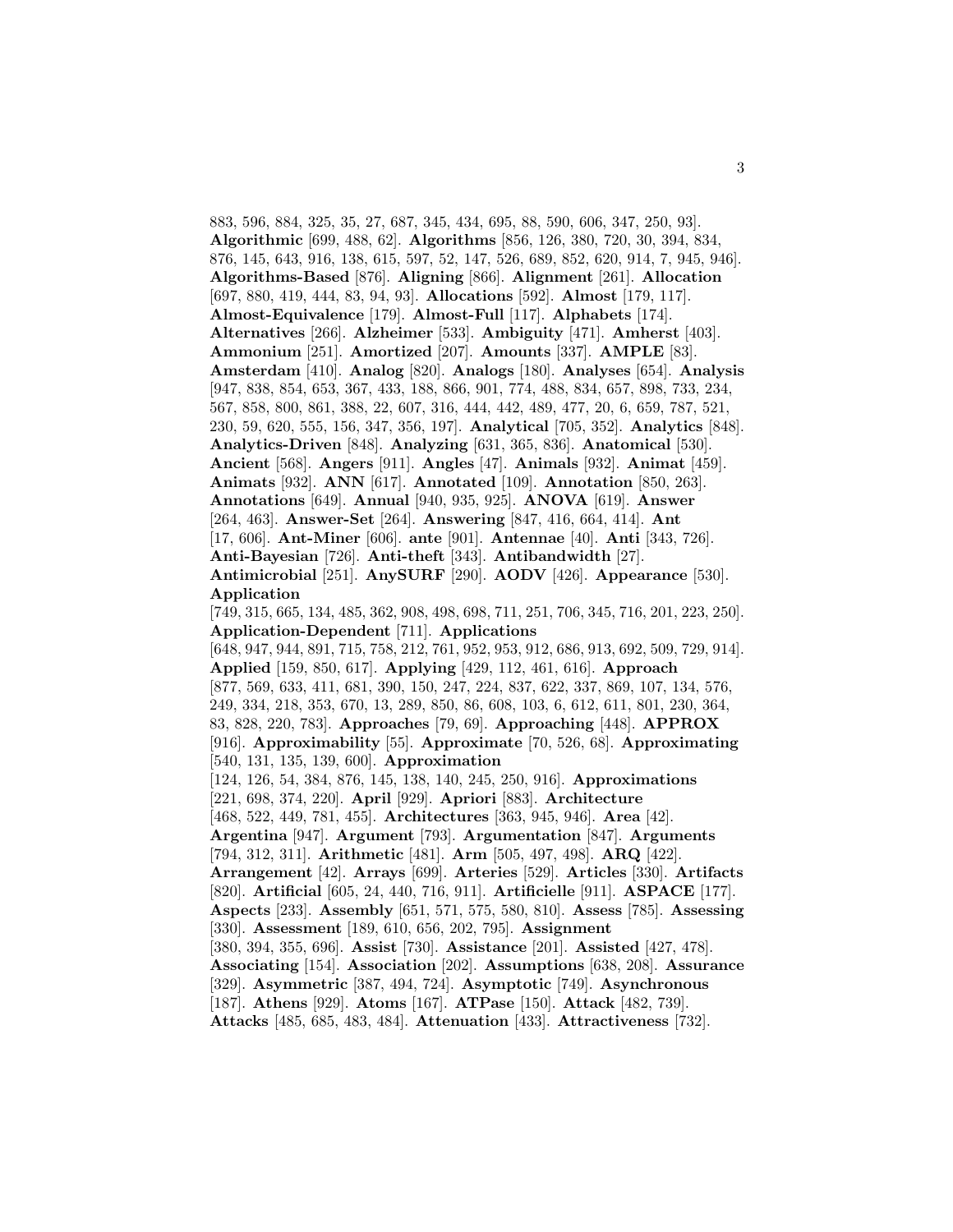**Attribute** [221, 308, 309, 254, 257]. **Attribute-Based** [308, 309]. **Attributes** [905]. **Attributive** [259]. **Auction** [85]. **Auditing** [905]. **August** [927, 915, 944, 919, 926, 942, 940, 916, 935, 933, 931, 922, 912, 913, 925, 920, 939, 943, 914, 921, 918, 941, 932, 917, 776]. **Austin** [276]. **Australia** [940]. **Austria** [954, 955, 952, 953]. **Authentication** [890, 552, 213]. **Authoring** [461]. **Authorities** [776]. **Auto** [545]. **Auto-Calibration** [545]. **Autocompletion** [331]. **Automata** [629, 634, 163, 816, 179, 165, 180, 166, 181, 809, 518, 520, 5, 824]. **Automated** [648, 838, 652, 368, 610, 657, 555, 941]. **Automatic** [874, 415, 108, 556]. **Automatically** [871]. **Automaton** [651]. **Automobile** [627]. **Autonomous** [503, 633, 504, 935, 894, 502]. **Avionics** [652]. **Aware** [12, 432, 880, 855, 424, 861, 894, 840, 833]. **Axiallities** [887]. **Axiom** [62].

#### **B** [278]. **B-Human** [278]. **Back**

[15, 36, 77, 160, 215, 274, 375, 473, 527, 582, 661, 803, 737, 282]. **Back-Drivable** [282]. **Backbone** [38]. **Backdoor** [476]. **Backgrounds** [565]. **Backtracking** [26]. **Bacteria** [823]. **Bad** [264]. **Bag** [111]. **Balance** [702]. **Balanced** [38]. **Ball** [285]. **Band** [351, 535]. **Bandpass** [54]. **Bandpass-2** [54]. **Bandwidth** [421]. **Banff** [912]. **Bank** [558]. **Barbara** [925]. **Bargaining** [28]. **Barrier** [34]. **Base** [427, 94]. **Based** [877, 632, 838, 856, 532, 360, 681, 900, 315, 674, 890, 897, 547, 189, 837, 188, 623, 675, 30, 107, 252, 18, 656, 745, 868, 348, 876, 814, 739, 740, 319, 467, 344, 494, 297, 550, 235, 371, 585, 234, 791, 615, 466, 468, 577, 552, 522, 506, 562, 663, 677, 417, 895, 437, 308, 334, 190, 218, 455, 193, 862, 261, 246, 227, 492, 670, 295, 13, 738, 17, 316, 321, 289, 79, 69, 664, 882, 690, 513, 158, 883, 711, 831, 608, 810, 672, 741, 242, 243, 489, 373, 560, 309, 551, 426, 667, 611, 525]. **Based** [521, 322, 255, 679, 149, 95, 340, 81, 156, 331, 342, 799, 88, 232, 240, 245, 257, 565, 435, 723, 347, 324, 250, 241, 830, 579, 490]. **Bases** [805]. **Bayesian** [86, 726, 579]. **BDD** [643]. **Be** [901, 737, 889, 480]. **Beam** [687]. **Beamforming** [93]. **Beauty** [459]. **Bee** [605, 24, 880]. **Behavior** [623, 859, 445, 849, 87, 932]. **Behavioral** [457]. **Behaviors** [455, 822]. **Behaviour** [532, 285, 504, 4, 286]. **Behavioural** [648]. **behind** [277]. **Belgium** [934]. **Belief** [254]. **bench** [864]. **Benchmark** [864]. **Benefit** [362]. **Benefits** [312]. **Better** [600]. **between** [841, 170, 19]. **Beyond** [179, 298, 483, 205]. **Biases** [300]. **BIDE** [723]. **BIDE-Based** [723]. **Bifurcations** [754]. **Bin** [138]. **Binaries** [653]. **Binding** [152]. **Bio** [503, 451, 455, 448]. **Bio-inspired** [503, 451, 455, 448]. **Bioconductor** [149]. **Bioinformatics** [159, 917]. **Biological** [30, 524, 149]. **Biology** [917]. **Biometric** [899]. **Biomimetics** [504]. **Biomolecular** [819]. **Bipartite** [596, 46]. **Bipartite-Like** [596]. **Biped** [506, 293]. **Birthday** [298]. **Birthday-Bound** [298]. **Bis** [251]. **Bis-quaternary** [251]. **Bit** [494, 94]. **Bitstream** [694]. **Black** [34]. **Black-Box** [34]. **Blackboard** [189]. **Blackboard-Based** [189]. **Blended** [200, 192]. **Block** [65, 738]. **Blockciphers** [298]. **Blogosphere** [858]. **Blue** [598]. **Board** [23]. **Body**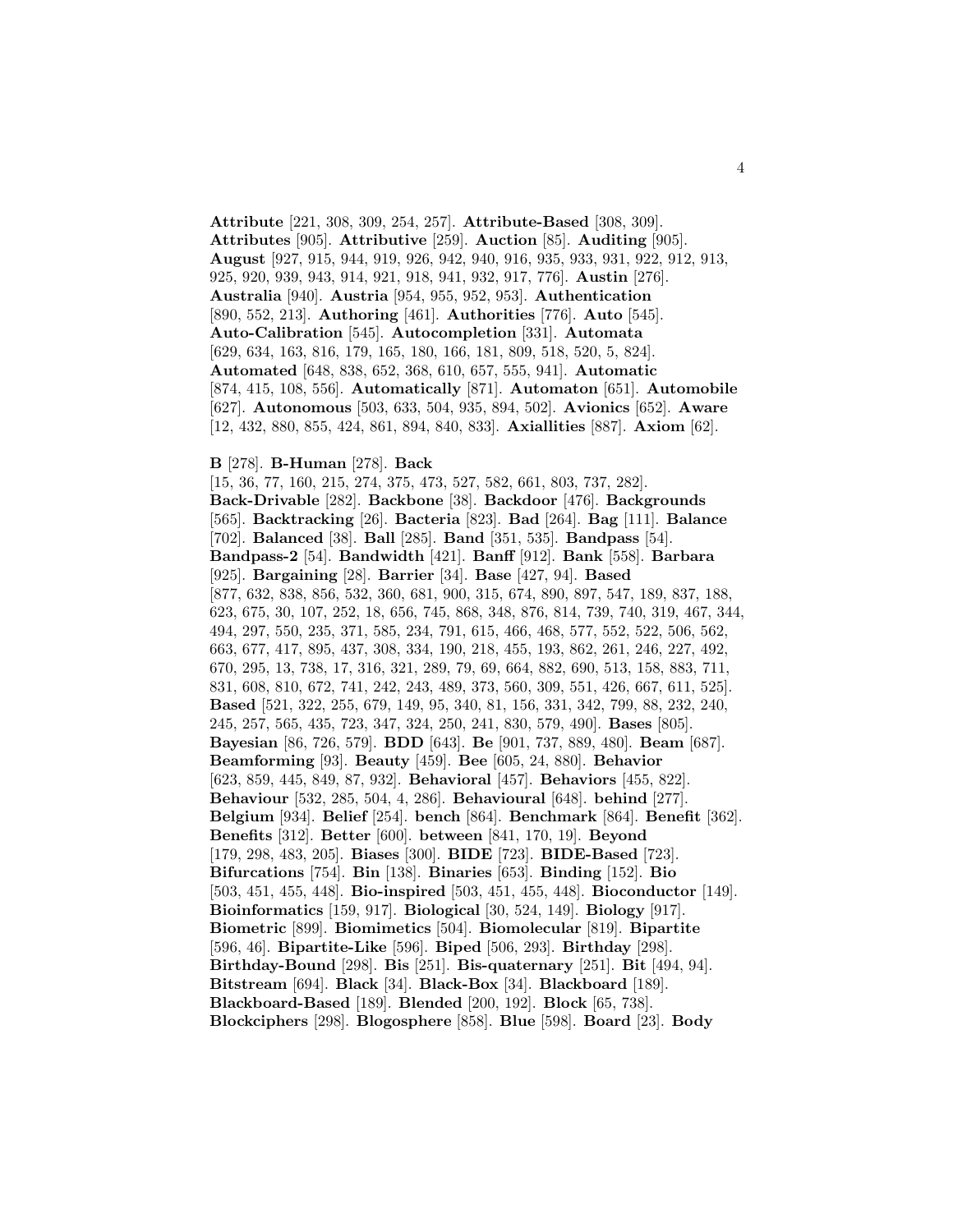[753, 286]. **Boltzmann** [727]. **Bonded** [580]. **Bone** [610]. **Book** [399, 400, 401, 402, 404, 406]. **Books** [398, 405, 409]. **Boolean** [481]. **Border** [780]. **Both** [667]. **Bound** [134, 298]. **Bounded** [366, 307, 135, 48, 499]. **Bounds** [125, 574, 814, 600, 659, 89]. **Box** [34]. **Boxes** [479, 712]. **BPMN** [868]. **BPMN-Based** [868]. **Brain** [531]. **Braitenberg** [442, 499]. **Branch** [378, 388]. **Branch-and-Cut** [388]. **Branch-and-Price** [378]. **Branched** [845]. **Brazil** [941, 917]. **Brazilian** [917, 778]. **Breaches** [901]. **Breaking** [34, 299]. **Breaks** [401]. **Breakthrough** [476]. **Breast** [228]. **Bridging** [108]. **Bringing** [668]. **Bristol** [935]. **BRMS** [669]. **Broadband** [701]. **Broadcast** [91]. **Browsers** [889]. **BSB** [917]. **BUAP** [411]. **Budget** [697]. **Budgeting** [797]. **Buenos** [947]. **Buffer** [880]. **Build** [779]. **Building** [771, 505, 190, 193, 65, 328, 886]. **Buildings** [832]. **Bundle** [541]. **Bursts** [430]. **Bus** [705]. **Business** [665, 668, 774, 955, 669, 666, 670, 721, 770]. **Business-Oriented** [721]. **Busted** [491]. **Bytecode** [368].

**C** [649, 365, 654, 108]. **CA** [925]. **Cache** [831]. **Caen** [404]. **Calculation** [752]. **Calculations** [759]. **Calculators** [796]. **Calculus** [674]. **Calibration** [546, 545]. **Calls** [659]. **Cambridge** [916]. **Camera** [505]. **Cameras** [545, 728]. **Campo** [917]. **Can** [730]. **Canada** [912, 913, 920]. **Canaries** [475]. **Cancelation** [431]. **Cancer** [153, 228]. **Cantor** [105]. **Capable** [577]. **Capacity** [333]. **Carbon** [796]. **Card** [297]. **Cardinality** [391]. **CASC** [948]. **Case** [24, 872, 189, 792, 190, 364, 197, 779]. **Cast** [491]. **Categorization** [287, 850]. **Categorizing** [335]. **Causal** [672, 14]. **Cause** [854]. **CBTC** [435]. **CC** [619]. **Cell** [561, 701]. **Cells** [453]. **Cellular** [166, 809, 86, 824]. **Census** [554]. **Center** [757, 284]. **Centered** [42]. **Centers** [620]. **Central** [50]. **Centric** [411, 212, 409, 410, 407, 412]. **Certain** [205, 57]. **Certification** [118]. **Certified** [637]. **Certifying** [649]. **CEUS** [532]. **Chain** [652]. **Chains** [765]. **Challenges** [897, 784]. **Champions** [276]. **Chance** [384]. **Chance-Constrained** [384]. **Channel** [314, 425, 486, 483, 85, 83, 770, 82]. **Characterisation** [532]. **Characteristic** [224]. **Characterization** [748, 238]. **Characterizing** [84]. **Characters** [805]. **Checking** [366, 150, 655, 8, 5, 660, 844]. **Chemical** [573, 574, 754]. **Chemicals** [823]. **Chengdu** [922, 921]. **CHES** [934]. **China** [927, 919, 926, 922, 914, 921]. **Chinese** [200]. **Chip** [713, 476]. **Chlorides** [251]. **Choice** [504, 253, 770]. **Chomsky** [173]. **Choosing** [791]. **Chordal** [595]. **Chosen** [233]. **Chromatic** [597]. **Chromosomes** [144]. **CIARP** [947]. **Ciphers** [482, 712]. **Ciphertext** [309]. **Circular** [753]. **CiteSpace** [188]. **Citizen** [792, 793]. **City** [771, 798]. **Class** [741, 169, 606, 609]. **Classes** [261]. **Classic** [164]. **Classical** [163]. **Classification** [566, 222, 252, 609, 619, 734, 726]. **Classifier** [744, 151, 716]. **Classifiers** [287]. **Classifying** [246]. **Cleaners** [507]. **Climate** [796]. **Clique** [48]. **Clique-Width** [48]. **Closed** [433, 723]. **Cloud** [12, 697, 892, 541, 158, 721, 192, 866]. **Cluster** [64, 419]. **Clustering** [857, 125, 745, 744, 624, 740, 235, 585, 153, 253, 741, 743, 620, 219, 232]. **Clusters** [612]. **Cluttered** [543]. **CNL** [933, 461]. **Coarse** [580].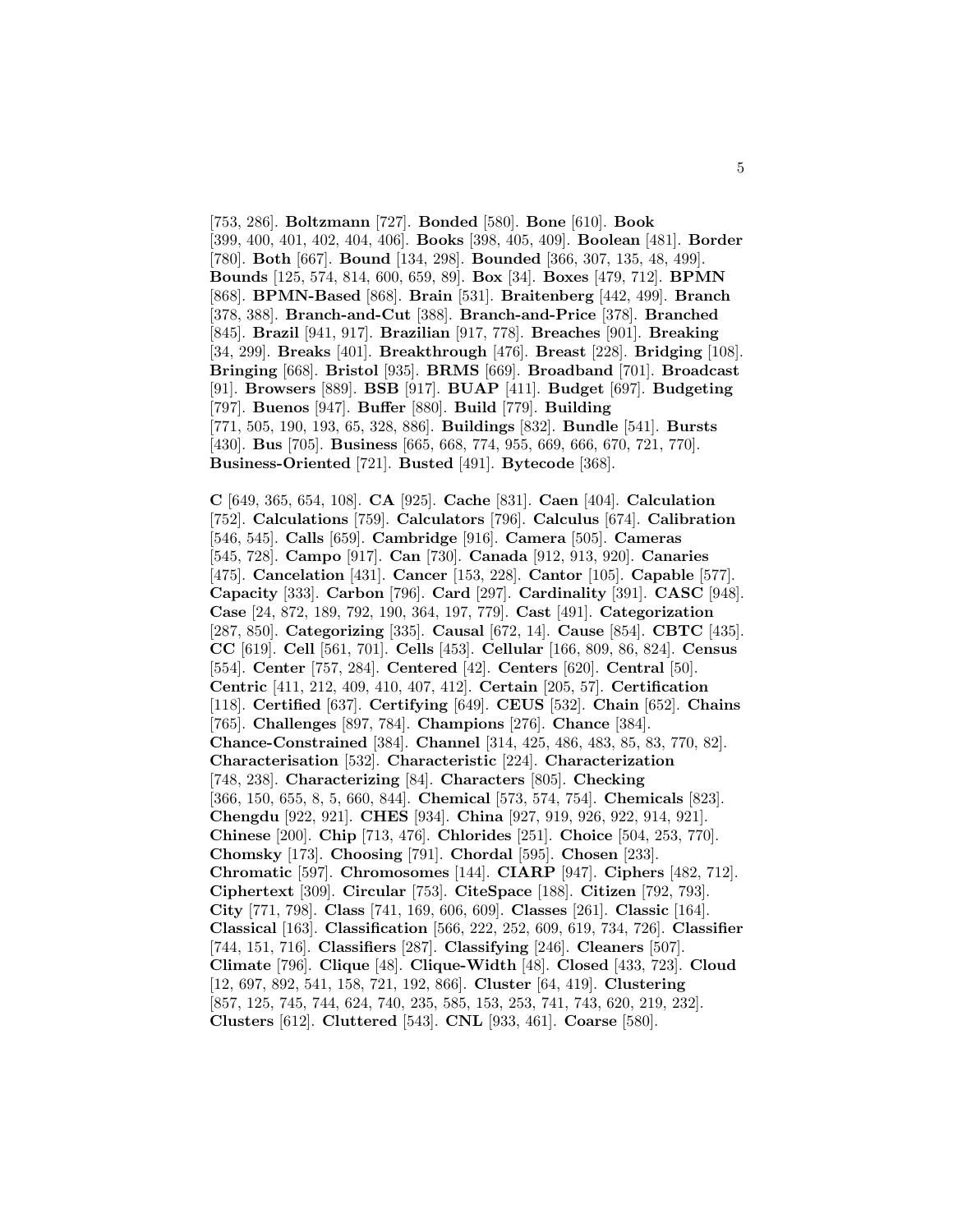**Coarse-Grained** [580]. **COCOA** [912]. **COCOON** [940]. **Code** [494, 303, 700]. **Code-Based** [494]. **Coded** [177]. **Codes** [422, 213]. **Codeword** [576]. **Coding** [569, 423, 80, 435]. **Coefficients** [153]. **Coercion** [644]. **Coercive** [769]. **Cognition** [459]. **Cognitive** [97, 95, 94, 93]. **Cographs** [595]. **Coherence** [906]. **Collaborative** [189, 638, 190, 192]. **Collatz** [166]. **Collecting** [130]. **Collection** [44, 89]. **Collective** [936, 524]. **Colleges** [200]. **Collision** [485, 448]. **Collisions** [419]. **Collusion** [305]. **Collusion-Preserving** [305]. **Collusions** [307]. **Colony** [605, 24, 17]. **Color** [861, 288]. **Color-Sentiment** [861]. **Colored** [201]. **Coloured** [10, 7]. **Colouring** [599]. **Columns** [392]. **Combination** [744, 287, 852]. **Combinatorial** [916, 379, 912, 929]. **Combinatorics** [940]. **Combine** [3]. **Combining** [735, 654]. **Commands** [109]. **Commitments** [311]. **Common** [437]. **Communication** [189, 389, 792, 431, 90, 658, 693, 696, 96, 435]. **Communications** [99, 425]. **Communities** [800]. **Commutative** [231]. **Compact** [119, 246, 65, 829, 490]. **Comparative** [555, 156]. **Comparators** [550]. **Compare** [440]. **Comparing** [786, 559, 269]. **Comparison** [899, 619, 146]. **Compass** [506]. **Compatible** [422]. **Compensate** [433]. **Competence** [268]. **Competition** [361, 404]. **Competitions** [508]. **Competitive** [35]. **Compiler** [478]. **Complete** [177]. **Completeness** [178, 19]. **Completion** [565]. **Complex** [674, 675, 575, 526, 110, 560, 226, 232]. **Complexities** [167]. **Complexity** [806, 44, 207, 34, 814, 758, 818, 764, 821]. **Compliance** [666, 11]. **Compliant** [449, 13, 282]. **Component** [733, 522, 59]. **Component-Based** [522]. **Components** [641]. **Composable** [208, 291]. **Composite** [904]. **Compositional** [632]. **Compositions** [827]. **Comprehensive** [755, 193]. **Compression** [848, 420, 321, 340]. **Compressive** [564]. **Computation** [305, 750, 842, 751, 206, 573, 951, 53, 304, 307, 211, 74, 923, 881, 157, 290, 580, 581]. **Computational** [107, 936, 381, 524, 917]. **Computations** [205, 519, 761, 860]. **Compute** [303]. **Computer** [947, 838, 102, 228, 948]. **Computer-Aided** [102]. **Computer-Based** [838]. **Computers** [817, 820]. **Computing** [937, 938, 584, 603, 754, 202, 948, 816, 170, 685, 707, 763, 821, 811, 939, 823, 192, 257, 921, 940]. **Concept** [201]. **Concepts** [838, 866]. **Conceptual** [868, 896, 844]. **Concern** [795]. **Concurrency** [910]. **Concurrent** [703]. **Conditional** [630]. **Conditioning** [853]. **Conditions** [448]. **Cone** [384, 392, 385]. **Conference** [928, 915, 919, 954, 951, 955, 926, 940, 911, 935, 931, 922, 952, 953, 912, 913, 925, 949, 920, 939, 950, 914, 945, 946, 921, 918, 941, 932]. **Conferencing** [13]. **Confidence** [839]. **Confidentiality** [371]. **Configuration** [891]. **Configurations** [821]. **Confusion** [488]. **Congress** [947, 935]. **Congruency** [534]. **Conjecture** [166]. **Connected** [131, 90]. **Connectivity** [748, 132]. **Consecutive** [598]. **Consensus** [526, 520]. **Consequent** [613]. **Considering** [859, 696]. **Consistency** [709, 457]. **Consistent** [847, 391]. **Constrained** [697, 384, 41, 132, 391, 395, 541]. **Constraint** [637, 458, 333, 56]. **Constraints** [857, 882]. **Constructing** [538]. **Construction**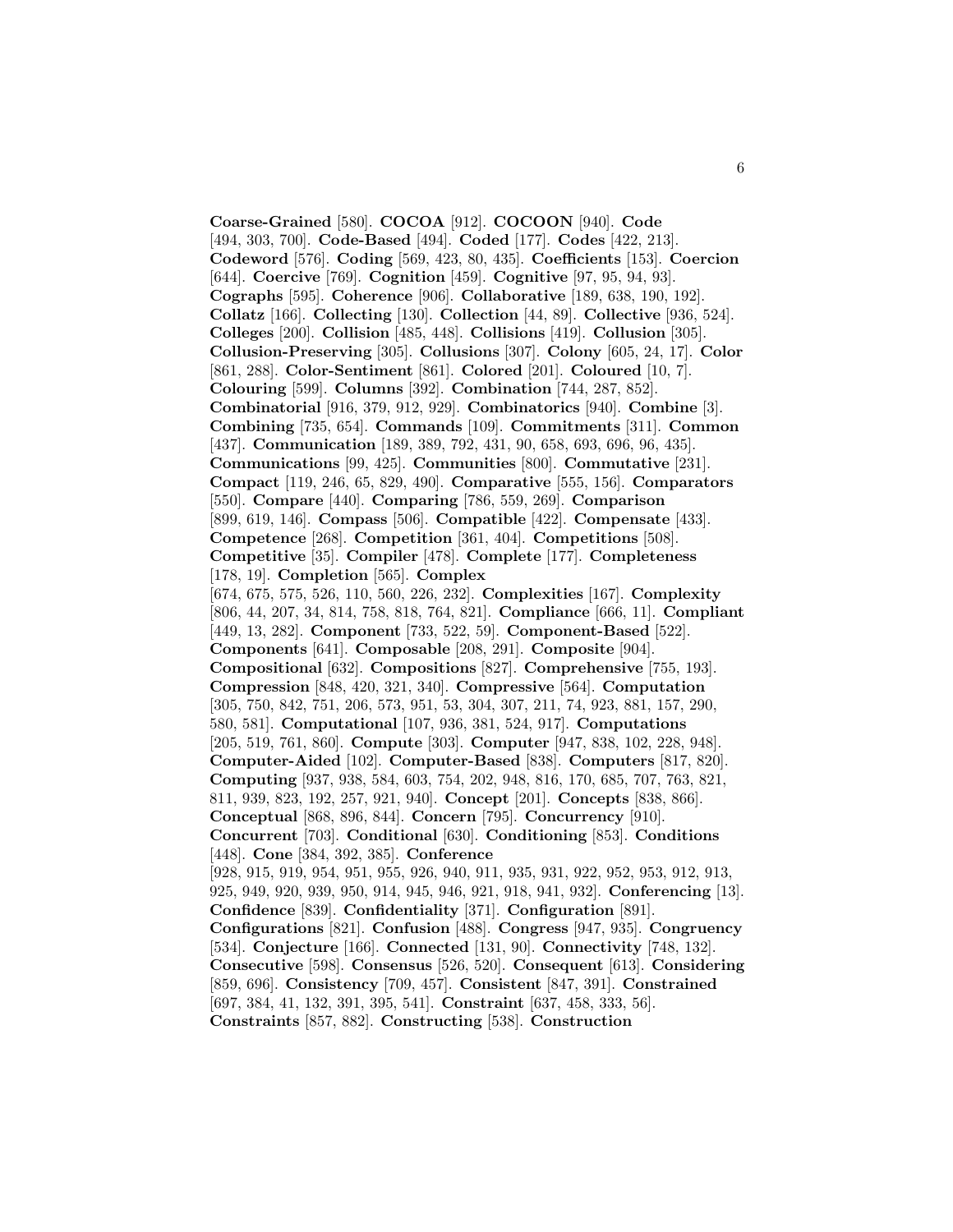[124, 106, 643, 319, 38, 707, 441, 689, 721, 49]. **Consultation** [794]. **Consultations** [790]. **Consumed** [507]. **Consumption** [907]. **Content** [399, 534, 930, 404, 560]. **Contention** [95]. **Contention-Based** [95]. **Contest** [8]. **Context** [175, 170, 171, 266, 172, 855, 176, 199, 894, 769, 174, 676, 269, 770]. **Context-Aware** [855, 894]. **Context-Free** [175, 170, 171, 172, 176, 174]. **Contextual** [886]. **Contiguous** [588]. **Contingences** [789]. **Contingencies** [445, 450]. **Continual** [260]. **Continuity** [859]. **Continuous** [329]. **Contour** [609]. **Contours** [561]. **Contraction** [340]. **Control** [10, 891, 640, 2, 451, 430, 506, 449, 895, 431, 498, 894, 458, 501, 282, 893, 454, 435]. **Controlled** [812, 462, 470, 466, 468, 471, 465, 463, 459, 933]. **Convergence** [931]. **Conversational** [523]. **Convex** [46]. **Cooperation** [94]. **Cooperative** [97, 83]. **Coordinates** [754]. **Coordination** [633, 4, 690]. **Coping** [471]. **Coq** [107, 113, 116, 106]. **Core** [257, 363, 695]. **Corner** [229]. **Correct** [835, 115]. **Correction** [687, 490]. **Correctness** [205, 643]. **Correlated** [843]. **Correlation** [73, 153]. **Corruption** [211]. **Cosine** [860]. **Cost** [649, 131, 41, 194, 904, 589, 429, 56, 361]. **Cost-Constrained** [41]. **Council** [798]. **Count** [181]. **Counter** [789]. **Counter-Democracy** [789]. **Counterexample** [629]. **Countries** [768]. **Course** [189, 193, 197]. **Cover** [122, 392, 598, 342]. **Coverage** [256, 869, 428]. **Covered** [710, 19]. **Covering** [138]. **Covers** [499]. **CPGs** [455]. **Craniofacial** [559]. **Credentials** [309]. **Crete** [937, 938]. **Criteria** [438, 726]. **Critical** [821, 268, 943]. **Critique** [799]. **Cross** [780]. **Cross-Border** [780]. **Crossing** [47]. **Crowd** [525]. **Crowdsourcing** [802]. **CRYPTO** [925, 493, 302]. **Cryptographic** [102, 492, 11, 934]. **Cryptography** [315, 487, 494]. **Cryptology** [925]. **CSMA** [347]. **CSMA/CA** [347]. **CSPs** [135]. **CT** [531]. **Cube** [750, 881]. **Cubes** [874]. **Cubic** [757]. **CUDA** [157]. **Cup** [924]. **Curious** [496]. **Current** [790, 784, 768, 921]. **Curriculum** [512]. **Cut** [388, 51, 393, 65]. **Cut-Region** [65]. **Cuts** [588, 741]. **Cutting** [393, 507]. **Cutting-Plane** [393]. **Cycle** [145, 494]. **Cycled** [96]. **Cycles** [45, 264, 551].

**D** [680, 546, 566, 148, 475, 543, 546, 568, 284, 548, 728, 764, 539, 559]. **D-Finite** [764]. **D-LIPM** [284]. **D/** [546]. **Daejeon** [931]. **Damage** [901]. **Data** [320, 857, 874, 838, 411, 872, 222, 67, 231, 221, 866, 869, 901, 543, 624, 318, 348, 870, 878, 879, 319, 666, 864, 848, 800, 112, 437, 881, 461, 354, 541, 246, 91, 110, 420, 321, 328, 86, 721, 409, 743, 906, 410, 795, 785, 89, 853, 239, 340, 407, 412, 331, 232, 702, 941, 849, 326, 332, 358, 775, 779, 954]. **Data-Centric** [411, 409, 407, 412]. **Data-Driven** [239]. **Database** [854, 311, 349, 952, 953]. **Databases** [847, 826, 875, 845, 843, 329, 862, 734, 863, 236, 905, 156]. **Datacentric** [408]. **DaWaK** [954]. **Days** [776]. **DCT** [611]. **DCT-Genetic-Fuzzy** [611]. **Deal** [606]. **Decade** [281]. **Decay** [759]. **December** [930]. **Decentralised** [635]. **Decidability** [119, 168]. **Deciding** [578]. **Decision** [256, 247, 680, 252, 248, 233, 230, 885, 250, 490]. **Decisions** [217]. **Decoder**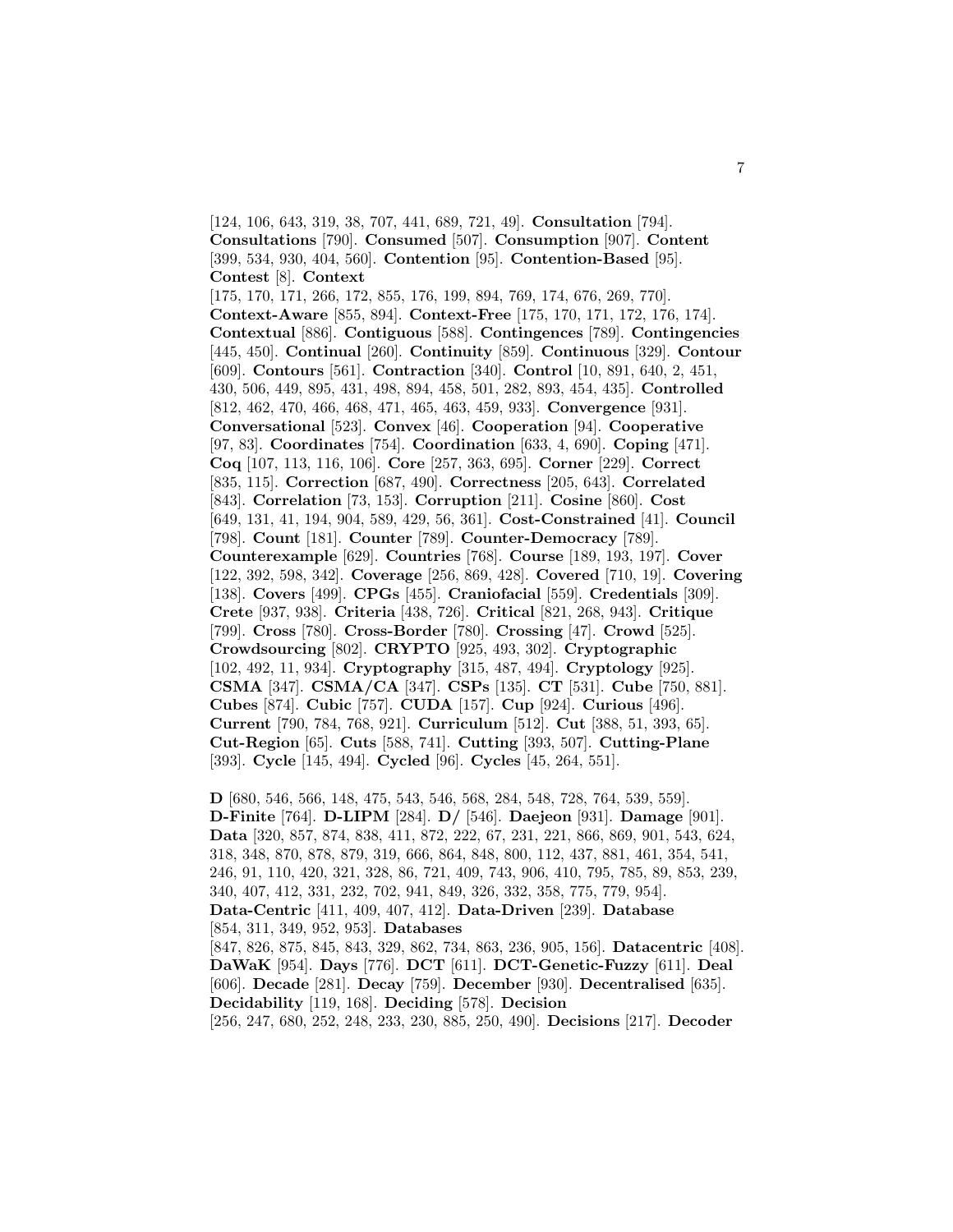[718]. **Decoding** [718]. **Decreasing** [20]. **Deductive** [366]. **Defeasible** [677]. **Definability** [267]. **Define** [120]. **Defined** [372]. **Definition** [620]. **Degree** [719, 598, 590, 271]. **Degree-4** [590]. **Degrees** [244]. **Delay** [80]. **Delays** [278, 693]. **Delegation** [206, 309]. **Deleted** [830]. **Deletion** [813]. **Demand** [773]. **Democracy** [789]. **Denmark** [939, 932]. **Denotation** [272]. **Dense** [306, 178, 596]. **Densely** [499]. **Density** [232]. **Density-Based** [232]. **Denumerability** [105]. **Dependent** [711]. **Deployment** [372]. **Depth** [505, 543, 544]. **Derivation** [428]. **Derivations** [172]. **Descent** [689]. **Described** [660]. **Descriptor** [548]. **Descriptors** [71, 559, 156]. **Design** [126, 130, 386, 576, 870, 190, 155, 711, 659]. **Designing** [508, 184]. **Designs** [652, 906]. **Detecting** [327]. **Detection** [688, 368, 897, 735, 547, 554, 561, 533, 235, 614, 558, 567, 738, 288, 289, 717, 616, 149, 250]. **Detectors** [735]. **Determinants** [186]. **Determiner** [270]. **Determining** [712]. **Determinism** [165]. **Deterministic** [573, 176, 697]. **Developing** [720, 441, 768]. **Development** [827, 872, 656, 773, 446, 522, 786, 192]. **Developmental** [822]. **Developments** [918]. **Device** [579]. **Devices** [191]. **DEXA** [952, 953]. **DHE** [313]. **DIADEM** [826]. **Diagnosis** [228]. **Diagnostics** [542]. **Diagrams** [836]. **Dialogue** [467, 260, 263]. **Diameter** [143, 41]. **Dichotomies** [745]. **Dictionary** [70, 614]. **Did** [569]. **Difference** [747]. **Different** [470, 448, 223]. **Differential** [747, 482, 31, 103]. **Differentiated** [875]. **Diffusion** [344, 858]. **Digestion** [152]. **Digital** [955, 568, 558]. **Dimension** [210]. **Dimensional** [762, 68, 765, 357, 874, 821]. **Dimensionality** [732]. **Directed** [377]. **Directional** [40]. **Directions** [923]. **Dirty** [332]. **Discernibility** [254]. **Discontinuity** [436, 557]. **Discontinuity-Preserving** [557]. **Discovering** [849]. **Discovers** [476]. **Discovery** [954, 843, 227]. **Discrete** [2]. **Discrete-Event** [2]. **Discrimination** [445]. **Discussion** [187]. **Disease** [636, 533]. **Dishonest** [304]. **Disjoint** [386]. **Dispatch** [35]. **Dispersive** [537]. **Displacement** [574, 581, 579]. **Dissimilarity** [738]. **Distance** [72, 191, 73, 497, 446, 170, 597, 408, 157, 882, 729]. **Distance-Hereditary** [597]. **Distortion** [545, 433]. **Distributed** [367, 699, 705, 2, 715, 265, 816, 645, 685, 23, 707, 881, 354, 68, 113, 658, 364]. **Distribution** [300]. **Distributive** [270]. **Disturbing** [187]. **DLT** [918]. **D'MART** [328]. **DNA** [939, 575, 576, 577, 939, 580, 581, 149, 579]. **DNAQL** [572]. **DNase** [152]. **Do** [181]. **Document** [841, 399, 234, 192]. **Document-Sharing** [192]. **Documents** [851]. **Does** [650]. **DOF** [500]. **Doing** [628]. **Domain** [550, 373, 6]. **Domain-Specific** [373]. **Domains** [637, 826]. **Domestic** [280, 507]. **Dominance** [218]. **Dominance-Based** [218]. **Dominating** [90]. **Down** [881, 507]. **dP** [163]. **DPA** [488, 484]. **Drafting** [470]. **Dragon** [162]. **Drivable** [282]. **Driven** [872, 665, 773, 848, 908, 522, 539, 239]. **Drives** [349]. **Driving** [356]. **Droplet** [817]. **Drug** [560]. **DS** [431]. **DS/CDMA** [431]. **DSACL** [67]. **Dual** [126, 538, 391, 509]. **Dual-Rate** [509]. **during** [776]. **Dutch** [779]. **Duty** [96]. **Duty-Cycled** [96]. **Dynamic** [709, 532, 61, 72, 842, 67, 567, 862, 17, 66, 684,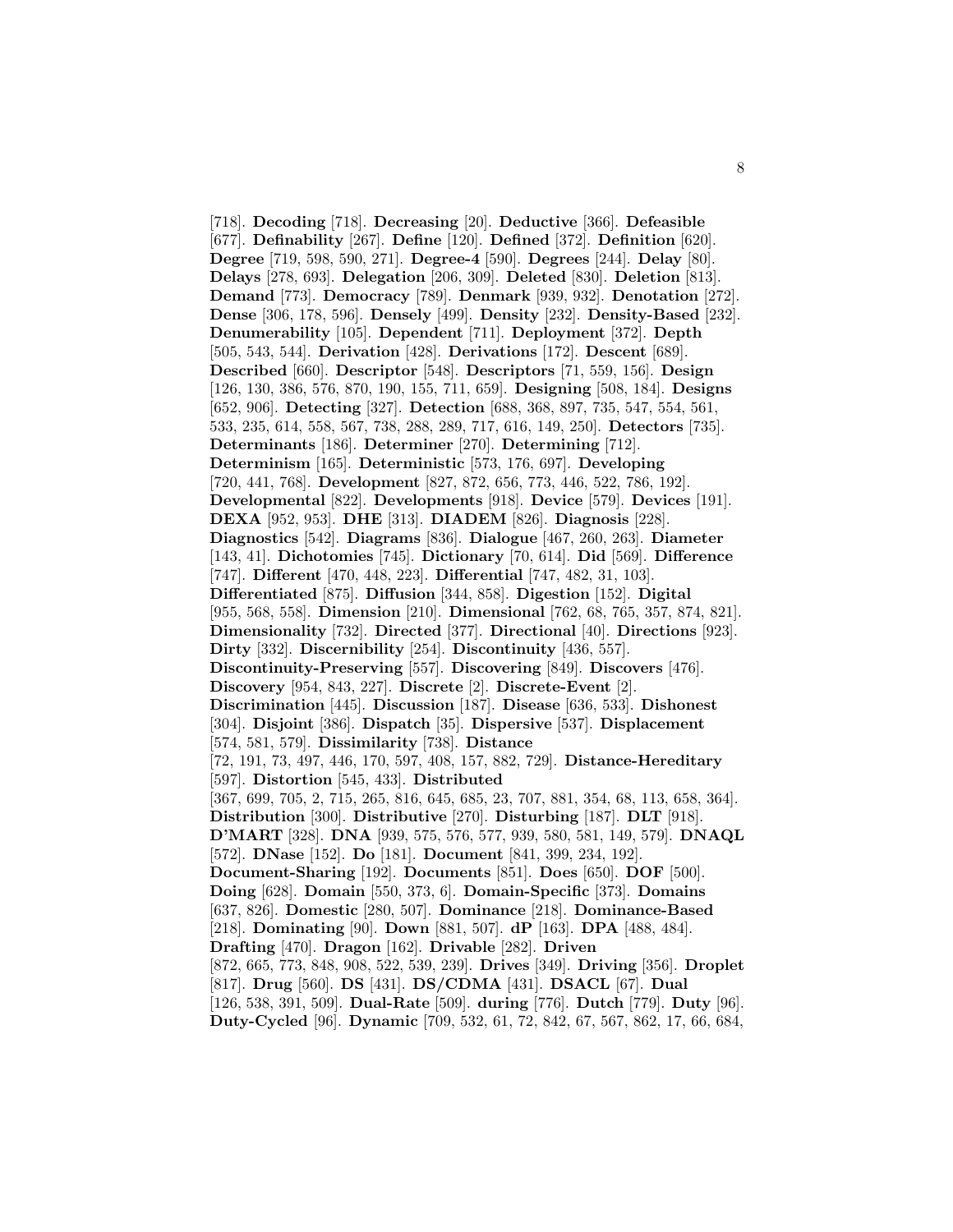829, 35, 863, 591, 309, 580, 565, 830]. **Dynamics** [148, 636, 447, 266, 608].

**E-Adoption** [194]. **E-Beam** [687]. **E-Consultations** [790]. **E-Government** [769, 787, 784]. **e-Learning** [199]. **e-Petitioning** [792]. **e-Service** [773]. **E-Training** [194]. **EA** [911]. **Easier** [587]. **Ecology** [608]. **Ecology-Based** [608]. **Economic** [35]. **ed** [405]. **Edge** [42]. **Edge-Centered** [42]. **Edges** [21]. **Edit** [170, 408, 882]. **Edit-Distance** [170]. **Editing** [464]. **Education** [508, 838, 856, 196, 198]. **Educational** [820]. **Effect** [687]. **Effective** [841, 443, 194, 430, 59]. **Effects** [150]. **Efficiency** [778, 312, 786]. **Efficient** [688, 64, 634, 900, 510, 231, 481, 899, 294, 212, 724, 424, 843, 881, 353, 486, 831, 62, 581, 833, 696, 85]. **Effort** [653]. **EGOV** [949]. **eGovernment** [768]. **Electric** [452]. **Electronic** [320, 99, 949, 950]. **Element** [452]. **Elevated** [623]. **Eliminating** [278]. **Embedded** [512, 658, 934]. **Embodied** [262]. **Embryomorphic** [807]. **EMD** [607]. **Emergence** [496, 524]. **Emergent** [822]. **Emission** [477]. **Empire** [44]. **Employing** [718]. **Enabled** [540]. **Enables** [159]. **Enciphering** [297]. **Enclave** [99]. **Encrypted** [899, 898]. **Encryption** [208, 307, 494, 308, 309, 213, 310]. **End** [678, 302]. **Energy** [12, 576, 432, 424, 322, 581, 507]. **Energy-Aware** [12]. **Energy-Based** [322]. **Energy-Efficient** [424]. **Enforcing** [895]. **Engaging** [511]. **Engine** [75, 701]. **Engineer** [440]. **Engineering** [665, 807, 438, 941]. **English** [464, 189]. **Enhanced** [31, 352]. **Enhancing** [869, 707]. **Enough** [901]. **Enrichment** [840]. **Enrollment** [490]. **Ensemble** [744]. **Enterprise** [781]. **Entity** [236]. **Entropy** [250]. **Environment** [350, 618, 707, 198, 539, 356]. **Environmental** [17]. **ePart** [950]. **eParticipation** [791, 793, 801]. **Epidemics** [636]. **Epistemic** [266, 672]. **Equation** [701]. **Equational** [103]. **Equations** [747, 752, 344]. **Equilibrium** [753]. **Equivalence** [119, 111, 179, 245]. **Era** [159]. **erasing** [173]. **Erratum** [79]. **Error** [708, 642, 490]. **Errors** [179, 154, 621]. **Escape** [503, 21]. **ESSLLI** [923]. **Estimation** [543, 542, 332]. **ETL** [871, 868, 873]. **Euler** [752]. **Eulerian** [593]. **Evacuation** [832]. **Evaluating** [153]. **Evaluation** [210, 930, 491, 13, 764, 793, 381, 743, 787]. **Evaluations** [426]. **Evaluative** [271]. **Evenly** [699]. **Event** [634, 2, 614, 4]. **Events** [674]. **Evidential** [253]. **Evolution** [33, 911, 31, 845, 32, 158, 459]. **Evolutionary** [29, 30, 23, 25]. **Evolving** [817, 458]. **Ex** [901]. **Ex-ante** [901]. **Exact** [590]. **Examples** [300, 823]. **Executable** [844]. **Execution** [816, 660]. **Executions** [667]. **Executive** [196]. **Existential** [664]. **Existing** [328]. **Expectations** [791]. **Experiences** [512]. **Experiments** [408]. **Expert** [952, 953]. **Explanations** [682]. **Explicit** [638, 234]. **Exploiting** [688, 568, 801]. **Exploration** [636, 62, 860]. **Explorations** [605]. **Explorative** [513]. **Exploring** [713, 158, 26]. **Exponential** [486]. **Expression** [119, 153, 555]. **Expressions** [226]. **Expressive** [634, 869, 594]. **Extended** [390, 389]. **Extending** [877, 144, 3]. **Extension** [210]. **Extensions** [465, 606]. **External** [402, 769]. **Extracting** [665]. **Extraction** [648, 838, 837, 610, 404, 405, 851, 342]. **Extreme** [392, 616]. **Eye** [569, 554, 229].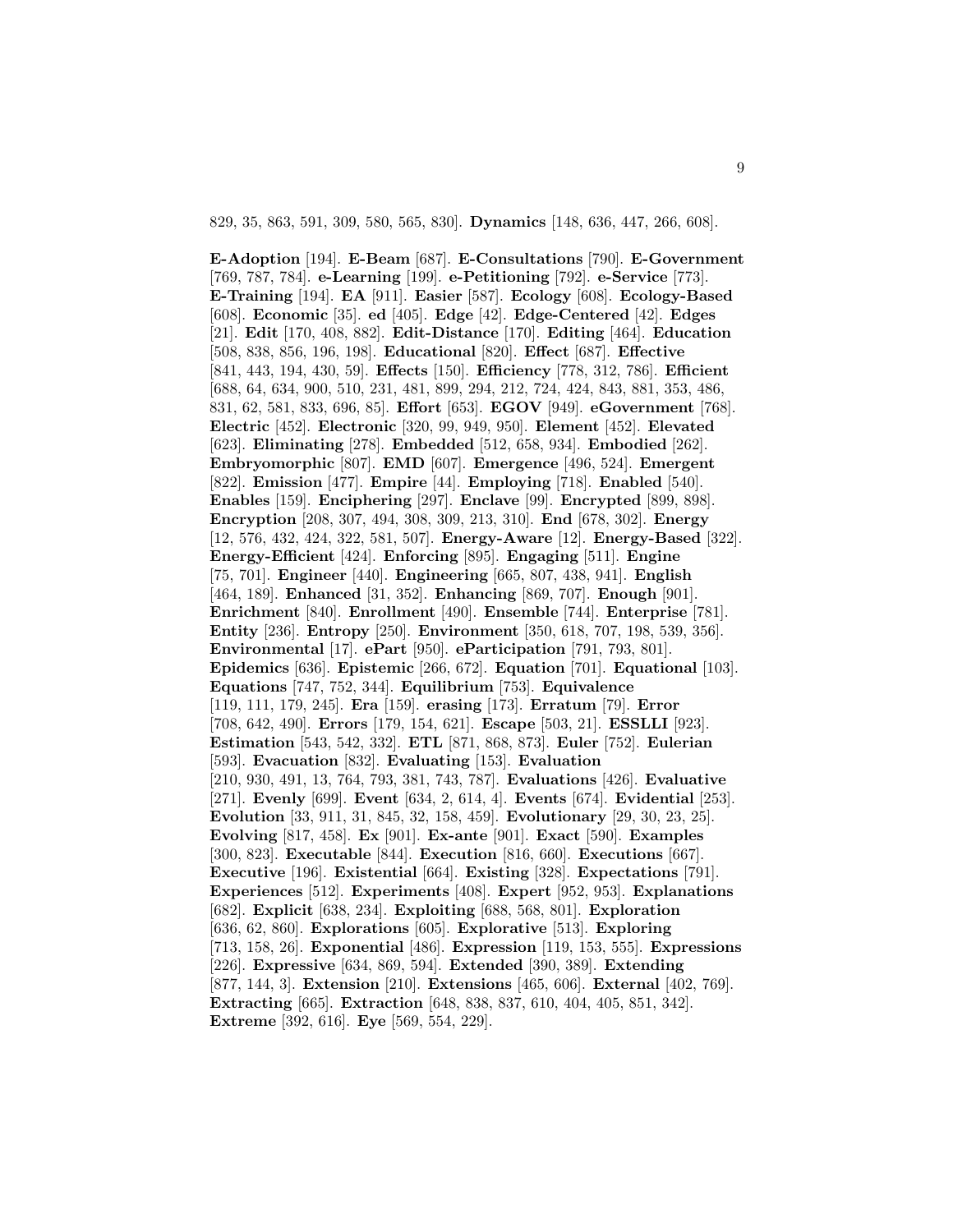**f** [303]. **Face** [736, 196, 732, 735, 622, 737, 733, 249, 738]. **Face-to-Face** [196]. **Facebook** [186]. **Faces** [379]. **Faceted** [399, 410]. **Facial** [735, 555]. **Facility** [134]. **Fact** [491]. **Factor** [134, 152, 40]. **Factorizations** [389]. **Factorized** [74]. **Factors** [200]. **Fagin** [180]. **Failure** [854, 717]. **Fair** [592, 434]. **Fairness** [322]. **Family** [482]. **Far** [480]. **Fast** [394, 74, 764, 698, 884, 96]. **Fault** [482, 852]. **Feature** [566, 735, 610, 71]. **Features** [288, 290]. **Featuring** [286]. **Federations** [12]. **Feedback** [433, 595, 506, 46]. **Few** [758, 141]. **Fi** [436]. **FIDs** [716]. **Fields** [759, 32]. **FIFO** [703]. **Files** [337, 79, 69]. **Filter** [558]. **Filtering** [294]. **Filters** [556]. **Financial** [521]. **Finding** [805, 835, 596]. **Finger** [552]. **Fingerprint** [436, 324]. **Fingerprint-Based** [324]. **Finite** [452, 637, 180, 181, 764, 464]. **Finite-State** [464]. **Finnish** [781]. **FIRA** [935]. **First** [2]. **Fish** [452]. **Fiteng1000** [722]. **Fixed** [133, 613]. **Flash** [831, 349]. **Flash-Based** [831]. **Flexibility** [694]. **Flexible** [657, 902, 290, 280]. **FlexRay** [655]. **Flow** [129, 530, 374, 396, 702]. **Fluoroscopy** [556]. **FM** [942]. **FMICS** [943]. **Focal** [532]. **Focused** [415, 930]. **Folding** [148, 147]. **Foliage** [433]. **Footstep** [292]. **Force** [497]. **Force-Distance** [497]. **Forcing** [43]. **Forecast** [822]. **Forest** [52, 151]. **Form** [756, 331]. **Form-Based** [331]. **Formal** [626, 827, 633, 652, 891, 9, 627, 942, 644, 362, 372, 373, 659, 928, 943]. **Formalism** [144]. **Formalization** [116]. **Formalize** [680]. **Formalizing** [667]. **Formed** [244]. **Forms** [752]. **Formulation** [802]. **Formulations** [390, 389]. **Forum** [461, 327]. **Forums** [187]. **Forwarding** [903]. **Foundries** [852]. **Four** [753, 53]. **Four-Body** [753]. **Four-Russians** [53]. **Fourier** [127, 698]. **FoVeOOS** [928]. **Fraction** [19]. **Frame** [708, 543]. **FrameNet** [469]. **Framework** [367, 29, 665, 575, 644, 3, 184, 663, 851, 13, 896, 690, 672, 373, 853, 565, 357]. **France** [944, 951, 942, 911, 943]. **Fredhopper** [364]. **Free** [175, 170, 171, 172, 176, 592, 174, 591]. **Freeness** [644]. **Frege** [268]. **French** [259]. **Frequency** [127, 435]. **Frequent** [884, 325, 340, 723]. **Front** [16, 37, 528, 549, 570, 583, 604, 625, 646, 662, 683, 704, 725, 746, 767, 788, 804, 825, 846, 867, 888, 909, 58, 78, 100, 121, 142, 161, 182, 203, 216, 237, 258, 275, 296, 317, 338, 359, 376, 397, 418, 439, 460, 474, 495, 516]. **Fronts** [188]. **Fukuoka** [945, 946]. **Full** [404, 308, 25, 117]. **Fully** [492]. **Fulton** [763]. **Function** [605, 573, 210, 764]. **Functional** [307, 737, 441, 492, 310]. **Functions** [503, 316, 301, 535, 491]. **Fundamental** [521]. **Fundamentalist** [521]. **Fusing** [544]. **Fusion** [569]. **Future** [101, 784, 60]. **Fuzzy** [247, 246, 611, 225, 240, 245, 223, 220]. **Fuzzy-Rough** [246].

**G** [147]. **G-Quadruplexes** [147]. **Gabor** [558]. **Gait** [284, 506, 562, 551, 293]. **Game** [278, 93, 28]. **Games** [273, 525]. **Gaming** [706]. **Gap** [393, 108]. **Gate** [577]. **Gathered** [795]. **Gathering** [348]. **Gaze** [444]. **GCM** [299]. **GDMM** [927]. **Gender** [734]. **Gene** [153, 151, 438, 459]. **General** [812, 468, 68, 828, 214]. **Generalization** [267]. **Generalized** [138, 172, 51, 5]. **Generated** [399, 578, 712]. **Generating** [110]. **Generation**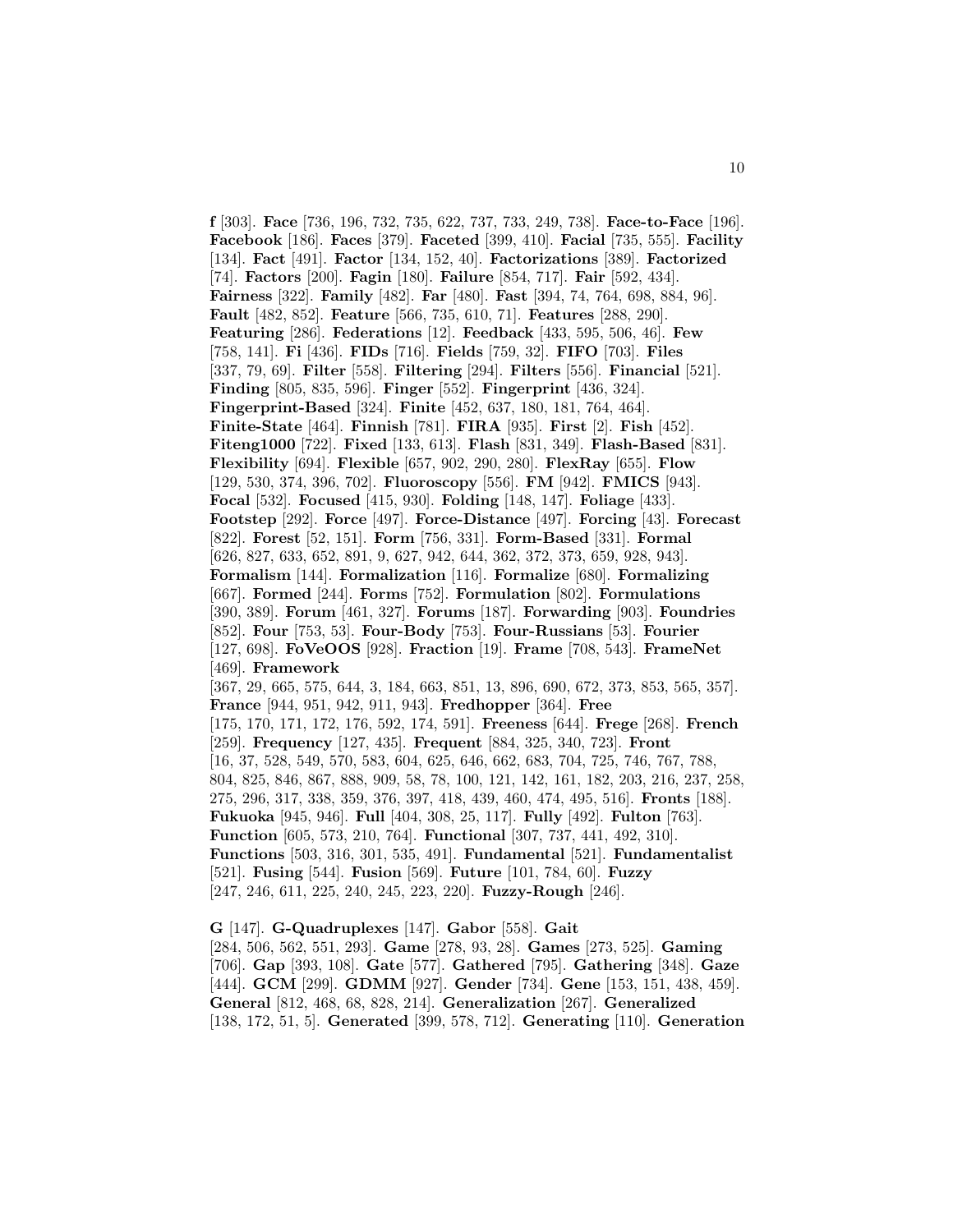[670, 292]. **Generator** [492, 293]. **Generic** [762, 316, 357]. **Genericity** [760]. **Genetic** [805, 623, 876, 739, 6, 611, 695]. **Genome** [144, 822]. **Genomic** [159]. **Genotype** [154]. **Genre** [792]. **Geo** [779]. **Geo-Data** [779]. **Geodesic** [602]. **Geographic** [323, 851]. **Geometric** [47, 515, 576, 57]. **Geometricity** [168]. **Geospatial** [337]. **Germany** [930, 797]. **Getting** [798]. **GF** [472, 469, 467]. **GF-Based** [467]. **Gibbs** [576]. **Giving** [511]. **Glamorgan** [183]. **Global** [4, 80, 71]. **Globally** [561]. **Going** [737]. **Good** [221, 264, 737]. **Goodstein** [818]. **Governance** [782]. **Government** [769, 777, 949, 785, 787, 783, 770, 784]. **Government-to-Business** [770]. **Governmental** [775]. **GPGPU** [25]. **GPGPUs** [687]. **GPU** [684, 692]. **GPUs** [540, 691]. **Gradient** [289]. **Grail** [805]. **Grain** [482, 688]. **Grained** [580]. **Gram** [342]. **Grammar** [469]. **Grammars** [172]. **Grande** [917]. **granular** [231]. **Granulation** [240, 218]. **Graph** [42, 336, 417, 340, 342]. **Graph-Based** [417]. **Graph-Structured** [340]. **Graphs** [47, 306, 601, 126, 588, 45, 599, 130, 595, 462, 145, 57, 597, 48, 591, 46, 590, 43]. **Grasp** [513]. **Grayscale** [534]. **Greece** [937, 938, 929]. **Grid** [127, 453]. **Griding** [289]. **Ground** [295]. **Ground-Truth** [295]. **Group** [719, 186, 327, 96]. **Growth** [24]. **Guangzhou** [919]. **Guarantee** [120]. **Guessing** [204]. **Guidance** [529, 348]. **Guide** [669]. **Guided** [629, 378, 444, 542]. **Guidelines** [470]. **Guiding** [775].

**Halin** [597]. **Halting** [809]. **Hamiltonian** [45]. **Hamiltonicity** [714]. **Hamming** [483]. **Hand** [543]. **Haplotype** [154]. **Harbin** [927, 926]. **Hard** [724]. **Hardness** [122, 128, 55, 136]. **Hardware** [475, 494, 934, 277]. **HARM** [677]. **Harvesting** [424]. **Hash** [231, 316, 882]. **Hash-Join** [882]. **HATS** [364]. **HDFS** [337]. **head** [181]. **Heads** [181]. **Heaps** [766]. **Hearted** [162]. **Helping** [98]. **Here** [628]. **Hereditary** [597]. **HERO** [81]. **Heterogeneous** [98, 696, 695]. **Heterotic** [823]. **Heuristic** [146, 254, 695]. **Heuristic-Genetic** [695]. **Hidden** [562]. **Hierarchical** [427, 65, 435]. **Hierarchy** [454]. **High** [534, 708, 544, 759, 722, 68, 852, 325, 560, 509, 357]. **High-** [759]. **High-Content** [534, 560]. **High-Dimensional** [357]. **High-Performance** [722, 325]. **High-Precision** [852]. **High-Resolution** [544]. **Higher** [750, 553, 198]. **Highly** [85]. **HiNet** [435]. **Hippocampus** [533]. **Histogram** [288]. **Histone** [152]. **Historic** [636]. **History** [563]. **Hitting** [594]. **Hoc** [82, 432, 80, 410, 426]. **HOGs** [547]. **Holds** [509]. **Holy** [805]. **Home** [81, 84]. **Homomorphisms** [176]. **Honest** [205]. **Hong** [198]. **Hop** [395, 82, 83]. **Hopcroft** [112]. **Hopf** [754]. **Host** [897]. **Host-Based** [897]. **Hotspots** [188]. **HPA** [433]. **HSE** [656]. **Human** [451, 563, 728, 151, 278]. **Human-Machine** [451]. **Humanoid** [456, 497, 284, 514, 279, 498, 292]. **Hybrid** [742, 196, 415, 624, 195, 733, 422, 677, 931, 437, 548, 80, 246, 850, 611, 230, 695, 219, 828, 49, 241, 358, 197, 919]. **Hybrid-ARQ** [422]. **Hyperbolic** [809]. **Hypergraph** [598]. **Hypergraphs** [377, 55]. **Hyperpaths** [377]. **Hyperspectral** [351]. **Hypertext** [10]. **Hypervolume** [19]. **hypotheses** [294].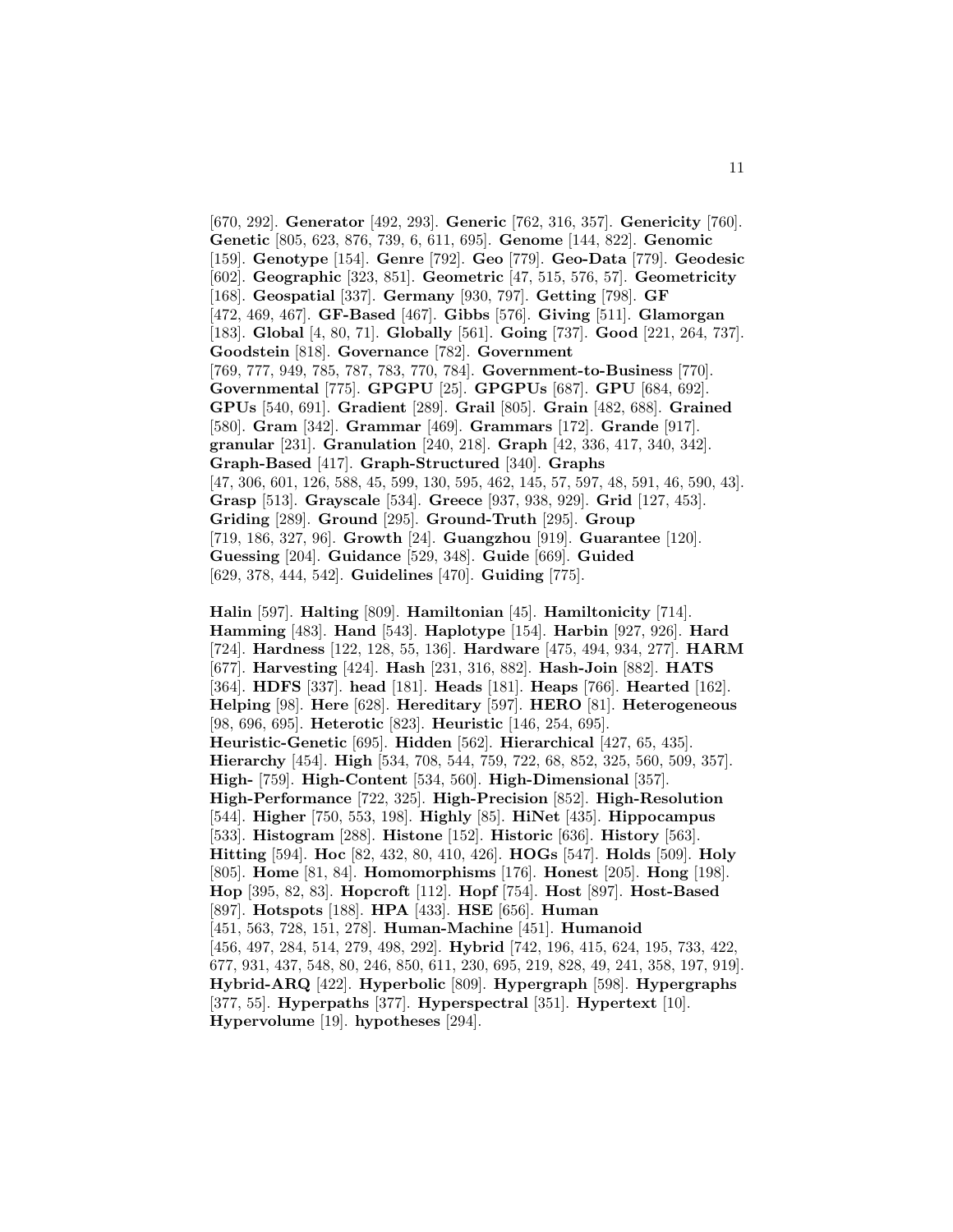**IaaS** [697]. **Iberoamerican** [947]. **iBGP** [132]. **IC0701** [361]. **ICA3PP** [945, 946]. **Ice** [514]. **ICHIT** [931]. **ICHL** [919]. **ICITS** [920]. **ICTs** [782]. **Idea** [737]. **IDEAL** [941]. **Identification** [622]. **Identify** [568]. **Identity** [900, 268, 780]. **Identity-Based** [900]. **IEEE** [425, 347]. **IfAny** [816]. **IFIP** [949, 950]. **II** [938, 188, 953, 946, 621]. **Illumination** [249, 552]. **Illustrated** [643]. **Image** [452, 569, 947, 550, 334, 75, 71, 557, 621]. **Image-Based** [334]. **Imagery** [351]. **Images** [736, 530, 531]. **Imbalance** [606]. **IMITATOR** [631]. **Immigrants** [17]. **Impact** [782]. **Imperialist** [35]. **Implementation** [370, 155, 769]. **Implementations** [479]. **Implicit** [330]. **Importance** [399]. **Imposing** [681]. **Impossibility** [209]. **Impression** [861]. **Impression-Aware** [861]. **Improve** [694, 461]. **Improved** [605, 125, 593, 128, 54, 622, 432, 741, 242, 27, 590]. **Improvement** [735]. **Improving** [24, 774, 358]. **IMS** [13]. **IMS-Compliant** [13]. **In-situ** [848]. **Inapproximability** [123]. **Incentive** [83]. **Incidents** [854]. **Include** [144]. **Including** [545]. **Inclusion** [592]. **Inclusion-Free** [592]. **Incomplete** [222, 224, 233, 743]. **Inconsistency** [682, 269]. **Incorrect** [835]. **Incremental** [842, 883, 333, 255, 860, 885, 220]. **Independent** [758]. **Index** [394, 597, 721, 63, 357]. **Indexing** [234, 848, 354, 65, 79, 69, 66, 521]. **Indicators** [19]. **Indices** [70]. **Indonesian** [769]. **Induced** [587, 392]. **Induction** [222, 221, 246, 248, 255, 617]. **Inductive** [806, 818]. **Industrial** [943]. **Industry** [362]. **Inequalities** [391, 393]. **Inequality** [227]. **INEX** [930, 412, 411, 415, 400, 416, 403, 398, 408, 417, 406, 409, 414, 407, 413]. **INEX-2011** [413]. **Inference** [233, 154, 611, 149]. **Influence** [769, 521]. **Influences** [446]. **Influencing** [186]. **Influential** [200]. **Infobright** [226]. **Information** [778, 927, 224, 82, 926, 319, 619, 873, 858, 855, 786, 408, 931, 17, 607, 822, 557, 374, 795, 893, 679, 213, 245, 352, 920]. **Information-Enhanced** [352]. **Information-Preserving** [607]. **Information-Theoretic** [213]. **Infrastructure** [894]. **Inheritance** [115]. **Inhibitory** [256]. **Initial** [10]. **Initialisation** [556]. **Initiative** [930, 792]. **Initiatives** [796, 771]. **Inner** [593]. **Inscriptions** [568]. **Insertion** [813]. **Insight** [750]. **Insights** [507]. **Inspired** [449, 503, 451, 455, 448]. **Instance** [614, 315]. **Instant** [331]. **Institutional** [183, 769]. **Instruction** [196]. **Instructions** [511]. **Instructive** [300]. **Instructor** [200]. **Instrumentation** [660]. **Integer** [750]. **Integral** [554]. **Integrating** [152, 873]. **Integration** [366, 32, 453, 522]. **Integrity** [231, 329]. **Intelligence** [936, 716]. **Intelligent** [18, 523, 345, 941]. **Inter** [419, 423]. **Inter-cluster** [419]. **Inter-session** [423]. **Interaction** [365, 447, 880, 185, 280, 291, 197, 770]. **Interaction-Aware** [880]. **Interactions** [678]. **Interactive** [312, 234, 915]. **Interception** [285]. **Interconnect** [708]. **Intercultural** [189]. **Interestingness** [613, 437]. **Interests** [840]. **Interface** [451, 39, 500]. **Interfaces** [466]. **Interference** [431, 502]. **Internal** [685]. **International** [927, 937, 938, 928, 915, 944, 919, 954, 951, 955, 926, 948, 930, 942, 940, 916, 911, 933, 931, 922, 952, 953, 912, 929, 913, 934, 949, 920, 939, 943, 950, 914, 945, 946, 921, 918, 941, 932]. **Internet** [907]. **Interpolated** [436]. **Interpretation** [618, 109].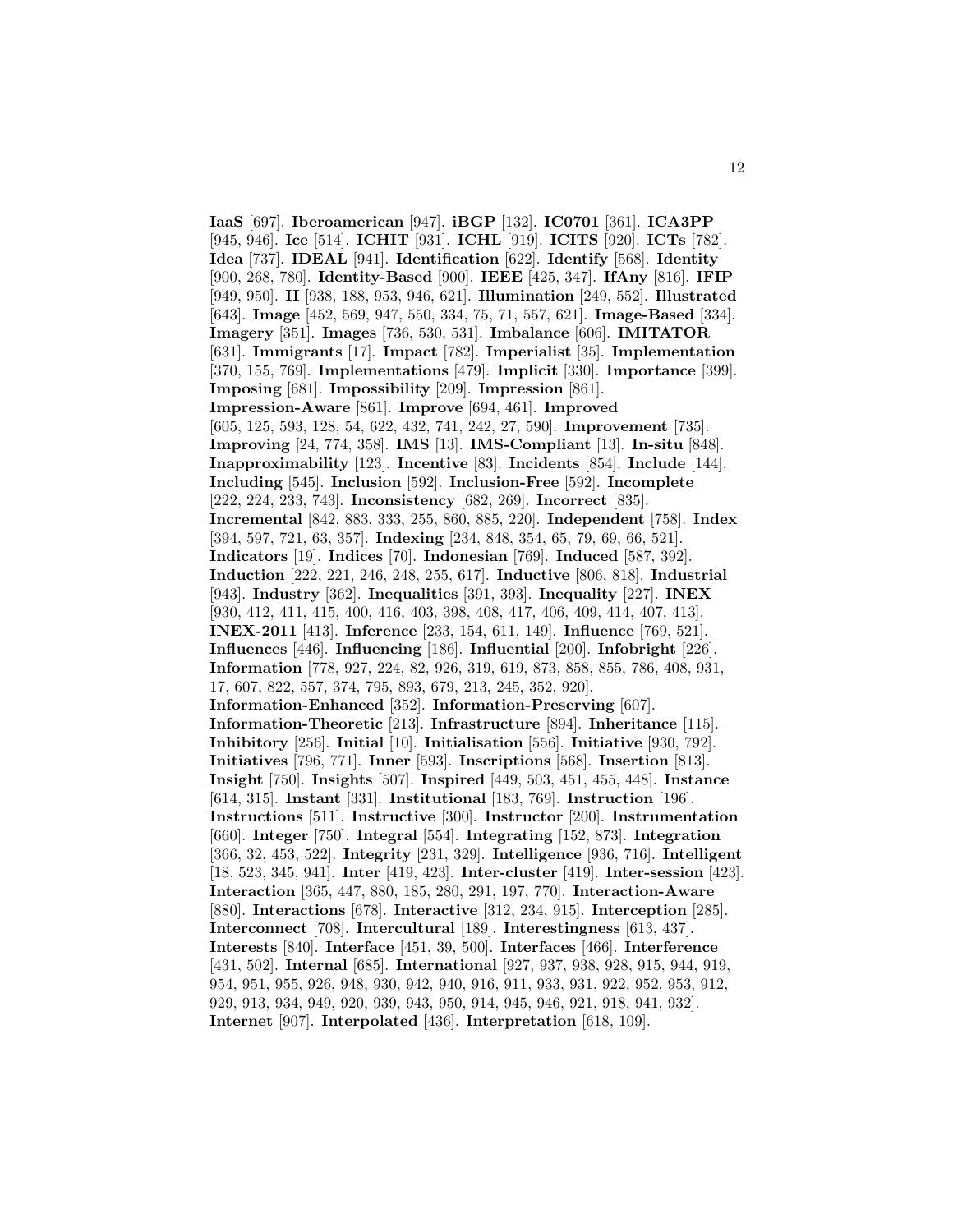**Intersection** [763]. **Interval** [223]. **Intervals** [843, 592]. **Intra** [423]. **Intra-session** [423]. **Intrinsic** [732]. **Introducing** [816]. **Introduction** [727, 810, 442, 517]. **Intrusion** [897, 250]. **intrusive** [87]. **Intuitionistic** [247, 245]. **Intuitive** [500, 280]. **Invariant** [249, 761]. **Invariants** [632, 642, 103]. **Invasions** [30]. **Inversion** [765]. **Inverted** [354, 79, 69]. **Investigate** [150]. **Investigating** [783]. **Investigation** [623, 186, 396]. **Invisible** [343]. **Involutions** [815]. **Involutive** [755]. **IP** [381, 426]. **IP-Based** [426]. **IR** [415]. **Iris** [739, 550]. **Iris-Based** [739]. **Irish** [777]. **IRIT** [416]. **ISCO** [929]. **iSCSI** [350, 702]. **Island** [30]. **Isolation** [762, 363]. **Isomorphism** [587]. **Issues** [775]. **ISVC** [937, 938]. **Italy** [928]. **Item** [843]. **Items** [887]. **Itemset** [883, 884, 325]. **ITP** [915]. **Itself** [779]. **IWSN** [927].

**J2EE** [891]. **Jacobson** [756]. **Japan** [945, 946]. **Japanese** [795]. **Java** [751, 368, 665, 370, 374, 659]. **JMS** [648]. **Jobs** [133]. **Join** [353, 882, 882]. **Joins** [131, 882]. **Joint** [384, 935, 93]. **Jointly** [435]. **Judicial** [775]. **Judiciary** [778]. **Juggrnaut** [369]. **Julienne** [630]. **July** [937, 938]. **Justifications** [265]. **JVM** [369].

**Kalman** [294]. **Keeps** [641]. **Kenneth** [127]. **Kernel** [740]. **Kernel-Based** [740]. **Kernelization** [594]. **Key** [492, 213]. **Key-Agreement** [213]. **Keypoint** [547]. **Keys** [834]. **Kind** [162]. **Kinematic** [505]. **Kinetics** [758]. **Kit** [441]. **Knapsack** [589]. **Know** [303]. **Knowledge** [854, 311, 188, 207, 954, 265, 212, 437, 190, 193, 922, 227, 233]. **Kong** [198]. **Korea** [931]. **Kripkean** [272]. **Kristiansand** [949, 950].

**Label** [122, 1]. **Labeling** [829, 830]. **Labels** [830]. **Ladders** [832]. **Landmark** [530, 882]. **Landmark-Join** [882]. **Landmarks** [559]. **Landscapes** [576]. **Language** [462, 865, 170, 195, 470, 466, 468, 578, 933, 923, 471, 465, 464, 463, 6, 918]. **Languages** [168, 167, 175, 177, 176, 174, 373, 169, 310]. **Laparoscopic** [529]. **Large** [832, 32, 354, 862, 734, 62]. **Large-Scale** [354, 862]. **Laser** [295]. **Latencies** [658]. **Latency** [718]. **Lateness** [586]. **Later** [281]. **Lattice** [148]. **Lattices** [137]. **Lausanne** [798]. **Layers** [255]. **Layout** [123, 837]. **Layout-Based** [837]. **LBP** [738]. **LDA** [235]. **LDPC** [422]. **Leader** [327]. **LeadingOnes** [34]. **League** [276, 284, 279]. **Leakage** [82, 487, 486, 483]. **Leakage-Resilient** [487, 486]. **Lean** [772]. **Learn** [29]. **Learn-and-Optimize** [29]. **Learner** [227]. **Learning** [629, 742, 33, 515, 189, 919, 191, 195, 184, 614, 183, 819, 198, 186, 199, 200, 288, 852, 518, 616, 230, 201, 192, 885, 941, 197]. **Least** [733]. **Lecture** [838]. **Left** [813]. **Legal** [780]. **Legislative** [470]. **LEGO** [512]. **lemon** [472]. **Length** [256]. **Lesion** [532]. **Leuven** [934]. **Level** [890, 713, 531, 535, 715, 91, 690]. **Levels** [520]. **Leveraging** [706]. **Library** [699, 469, 692]. **Lifetime** [92]. **Ligand** [156]. **Light** [448]. **Lightweight** [751]. **Like** [596, 518]. **Limits** [63]. **Line** [601, 23]. **Linear**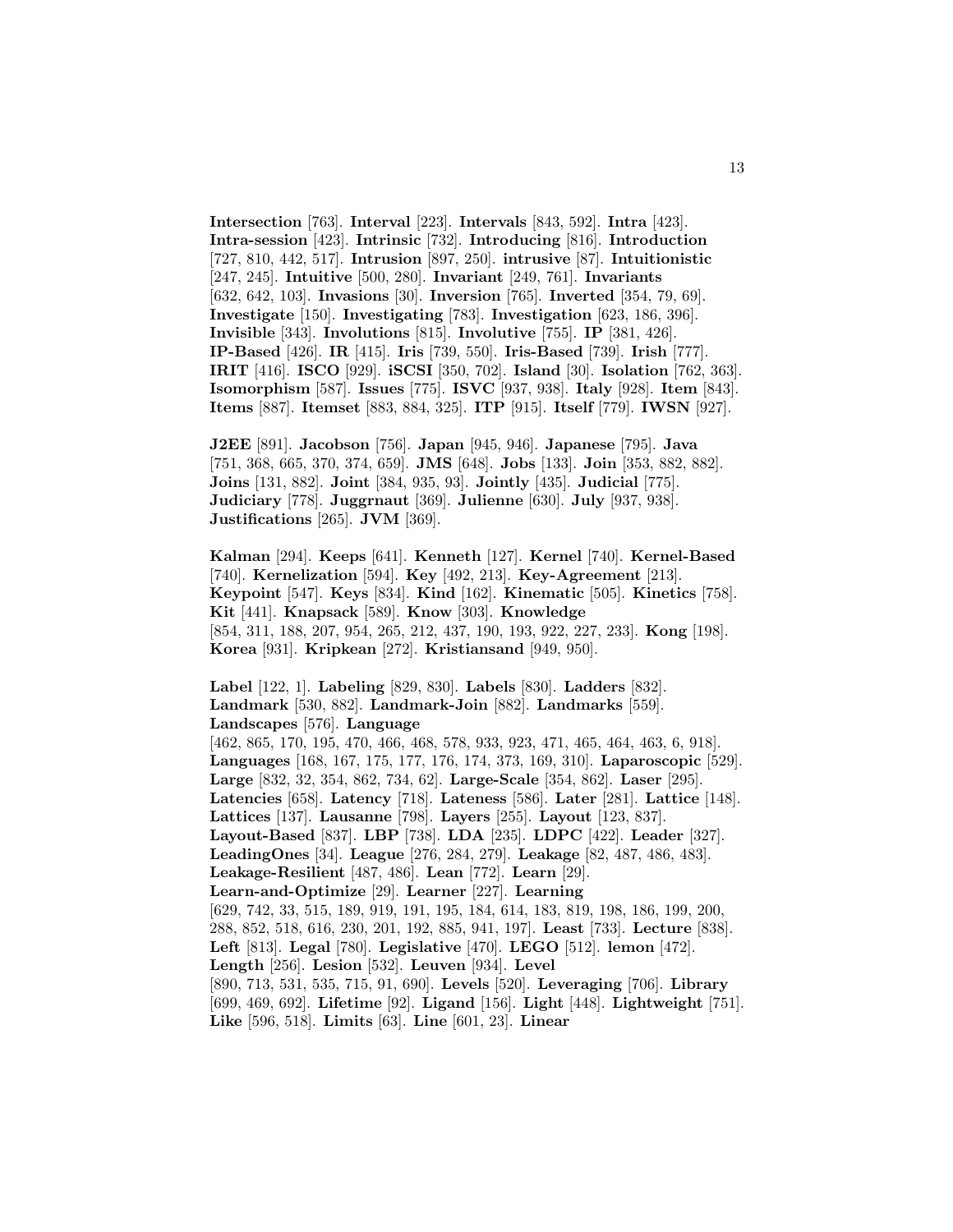[300, 747, 584, 70, 384, 210, 144, 391, 485, 139, 698, 509, 693, 56]. **Linear-Rate** [210]. **Linearization** [506]. **Link** [841, 326]. **Linked** [795, 326]. **Linking** [866]. **LIPM** [284]. **List** [720]. **Literature** [768]. **Lithography** [687]. **Liver** [532]. **Livestock** [159]. **Load** [38]. **Load-Balanced** [38]. **Local** [796, 24, 510, 4, 762, 52, 769, 776, 596, 290, 777, 426, 559, 21]. **Local-Repair** [426]. **Locales** [120]. **Localization** [294, 345, 324]. **Location** [134, 333, 679, 229]. **Locks** [650]. **LocoKit** [441]. **Log** [849]. **Logging** [349]. **Logic** [682, 657, 266, 371, 577, 663, 677, 923, 120]. **Logic-Based** [371, 663]. **Logical** [577]. **Logs** [195]. **London** [776]. **Lonely** [143]. **Long** [650, 750]. **Loop** [540, 632, 433]. **Lossless** [848]. **Lossy** [208]. **Lotka** [757]. **Low** [544, 718]. **Low-Resolution** [544]. **Lower** [814, 600, 89]. **Lowerbounding** [72]. **LPs** [134]. **LTE** [434]. **LTL** [635]. **Lumbar** [556]. **LuSH** [357].

#### **MA** [916]. **MAC** [424, 322]. **Machine**

[451, 814, 819, 461, 691, 852, 616, 228, 230]. **Machine-Learning** [852]. **Machines** [133, 727, 816, 553, 820, 660]. **Macroparasites** [560]. **Magnetic** [759]. **Maintaining** [709, 706]. **Maintenance** [786]. **Majority** [205, 304]. **Making** [800]. **Malware** [344]. **Mammograms** [558, 619]. **Mammography** [616]. **Management** [927, 904, 926, 346, 332, 780, 783]. **Managing** [820]. **Manipulating** [643]. **Manipulation** [515, 444, 280]. **Manipulator** [510]. **Manufacturing** [657, 879]. **Many** [429]. **Many-to-Many** [429]. **Map** [436, 201, 49]. **Mapping** [537, 500]. **MapReduce** [881, 355, 257, 723]. **Maps** [544]. **Maribor** [948]. **Marketability** [887]. **Markets** [521]. **Markov** [562]. **Masking** [481, 478]. **Masks** [458]. **Mass** [284, 758, 558, 76]. **Mass-Action** [758]. **Massachusetts** [403]. **Massive** [337]. **Massively** [722]. **Matching** [55, 544, 815, 141, 39, 236]. **material** [538]. **Mathematical** [751]. **Matrix** [392, 756, 722, 883, 254]. **Matter** [15, 36, 77, 160, 215, 274, 375, 473, 527, 582, 661, 803, 16, 37, 528, 549, 570, 583, 604, 625, 646, 662, 683, 704, 725, 746, 767, 788, 804, 825, 846, 867, 888, 909, 58, 78, 100, 121, 142, 161, 182, 203, 216, 237, 258, 275, 296, 317, 338, 359, 376, 397, 418, 439, 460, 474, 495, 516]. **Matting** [564]. **Max** [136, 592, 905, 393]. **Max-Cut** [393]. **Max-Min** [592]. **Max-Not-2** [136]. **Max/Min** [905]. **Maximal** [632, 224, 597]. **Maximization** [128]. **Maximizing** [92]. **Maximum** [586, 595, 141, 39]. **May** [901]. **Maze** [623]. **McEliece** [208]. **MDSP** [927]. **Me** [730]. **Mean** [621]. **Meaning** [515]. **Means** [585, 219]. **Measles** [636]. **Measurement** [700]. **Measures** [613, 437, 243]. **Mechanism** [350, 85]. **Mechanisms** [820, 6]. **Media** [802, 789, 197]. **Median** [584]. **Medical** [530]. **Medium** [816, 791]. **Membership** [111]. **Memetic** [27]. **Memory** [709, 67, 691, 711, 706, 490]. **Memory-Based** [490]. **Meta** [548]. **Metabolic** [459]. **Metadata** [837]. **Method** [452, 742, 749, 231, 421, 538, 430, 234, 718, 431, 246, 248, 232, 229, 53]. **Methodologies** [787]. **Methodology** [194]. **Methods** [540, 481, 627, 942, 362, 308, 146, 943]. **MetiTarski** [101]. **Metric**

[64, 134, 657, 550, 65, 68, 66, 839, 63]. **MEXIR** [413]. **MGS** [811].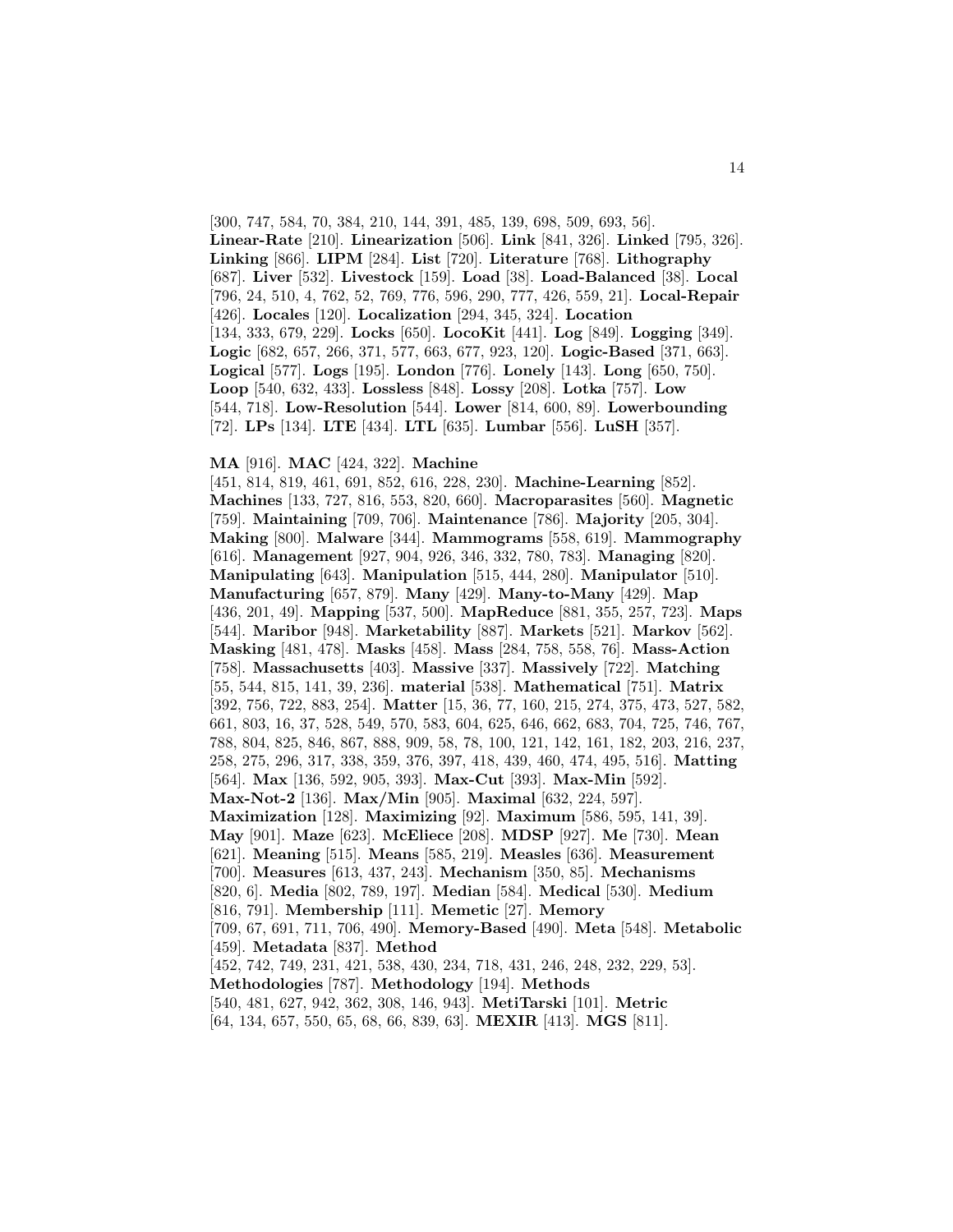**Microblog** [235]. **Microcontroller** [651]. **Mid** [831]. **Mid-Tier** [831]. **Middleware** [865]. **MIG** [351]. **Military** [476]. **MIMO** [93]. **Min** [592]. **MINDSTORMS** [512]. **Miner** [606]. **Minimal** [653, 595, 575, 813, 459]. **Minimizing** [179]. **Minimum** [588, 131, 41, 603, 392, 429, 139, 90, 381, 598]. **Minimum-Cost** [131]. **Mining** [320, 878, 319, 437, 883, 884, 325, 723, 326, 886]. **Minmax** [584]. **minor** [591]. **miRNA** [151]. **Missing** [221]. **Mitigate** [890, 893]. **Mixed** [385]. **MLO** [619]. **Mobile** [99, 191, 92, 202, 878, 184, 432, 707, 198, 80, 113, 287]. **Mobility** [280]. **Modal** [640, 267, 447, 334, 557]. **Modalities** [555]. **Model** [10, 366, 148, 872, 150, 505, 665, 623, 655, 497, 30, 656, 488, 898, 344, 235, 313, 372, 8, 677, 218, 548, 328, 438, 483, 273, 5, 797, 448, 785, 225, 580, 440, 799, 240, 223, 241]. **Model-Based** [656]. **Model-Driven** [872]. **Modeling** [365, 367, 12, 705, 869, 868, 774, 855, 199, 13, 518, 268, 521]. **Modelling** [827, 9, 447, 644, 4, 455, 373, 364]. **Models** [827, 648, 871, 380, 910, 562, 670, 896, 691, 381, 396]. **Moderated** [802]. **Modification** [152, 271]. **Modified** [554, 434]. **Modular** [360, 472, 657]. **Modulation** [435]. **Modulo** [765]. **Molecular** [148, 577, 158, 939, 156]. **Monadic** [112, 113]. **Monitoring** [635, 690]. **Monitors** [634, 370]. **Monomials** [758]. **Montpellier** [944]. **Montreal** [920]. **Morphologies** [441]. **Morphology** [534]. **Most** [333]. **Motion** [510, 563, 820, 542, 291]. **Motions** [536]. **Motivation** [186]. **Motor** [443, 449, 454, 617]. **Motor-Primitive** [449]. **Mountains** [914]. **MRFM** [353]. **MSMapper** [355]. **Much** [889]. **Multi** [688, 874, 749, 315, 588, 312, 231, 82, 705, 554, 715, 447, 538, 609, 304, 307, 31, 211, 519, 371, 614, 713, 294, 39, 181, 425, 334, 218, 541, 91, 738, 363, 690, 557, 741, 500, 692, 291, 695, 85, 269, 83, 240, 885, 356]. **Multi-agent** [519]. **Multi-Block** [738]. **Multi-channel** [82]. **Multi-Class** [741, 609]. **Multi-Context** [269]. **Multi-core** [363, 695]. **Multi-dimensional** [874]. **Multi-DOF** [500]. **Multi-GPU** [692]. **Multi-grain** [688]. **Multi-granular** [231]. **Multi-Granulation** [240, 218]. **Multi-head** [181]. **Multi-hop** [82, 83]. **Multi-hypotheses** [294]. **Multi-Instance** [614, 315]. **Multi-Interface** [39]. **Multi-level** [715, 91, 690]. **Multi-material** [538]. **Multi-modal** [447, 334, 557]. **Multi-objective** [31, 885]. **Multi-Parameter** [749]. **Multi-Party** [304, 211, 307]. **Multi-processors** [713]. **Multi-prover** [312]. **Multi-radio** [85]. **Multi-robot** [291]. **Multi-scale** [554]. **Multi-sensor** [356]. **Multi-threaded** [371]. **Multi-transaction** [705]. **Multi-user** [425]. **Multi-view** [541]. **Multicast** [98, 421]. **Multiclass** [621]. **Multicore** [724, 696]. **Multicut** [48]. **Multidimensional** [871, 875, 263, 352]. **Multigrid** [535]. **Multihop** [96]. **Multilayer** [621]. **Multilevel** [26]. **Multilingual** [472, 468]. **Multimedia** [863, 434]. **Multimodal** [453, 280]. **Multiobjective** [18, 620]. **Multiparty** [205]. **Multiplayer** [706]. **Multiple** [387, 395, 875, 542]. **Multiplicative** [207]. **Multiplicities** [763]. **Multiply** [722]. **Multiprocessor** [693]. **Multisensory** [32]. **Multithreaded** [722]. **Multivariate** [73, 484]. **Multivoxel** [607]. **Multiway** [51]. **Municipal** [791].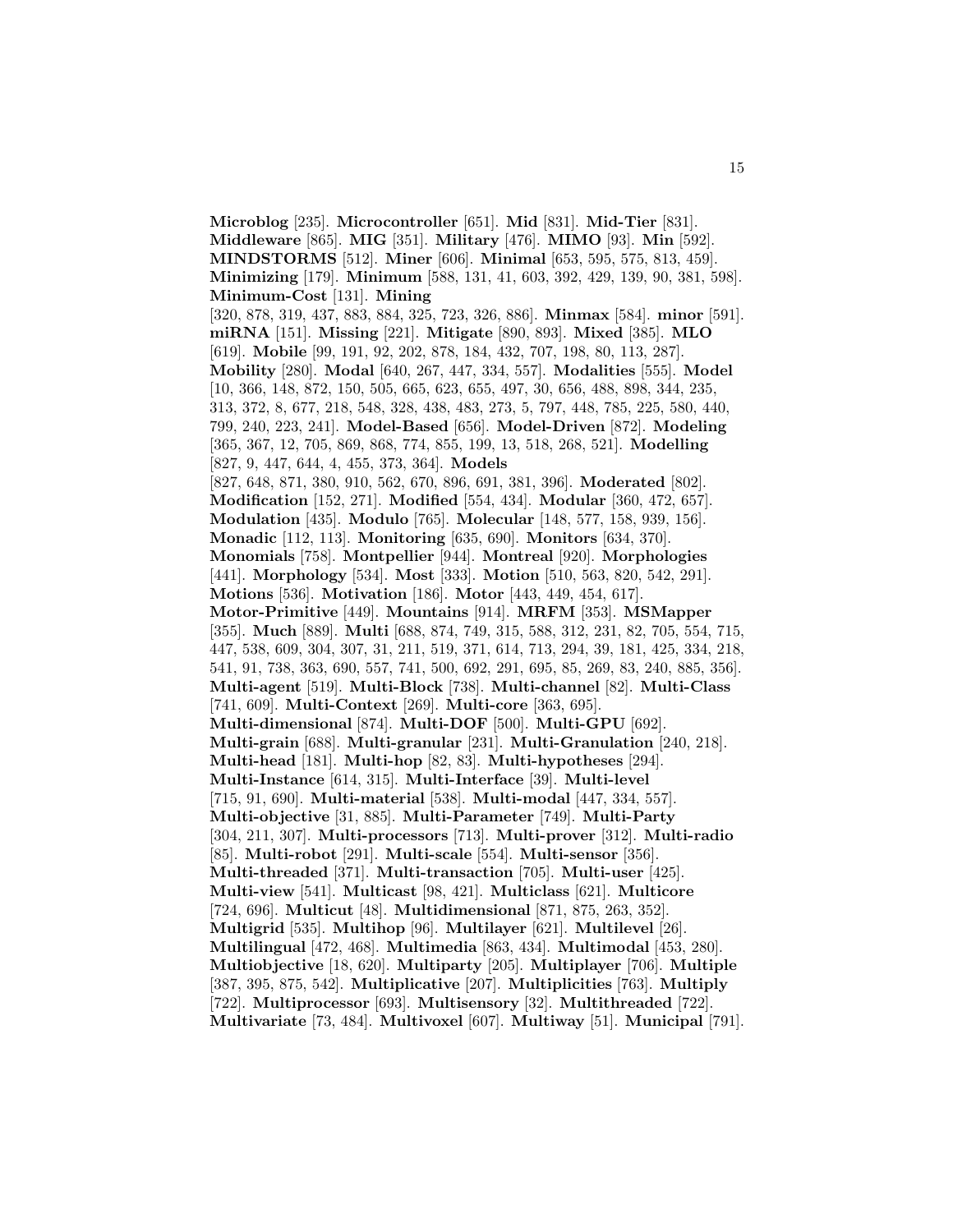**Must** [889, 303]. **Mutual** [557]. **MWSNs** [344]. **Myth** [491].

**Named** [236]. **Narrow** [535]. **NAS** [350]. **Natal** [941]. **Natural** [951, 462, 466, 468, 933, 301, 465, 463, 440]. **Nature** [737]. **Navigation** [503, 453]. **Near** [124]. **Near-Perfect** [124]. **Nearest** [341, 68, 612]. **Nearest-Neighbor** [341]. **Need** [800, 772]. **Negative** [330]. **Neighbor** [341, 68, 612]. **Neighborhoods** [224]. **NEO** [9]. **NEON** [493]. **Nerve** [343]. **Nested** [745]. **NestedCube** [352]. **Net** [10]. **Nets** [3, 910, 4, 8, 7, 14]. **Network** [126, 130, 866, 92, 386, 889, 519, 432, 423, 80, 686, 341, 346, 711, 343, 428, 345, 620, 396, 459, 94, 84, 435, 347, 356, 352, 197]. **Network-Flow** [396]. **Networks** [97, 593, 98, 573, 710, 82, 574, 754, 816, 319, 38, 429, 685, 430, 424, 39, 40, 427, 425, 423, 90, 323, 80, 301, 420, 321, 86, 438, 426, 89, 322, 824, 21, 95, 81, 85, 83, 88, 96, 324, 87]. **Neural** [877, 447, 32, 620, 454]. **Neural-Based** [877]. **Neuro** [458]. **Neuro-Control** [458]. **Neurocomputing** [249]. **Neuroevolution** [457]. **NFS** [702]. **NJ** [915]. **NN** [61]. **NoC** [615]. **Node** [126, 130, 92, 345, 824]. **Node-Localization** [345]. **Node-Weighted** [126, 130]. **Nodes** [395]. **Non** [368, 697, 802, 657, 386, 485, 548, 173, 903, 509, 83, 87]. **Non-cooperative** [83]. **Non-deterministic** [697]. **Non-Disjoint** [386]. **Non-erasing** [173]. **Non-intrusive** [87]. **Non-Linear** [509]. **Non-profiled** [485]. **Non-Repudiation** [903]. **Non-rigid** [548]. **Non-Standard** [657]. **Non-termination** [368]. **Nondeterminism** [165]. **Nondeterministic** [180]. **Nonlinear** [433, 686, 608]. **Nonnegative** [389]. **Nonparametric** [86]. **Nontermination** [118]. **Norm** [125, 240]. **Normal** [752]. **Normalization** [552]. **Normalized** [741, 551]. **Norway** [949, 950]. **Note** [720, 764]. **Notes** [838]. **Novel** [488, 562, 498, 83]. **NP** [122, 806, 259, 177, 136]. **NP-Complete** [177]. **NP-Hardness** [122, 136]. **Nuclei** [561]. **NullPointerExceptions** [368]. **Number** [595, 603, 43]. **Numbers** [601, 106, 105, 26]. **Numerical** [605, 759].

**Object** [360, 928, 367, 713, 289, 287, 659, 280, 364, 220]. **Object-Based** [360]. **Object-Level** [713]. **Object-Oriented** [928, 367]. **objective** [31, 885]. **Objects** [448]. **Oblivious** [208, 210]. **OBS** [430]. **Observer** [617]. **Observing** [284]. **Obstacle** [288]. **Occluded** [736]. **Occurrence** [135]. **OCL** [871]. **OCR** [405]. **OCR-ed** [405]. **October** [928, 911]. **Odd** [264]. **Odense** [932]. **Off** [148, 127]. **Off-Lattice** [148]. **Offline** [292]. **Offshore** [656]. **OLAP** [877]. **On-Board** [23]. **On-Line** [23]. **One** [123, 749, 494]. **One-Shot** [123]. **Ones** [598]. **Online** [796, 189, 129, 133, 589, 800, 334, 793, 291, 352, 87, 197]. **onto** [25]. **Ontological** [801]. **Ontologies** [472, 668]. **Ontology** [856, 664, 839, 464]. **Ontology-Based** [856, 664]. **Open** [866, 795, 785]. **Opening** [790, 775]. **Operated** [501]. **Operating** [10, 715, 730]. **Operation** [231]. **Operations** [656, 577]. **Operator** [18, 103]. **Opinion** [327]. **Opportunistic** [618, 86]. **Optical** [708]. **Optics** [823]. **Optima** [21]. **Optimal**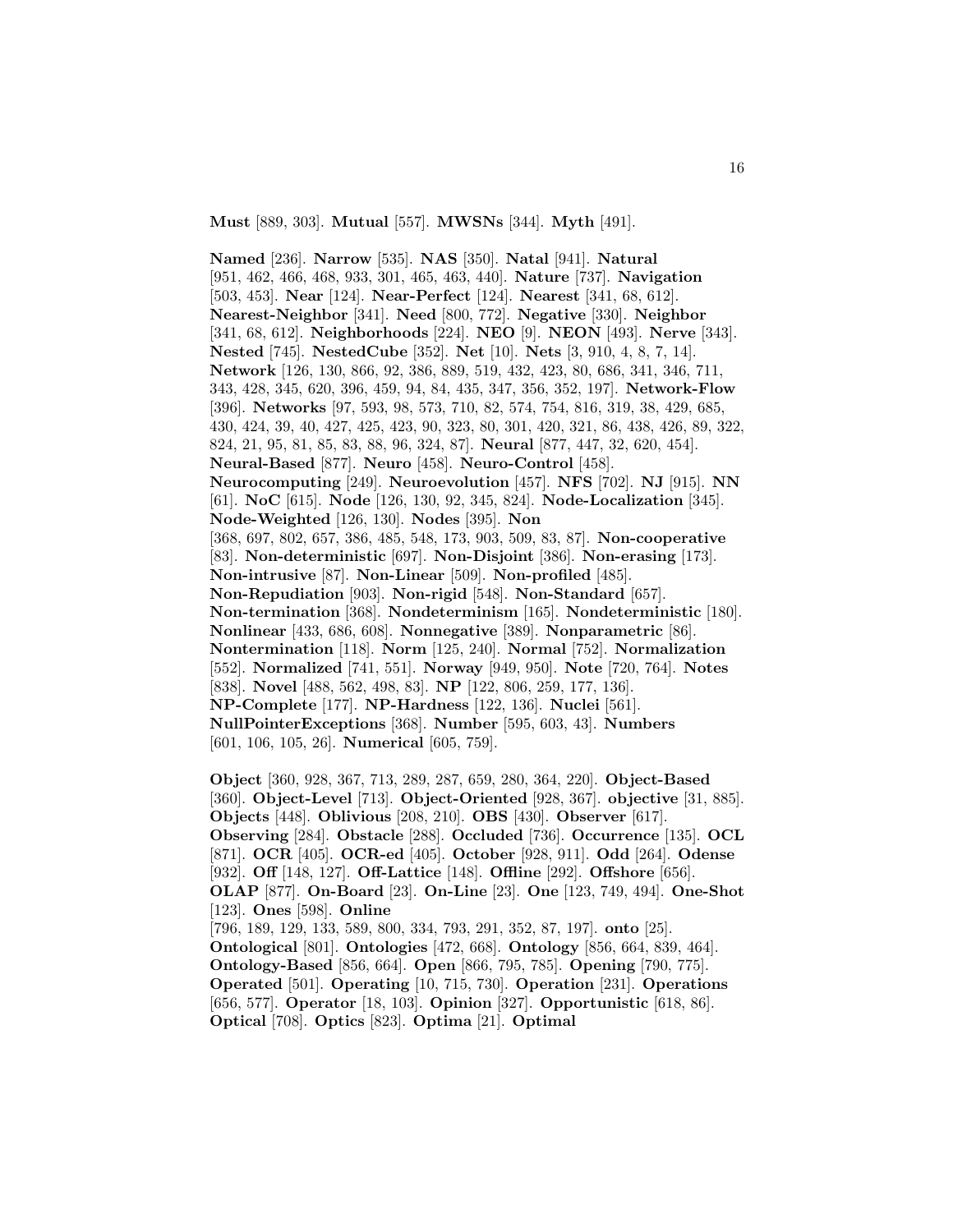[720, 561, 576, 336, 691, 684, 726, 693, 95, 594]. **Optimistic** [240]. **Optimization** [605, 256, 18, 624, 870, 916, 912, 686, 929, 17, 379, 35, 687, 88, 885]. **Optimizations** [226]. **Optimize** [383, 29]. **Optimized** [485, 558]. **Optimizer** [31]. **Optimizers** [836]. **Optimizing** [658]. **Optimum** [377, 214]. **or/and** [71]. **Oracles** [164]. **Orbital** [382]. **Order** [602, 384, 385, 645, 509, 726, 830]. **Order-Based** [830]. **Ordering** [135, 139]. **Ordinal** [222]. **Ore** [756]. **Oriented** [928, 367, 319, 858, 721, 364]. **Orléan** [951]. **Other** [910, 585]. **OUC** [406]. **Outbound** [908]. **Outcomes** [783]. **Outerplanar** [597]. **Outflow** [893]. **Outline** [217]. **Outsourced** [329]. **Overhead** [129, 696]. **Overview** [398, 414, 407]. **OWL** [682, 681, 668, 464, 866].

**P** [806, 163, 812, 813]. **PA** [774]. **Packaging** [337]. **Packet** [615, 434, 88]. **Packing** [593]. **Page** [401]. **Palytoxin** [150]. **Pan** [545]. **Pan-Tilt** [545]. **Papers** [937, 938, 928, 930, 911, 923, 929]. **Paradoxes** [272]. **Parallel** [720, 252, 881, 718, 686, 346, 339, 79, 69, 691, 158, 700, 7, 945, 946, 723]. **Parallelism** [688, 713]. **Parallelized** [257]. **Parameter** [749, 29]. **Parameterized** [49]. **Parameters** [822]. **Parametric** [726]. **Parasites** [534]. **Parent** [202]. **Paris** [942, 943]. **Parsing** [146]. **Part** [937, 938, 952, 953, 945, 946]. **Partial** [747, 694, 733, 506, 548]. **Partially** [736]. **Participate** [798]. **Participation** [796, 789, 403, 406, 950]. **Participatory** [797]. **Particle** [624, 31, 556, 621]. **Partitioned** [349]. **Partitioning** [862, 863, 428]. **Partitions** [603]. **Party** [304, 211, 307]. **Pass** [235, 730]. **Passes** [141]. **Passive** [211]. **Password** [315]. **Password-Based** [315]. **Past** [101]. **Path** [710, 50]. **Paths** [593, 45, 283]. **Patricia\*** [884]. **Pattern** [947, 632, 607, 174, 731, 726, 293]. **Pattern-Based** [632]. **Patterned** [575]. **Patterns** [647, 575, 587, 843, 326]. **PCA** [619, 351]. **PCA-MIG** [351]. **PCM** [833]. **PCM-Aware** [833]. **Pebbling** [123]. [546]. **and** [71]. **CA** [347]. **CDMA** [431]. **K** [150]. **Min** [905]. **SONET** [386]. **PEPA** [636]. **Perception** [446]. **Perceptions** [781]. **Perceptron** [621]. **Perfect** [124, 601]. **Performance** [24, 735, 834, 898, 864, 707, 703, 722, 13, 325, 426, 706, 700]. **Permutation** [301, 79, 69, 43]. **Permutation-Based** [79, 69]. **Permutations** [143, 316]. **Persistence** [567]. **Person** [567]. **Personal** [855]. **Personalized** [856]. **Personalizing** [679]. **Perspective** [626, 891, 792, 319, 80, 200, 769]. **Perspectives** [198, 524]. **Petitioning** [792]. **Petri** [910, 10, 3, 4, 8, 7]. **Phase** [534, 655, 718, 442, 617]. **Phenomena** [524]. **Phenotypic** [805, 560]. **Phonetic** [261]. **Photonic** [477]. **Phrases** [270]. **Phylogenetic** [157]. **Phylogeny** [124]. **Physically** [491]. **Piecewise** [698]. **Pivot** [61]. **Place** [453]. **Placement** [824]. **Plan** [836]. **Planar** [126, 588, 45, 820]. **Plane** [393, 442]. **Planes** [627]. **Planning** [832, 29, 515, 510, 870, 450, 513, 283, 292, 291]. **Plans** [656]. **Plasma** [700].

**Plastic** [456]. **Platform** [284, 615, 793]. **Plattform** [512]. **Play** [28]. **Player**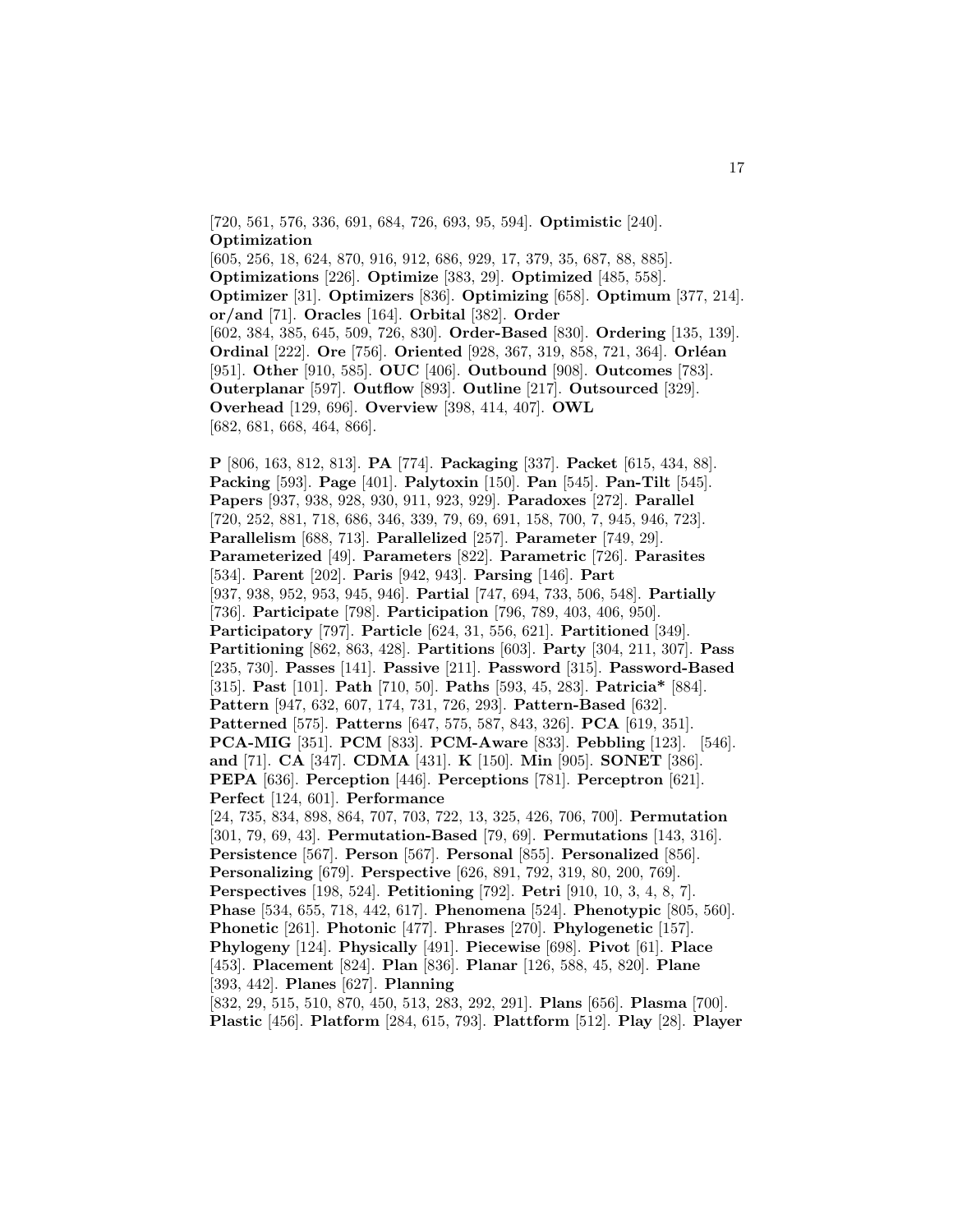[489]. **Plus** [623]. **Plus-Maze** [623]. **Pneumoperitoneum** [529]. **pnml** [3]. **Pocket** [81]. **POI** [336]. **Point** [122, 541]. **Pointer** [643]. **Points** [902]. **Poisson** [752]. **Polaris** [324]. **Polarities** [887]. **Policies** [895, 787, 679]. **Policy** [794, 802, 901, 183, 800, 799]. **Policy-Making** [800]. **PolicyCommons** [794]. **Pollution** [28]. **Polygon** [684]. **Polygons** [603]. **Polyhedral** [386, 388]. **Polynomial** [747, 756, 762, 766, 396]. **Polynomial-Time** [756]. **Polynomials** [756]. **Polyphasic** [63]. **Polytopes** [391]. **Populating** [328]. **Population** [24, 22, 839, 608]. **Port** [529]. **Portable** [295]. **Portrait** [442]. **Ports** [25]. **Portuguese** [471]. **Pose** [543, 733]. **Position** [259, 762]. **Positioning** [529]. **Positions** [753]. **Positive** [327, 330]. **Potential** [503]. **Power** [869, 519, 431, 90, 35, 524, 93]. **Powered** [459]. **Powering** [766]. **Powers** [750, 166]. **Practical** [189, 487, 362, 489, 63]. **Practice** [790, 318, 193, 480]. **Pragmatic** [676]. **Pre** [433]. **Pre-distortion** [433]. **Precision** [852]. **Predication** [270]. **Predicting** [259]. **Prediction** [877, 152, 450, 151, 852, 251, 840, 849]. **Predicts** [448]. **Preemption** [129]. **Preference** [886]. **Preferences** [842, 675, 195]. **Prefix** [691]. **Prefix-Sums** [691]. **Preliminary** [187]. **Presence** [129]. **Preserving** [305, 436, 609, 176, 341, 607, 557]. **Pressures** [769]. **PRFs** [486]. **Price** [378]. **Pricing** [128]. **Primal** [126]. **Primal-Dual** [126]. **Primary** [193, 94]. **Primitive** [449]. **Princeton** [915]. **Principal** [733, 59]. **Principles** [775]. **Prior** [561]. **Priority** [370, 347, 115]. **Priority-Based** [347]. **Privacy** [205, 955, 902, 341, 894, 11]. **Private** [786, 186]. **Prize** [130]. **Prize-Collecting** [130]. **Probabilistic** [367, 150, 221, 225, 579]. **Problem** [749, 387, 753, 380, 806, 1, 54, 710, 640, 41, 55, 386, 393, 757, 395, 589, 137, 171, 880, 388, 51, 68, 809, 146, 17, 381, 27, 598, 606, 49, 50, 44]. **Problems** [631, 123, 128, 394, 134, 139, 585, 140, 686, 526, 620]. **Procedure** [893]. **Procedures** [110]. **Proceedings** [935, 952, 953, 945, 946, 947, 927, 915, 944, 919, 954, 951, 955, 926, 948, 942, 940, 916, 933, 931, 922, 912, 913, 934, 925, 949, 920, 939, 943, 950, 914, 918, 941, 932, 917]. **Process** [790, 148, 636, 666, 670, 797, 893, 192]. **Processes** [871, 868, 774, 873, 233]. **Processing** [674, 447, 341, 339, 463, 828, 945, 946, 352]. **Processor** [722]. **Processors** [724, 713]. **Producing** [871]. **Production** [672, 667]. **Prof.** [162]. **profiled** [485]. **Profiles** [732, 153, 886]. **Profiling** [87]. **Profit** [128]. **Profitability** [904]. **Program** [654, 385, 201]. **Programming** [682, 384, 684, 591, 692, 463, 939, 693]. **Programs** [649, 360, 384, 264, 371, 112, 113, 690, 374, 667, 7]. **Progress** [947]. **Promoting** [99]. **Proof** [119, 111, 308, 85]. **Proof-Relevant** [111]. **Proofs** [102, 312, 639, 299, 301, 118]. **Propagation** [344]. **Properties** [681, 641, 57, 154, 374, 660]. **Property** [827, 598]. **Proportional** [434]. **Proposal** [790]. **Proposals** [799]. **Proposed** [893]. **Protecting** [685, 905]. **Protein** [148]. **ProteinWorldDB** [155]. **Protocol** [350, 10, 9, 432, 424, 427, 323, 426, 322, 115, 87]. **Protocols** [206, 207, 389, 212, 489, 11]. **Prototype** [895]. **Provably** [114, 481]. **Prove** [403]. **Proved** [115]. **prover** [312]. **Providers** [194]. **Proving** [915].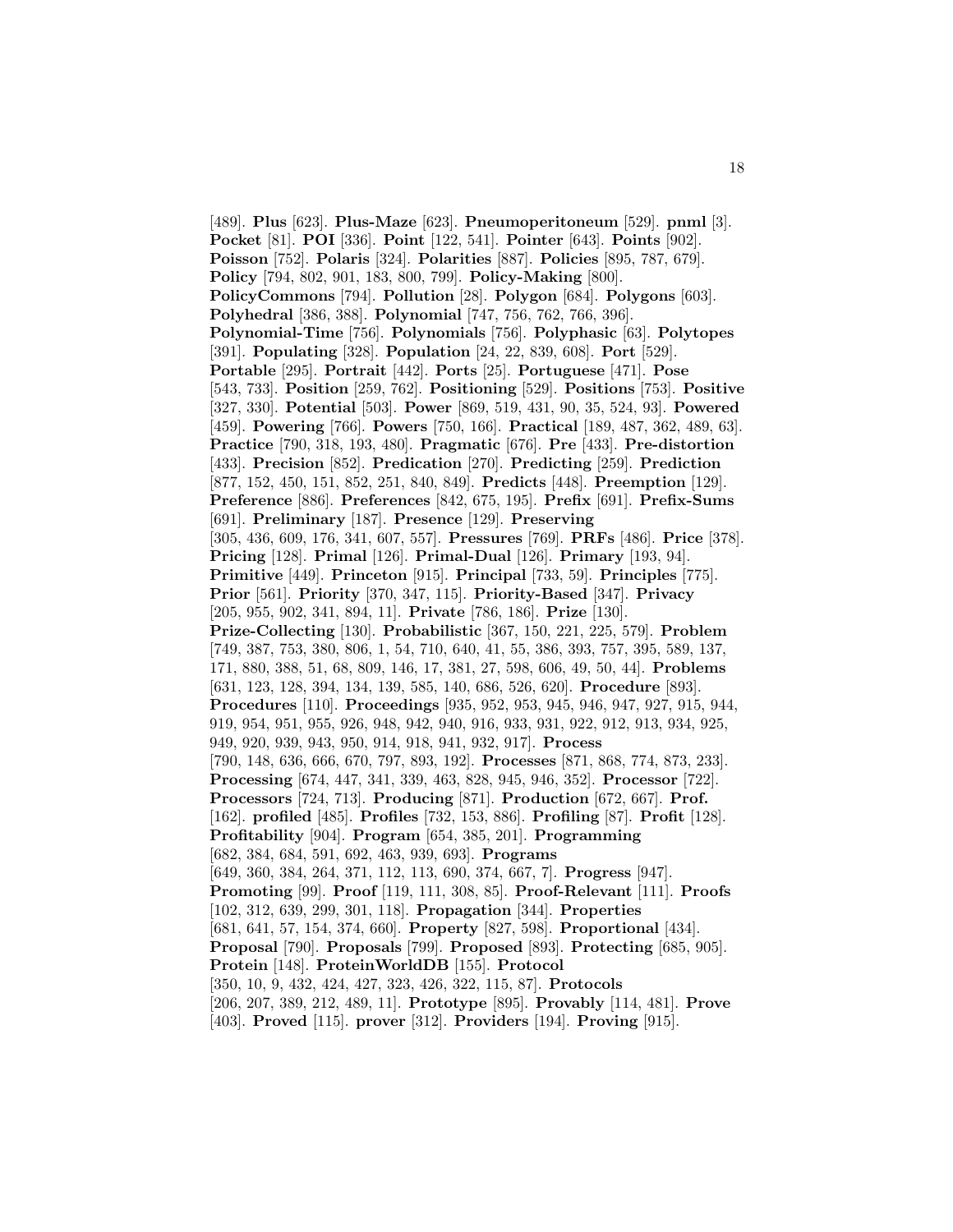**Provision** [907]. **Proximity** [687, 63]. **Pseudo** [712, 396]. **Pseudo-polynomial** [396]. **Pseudoknotted** [53]. **Pseudorandom** [301]. **PTA** [202]. **PTAS** [585]. **PTL** [349]. **Public** [802, 773, 782, 786, 781, 772, 785, 156, 783]. **Publication** [236]. **PUF** [492, 489]. **PUF-Based** [492, 489]. **PUFKY** [492]. **PUFs** [491, 491, 490]. **Puppy** [445]. **Pursuers** [503]. **Putting** [676]. **Puzzle** [268]. **Pyramid** [714].

**QA** [415, 417, 414]. **QAEE** [424]. **QC** [920]. **QoI** [348]. **QoI-Based** [348]. **QoS** [424]. **Quad** [428]. **Quad-Tree** [428]. **Quadruped** [445]. **Quadruplexes** [147]. **Quadtree** [689]. **Quality** [318, 550, 91, 712, 743, 330]. **Quality-Metric** [550]. **Quantification** [530]. **Quantified** [634]. **Quantifiers** [262]. **Quantitative** [857]. **Quantum** [164]. **Quasi** [311, 760, 20]. **Quasi-Random** [20]. **Quasi-stability** [760]. **quaternary** [251]. **Queen** [880]. **Queen-Bee** [880]. **Queries** [842, 835, 329, 341]. **Query** [841, 847, 336, 835, 880, 664, 840, 905, 331, 828, 332]. **Querying** [682, 462, 845, 848, 855]. **Question** [416, 414]. **Queues** [703]. **Quick** [242]. **Quorum** [719]. **Quotient** [167].

**Radial** [545]. **Radiation** [49]. **Radii** [710]. **Radio** [436, 698, 95, 94, 435, 85]. **Rainbow** [748, 599, 600]. **Ramsey** [601]. **RANDOM** [916, 151, 712, 20]. **Randomization** [916]. **Randomized** [736, 389]. **Range** [653, 687, 332]. **Rank** [553]. **Ranked** [263]. **Ranking** [399, 857]. **RANSAC** [546]. **Rapid** [848]. **Rate** [708, 210, 422, 509]. **Rates** [759]. **Ratings** [330]. **Ratio** [392, 145]. **Rats** [623]. **Ray** [538]. **Ray-Reps** [538]. **Rays** [392]. **RBF** [620]. **RDBMS** [226]. **RDF** [462, 354]. **Reachability** [574]. **Reachable** [456, 291]. **Reaching** [443, 496, 63]. **Reaction** [573, 574, 754, 344, 671, 671]. **Reaction-Diffusion** [344]. **Reactive** [663, 673, 658]. **Reactivity** [675]. **Real** [647, 537, 536, 106, 105, 430, 453, 864, 724, 686, 692, 292, 293]. **Real-Time** [647, 537, 536, 430, 864, 724, 686, 692, 292]. **Realistic** [286]. **Reals** [105]. **Rearrangements** [144]. **Reason** [834]. **Reasoning** [682, 649, 260, 808, 672, 579]. **Receipt** [644]. **Receiver** [433]. **Recognition** [947, 736, 878, 737, 550, 733, 466, 563, 249, 562, 728, 731, 551, 611, 555]. **Recognizing** [821]. **Recommendation** [856, 402]. **Reconfigurable** [494]. **Reconfiguration** [694]. **Reconfigurations** [641]. **Reconstruction** [158, 539, 729, 535, 356]. **Recovering** [164]. **Recruitment** [893]. **Rectilinear** [603]. **Recurrence** [53]. **Recursive** [411, 714]. **Red** [598]. **Red-Blue** [598]. **Reducing** [33]. **Reduct** [242]. **Reduction** [64, 82, 245]. **Reducts** [252]. **Redundant** [449]. **Reengineering** [774]. **Reference** [797]. **Refined** [219]. **Refinement** [629, 107, 641, 112]. **Refinement-Based** [107]. **Reflexes** [497]. **Refraction** [537, 667]. **Refraction-Based** [667]. **Refreshing** [864]. **REGEX** [169]. **Region** [149, 65]. **Regional** [795]. **Registration** [546, 557]. **Regression** [542, 620]. **Regret** [584]. **Regular** [119, 168, 167, 719, 170, 578, 765, 174, 310]. **Regulation** [901, 902]. **Regulatory** [669, 6, 459]. **Related** [123, 133]. **Relation** [111, 239, 241].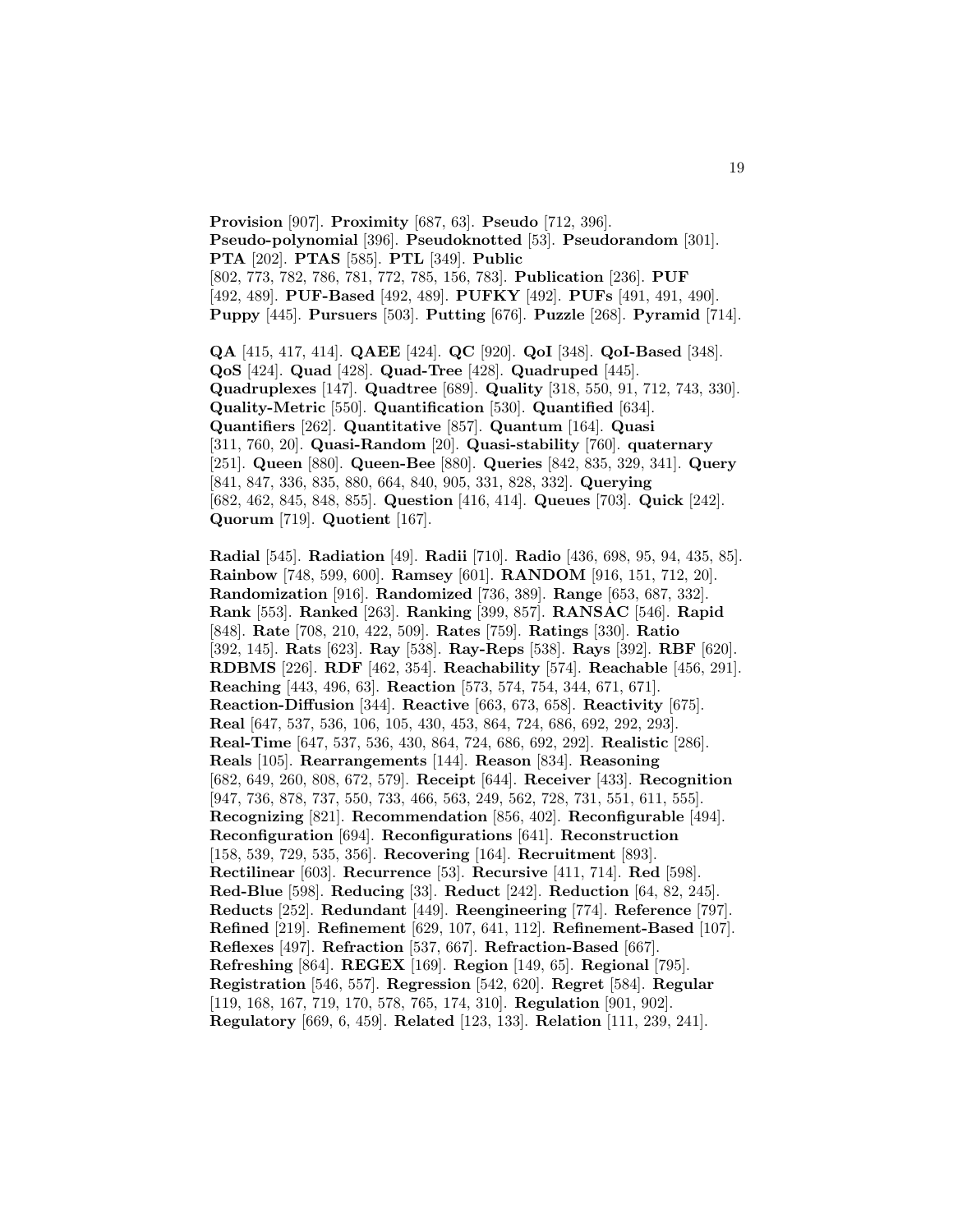**Relational** [847, 853, 331, 849]. **Relations** [207, 851]. **Relationship** [19]. **Relative** [256]. **Relaxation** [383]. **Relaxations** [385]. **Release** [213]. **Relevance** [841]. **Relevant** [111, 266]. **Reliability** [519]. **Reliable** [97, 430, 824]. **Reliably** [448]. **Relocation** [694]. **Rely** [120]. **Rely-Guarantee** [120]. **Remote** [137]. **Remotely** [501]. **Removal** [589]. **Repair** [426]. **Repairing** [299]. **Repeats** [146]. **Replication** [140]. **Report** [8]. **Reports** [328]. **Representation** [456]. **Representations** [566, 568, 817, 738]. **Reps** [538]. **Repudiation** [903]. **Reputation** [677]. **Requests** [273]. **Requirements** [873]. **Rescue** [283]. **Research** [944, 189, 188, 193, 768, 192, 775]. **Researching** [520]. **Reservation** [421]. **Reshaping** [612]. **Residual** [322]. **Resiliency** [685]. **Resilient** [487, 486]. **Resistance** [644]. **Resizing** [608]. **Resolution** [544]. **Resolutions** [269]. **Resonant** [757]. **Resource** [697, 469, 372, 140, 419, 346, 56]. **Resource-Restricted** [372]. **Resources** [402, 372]. **Restarts** [20]. **Restricted** [753, 727, 372, 592]. **Restrictions** [681]. **Results** [128, 44, 386, 335, 140]. **Resurgence** [404]. **Rethymnon** [937, 938]. **Retrieval** [930, 861, 408, 548, 75]. **Reuse** [830]. **Revealing** [134]. **Reverse** [665, 341, 438]. **Review** [790, 198, 268, 768]. **Revised** [937, 938, 928, 930, 911, 929]. **Revision** [342]. **Revisited** [209]. **Revisiting** [72]. **Rewrite** [630]. **RF** [435]. **RF-CBTC** [435]. **RFMirTarget** [151]. **Right** [813, 791]. **Rigid** [286, 548]. **Rigorous** [20]. **Ring** [386]. **Riots** [776]. **Risk** [656]. **Risks** [893]. **RL** [682]. **RNA** [53, 147]. **RNN** [438]. **Road** [341]. **RoboCup** [276, 284, 289, 924, 279]. **RoboCupJunior** [281]. **Robot** [456, 445, 514, 453, 506, 441, 498, 924, 501, 292, 277, 730, 293, 291, 505]. **Robotic** [510, 285, 507]. **Robotics** [508, 512, 935, 23]. **Robots** [449, 287, 283, 500, 280, 511, 507, 730]. **RoboWorld** [935]. **Robust** [114, 546, 294, 287, 542, 280]. **Robustness** [631, 205, 740, 658]. **ROLAP** [881]. **Room** [730]. **Root** [395, 762]. **Rotation** [92]. **Rough** [247, 252, 253, 249, 218, 246, 227, 251, 243, 226, 225, 219, 238, 240, 223, 257, 220, 241, 922, 921]. **Route** [336]. **Routing** [82, 348, 429, 615, 432, 427, 323, 81]. **RSCTC** [921]. **RSKT** [922]. **RSL** [244]. **RSLIS** [400]. **RTDW** [864]. **RTDW-bench** [864]. **RUC** [412]. **Rule** [681, 674, 221, 675, 677, 246, 227, 670, 248, 672, 667, 255, 679]. **Rule-Based** [681, 674, 675, 677, 672, 679]. **RuleML** [944, 671]. **Rules** [256, 222, 665, 668, 669, 613, 470, 678, 673, 664, 671, 863, 255, 676, 849, 886, 944]. **Runs** [410, 14]. **Runtime** [634, 20]. **Russians** [53]. **Rydberg** [759].

**S** [479, 712]. **S-Boxes** [479, 712]. **Saarbr¨ucken** [930]. **SAB** [932]. **Safe** [656]. **Salesman** [387, 17]. **sameAs** [866]. **Sample** [242]. **Samples** [484]. **Sampling** [127, 510, 585, 542]. **SAN** [13]. **SAN-Based** [13]. **Sand** [821]. **Sandboxing** [908]. **Sandpile** [821]. **Santa** [925]. **Satisfaction** [200]. **SCA** [261]. **Scaffolding** [190]. **Scalability** [703]. **Scalable** [720, 68, 829, 242]. **Scalar** [700]. **Scalar-Type** [700]. **Scale** [354, 862, 62, 554]. **Scales** [454]. **Scaling** [586]. **Scanning** [476]. **SCAR** [567]. **Scattered** [175]. **Scatterplots**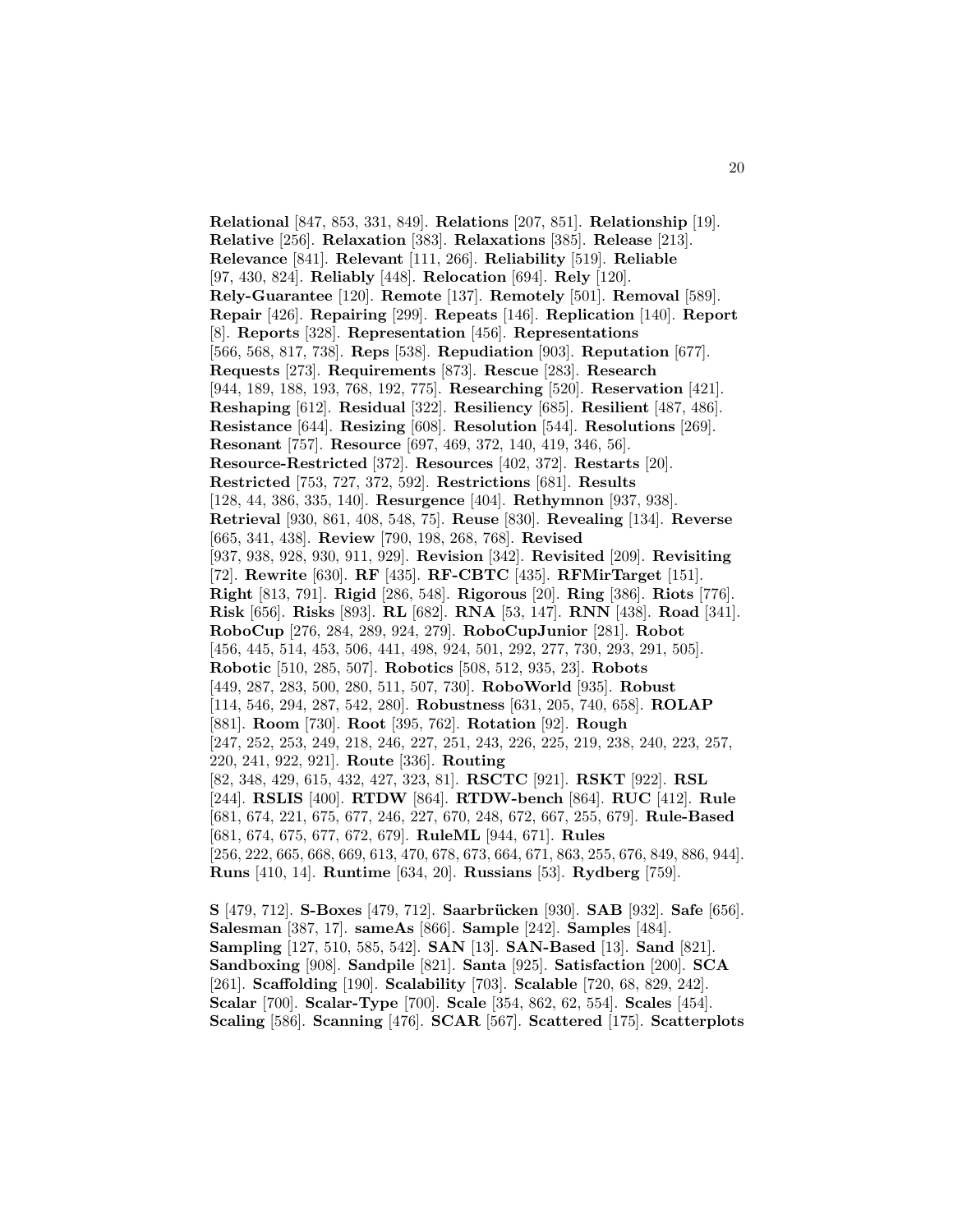[22]. **Scenarios** [372, 289]. **Scheduler** [371]. **Scheduler-Specific** [371]. **Scheduling** [631, 129, 133, 880, 724, 322, 434, 693, 695, 96, 56]. **Schema** [845, 844]. **Scheme** [900, 890, 744, 31, 297, 425, 354, 17, 829, 355, 428, 94]. **Schemes** [306, 830]. **School** [193]. **Schur** [26]. **Schützenberger** [173]. **Sciences** [159]. **Scientific** [948, 158]. **Scissors** [730]. **SCOOTER** [829]. **Scope** [3]. **Screening** [534, 560]. **SDH** [386]. **SDH/SONET** [386]. **SDWM** [869]. **Search** [399, 64, 24, 400, 67, 402, 859, 335, 378, 398, 334, 71, 68, 913, 283, 76, 409, 26, 410, 612, 62, 559, 860, 459, 331, 358]. **Searches** [61]. **Searching** [70, 63, 60]. **Second** [384, 385, 929]. **Second-Order** [384, 385]. **Secondary** [67, 53]. **Secrecy** [204]. **Secret** [306, 214]. **Sector** [782, 786, 198, 781, 772]. **Secure** [99, 311, 481, 210, 304, 907]. **Securely** [303]. **Security** [626, 315, 314, 955, 889, 685, 299, 313, 491, 298, 308, 486, 316, 489, 906, 903, 920, 213]. **See** [569]. **Segmentation** [534, 533, 616, 531, 621]. **Selected** [937, 938, 928, 930, 911, 923, 929]. **Selecting** [484]. **Selection** [619, 351, 438, 333, 254]. **Selective** [688, 308]. **Self** [575, 810, 501, 580]. **Self-Assembly** [575, 580, 810]. **Self-triggered** [501]. **Semantic** [838, 314, 680, 234, 468, 199, 850, 671, 268]. **Semantics** [680, 703, 673, 271]. **Semi** [742, 838, 141, 556]. **Semi-automatic** [556]. **Semi-streaming** [141]. **Semi-structured** [838]. **Semi-Supervised** [742]. **Semidefinite** [385]. **Semigroups** [171]. **Sense** [437]. **Sensing** [97]. **Sensitive** [905]. **Sensor** [710, 618, 865, 38, 429, 685, 424, 40, 427, 423, 323, 295, 420, 321, 513, 343, 428, 89, 345, 322, 824, 88, 96, 347, 87, 356]. **Sensor-Based** [513]. **Sensorimotor** [445, 450]. **Sentiment** [861]. **Separability** [238]. **Separation** [892, 394]. **September** [947, 954, 951, 955, 948, 952, 953, 934, 949, 950, 945, 946]. **Sequence** [520, 154]. **Sequenced** [336]. **Sequences** [712, 723]. **Sequential** [667]. **Server** [908, 702]. **Server-Driven** [908]. **Service** [421, 773, 319, 903, 280]. **Service-Oriented** [319]. **Services** [827, 904, 91, 777, 192, 907]. **Servo** [282]. **Servoing** [509]. **Session** [890, 423]. **Session-Based** [890]. **Sessions** [923]. **Set** [247, 264, 137, 218, 90, 251, 463, 225, 598, 240, 223, 257, 535, 220, 241, 594]. **Sets** [224, 595, 575, 252, 922, 246, 227, 243, 517, 291, 46, 531, 921, 220]. **Setting** [485]. **Shannon** [116, 209]. **Shape** [561, 543, 548, 289]. **Shape-Based** [289]. **Shared** [711, 777, 524]. **Sharing** [306, 901, 95, 192, 214]. **Sheng** [162]. **Sherali** [383]. **SHIELD** [85]. **Ship** [536]. **Shopping** [334]. **Short** [900, 687]. **Short-Range** [687]. **Shot** [123]. **Should** [480]. **Shrinking** [382]. **Shuffle** [297]. **Side** [809, 486, 483]. **Side-Channel** [486, 483]. **SIFT** [552]. **Signature** [900]. **Signatures** [71]. **Signed** [729]. **Significance** [196]. **Silence** [187]. **Silicon** [491, 476]. **Similarity** [64, 67, 74, 548, 52, 530, 882, 76, 243, 62, 60, 913]. **Simple** [742, 585, 477, 511]. **Simplified** [455, 464]. **SimTandem** [76]. **Simulating** [148]. **Simulation** [276, 529, 536, 701, 519, 525, 286, 932]. **Simulink** [652]. **Single** [588, 543, 235, 490]. **Single-Pass** [235]. **Single-Source-Multi-Sink** [588]. **Sink** [588]. **SIR** [75]. **SISAP** [913]. **Sites** [152]. **situ** [848]. **Situation** [840]. **Situation-Aware** [840]. **Size** [598, 88]. **Sized** [138]. **Skating** [514].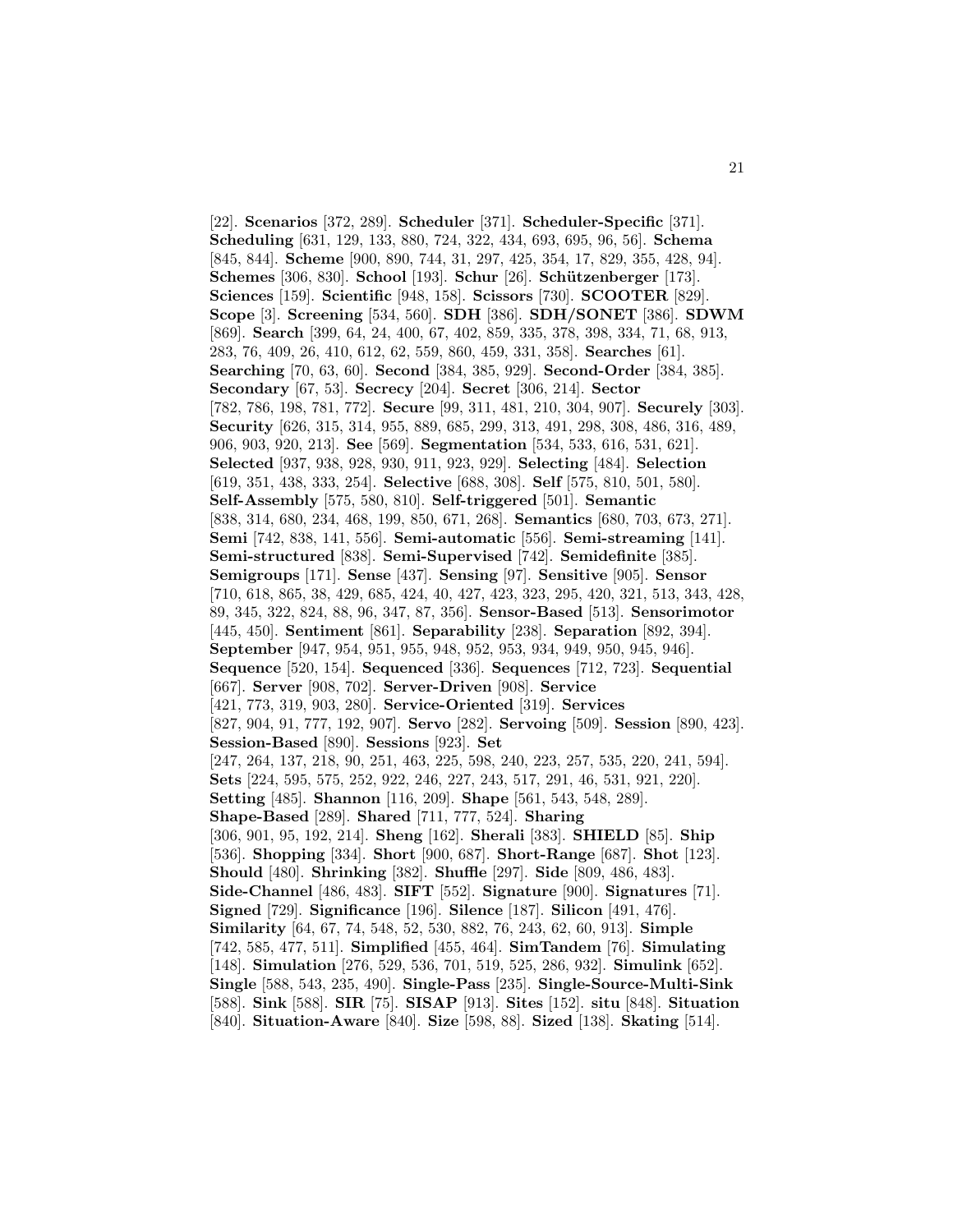**Skeletal** [563]. **Skeletons** [699]. **SKUBA** [277]. **Skyline** [842, 329]. **Slicer** [630]. **Slicing** [660]. **Slotted** [347]. **Slovenia** [948]. **Small** [337, 180, 721, 174]. **Smart** [771, 618, 75]. **Smooth** [729]. **Smoothing** [436, 541]. **Snake** [61]. **Soccer** [285, 924, 292]. **Social** [400, 802, 82, 789, 402, 183, 398, 198, 894, 409, 524, 197]. **Soft** [243, 286, 490]. **Software** [626, 709, 928, 404, 739, 183, 522, 658, 277]. **Solid** [349]. **Solids** [538]. **Solution** [443, 350, 749, 272]. **Solutions** [747, 693]. **Solver** [637]. **Solving** [710, 758, 526, 146]. **Some** [750, 587, 408]. **Sort** [833]. **Sorting** [145]. **Sound** [261]. **Source** [588, 770]. **Space** [456, 764, 282, 581, 700]. **Spaces** [64, 73, 855, 68, 809, 62, 860]. **Spanning** [429]. **Sparse** [566, 766]. **Spatial** [753, 869, 344, 329, 353, 811]. **Spatial-temporal** [344]. **Spatio** [566, 859]. **Spatio-temporal** [566, 859]. **Spatiotemporal** [465]. **Specific** [371, 373, 6]. **Specification** [647]. **Specifications** [651]. **Spectra** [76]. **Spectral** [125, 537, 741]. **Spectral-Norm** [125]. **Spectrometer** [698]. **Spectrum** [95]. **Speech** [466, 611]. **Speed** [586, 708, 617]. **Speedup** [53]. **Spinal** [556]. **Splicing** [578]. **Split** [599, 355]. **Splitting** [1]. **Spreadsheet** [837]. **Sprint** [870]. **SPSA** [88]. **SQUALL** [462]. **Squared** [134]. **Squares** [733]. **SRNs** [12]. **SSReflect** [116]. **Stabbing** [603, 381]. **Stability** [753, 760]. **Stable** [283]. **Stacks** [387]. **Stage** [571]. **Stakeholder** [791]. **Standalone** [897]. **Standard** [657, 284, 313]. **Standardized** [671]. **Star** [386]. **Stars** [44]. **Start** [133]. **Startup** [655]. **State** [464, 660, 768, 349]. **States** [759, 181]. **Static** [615, 66, 711, 659]. **Static-Based** [711]. **Static-to-Dynamic** [66]. **Station** [427, 94]. **Statistical** [866, 488, 211, 248, 905]. **Statistically** [210]. **Statistics** [726]. **Status** [784]. **Steiner** [41, 395]. **Step** [571, 2]. **Step-Wise** [571]. **Stepsize** [20]. **Stepwise** [827]. **Stereo** [544]. **Stop** [117]. **Storage** [350, 898, 349]. **Storing** [848]. **Strand** [574, 581, 579]. **Strategic** [893]. **Strategies** [33]. **Strategy** [85]. **Strategy-Proof** [85]. **Stream** [482, 878, 861, 712, 690]. **Stream-Based** [690]. **Streaming** [421, 141]. **Streams** [61, 865]. **Strengths** [706]. **Stretch** [40]. **String** [815, 882]. **Strings** [365, 164]. **Strong** [759, 597]. **Structural** [641, 388]. **Structure** [377, 67, 53, 930, 404, 185, 405, 526]. **Structured** [340, 838]. **Structures** [66, 884]. **Structuring** [401, 795]. **Stuck** [892]. **Student** [202, 195, 923, 186, 200, 197]. **Students** [185]. **Studied** [580]. **Study** [872, 732, 189, 191, 190, 364, 702, 187, 197]. **Studying** [441]. **Subdivision** [540]. **Subgraph** [587, 340]. **Subgraphs** [596]. **Sublinear** [127]. **Subset** [598]. **Substantially** [587]. **Substitution** [301]. **Substitution-Permutation** [301]. **Successive** [431]. **Succinct** [312]. **Suggestions** [399]. **Summarization** [415, 417]. **Sums** [691]. **Super** [70, 486]. **Super-Exponential** [486]. **Super-Linear** [70]. **Supercomputer** [700]. **Supervised** [742]. **Supply** [128, 56]. **Support** [652, 247, 843, 800, 553, 461, 233, 228]. **Supporting** [838, 231, 656, 91]. **SURF** [622]. **Surface** [42, 729, 535]. **Surgery** [529]. **Surrogate** [18]. **Surrogate-Based** [18]. **Surveillance** [502]. **Survey** [798]. **Survivable** [130]. **Swarm** [624, 31, 621]. **Sweep** [688]. **Switched** [81]. **Switching** [481].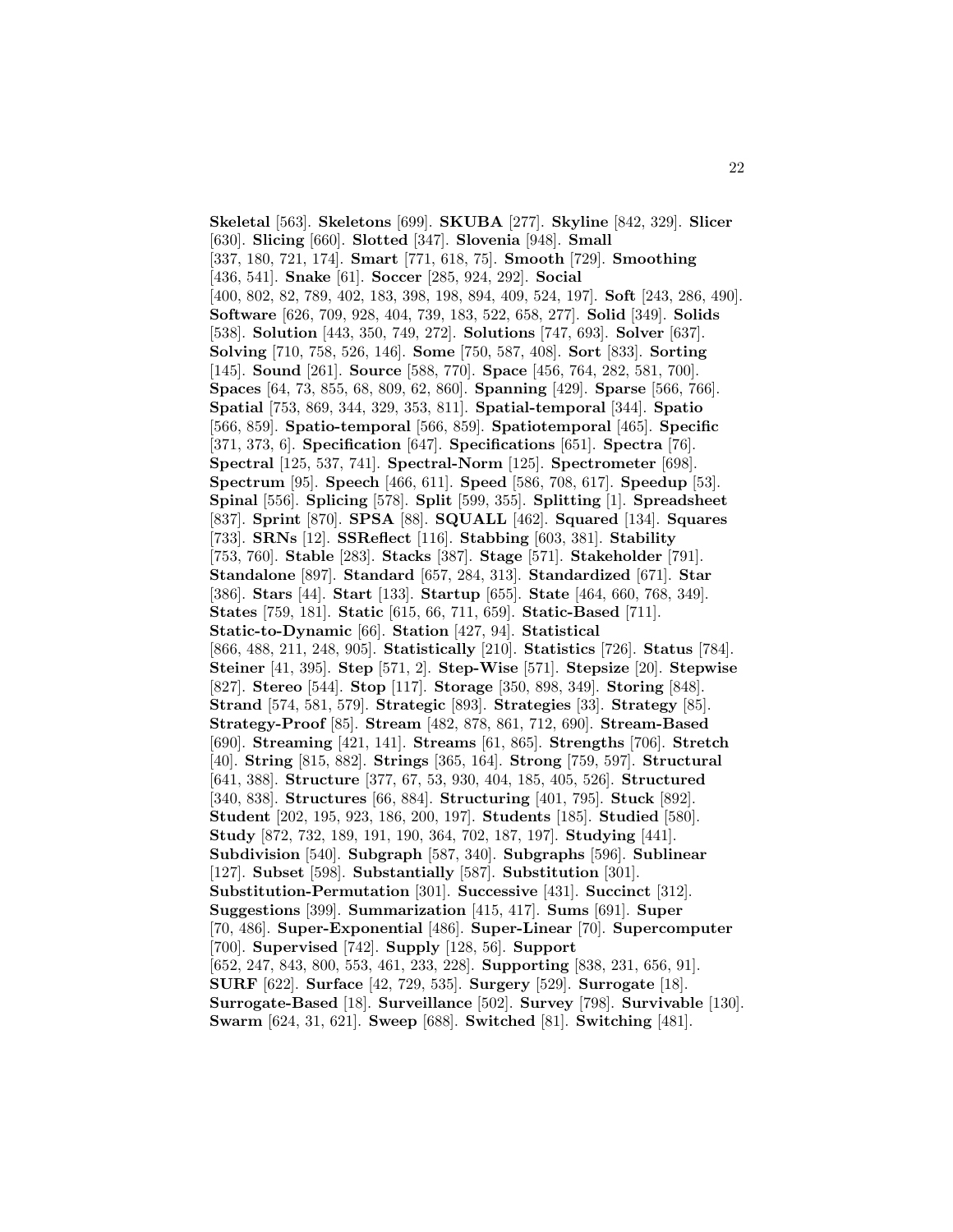**Switzerland** [933]. **Sydney** [940]. **Symbol** [817]. **Symbolic** [515, 876, 759, 660]. **Symbolic-Numerical** [759]. **Symmetric** [390, 487]. **Symmetry** [383]. **Symposium** [937, 938, 944, 942, 929, 917]. **Synchronized** [172]. **Synergies** [443]. **Synergy** [660]. **Syntax** [271]. **Synthesis** [443, 651, 113]. **Synthesising** [449]. **Synthesizing** [575]. **System** [778, 415, 572, 719, 640, 451, 202, 757, 578, 249, 562, 861, 523, 417, 244, 346, 295, 518, 343, 706, 611, 228, 345, 434, 695, 459, 435, 356, 324, 332]. **Systematic** [134]. **Systems** [367, 897, 224, 705, 574, 812, 2, 715, 657, 813, 391, 755, 739, 758, 467, 663, 786, 431, 762, 952, 953, 91, 233, 658, 934, 35, 943, 581, 700, 440, 696, 914, 269, 364, 245, 93].

**T** [593, 131, 783]. **T-Government** [783]. **T-Joins** [131]. **T-Paths** [593]. **Table** [61, 680, 248]. **Tables** [874, 328]. **Tabu** [26]. **Tag** [860]. **Taipei** [918]. **Taiwan** [918]. **Take** [650]. **Tandem** [146, 76]. **Tangent** [820]. **Tangent-Managing** [820]. **Tanzania** [784]. **Target** [151]. **TAROS** [935]. **Task** [651, 416, 724, 444, 282, 696, 695]. **Task-Space** [282]. **Tasks** [443, 453, 724]. **Teacher** [202, 518]. **Teaching** [186, 197]. **Team** [277]. **Technical** [470]. **Technique** [467, 694, 420]. **Techniques** [72, 916, 308]. **Technological** [198]. **Technologies** [277]. **Technology** [778, 931, 922, 525]. **Teenagers** [798]. **Teleoperation** [500]. **Telescope** [698]. **Temperature** [571]. **Template** [565]. **Template-Based** [565]. **Templates** [899]. **Temporal** [681, 641, 657, 677, 861, 120, 849, 566, 859, 344]. **Tensor** [553]. **Tensors** [74]. **termination** [368]. **Terrain** [445]. **Tessellation** [540]. **Test** [547, 248]. **Testing** [638, 708, 645, 864, 5, 844]. **Tests** [898]. **Tetris** [33]. **Text** [334, 850, 358]. **Text-Based** [334]. **Textbooks** [320]. **Texts** [669, 839]. **theft** [343]. **Their** [312, 568, 485]. **Theorem** [915, 818, 180, 173]. **Theorems** [116, 377]. **Theoretic** [920, 213]. **Theoretical** [396]. **Theories** [630]. **Theory** [318, 761, 244, 480, 251, 257, 217, 918, 93]. **Thermal** [555]. **Third** [915, 933]. **Though** [808]. **threaded** [371]. **Three** [300, 394, 244, 146, 316, 217, 617]. **Three-Index** [394]. **Three-Phase** [617]. **Three-Way** [217]. **Threshold** [479, 599, 212, 219, 214]. **Throughput** [80]. **Tier** [831]. **Tile** [575, 810]. **Tile-Based** [810]. **Tilt** [545]. **Time** [647, 72, 584, 537, 33, 129, 536, 756, 645, 845, 430, 864, 724, 686, 484, 692, 292, 89, 454, 293]. **Timed** [651, 213]. **Timed-Release** [213]. **Times** [133]. **TLA** [639]. **TLS** [313]. **TLS-DHE** [313]. **TOC** [405]. **Tolerance** [239, 241]. **Tolerant** [502]. **Tool** [631, 652, 328, 659, 779]. **Tools** [647]. **Top** [835, 881, 333]. **Top-** [333, 835]. **Top-Down** [881]. **Topic** [235, 858]. **Topic-Oriented** [858]. **Topological** [851]. **Topologies** [812]. **Topology** [92, 707, 323, 321]. **Topology-Aided** [323]. **Topology-Based** [321]. **Toronto** [913]. **Total** [90]. **Trace** [630]. **Track** [411, 400, 403, 398, 408, 417, 406, 409, 414, 407, 412]. **Tracking** [532, 556, 560]. **Tractional** [820]. **Trading** [205]. **Traffic** [430, 434, 84]. **Train** [380, 435]. **Training** [194, 621]. **Trains** [627]. **Trajectory** [292]. **Transaction** [845, 705]. **Transactional** [709, 843, 706]. **Transactions** [910, 936]. **Transcription** [152]. **Transfer** [10, 208, 86].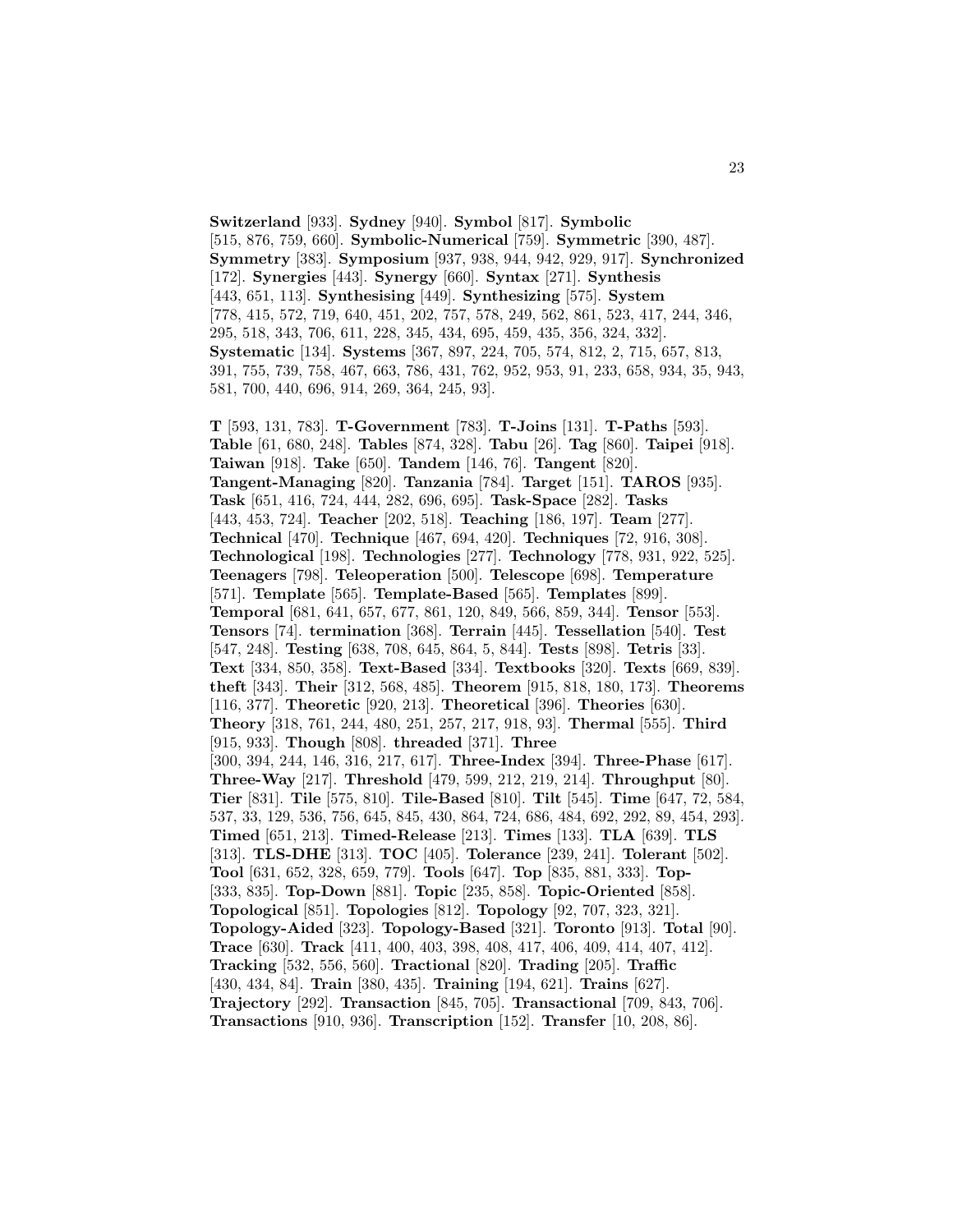**Transform** [554, 698]. **Transformation** [874, 66]. **Transformers** [110]. **Transition** [640]. **Translation** [461]. **Transmission** [10]. **Transmit** [431]. **Transportation** [731, 345]. **Transposition** [143]. **Transpositions** [145]. **Traveling** [387]. **Travelling** [17]. **Tree** [584, 41, 395, 429, 526, 428, 46, 885, 250, 67]. **Trees** [51]. **Treewidth** [123]. **Trends** [921, 60]. **Triangular** [762, 240]. **Triangulation** [684, 381]. **triggered** [501]. **Trio** [105]. **Trip** [859]. **Trust** [896, 273, 955]. **TrustBus** [955]. **Trustworthy** [904]. **Truth** [244, 295]. **TSP** [590]. **Tumor** [616]. **Tumors** [531]. **Tuning** [709, 29]. **Turbo** [718]. **Turin** [928]. **Turing** [571]. **Tutorial** [104, 518]. **Tutorial-** [518]. **Tutoring** [523]. **Tweakable** [298]. **Tweets** [859]. **Twitter** [776]. **Two** [206, 720, 165, 25, 821, 489, 225, 598, 223]. **Two-dimensional** [821]. **Two-List** [720]. **Two-Player** [489]. **Two-Way** [165]. **Type** [572, 700, 621]. **Types** [602, 3, 113, 363].

**Ubiquitous** [99, 878]. **UCNC** [951]. **UK** [935]. **Ultrasound** [701]. **Unary** [177, 181]. **Uncapacitated** [387]. **Uncertain** [853]. **Uncertainty** [530]. **Unclonable** [491]. **Unconstrained** [567]. **Unconventional** [163, 951]. **Undeniable** [900]. **Undergraduate** [512]. **Understanding** [771, 260, 782, 781, 524]. **Unification** [517]. **Unified** [485]. **Unimodality** [547]. **Unit** [380]. **Universal** [311]. **Universality** [571, 809]. **Universally** [208]. **Universes** [225, 223]. **University** [403, 404, 183, 410]. **Unlimited** [128]. **Unobtrusive** [99]. **Unscented** [294]. **Unsupervised** [851, 839]. **Updates** [829]. **Updating** [462, 220]. **UPF** [409]. **Upper** [600, 659, 245]. **Urban** [283]. **USA** [915, 916, 925]. **Usage** [895]. **USDM** [927]. **Use** [191, 795]. **Used** [776]. **User** [399, 890, 859, 835, 678, 372, 466, 212, 840, 539, 849, 886, 425]. **User-Centric** [212]. **User-Defined** [372]. **User-Generated** [399]. **User-Level** [890]. **Users** [668]. **Using** [796, 540, 534, 871, 854, 566, 148, 636, 832, 622, 610, 472, 561, 847, 401, 680, 543, 744, 92, 754, 624, 546, 145, 878, 701, 335, 645, 445, 519, 336, 558, 678, 615, 843, 881, 431, 548, 526, 120, 157, 248, 450, 607, 288, 113, 79, 69, 766, 556, 698, 712, 438, 233, 158, 518, 383, 608, 884, 442, 542, 458, 863, 5, 687, 428, 801, 228, 330, 525, 726, 824, 254, 291, 531, 7, 364, 435, 783, 490]. **Usually** [650]. **UT** [276].

**Vacuum** [507]. **Vague** [270]. **Validity** [844]. **Value** [783]. **Valued** [244, 239, 223]. **Values** [221, 330, 905]. **VANETs** [348]. **Variable** [710, 138]. **Variable-Sized** [138]. **Variants** [173, 458]. **Variation** [18, 220]. **Variety** [577]. **Various** [700]. **Vector** [73, 289, 228, 830]. **Vectorized** [689]. **Vehicle** [633, 499]. **Vehicles** [442]. **Vein** [552]. **Verbal** [230]. **Verbalisation** [472]. **Verification**

[827, 360, 652, 928, 366, 361, 231, 9, 638, 654, 657, 371, 906, 374, 11, 87]. **Verified** [699, 643, 108, 370]. **Verifying** [110, 7]. **Versioning** [709]. **versus** [806, 163, 760]. **Vertebrae** [556]. **Vertex** [595, 46]. **Vertical** [863]. **Very** [306]. **VI** [910]. **via** [24, 111, 307, 614, 186, 463, 535, 93, 87]. **Video**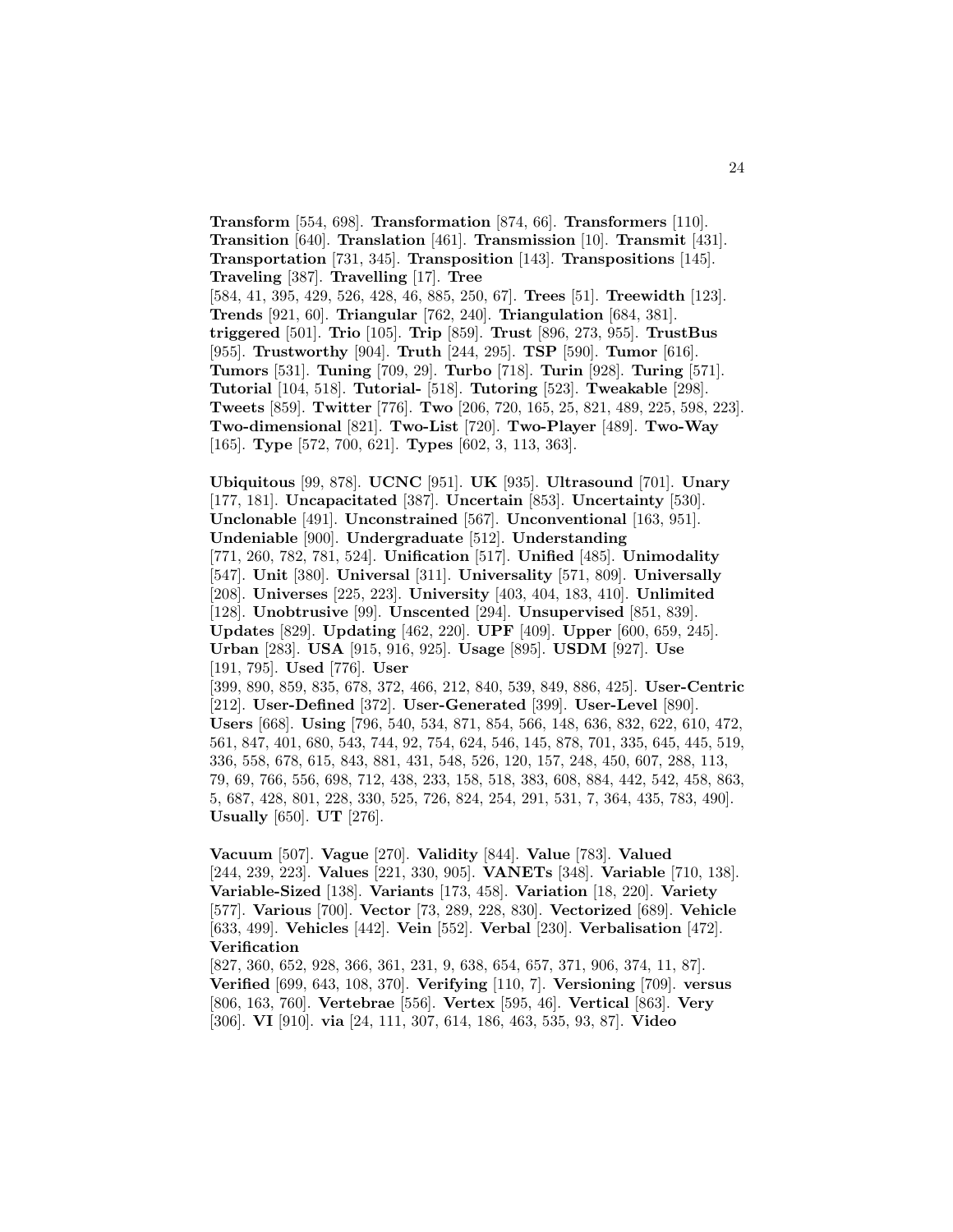[861, 556]. **Video-Fluoroscopy** [556]. **Videos** [567, 565]. **Vienna** [954, 955, 952, 953]. **View** [542, 84, 541]. **Views** [195, 619]. **VIII** [936]. **Villa** [276]. **Virtual** [618, 38]. **Virtualization** [346]. **Visible** [889]. **Vision** [947, 560]. **Vision-Based** [560]. **Visited** [336]. **Visual** [937, 938, 453, 71, 22, 288, 509, 555]. **Visualisation** [793]. **Visualization** [188, 861, 232]. **Visualizing** [794, 185]. **Visually** [444]. **Vlasov** [700]. **Voice** [425]. **Volterra** [757]. **Volumes** [563]. **vs** [165]. **Vulnerabilities** [890]. **Vulnerability** [739].

**WAIM** [927, 926]. **Waiting** [650]. **Walk** [551, 286]. **Walking** [446, 445, 455, 293]. **Wall** [529]. **Wandering** [499]. **Warehouse** [872, 870, 864, 328, 906]. **Warehousing** [954, 869, 879]. **Warping** [72]. **WASA** [914]. **Watermarking** [114]. **Wavelength** [814]. **Wavelength-Based** [814]. **Waves** [536]. **Way** [165, 217]. **Weak** [26]. **Weakly** [452]. **Wearable** [451]. **Web** [944, 676, 827, 874, 927, 890, 891, 926, 319, 889, 908, 894, 839, 795, 849]. **Web-Age** [927, 926]. **Web-Application** [908]. **Web-Based** [319]. **WebSand** [908]. **Weight** [483]. **Weighted** [126, 588, 130, 839]. **Westervelt** [701]. **WG** [949, 950]. **Where** [362]. **Whether** [578]. **While** [706, 511]. **Whispering** [678]. **Who** [628]. **Wi** [436]. **Wideband** [698]. **Width** [48, 83]. **Wiki** [468, 190]. **Wiki-Based** [190]. **Wikipedia** [335, 330, 342]. **Wild** [627]. **Winners** [279]. **Wireless** [350, 98, 710, 38, 429, 685, 424, 40, 427, 423, 90, 323, 420, 321, 343, 345, 322, 824, 95, 85, 83, 88, 96, 324, 87, 914]. **Wiretap** [314]. **Wise** [571]. **Withdrawal** [497]. **within** [512, 680, 769]. **without** [145, 419, 374]. **WK** [714]. **WK-Recursive** [714]. **Word** [171]. **WordNet** [335]. **Words** [175]. **Workflow** [158, 149, 14]. **Workflows** [697]. **Workload** [862]. **Workload-Based** [862]. **Workplace** [199]. **Workshop** [948, 930, 916, 933, 934, 943]. **Workshops** [927]. **Workspace** [499]. **World** [99, 924]. **Would** [737]. **WP** [110]. **WrightEagle** [276]. **Write** [833]. **Writer** [568]. **Writing** [470]. **WSN** [419].

**XACML** [895]. **XML** [930, 834, 408, 829, 828, 830]. **XMLDM** [927]. **XPath** [835]. **XQuery** [836, 339]. **XV** [924].

**Yao** [57]. **Yellow** [914]. **Yours** [253]. **Youth** [798]. **Yu** [162].

**Z** [149]. **Z-DNA** [149]. **Zero** [207, 212, 762, 765, 43]. **Zero-Dimensional** [762, 765]. **Zero-Knowledge** [212]. **Zoom** [545]. **Zurich** [933].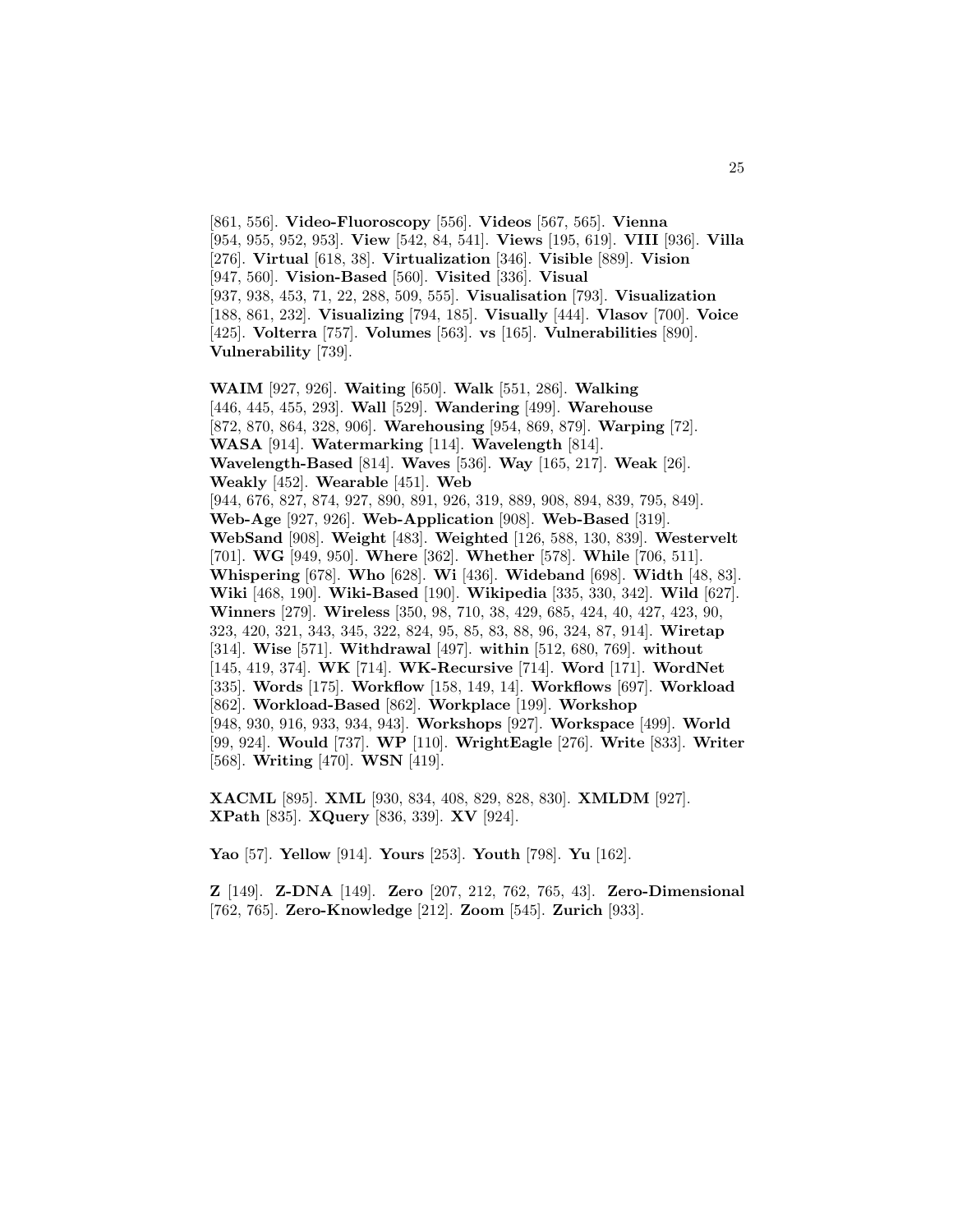# **References**

#### **Carmona:2012:LSP**

[1] Josep Carmona. The label splitting problem. Lecture Notes in Computer Science, 7400:1-23, 2012. CODEN LNCSD9. ISSN 0302-9743 (print), 1611-3349 (electronic). URL http://link.springer.com/chapter/10. 1007/978-3-642-35179-2\_1/.

#### **Darondeau:2012:DCD**

[2] Philippe Darondeau and Laurie Ricker. Distributed control of discreteevent systems: a first step. Lecture Notes in Computer Science, 7400: 24–45, 2012. CODEN LNCSD9. ISSN 0302-9743 (print), 1611-3349 (electronic). URL http://link.springer.com/chapter/10.1007/978- 3-642-35179-2\_2/.

# **Hillah:2012:EPS**

[3] Lom-Messan Hillah, Fabrice Kordon, Charles Lakos, and Laure Petrucci. Extending pnml scope: a framework to combine Petri nets types. Lecture Notes in Computer Science, 7400:46–70, 2012. CODEN LNCSD9. ISSN 0302-9743 (print), 1611-3349 (electronic). URL http://link.springer. com/chapter/10.1007/978-3-642-35179-2\_3/.

## **Kindler:2012:MLG**

[4] Ekkart Kindler. Modelling local and global behaviour: Petri nets and event coordination. Lecture Notes in Computer Science, 7400:71–93, 2012. CODEN LNCSD9. ISSN 0302-9743 (print), 1611-3349 (electronic). URL http://link.springer.com/chapter/10.1007/978-3- 642-35179-2\_4/.

## **Salem:2012:MCU**

[5] Ala-Eddine Ben Salem, Alexandre Duret-Lutz, and Fabrice Kordon. Model checking using generalized testing automata. Lecture Notes in Computer Science, 7400:94–122, 2012. CODEN LNCSD9. ISSN 0302- 9743 (print), 1611-3349 (electronic). URL http://link.springer.com/ chapter/10.1007/978-3-642-35179-2\_5/.

#### **Sedlmajer:2012:DSL**

[6] Nicolas Sedlmajer, Didier Buchs, Steve Hostettler, Alban Linard, and Edmundo López Bóbeda. A domain specific language approach for genetic regulatory mechanisms analysis. Lecture Notes in Computer Science, 7400: 123–145, 2012. CODEN LNCSD9. ISSN 0302-9743 (print), 1611-3349 (electronic). URL http://link.springer.com/chapter/10.1007/978- 3-642-35179-2\_6/.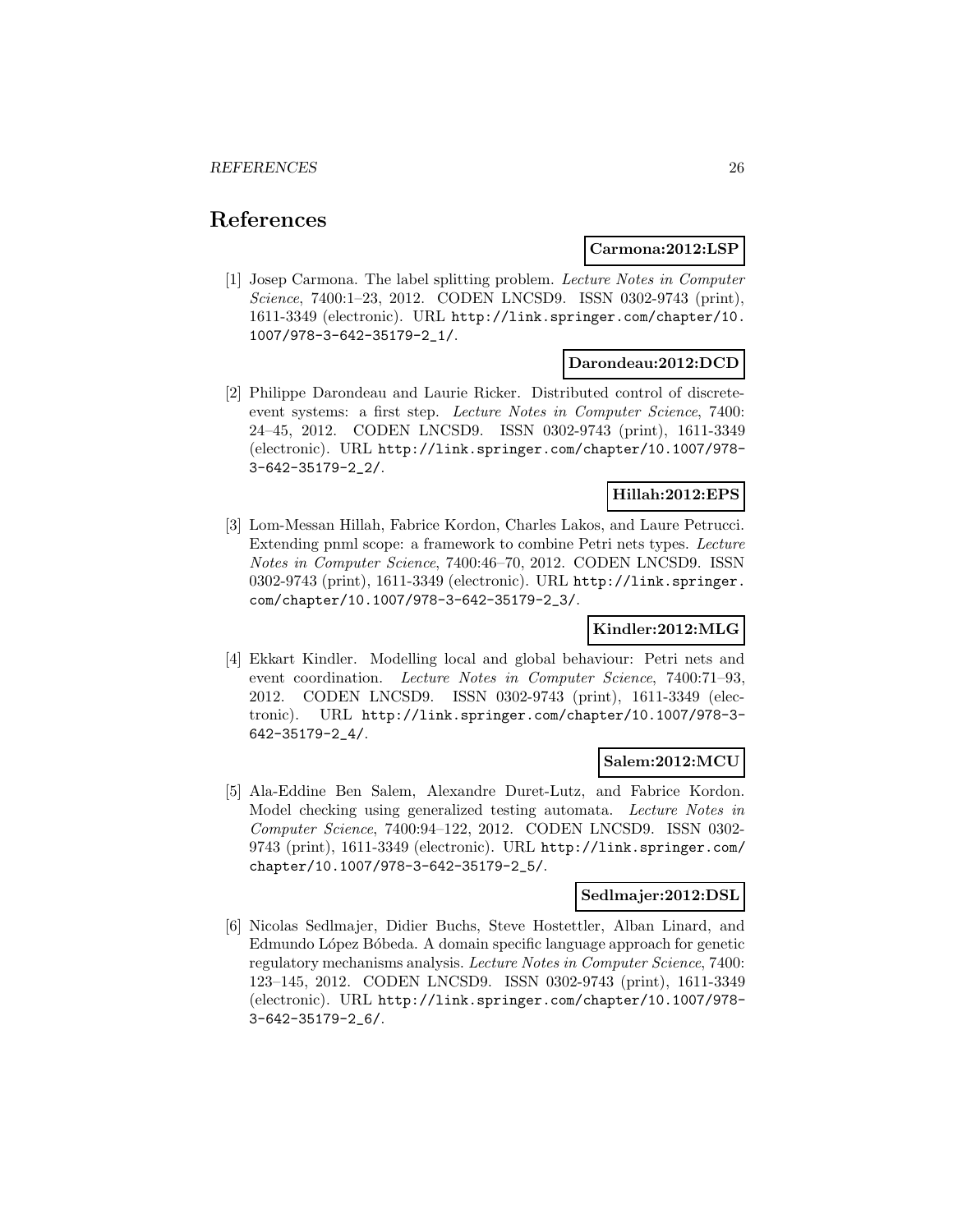#### **Westergaard:2012:VPA**

[7] Michael Westergaard. Verifying parallel algorithms and programs using coloured Petri nets. Lecture Notes in Computer Science, 7400: 146–168, 2012. CODEN LNCSD9. ISSN 0302-9743 (print), 1611-3349 (electronic). URL http://link.springer.com/chapter/10.1007/978- 3-642-35179-2\_7/.

## **Kordon:2012:RMC**

[8] Fabrice Kordon, Alban Linard, Didier Buchs, Maximilien Colange, and Sami Evangelista. Report on the model checking contest at Petri nets 2011. Lecture Notes in Computer Science, 7400:169–196, 2012. CODEN LNCSD9. ISSN 0302-9743 (print), 1611-3349 (electronic). URL http:// link.springer.com/chapter/10.1007/978-3-642-35179-2\_8/.

#### **Choppy:2012:MFV**

[9] Christine Choppy, Anna Dedova, Sami Evangelista, Ka¨ıs Kla¨ı, and Laure Petrucci. Modelling and formal verification of the NEO protocol. Lecture Notes in Computer Science, 7400:197–225, 2012. CODEN LNCSD9. ISSN 0302-9743 (print), 1611-3349 (electronic). URL http://link.springer. com/chapter/10.1007/978-3-642-35179-2\_9/.

## **Arnold:2012:ICP**

[10] Sonya Arnold and Jonathan Billington. An initial coloured Petri net model of the hypertext transfer protocol operating over the transmission control protocol. Lecture Notes in Computer Science, 7400:226– 250, 2012. CODEN LNCSD9. ISSN 0302-9743 (print), 1611-3349 (electronic). URL http://link.springer.com/chapter/10.1007/978- 3-642-35179-2\_10/.

#### **Suriadi:2012:PCV**

[11] Suriadi Suriadi, Chun Ouyang, and Ernest Foo. Privacy compliance verification in cryptographic protocols. Lecture Notes in Computer Science, 7400:251–276, 2012. CODEN LNCSD9. ISSN 0302-9743 (print), 1611- 3349 (electronic). URL http://link.springer.com/chapter/10.1007/ 978-3-642-35179-2\_11/.

#### **Bruneo:2012:MEA**

[12] Dario Bruneo, Francesco Longo, and Antonio Puliafito. Modeling energyaware cloud federations with SRNs. Lecture Notes in Computer Science, 7400:277–307, 2012. CODEN LNCSD9. ISSN 0302-9743 (print), 1611- 3349 (electronic). URL http://link.springer.com/chapter/10.1007/ 978-3-642-35179-2\_12/.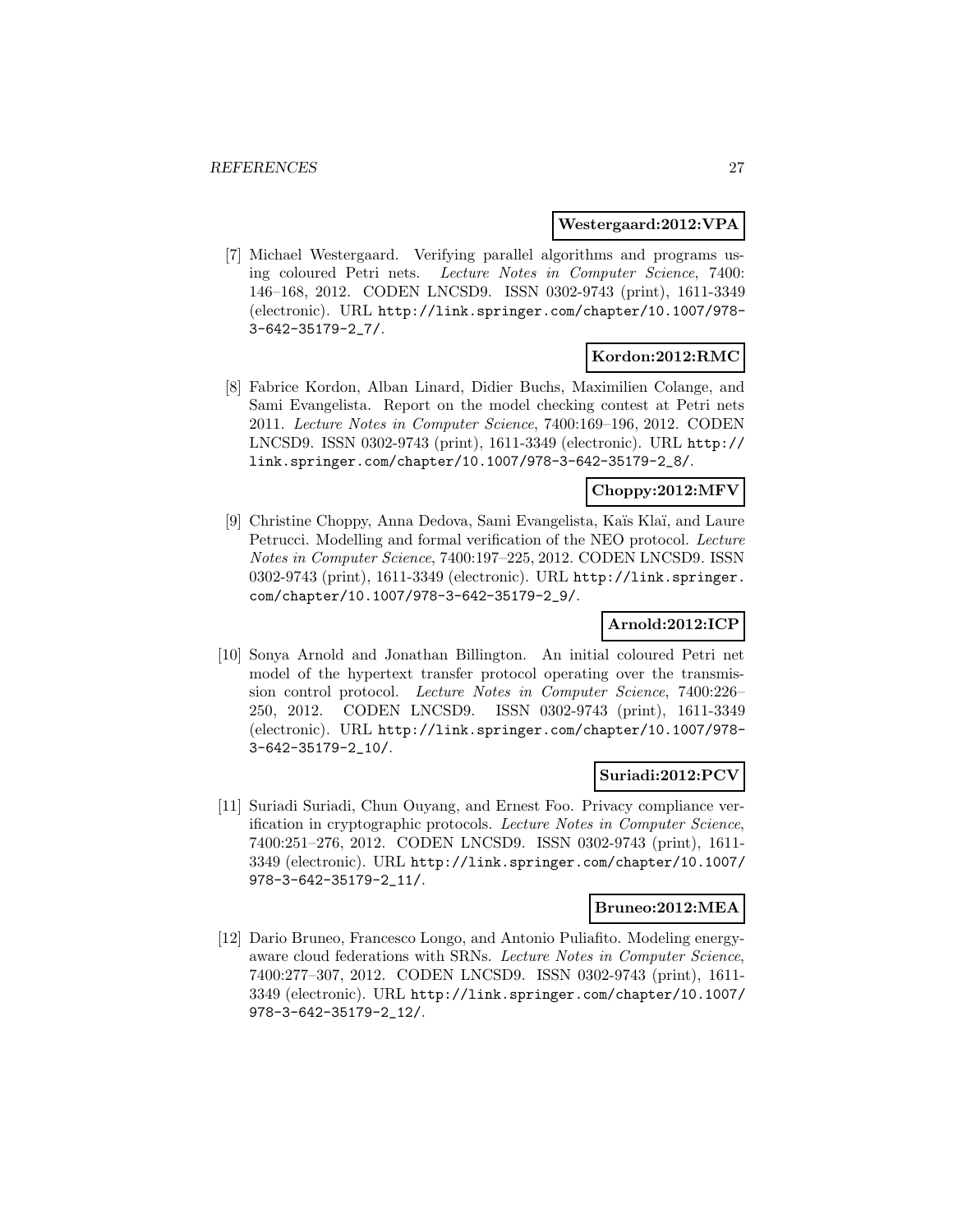#### **Marrone:2012:SBM**

[13] Stefano Marrone, Nicola Mazzocca, Roberto Nardone, Roberta Presta, and Simon Pietro Romano. A SAN-based modeling approach to performance evaluation of an IMS-compliant conferencing framework. Lecture Notes in Computer Science, 7400:308–333, 2012. CODEN LNCSD9. ISSN 0302-9743 (print), 1611-3349 (electronic). URL http://link.springer. com/chapter/10.1007/978-3-642-35179-2\_13/.

#### **vanDongen:2012:ACR**

[14] Boudewijn F. van Dongen, Jörg Desel, and Wil M. P. van der Aalst. Aggregating causal runs into Workflow Nets. Lecture Notes in Computer Science, 7400:334–363, 2012. CODEN LNCSD9. ISSN 0302-9743 (print), 1611-3349 (electronic). URL http://link.springer.com/chapter/10. 1007/978-3-642-35179-2\_14/.

## **Anonymous:2012:BMa**

[15] Anonymous. Back matter. Lecture Notes in Computer Science, 7400: ??, 2012. CODEN LNCSD9. ISSN 0302-9743 (print), 1611-3349 (electronic). URL http://link.springer.com/content/pdf/bbm:978-3- 642-35179-2/1.

## **Anonymous:2012:FMa**

[16] Anonymous. Front matter. Lecture Notes in Computer Science, 7400: ??, 2012. CODEN LNCSD9. ISSN 0302-9743 (print), 1611-3349 (electronic). URL http://link.springer.com/content/pdf/bfm:978-3- 642-35179-2/1.

#### **Mavrovouniotis:2012:ISB**

[17] Michalis Mavrovouniotis and Shengxiang Yang. An immigrants scheme based on environmental information for ant colony optimization for the dynamic travelling salesman problem. Lecture Notes in Computer Science, 7401:1–12, 2012. CODEN LNCSD9. ISSN 0302-9743 (print), 1611-3349 (electronic). URL http://link.springer.com/chapter/10.1007/978- 3-642-35533-2\_1/.

#### **Diaz-Manriquez:2012:SBI**

[18] Alan Díaz-Manríquez, Gregorio Toscano-Pulido, and Ricardo Landa-Becerra. A surrogate-based intelligent variation operator for multiobjective optimization. Lecture Notes in Computer Science, 7401:13–24, 2012. CODEN LNCSD9. ISSN 0302-9743 (print), 1611-3349 (electronic). URL http://link.springer.com/chapter/10.1007/978-3- 642-35533-2\_2/.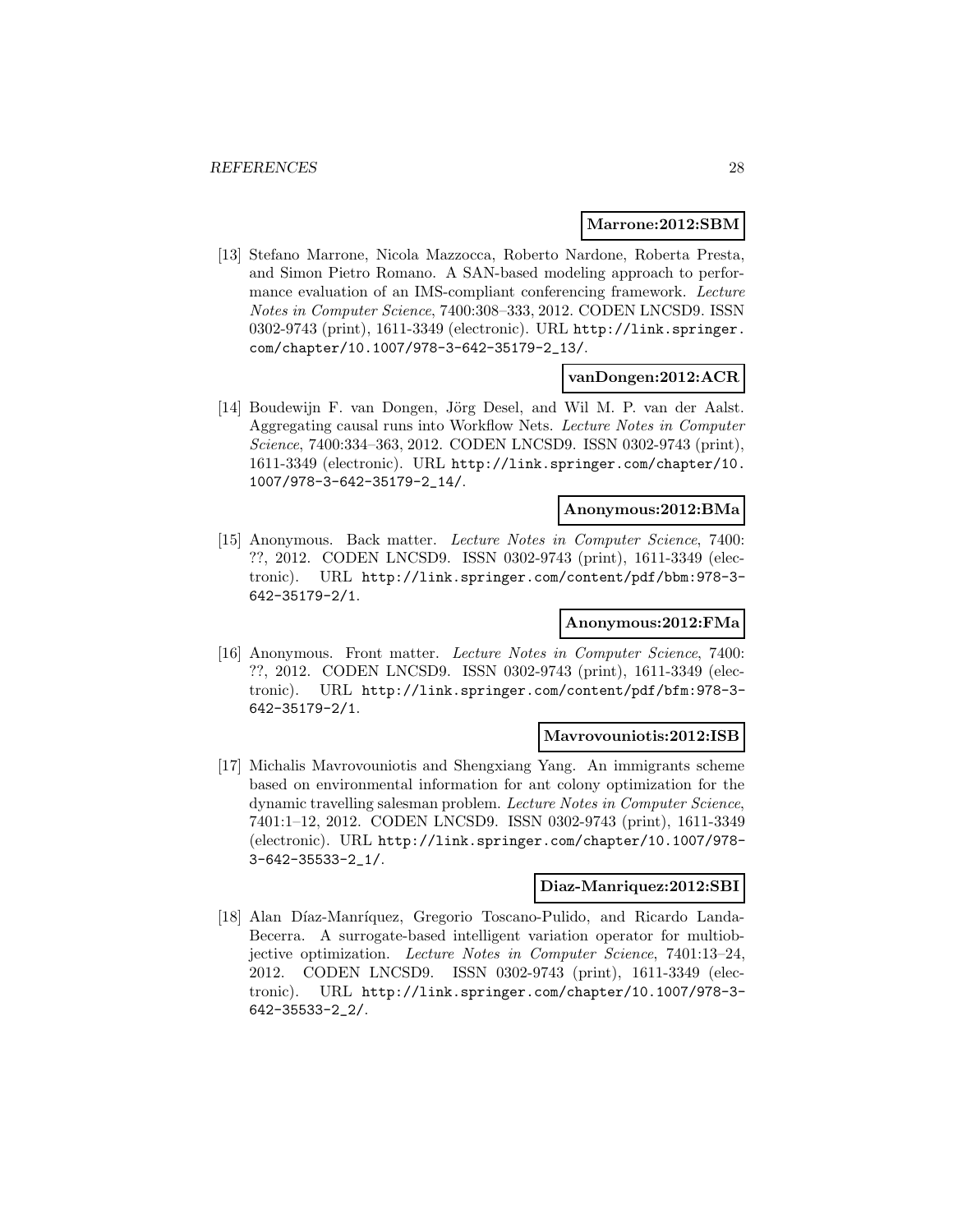#### **daFonseca:2012:RBC**

[19] Viviane Grunert da Fonseca and Carlos M. Fonseca. The relationship between the covered fraction, completeness and hypervolume indicators. Lecture Notes in Computer Science, 7401:25–36, 2012. CODEN LNCSD9. ISSN 0302-9743 (print), 1611-3349 (electronic). URL http://link. springer.com/chapter/10.1007/978-3-642-35533-2\_3/.

#### **Schoenauer:2012:RRA**

[20] Marc Schoenauer, Fabien Teytaud, and Olivier Teytaud. A rigorous runtime analysis for quasi-random restarts and decreasing stepsize. Lecture Notes in Computer Science, 7401:37–48, 2012. CODEN LNCSD9. ISSN 0302-9743 (print), 1611-3349 (electronic). URL http://link.springer. com/chapter/10.1007/978-3-642-35533-2\_4/.

## **Verel:2012:LON**

[21] Sébastien Vérel, Fabio Daolio, Gabriela Ochoa, and Marco Tomassini. Local optima networks with escape edges. Lecture Notes in Computer Science, 7401:49-60, 2012. CODEN LNCSD9. ISSN 0302-9743 (print), 1611-3349 (electronic). URL http://link.springer.com/chapter/10. 1007/978-3-642-35533-2\_5/.

## **Lutton:2012:VAP**

[22] Evelyne Lutton, Julie Foucquier, Nathalie Perrot, Jean Louchet, and Jean-Daniel Fekete. Visual analysis of population scatterplots. Lecture Notes in Computer Science, 7401:61–72, 2012. CODEN LNCSD9. ISSN 0302- 9743 (print), 1611-3349 (electronic). URL http://link.springer.com/ chapter/10.1007/978-3-642-35533-2\_6/.

#### **Huijsman:2012:LBD**

[23] Robert-Jan Huijsman, Evert Haasdijk, and A. E. Eiben. An on-line onboard distributed algorithm for evolutionary robotics. Lecture Notes in Computer Science, 7401:73–84, 2012. CODEN LNCSD9. ISSN 0302- 9743 (print), 1611-3349 (electronic). URL http://link.springer.com/ chapter/10.1007/978-3-642-35533-2\_7/.

## **Aydin:2012:IPP**

[24] Doğan Aydın, Tianjun Liao, Marco A. Montes de Oca, and Thomas Stützle. Improving performance via population growth and local search: The case of the artificial bee colony algorithm. Lecture Notes in Computer Science, 7401:85–96, 2012. CODEN LNCSD9. ISSN 0302-9743 (print), 1611-3349 (electronic). URL http://link.springer.com/chapter/10. 1007/978-3-642-35533-2\_8/.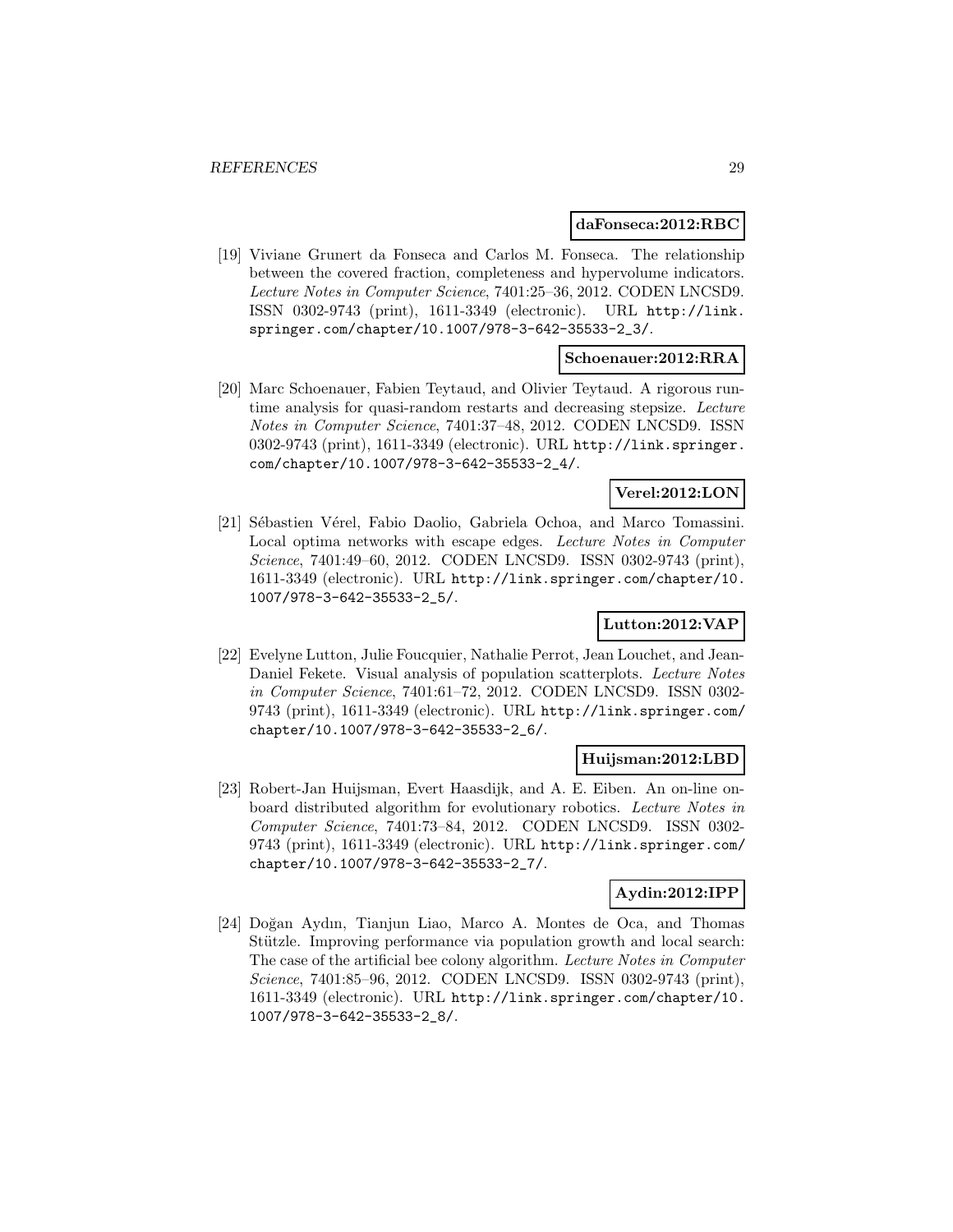#### **Maitre:2012:TPF**

[25] Ogier Maitre, Nicolas Lachiche, and Pierre Collet. Two ports of a full evolutionary algorithm onto GPGPU. Lecture Notes in Computer Science, 7401:97–108, 2012. CODEN LNCSD9. ISSN 0302-9743 (print), 1611-3349 (electronic). URL http://link.springer.com/chapter/10.1007/978- 3-642-35533-2\_9/.

#### **Robilliard:2012:MTS**

[26] Denis Robilliard, Cyril Fonlupt, Virginie Marion-Poty, and Amine Boumaza. A multilevel tabu search with backtracking for exploring weak Schur numbers. Lecture Notes in Computer Science, 7401:109– 119, 2012. CODEN LNCSD9. ISSN 0302-9743 (print), 1611-3349 (electronic). URL http://link.springer.com/chapter/10.1007/978- 3-642-35533-2\_10/.

#### **Rodriguez-Tello:2012:IMA**

[27] Eduardo Rodriguez-Tello and Luis Carlos Betancourt. An improved memetic algorithm for the antibandwidth problem. Lecture Notes in Computer Science, 7401:121–132, 2012. CODEN LNCSD9. ISSN 0302- 9743 (print), 1611-3349 (electronic). URL http://link.springer.com/ chapter/10.1007/978-3-642-35533-2\_11/.

## **vanderGoes:2012:APP**

[28] Vincent van der Goes. Adaptive play in a pollution bargaining game. Lecture Notes in Computer Science, 7401:133–144, 2012. CODEN LNCSD9. ISSN 0302-9743 (print), 1611-3349 (electronic). URL http://link. springer.com/chapter/10.1007/978-3-642-35533-2\_12/.

#### **Brendel:2012:LOP**

[29] Mátyás Brendel and Marc Schoenauer. Learn-and-Optimize: a parameter tuning framework for evolutionary AI planning. Lecture Notes in Computer Science, 7401:145–155, 2012. CODEN LNCSD9. ISSN 0302- 9743 (print), 1611-3349 (electronic). URL http://link.springer.com/ chapter/10.1007/978-3-642-35533-2\_13/.

#### **DeFalco:2012:MBB**

[30] Ivanoe De Falco, Antonio Della Cioppa, Domenico Maisto, and Umberto Scafuri. A model based on biological invasions for Island evolutionary algorithms. Lecture Notes in Computer Science, 7401:157–168, 2012. CODEN LNCSD9. ISSN 0302-9743 (print), 1611-3349 (electronic). URL http:// link.springer.com/chapter/10.1007/978-3-642-35533-2\_14/.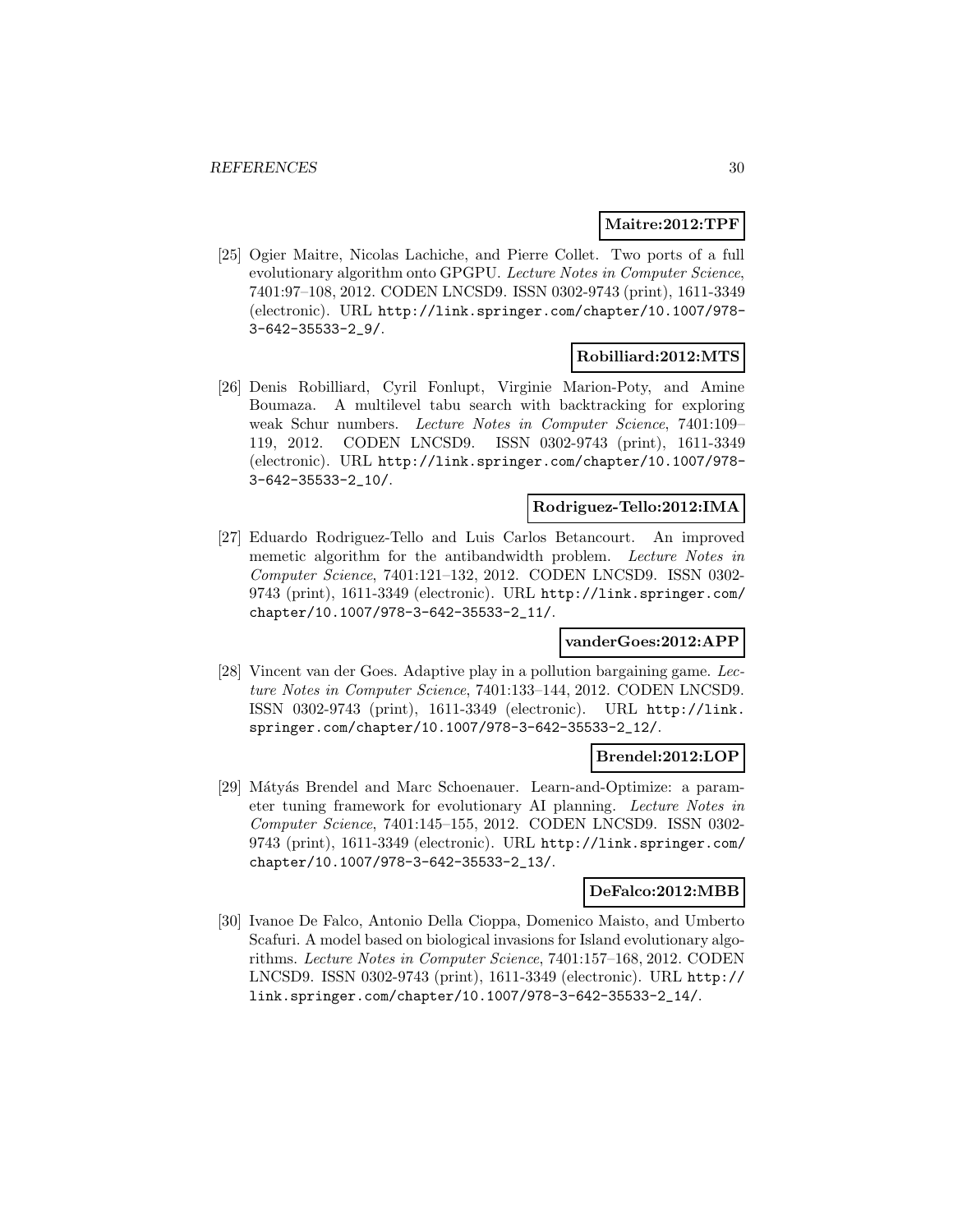#### **Hernandez-Dominguez:2012:MOP**

[31] Jorge Sebastian Hernández-Domínguez, Gregorio Toscano-Pulido, and Carlos A. Coello Coello. A multi-objective particle swarm optimizer enhanced with a differential evolution scheme. Lecture Notes in Computer Science, 7401:169–180, 2012. CODEN LNCSD9. ISSN 0302-9743 (print), 1611-3349 (electronic). URL http://link.springer.com/chapter/10. 1007/978-3-642-35533-2\_15/.

## **Inden:2012:EMI**

[32] Benjamin Inden, Yaochu Jin, Robert Haschke, and Helge Ritter. Evolution of multisensory integration in large neural fields. Lecture Notes in Computer Science, 7401:181–192, 2012. CODEN LNCSD9. ISSN 0302- 9743 (print), 1611-3349 (electronic). URL http://link.springer.com/ chapter/10.1007/978-3-642-35533-2\_16/.

## **Boumaza:2012:RLT**

[33] Amine Boumaza. Reducing the learning time of Tetris in evolution strategies. Lecture Notes in Computer Science, 7401:193–204, 2012. CODEN LNCSD9. ISSN 0302-9743 (print), 1611-3349 (electronic). URL http:// link.springer.com/chapter/10.1007/978-3-642-35533-2\_17/.

## **Doerr:2012:BBC**

[34] Benjamin Doerr and Carola Winzen. Black-box complexity: Breaking the  $O(n \log n)$  barrier of LEADINGONES. Lecture Notes in Computer Science, 7401:205–216, 2012. CODEN LNCSD9. ISSN 0302-9743 (print), 1611- 3349 (electronic). URL http://link.springer.com/chapter/10.1007/ 978-3-642-35533-2\_18/.

## **Roche:2012:ICA**

[35] Robin Roche, Lhassane Idoumghar, Benjamin Blunier, and Abdellatif Miraoui. Imperialist competitive algorithm for dynamic optimization of economic dispatch in power systems. Lecture Notes in Computer Science, 7401:217–228, 2012. CODEN LNCSD9. ISSN 0302-9743 (print), 1611- 3349 (electronic). URL http://link.springer.com/chapter/10.1007/ 978-3-642-35533-2\_19/.

#### **Anonymous:2012:BMb**

[36] Anonymous. Back matter. Lecture Notes in Computer Science, 7401: ??, 2012. CODEN LNCSD9. ISSN 0302-9743 (print), 1611-3349 (electronic). URL http://link.springer.com/content/pdf/bbm:978-3- 642-35533-2/1.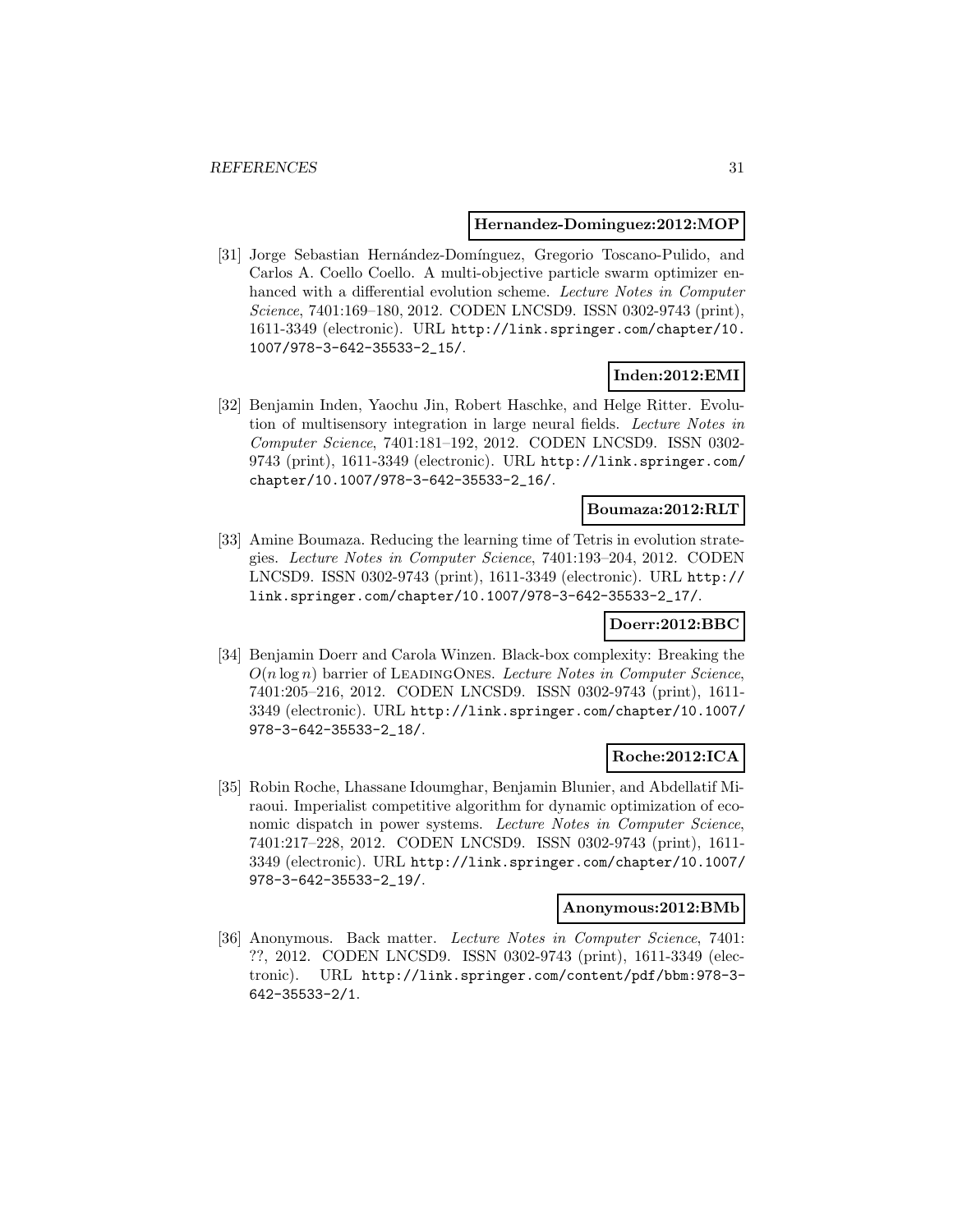#### **Anonymous:2012:FMb**

[37] Anonymous. Front matter. Lecture Notes in Computer Science, 7401: ??, 2012. CODEN LNCSD9. ISSN 0302-9743 (print), 1611-3349 (electronic). URL http://link.springer.com/content/pdf/bfm:978-3- 642-35533-2/1.

# **He:2012:LBV**

[38] Jing (Selena) He, Shouling Ji, and Yi Pan. Load-balanced virtual backbone construction for wireless sensor networks. Lecture Notes in Computer Science, 7402:1–12, 2012. CODEN LNCSD9. ISSN 0302-9743 (print), 1611-3349 (electronic). URL http://link.springer.com/chapter/10. 1007/978-3-642-31770-5\_1/.

#### **Kosowski:2012:MMM**

[39] Adrian Kosowski and Alfredo Navarra. Maximum matching in multiinterface networks. Lecture Notes in Computer Science, 7402:13–24, 2012. CODEN LNCSD9. ISSN 0302-9743 (print), 1611-3349 (electronic). URL http://link.springer.com/chapter/10.1007/978-3- 642-31770-5\_2/.

#### **Kranakis:2012:SFW**

[40] Evangelos Kranakis and Fraser MacQuarrie. Stretch factor in wireless sensor networks with directional antennae. Lecture Notes in Computer Science, 7402:25–36, 2012. CODEN LNCSD9. ISSN 0302-9743 (print), 1611-3349 (electronic). URL http://link.springer.com/chapter/10. 1007/978-3-642-31770-5\_3/.

## **Ding:2012:MDC**

[41] Wei Ding and Guoliang Xue. On the minimum diameter cost-constrained Steiner tree problem. Lecture Notes in Computer Science, 7402:37–48, 2012. CODEN LNCSD9. ISSN 0302-9743 (print), 1611-3349 (electronic). URL http://link.springer.com/chapter/10.1007/978-3- 642-31770-5\_4/.

#### **Cheng:2012:ECS**

[42] Eddie Cheng, Ke Qiu, and Zhizhang Shen. The edge-centered surface area of the arrangement graph. Lecture Notes in Computer Science, 7402:49–60, 2012. CODEN LNCSD9. ISSN 0302-9743 (print), 1611-3349 (electronic). URL http://link.springer.com/chapter/10.1007/978- 3-642-31770-5\_5/.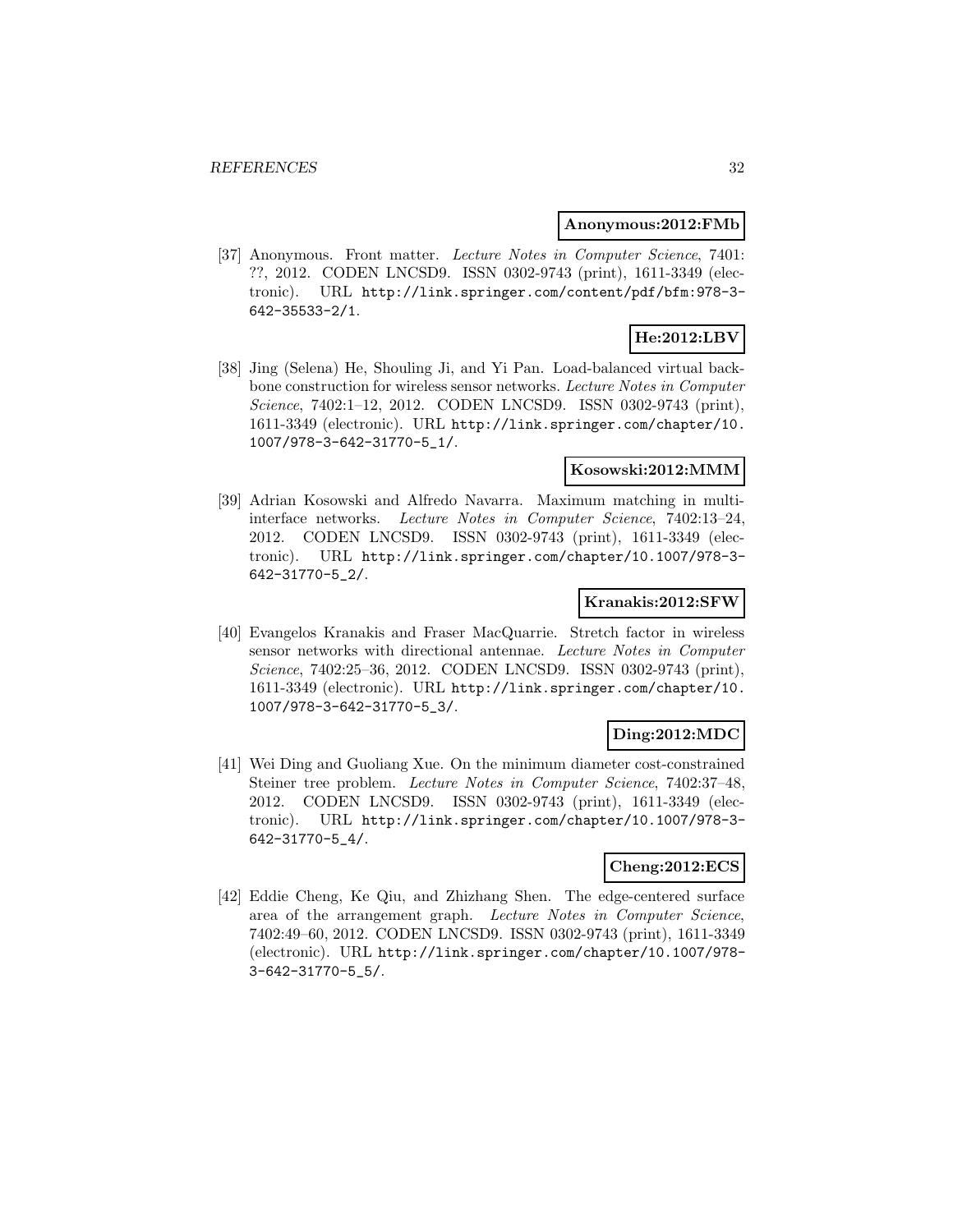#### **Yi:2012:ZFN**

[43] Eunjeong Yi. On zero forcing number of permutation graphs. Lecture Notes in Computer Science, 7402:61–72, 2012. CODEN LNCSD9. ISSN 0302-9743 (print), 1611-3349 (electronic). URL http://link.springer. com/chapter/10.1007/978-3-642-31770-5\_6/.

#### **Couetoux:2012:CRE**

[44] Basile Couetoux and Jérome Monnot. Complexity results for the Empire Problem in collection of stars. Lecture Notes in Computer Science, 7402:73–82, 2012. CODEN LNCSD9. ISSN 0302-9743 (print), 1611-3349 (electronic). URL http://link.springer.com/chapter/10.1007/978- 3-642-31770-5\_7/.

## **Biswas:2012:HPC**

[45] Sudip Biswas and Stephane Durocher. Hamiltonian paths and cycles in planar graphs. Lecture Notes in Computer Science, 7402:83– 94, 2012. CODEN LNCSD9. ISSN 0302-9743 (print), 1611-3349 (electronic). URL http://link.springer.com/chapter/10.1007/978-3- 642-31770-5\_8/.

## **Wang:2012:FVS**

[46] Chaoyi Wang, Tian Liu, Wei Jiang, and Ke Xu. Feedback vertex sets on tree convex bipartite graphs. Lecture Notes in Computer Science, 7402: 95–102, 2012. CODEN LNCSD9. ISSN 0302-9743 (print), 1611-3349 (electronic). URL http://link.springer.com/chapter/10.1007/978- 3-642-31770-5\_9/.

#### **Arikushi:2012:CAG**

[47] Karin Arikushi and Csaba D. Tóth. Crossing angles of geometric graphs. Lecture Notes in Computer Science, 7402:103–114, 2012. CODEN LNCSD9. ISSN 0302-9743 (print), 1611-3349 (electronic). URL http:// link.springer.com/chapter/10.1007/978-3-642-31770-5\_10/.

# **Lackner:2012:MGB**

[48] Martin Lackner and Reinhard Pichler. Multicut on graphs of bounded clique-width. Lecture Notes in Computer Science, 7402:115–126, 2012. CODEN LNCSD9. ISSN 0302-9743 (print), 1611-3349 (electronic). URL http://link.springer.com/chapter/10.1007/978-3- 642-31770-5\_11/.

## **Zhang:2012:RHM**

[49] Chihao Zhang, Haitao Jiang, and Binhai Zhu. Radiation hybrid map construction problem parameterized. Lecture Notes in Computer Science,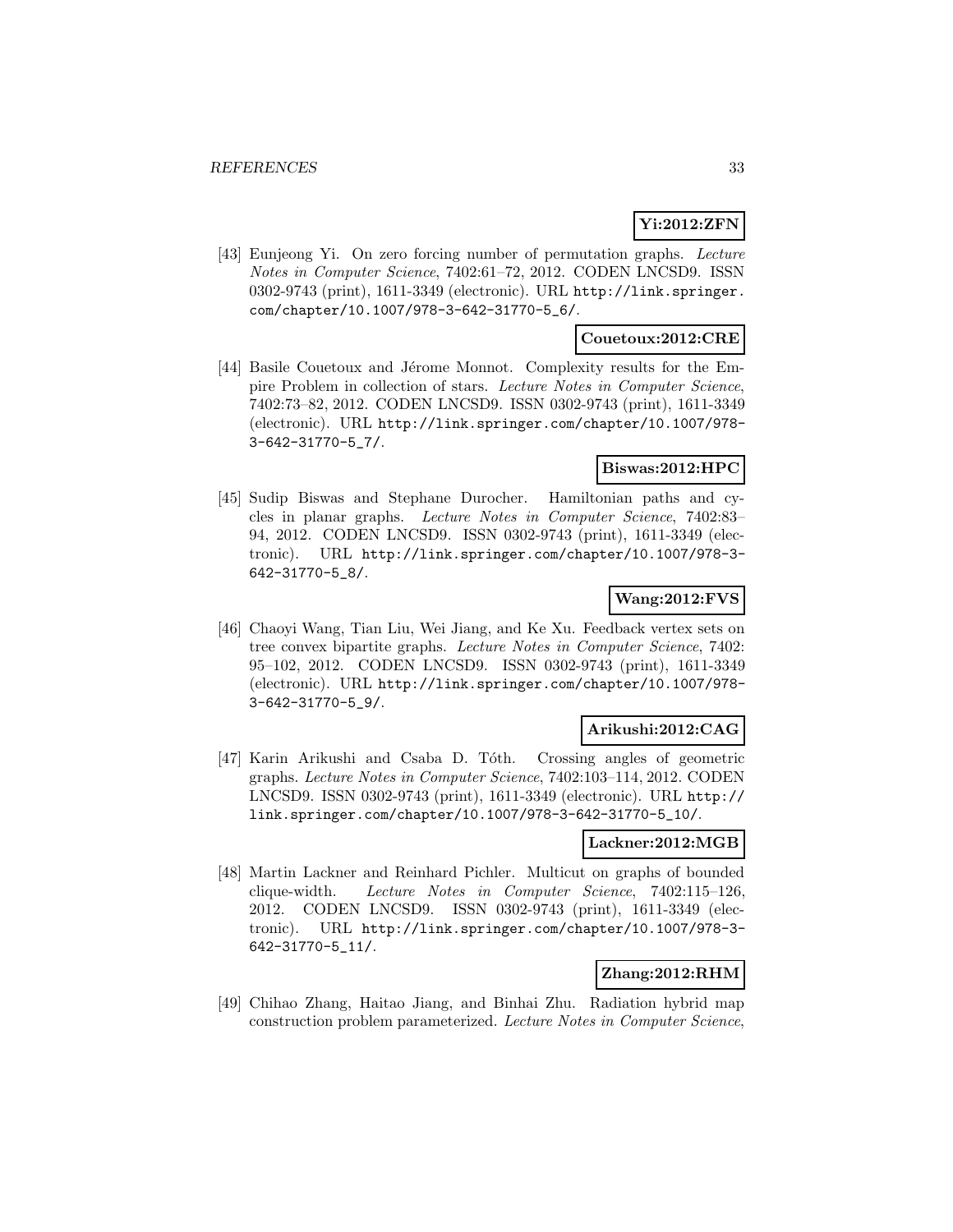7402:127–137, 2012. CODEN LNCSD9. ISSN 0302-9743 (print), 1611- 3349 (electronic). URL http://link.springer.com/chapter/10.1007/ 978-3-642-31770-5\_12/.

## **Zhu:2012:CPP**

[50] Yongding Zhu and Jinhui Xu. On the central path problem. Lecture Notes in Computer Science, 7402:138–150, 2012. CODEN LNCSD9. ISSN 0302- 9743 (print), 1611-3349 (electronic). URL http://link.springer.com/ chapter/10.1007/978-3-642-31770-5\_13/.

## **Liu:2012:GMC**

[51] Hong Liu and Peng Zhang. On the generalized multiway cut in trees problem. Lecture Notes in Computer Science, 7402:151–162, 2012. CODEN LNCSD9. ISSN 0302-9743 (print), 1611-3349 (electronic). URL http:// link.springer.com/chapter/10.1007/978-3-642-31770-5\_14/.

## **Liang:2012:AFL**

[52] Zhewei Liang and Kaizhong Zhang. Algorithms for forest local similarity. Lecture Notes in Computer Science, 7402:163–175, 2012. CODEN LNCSD9. ISSN 0302-9743 (print), 1611-3349 (electronic). URL http:// link.springer.com/chapter/10.1007/978-3-642-31770-5\_15/.

## **Frid:2012:SRP**

[53] Yelena Frid and Dan Gusfield. Speedup of RNA pseudoknotted secondary structure recurrence computation with the Four-Russians Method. Lecture Notes in Computer Science, 7402:176–187, 2012. CODEN LNCSD9. ISSN 0302-9743 (print), 1611-3349 (electronic). URL http://link.springer. com/chapter/10.1007/978-3-642-31770-5\_16/.

#### **Chen:2012:IAA**

[54] Zhi-Zhong Chen and Lusheng Wang. An improved approximation algorithm for the bandpass-2 problem. Lecture Notes in Computer Science, 7402:188–199, 2012. CODEN LNCSD9. ISSN 0302-9743 (print), 1611- 3349 (electronic). URL http://link.springer.com/chapter/10.1007/ 978-3-642-31770-5\_17/.

## **ElOuali:2012:MPH**

[55] Mourad El Ouali and Gerold Jäger. The b-matching problem in hypergraphs: Hardness and approximability. Lecture Notes in Computer Science, 7402:200–211, 2012. CODEN LNCSD9. ISSN 0302-9743 (print), 1611-3349 (electronic). URL http://link.springer.com/chapter/10. 1007/978-3-642-31770-5\_18/.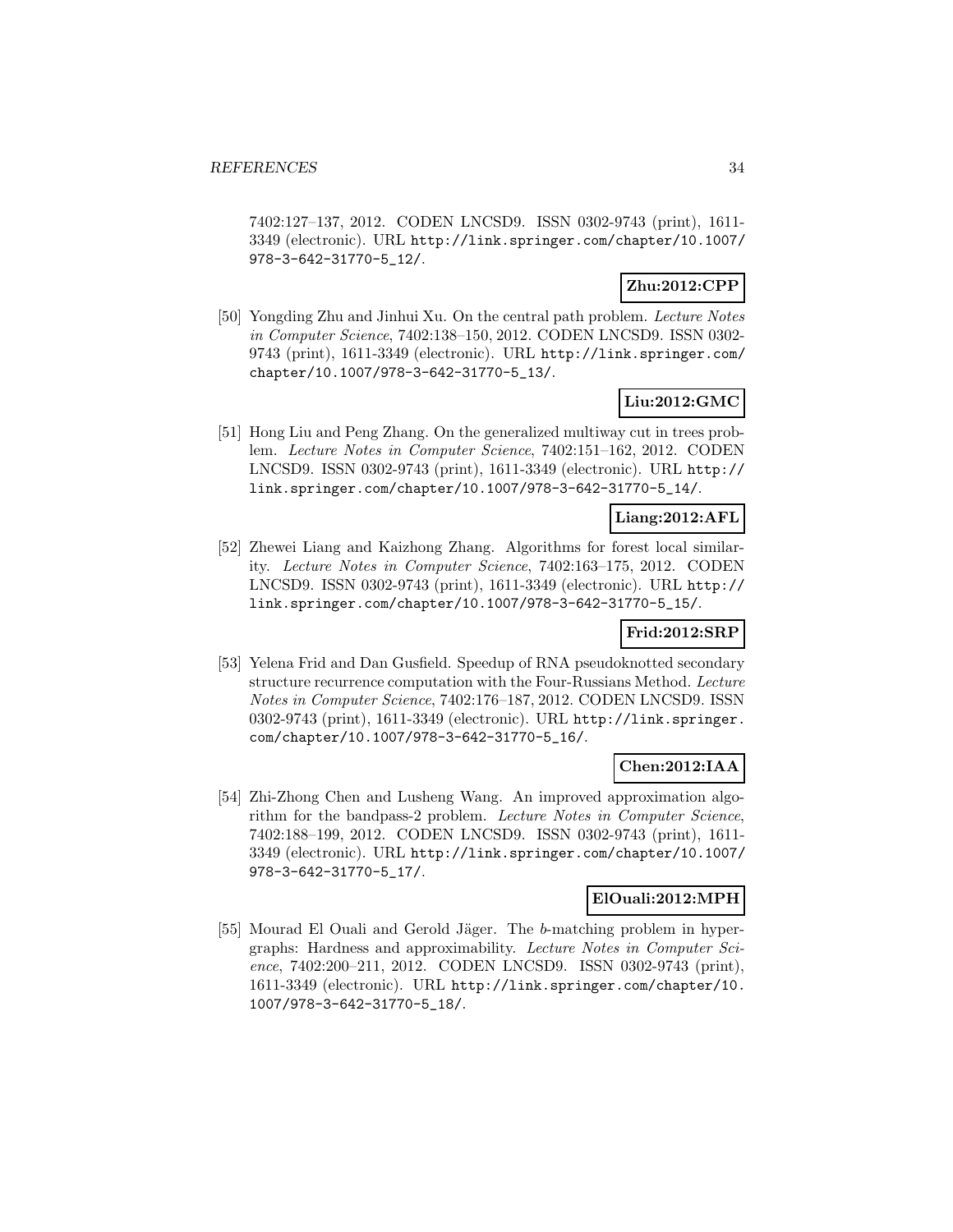#### **Zhang:2012:RSS**

[56] Qiang Zhang, Weiwei Wu, and Minming Li. Resource scheduling with supply constraint and linear cost. Lecture Notes in Computer Science, 7402:212–222, 2012. CODEN LNCSD9. ISSN 0302-9743 (print), 1611- 3349 (electronic). URL http://link.springer.com/chapter/10.1007/ 978-3-642-31770-5\_19/.

# **Kanj:2012:CGP**

[57] Iyad A. Kanj and Ge Xia. On certain geometric properties of the Yao–Yao graphs. Lecture Notes in Computer Science, 7402:223–233, 2012. CODEN LNCSD9. ISSN 0302-9743 (print), 1611-3349 (electronic). URL http:// link.springer.com/chapter/10.1007/978-3-642-31770-5\_20/.

#### **Anonymous:2012:FMc**

[58] Anonymous. Front matter. Lecture Notes in Computer Science, 7402: ??, 2012. CODEN LNCSD9. ISSN 0302-9743 (print), 1611-3349 (electronic). URL http://link.springer.com/content/pdf/bfm:978-3- 642-31770-5/1.

#### **Vempala:2012:EPC**

[59] Santosh S. Vempala. Effective principal component analysis. Lecture Notes in Computer Science, 7404:1–7, 2012. CODEN LNCSD9. ISSN 0302- 9743 (print), 1611-3349 (electronic). URL http://link.springer.com/ chapter/10.1007/978-3-642-32153-5\_1/.

#### **Zezula:2012:FTS**

[60] Pavel Zezula. Future trends in similarity searching. Lecture Notes in Computer Science, 7404:8–24, 2012. CODEN LNCSD9. ISSN 0302- 9743 (print), 1611-3349 (electronic). URL http://link.springer.com/ chapter/10.1007/978-3-642-32153-5\_2/.

#### **Barrios:2012:STD**

[61] Juan Manuel Barrios, Benjamin Bustos, and Tomáš Skopal. Snake table: a dynamic pivot table for streams of k-NN searches. Lecture Notes in Computer Science, 7404:25–39, 2012. CODEN LNCSD9. ISSN 0302- 9743 (print), 1611-3349 (electronic). URL http://link.springer.com/ chapter/10.1007/978-3-642-32153-5\_3/.

## **Skopal:2012:AEA**

[62] Tomáš Skopal and Tomáš Bartoš. Algorithmic exploration of axiom spaces for efficient similarity search at large scale. Lecture Notes in Computer Science, 7404:40–53, 2012. CODEN LNCSD9. ISSN 0302-9743 (print),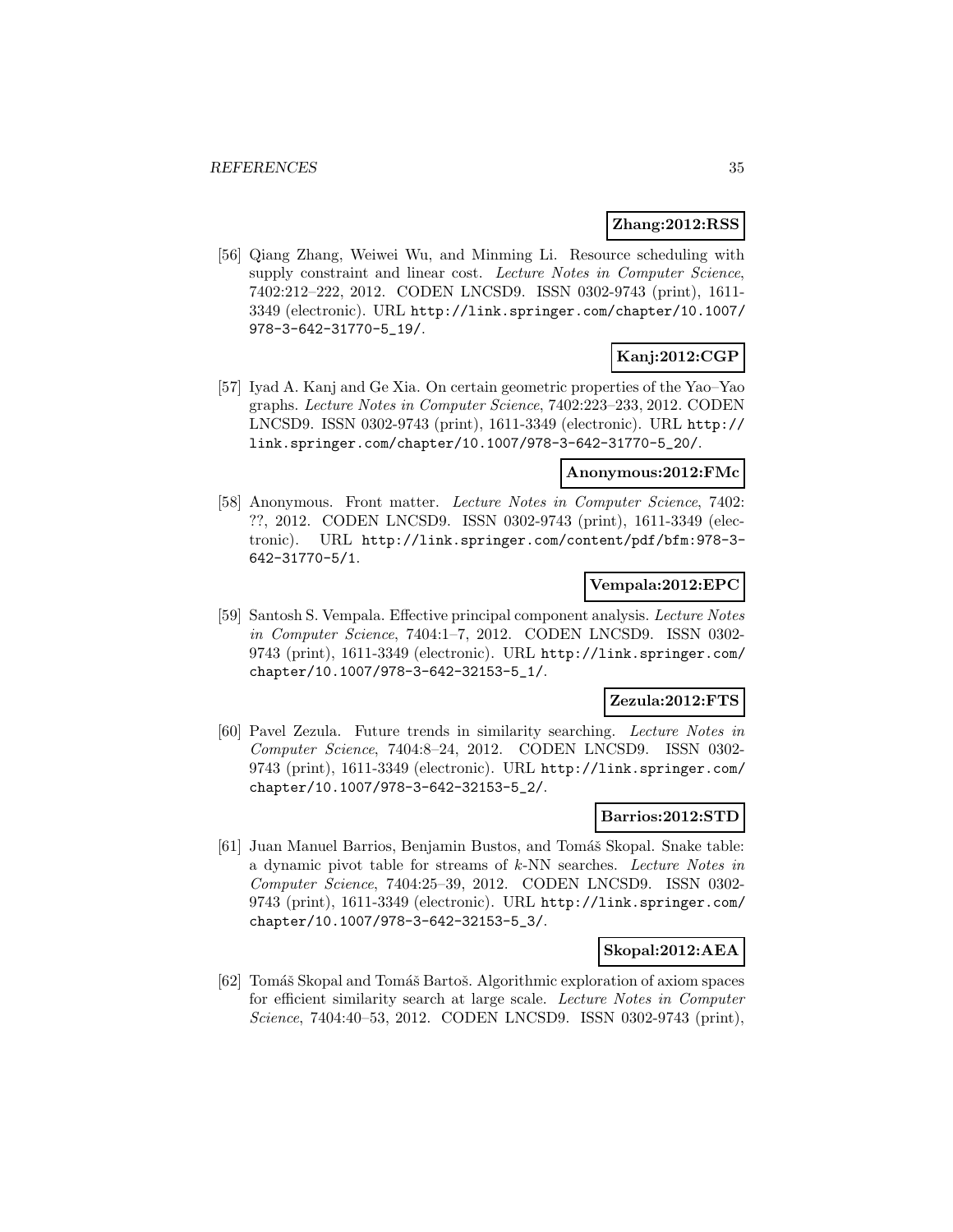1611-3349 (electronic). URL http://link.springer.com/chapter/10. 1007/978-3-642-32153-5\_4/.

## **Tellez:2012:PMI**

[63] Eric Sadit Tellez, Edgar Chavez, and Karina Figueroa. Polyphasic metric index: Reaching the practical limits of proximity searching. Lecture Notes in Computer Science, 7404:54–69, 2012. CODEN LNCSD9. ISSN 0302- 9743 (print), 1611-3349 (electronic). URL http://link.springer.com/ chapter/10.1007/978-3-642-32153-5\_5/.

#### **Ares:2012:ESS**

[64] Luis G. Ares, Nieves R. Brisaboa, Alberto Ordóñez Pereira, and Oscar Pedreira. Efficient similarity search in metric spaces with cluster reduction. Lecture Notes in Computer Science, 7404:70–84, 2012. CODEN LNCSD9. ISSN 0302-9743 (print), 1611-3349 (electronic). URL http:// link.springer.com/chapter/10.1007/978-3-642-32153-5\_6/.

## **Lokoc:2012:CRC**

[65] Jakub Lokoč, Přemysl Čech, Jiří Novák, and Tomáš Skopal. Cut-Region: a compact building block for hierarchical metric indexing. Lecture Notes in Computer Science, 7404:85–100, 2012. CODEN LNCSD9. ISSN 0302- 9743 (print), 1611-3349 (electronic). URL http://link.springer.com/ chapter/10.1007/978-3-642-32153-5\_7/.

#### **Naidan:2012:SDT**

[66] Bilegsaikhan Naidan and Magnus Lie Hetland. Static-to-dynamic transformation for metric indexing structures. Lecture Notes in Computer Science, 7404:101-115, 2012. CODEN LNCSD9. ISSN 0302-9743 (print), 1611-3349 (electronic). URL http://link.springer.com/chapter/10. 1007/978-3-642-32153-5\_8/.

#### **Britos:2012:DTD**

[67] Luis Britos, A. Marcela Printista, and Nora Reyes. DSACL+-tree: a dynamic data structure for similarity search in secondary memory. Lecture Notes in Computer Science, 7404:116–131, 2012. CODEN LNCSD9. ISSN 0302-9743 (print), 1611-3349 (electronic). URL http://link.springer. com/chapter/10.1007/978-3-642-32153-5\_9/.

#### **Malkov:2012:SDA**

[68] Yury Malkov, Alexander Ponomarenko, Andrey Logvinov, and Vladimir Krylov. Scalable distributed algorithm for approximate nearest neighbor search problem in high dimensional general metric spaces. Lecture Notes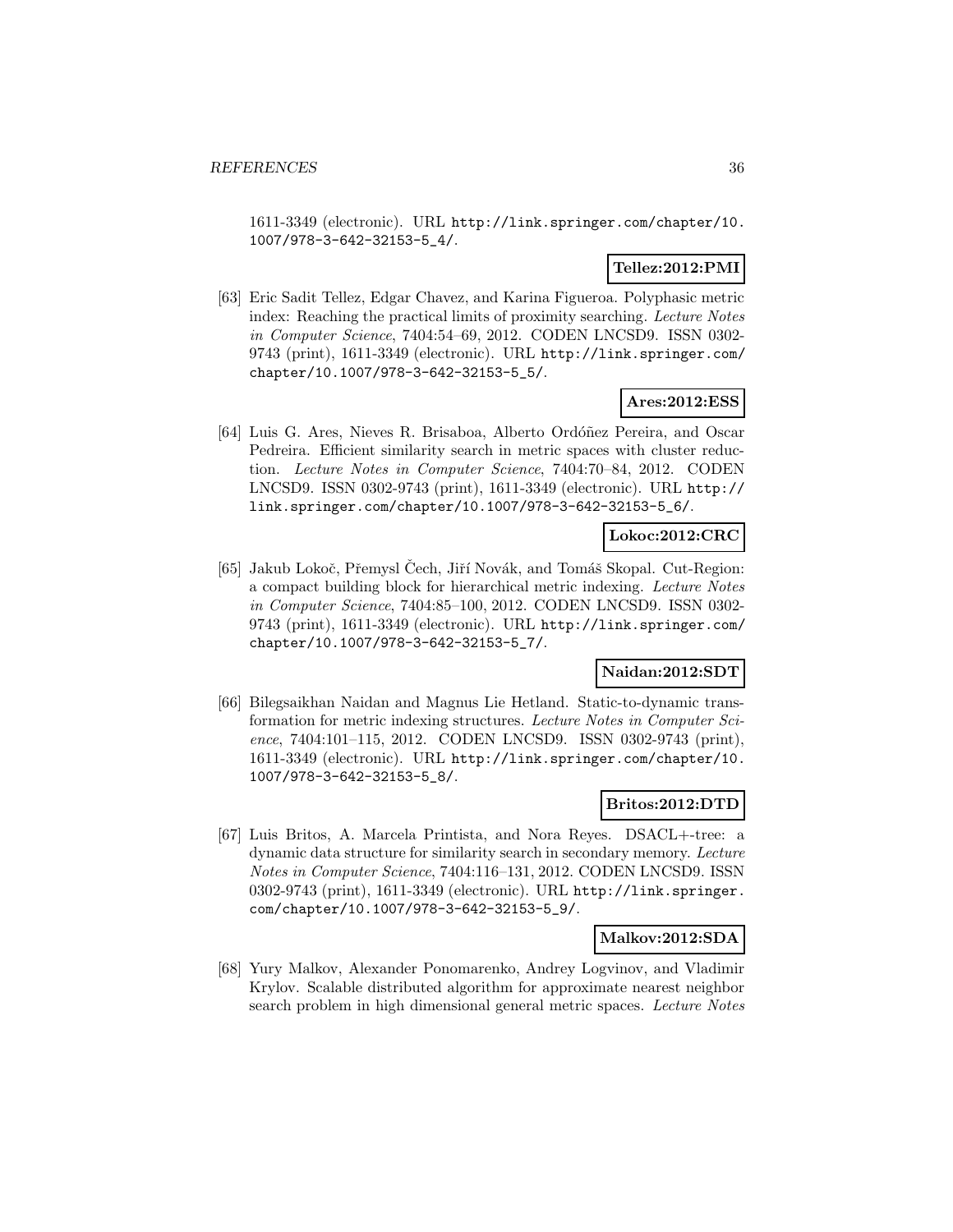in Computer Science, 7404:132–147, 2012. CODEN LNCSD9. ISSN 0302- 9743 (print), 1611-3349 (electronic). URL http://link.springer.com/ chapter/10.1007/978-3-642-32153-5\_10/.

# **Mohamed:2012:PAP**

[69] Hisham Mohamed and St´ephane Marchand-Maillet. Parallel approaches to permutation-based indexing using inverted files. Lecture Notes in Computer Science, 7404:148–161, 2012. CODEN LNCSD9. ISSN 0302- 9743 (print), 1611-3349 (electronic). URL http://link.springer.com/ chapter/10.1007/978-3-642-32153-5\_11/. See erratum [79].

# **Boytsov:2012:SLI**

[70] Leonid Boytsov. Super-linear indices for approximate dictionary searching. Lecture Notes in Computer Science, 7404:162–176, 2012. CODEN LNCSD9. ISSN 0302-9743 (print), 1611-3349 (electronic). URL http:// link.springer.com/chapter/10.1007/978-3-642-32153-5\_12/.

# **Lokoc:2012:VIS**

[71] Jakub Lokoč, David Novák, Michal Batko, and Tomáš Skopal. Visual image search: Feature signatures or/and global descriptors. Lecture Notes in Computer Science, 7404:177–191, 2012. CODEN LNCSD9. ISSN 0302- 9743 (print), 1611-3349 (electronic). URL http://link.springer.com/ chapter/10.1007/978-3-642-32153-5\_13/.

# **Bartos:2012:RTL**

[72] Tomáš Bartoš and Tomáš Skopal. Revisiting techniques for lowerbounding the dynamic time warping distance. Lecture Notes in Computer Science, 7404:192–208, 2012. CODEN LNCSD9. ISSN 0302-9743 (print), 1611- 3349 (electronic). URL http://link.springer.com/chapter/10.1007/ 978-3-642-32153-5\_14/.

#### **Connor:2012:MCD**

[73] Richard Connor and Robert Moss. A multivariate correlation distance for vector spaces. Lecture Notes in Computer Science, 7404:209–225, 2012. CODEN LNCSD9. ISSN 0302-9743 (print), 1611-3349 (electronic). URL http://link.springer.com/chapter/10.1007/978-3- 642-32153-5\_15/.

#### **Houle:2012:FSC**

[74] Michael E. Houle, Hisashi Kashima, and Michael Nett. Fast similarity computation in factorized tensors. Lecture Notes in Computer Science,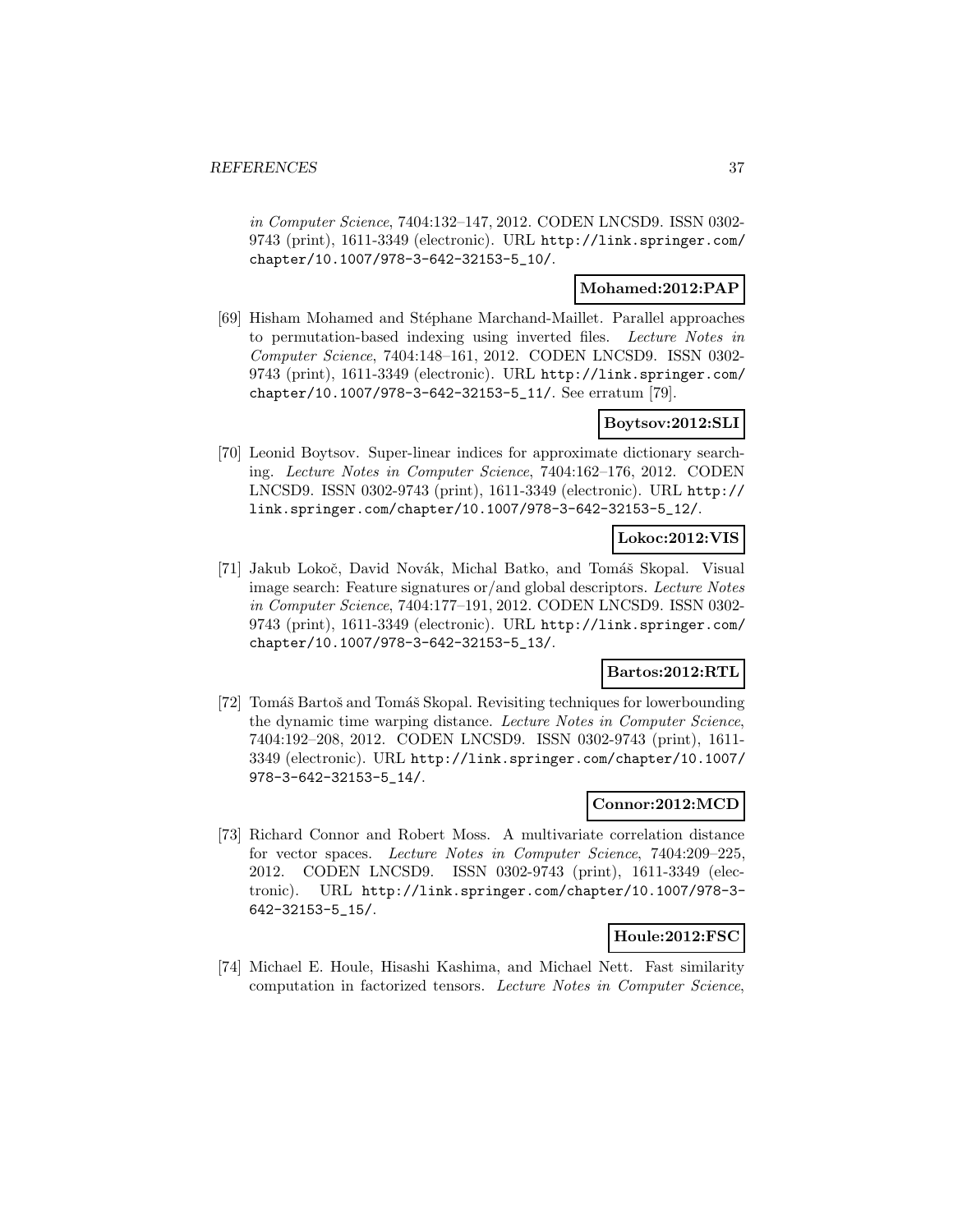7404:226–239, 2012. CODEN LNCSD9. ISSN 0302-9743 (print), 1611- 3349 (electronic). URL http://link.springer.com/chapter/10.1007/ 978-3-642-32153-5\_16/.

#### **Lokoc:2012:SSI**

[75] Jakub Lokoč, Tomáš Grošup, and Tomáš Skopal. SIR: The smart image retrieval engine. Lecture Notes in Computer Science, 7404:240–241, 2012. CODEN LNCSD9. ISSN 0302-9743 (print), 1611-3349 (electronic). URL http://link.springer.com/accesspage/chapter/10.1007/978- 3-642-32153-5\_17.

# **Novak:2012:SSS**

[76] Jiří Novák, Jakub Galgonek, David Hoksza, and Tomáš Skopal. Sim-Tandem: Similarity search in tandem mass spectra. Lecture Notes in Computer Science, 7404:242–243, 2012. CODEN LNCSD9. ISSN 0302- 9743 (print), 1611-3349 (electronic). URL http://link.springer.com/ accesspage/chapter/10.1007/978-3-642-32153-5\_18.

#### **Anonymous:2012:BMc**

[77] Anonymous. Back matter. Lecture Notes in Computer Science, 7404: ??, 2012. CODEN LNCSD9. ISSN 0302-9743 (print), 1611-3349 (electronic). URL http://link.springer.com/content/pdf/bbm:978-3- 642-32153-5/1.

# **Anonymous:2012:FMd**

[78] Anonymous. Front matter. Lecture Notes in Computer Science, 7404: ??, 2012. CODEN LNCSD9. ISSN 0302-9743 (print), 1611-3349 (electronic). URL http://link.springer.com/content/pdf/bfm:978-3- 642-32153-5/1.

#### **Mohamed:2012:EPA**

[79] Hisham Mohamed and Stéphane Marchand-Maillet. Erratum: Parallel approaches to permutation-based indexing using inverted files. Lecture Notes in Computer Science, 7404:E1–E2, 2012. CODEN LNCSD9. ISSN 0302-9743 (print), 1611-3349 (electronic). URL http://link.springer. com/accesspage/chapter/10.1007/978-3-642-32153-5\_19. See [69].

#### **Li:2012:TDN**

[80] Jian Li, Luoyi Fu, and Xinbing Wang. Throughput and delay with network coding in hybrid mobile ad hoc networks: a global perspective. Lecture Notes in Computer Science, 7405:1–19, 2012. CODEN LNCSD9. ISSN 0302-9743 (print), 1611-3349 (electronic). URL http://link.springer. com/chapter/10.1007/978-3-642-31869-6\_1/.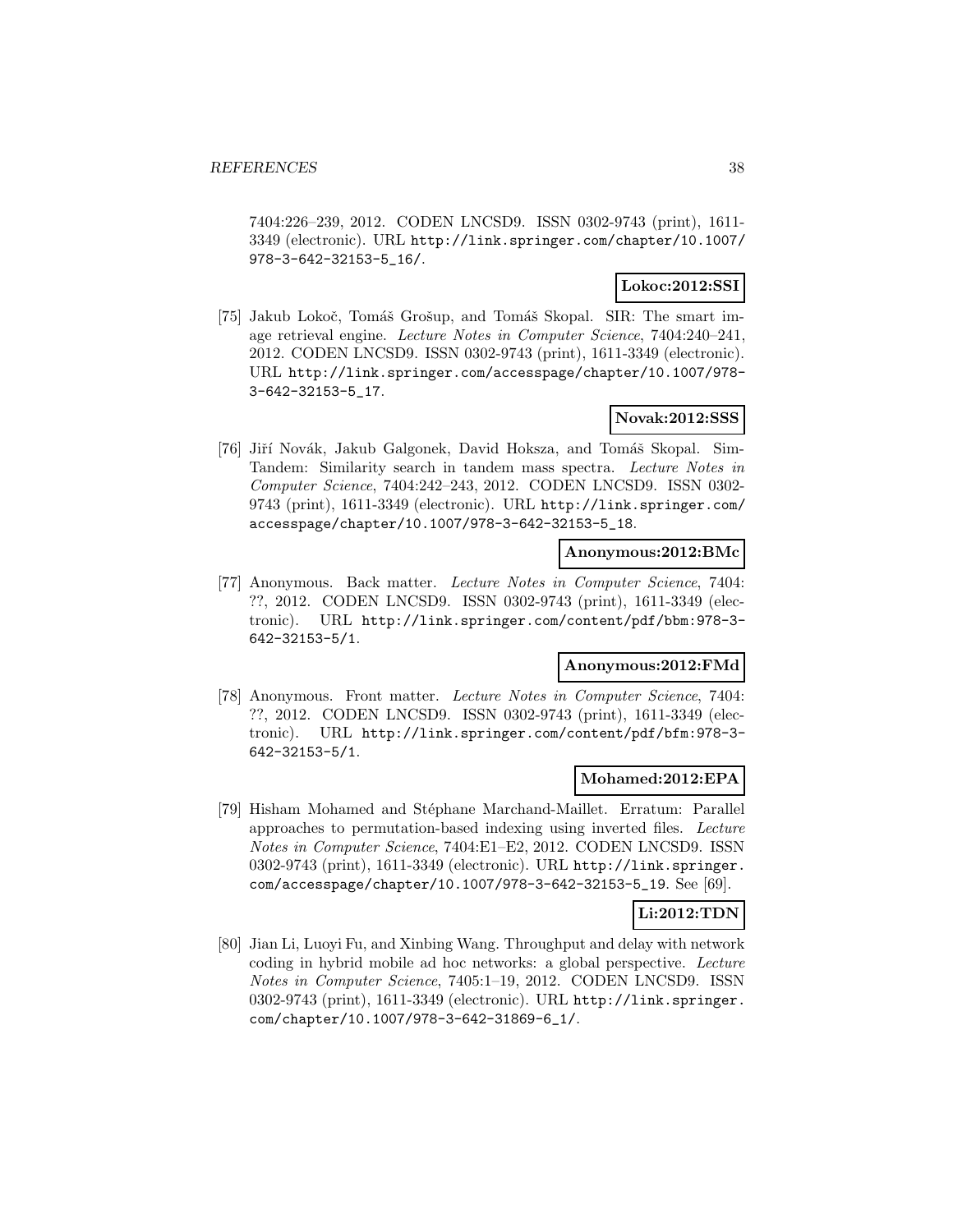#### **Wang:2012:HHB**

[81] Shengling Wang, Min Liu, and Xiuzhen Cheng. HERO — a home based routing in pocket switched networks. Lecture Notes in Computer Science, 7405:20–30, 2012. CODEN LNCSD9. ISSN 0302-9743 (print), 1611-3349 (electronic). URL http://link.springer.com/chapter/10.1007/978- 3-642-31869-6\_2/.

# **Cheng:2012:RIL**

[82] Wei Cheng, Dengyuan Wu, and Xiuzhen Cheng. Routing for information leakage reduction in multi-channel multi-hop ad-hoc social networks. Lecture Notes in Computer Science, 7405:31–42, 2012. CODEN LNCSD9. ISSN 0302-9743 (print), 1611-3349 (electronic). URL http:// link.springer.com/chapter/10.1007/978-3-642-31869-6\_3/.

# **Wu:2012:ANI**

[83] Chunyang Wu, Fan Wu, and Guihai Chen. AMPLE: a novel incentive approach to adaptive-width channel allocation in multi-hop, noncooperative wireless networks. Lecture Notes in Computer Science, 7405: 43–59, 2012. CODEN LNCSD9. ISSN 0302-9743 (print), 1611-3349 (electronic). URL http://link.springer.com/chapter/10.1007/978- 3-642-31869-6\_4/.

# **Xu:2012:CHN**

[84] Kuai Xu, Feng Wang, Lin Gu, and Jianhua Gao. Characterizing home network traffic: An inside view. Lecture Notes in Computer Science, 7405:60–71, 2012. CODEN LNCSD9. ISSN 0302-9743 (print), 1611-3349 (electronic). URL http://link.springer.com/chapter/10.1007/978- 3-642-31869-6\_5/.

# **Wei:2012:SSP**

[85] Zuying Wei, Tianrong Zhang, and Fan Wu. SHIELD: a strategy-proof and highly efficient channel auction mechanism for multi-radio wireless networks. Lecture Notes in Computer Science, 7405:72–87, 2012. CODEN LNCSD9. ISSN 0302-9743 (print), 1611-3349 (electronic). URL http:// link.springer.com/chapter/10.1007/978-3-642-31869-6\_6/.

#### **Nguyen:2012:NBA**

[86] Nam Tuan Nguyen, Yichuan Wang, and Xin Liu. A nonparametric Bayesian approach for opportunistic data transfer in cellular networks. Lecture Notes in Computer Science, 7405:88–99, 2012. CODEN LNCSD9. ISSN 0302-9743 (print), 1611-3349 (electronic). URL http://link. springer.com/chapter/10.1007/978-3-642-31869-6\_7/.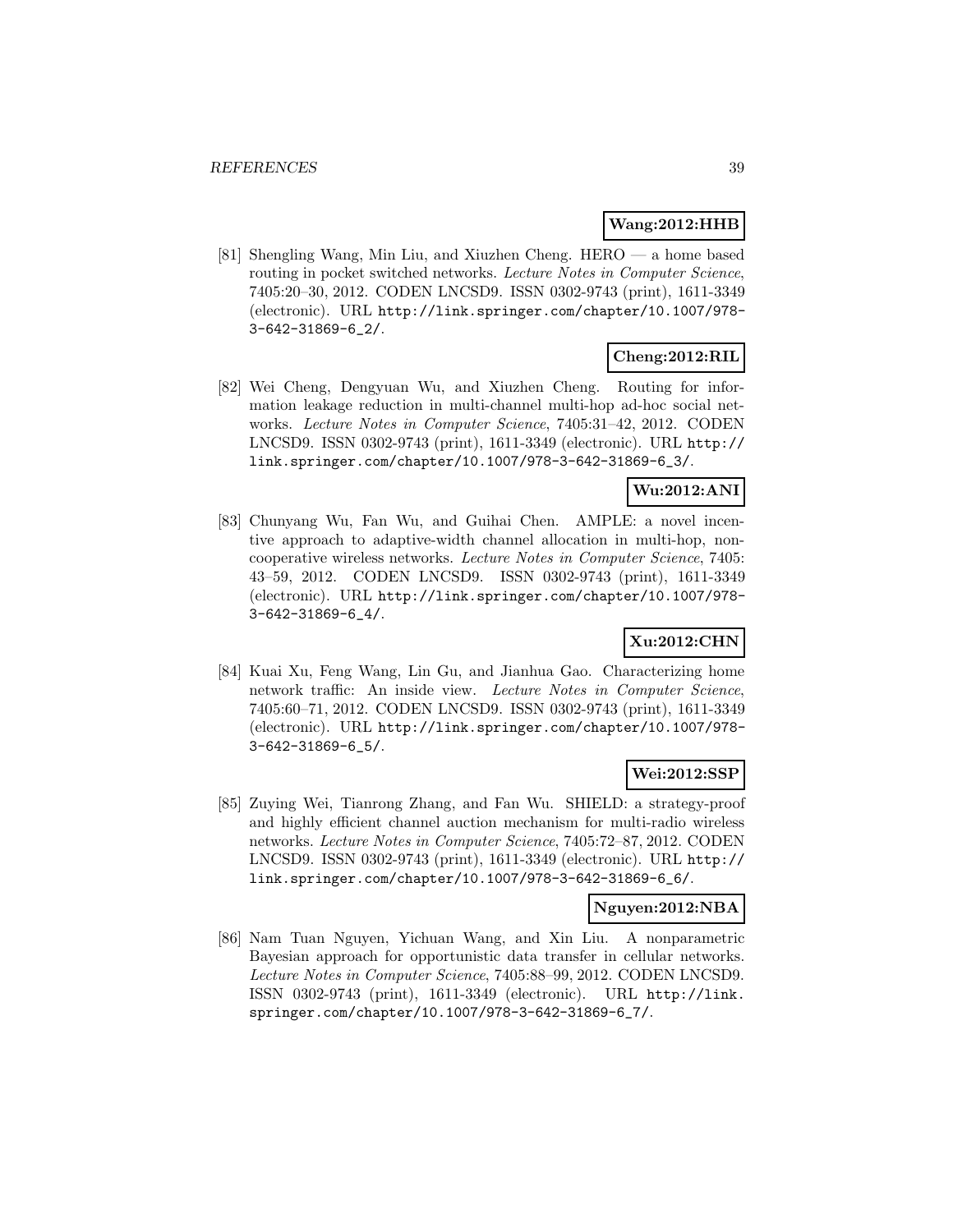# **Zhou:2012:OPV**

[87] Yangfan Zhou, Xinyu Chen, and Michael R. Lyu. Online protocol verification in wireless sensor networks via non-intrusive behavior profiling. Lecture Notes in Computer Science, 7405:100–111, 2012. CODEN LNCSD9. ISSN 0302-9743 (print), 1611-3349 (electronic). URL http:// link.springer.com/chapter/10.1007/978-3-642-31869-6\_8/.

# **Xia:2012:SBP**

[88] Na Xia, Ruji Feng, and Lina Xu. SPSA based packet size optimization algorithm in wireless sensor networks. Lecture Notes in Computer Science, 7405:112–119, 2012. CODEN LNCSD9. ISSN 0302-9743 (print), 1611- 3349 (electronic). URL http://link.springer.com/chapter/10.1007/ 978-3-642-31869-6\_9/.

# **Sun:2012:LBD**

[89] Xianwei Sun, Scott C.-H. Huang, and Minming Li. Lower bounds on data collection time in sensor networks. Lecture Notes in Computer Science, 7405:120–131, 2012. CODEN LNCSD9. ISSN 0302-9743 (print), 1611- 3349 (electronic). URL http://link.springer.com/chapter/10.1007/ 978-3-642-31869-6\_10/.

# **Li:2012:MTC**

[90] Deying Li, Donghyun Kim, and Qinghua Zhu. Minimum total communication power connected dominating set in wireless networks. Lecture Notes in Computer Science, 7405:132–141, 2012. CODEN LNCSD9. ISSN 0302-9743 (print), 1611-3349 (electronic). URL http://link.springer. com/chapter/10.1007/978-3-642-31869-6\_11/.

# **Lv:2012:SML**

[91] Jingsong Lv, Victor C. S. Lee, and Minming Li. Supporting multi-level quality of services in data broadcast systems. Lecture Notes in Computer Science, 7405:142–153, 2012. CODEN LNCSD9. ISSN 0302-9743 (print), 1611-3349 (electronic). URL http://link.springer.com/chapter/10. 1007/978-3-642-31869-6\_12/.

## **El-Moukaddem:2012:MNT**

[92] Fatme El-Moukaddem and Eric Torng. Maximizing network topology lifetime using mobile node rotation. Lecture Notes in Computer Science, 7405:154–165, 2012. CODEN LNCSD9. ISSN 0302-9743 (print), 1611- 3349 (electronic). URL http://link.springer.com/chapter/10.1007/ 978-3-642-31869-6\_13/.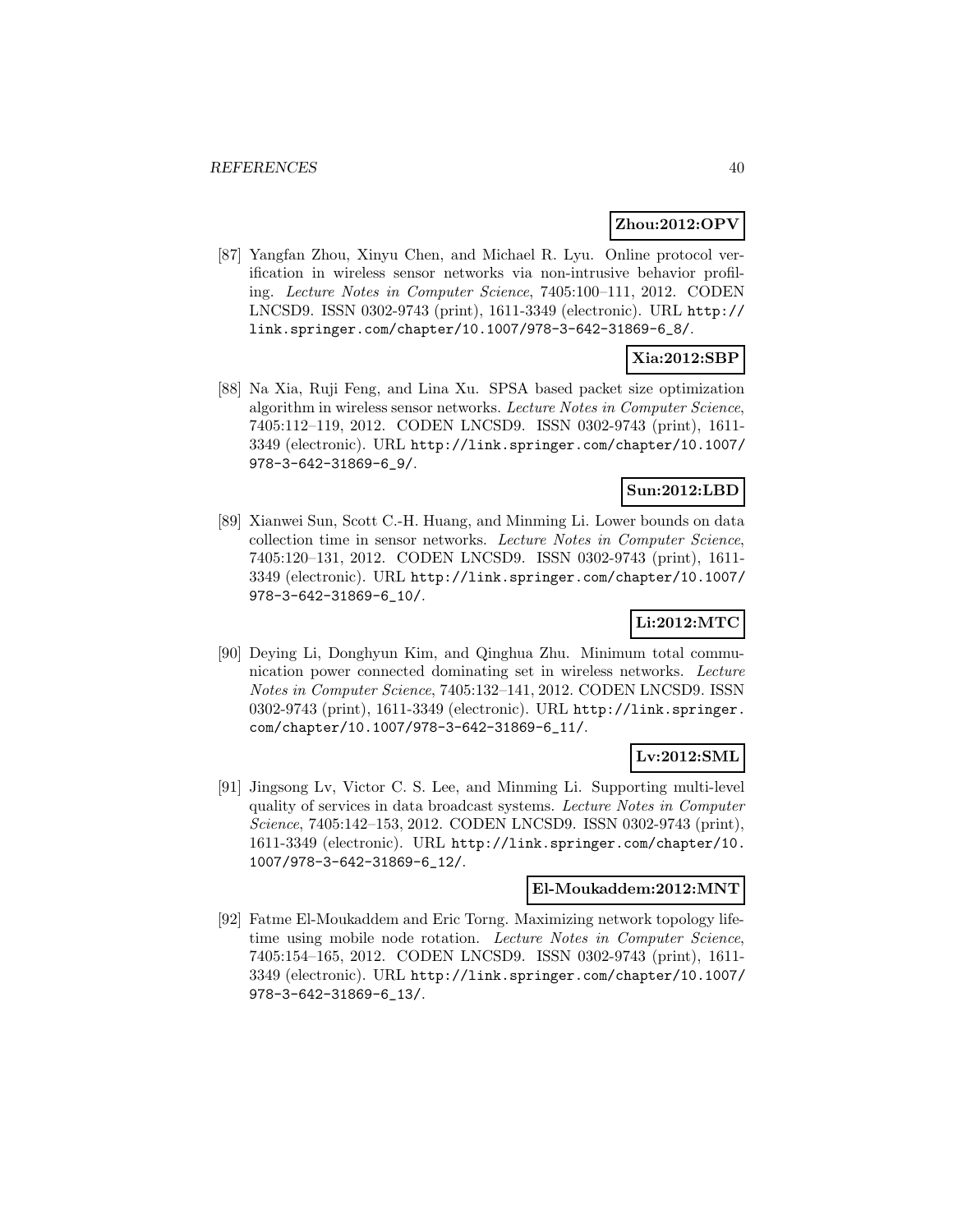# **Zhao:2012:JBP**

[93] Feng Zhao, Bin Li, and Hongbin Chen. Joint beamforming and power allocation algorithm for cognitive MIMO systems via game theory. Lecture Notes in Computer Science, 7405:166–177, 2012. CODEN LNCSD9. ISSN 0302-9743 (print), 1611-3349 (electronic). URL http://link.springer. com/chapter/10.1007/978-3-642-31869-6\_14/.

# **Xu:2012:BAS**

[94] Xiaorong Xu, Aiping Huang, and Jianwu Zhang. Bit allocation scheme with primary base station cooperation in cognitive radio network. Lecture Notes in Computer Science, 7405:178–186, 2012. CODEN LNCSD9. ISSN 0302-9743 (print), 1611-3349 (electronic). URL http://link.springer. com/chapter/10.1007/978-3-642-31869-6\_15/.

# **Wadhwa:2012:OSS**

[95] Manish Wadhwa, Chunsheng Xin, and Min Song. Optimal spectrum sharing for contention-based cognitive radio wireless networks. Lecture Notes in Computer Science, 7405:187–196, 2012. CODEN LNCSD9. ISSN 0302- 9743 (print), 1611-3349 (electronic). URL http://link.springer.com/ chapter/10.1007/978-3-642-31869-6\_16/.

# **Xu:2012:FGC**

[96] Xiaohua Xu, Jiannong Cao, and Peng-Jun Wan. Fast group communication scheduling in duty-cycled multihop wireless sensor networks. Lecture Notes in Computer Science, 7405:197–205, 2012. CODEN LNCSD9. ISSN 0302-9743 (print), 1611-3349 (electronic). URL http://link.springer. com/chapter/10.1007/978-3-642-31869-6\_17/.

#### **Abdelhakim:2012:RCS**

[97] Mai Abdelhakim, Jian Ren, and Tongtong Li. Reliable cooperative sensing in cognitive networks. Lecture Notes in Computer Science, 7405: 206–217, 2012. CODEN LNCSD9. ISSN 0302-9743 (print), 1611-3349 (electronic). URL http://link.springer.com/chapter/10.1007/978- 3-642-31869-6\_18/.

# **Cao:2012:HMN**

[98] Xuanyu Cao, Jinbei Zhang, and Guanglin Zhang. Heterogeneous multicast networks with wireless helping networks. Lecture Notes in Computer Science, 7405:218–234, 2012. CODEN LNCSD9. ISSN 0302-9743 (print), 1611-3349 (electronic). URL http://link.springer.com/chapter/10. 1007/978-3-642-31869-6\_19/.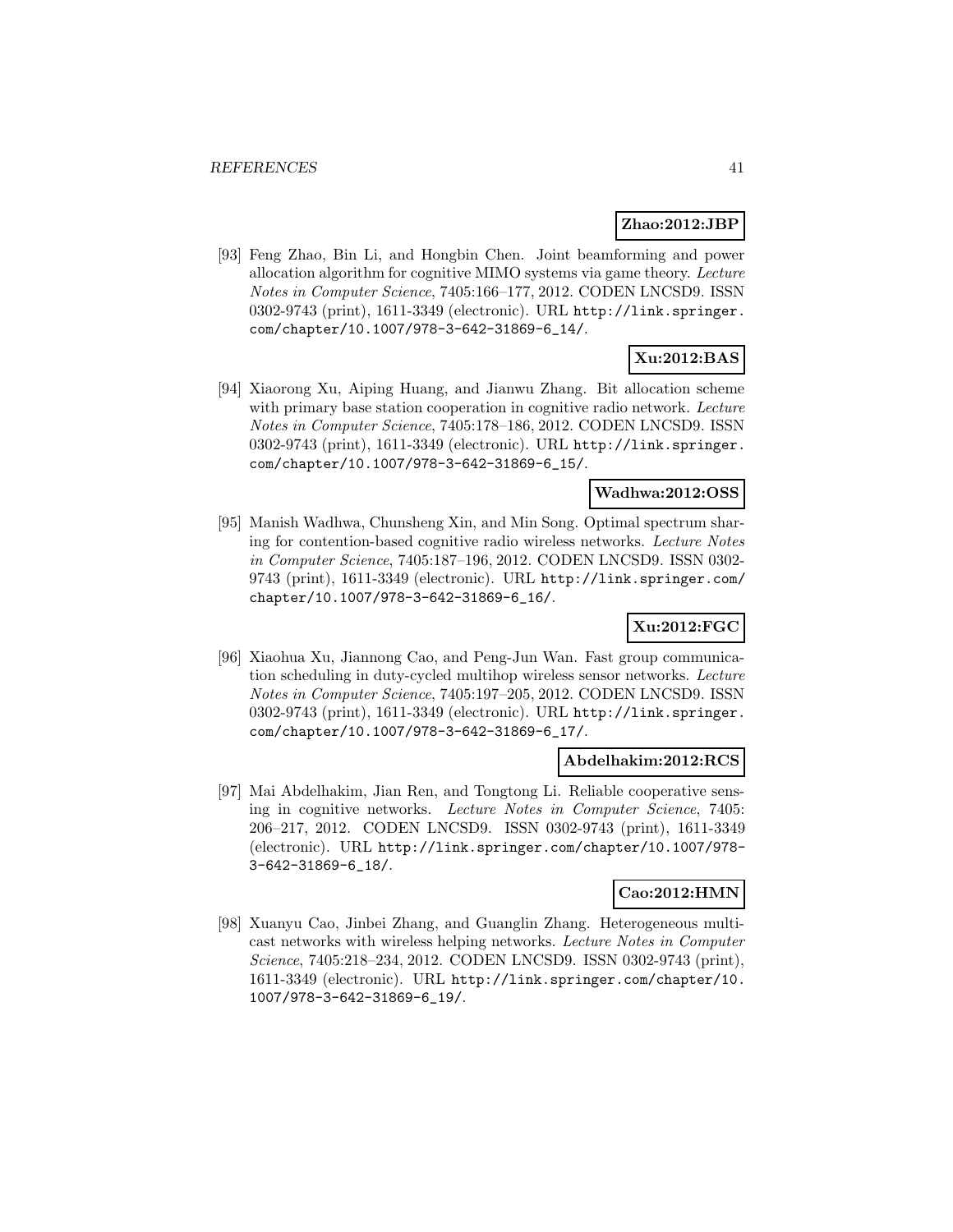#### **Champion:2012:EPU**

[99] Adam C. Champion, Xinfeng Li, and Qiang Zhai. Enclave: Promoting unobtrusive and secure mobile communications with a ubiquitous electronic world. Lecture Notes in Computer Science, 7405:235–247, 2012. CODEN LNCSD9. ISSN 0302-9743 (print), 1611-3349 (electronic). URL http:// link.springer.com/chapter/10.1007/978-3-642-31869-6\_20/.

#### **Anonymous:2012:FMe**

[100] Anonymous. Front matter. Lecture Notes in Computer Science, 7405: ??, 2012. CODEN LNCSD9. ISSN 0302-9743 (print), 1611-3349 (electronic). URL http://link.springer.com/content/pdf/bfm:978-3- 642-31869-6/1.

#### **Paulson:2012:MPF**

[101] Lawrence C. Paulson. MetiTarski: Past and future. Lecture Notes in Computer Science, 7406:1–10, 2012. CODEN LNCSD9. ISSN 0302- 9743 (print), 1611-3349 (electronic). URL http://link.springer.com/ chapter/10.1007/978-3-642-32347-8\_1/.

### **Barthe:2012:CAC**

[102] Gilles Barthe, Juan Manuel Crespo, Benjamin Grégoire, and César Kunz. Computer-aided cryptographic proofs. Lecture Notes in Computer Science, 7406:11–27, 2012. CODEN LNCSD9. ISSN 0302-9743 (print), 1611- 3349 (electronic). URL http://link.springer.com/chapter/10.1007/ 978-3-642-32347-8\_2/.

# **Platzer:2012:DOA**

[103] André Platzer. A differential operator approach to equational differential invariants. Lecture Notes in Computer Science, 7406:28–48, 2012. CODEN LNCSD9. ISSN 0302-9743 (print), 1611-3349 (electronic). URL http:// link.springer.com/chapter/10.1007/978-3-642-32347-8\_3/.

#### **Gacek:2012:AT**

[104] Andrew Gacek. Abella: a tutorial. Lecture Notes in Computer Science, 7406:49–50, 2012. CODEN LNCSD9. ISSN 0302-9743 (print), 1611-3349 (electronic). URL http://link.springer.com/accesspage/chapter/ 10.1007/978-3-642-32347-8\_4.

#### **Gamboa:2012:CTD**

[105] Ruben Gamboa and John Cowles. A Cantor trio: Denumerability, the reals, and the real algebraic numbers. Lecture Notes in Computer Science, 7406:51–66, 2012. CODEN LNCSD9. ISSN 0302-9743 (print), 1611-3349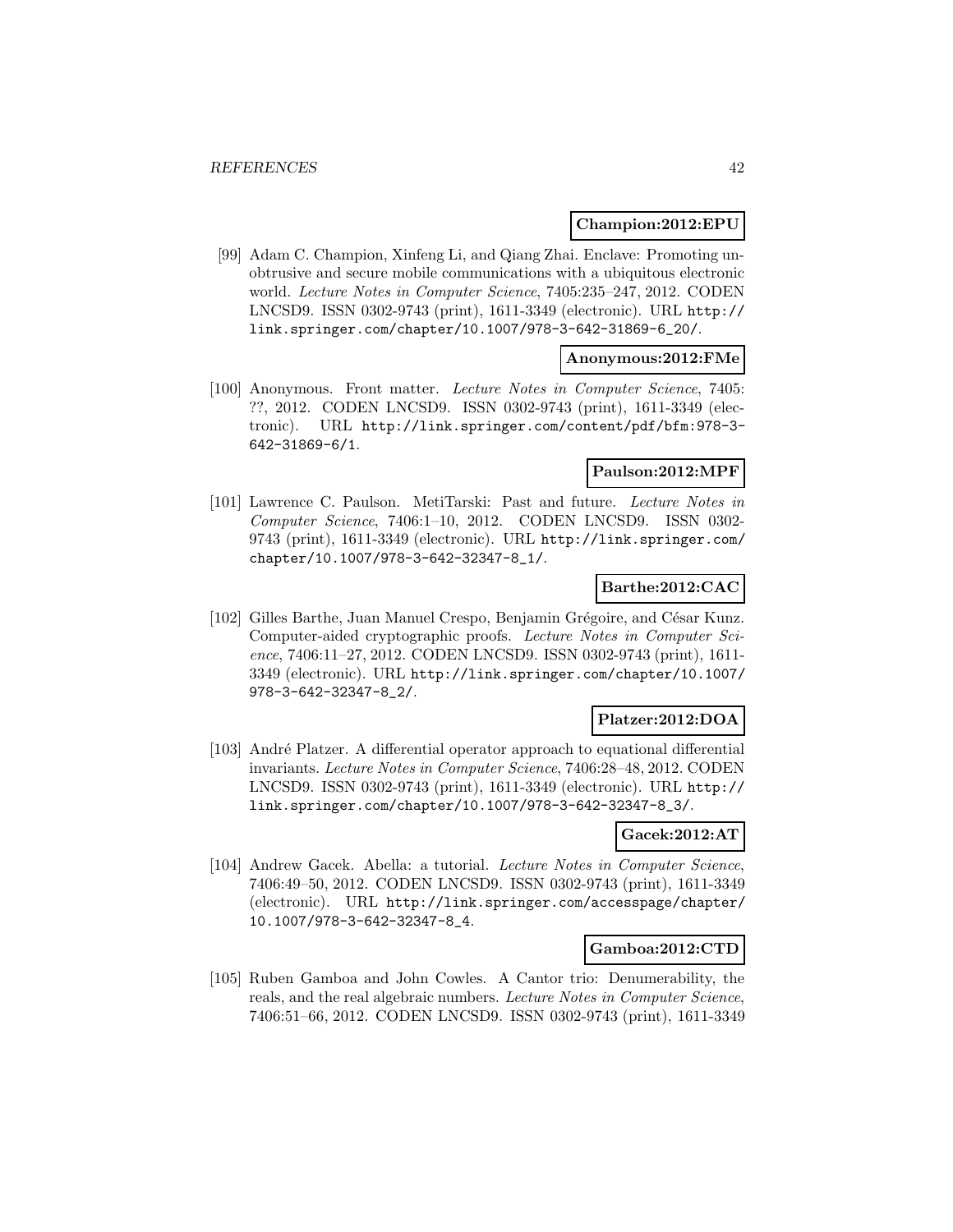(electronic). URL http://link.springer.com/chapter/10.1007/978- 3-642-32347-8\_5/.

# **Cohen:2012:CRA**

[106] Cyril Cohen. Construction of real algebraic numbers in Coq. Lecture Notes in Computer Science, 7406:67–82, 2012. CODEN LNCSD9. ISSN 0302-9743 (print), 1611-3349 (electronic). URL http://link.springer. com/chapter/10.1007/978-3-642-32347-8\_6/.

# **Denes:2012:RBA**

[107] Maxime Dénès, Anders Mörtberg, and Vincent Siles. A refinement-based approach to computational algebra in coq. Lecture Notes in Computer Science, 7406:83–98, 2012. CODEN LNCSD9. ISSN 0302-9743 (print), 1611-3349 (electronic). URL http://link.springer.com/chapter/10. 1007/978-3-642-32347-8\_7/.

# **Greenaway:2012:BGA**

[108] David Greenaway, June Andronick, and Gerwin Klein. Bridging the gap: Automatic verified abstraction of C. Lecture Notes in Computer Science, 7406:99–115, 2012. CODEN LNCSD9. ISSN 0302-9743 (print), 1611-3349 (electronic). URL http://link.springer.com/chapter/10.1007/978- 3-642-32347-8\_8/.

# **Nipkow:2012:AIA**

[109] Tobias Nipkow. Abstract interpretation of annotated commands. Lecture Notes in Computer Science, 7406:116–132, 2012. CODEN LNCSD9. ISSN 0302-9743 (print), 1611-3349 (electronic). URL http://link.springer. com/chapter/10.1007/978-3-642-32347-8\_9/.

#### **Michel:2012:VGW**

[110] Patrick Michel and Arnd Poetzsch-Heffter. Verifying and generating WP transformers for procedures on complex data. Lecture Notes in Computer Science, 7406:133–148, 2012. CODEN LNCSD9. ISSN 0302-9743 (print), 1611-3349 (electronic). URL http://link.springer.com/chapter/10. 1007/978-3-642-32347-8\_10/.

#### **Danielsson:2012:BEP**

[111] Nils Anders Danielsson. Bag equivalence via a proof-relevant membership relation. Lecture Notes in Computer Science, 7406:149–165, 2012. CODEN LNCSD9. ISSN 0302-9743 (print), 1611-3349 (electronic). URL http://link.springer.com/chapter/10.1007/978-3- 642-32347-8\_11/.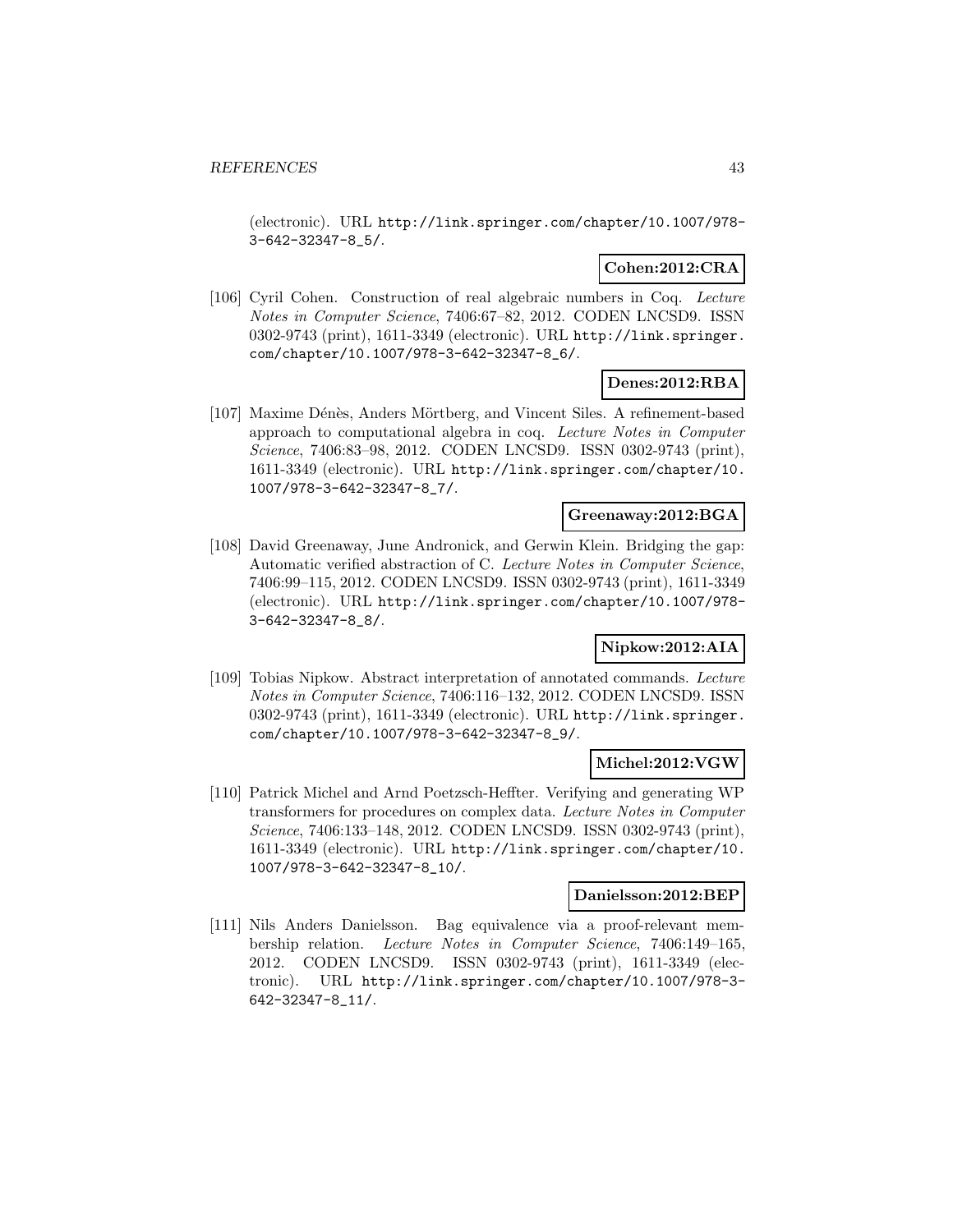#### **Lammich:2012:ADR**

[112] Peter Lammich and Thomas Tuerk. Applying data refinement for monadic programs to Hopcroft's algorithm. Lecture Notes in Computer Science, 7406:166–182, 2012. CODEN LNCSD9. ISSN 0302-9743 (print), 1611- 3349 (electronic). URL http://link.springer.com/chapter/10.1007/ 978-3-642-32347-8\_12/.

# **Miculan:2012:SDM**

[113] Marino Miculan and Marco Paviotti. Synthesis of distributed mobile programs using monadic types in coq. Lecture Notes in Computer Science, 7406:183–200, 2012. CODEN LNCSD9. ISSN 0302-9743 (print), 1611- 3349 (electronic). URL http://link.springer.com/chapter/10.1007/ 978-3-642-32347-8\_13/.

# **Baelde:2012:TPR**

[114] David Baelde, Pierre Courtieu, David Gross-Amblard, and Christine Paulin-Mohring. Towards provably robust watermarking. Lecture Notes in Computer Science, 7406:201–216, 2012. CODEN LNCSD9. ISSN 0302- 9743 (print), 1611-3349 (electronic). URL http://link.springer.com/ chapter/10.1007/978-3-642-32347-8\_14/.

### **Zhang:2012:PIP**

[115] Xingyuan Zhang, Christian Urban, and Chunhan Wu. Priority inheritance protocol proved correct. Lecture Notes in Computer Science, 7406: 217–232, 2012. CODEN LNCSD9. ISSN 0302-9743 (print), 1611-3349 (electronic). URL http://link.springer.com/chapter/10.1007/978- 3-642-32347-8\_15/.

# **Affeldt:2012:FST**

[116] Reynald Affeldt and Manabu Hagiwara. Formalization of Shannon's theorems in SSReflect–Coq. Lecture Notes in Computer Science, 7406: 233–249, 2012. CODEN LNCSD9. ISSN 0302-9743 (print), 1611-3349 (electronic). URL http://link.springer.com/chapter/10.1007/978- 3-642-32347-8\_16/.

#### **Vytiniotis:2012:SWY**

[117] Dimitrios Vytiniotis, Thierry Coquand, and David Wahlstedt. Stop when you are almost-full. Lecture Notes in Computer Science, 7406: 250–265, 2012. CODEN LNCSD9. ISSN 0302-9743 (print), 1611-3349 (electronic). URL http://link.springer.com/chapter/10.1007/978- 3-642-32347-8\_17/.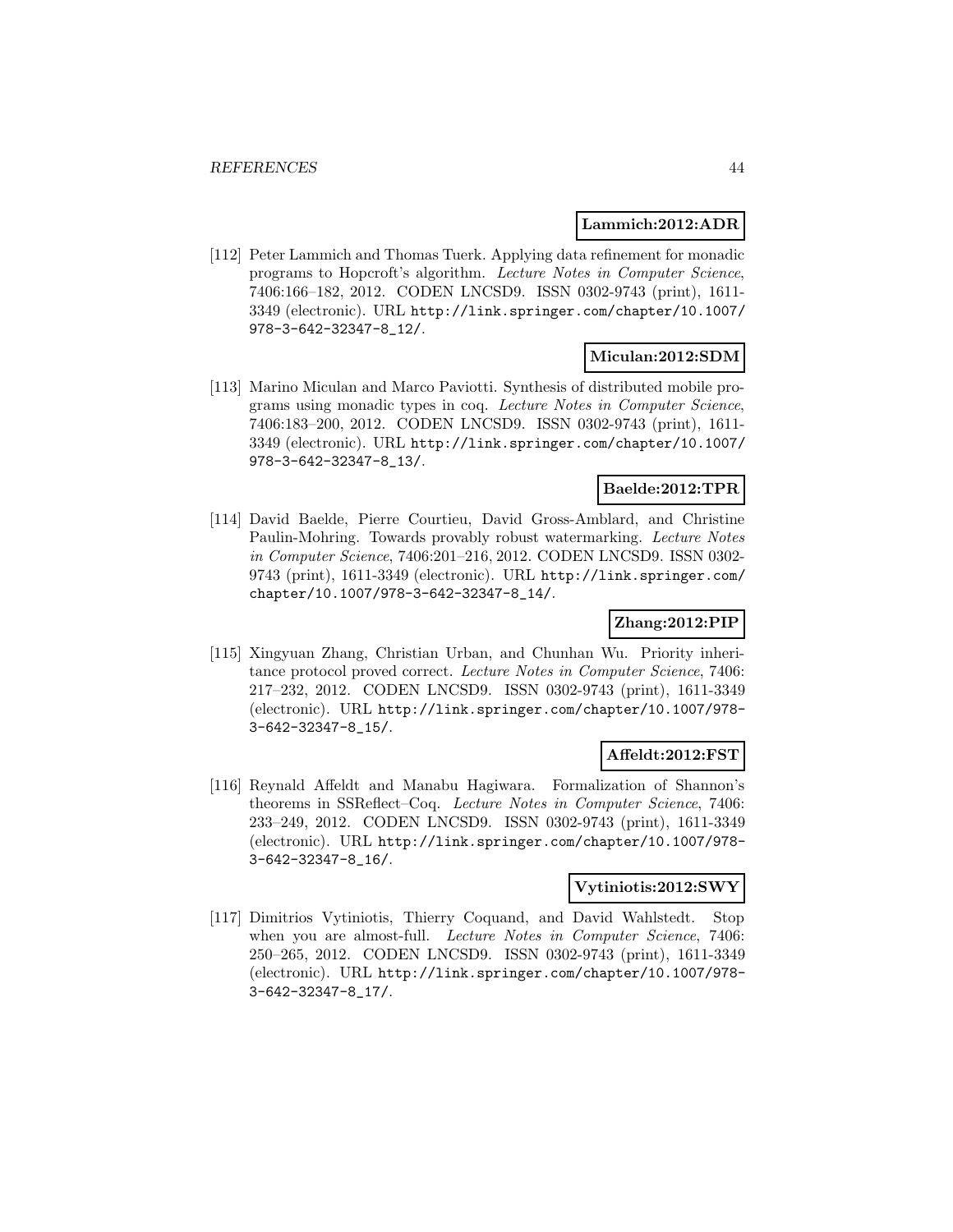#### **Sternagel:2012:CNP**

[118] Christian Sternagel and Ren´e Thiemann. Certification of nontermination proofs. Lecture Notes in Computer Science, 7406:266–282, 2012. CODEN LNCSD9. ISSN 0302-9743 (print), 1611-3349 (electronic). URL http:// link.springer.com/chapter/10.1007/978-3-642-32347-8\_18/.

#### **Asperti:2012:CPD**

[119] Andrea Asperti. A compact proof of decidability for regular expression equivalence. Lecture Notes in Computer Science, 7406:283–298, 2012. CODEN LNCSD9. ISSN 0302-9743 (print), 1611-3349 (electronic). URL http://link.springer.com/chapter/10.1007/978-3- 642-32347-8\_19/.

# **Mansky:2012:ULD**

[120] William Mansky and Elsa L. Gunter. Using locales to define a relyguarantee temporal logic. Lecture Notes in Computer Science, 7406: 299–314, 2012. CODEN LNCSD9. ISSN 0302-9743 (print), 1611-3349 (electronic). URL http://link.springer.com/chapter/10.1007/978- 3-642-32347-8\_20/.

#### **Anonymous:2012:FMf**

[121] Anonymous. Front matter. Lecture Notes in Computer Science, 7406: ??, 2012. CODEN LNCSD9. ISSN 0302-9743 (print), 1611-3349 (electronic). URL http://link.springer.com/content/pdf/bfm:978-3- 642-32347-8/1.

# **Austrin:2012:NPN**

[122] Per Austrin, Ryan O'Donnell, and John Wright. A new point of NPhardness for 2-to-1 label cover. Lecture Notes in Computer Science, 7408:1–12, 2012. CODEN LNCSD9. ISSN 0302-9743 (print), 1611-3349 (electronic). URL http://link.springer.com/chapter/10.1007/978- 3-642-32512-0\_1/.

#### **Austrin:2012:ITO**

[123] Per Austrin, Toniann Pitassi, and Yu Wu. Inapproximability of treewidth, one-shot pebbling, and related layout problems. Lecture Notes in Computer Science, 7408:13–24, 2012. CODEN LNCSD9. ISSN 0302- 9743 (print), 1611-3349 (electronic). URL http://link.springer.com/ chapter/10.1007/978-3-642-32512-0\_2/.

# **Awasthi:2012:AAN**

[124] Pranjal Awasthi, Avrim Blum, Jamie Morgenstern, and Or Sheffet. Additive approximation for near-perfect phylogeny construction. Lecture Notes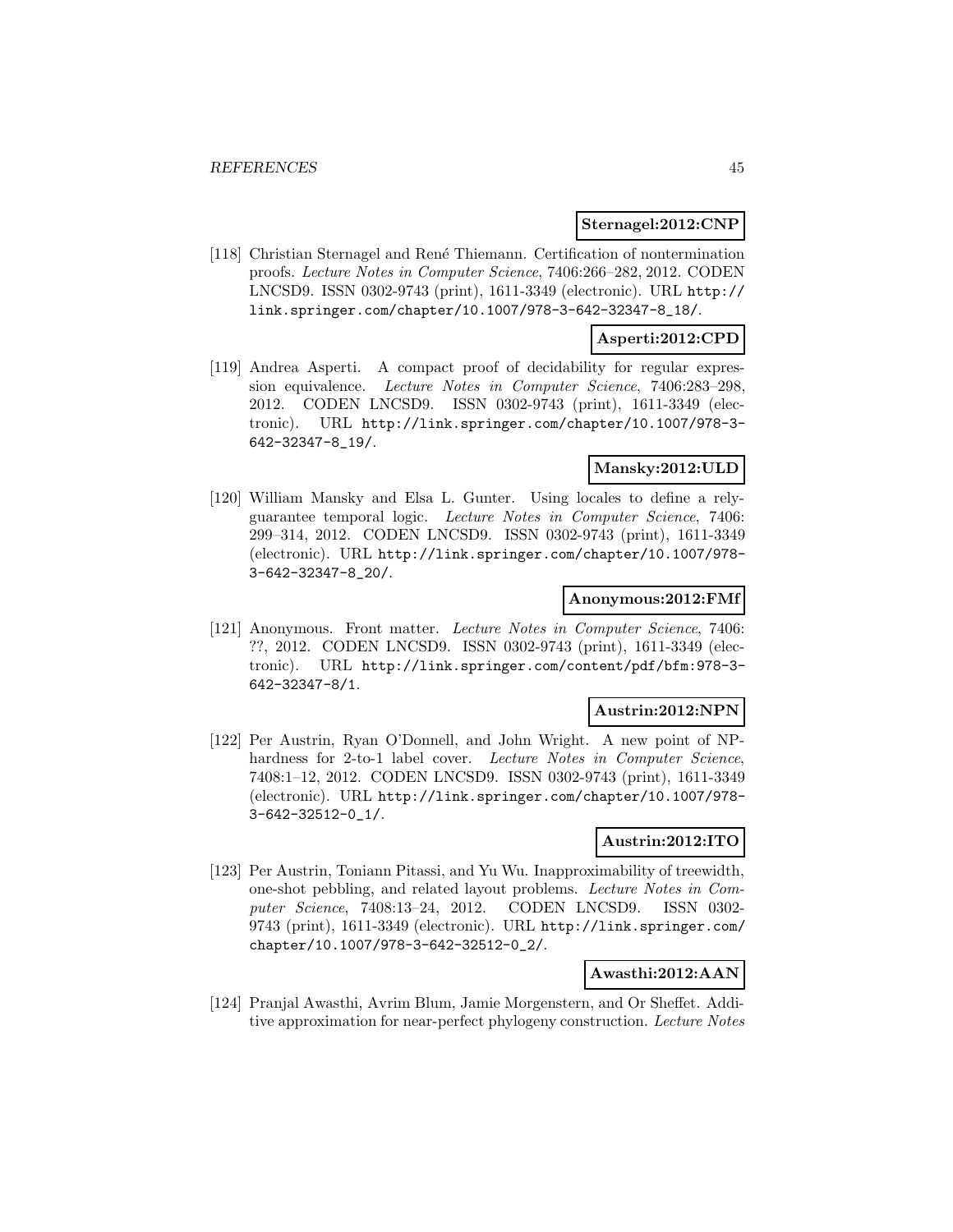in Computer Science, 7408:25–36, 2012. CODEN LNCSD9. ISSN 0302- 9743 (print), 1611-3349 (electronic). URL http://link.springer.com/ chapter/10.1007/978-3-642-32512-0\_3/.

# **Awasthi:2012:ISN**

[125] Pranjal Awasthi and Or Sheffet. Improved spectral-norm bounds for clustering. Lecture Notes in Computer Science, 7408:37–49, 2012. CODEN LNCSD9. ISSN 0302-9743 (print), 1611-3349 (electronic). URL http:// link.springer.com/chapter/10.1007/978-3-642-32512-0\_4/.

# **Berman:2012:PDA**

[126] Piotr Berman and Grigory Yaroslavtsev. Primal-dual approximation algorithms for node-weighted network design in planar graphs. Lecture Notes in Computer Science, 7408:50–60, 2012. CODEN LNCSD9. ISSN 0302- 9743 (print), 1611-3349 (electronic). URL http://link.springer.com/ chapter/10.1007/978-3-642-32512-0\_5/.

# **Boufounos:2012:WFK**

[127] Petros Boufounos, Volkan Cevher, Anna C. Gilbert, Yi Li, and Martin J. Strauss. What's the frequency, Kenneth?: Sublinear Fourier sampling off the grid. Lecture Notes in Computer Science, 7408:61–72, 2012. CODEN LNCSD9. ISSN 0302-9743 (print), 1611-3349 (electronic). URL http:// link.springer.com/chapter/10.1007/978-3-642-32512-0\_6/.

#### **Chalermsook:2012:IHR**

[128] Parinya Chalermsook, Julia Chuzhoy, Sampath Kannan, and Sanjeev Khanna. Improved hardness results for profit maximization pricing problems with unlimited supply. Lecture Notes in Computer Science, 7408: 73–84, 2012. CODEN LNCSD9. ISSN 0302-9743 (print), 1611-3349 (electronic). URL http://link.springer.com/chapter/10.1007/978- 3-642-32512-0\_7/.

# **Chan:2012:OFT**

[129] Ho-Leung Chan, Tak-Wah Lam, and Rongbin Li. Online flow time scheduling in the presence of preemption overhead. Lecture Notes in Computer Science, 7408:85–97, 2012. CODEN LNCSD9. ISSN 0302- 9743 (print), 1611-3349 (electronic). URL http://link.springer.com/ chapter/10.1007/978-3-642-32512-0\_8/.

#### **Chekuri:2012:PCS**

[130] Chandra Chekuri, Alina Ene, and Ali Vakilian. Prize-collecting survivable network design in node-weighted graphs. Lecture Notes in Computer Science, 7408:98–109, 2012. CODEN LNCSD9. ISSN 0302-9743 (print),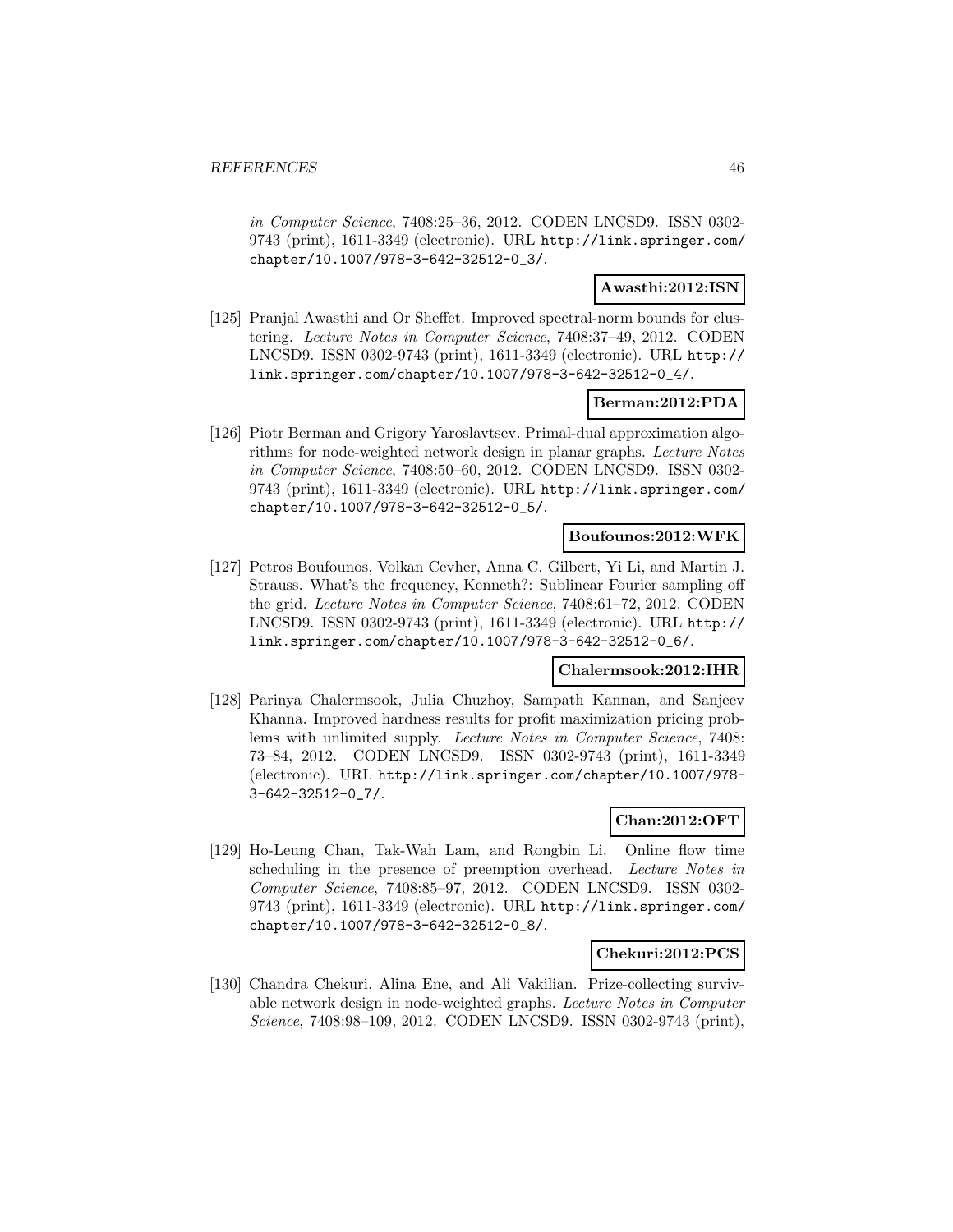1611-3349 (electronic). URL http://link.springer.com/chapter/10. 1007/978-3-642-32512-0\_9/.

#### **Cheriyan:2012:AMC**

[131] Joseph Cheriyan, Zachary Friggstad, and Zhihan Gao. Approximating minimum-cost connected T-joins. Lecture Notes in Computer Science, 7408:110–121, 2012. CODEN LNCSD9. ISSN 0302-9743 (print), 1611- 3349 (electronic). URL http://link.springer.com/chapter/10.1007/ 978-3-642-32512-0\_10/.

# **Dinitz:2012:ICC**

[132] Michael Dinitz and Gordon Wilfong. iBGP and constrained connectivity. Lecture Notes in Computer Science, 7408:122–133, 2012. CODEN LNCSD9. ISSN 0302-9743 (print), 1611-3349 (electronic). URL http:// link.springer.com/chapter/10.1007/978-3-642-32512-0\_11/.

# **Epstein:2012:OSJ**

[133] Leah Epstein, Lukasz Jeż, Jiří Sgall, and Rob van Stee. Online scheduling of jobs with fixed start times on related machines. Lecture Notes in Computer Science, 7408:134–145, 2012. CODEN LNCSD9. ISSN 0302- 9743 (print), 1611-3349 (electronic). URL http://link.springer.com/ chapter/10.1007/978-3-642-32512-0\_12/.

#### **Fernandes:2012:SAB**

[134] Cristina G. Fernandes, Luís A. A. Meira, Flávio K. Miyazawa, and Lehilton L. C. Pedrosa. A systematic approach to bound factor revealing LPs and its application to the metric and squared metric facility location problems. Lecture Notes in Computer Science, 7408: 146–157, 2012. CODEN LNCSD9. ISSN 0302-9743 (print), 1611-3349 (electronic). URL http://link.springer.com/chapter/10.1007/978- 3-642-32512-0\_13/.

#### **Guruswami:2012:ABO**

[135] Venkatesan Guruswami and Yuan Zhou. Approximating bounded occurrence ordering CSPs. Lecture Notes in Computer Science, 7408: 158–169, 2012. CODEN LNCSD9. ISSN 0302-9743 (print), 1611-3349 (electronic). URL http://link.springer.com/chapter/10.1007/978- 3-642-32512-0\_14/.

#### **Haastad:2012:NHM**

[136] Johan Håstad. On the NP-hardness of max-not-2. Lecture Notes in Computer Science, 7408:170–181, 2012. CODEN LNCSD9. ISSN 0302- 9743 (print), 1611-3349 (electronic). URL http://link.springer.com/ chapter/10.1007/978-3-642-32512-0\_15/.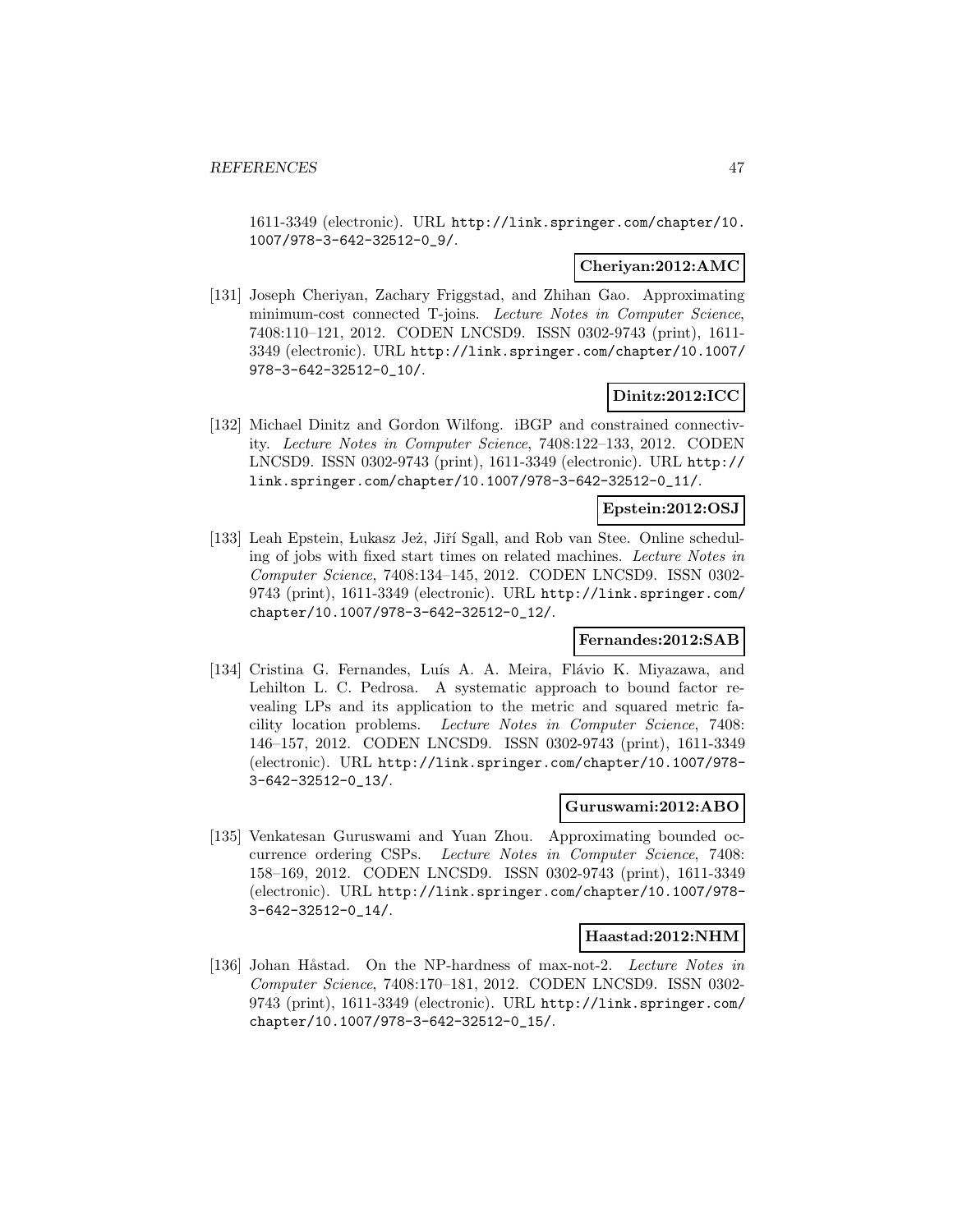# **Haviv:2012:RSP**

[137] Ishay Haviv. The remote set problem on lattices. Lecture Notes in Computer Science, 7408:182–193, 2012. CODEN LNCSD9. ISSN 0302- 9743 (print), 1611-3349 (electronic). URL http://link.springer.com/ chapter/10.1007/978-3-642-32512-0\_16/.

# **Hellwig:2012:AAG**

[138] Matthias Hellwig and Alexander Souza. Approximation algorithms for generalized and variable-sized bin covering. Lecture Notes in Computer Science, 7408:194–205, 2012. CODEN LNCSD9. ISSN 0302-9743 (print), 1611-3349 (electronic). URL http://link.springer.com/chapter/10. 1007/978-3-642-32512-0\_17/.

# **Iwata:2012:AML**

[139] Satoru Iwata, Prasad Tetali, and Pushkar Tripathi. Approximating minimum linear ordering problems. Lecture Notes in Computer Science, 7408: 206–217, 2012. CODEN LNCSD9. ISSN 0302-9743 (print), 1611-3349 (electronic). URL http://link.springer.com/chapter/10.1007/978- 3-642-32512-0\_18/.

# **Khuller:2012:NAR**

[140] Samir Khuller, Barna Saha, and Kanthi K. Sarpatwar. New approximation results for resource replication problems. Lecture Notes in Computer Science, 7408:218–230, 2012. CODEN LNCSD9. ISSN 0302-9743 (print), 1611-3349 (electronic). URL http://link.springer.com/chapter/10. 1007/978-3-642-32512-0\_19/.

#### **Konrad:2012:MMS**

[141] Christian Konrad, Frédéric Magniez, and Claire Mathieu. Maximum matching in semi-streaming with few passes. Lecture Notes in Computer Science, 7408:231–242, 2012. CODEN LNCSD9. ISSN 0302-9743 (print), 1611-3349 (electronic). URL http://link.springer.com/chapter/10. 1007/978-3-642-32512-0\_20/.

#### **Anonymous:2012:FMg**

[142] Anonymous. Front matter. Lecture Notes in Computer Science, 7408: ??, 2012. CODEN LNCSD9. ISSN 0302-9743 (print), 1611-3349 (electronic). URL http://link.springer.com/content/pdf/bfm:978-3- 642-32512-0/1.

# **Cunha:2012:TDL**

[143] Luís Felipe I. Cunha and Luis Antonio B. Kowada. Transposition diameter and lonely permutations. Lecture Notes in Computer Science,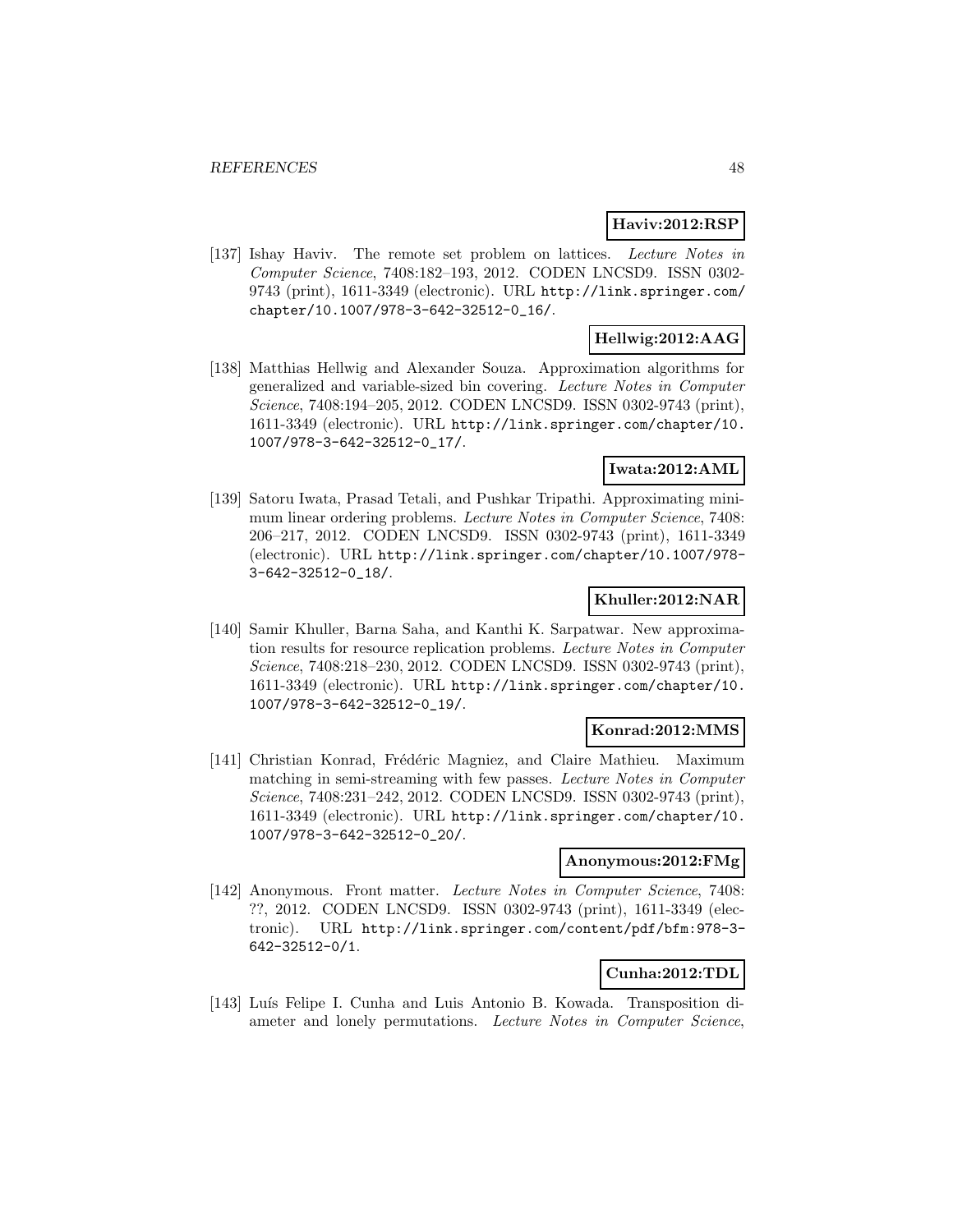7409:1–12, 2012. CODEN LNCSD9. ISSN 0302-9743 (print), 1611-3349 (electronic). URL http://link.springer.com/chapter/10.1007/978- 3-642-31927-3\_1/.

# **Feijao:2012:EAF**

[144] Pedro Feijao and Joao Meidanis. Extending the algebraic formalism for genome rearrangements to include linear chromosomes. Lecture Notes in Computer Science, 7409:13–24, 2012. CODEN LNCSD9. ISSN 0302- 9743 (print), 1611-3349 (electronic). URL http://link.springer.com/ chapter/10.1007/978-3-642-31927-3\_2/.

### **Galvao:2012:ARA**

[145] Gustavo Rodrigues Galvão and Zanoni Dias. On the approximation ratio of algorithms for sorting by transpositions without using cycle graphs. Lecture Notes in Computer Science, 7409:25–36, 2012. CODEN LNCSD9. ISSN 0302-9743 (print), 1611-3349 (electronic). URL http://link. springer.com/chapter/10.1007/978-3-642-31927-3\_3/.

### **Matroud:2012:CTH**

[146] A. A. Matroud, C. P. Tuffley, and D. Bryant. A comparison of three heuristic methods for solving the parsing problem for tandem repeats. Lecture Notes in Computer Science, 7409:37–48, 2012. CODEN LNCSD9. ISSN 0302-9743 (print), 1611-3349 (electronic). URL http://link.springer. com/chapter/10.1007/978-3-642-31927-3\_4/.

#### **Lorenz:2012:RFA**

[147] Ronny Lorenz and Stephan H. Bernhart. RNA folding algorithms with G-quadruplexes. Lecture Notes in Computer Science, 7409:49-60, 2012. CODEN LNCSD9. ISSN 0302-9743 (print), 1611-3349 (electronic). URL http://link.springer.com/chapter/10.1007/978-3- 642-31927-3\_5/.

#### **Benitez:2012:MDS**

[148] César Manuel Vargas Benítez. Molecular dynamics for simulating the protein folding process using the 3D AB off-lattice model. Lecture Notes in Computer Science, 7409:61–72, 2012. CODEN LNCSD9. ISSN 0302- 9743 (print), 1611-3349 (electronic). URL http://link.springer.com/ chapter/10.1007/978-3-642-31927-3\_6/.

#### **Vilela:2012:BBW**

[149] Halian Vilela and Tainá Raiol. A bioconductor based workflow for Z-DNA region detection and biological inference. Lecture Notes in Computer Science, 7409:73–83, 2012. CODEN LNCSD9. ISSN 0302-9743 (print),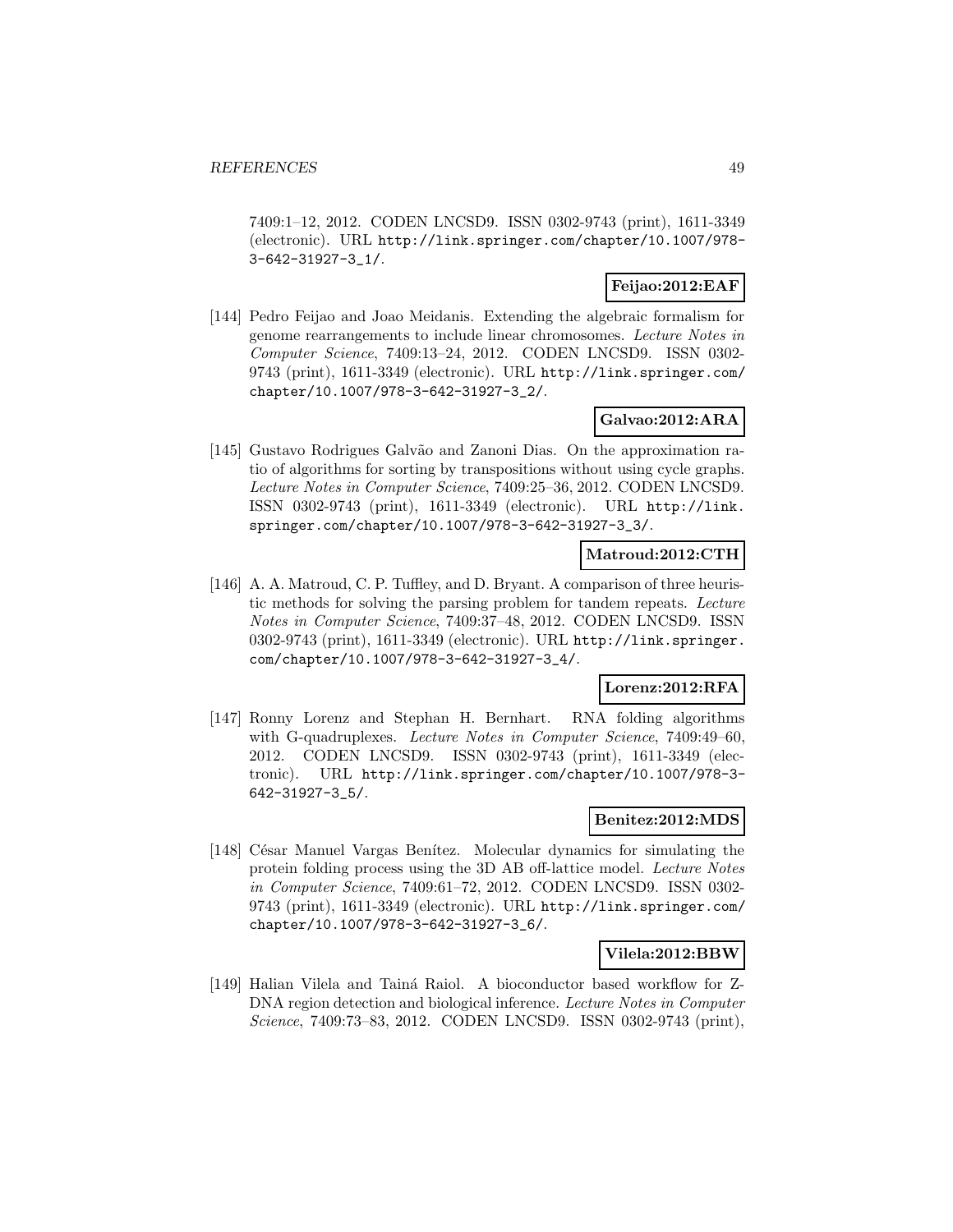1611-3349 (electronic). URL http://link.springer.com/chapter/10. 1007/978-3-642-31927-3\_7/.

# **Braz:2012:PMC**

[150] Fernando A. F. Braz and Jader S. Cruz. A probabilistic model checking approach to investigate the palytoxin effects on the  $Na^+ / K^+$ -ATPase. Lecture Notes in Computer Science, 7409:84–96, 2012. CODEN LNCSD9. ISSN 0302-9743 (print), 1611-3349 (electronic). URL http://link. springer.com/chapter/10.1007/978-3-642-31927-3\_8/.

### **Mendoza:2012:RRF**

[151] Mariana R. Mendoza and Guilherme C. da Fonseca. RFMirTarget: a random forest classifier for human miRNA target gene prediction. Lecture Notes in Computer Science, 7409:97–108, 2012. CODEN LNCSD9. ISSN 0302-9743 (print), 1611-3349 (electronic). URL http://link.springer. com/chapter/10.1007/978-3-642-31927-3\_9/.

### **Gusmao:2012:PTF**

[152] Eduardo G. Gusmão and Christoph Dieterich. Prediction of transcription factor binding sites by integrating DNase digestion and histone modification. Lecture Notes in Computer Science, 7409:109–119, 2012. CODEN LNCSD9. ISSN 0302-9743 (print), 1611-3349 (electronic). URL http:// link.springer.com/chapter/10.1007/978-3-642-31927-3\_10/.

# **Jaskowiak:2012:ECC**

[153] Pablo A. Jaskowiak. Evaluating correlation coefficients for clustering gene expression profiles of cancer. Lecture Notes in Computer Science, 7409: 120–131, 2012. CODEN LNCSD9. ISSN 0302-9743 (print), 1611-3349 (electronic). URL http://link.springer.com/chapter/10.1007/978- 3-642-31927-3\_11/.

### **Rosa:2012:AGS**

[154] Rogério S. Rosa and Rafael H. S. Santos. Associating genotype sequence properties to haplotype inference errors. Lecture Notes in Computer Science, 7409:132–143, 2012. CODEN LNCSD9. ISSN 0302-9743 (print), 1611-3349 (electronic). URL http://link.springer.com/chapter/10. 1007/978-3-642-31927-3\_12/.

#### **Lifschitz:2012:DIP**

[155] Sérgio Lifschitz and Carlos Juliano M. Viana. Design and implementation of ProteinWorldDB. Lecture Notes in Computer Science, 7409: 144–155, 2012. CODEN LNCSD9. ISSN 0302-9743 (print), 1611-3349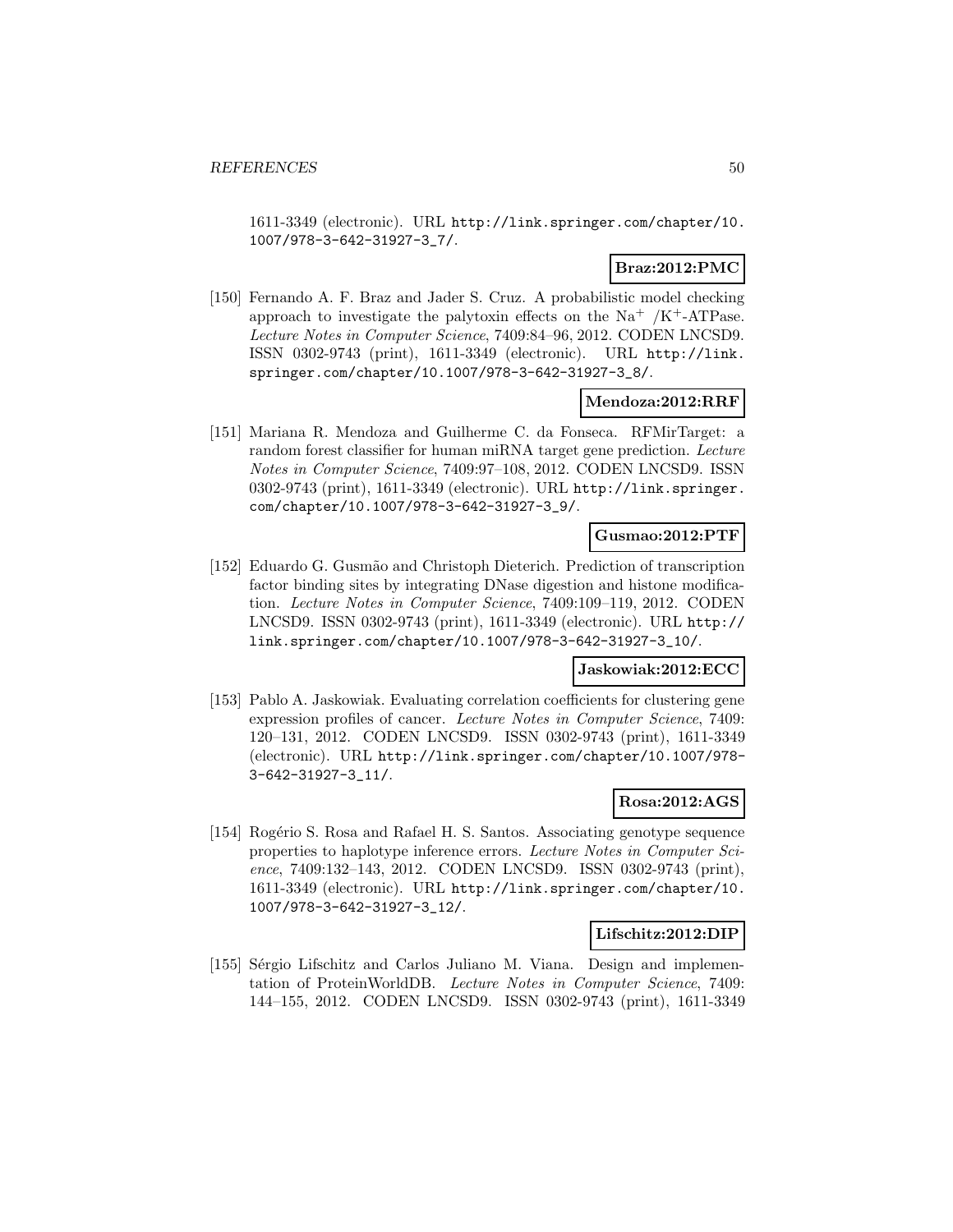(electronic). URL http://link.springer.com/chapter/10.1007/978- 3-642-31927-3\_13/.

# **Winck:2012:CAP**

[156] Ana T. Winck and Christian V. Quevedo. A comparative analysis of public ligand databases based on molecular descriptors. Lecture Notes in Computer Science, 7409:156–167, 2012. CODEN LNCSD9. ISSN 0302- 9743 (print), 1611-3349 (electronic). URL http://link.springer.com/ chapter/10.1007/978-3-642-31927-3\_14/.

#### **Martins:2012:PDC**

[157] Wellington S. Martins and Thiago F. Rangel. Phylogenetic distance computation using CUDA. Lecture Notes in Computer Science, 7409: 168–178, 2012. CODEN LNCSD9. ISSN 0302-9743 (print), 1611-3349 (electronic). URL http://link.springer.com/chapter/10.1007/978- 3-642-31927-3\_15/.

### **Ocana:2012:EME**

[158] Kary A. C. S. Ocaña and Daniel de Oliveira. Exploring molecular evolution reconstruction using a parallel cloud based scientific workflow. Lecture Notes in Computer Science, 7409:179–191, 2012. CODEN LNCSD9. ISSN 0302-9743 (print), 1611-3349 (electronic). URL http://link.springer. com/chapter/10.1007/978-3-642-31927-3\_16/.

# **Garcia:2012:HBE**

[159] José Fernando Garcia. How bioinformatics enables livestock applied sciences in the genomic era. Lecture Notes in Computer Science, 7409: 192–201, 2012. CODEN LNCSD9. ISSN 0302-9743 (print), 1611-3349 (electronic). URL http://link.springer.com/chapter/10.1007/978- 3-642-31927-3\_17/.

#### **Anonymous:2012:BMd**

[160] Anonymous. Back matter. Lecture Notes in Computer Science, 7409: ??, 2012. CODEN LNCSD9. ISSN 0302-9743 (print), 1611-3349 (electronic). URL http://link.springer.com/content/pdf/bbm:978-3- 642-31927-3/1.

### **Anonymous:2012:FMh**

[161] Anonymous. Front matter. Lecture Notes in Computer Science, 7409: ??, 2012. CODEN LNCSD9. ISSN 0302-9743 (print), 1611-3349 (electronic). URL http://link.springer.com/content/pdf/bfm:978-3- 642-31927-3/1.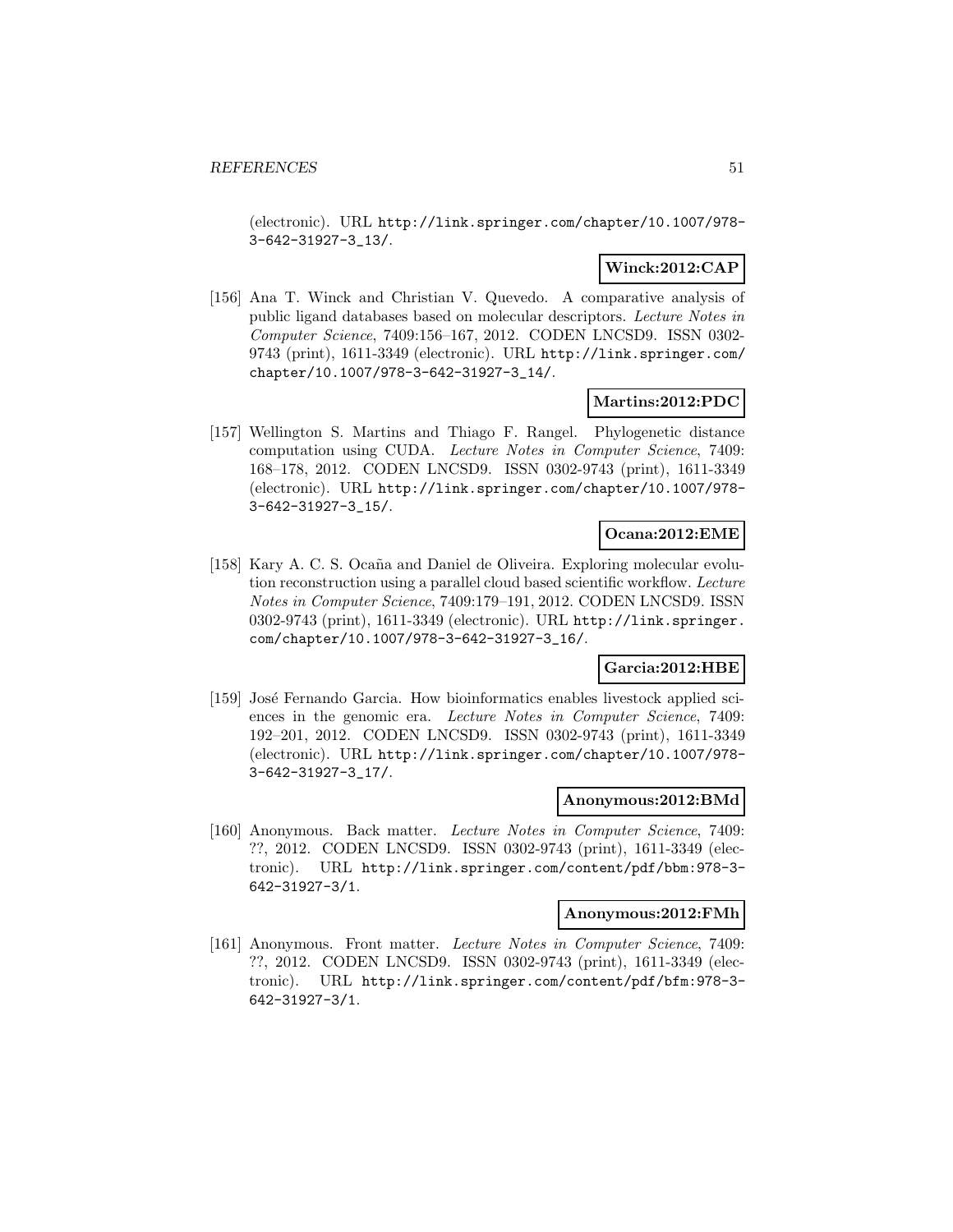#### **Szilard:2012:KHD**

[162] Andrew L. Szilard. The kind hearted dragon Prof. Sheng Yu, 1950– 2012. Lecture Notes in Computer Science, 7410:1–6, 2012. CODEN LNCSD9. ISSN 0302-9743 (print), 1611-3349 (electronic). URL http: //link.springer.com/chapter/10.1007/978-3-642-31653-1\_1/.

#### **Csuhaj-Varju:2012:PDA**

[163] Erzsébet Csuhaj-Varjú. P and dP automata: Unconventional versus classical automata. Lecture Notes in Computer Science, 7410:7–22, 2012. CODEN LNCSD9. ISSN 0302-9743 (print), 1611-3349 (electronic). URL http://link.springer.com/chapter/10.1007/978-3- 642-31653-1\_2/.

### **Iwama:2012:RSO**

[164] Kazuo Iwama. Recovering strings in oracles: Quantum and classic. Lecture Notes in Computer Science, 7410:23, 2012. CODEN LNCSD9. ISSN 0302- 9743 (print), 1611-3349 (electronic). URL http://link.springer.com/ accesspage/chapter/10.1007/978-3-642-31653-1\_3.

### **Hromkovic:2012:DVN**

[165] Juraj Hromkovič, Rastislav Královič, Richard Královič, and Richard Stefanec. Determinism vs. nondeterminism for two-way automata. Lecture Notes in Computer Science, 7410:24–39, 2012. CODEN LNCSD9. ISSN 0302-9743 (print), 1611-3349 (electronic). URL http://link.springer. com/chapter/10.1007/978-3-642-31653-1\_4/.

# **Kari:2012:CAC**

[166] Jarkko Kari. Cellular automata, the Collatz Conjecture and powers of 3/2. Lecture Notes in Computer Science, 7410:40–49, 2012. CODEN LNCSD9. ISSN 0302-9743 (print), 1611-3349 (electronic). URL http:// link.springer.com/chapter/10.1007/978-3-642-31653-1\_5/.

#### **Brzozowski:2012:QCA**

[167] Janusz Brzozowski and Hellis Tamm. Quotient complexities of atoms of regular languages. Lecture Notes in Computer Science, 7410:50–61, 2012. CODEN LNCSD9. ISSN 0302-9743 (print), 1611-3349 (electronic). URL http://link.springer.com/chapter/10.1007/978-3- 642-31653-1\_6/.

#### **Beal:2012:DGR**

[168] Marie-Pierre Béal, Jean-Marc Champarnaud, Jean-Philippe Dubernard, and Hadrien Jeanne. Decidability of geometricity of regular languages.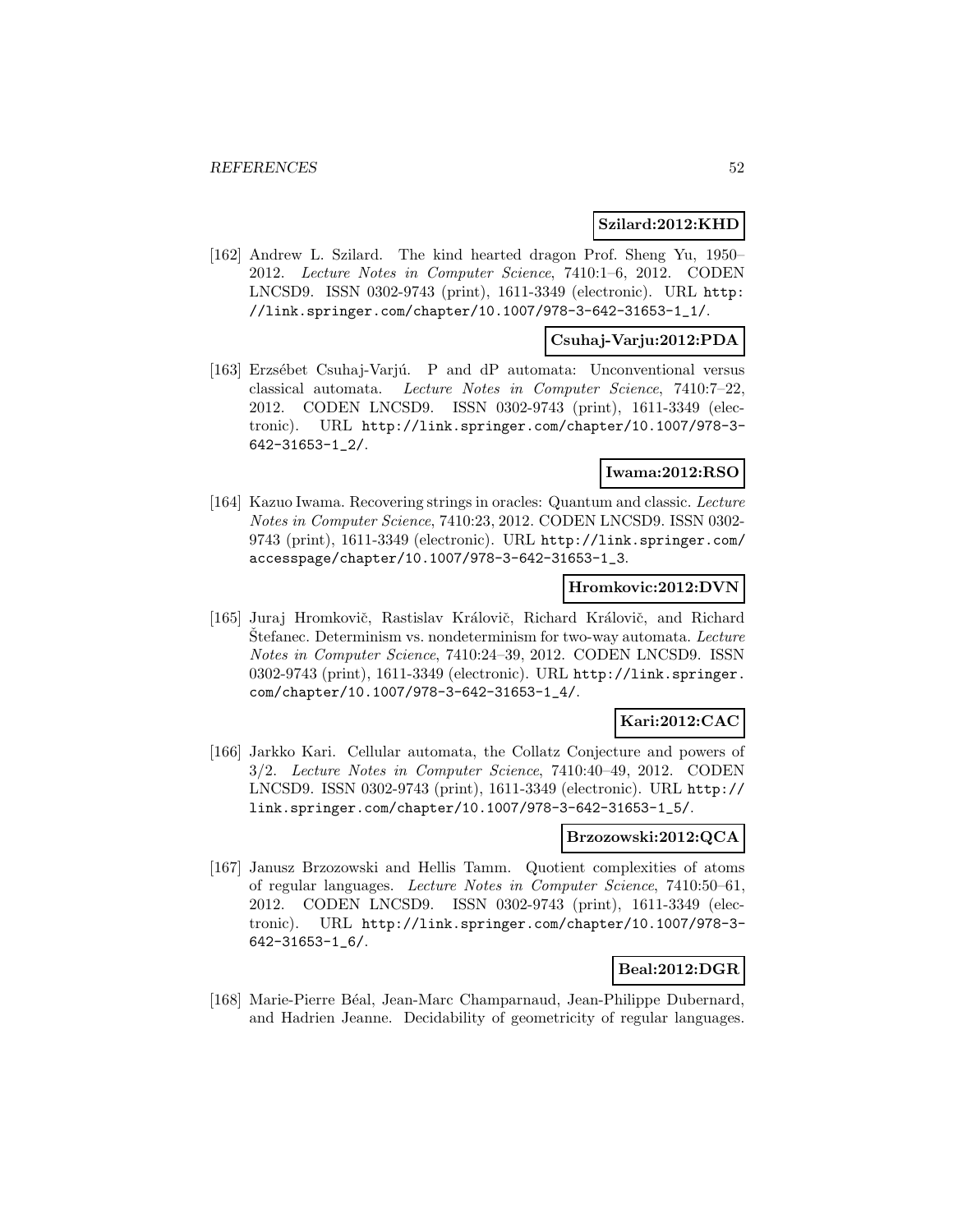.

Lecture Notes in Computer Science, 7410:62–72, 2012. CODEN LNCSD9. ISSN 0302-9743 (print), 1611-3349 (electronic). URL http://link. springer.com/chapter/10.1007/978-3-642-31653-1\_7/.

# **Schmid:2012:ICR**

[169] Markus L. Schmid. Inside the class of REGEX languages. Lecture Notes in Computer Science, 7410:73–84, 2012. CODEN LNCSD9. ISSN 0302- 9743 (print), 1611-3349 (electronic). URL http://link.springer.com/ chapter/10.1007/978-3-642-31653-1\_8/.

# **Han:2012:CED**

[170] Yo-Sub Han, Sang-Ki Ko, and Kai Salomaa. Computing the edit-distance between a regular language and a context-free language. Lecture Notes in Computer Science, 7410:85–96, 2012. CODEN LNCSD9. ISSN 0302- 9743 (print), 1611-3349 (electronic). URL http://link.springer.com/ chapter/10.1007/978-3-642-31653-1\_9/.

# **Hoffmann:2012:SCF**

[171] Michael Hoffmann, Derek F. Holt, Matthew D. Owens, and Richard M. Thomas. Semigroups with a context-free word problem. Lecture Notes in Computer Science, 7410:97–108, 2012. CODEN LNCSD9. ISSN 0302- 9743 (print), 1611-3349 (electronic). URL http://link.springer.com/ chapter/10.1007/978-3-642-31653-1\_10/.

### **Holzer:2012:GDS**

[172] Markus Holzer, Sebastian Jakobi, and Ian McQuillan. Generalized derivations with synchronized context-free grammars. Lecture Notes in Computer Science, 7410:109–120, 2012. CODEN LNCSD9. ISSN 0302- 9743 (print), 1611-3349 (electronic). URL http://link.springer.com/ chapter/10.1007/978-3-642-31653-1\_11/.

### **Okhotin:2012:NEV**

[173] Alexander Okhotin. Non-erasing variants of the Chomsky–Schützenberger theorem. Lecture Notes in Computer Science, 7410:121–129, 2012. CO-DEN LNCSD9. ISSN 0302-9743 (print), 1611-3349 (electronic). URL http://link.springer.com/chapter/10.1007/978-3-642-31653-1\_12/

#### **Reidenbach:2012:RCF**

[174] Daniel Reidenbach and Markus L. Schmid. Regular and context-free pattern languages over small alphabets. Lecture Notes in Computer Science,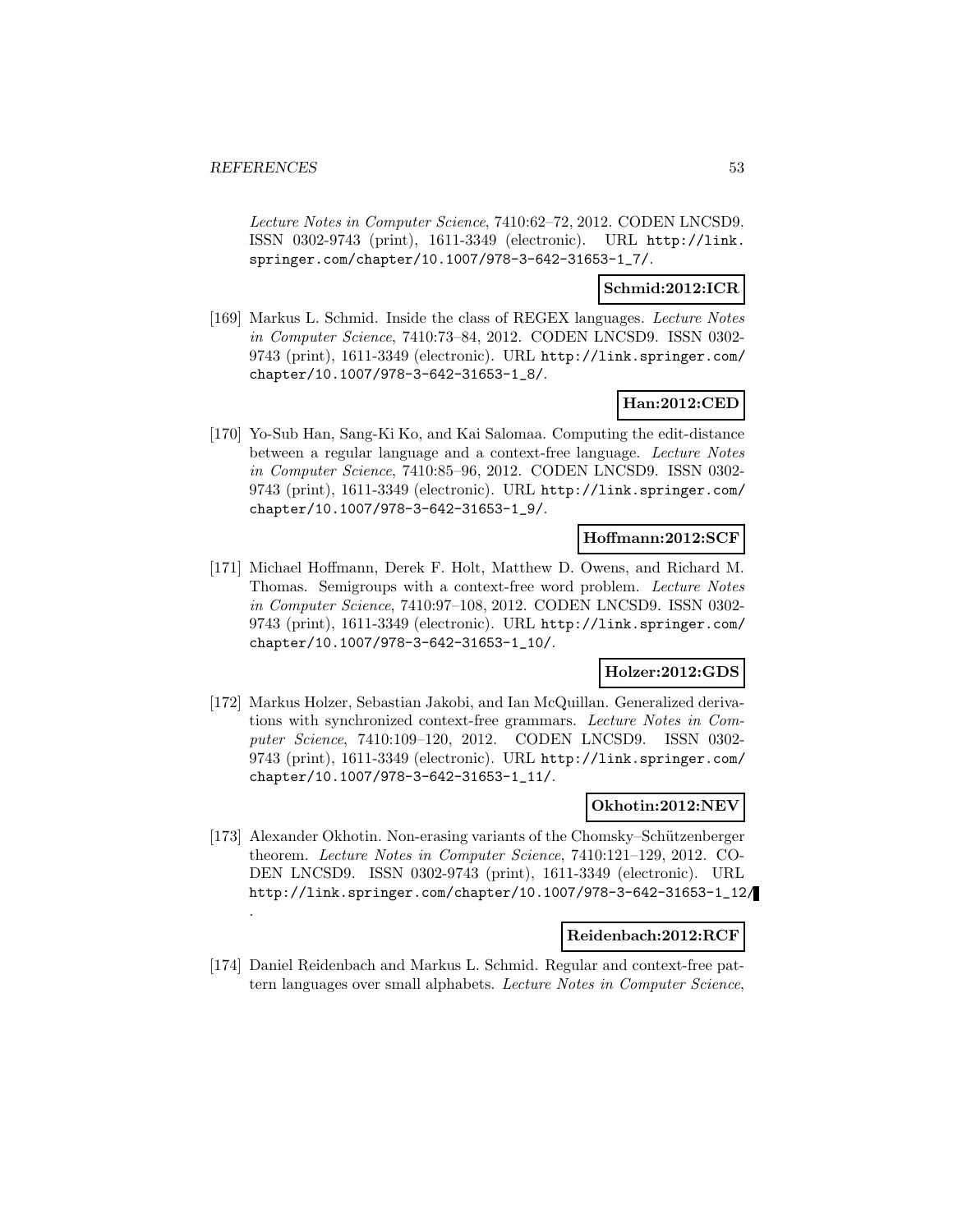7410:130–141, 2012. CODEN LNCSD9. ISSN 0302-9743 (print), 1611- 3349 (electronic). URL http://link.springer.com/chapter/10.1007/ 978-3-642-31653-1\_13/.

# **Esik:2012:CFL**

[175] Zoltan Esik and Satoshi Okawa. On context-free languages of scattered ´ words. Lecture Notes in Computer Science, 7410:142–153, 2012. CODEN LNCSD9. ISSN 0302-9743 (print), 1611-3349 (electronic). URL http:// link.springer.com/chapter/10.1007/978-3-642-31653-1\_14/.

#### **Lehtinen:2012:HPD**

[176] Tommi Lehtinen and Alexander Okhotin. Homomorphisms preserving deterministic context-free languages. Lecture Notes in Computer Science, 7410:154–165, 2012. CODEN LNCSD9. ISSN 0302-9743 (print), 1611- 3349 (electronic). URL http://link.springer.com/chapter/10.1007/ 978-3-642-31653-1\_15/.

### **Geffert:2012:UCN**

[177] Viliam Geffert and Dana Pardubská. Unary coded NP-complete languages in ASPACE(log log n). Lecture Notes in Computer Science, 7410: 166–177, 2012. CODEN LNCSD9. ISSN 0302-9743 (print), 1611-3349 (electronic). URL http://link.springer.com/chapter/10.1007/978- 3-642-31653-1\_16/.

# **Krebs:2012:DC**

[178] Andreas Krebs and Klaus-Jörn Lange. Dense completeness. Lecture Notes in Computer Science, 7410:178–189, 2012. CODEN LNCSD9. ISSN 0302- 9743 (print), 1611-3349 (electronic). URL http://link.springer.com/ chapter/10.1007/978-3-642-31653-1\_17/.

# **Holzer:2012:EAE**

[179] Markus Holzer and Sebastian Jakobi. From equivalence to almostequivalence, and beyond— minimizing automata with errors. Lecture Notes in Computer Science, 7410:190–201, 2012. CODEN LNCSD9. ISSN 0302-9743 (print), 1611-3349 (electronic). URL http://link.springer. com/chapter/10.1007/978-3-642-31653-1\_18/.

#### **Kapoutsis:2012:AFT**

[180] Christos A. Kapoutsis and Nans Lefebvre. Analogs of Fagin's theorem for small nondeterministic finite automata. Lecture Notes in Computer Science, 7410:202–213, 2012. CODEN LNCSD9. ISSN 0302-9743 (print), 1611-3349 (electronic). URL http://link.springer.com/chapter/10. 1007/978-3-642-31653-1\_19/.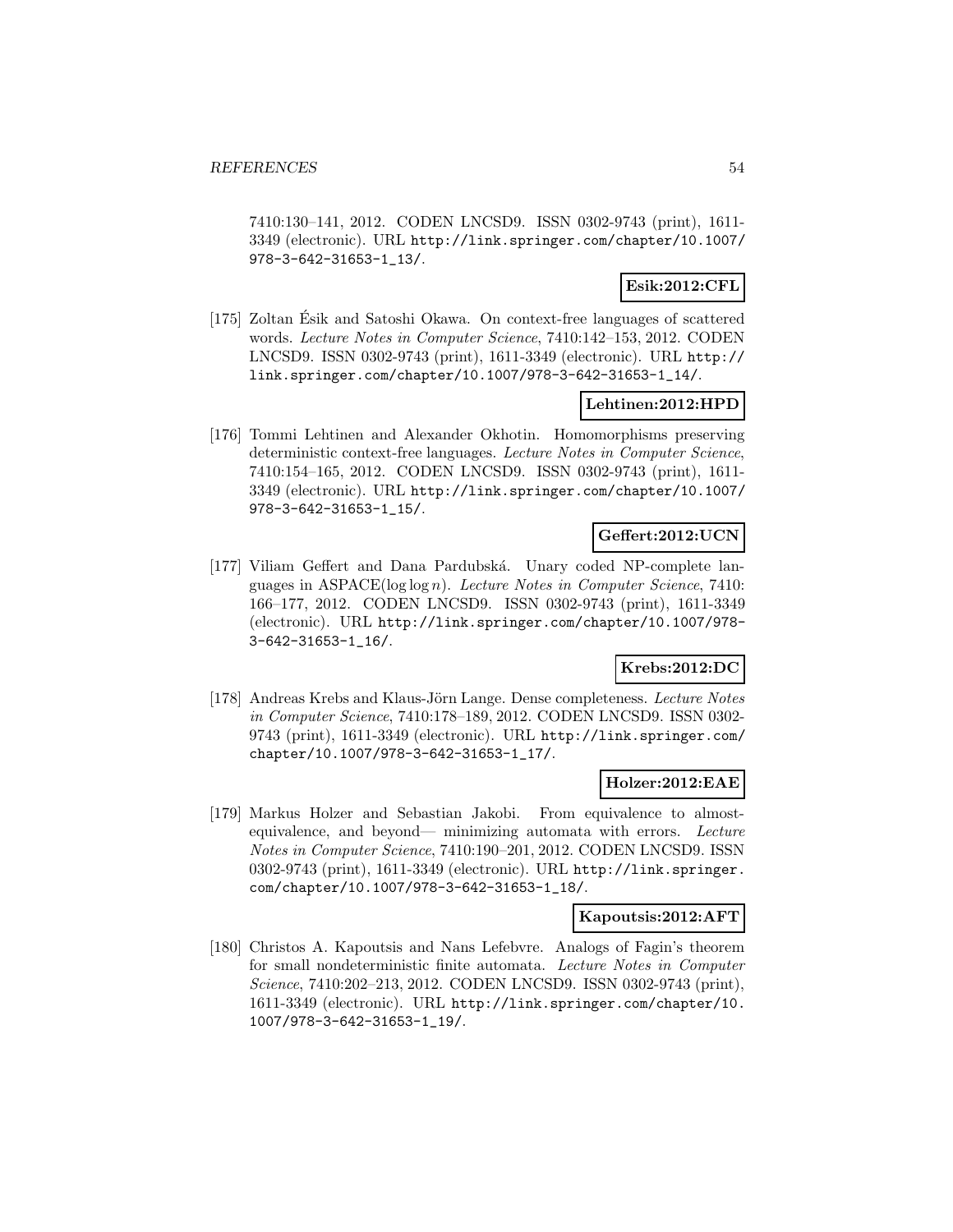#### **Kutrib:2012:SHD**

[181] Martin Kutrib, Andreas Malcher, and Matthias Wendlandt. States and heads do count for unary multi-head finite automata. Lecture Notes in Computer Science, 7410:214–225, 2012. CODEN LNCSD9. ISSN 0302- 9743 (print), 1611-3349 (electronic). URL http://link.springer.com/ chapter/10.1007/978-3-642-31653-1\_20/.

#### **Anonymous:2012:FMi**

[182] Anonymous. Front matter. Lecture Notes in Computer Science, 7410: ??, 2012. CODEN LNCSD9. ISSN 0302-9743 (print), 1611-3349 (electronic). URL http://link.springer.com/content/pdf/bfm:978-3- 642-31653-1/1.

# **Jones:2012:SSL**

[183] Norah Jones and Esyin Chew. Social software for learning — the institutional policy of the University of Glamorgan. Lecture Notes in Computer Science, 7411:1–8, 2012. CODEN LNCSD9. ISSN 0302-9743 (print), 1611-3349 (electronic). URL http://link.springer.com/chapter/10. 1007/978-3-642-32018-7\_1/.

# **Huang:2012:FDL**

[184] Ronghuai Huang, Haisen Zhang, Yushun Li, and Junfeng Yang. A framework of designing learning activities for mobile learning. Lecture Notes in Computer Science, 7411:9–22, 2012. CODEN LNCSD9. ISSN 0302- 9743 (print), 1611-3349 (electronic). URL http://link.springer.com/ chapter/10.1007/978-3-642-32018-7\_2/.

#### **Krcadinac:2012:VAS**

[185] Uroš Krčadinac, Jelena Jovanović, and Vladan Devedžić. Visualizing the affective structure of students interaction. Lecture Notes in Computer Science, 7411:23–34, 2012. CODEN LNCSD9. ISSN 0302-9743 (print), 1611-3349 (electronic). URL http://link.springer.com/chapter/10. 1007/978-3-642-32018-7\_3/.

# **Lau:2012:IDI**

[186] Nga-Sin Lau and Lui Lam. An investigation of the determinants influencing student learning motivation via Facebook private group in teaching and learning. Lecture Notes in Computer Science, 7411:35– 44, 2012. CODEN LNCSD9. ISSN 0302-9743 (print), 1611-3349 (electronic). URL http://link.springer.com/chapter/10.1007/978-3- 642-32018-7\_4/.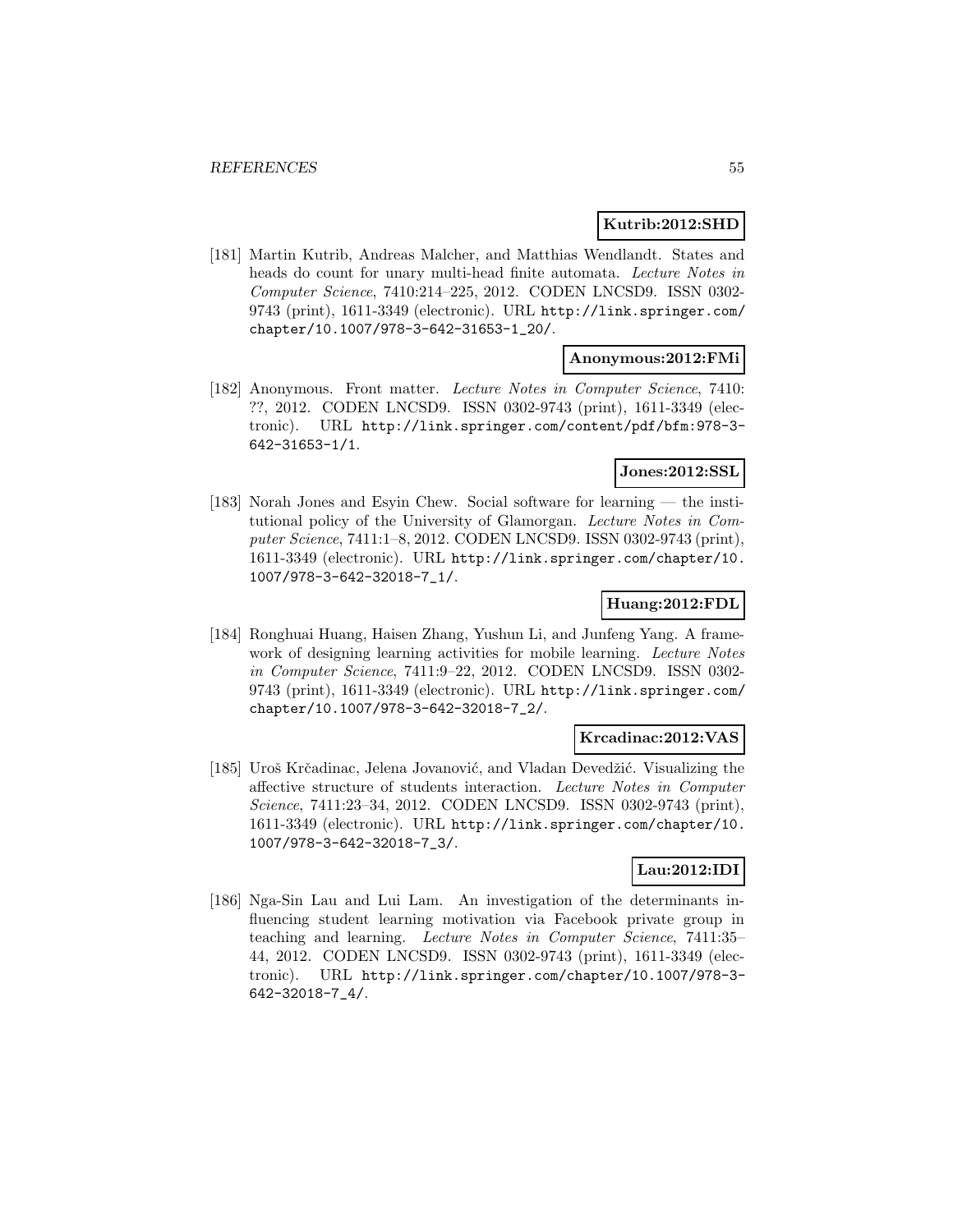# **Yen:2012:PSD**

[187] Cheng-Huang Yen. A preliminary study of disturbing silence in asynchronous discussion forums. Lecture Notes in Computer Science, 7411: 45–56, 2012. CODEN LNCSD9. ISSN 0302-9743 (print), 1611-3349 (electronic). URL http://link.springer.com/chapter/10.1007/978- 3-642-32018-7\_5/.

# **Chen:2012:ARH**

[188] Huiling Chen, Guoqing Zhao, and Ningyi Xu. The analysis of research hotspots and fronts of knowledge visualization based on CiteSpace II. Lecture Notes in Computer Science, 7411:57–68, 2012. CODEN LNCSD9. ISSN 0302-9743 (print), 1611-3349 (electronic). URL http://link. springer.com/chapter/10.1007/978-3-642-32018-7\_6/.

# **Chai:2012:PRA**

[189] Shaoming Chai and Meirong Ding. Practical research on the assessment of online collaborative English learning — a case study of blackboardbased course "intercultural communication". Lecture Notes in Computer Science, 7411:69–76, 2012. CODEN LNCSD9. ISSN 0302-9743 (print), 1611-3349 (electronic). URL http://link.springer.com/chapter/10. 1007/978-3-642-32018-7\_7/.

# **Li:2012:CSS**

[190] Shuang Li, Pengfeng Shi, and Qi Tang. A case study on scaffolding design for Wiki-based collaborative knowledge building. Lecture Notes in Computer Science, 7411:77–88, 2012. CODEN LNCSD9. ISSN 0302- 9743 (print), 1611-3349 (electronic). URL http://link.springer.com/ chapter/10.1007/978-3-642-32018-7\_8/.

# **Cheung:2012:SUM**

[191] Simon K. S. Cheung. A study on the use of mobile devices for distance learning. Lecture Notes in Computer Science, 7411:89–98, 2012. CODEN LNCSD9. ISSN 0302-9743 (print), 1611-3349 (electronic). URL http:// link.springer.com/chapter/10.1007/978-3-642-32018-7\_9/.

# **Yang:2012:DCA**

[192] Harrison Hao Yang. The development of collaborative action research through cloud computing document-sharing services and blended learning process. Lecture Notes in Computer Science, 7411:99–108, 2012. CODEN LNCSD9. ISSN 0302-9743 (print), 1611-3349 (electronic). URL http:// link.springer.com/chapter/10.1007/978-3-642-32018-7\_10/.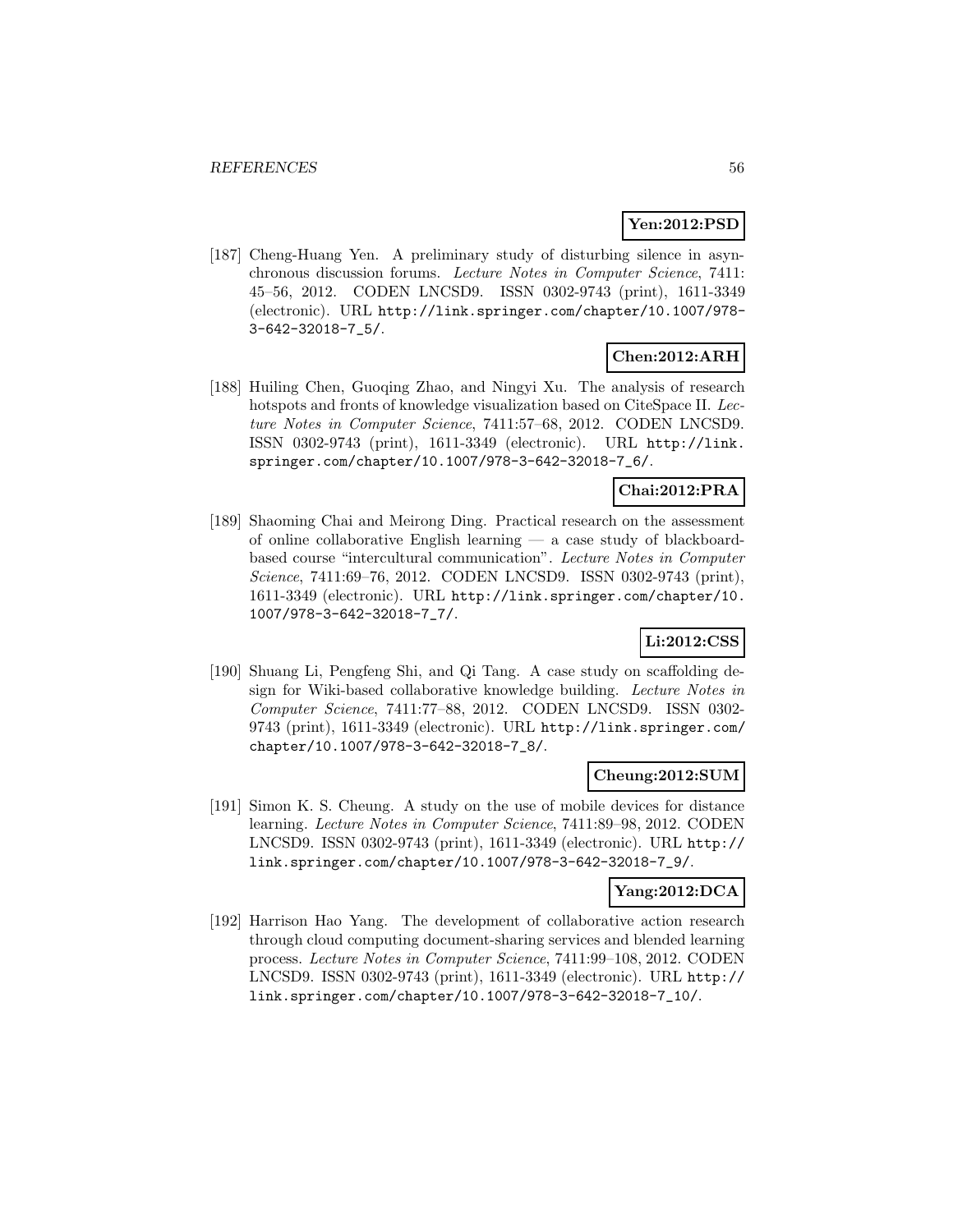# **Li:2012:RCP**

[193] Wenchong Li and Xiuping Tu. Research on the comprehensive practice course of primary school based on knowledge building. Lecture Notes in Computer Science, 7411:109–119, 2012. CODEN LNCSD9. ISSN 0302- 9743 (print), 1611-3349 (electronic). URL http://link.springer.com/ chapter/10.1007/978-3-642-32018-7\_11/.

# **Diu:2012:CEM**

[194] Chin Kee Diu and Wai Yu Ng. Cost effective methodology in E-adoption for E-training providers. Lecture Notes in Computer Science, 7411: 120–131, 2012. CODEN LNCSD9. ISSN 0302-9743 (print), 1611-3349 (electronic). URL http://link.springer.com/chapter/10.1007/978- 3-642-32018-7\_12/.

# **Hirata:2012:LLH**

[195] Yoko Hirata and Yoshihiro Hirata. Learning logs in hybrid language learning: Students' views and preferences. Lecture Notes in Computer Science, 7411:132–143, 2012. CODEN LNCSD9. ISSN 0302-9743 (print), 1611- 3349 (electronic). URL http://link.springer.com/chapter/10.1007/ 978-3-642-32018-7\_13/.

# **Bedi:2012:SFF**

[196] Kanishka Bedi. The significance of face-to-face instruction in hybrid executive education. Lecture Notes in Computer Science, 7411:144–154, 2012. CODEN LNCSD9. ISSN 0302-9743 (print), 1611-3349 (electronic). URL http://link.springer.com/chapter/10.1007/978-3- 642-32018-7\_14/.

# **Zuo:2012:SNA**

[197] Pingping Zuo, Su Mu, and Xiaomeng Han. A social network analysis of students' online interaction in hybrid learning — a case study of "media and teaching" course. Lecture Notes in Computer Science, 7411: 155–164, 2012. CODEN LNCSD9. ISSN 0302-9743 (print), 1611-3349 (electronic). URL http://link.springer.com/chapter/10.1007/978- 3-642-32018-7\_15/.

# **Lam:2012:RML**

[198] J. Lam and C. G. Duan. A review of mobile learning environment in higher education sector of hong kong: Technological and social perspectives. Lecture Notes in Computer Science, 7411:165–173, 2012. CODEN LNCSD9. ISSN 0302-9743 (print), 1611-3349 (electronic). URL http:// link.springer.com/chapter/10.1007/978-3-642-32018-7\_16/.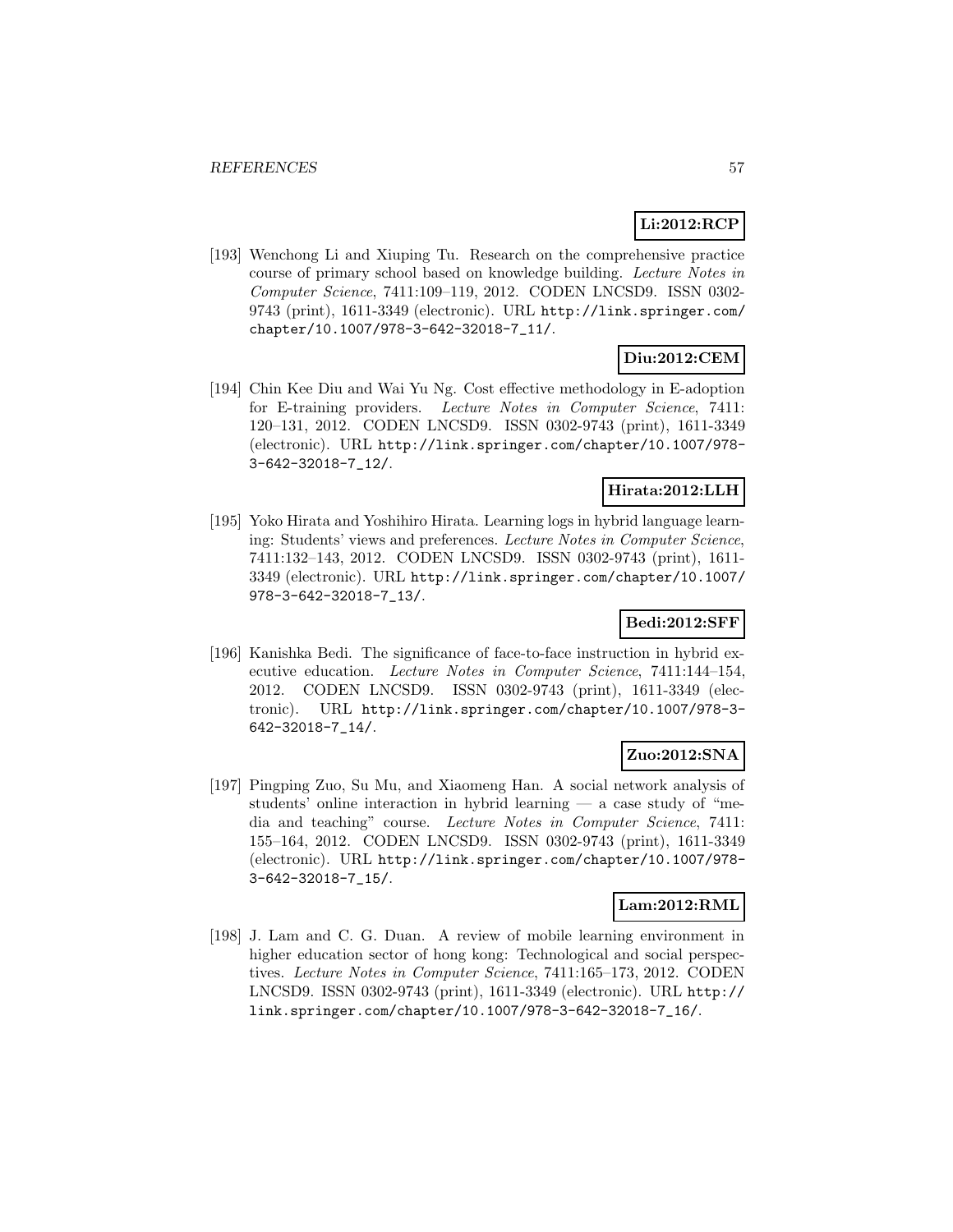#### **Li:2012:MSC**

[199] Yanyan Li and Li Wang. Modeling semantic context for active elearning in the workplace. Lecture Notes in Computer Science, 7411: 174–185, 2012. CODEN LNCSD9. ISSN 0302-9743 (print), 1611-3349 (electronic). URL http://link.springer.com/chapter/10.1007/978- 3-642-32018-7\_17/.

# **Lu:2012:IFB**

[200] Xing Lu, Guodong Zhao, and Jianfeng Jiang. Influential factors of blended learning in Chinese colleges: From the perspective of instructor's acceptance and students' satisfaction. Lecture Notes in Computer Science, 7411: 186–197, 2012. CODEN LNCSD9. ISSN 0302-9743 (print), 1611-3349 (electronic). URL http://link.springer.com/chapter/10.1007/978- 3-642-32018-7\_18/.

# **Xu:2012:CCM**

[201] Ningyi Xu, Guoqing Zhao, Huiling Chen, and Leisi Pei. The colored concept map and its application in learning assistance program. Lecture Notes in Computer Science, 7411:198–209, 2012. CODEN LNCSD9. ISSN 0302-9743 (print), 1611-3349 (electronic). URL http://link.springer. com/chapter/10.1007/978-3-642-32018-7\_19/.

# **Fong:2012:PSM**

[202] Joseph Fong, Kenneth Ting Yan Wong, and Tracy Wu. PTA system: Mobile computing student assessment by parent and teacher association. Lecture Notes in Computer Science, 7411:210–220, 2012. CODEN LNCSD9. ISSN 0302-9743 (print), 1611-3349 (electronic). URL http:// link.springer.com/chapter/10.1007/978-3-642-32018-7\_20/.

#### **Anonymous:2012:FMj**

[203] Anonymous. Front matter. Lecture Notes in Computer Science, 7411: ??, 2012. CODEN LNCSD9. ISSN 0302-9743 (print), 1611-3349 (electronic). URL http://link.springer.com/content/pdf/bfm:978-3- 642-32018-7/1.

#### **Alimomeni:2012:GS**

[204] Mohsen Alimomeni and Reihaneh Safavi-Naini. Guessing secrecy. Lecture Notes in Computer Science, 7412:1–13, 2012. CODEN LNCSD9. ISSN 0302-9743 (print), 1611-3349 (electronic). URL http://link.springer. com/chapter/10.1007/978-3-642-32284-6\_1/.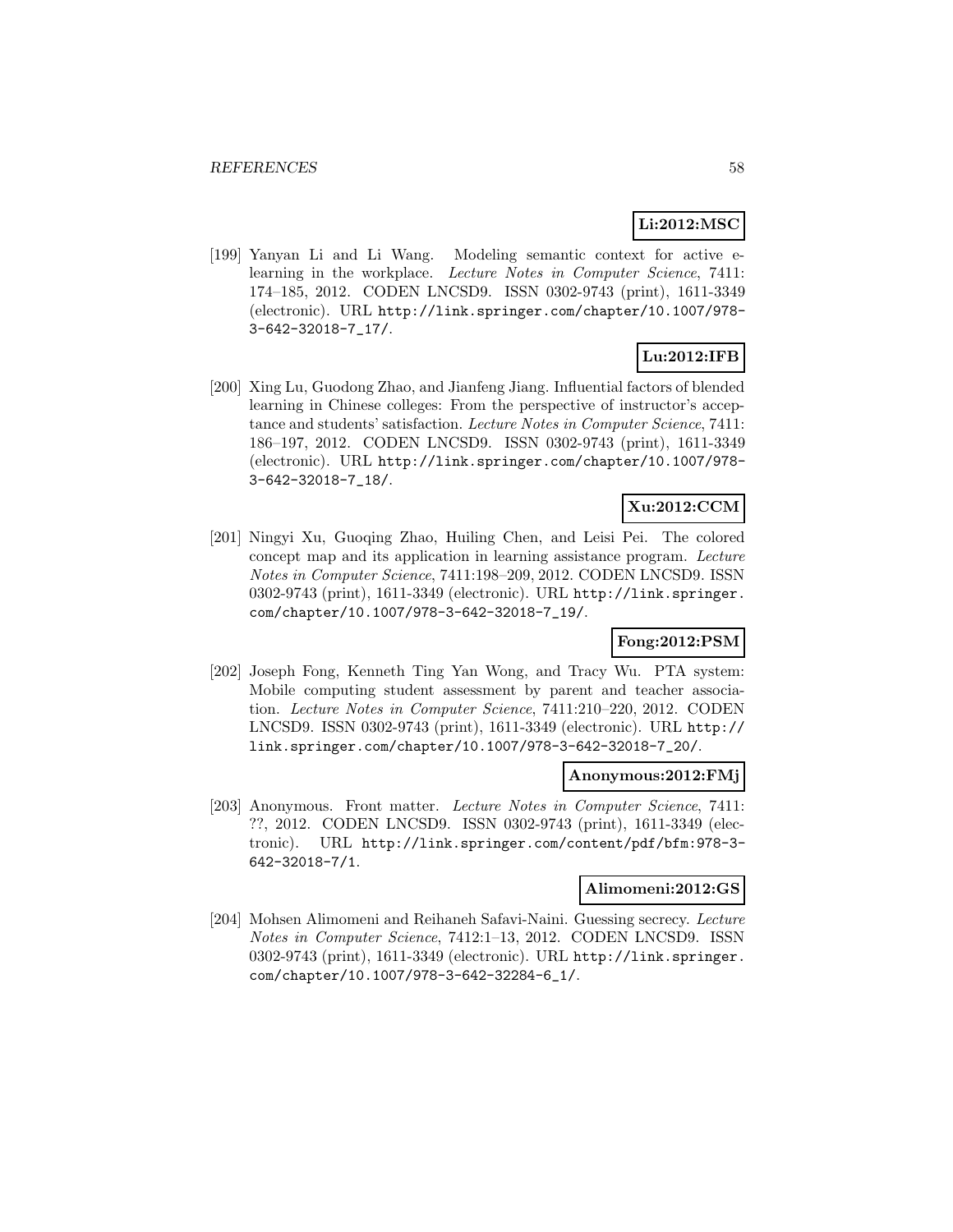#### **Broadbent:2012:TRC**

[205] Anne Broadbent, Stacey Jeffery, and Samuel Ranellucci. Trading robustness for correctness and privacy in certain multiparty computations, beyond an honest majority. Lecture Notes in Computer Science, 7412: 14–36, 2012. CODEN LNCSD9. ISSN 0302-9743 (print), 1611-3349 (electronic). URL http://link.springer.com/chapter/10.1007/978- 3-642-32284-6\_2/.

#### **Canetti:2012:TPD**

[206] Ran Canetti, Ben Riva, and Guy N. Rothblum. Two protocols for delegation of computation. Lecture Notes in Computer Science, 7412: 37–61, 2012. CODEN LNCSD9. ISSN 0302-9743 (print), 1611-3349 (electronic). URL http://link.springer.com/chapter/10.1007/978- 3-642-32284-6\_3/.

# **Cramer:2012:ACZ**

[207] Ronald Cramer, Ivan Damgård, and Valerio Pastro. On the amortized complexity of zero knowledge protocols for multiplicative relations. Lecture Notes in Computer Science, 7412:62–79, 2012. CODEN LNCSD9. ISSN 0302-9743 (print), 1611-3349 (electronic). URL http://link. springer.com/chapter/10.1007/978-3-642-32284-6\_4/.

# **David:2012:UCO**

[208] Bernardo Machado David and Anderson C. A. Nascimento. Universally composable oblivious transfer from lossy encryption and the McEliece assumptions. Lecture Notes in Computer Science, 7412:80– 99, 2012. CODEN LNCSD9. ISSN 0302-9743 (print), 1611-3349 (electronic). URL http://link.springer.com/chapter/10.1007/978-3- 642-32284-6\_5/.

#### **Dodis:2012:SIR**

[209] Yevgeniy Dodis. Shannon impossibility, revisited. Lecture Notes in Computer Science, 7412:100–110, 2012. CODEN LNCSD9. ISSN 0302- 9743 (print), 1611-3349 (electronic). URL http://link.springer.com/ chapter/10.1007/978-3-642-32284-6\_6/.

#### **Dottling:2012:SSL**

[210] Nico Döttling, Daniel Kraschewski, and Jörn Müller-Quade. Statistically secure linear-rate dimension extension for oblivious affine function evaluation. Lecture Notes in Computer Science, 7412:111–128, 2012. CODEN LNCSD9. ISSN 0302-9743 (print), 1611-3349 (electronic). URL http:// link.springer.com/chapter/10.1007/978-3-642-32284-6\_7/.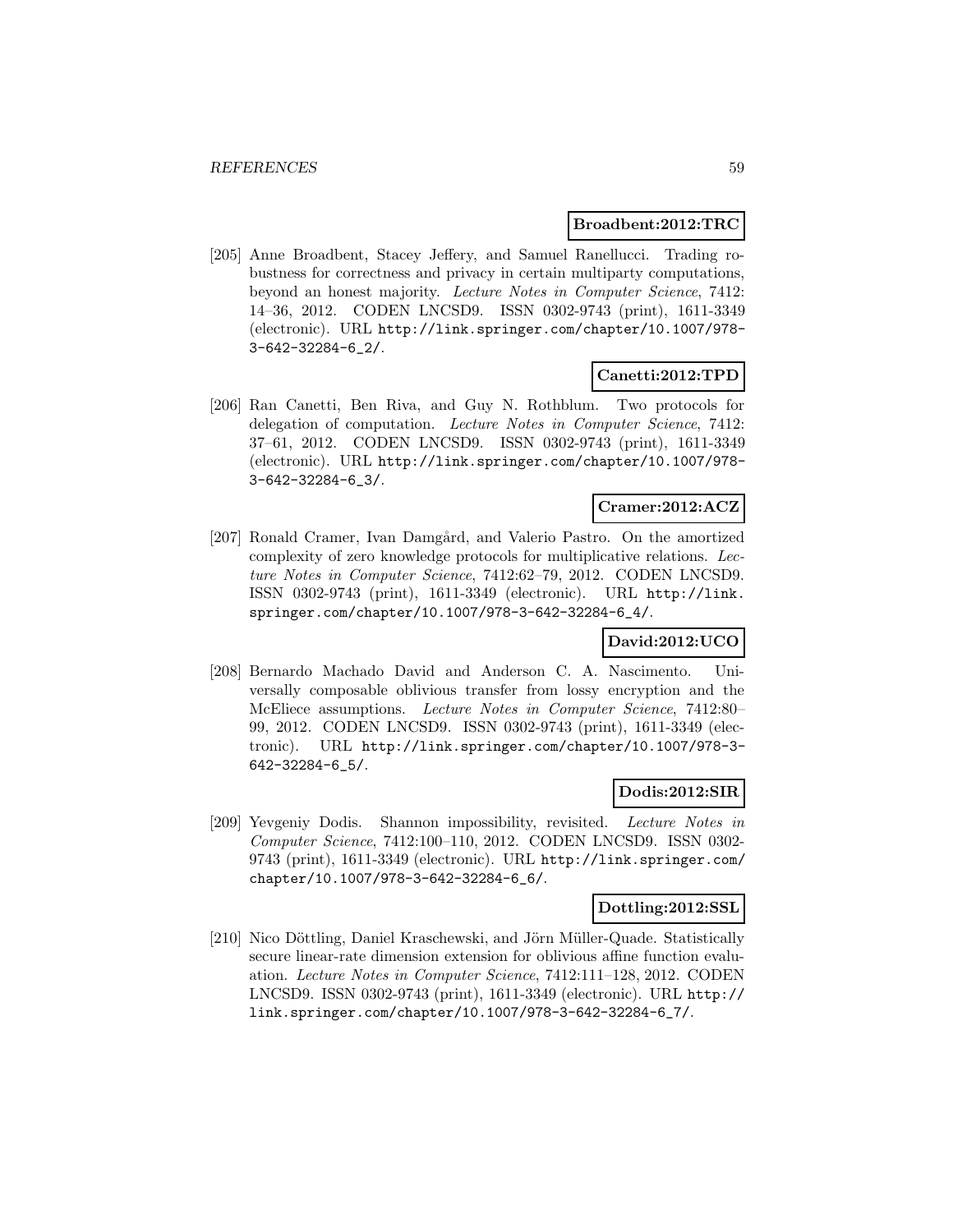# **Hirt:2012:PCS**

[211] Martin Hirt, Christoph Lucas, Ueli Maurer, and Dominik Raub. Passive corruption in statistical multi-party computation. Lecture Notes in Computer Science, 7412:129–146, 2012. CODEN LNCSD9. ISSN 0302- 9743 (print), 1611-3349 (electronic). URL http://link.springer.com/ chapter/10.1007/978-3-642-32284-6\_8/.

# **Keller:2012:ETZ**

[212] Marcel Keller, Gert Læssøe Mikkelsen, and Andy Rupp. Efficient threshold zero-knowledge with applications to user-centric protocols. Lecture Notes in Computer Science, 7412:147–166, 2012. CODEN LNCSD9. ISSN 0302-9743 (print), 1611-3349 (electronic). URL http://link.springer. com/chapter/10.1007/978-3-642-32284-6\_9/.

# **Watanabe:2012:ITT**

[213] Yohei Watanabe, Takenobu Seito, and Junji Shikata. Informationtheoretic timed-release security: Key-agreement, encryption, and authentication codes. Lecture Notes in Computer Science, 7412:167–186, 2012. CODEN LNCSD9. ISSN 0302-9743 (print), 1611-3349 (electronic). URL http://link.springer.com/chapter/10.1007/978-3- 642-32284-6\_10/.

# **Yoshida:2012:OGT**

[214] Maki Yoshida, Toru Fujiwara, and Marc Fossorier. Optimum general threshold secret sharing. Lecture Notes in Computer Science, 7412: 187–204, 2012. CODEN LNCSD9. ISSN 0302-9743 (print), 1611-3349 (electronic). URL http://link.springer.com/chapter/10.1007/978- 3-642-32284-6\_11/.

#### **Anonymous:2012:BMe**

[215] Anonymous. Back matter. Lecture Notes in Computer Science, 7412: ??, 2012. CODEN LNCSD9. ISSN 0302-9743 (print), 1611-3349 (electronic). URL http://link.springer.com/content/pdf/bbm:978-3- 642-32284-6/1.

#### **Anonymous:2012:FMk**

[216] Anonymous. Front matter. Lecture Notes in Computer Science, 7412: ??, 2012. CODEN LNCSD9. ISSN 0302-9743 (print), 1611-3349 (electronic). URL http://link.springer.com/content/pdf/bfm:978-3- 642-32284-6/1.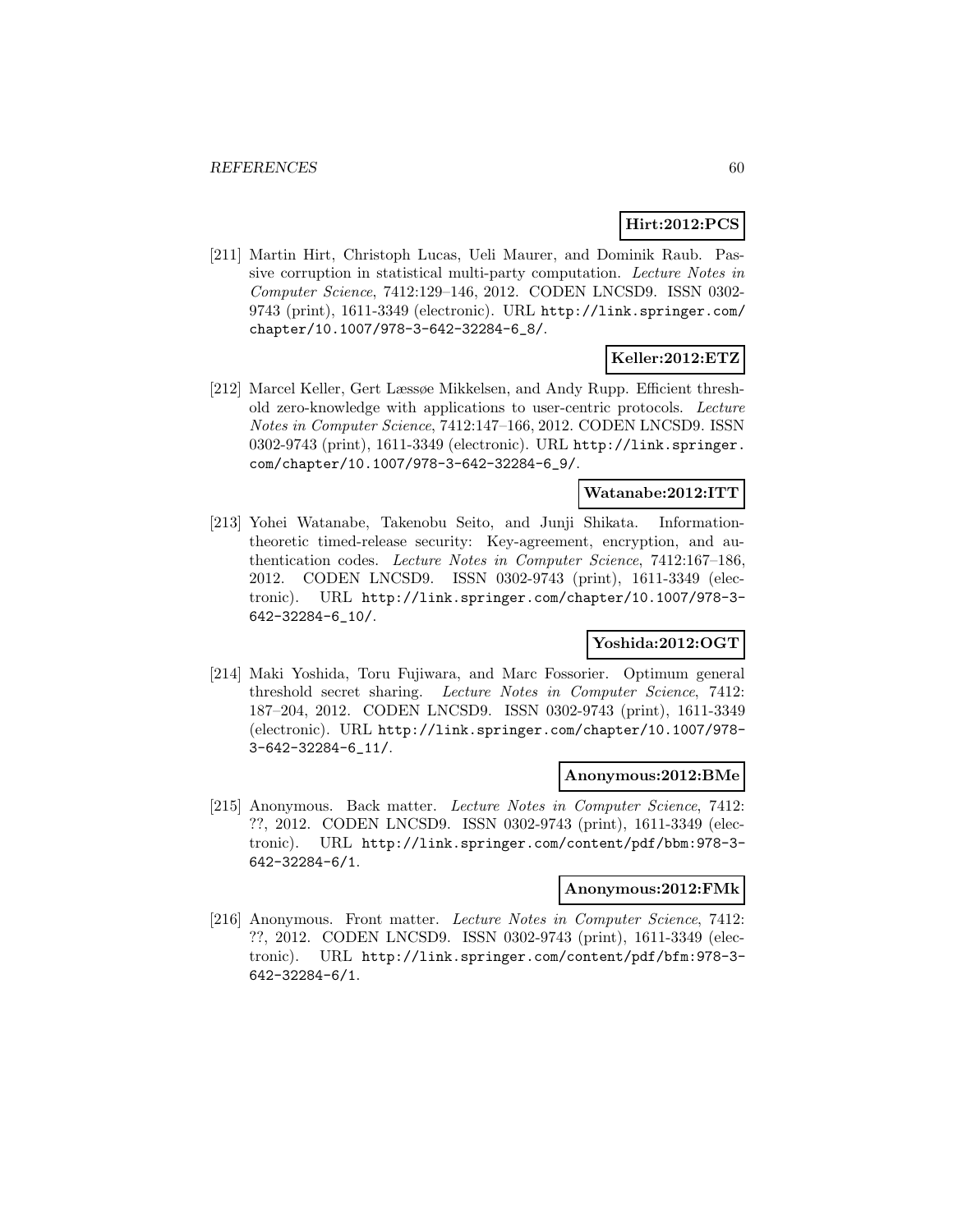# **Yao:2012:OTT**

[217] Yiyu Yao. An outline of a theory of three-way decisions. Lecture Notes in Computer Science, 7413:1–17, 2012. CODEN LNCSD9. ISSN 0302- 9743 (print), 1611-3349 (electronic). URL http://link.springer.com/ chapter/10.1007/978-3-642-32115-3\_1/.

# **Li:2012:MGM**

[218] Shaoyong Li, Tianrui Li, and Chuan Luo. A multi-granulation model under dominance-based rough set approach. Lecture Notes in Computer Science, 7413:18–25, 2012. CODEN LNCSD9. ISSN 0302-9743 (print), 1611-3349 (electronic). URL http://link.springer.com/chapter/10. 1007/978-3-642-32115-3\_2/.

# **Wang:2012:RRM**

[219] Hailiang Wang and Mingtian Zhou. A refined rough k-means clustering with hybrid threshold. Lecture Notes in Computer Science, 7413: 26–35, 2012. CODEN LNCSD9. ISSN 0302-9743 (print), 1611-3349 (electronic). URL http://link.springer.com/chapter/10.1007/978- 3-642-32115-3\_3/.

# **Zeng:2012:IAU**

[220] Anping Zeng, Tianrui Li, Junbo Zhang, and Dun Liu. An incremental approach for updating approximations of rough fuzzy sets under the variation of the object set. Lecture Notes in Computer Science, 7413: 36–45, 2012. CODEN LNCSD9. ISSN 0302-9743 (print), 1611-3349 (electronic). URL http://link.springer.com/chapter/10.1007/978- 3-642-32115-3\_4/.

# **Clark:2012:HGP**

[221] Patrick G. Clark, Jerzy W. Grzymala-Busse, and Zdzislaw S. Hippe. How good are probabilistic approximations for rule induction from data with missing attribute values? Lecture Notes in Computer Science, 7413: 46–55, 2012. CODEN LNCSD9. ISSN 0302-9743 (print), 1611-3349 (electronic). URL http://link.springer.com/chapter/10.1007/978- 3-642-32115-3\_5/.

#### **Blaszczynski:2012:IOC**

[222] Jerzy Błaszczyński, Roman Słowiński, and Marcin Szelag. Induction of ordinal classification rules from incomplete data. Lecture Notes in Computer Science, 7413:56–65, 2012. CODEN LNCSD9. ISSN 0302-9743 (print), 1611-3349 (electronic). URL http://link.springer.com/chapter/10. 1007/978-3-642-32115-3\_6/.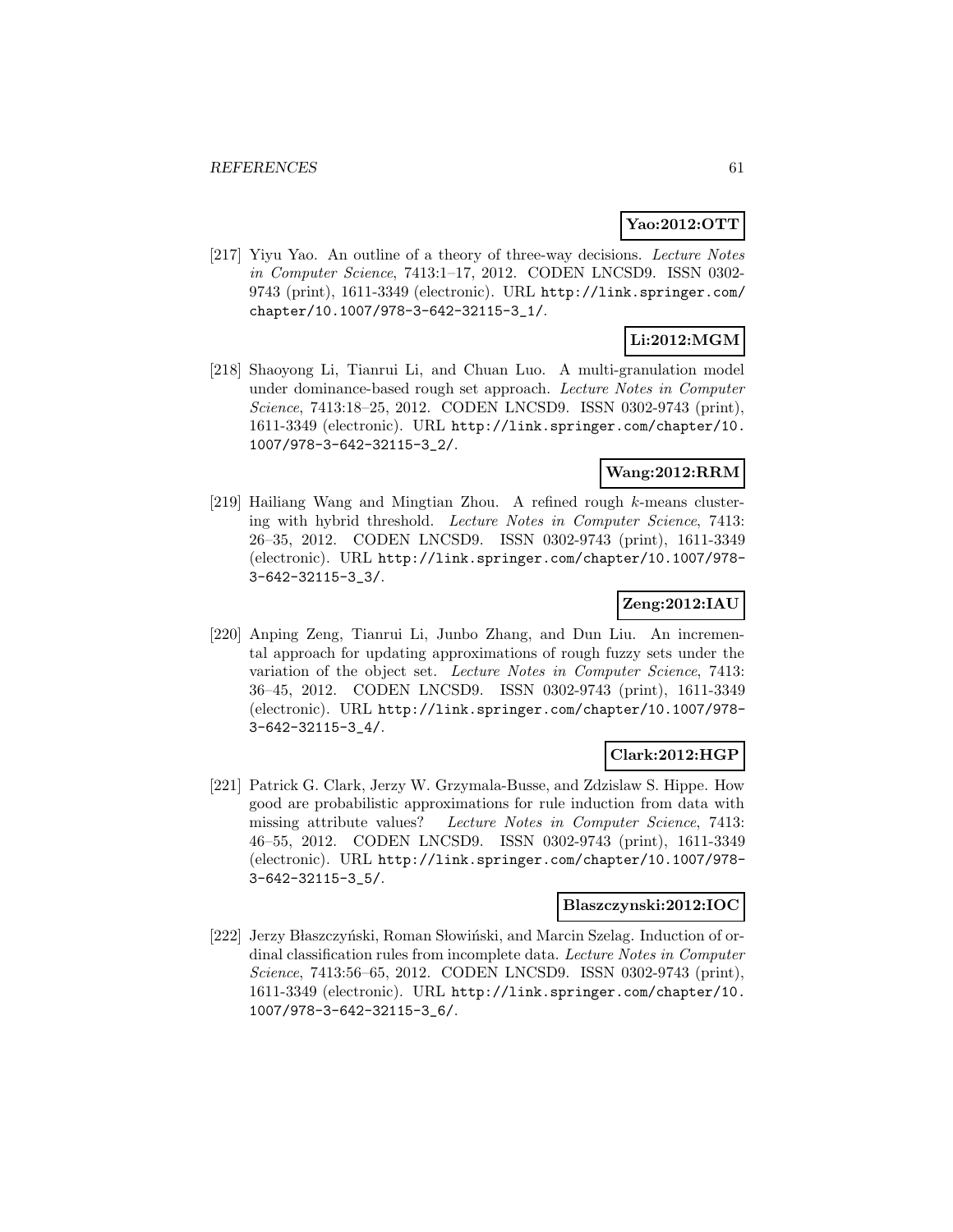# **Yang:2012:IVF**

[223] Hai-Long Yang. Interval valued fuzzy rough set model on two different universes and its application. Lecture Notes in Computer Science, 7413:66–72, 2012. CODEN LNCSD9. ISSN 0302-9743 (print), 1611-3349 (electronic). URL http://link.springer.com/chapter/10.1007/978- 3-642-32115-3\_7/.

# **Chan:2012:MCS**

[224] Chien-Chung Chan. Maximal characteristic sets and neighborhoods approach to incomplete information systems. Lecture Notes in Computer Science, 7413:73–82, 2012. CODEN LNCSD9. ISSN 0302-9743 (print), 1611-3349 (electronic). URL http://link.springer.com/chapter/10. 1007/978-3-642-32115-3\_8/.

# **Sun:2012:PFR**

[225] Bingzhen Sun, Weimin Ma, Haiyan Zhao, and Xinxin Wang. Probabilistic fuzzy rough set model over two universes. Lecture Notes in Computer Science, 7413:83–93, 2012. CODEN LNCSD9. ISSN 0302-9743 (print), 1611-3349 (electronic). URL http://link.springer.com/chapter/10. 1007/978-3-642-32115-3\_9/.

# **Slezak:2012:ROC**

[226] Dominik Slezak, Piotr Synak, Jakub Wróblewski, Janusz Borkowski, and Graham Toppin. Rough optimizations of complex expressions in Infobright's RDBMS. Lecture Notes in Computer Science, 7413:94–99, 2012. CODEN LNCSD9. ISSN 0302-9743 (print), 1611-3349 (electronic). URL http://link.springer.com/chapter/10.1007/978-3- 642-32115-3\_10/.

# **Liu:2012:RSB**

[227] Yang Liu, Guohua Bai, Qinglei Zhou, and Elisabeth Rakus-Andersson. Rough sets based inequality rule learner for knowledge discovery. Lecture Notes in Computer Science, 7413:100–105, 2012. CODEN LNCSD9. ISSN 0302-9743 (print), 1611-3349 (electronic). URL http://link.springer. com/chapter/10.1007/978-3-642-32115-3\_11/.

#### **Soliman:2012:CAD**

[228] Omar S. Soliman and Aboul Ella Hassanien. A computer aided diagnosis system for breast cancer using support vector machine. Lecture Notes in Computer Science, 7413:106–115, 2012. CODEN LNCSD9. ISSN 0302- 9743 (print), 1611-3349 (electronic). URL http://link.springer.com/ chapter/10.1007/978-3-642-32115-3\_12/.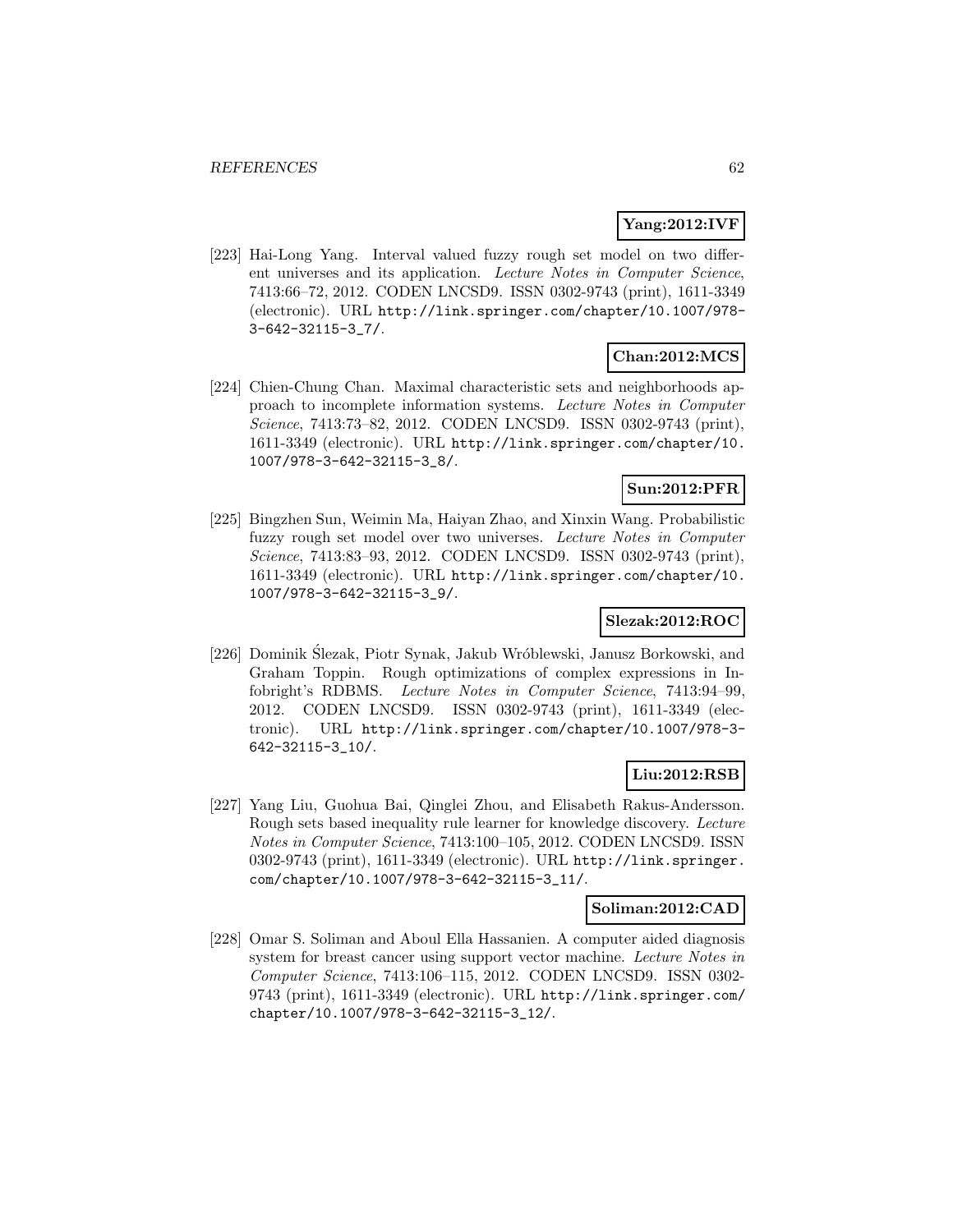#### **Yang:2012:NMA**

[229] Yong Yang and Yunxia Lu. A new method of the accurate eye corner location. Lecture Notes in Computer Science, 7413:116–125, 2012. CODEN LNCSD9. ISSN 0302-9743 (print), 1611-3349 (electronic). URL http:// link.springer.com/chapter/10.1007/978-3-642-32115-3\_13/.

#### **Tamanini:2012:HAV**

[230] Isabelle Tamanini, Plácido Rogério Pinheiro, and Cícero Nogueira dos Santos. A hybrid approach of verbal decision analysis and machine learning. Lecture Notes in Computer Science, 7413:126–131, 2012. CODEN LNCSD9. ISSN 0302-9743 (print), 1611-3349 (electronic). URL http:// link.springer.com/chapter/10.1007/978-3-642-32115-3\_14/.

#### **Chen:2012:EDI**

[231] Long Chen, Banglan Liu, and Wei Song. An efficient data integrity verification method supporting multi-granular operation with commutative hash. Lecture Notes in Computer Science, 7413:132–141, 2012. CODEN LNCSD9. ISSN 0302-9743 (print), 1611-3349 (electronic). URL http:// link.springer.com/chapter/10.1007/978-3-642-32115-3\_15/.

# **Xieski:2012:DBM**

[232] Tomasz Xieski, Agnieszka Nowak-Brzezińska, and Alicja Wakulicz-Deja. Density-based method for clustering and visualization of complex data. Lecture Notes in Computer Science, 7413:142–149, 2012. CODEN LNCSD9. ISSN 0302-9743 (print), 1611-3349 (electronic). URL http: //link.springer.com/chapter/10.1007/978-3-642-32115-3\_16/.

#### **Nowak-Brzezinska:2012:IPU**

[233] Agnieszka Nowak-Brzezińska, Tomasz Jach, and Alicja Wakulicz-Deja. Inference processes using incomplete knowledge in decision support systems — chosen aspects. Lecture Notes in Computer Science, 7413: 150–155, 2012. CODEN LNCSD9. ISSN 0302-9743 (print), 1611-3349 (electronic). URL http://link.springer.com/chapter/10.1007/978- 3-642-32115-3\_17/.

#### **Janusz:2012:IDI**

[234] Andrzej Janusz, Wojciech Swieboda, Adam Krasuski, and Hung Son ´ Nguyen. Interactive document indexing method based on explicit semantic analysis. Lecture Notes in Computer Science, 7413:156-165, 2012. CODEN LNCSD9. ISSN 0302-9743 (print), 1611-3349 (electronic). URL http://link.springer.com/chapter/10.1007/978-3- 642-32115-3\_18/.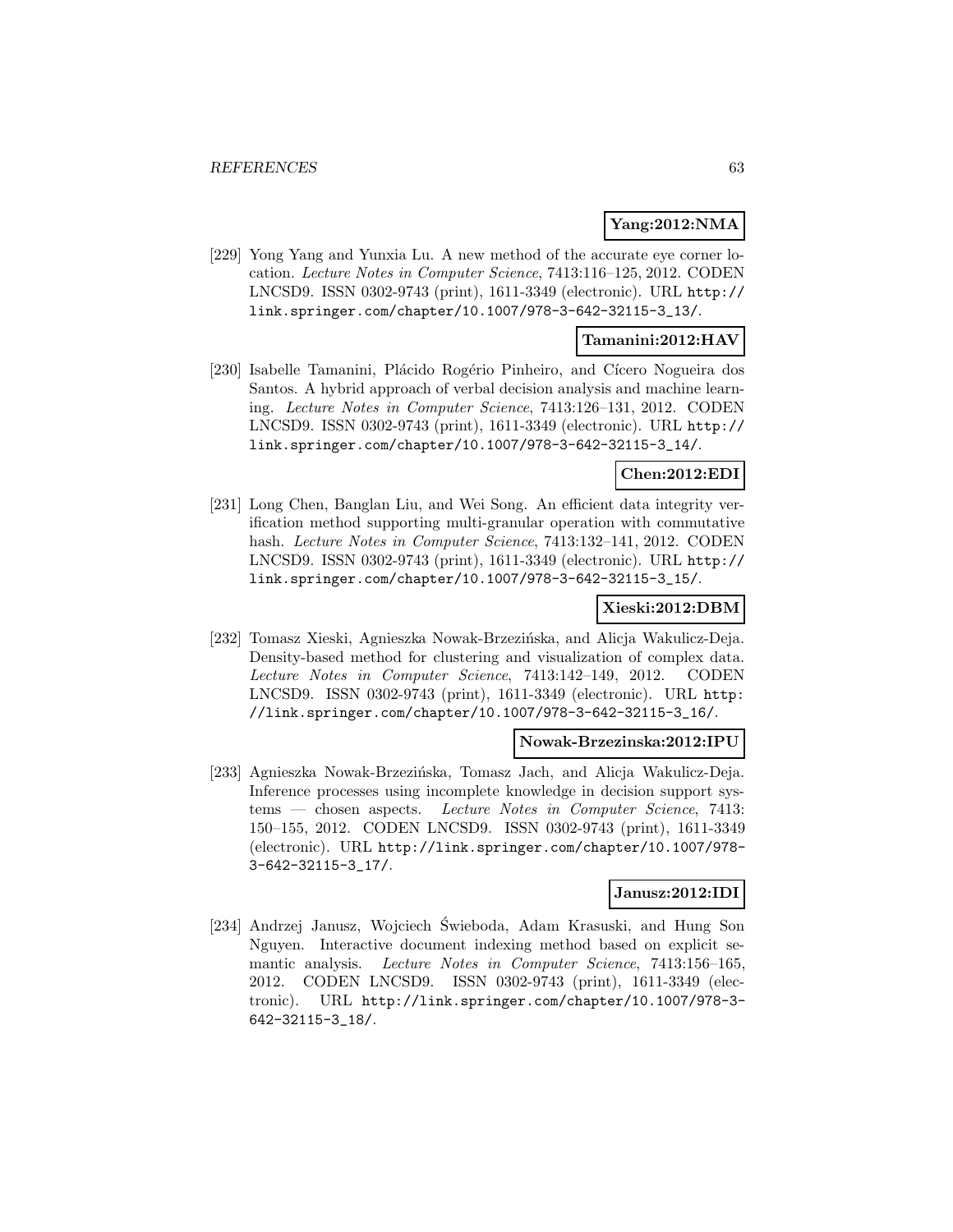#### **Huang:2012:MTD**

[235] Bo Huang, Yan Yang, Amjad Mahmood, and Hongjun Wang. Microblog topic detection based on LDA model and single-pass clustering. Lecture Notes in Computer Science, 7413:166–171, 2012. CODEN LNCSD9. ISSN 0302-9743 (print), 1611-3349 (electronic). URL http://link.springer. com/chapter/10.1007/978-3-642-32115-3\_19/.

#### **Szczuka:2012:NEM**

[236] Marcin Szczuka, Paweł Betliński, and Kamil Herba. Named entity matching in publication databases. Lecture Notes in Computer Science, 7413: 172–179, 2012. CODEN LNCSD9. ISSN 0302-9743 (print), 1611-3349 (electronic). URL http://link.springer.com/chapter/10.1007/978- 3-642-32115-3\_20/.

#### **Anonymous:2012:FMl**

[237] Anonymous. Front matter. Lecture Notes in Computer Science, 7413: ??, 2012. CODEN LNCSD9. ISSN 0302-9743 (print), 1611-3349 (electronic). URL http://link.springer.com/content/pdf/bfm:978-3- 642-32115-3/1.

#### **Wasilewski:2012:CRS**

[238] Piotr Wasilewski and Andrzej Skowron. A characterization of rough separability. Lecture Notes in Computer Science, 7414:1–10, 2012. CODEN LNCSD9. ISSN 0302-9743 (print), 1611-3349 (electronic). URL http:// link.springer.com/chapter/10.1007/978-3-642-31900-6\_1/.

# **Wang:2012:DDV**

[239] Guoyin Wang and Lihe Guan. Data-driven valued tolerance relation. Lecture Notes in Computer Science, 7414:11–19, 2012. CODEN LNCSD9. ISSN 0302-9743 (print), 1611-3349 (electronic). URL http://link. springer.com/chapter/10.1007/978-3-642-31900-6\_2/.

# **Xu:2012:OMG**

[240] Weihua Xu, Wenxin Sun, and Yufeng Liu. Optimistic multi-granulation fuzzy rough set model based on triangular norm. Lecture Notes in Computer Science, 7414:20–27, 2012. CODEN LNCSD9. ISSN 0302- 9743 (print), 1611-3349 (electronic). URL http://link.springer.com/ chapter/10.1007/978-3-642-31900-6\_3/.

#### **Zhou:2012:RSM**

[241] Junyi Zhou and Xibei Yang. Rough set model based on hybrid tolerance relation. Lecture Notes in Computer Science, 7414:28–33, 2012. CODEN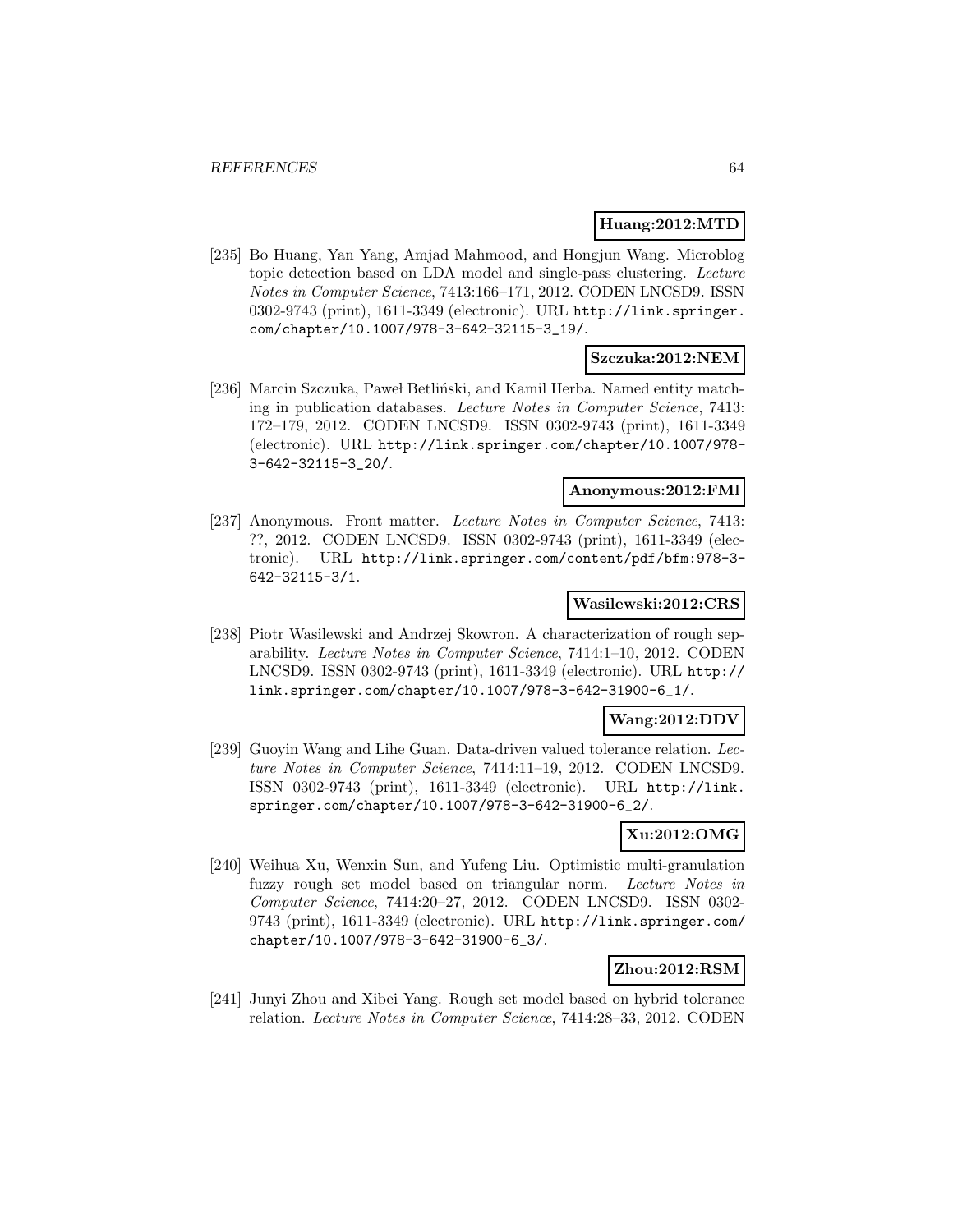LNCSD9. ISSN 0302-9743 (print), 1611-3349 (electronic). URL http:// link.springer.com/chapter/10.1007/978-3-642-31900-6\_4/.

### **Prasad:2012:SIQ**

[242] P. S. V. S. Sai Prasad and C. Raghavendra Rao. Scalable improved quick reduct: Sample based. Lecture Notes in Computer Science, 7414: 34–39, 2012. CODEN LNCSD9. ISSN 0302-9743 (print), 1611-3349 (electronic). URL http://link.springer.com/chapter/10.1007/978- 3-642-31900-6\_5/.

# **Qin:2012:SRS**

[243] Keyun Qin, Zhenming Song, and Yang Xu. Soft rough sets based on similarity measures. Lecture Notes in Computer Science, 7414:40-48, 2012. CODEN LNCSD9. ISSN 0302-9743 (print), 1611-3349 (electronic). URL http://link.springer.com/chapter/10.1007/978-3- 642-31900-6\_6/.

# **Liu:2012:TTD**

[244] Huan Liu, Yingcang Ma, and Xuezhen Dai. Theory of truth degrees in three valued formed system RSL. Lecture Notes in Computer Science, 7414:49–54, 2012. CODEN LNCSD9. ISSN 0302-9743 (print), 1611-3349 (electronic). URL http://link.springer.com/chapter/10.1007/978- 3-642-31900-6\_7/.

# **Xu:2012:UAR**

[245] Weihua Xu, Yufeng Liu, and Wenxin Sun. Upper approximation reduction based on intuitionistic fuzzy  $\mathcal T$  equivalence information systems. Lecture Notes in Computer Science, 7414:55–62, 2012. CODEN LNCSD9. ISSN 0302-9743 (print), 1611-3349 (electronic). URL http://link.springer. com/chapter/10.1007/978-3-642-31900-6\_8/.

# **Liu:2012:FRS**

[246] Yang Liu, Qinglei Zhou, Elisabeth Rakus-Andersson, and Guohua Bai. A fuzzy-rough sets based compact rule induction method for classifying hybrid data. Lecture Notes in Computer Science, 7414:63–70, 2012. CODEN LNCSD9. ISSN 0302-9743 (print), 1611-3349 (electronic). URL http:// link.springer.com/chapter/10.1007/978-3-642-31900-6\_9/.

# **Chai:2012:NIF**

[247] Junyi Chai, James N. K. Liu, and Anming Li. A new intuitionistic fuzzy rough set approach for decision support. Lecture Notes in Computer Science, 7414:71–80, 2012. CODEN LNCSD9. ISSN 0302-9743 (print), 1611- 3349 (electronic). URL http://link.springer.com/chapter/10.1007/ 978-3-642-31900-6\_10/.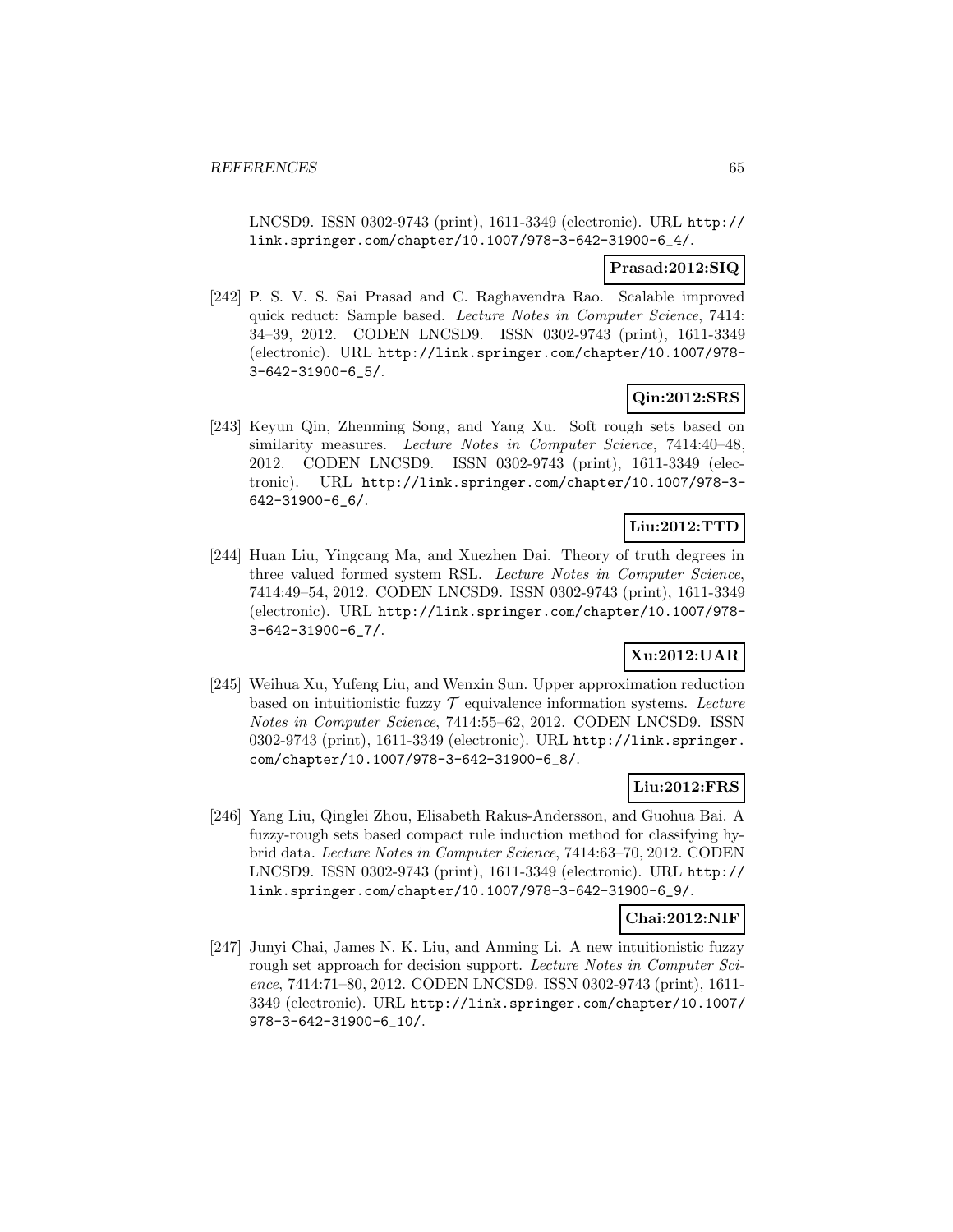#### **Matsubayashi:2012:NRI**

[248] Tsukasa Matsubayashi, Yuichi Kato, and Tetsuro Saeki. A new rule induction method from a decision table using a statistical test. Lecture Notes in Computer Science, 7414:81–90, 2012. CODEN LNCSD9. ISSN 0302-9743 (print), 1611-3349 (electronic). URL http://link.springer. com/chapter/10.1007/978-3-642-31900-6\_11/.

# **Kavita:2012:RNA**

[249] Singh Kavita, Zaveri Mukesh, and Raghuwanshi Mukesh. A rough neurocomputing approach for illumination invariant face recognition system. Lecture Notes in Computer Science, 7414:91–100, 2012. CODEN LNCSD9. ISSN 0302-9743 (print), 1611-3349 (electronic). URL http:// link.springer.com/chapter/10.1007/978-3-642-31900-6\_12/.

# **Zhao:2012:ADE**

[250] Hongbo Zhao, Feng Jiang, and Chunping Wang. An approximation decision entropy based decision tree algorithm and its application in intrusion detection. Lecture Notes in Computer Science, 7414:101–106, 2012. CODEN LNCSD9. ISSN 0302-9743 (print), 1611-3349 (electronic). URL http://link.springer.com/chapter/10.1007/978-3- 642-31900-6\_13/.

#### **Palkowski:2012:ARS**

[251] Lukasz Pałkowski, Jerzy Błaszczyński, Jerzy Krysiński, and Roman Showinski. Application of rough set theory to prediction of antimicrobial activity of bis-quaternary ammonium chlorides. Lecture Notes in Computer Science, 7414:107–116, 2012. CODEN LNCSD9. ISSN 0302- 9743 (print), 1611-3349 (electronic). URL http://link.springer.com/ chapter/10.1007/978-3-642-31900-6\_14/.

#### **Deng:2012:CDB**

[252] Dayong Deng, Lin Chen, and Dianxun Yan. Classification and decision based on parallel reducts and F-rough sets. Lecture Notes in Computer Science, 7414:117–122, 2012. CODEN LNCSD9. ISSN 0302-9743 (print), 1611-3349 (electronic). URL http://link.springer.com/chapter/10. 1007/978-3-642-31900-6\_15/.

#### **Joshi:2012:ECR**

[253] Manish Joshi and Pawan Lingras. Evidential clustering or rough clustering: The choice is yours. Lecture Notes in Computer Science, 7414: 123–128, 2012. CODEN LNCSD9. ISSN 0302-9743 (print), 1611-3349 (electronic). URL http://link.springer.com/chapter/10.1007/978- 3-642-31900-6\_16/.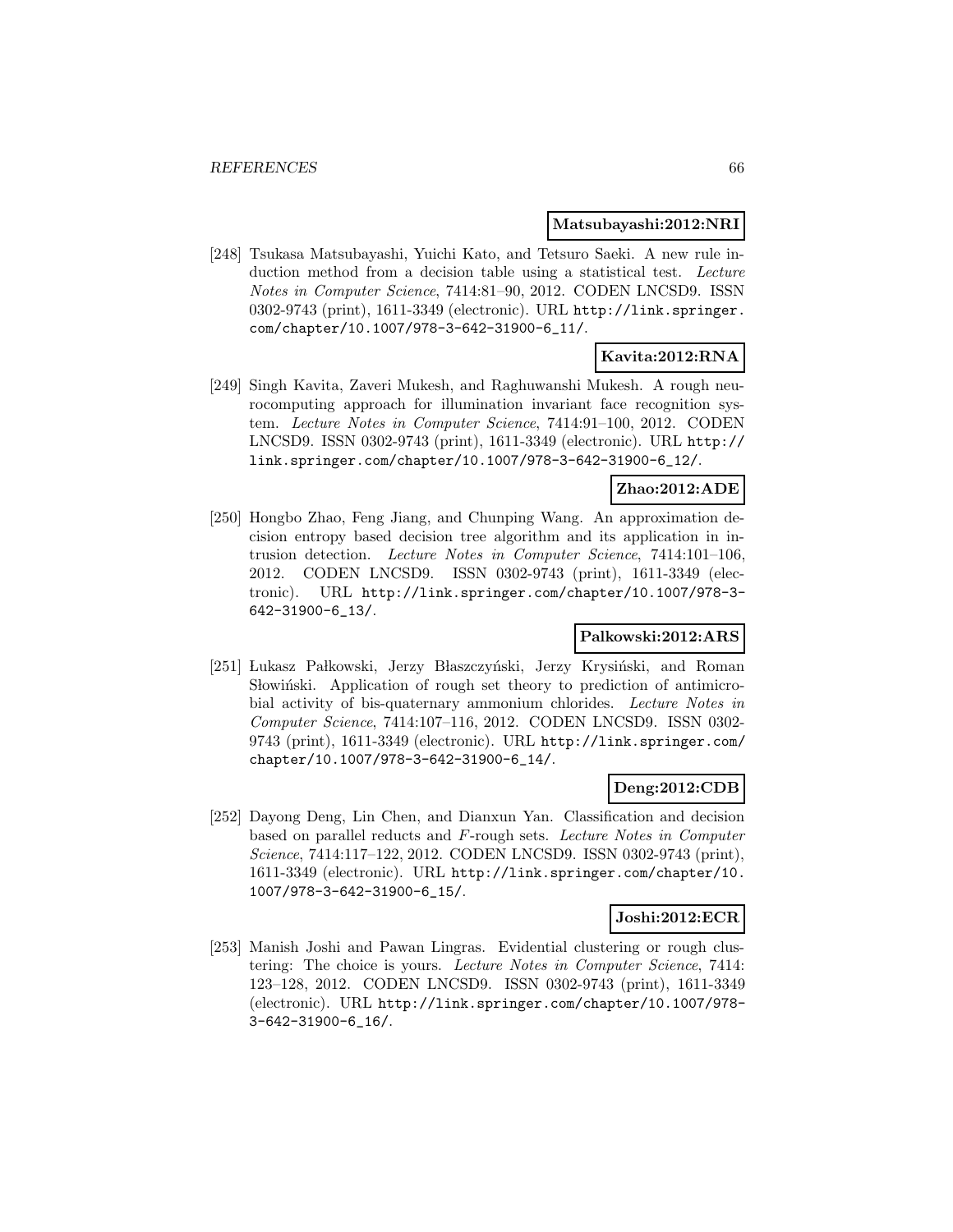#### **Trabelsi:2012:HAS**

[254] Salsabil Trabelsi, Zied Elouedi, and Pawan Lingras. Heuristic for attribute selection using belief discernibility matrix. Lecture Notes in Computer Science, 7414:129–138, 2012. CODEN LNCSD9. ISSN 0302-9743 (print), 1611-3349 (electronic). URL http://link.springer.com/chapter/10. 1007/978-3-642-31900-6\_17/.

#### **Tsumoto:2012:IRI**

[255] Shusaku Tsumoto and Shoji Hirano. Incremental rules induction based on rule layers. Lecture Notes in Computer Science, 7414:139–148, 2012. CODEN LNCSD9. ISSN 0302-9743 (print), 1611-3349 (electronic). URL http://link.springer.com/chapter/10.1007/978-3- 642-31900-6\_18/.

# **Alsolami:2012:OID**

[256] Fawaz Alsolami, Igor Chikalov, Mikhail Moshkov, and Beata Zielosko. Optimization of inhibitory decision rules relative to length and coverage. Lecture Notes in Computer Science, 7414:149–154, 2012. CODEN LNCSD9. ISSN 0302-9743 (print), 1611-3349 (electronic). URL http:// link.springer.com/chapter/10.1007/978-3-642-31900-6\_19/.

# **Yang:2012:PCA**

[257] Yong Yang and Zhengrong Chen. Parallelized computing of attribute core based on rough set theory and MapReduce. Lecture Notes in Computer Science, 7414:155–160, 2012. CODEN LNCSD9. ISSN 0302-9743 (print), 1611-3349 (electronic). URL http://link.springer.com/chapter/10. 1007/978-3-642-31900-6\_20/.

#### **Anonymous:2012:FMm**

[258] Anonymous. Front matter. Lecture Notes in Computer Science, 7414: ??, 2012. CODEN LNCSD9. ISSN 0302-9743 (print), 1611-3349 (electronic). URL http://link.springer.com/content/pdf/bfm:978-3- 642-31900-6/1.

# **Fox:2012:PPA**

[259] Gwendoline Fox and Juliette Thuilier. Predicting the position of attributive adjectives in the French NP. Lecture Notes in Computer Science, 7415:1–15, 2012. CODEN LNCSD9. ISSN 0302-9743 (print), 1611-3349 (electronic). URL http://link.springer.com/chapter/10.1007/978- 3-642-31467-4\_1/.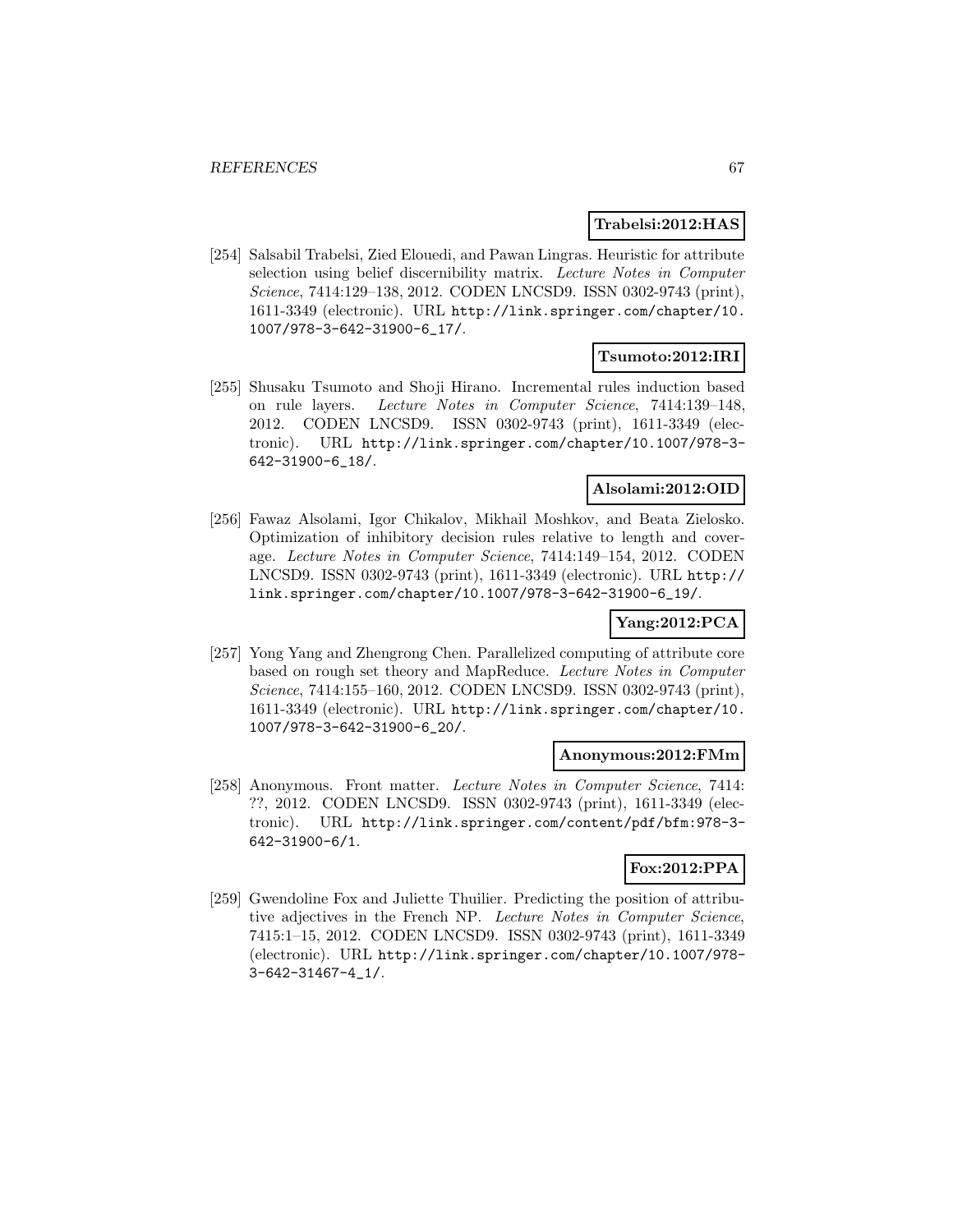#### **Janicek:2012:ARC**

[260] Miroslav Janíček. Abductive reasoning for continual dialogue understanding. Lecture Notes in Computer Science, 7415:16–31, 2012. CODEN LNCSD9. ISSN 0302-9743 (print), 1611-3349 (electronic). URL http: //link.springer.com/chapter/10.1007/978-3-642-31467-4\_2/.

# **List:2012:SPA**

[261] Johann-Mattis List. SCA: Phonetic alignment based on sound classes. Lecture Notes in Computer Science, 7415:32–51, 2012. CODEN LNCSD9. ISSN 0302-9743 (print), 1611-3349 (electronic). URL http://link. springer.com/chapter/10.1007/978-3-642-31467-4\_3/.

#### **Pauw:2012:EQ**

[262] Simon Pauw and Michael Spranger. Embodied quantifiers. Lecture Notes in Computer Science, 7415:52–66, 2012. CODEN LNCSD9. ISSN 0302- 9743 (print), 1611-3349 (electronic). URL http://link.springer.com/ chapter/10.1007/978-3-642-31467-4\_4/.

# **Wlodarczak:2012:RMD**

[263] Marcin W lodarczak. Ranked multidimensional dialogue act annotation. Lecture Notes in Computer Science, 7415:67–77, 2012. CODEN LNCSD9. ISSN 0302-9743 (print), 1611-3349 (electronic). URL http://link. springer.com/chapter/10.1007/978-3-642-31467-4\_5/.

# **Fichte:2012:GBO**

[264] Johannes Klaus Fichte. The good, the bad, and the odd: Cycles in answer-set programs. Lecture Notes in Computer Science, 7415:78–90, 2012. CODEN LNCSD9. ISSN 0302-9743 (print), 1611-3349 (electronic). URL http://link.springer.com/chapter/10.1007/978-3- 642-31467-4\_6/.

# **Ghari:2012:DKJ**

[265] Meghdad Ghari. Distributed knowledge with justifications. Lecture Notes in Computer Science, 7415:91–108, 2012. CODEN LNCSD9. ISSN 0302- 9743 (print), 1611-3349 (electronic). URL http://link.springer.com/ chapter/10.1007/978-3-642-31467-4\_7/.

#### **Holliday:2012:ELR**

[266] Wesley H. Holliday. Epistemic logic, relevant alternatives, and the dynamics of context. Lecture Notes in Computer Science, 7415:109–129, 2012. CODEN LNCSD9. ISSN 0302-9743 (print), 1611-3349 (electronic). URL http://link.springer.com/chapter/10.1007/978-3- 642-31467-4\_8/.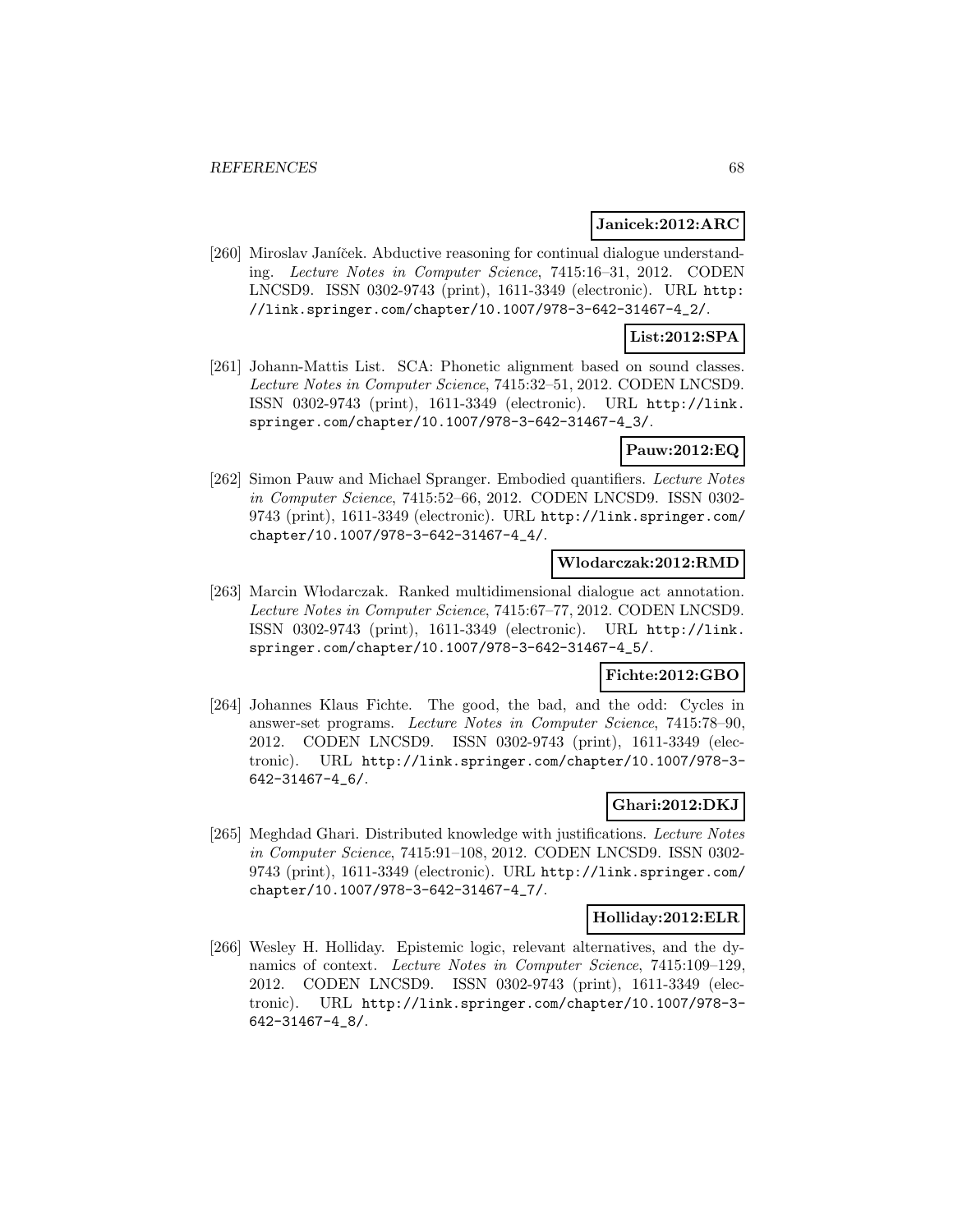#### **Perkov:2012:TGM**

[267] Tin Perkov. Towards a generalization of modal definability. Lecture Notes in Computer Science, 7415:130–139, 2012. CODEN LNCSD9. ISSN 0302- 9743 (print), 1611-3349 (electronic). URL http://link.springer.com/ chapter/10.1007/978-3-642-31467-4\_9/.

# **Rendsvig:2012:MSC**

[268] Rasmus K. Rendsvig. Modeling semantic competence: a critical review of Frege's puzzle about identity. Lecture Notes in Computer Science, 7415: 140–157, 2012. CODEN LNCSD9. ISSN 0302-9743 (print), 1611-3349 (electronic). URL http://link.springer.com/chapter/10.1007/978- 3-642-31467-4\_10/.

#### **Weinzierl:2012:CIR**

[269] Antonius Weinzierl. Comparing inconsistency resolutions in multicontext systems. Lecture Notes in Computer Science, 7415:158–174, 2012. CODEN LNCSD9. ISSN 0302-9743 (print), 1611-3349 (electronic). URL http://link.springer.com/chapter/10.1007/978-3- 642-31467-4\_11/.

### **Burnett:2012:VDP**

[270] Heather Burnett. Vague determiner phrases and distributive predication. Lecture Notes in Computer Science, 7415:175–194, 2012. CODEN LNCSD9. ISSN 0302-9743 (print), 1611-3349 (electronic). URL http:// link.springer.com/chapter/10.1007/978-3-642-31467-4\_12/.

#### **deVries:2012:SSE**

[271] Hanna de Vries. The syntax and semantics of evaluative degree modification. Lecture Notes in Computer Science, 7415:195–211, 2012. CODEN LNCSD9. ISSN 0302-9743 (print), 1611-3349 (electronic). URL http:// link.springer.com/chapter/10.1007/978-3-642-31467-4\_13/.

# **Hansen:2012:KSP**

[272] Casper Storm Hansen. A Kripkean solution to paradoxes of denotation. Lecture Notes in Computer Science, 7415:212–220, 2012. CODEN LNCSD9. ISSN 0302-9743 (print), 1611-3349 (electronic). URL http:// link.springer.com/chapter/10.1007/978-3-642-31467-4\_14/.

### **Quinley:2012:TGM**

[273] Jason Quinley. Trust games as a model for requests. Lecture Notes in Computer Science, 7415:221–233, 2012. CODEN LNCSD9. ISSN 0302- 9743 (print), 1611-3349 (electronic). URL http://link.springer.com/ chapter/10.1007/978-3-642-31467-4\_15/.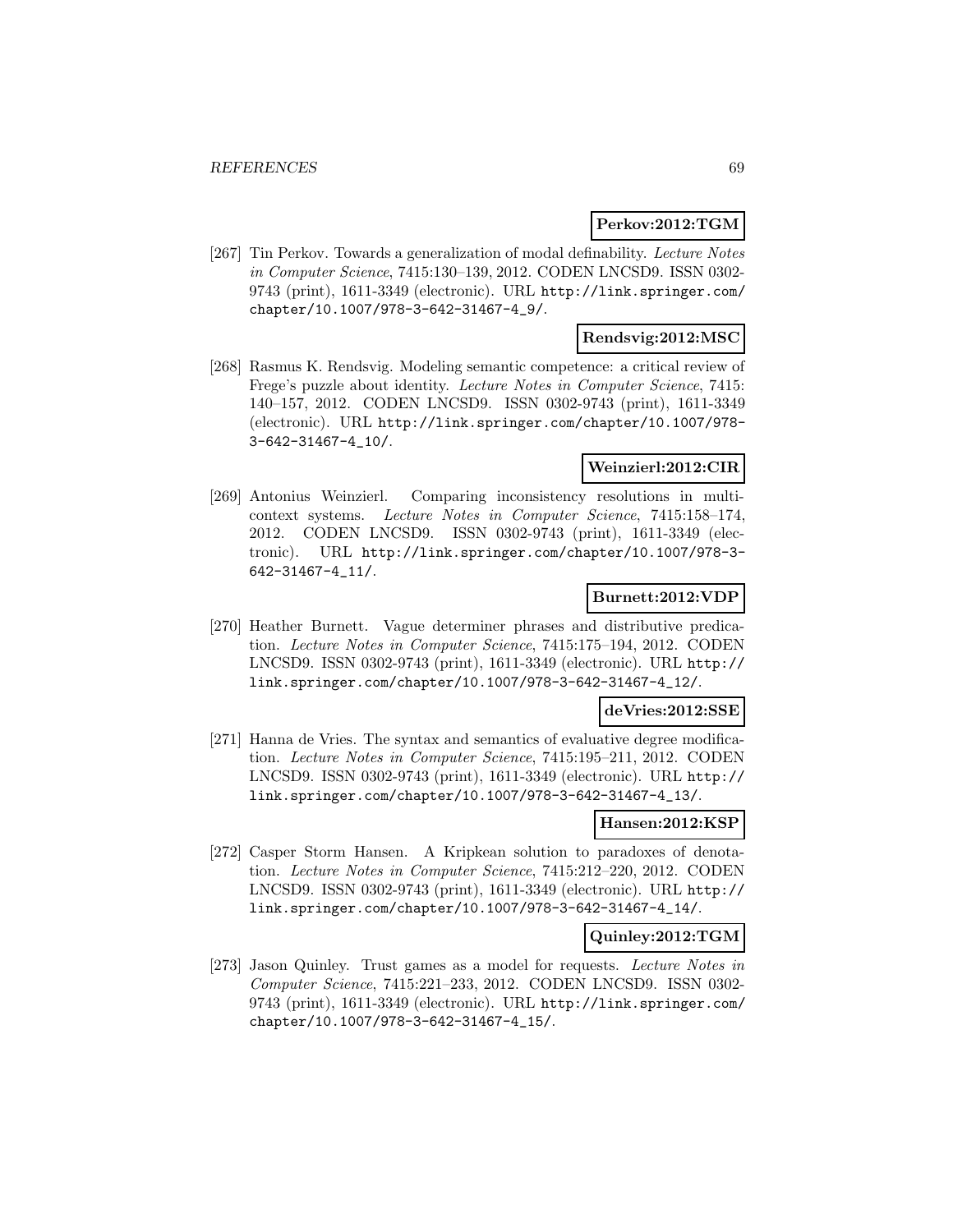#### **Anonymous:2012:BMf**

[274] Anonymous. Back matter. Lecture Notes in Computer Science, 7415: ??, 2012. CODEN LNCSD9. ISSN 0302-9743 (print), 1611-3349 (electronic). URL http://link.springer.com/content/pdf/bbm:978-3- 642-31467-4/1.

#### **Anonymous:2012:FMn**

[275] Anonymous. Front matter. Lecture Notes in Computer Science, 7415: ??, 2012. CODEN LNCSD9. ISSN 0302-9743 (print), 1611-3349 (electronic). URL http://link.springer.com/content/pdf/bfm:978-3- 642-31467-4/1.

# **Bai:2012:WUA**

[276] Aijun Bai, Xiaoping Chen, Patrick MacAlpine, Daniel Urieli, Samuel Barrett, and Peter Stone. WrightEagle and UT Austin Villa: RoboCup 2011 Simulation League Champions. Lecture Notes in Computer Science, 7416:1–12, 2012. CODEN LNCSD9. ISSN 0302-9743 (print), 1611-3349 (electronic). URL http://link.springer.com/chapter/10.1007/978- 3-642-32060-6\_1/.

#### **Sukvichai:2012:RHS**

[277] Kanjanapan Sukvichai, Teeratath Ariyachartphadungkit, and Krit Chaiso. Robot hardware, software, and technologies behind the SKUBA robot team. Lecture Notes in Computer Science, 7416:13–24, 2012. CODEN LNCSD9. ISSN 0302-9743 (print), 1611-3349 (electronic). URL http://link.springer.com/chapter/10.1007/978-3- 642-32060-6\_2/.

#### **Laue:2012:BHE**

[278] Tim Laue, Thomas Röfer, Katharina Gillmann, Felix Wenk, Colin Graf, and Tobias Kastner. B-Human  $2011$  — eliminating game delays. Lecture Notes in Computer Science, 7416:25–36, 2012. CODEN LNCSD9. ISSN 0302-9743 (print), 1611-3349 (electronic). URL http://link.springer. com/chapter/10.1007/978-3-642-32060-6\_3/.

### **Lee:2012:RHL**

[279] Daniel D. Lee, Seung-Joon Yi, Stephen McGill, Yida Zhang, Sven Behnke, and Marcell Missura. Robocup 2011 Humanoid League winners. Lecture Notes in Computer Science, 7416:37–50, 2012. CODEN LNCSD9. ISSN 0302-9743 (print), 1611-3349 (electronic). URL http://link.springer. com/chapter/10.1007/978-3-642-32060-6\_4/.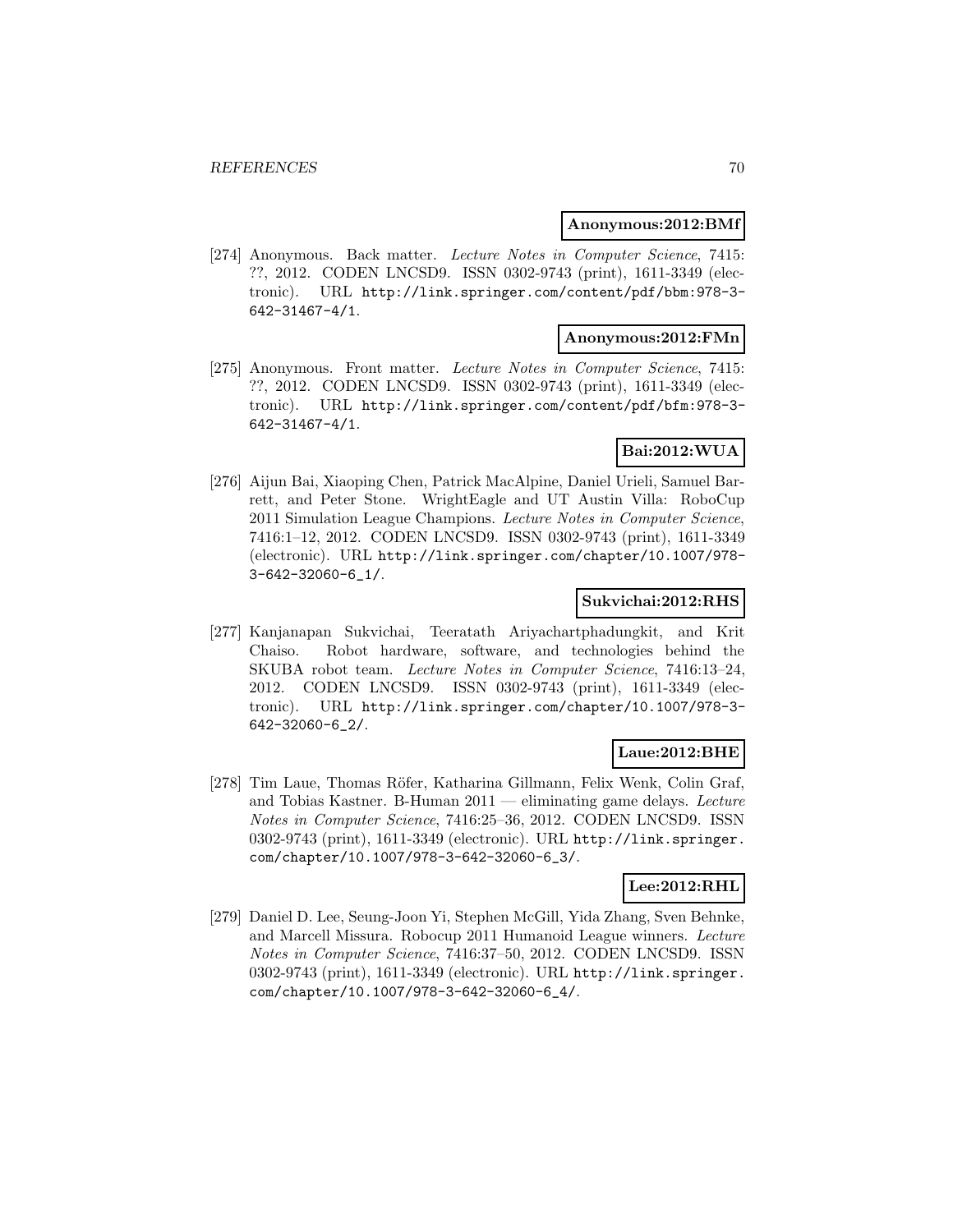#### **Stuckler:2012:TRM**

[280] Jörg Stückler, David Droeschel, Kathrin Gräve, Dirk Holz, and Jochen Kläß. Towards robust mobility, flexible object manipulation, and intuitive multimodal interaction for domestic service robots. Lecture Notes in Computer Science, 7416:51–62, 2012. CODEN LNCSD9. ISSN 0302- 9743 (print), 1611-3349 (electronic). URL http://link.springer.com/ chapter/10.1007/978-3-642-32060-6\_5/.

#### **Eguchi:2012:RDL**

[281] Amy Eguchi, Nicky Hughes, Matthias Stocker, Jiayao Shen, and Naomi Chikuma. RoboCupJunior — a decade later. Lecture Notes in Computer Science, 7416:63–77, 2012. CODEN LNCSD9. ISSN 0302-9743 (print), 1611-3349 (electronic). URL http://link.springer.com/chapter/10. 1007/978-3-642-32060-6\_6/.

# **Stuckler:2012:CTS**

[282] Jörg Stückler and Sven Behnke. Compliant task-space control with backdrivable servo actuators. Lecture Notes in Computer Science, 7416: 78–89, 2012. CODEN LNCSD9. ISSN 0302-9743 (print), 1611-3349 (electronic). URL http://link.springer.com/chapter/10.1007/978- 3-642-32060-6\_7/.

# **Norouzi:2012:PSP**

[283] Mohammad Norouzi, Freek De Bruijn, and Jaime Valls Miró. Planning stable paths for urban search and rescue robots. Lecture Notes in Computer Science, 7416:90–101, 2012. CODEN LNCSD9. ISSN 0302- 9743 (print), 1611-3349 (electronic). URL http://link.springer.com/ chapter/10.1007/978-3-642-32060-6\_8/.

#### **Graf:2012:CMO**

[284] Colin Graf and Thomas Röfer. A center of mass observing 3D-LIPM gait for the RoboCup standard platform league humanoid. Lecture Notes in Computer Science, 7416:102–113, 2012. CODEN LNCSD9. ISSN 0302- 9743 (print), 1611-3349 (electronic). URL http://link.springer.com/ chapter/10.1007/978-3-642-32060-6\_9/.

#### **Cunha:2012:BIB**

[285] João Cunha, Nuno Lau, and João Rodrigues. Ball interception behaviour in robotic soccer. Lecture Notes in Computer Science, 7416: 114–125, 2012. CODEN LNCSD9. ISSN 0302-9743 (print), 1611-3349 (electronic). URL http://link.springer.com/chapter/10.1007/978- 3-642-32060-6\_10/.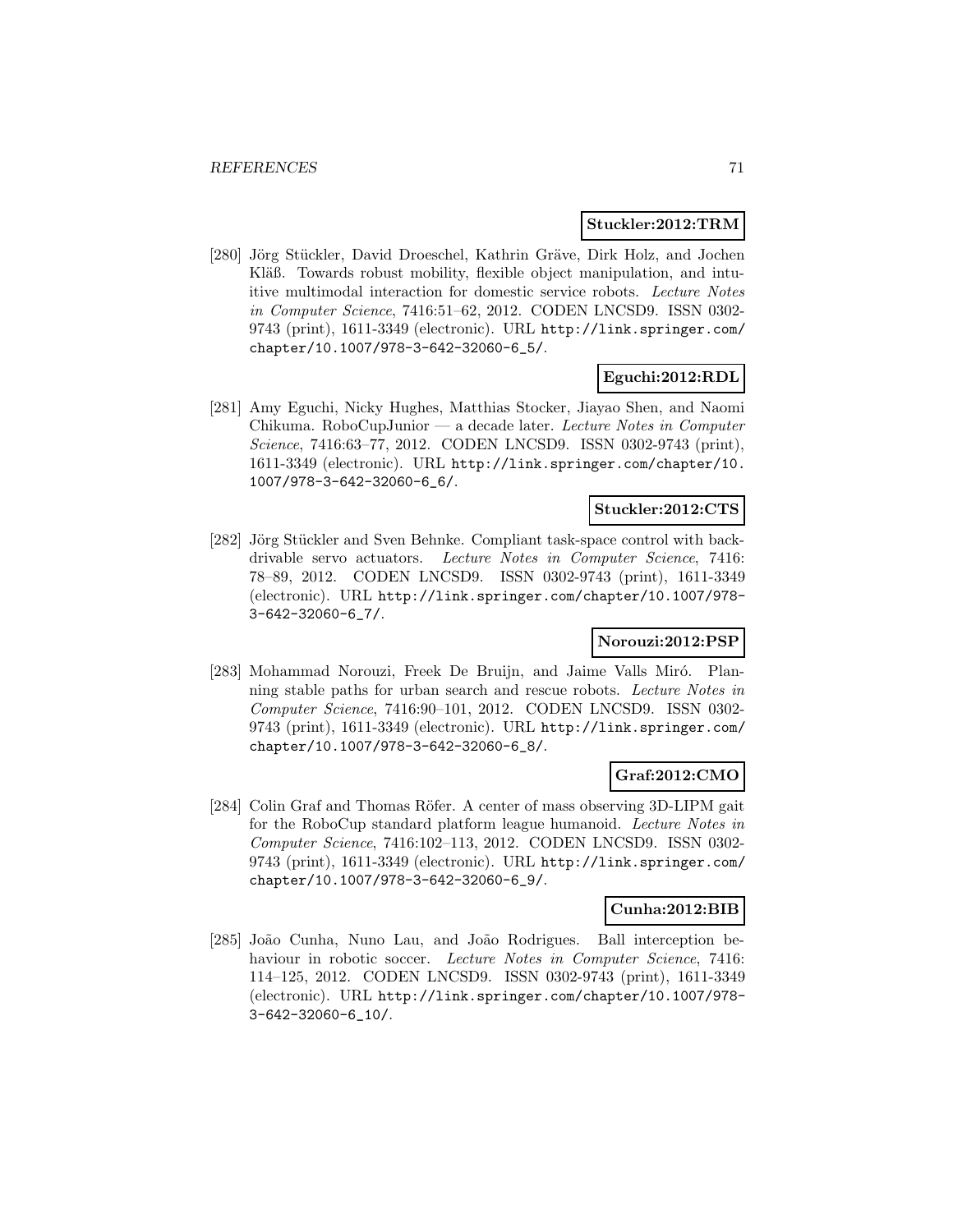#### **Urbann:2012:RSB**

[286] Oliver Urbann, Sören Kerner, and Stefan Tasse. Rigid and soft body simulation featuring realistic walk behaviour. Lecture Notes in Computer Science, 7416:126–136, 2012. CODEN LNCSD9. ISSN 0302-9743 (print), 1611-3349 (electronic). URL http://link.springer.com/chapter/10. 1007/978-3-642-32060-6\_11/.

#### **Mueller:2012:TRO**

[287] Christian A. Mueller, Nico Hochgeschwender, and Paul G. Ploeger. Towards robust object categorization for mobile robots with combination of classifiers. Lecture Notes in Computer Science, 7416:137–148, 2012. CODEN LNCSD9. ISSN 0302-9743 (print), 1611-3349 (electronic). URL http://link.springer.com/chapter/10.1007/978-3- 642-32060-6\_12/.

#### **Metzler:2012:LVO**

[288] Saskia Metzler, Matthias Nieuwenhuisen, and Sven Behnke. Learning visual obstacle detection using color histogram features. Lecture Notes in Computer Science, 7416:149–161, 2012. CODEN LNCSD9. ISSN 0302- 9743 (print), 1611-3349 (electronic). URL http://link.springer.com/ chapter/10.1007/978-3-642-32060-6\_13/.

# **Moballegh:2012:GVG**

[289] Hamid Moballegh, Naja von Schmude, and Raúl Rojas. Gradient vector griding: An approach to shape-based object detection in RoboCup scenarios. Lecture Notes in Computer Science, 7416:162–173, 2012. CODEN LNCSD9. ISSN 0302-9743 (print), 1611-3349 (electronic). URL http:// link.springer.com/chapter/10.1007/978-3-642-32060-6\_14/.

#### **Sadeh-Or:2012:AFL**

[290] Eran Sadeh-Or and Gal A. Kaminka. AnySURF: Flexible local features computation. Lecture Notes in Computer Science, 7416:174–185, 2012. CODEN LNCSD9. ISSN 0302-9743 (print), 1611-3349 (electronic). URL http://link.springer.com/chapter/10.1007/978-3- 642-32060-6\_15/.

#### **Valtazanos:2012:OMP**

[291] Aris Valtazanos and Subramanian Ramamoorthy. Online motion planning for multi-robot interaction using composable reachable sets. Lecture Notes in Computer Science, 7416:186–197, 2012. CODEN LNCSD9. ISSN 0302- 9743 (print), 1611-3349 (electronic). URL http://link.springer.com/ chapter/10.1007/978-3-642-32060-6\_16/.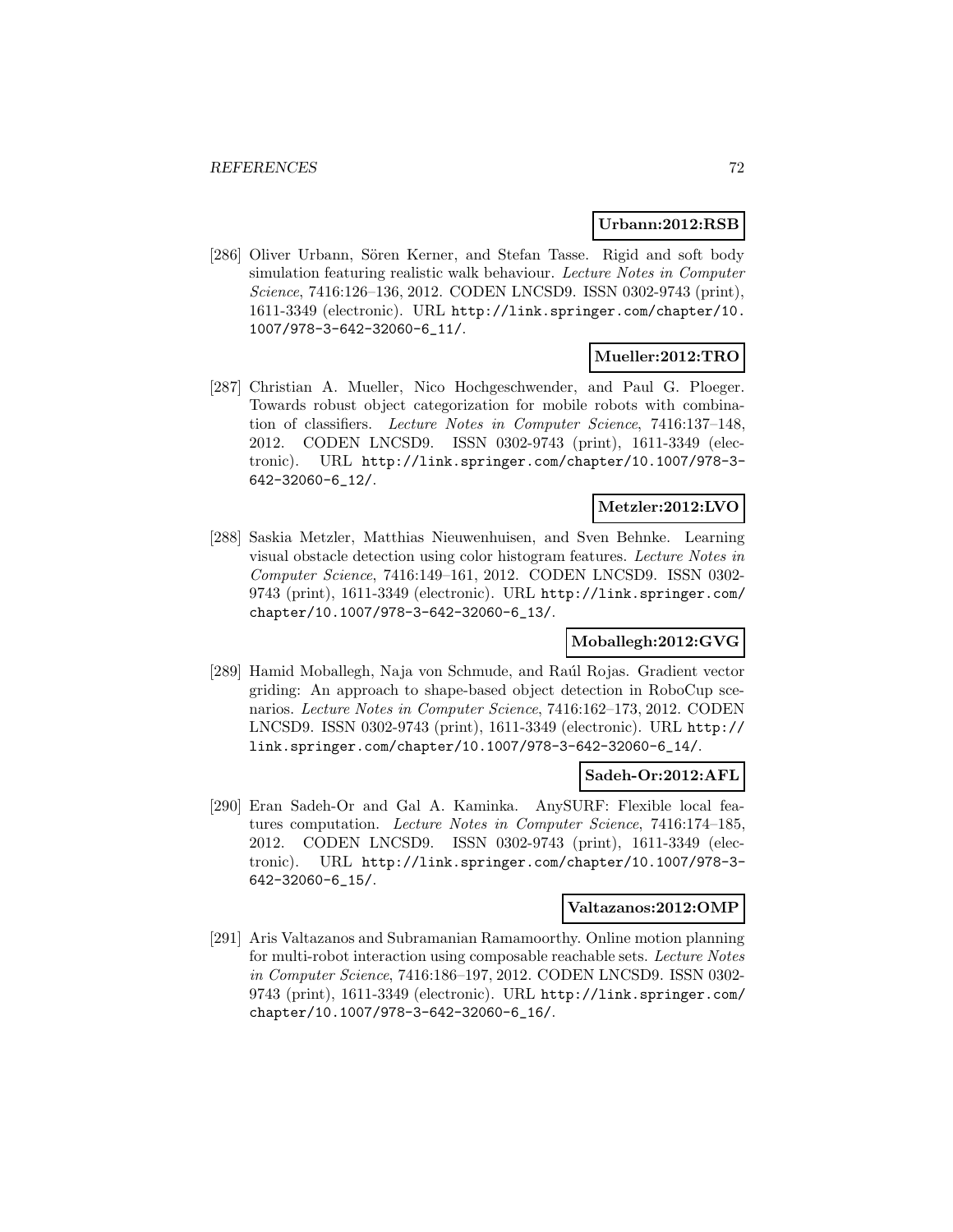### **Schmitz:2012:RTT**

[292] Andreas Schmitz, Marcell Missura, and Sven Behnke. Real-time trajectory generation by offline footstep planning for a humanoid soccer robot. Lecture Notes in Computer Science, 7416:198–209, 2012. CODEN LNCSD9. ISSN 0302-9743 (print), 1611-3349 (electronic). URL http:// link.springer.com/chapter/10.1007/978-3-642-32060-6\_17/.

# **Xue:2012:RTB**

[293] Feng Xue, Xiaoping Chen, Jinsu Liu, and Daniele Nardi. Real time biped walking gait pattern generator for a real robot. Lecture Notes in Computer Science, 7416:210–221, 2012. CODEN LNCSD9. ISSN 0302-9743 (print), 1611-3349 (electronic). URL http://link.springer.com/chapter/10. 1007/978-3-642-32060-6\_18/.

#### **Jochmann:2012:EMH**

[294] Gregor Jochmann, Sören Kerner, Stefan Tasse, and Oliver Urbann. Efficient multi-hypotheses unscented Kalman filtering for robust localization. Lecture Notes in Computer Science, 7416:222–233, 2012. CODEN LNCSD9. ISSN 0302-9743 (print), 1611-3349 (electronic). URL http:// link.springer.com/chapter/10.1007/978-3-642-32060-6\_19/.

### **Marchant:2012:PGT**

[295] Román Marchant, Pablo Guerrero, and Javier Ruiz del Solar. A portable ground-truth system based on a laser sensor. Lecture Notes in Computer Science, 7416:234–245, 2012. CODEN LNCSD9. ISSN 0302-9743 (print), 1611-3349 (electronic). URL http://link.springer.com/chapter/10. 1007/978-3-642-32060-6\_20/.

## **Anonymous:2012:FMo**

[296] Anonymous. Front matter. Lecture Notes in Computer Science, 7416: ??, 2012. CODEN LNCSD9. ISSN 0302-9743 (print), 1611-3349 (electronic). URL http://link.springer.com/content/pdf/bfm:978-3- 642-32060-6/1.

## **Hoang:2012:ESB**

[297] Viet Tung Hoang, Ben Morris, and Phillip Rogaway. An enciphering scheme based on a card shuffle. Lecture Notes in Computer Science, 7417:1–13, 2012. CODEN LNCSD9. ISSN 0302-9743 (print), 1611-3349 (electronic). URL http://link.springer.com/chapter/10.1007/978- 3-642-32009-5\_1/.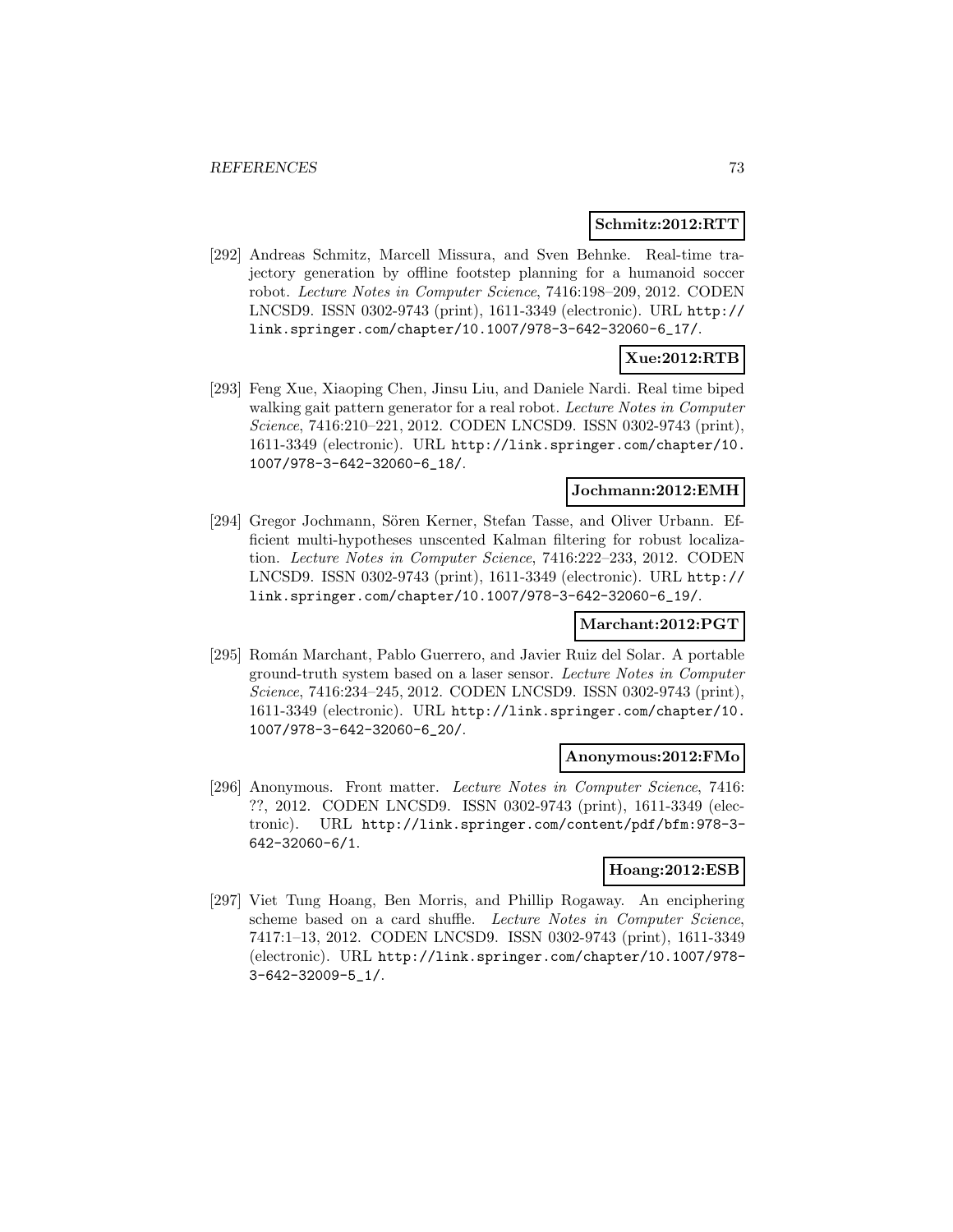#### **Landecker:2012:TBB**

[298] Will Landecker, Thomas Shrimpton, and R. Seth Terashima. Tweakable blockciphers with beyond birthday-bound security. Lecture Notes in Computer Science, 7417:14–30, 2012. CODEN LNCSD9. ISSN 0302- 9743 (print), 1611-3349 (electronic). URL http://link.springer.com/ chapter/10.1007/978-3-642-32009-5\_2/.

# **Iwata:2012:BRG**

[299] Tetsu Iwata, Keisuke Ohashi, and Kazuhiko Minematsu. Breaking and repairing GCM security proofs. Lecture Notes in Computer Science, 7417: 31–49, 2012. CODEN LNCSD9. ISSN 0302-9743 (print), 1611-3349 (electronic). URL http://link.springer.com/chapter/10.1007/978- 3-642-32009-5\_3/.

## **Abdelraheem:2012:DLB**

[300] Mohamed Ahmed Abdelraheem and Martin Ågren. On the distribution of linear biases: Three instructive examples. Lecture Notes in Computer Science, 7417:50–67, 2012. CODEN LNCSD9. ISSN 0302-9743 (print), 1611-3349 (electronic). URL http://link.springer.com/chapter/10. 1007/978-3-642-32009-5\_4/.

# **Miles:2012:SPN**

[301] Eric Miles and Emanuele Viola. Substitution-permutation networks, pseudorandom functions, and natural proofs. Lecture Notes in Computer Science, 7417:68–85, 2012. CODEN LNCSD9. ISSN 0302-9743 (print), 1611- 3349 (electronic). URL http://link.springer.com/chapter/10.1007/ 978-3-642-32009-5\_5/.

# **Zittrain:2012:EC**

[302] Jonathan Zittrain. The end of crypto. Lecture Notes in Computer Science, 7417:86, 2012. CODEN LNCSD9. ISSN 0302-9743 (print), 1611-3349 (electronic). URL http://link.springer.com/accesspage/chapter/ 10.1007/978-3-642-32009-5\_6.

### **Rosulek:2012:MYK**

[303] Mike Rosulek. Must you know the code of f to securely compute f? Lecture Notes in Computer Science, 7417:87–104, 2012. CODEN LNCSD9. ISSN 0302-9743 (print), 1611-3349 (electronic). URL http://link.springer. com/chapter/10.1007/978-3-642-32009-5\_7/.

# **Garg:2012:ASM**

[304] Sanjam Garg and Amit Sahai. Adaptively secure multi-party computation with dishonest majority. Lecture Notes in Computer Science, 7417: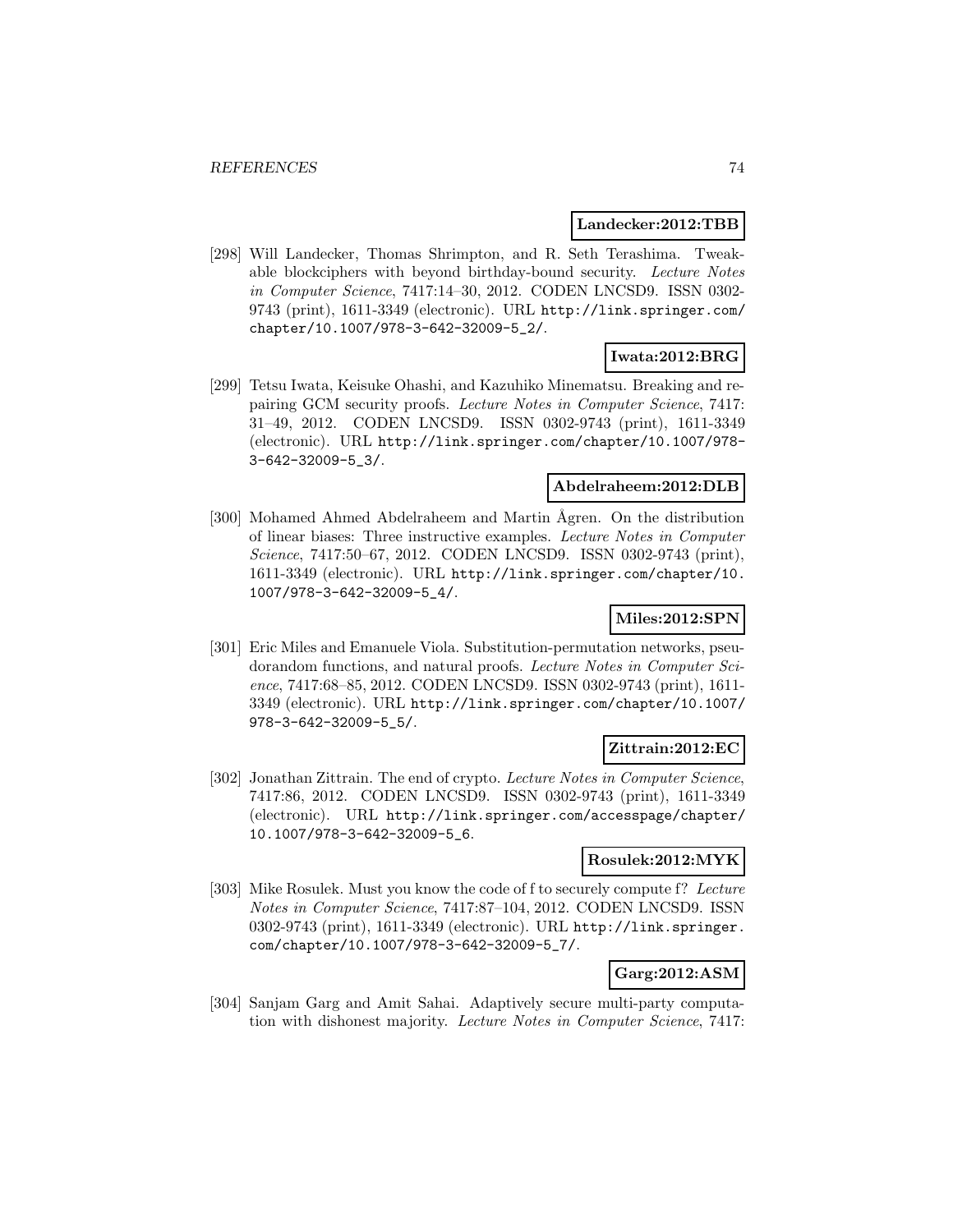105–123, 2012. CODEN LNCSD9. ISSN 0302-9743 (print), 1611-3349 (electronic). URL http://link.springer.com/chapter/10.1007/978- 3-642-32009-5\_8/.

# **Alwen:2012:CPC**

[305] Joël Alwen, Jonathan Katz, and Ueli Maurer. Collusion-preserving computation. Lecture Notes in Computer Science, 7417:124–143, 2012. CODEN LNCSD9. ISSN 0302-9743 (print), 1611-3349 (electronic). URL http://link.springer.com/chapter/10.1007/978-3- 642-32009-5\_9/.

## **Beimel:2012:SSS**

[306] Amos Beimel, Oriol Farràs, and Yuval Mintz. Secret sharing schemes for very dense graphs. Lecture Notes in Computer Science, 7417:144– 161, 2012. CODEN LNCSD9. ISSN 0302-9743 (print), 1611-3349 (electronic). URL http://link.springer.com/chapter/10.1007/978- 3-642-32009-5\_10/.

## **Gorbunov:2012:FEB**

[307] Sergey Gorbunov, Vinod Vaikuntanathan, and Hoeteck Wee. Functional encryption with bounded collusions via multi-party computation. Lecture Notes in Computer Science, 7417:162–179, 2012. CODEN LNCSD9. ISSN 0302-9743 (print), 1611-3349 (electronic). URL http://link.springer. com/chapter/10.1007/978-3-642-32009-5\_11/.

# **Lewko:2012:NPM**

[308] Allison Lewko and Brent Waters. New proof methods for attribute-based encryption: Achieving full security through selective techniques. Lecture Notes in Computer Science, 7417:180–198, 2012. CODEN LNCSD9. ISSN 0302-9743 (print), 1611-3349 (electronic). URL http://link.springer. com/chapter/10.1007/978-3-642-32009-5\_12/.

## **Sahai:2012:DCC**

[309] Amit Sahai, Hakan Seyalioglu, and Brent Waters. Dynamic credentials and ciphertext delegation for attribute-based encryption. Lecture Notes in Computer Science, 7417:199–217, 2012. CODEN LNCSD9. ISSN 0302- 9743 (print), 1611-3349 (electronic). URL http://link.springer.com/ chapter/10.1007/978-3-642-32009-5\_13/.

### **Waters:2012:FER**

[310] Brent Waters. Functional encryption for regular languages. Lecture Notes in Computer Science, 7417:218–235, 2012. CODEN LNCSD9. ISSN 0302- 9743 (print), 1611-3349 (electronic). URL http://link.springer.com/ chapter/10.1007/978-3-642-32009-5\_14/.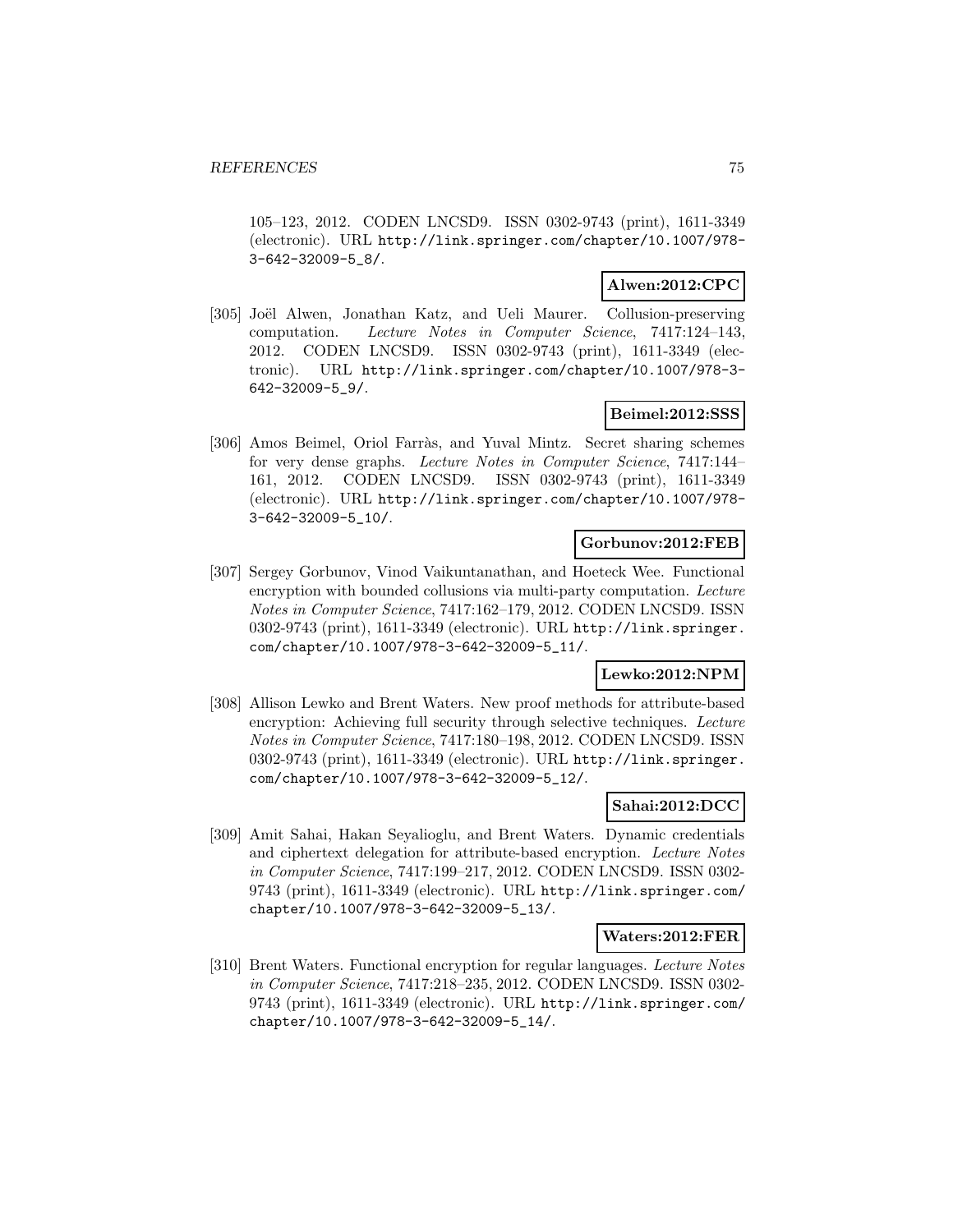## **Chase:2012:SDC**

[311] Melissa Chase and Ivan Visconti. Secure database commitments and universal arguments of quasi knowledge. Lecture Notes in Computer Science, 7417:236–254, 2012. CODEN LNCSD9. ISSN 0302-9743 (print), 1611- 3349 (electronic). URL http://link.springer.com/chapter/10.1007/ 978-3-642-32009-5\_15/.

## **Bitansky:2012:SAM**

[312] Nir Bitansky and Alessandro Chiesa. Succinct arguments from multiprover interactive proofs and their efficiency benefits. Lecture Notes in Computer Science, 7417:255–272, 2012. CODEN LNCSD9. ISSN 0302- 9743 (print), 1611-3349 (electronic). URL http://link.springer.com/ chapter/10.1007/978-3-642-32009-5\_16/.

# **Jager:2012:STD**

[313] Tibor Jager, Florian Kohlar, and Sven Schäge. On the security of TLS-DHE in the standard model. Lecture Notes in Computer Science, 7417: 273–293, 2012. CODEN LNCSD9. ISSN 0302-9743 (print), 1611-3349 (electronic). URL http://link.springer.com/chapter/10.1007/978- 3-642-32009-5\_17/.

## **Bellare:2012:SSW**

[314] Mihir Bellare, Stefano Tessaro, and Alexander Vardy. Semantic security for the wiretap channel. Lecture Notes in Computer Science, 7417: 294–311, 2012. CODEN LNCSD9. ISSN 0302-9743 (print), 1611-3349 (electronic). URL http://link.springer.com/chapter/10.1007/978- 3-642-32009-5\_18/.

### **Bellare:2012:MIS**

[315] Mihir Bellare, Thomas Ristenpart, and Stefano Tessaro. Multi-instance security and its application to password-based cryptography. Lecture Notes in Computer Science, 7417:312–329, 2012. CODEN LNCSD9. ISSN 0302- 9743 (print), 1611-3349 (electronic). URL http://link.springer.com/ chapter/10.1007/978-3-642-32009-5\_19/.

## **Mennink:2012:HFB**

[316] Bart Mennink and Bart Preneel. Hash functions based on three permutations: a generic security analysis. Lecture Notes in Computer Science, 7417:330–347, 2012. CODEN LNCSD9. ISSN 0302-9743 (print), 1611- 3349 (electronic). URL http://link.springer.com/chapter/10.1007/ 978-3-642-32009-5\_20/.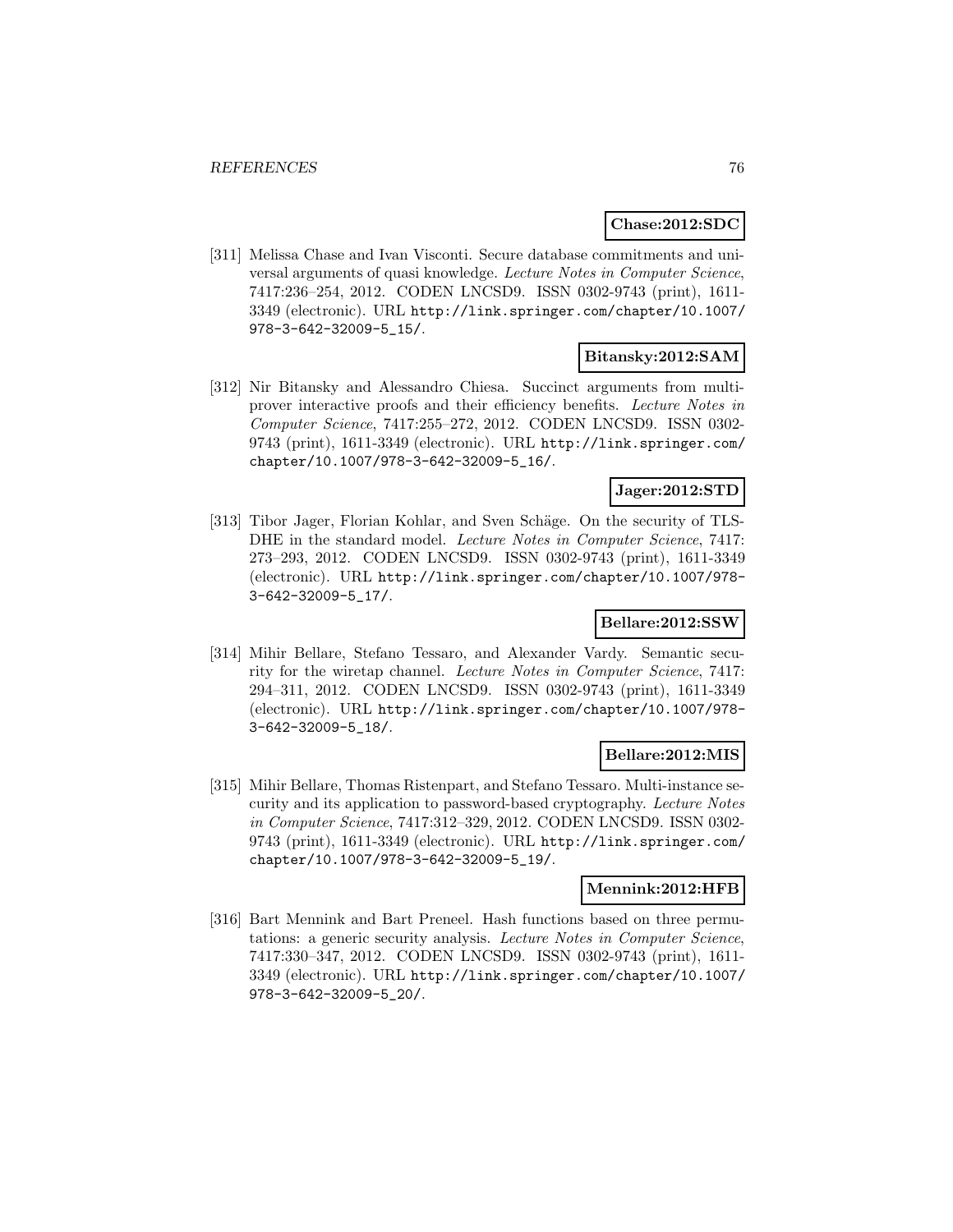### **Anonymous:2012:FMp**

[317] Anonymous. Front matter. Lecture Notes in Computer Science, 7417: ??, 2012. CODEN LNCSD9. ISSN 0302-9743 (print), 1611-3349 (electronic). URL http://link.springer.com/content/pdf/bfm:978-3- 642-32009-5/1.

# **Fan:2012:DQT**

[318] Wenfei Fan. Data quality: Theory and practice. Lecture Notes in Computer Science, 7418:1–16, 2012. CODEN LNCSD9. ISSN 0302- 9743 (print), 1611-3349 (electronic). URL http://link.springer.com/ chapter/10.1007/978-3-642-32281-5\_1/.

# **Han:2012:CWB**

[319] Jiawei Han. Construction of Web-based, service-oriented information networks: a data mining perspective. Lecture Notes in Computer Science, 7418:17–19, 2012. CODEN LNCSD9. ISSN 0302-9743 (print), 1611-3349 (electronic). URL http://link.springer.com/chapter/10.1007/978- 3-642-32281-5\_2/.

# **Agrawal:2012:ETD**

[320] Rakesh Agrawal, Sreenivas Gollapudi, Anitha Kannan, and Krishnaram Kenthapadi. Electronic textbooks and data mining. Lecture Notes in Computer Science, 7418:20–21, 2012. CODEN LNCSD9. ISSN 0302- 9743 (print), 1611-3349 (electronic). URL http://link.springer.com/ accesspage/chapter/10.1007/978-3-642-32281-5\_3.

## **Mo:2012:TBD**

[321] Shangfeng Mo, Hong Chen, and Yinglong Li. Topology-based data compression in wireless sensor networks. Lecture Notes in Computer Science, 7418:22–34, 2012. CODEN LNCSD9. ISSN 0302-9743 (print), 1611-3349 (electronic). URL http://link.springer.com/chapter/10.1007/978- 3-642-32281-5\_4/.

## **Tan:2012:REB**

[322] Long Tan. A residual energy-based fairness scheduling MAC protocol for wireless sensor networks. Lecture Notes in Computer Science, 7418: 35–46, 2012. CODEN LNCSD9. ISSN 0302-9743 (print), 1611-3349 (electronic). URL http://link.springer.com/chapter/10.1007/978- 3-642-32281-5\_5/.

# **Li:2012:TAG**

[323] Guilin Li, Longjiang Guo, Jian Zhang, and Minghong Liao. Topologyaided geographic routing protocol for wireless sensor networks. Lecture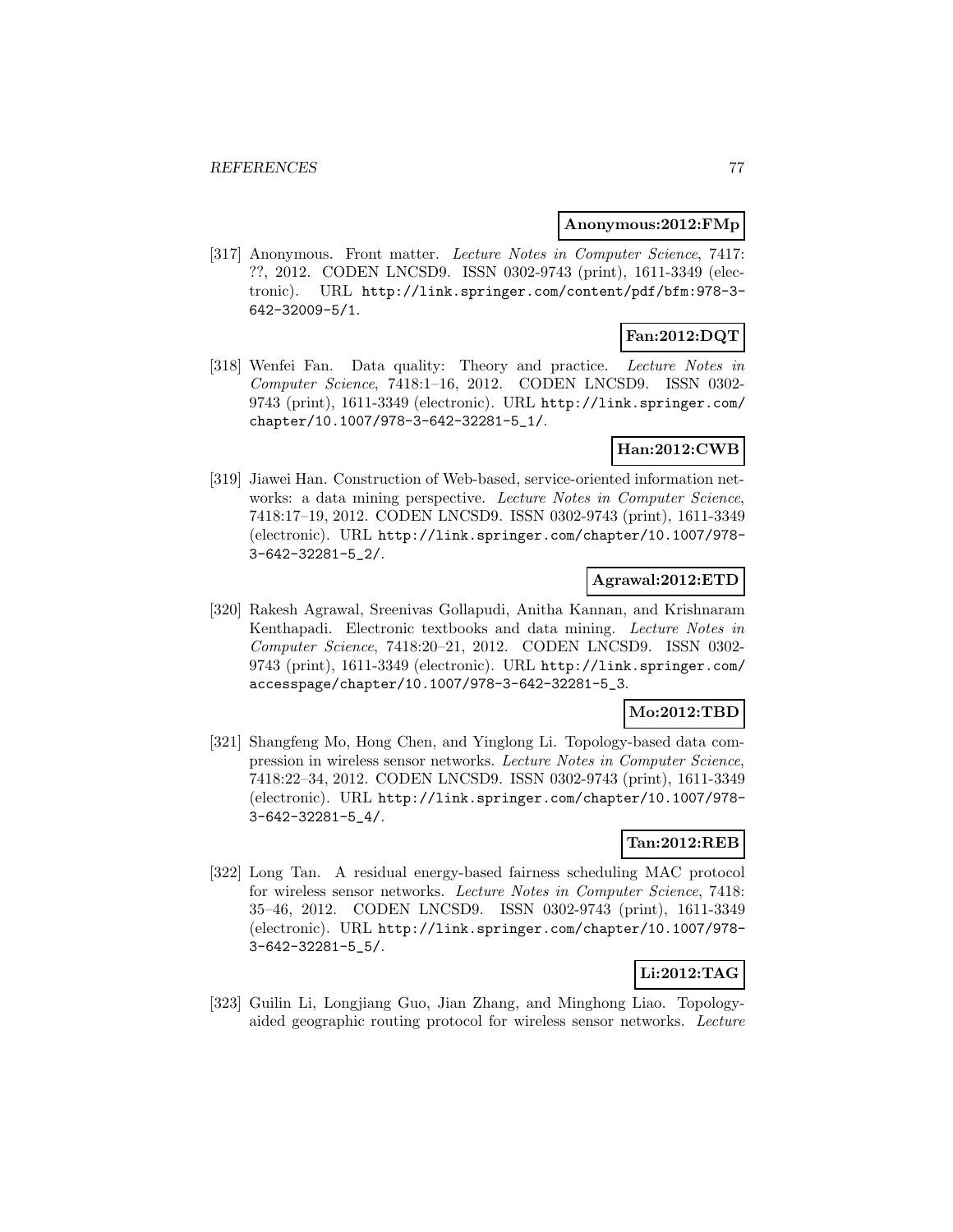Notes in Computer Science, 7418:47–57, 2012. CODEN LNCSD9. ISSN 0302-9743 (print), 1611-3349 (electronic). URL http://link.springer. com/chapter/10.1007/978-3-642-32281-5\_6/.

# **Zhang:2012:PFB**

[324] Nan Zhang and Jianhua Feng. Polaris: a fingerprint-based localization system over wireless networks. Lecture Notes in Computer Science, 7418: 58–70, 2012. CODEN LNCSD9. ISSN 0302-9743 (print), 1611-3349 (electronic). URL http://link.springer.com/chapter/10.1007/978- 3-642-32281-5\_7/.

# **Qu:2012:HPA**

[325] Jun-Feng Qu and Mengchi Liu. A high-performance algorithm for frequent itemset mining. Lecture Notes in Computer Science, 7418:71– 82, 2012. CODEN LNCSD9. ISSN 0302-9743 (print), 1611-3349 (electronic). URL http://link.springer.com/chapter/10.1007/978-3- 642-32281-5\_8/.

# **Zhang:2012:MLP**

[326] Xiang Zhang, Cuifang Zhao, Peng Wang, and Fengbo Zhou. Mining link patterns in linked data. Lecture Notes in Computer Science, 7418: 83–94, 2012. CODEN LNCSD9. ISSN 0302-9743 (print), 1611-3349 (electronic). URL http://link.springer.com/chapter/10.1007/978- 3-642-32281-5\_9/.

## **Song:2012:DPO**

[327] Kaisong Song, Daling Wang, Shi Feng, Dong Wang, and Ge Yu. Detecting positive opinion leader group from forum. Lecture Notes in Computer Science, 7418:95–101, 2012. CODEN LNCSD9. ISSN 0302-9743 (print), 1611-3349 (electronic). URL http://link.springer.com/chapter/10. 1007/978-3-642-32281-5\_10/.

# **Negi:2012:DTB**

[328] Sumit Negi, Manish A. Bhide, Vishal S. Batra, Mukesh K. Mohania, and Sunil Bajpai. D'MART: a tool for building and populating data warehouse model from existing reports and tables. Lecture Notes in Computer Science, 7418:102–113, 2012. CODEN LNCSD9. ISSN 0302-9743 (print), 1611-3349 (electronic). URL http://link.springer.com/chapter/10. 1007/978-3-642-32281-5\_11/.

# **Lin:2012:CSQ**

[329] Xin Lin, Jianliang Xu, and Junzhong Gu. Continuous skyline queries with integrity assurance in outsourced spatial databases. Lecture Notes in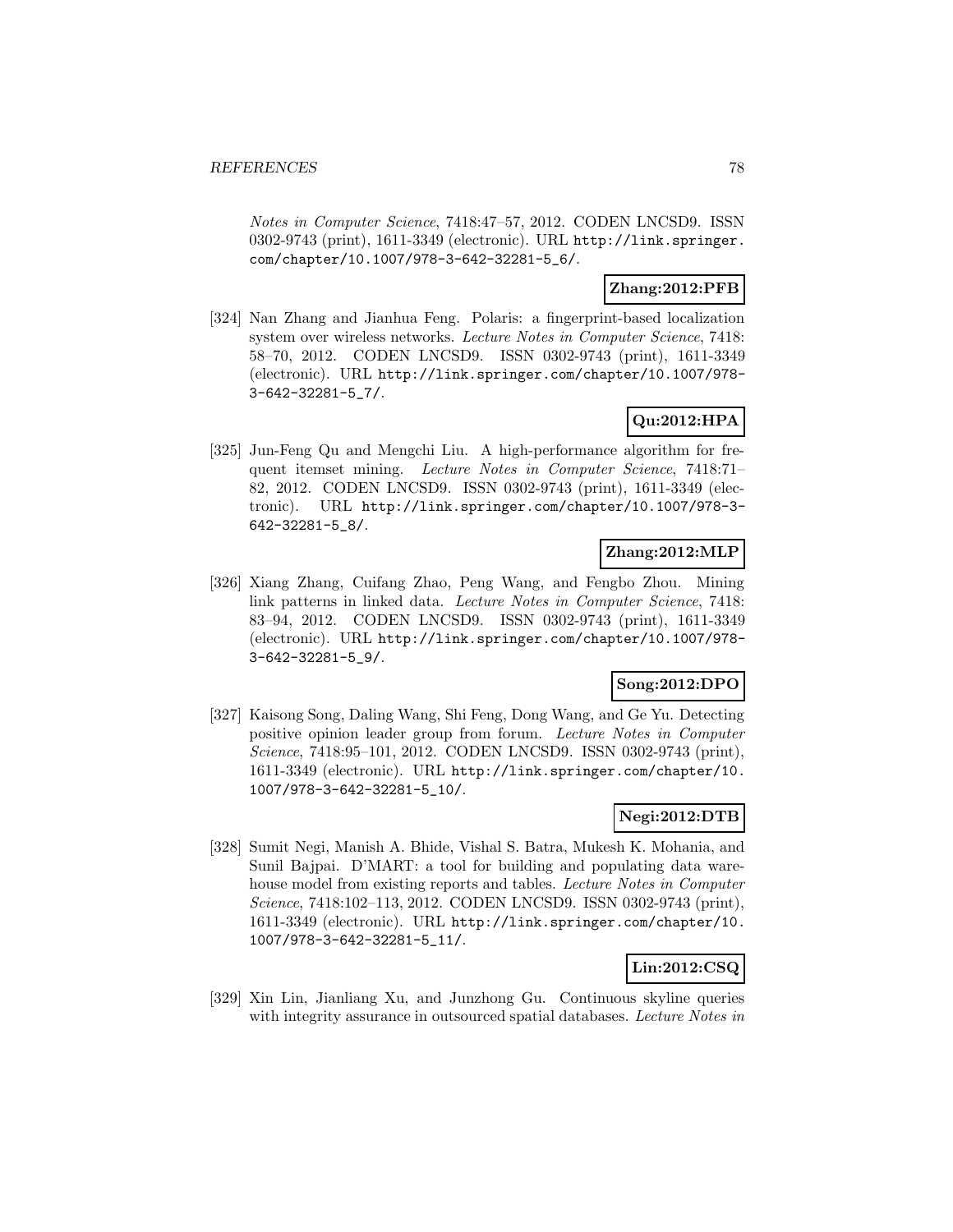Computer Science, 7418:114–126, 2012. CODEN LNCSD9. ISSN 0302- 9743 (print), 1611-3349 (electronic). URL http://link.springer.com/ chapter/10.1007/978-3-642-32281-5\_12/.

## **Suzuki:2012:AQV**

[330] Yu Suzuki. Assessing quality values of Wikipedia articles using implicit positive and negative ratings. Lecture Notes in Computer Science, 7418: 127–138, 2012. CODEN LNCSD9. ISSN 0302-9743 (print), 1611-3349 (electronic). URL http://link.springer.com/chapter/10.1007/978- 3-642-32281-5\_13/.

# **Wu:2012:FBI**

[331] Hao Wu and Lizhu Zhou. Form-based instant search and query autocompletion on relational data. Lecture Notes in Computer Science, 7418: 139–151, 2012. CODEN LNCSD9. ISSN 0302-9743 (print), 1611-3349 (electronic). URL http://link.springer.com/chapter/10.1007/978- 3-642-32281-5\_14/.

# **Zhang:2012:RQE**

[332] Yan Zhang, Long Yang, and Hongzhi Wang. Range query estimation for dirty data management system. Lecture Notes in Computer Science, 7418: 152–164, 2012. CODEN LNCSD9. ISSN 0302-9743 (print), 1611-3349 (electronic). URL http://link.springer.com/chapter/10.1007/978- 3-642-32281-5\_15/.

## **Sun:2012:TMI**

[333] Yu Sun, Jin Huang, Yueguo Chen, Xiaoyong Du, and Rui Zhang. Top $k$  most incremental location selection with capacity constraint. Lecture Notes in Computer Science, 7418:165–171, 2012. CODEN LNCSD9. ISSN 0302-9743 (print), 1611-3349 (electronic). URL http://link.springer. com/chapter/10.1007/978-3-642-32281-5\_16/.

# **Li:2012:ATB**

[334] Renfei Li, Daling Wang, Yifei Zhang, Shi Feng, and Ge Yu. An approach of text-based and image-based multi-modal search for online shopping. Lecture Notes in Computer Science, 7418:172–184, 2012. CODEN LNCSD9. ISSN 0302-9743 (print), 1611-3349 (electronic). URL http:// link.springer.com/chapter/10.1007/978-3-642-32281-5\_17/.

## **Hemayati:2012:CSR**

[335] Reza Taghizadeh Hemayati, Weiyi Meng, and Clement Yu. Categorizing search results using WordNet and Wikipedia. Lecture Notes in Computer Science, 7418:185–197, 2012. CODEN LNCSD9. ISSN 0302-9743 (print),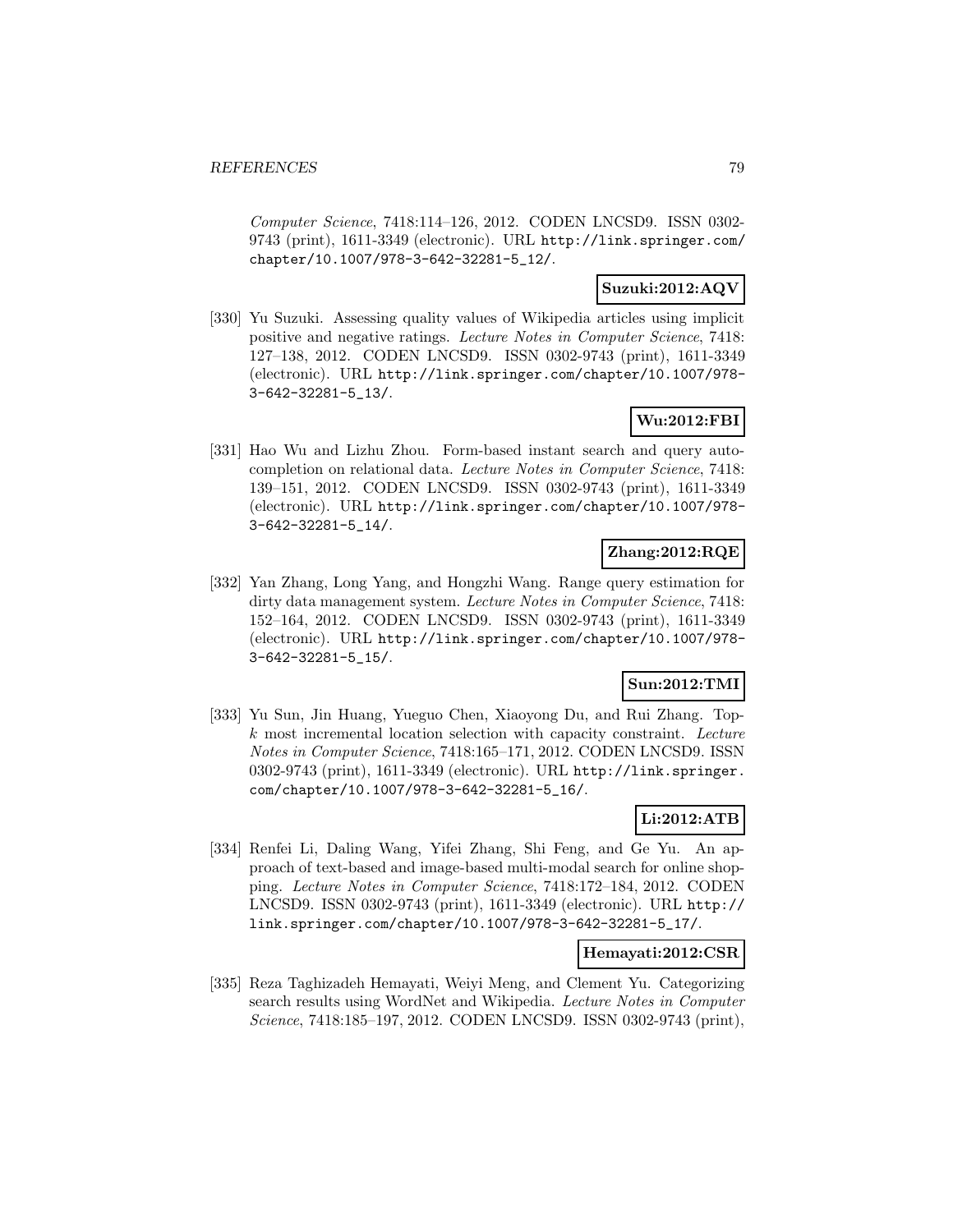1611-3349 (electronic). URL http://link.springer.com/chapter/10. 1007/978-3-642-32281-5\_18/.

# **Htoo:2012:OSR**

[336] Htoo Htoo, Yutaka Ohsawa, Noboru Sonehara, and Masao Sakauchi. Optimal sequenced route query algorithm using visited POI graph. Lecture Notes in Computer Science, 7418:198–209, 2012. CODEN LNCSD9. ISSN 0302-9743 (print), 1611-3349 (electronic). URL http://link.springer. com/chapter/10.1007/978-3-642-32281-5\_19/.

# **Cui:2012:PAM**

[337] Jifeng Cui, Yong Zhang, Chao Li, and ChunXiao Xing. A packaging approach for massive amounts of small geospatial files with HDFS. Lecture Notes in Computer Science, 7418:210–215, 2012. CODEN LNCSD9. ISSN 0302-9743 (print), 1611-3349 (electronic). URL http://link.springer. com/chapter/10.1007/978-3-642-32281-5\_20/.

# **Anonymous:2012:FMq**

[338] Anonymous. Front matter. Lecture Notes in Computer Science, 7418: ??, 2012. CODEN LNCSD9. ISSN 0302-9743 (print), 1611-3349 (electronic). URL http://link.springer.com/content/pdf/bfm:978-3- 642-32281-5/1.

# **Miao:2012:APX**

[339] Haixu Miao, Tiezheng Nie, Dejun Yue, Tiancheng Zhang, and Jinshen Liu. Algebra for parallel XQuery processing. Lecture Notes in Computer Science, 7419:1–10, 2012. CODEN LNCSD9. ISSN 0302-9743 (print), 1611-3349 (electronic). URL http://link.springer.com/chapter/10. 1007/978-3-642-33050-6\_1/.

# **Wang:2012:GSD**

[340] Cong Wang and Hongzhi Wang. Graph-structured data compression based on frequent subgraph contraction. Lecture Notes in Computer Science, 7419:11–18, 2012. CODEN LNCSD9. ISSN 0302-9743 (print), 1611-3349 (electronic). URL http://link.springer.com/chapter/10.1007/978- 3-642-33050-6\_2/.

# **Lin:2012:PPR**

[341] Xin Lin, Lingchen Zhou, Peng Chen, and Junzhong Gu. Privacy preserving reverse nearest-neighbor queries processing on road network. Lecture Notes in Computer Science, 7419:19–28, 2012. CODEN LNCSD9. ISSN 0302-9743 (print), 1611-3349 (electronic). URL http://link.springer. com/chapter/10.1007/978-3-642-33050-6\_3/.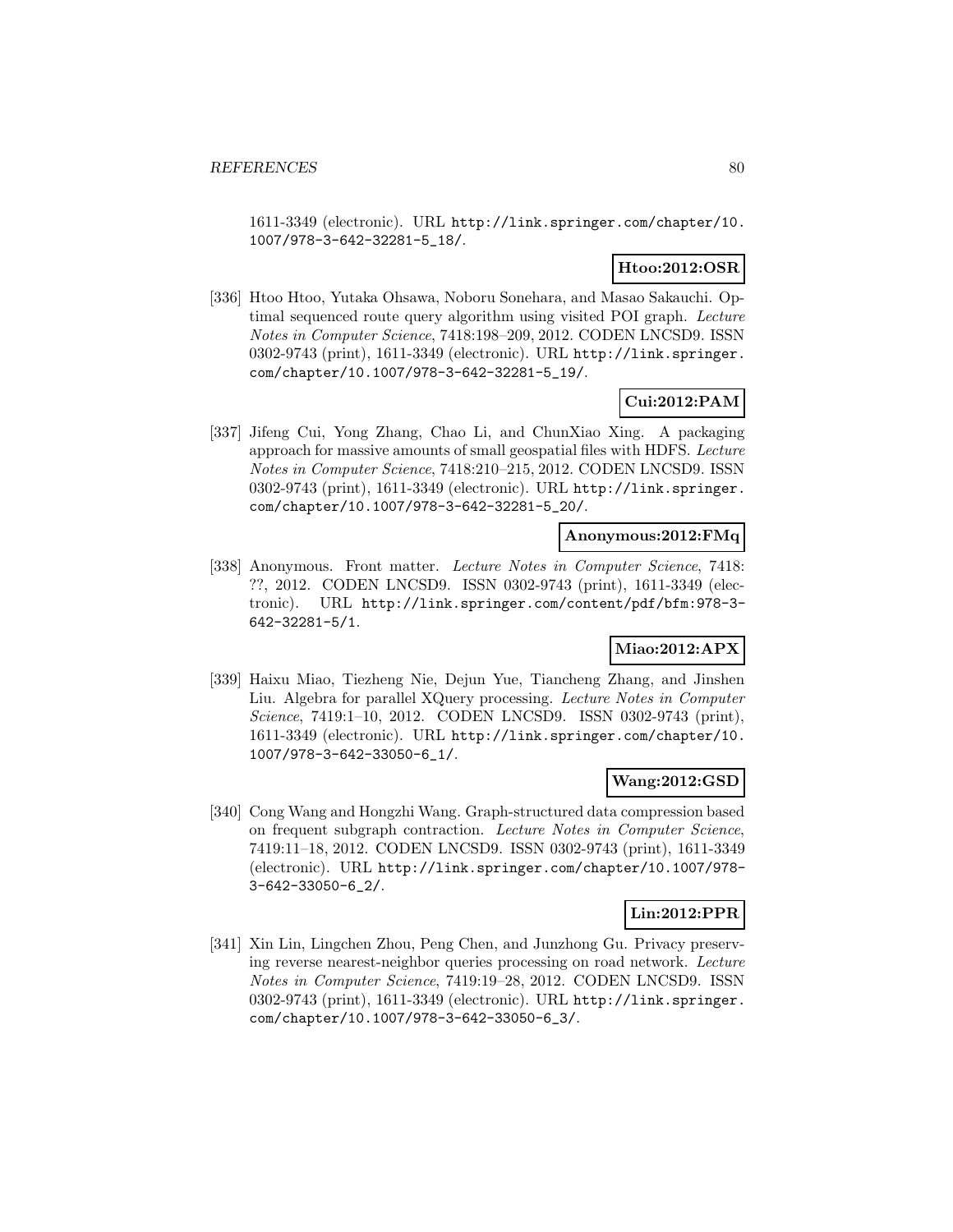# **Wu:2012:WRG**

[342] Jianmin Wu and Mizuho Iwaihara. Wikipedia revision graph extraction based on N-gram cover. Lecture Notes in Computer Science, 7419: 29–38, 2012. CODEN LNCSD9. ISSN 0302-9743 (print), 1611-3349 (electronic). URL http://link.springer.com/chapter/10.1007/978- 3-642-33050-6\_4/.

# **Ren:2012:WNI**

[343] Meirui Ren, Jinsheng Duan, Hao Qu, Xinjing Wang, and Lei Du. Wireless nerve: Invisible anti-theft system in wireless sensor network. Lecture Notes in Computer Science, 7419:39–44, 2012. CODEN LNCSD9. ISSN 0302- 9743 (print), 1611-3349 (electronic). URL http://link.springer.com/ chapter/10.1007/978-3-642-33050-6\_5/.

# **He:2012:STM**

[344] Zaobo He and Xiaoming Wang. A spatial-temporal model for the malware propagation in MWSNs based on the reaction-diffusion equations. Lecture Notes in Computer Science, 7419:45–56, 2012. CODEN LNCSD9. ISSN 0302-9743 (print), 1611-3349 (electronic). URL http://link.springer. com/chapter/10.1007/978-3-642-33050-6\_6/.

# **Tan:2012:ANL**

[345] Long Tan and Liyan Chen. The application of a node-localization algorithm of wireless sensor network in intelligent transportation system. Lecture Notes in Computer Science, 7419:57–68, 2012. CODEN LNCSD9. ISSN 0302-9743 (print), 1611-3349 (electronic). URL http://link. springer.com/chapter/10.1007/978-3-642-33050-6\_7/.

# **Luo:2012:PNV**

[346] Juan Luo, Lei Chen, Shan Fu, and Renfa Li. Parallel network virtualization resource management system. Lecture Notes in Computer Science, 7419:69–77, 2012. CODEN LNCSD9. ISSN 0302-9743 (print), 1611-3349 (electronic). URL http://link.springer.com/chapter/10.1007/978- 3-642-33050-6\_8/.

## **Zao:2012:APB**

[347] Yang Zao, Liu Yan, and Li Renfa. The analysis of priority-based slotted CSMA/CA algorithm in IEEE 802.15.4 sensor network. Lecture Notes in Computer Science, 7419:78–86, 2012. CODEN LNCSD9. ISSN 0302- 9743 (print), 1611-3349 (electronic). URL http://link.springer.com/ chapter/10.1007/978-3-642-33050-6\_9/.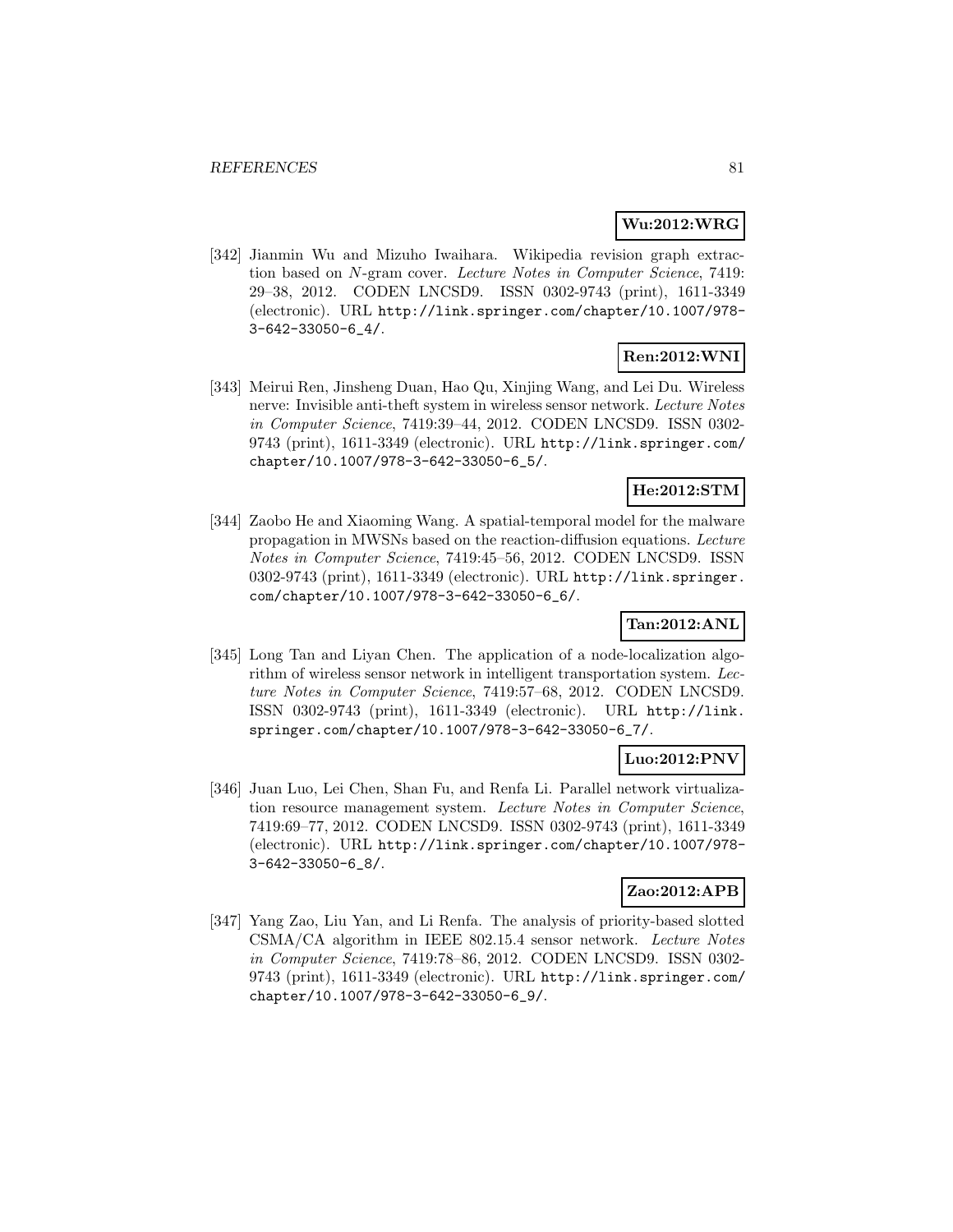## **Feng:2012:QBD**

[348] Cheng Feng, Rui Zhang, Shouxu Jiang, and Zhijun Li. QoI-based data gathering and routing guidance in VANETs. Lecture Notes in Computer Science, 7419:87–98, 2012. CODEN LNCSD9. ISSN 0302-9743 (print), 1611-3349 (electronic). URL http://link.springer.com/chapter/10. 1007/978-3-642-33050-6\_10/.

# **Yang:2012:PPL**

[349] Robin Jun Yang and Qiong Luo. PTL: Partitioned logging for database storage on flash solid state drives. Lecture Notes in Computer Science, 7419:99–108, 2012. CODEN LNCSD9. ISSN 0302-9743 (print), 1611-3349 (electronic). URL http://link.springer.com/chapter/10.1007/978- 3-642-33050-6\_11/.

# **Allayear:2012:AMI**

[350] Shaikh Muhammad Allayear, Sung Soon Park, Shamim H. Ripon, and Gyeong Hun Kim. Adaptation mechanism of iSCSI protocol for NAS storage solution in wireless environment. Lecture Notes in Computer Science, 7419:109–118, 2012. CODEN LNCSD9. ISSN 0302-9743 (print), 1611-3349 (electronic). URL http://link.springer.com/chapter/10. 1007/978-3-642-33050-6\_12/.

### **Koonsanit:2012:BSH**

[351] Kitti Koonsanit, Chuleerat Jaruskulchai, and Apisit Eiumnoh. Band selection for hyperspectral imagery with PCA-MIG. Lecture Notes in Computer Science, 7419:119–127, 2012. CODEN LNCSD9. ISSN 0302- 9743 (print), 1611-3349 (electronic). URL http://link.springer.com/ chapter/10.1007/978-3-642-33050-6\_13/.

## **Zhang:2012:NTO**

[352] Jing Zhang, Xiaoguang Hong, Zhaohui Peng, and Qingzhong Li. NestedCube: Towards online analytical processing on information-enhanced multidimensional network. Lecture Notes in Computer Science, 7419: 128–139, 2012. CODEN LNCSD9. ISSN 0302-9743 (print), 1611-3349 (electronic). URL http://link.springer.com/chapter/10.1007/978- 3-642-33050-6\_14/.

## **Liu:2012:MEA**

[353] Yi Liu, Luo Chen, Ning Jing, and Wei Xiong. MRFM: An efficient approach to spatial join aggregate. Lecture Notes in Computer Science, 7419: 140–150, 2012. CODEN LNCSD9. ISSN 0302-9743 (print), 1611-3349 (electronic). URL http://link.springer.com/chapter/10.1007/978- 3-642-33050-6\_15/.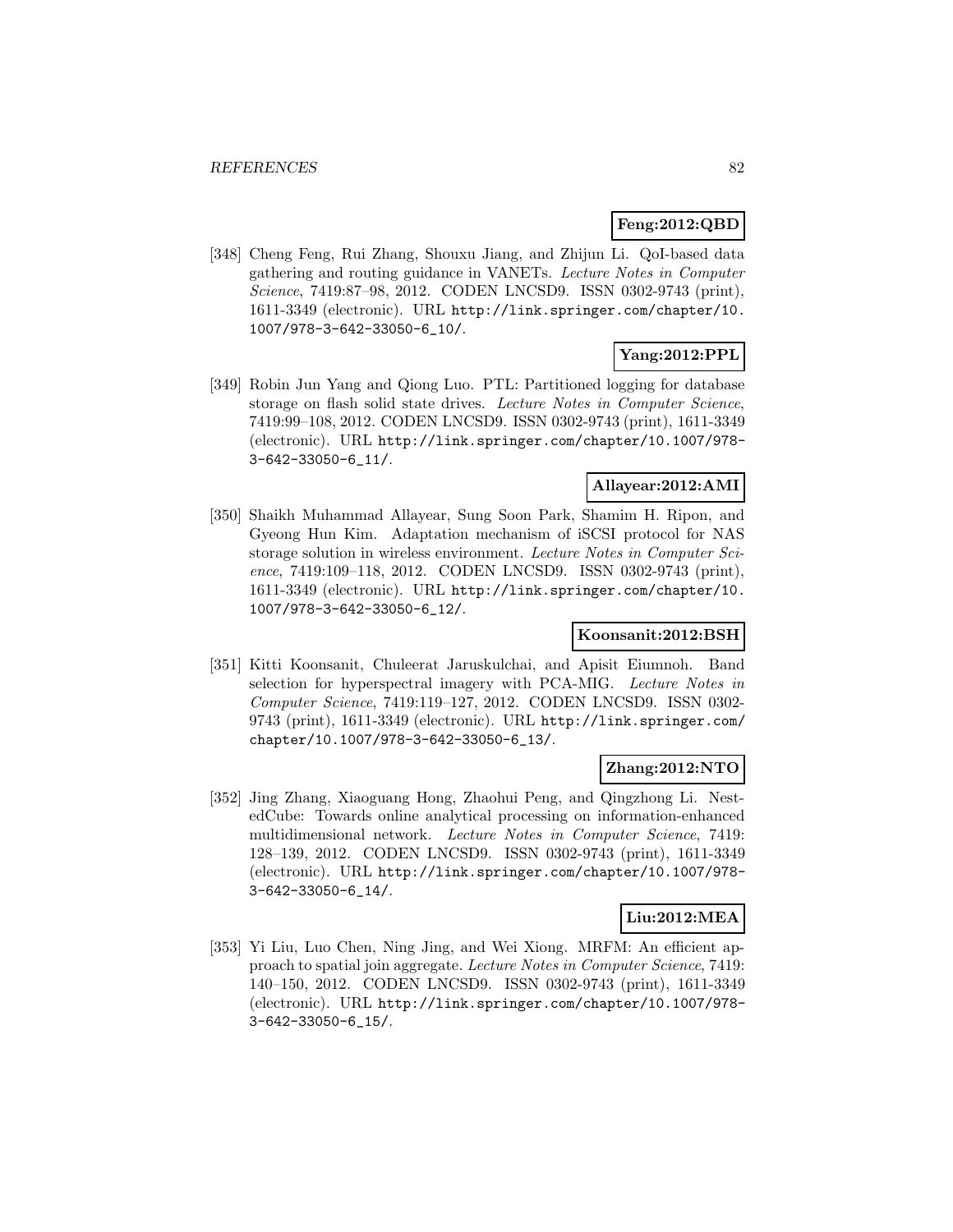# **Li:2012:DII**

[354] Xu Li, Xin Wang, Hong Shi, Zhaohua Sheng, and Zhiyong Feng. A distributed inverted indexing scheme for large-scale RDF data. Lecture Notes in Computer Science, 7419:151–161, 2012. CODEN LNCSD9. ISSN 0302- 9743 (print), 1611-3349 (electronic). URL http://link.springer.com/ chapter/10.1007/978-3-642-33050-6\_16/.

# **Pan:2012:MAS**

[355] Wei Pan, Zhanhuai Li, Qun Chen, Shanglian Peng, Bo Suo, and Jian Xu. MSMapper: An adaptive split assignment scheme for MapReduce. Lecture Notes in Computer Science, 7419:162–172, 2012. CODEN LNCSD9. ISSN 0302-9743 (print), 1611-3349 (electronic). URL http://link.springer. com/chapter/10.1007/978-3-642-33050-6\_17/.

# **Zhang:2012:DER**

[356] Chunyu Zhang, Yong Su, Jiyang Chen, and Wen Wang. Driving environment reconstruction and analysis system on multi-sensor network. Lecture Notes in Computer Science, 7419:173–180, 2012. CODEN LNCSD9. ISSN 0302-9743 (print), 1611-3349 (electronic). URL http://link.springer. com/chapter/10.1007/978-3-642-33050-6\_18/.

# **Yu:2012:LGH**

[357] Zhou Yu, Jian Shao, and Fei Wu. LuSH: a generic high-dimensional index framework. Lecture Notes in Computer Science, 7419:181–191, 2012. CODEN LNCSD9. ISSN 0302-9743 (print), 1611-3349 (electronic). URL http://link.springer.com/chapter/10.1007/978-3- 642-33050-6\_19/.

## **Zhu:2012:ITS**

[358] Huaijie Zhu, Xiaochun Yang, Bin Wang, and Yue Wang. Improving text search on hybrid data. Lecture Notes in Computer Science, 7419: 192–203, 2012. CODEN LNCSD9. ISSN 0302-9743 (print), 1611-3349 (electronic). URL http://link.springer.com/chapter/10.1007/978- 3-642-33050-6\_20/.

### **Anonymous:2012:FMr**

[359] Anonymous. Front matter. Lecture Notes in Computer Science, 7419: ??, 2012. CODEN LNCSD9. ISSN 0302-9743 (print), 1611-3349 (electronic). URL http://link.springer.com/content/pdf/bfm:978-3- 642-33050-6/1.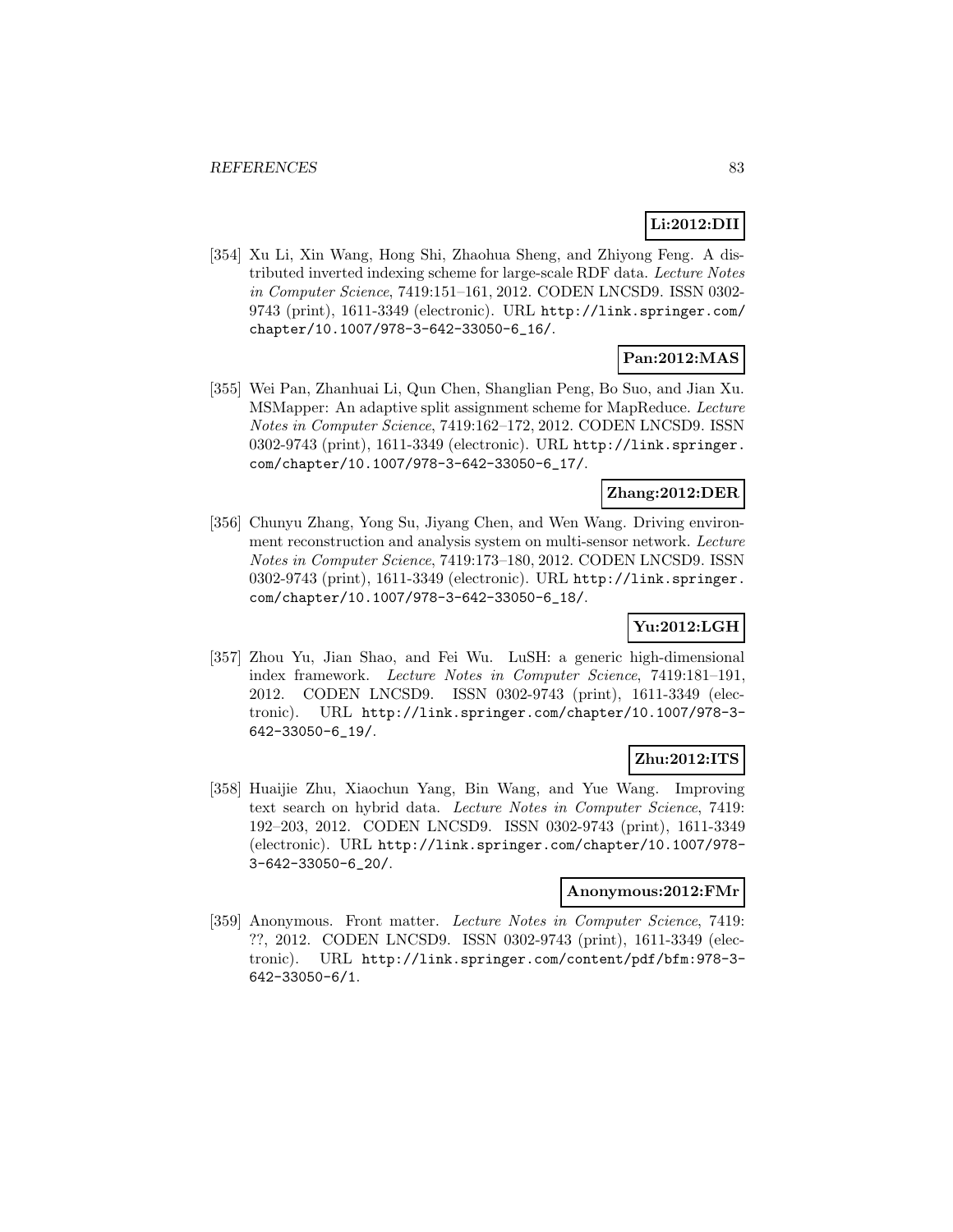#### **Banerjee:2012:MVO**

[360] Anindya Banerjee. Modular verification of object-based programs. Lecture Notes in Computer Science, 7421:1–2, 2012. CODEN LNCSD9. ISSN 0302-9743 (print), 1611-3349 (electronic). URL http://link.springer. com/accesspage/chapter/10.1007/978-3-642-31762-0\_1.

## **Bormer:2012:CIV**

[361] Thorsten Bormer, Marc Brockschmidt, Dino Distefano, and Gidon Ernst. The COST IC0701 verification competition 2011. Lecture Notes in Computer Science, 7421:3–21, 2012. CODEN LNCSD9. ISSN 0302- 9743 (print), 1611-3349 (electronic). URL http://link.springer.com/ chapter/10.1007/978-3-642-31762-0\_2/.

## **Hunt:2012:PAF**

[362] James J. Hunt. The practical application of formal methods: Where is the benefit for industry? Lecture Notes in Computer Science, 7421: 22–32, 2012. CODEN LNCSD9. ISSN 0302-9743 (print), 1611-3349 (electronic). URL http://link.springer.com/chapter/10.1007/978- 3-642-31762-0\_3/.

### **Mycroft:2012:ITM**

[363] Alan Mycroft. Isolation types and multi-core architectures. Lecture Notes in Computer Science, 7421:33–48, 2012. CODEN LNCSD9. ISSN 0302- 9743 (print), 1611-3349 (electronic). URL http://link.springer.com/ chapter/10.1007/978-3-642-31762-0\_4/.

### **Wong:2012:MAD**

[364] Peter Y. H. Wong, Nikolay Diakov, and Ina Schaefer. Modelling adaptable distributed object oriented systems using the HATS approach: a Fredhopper case study. Lecture Notes in Computer Science, 7421:49– 66, 2012. CODEN LNCSD9. ISSN 0302-9743 (print), 1611-3349 (electronic). URL http://link.springer.com/chapter/10.1007/978-3- 642-31762-0\_5/.

# **Balakrishnan:2012:MAI**

[365] Gogul Balakrishnan, Naoto Maeda, Sriram Sankaranarayanan, Franjo Ivančić, and Aarti Gupta. Modeling and analyzing the interaction of C and C++ strings. Lecture Notes in Computer Science, 7421:67–85, 2012. CODEN LNCSD9. ISSN 0302-9743 (print), 1611-3349 (electronic). URL http://link.springer.com/chapter/10.1007/978-3- 642-31762-0\_6/.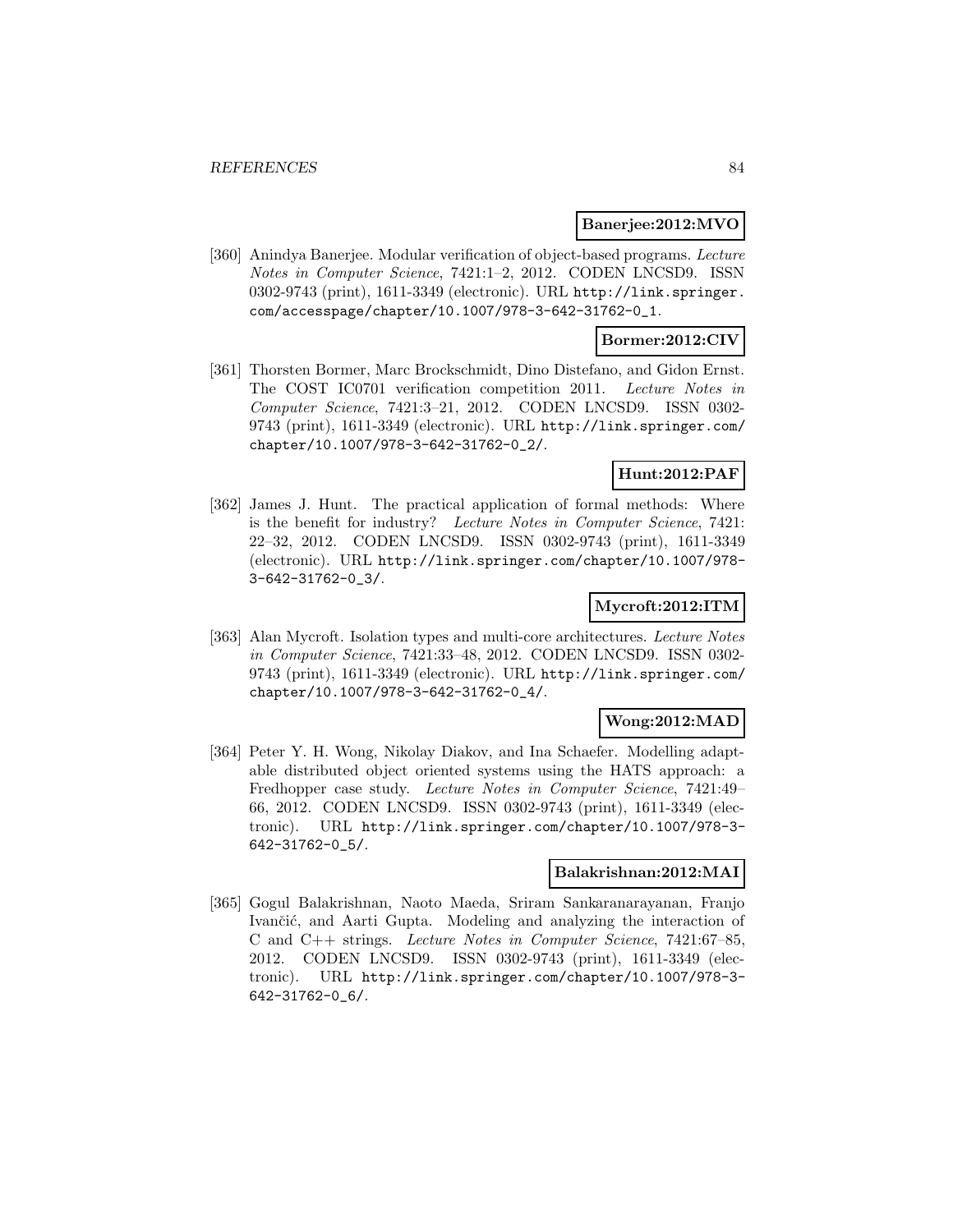#### **Beckert:2012:IBM**

[366] Bernhard Beckert, Thorsten Bormer, Florian Merz, and Carsten Sinz. Integration of bounded model checking and deductive verification. Lecture Notes in Computer Science, 7421:86–104, 2012. CODEN LNCSD9. ISSN 0302-9743 (print), 1611-3349 (electronic). URL http://link.springer. com/chapter/10.1007/978-3-642-31762-0\_7/.

# **Bentea:2012:PFO**

[367] Lucian Bentea and Olaf Owe. A probabilistic framework for objectoriented modeling and analysis of distributed systems. Lecture Notes in Computer Science, 7421:105–122, 2012. CODEN LNCSD9. ISSN 0302- 9743 (print), 1611-3349 (electronic). URL http://link.springer.com/ chapter/10.1007/978-3-642-31762-0\_8/.

## **Brockschmidt:2012:ADN**

[368] Marc Brockschmidt, Thomas Ströder, Carsten Otto, and Jürgen Giesl. Automated detection of non-termination and NullPointerExceptions for Java bytecode. Lecture Notes in Computer Science, 7421:123–141, 2012. CODEN LNCSD9. ISSN 0302-9743 (print), 1611-3349 (electronic). URL http://link.springer.com/chapter/10.1007/978-3- 642-31762-0\_9/.

# **Heinen:2012:JAJ**

[369] Jonathan Heinen, Henrik Barthels, and Christina Jansen. Juggrnaut — an abstract JVM. Lecture Notes in Computer Science, 7421:142– 159, 2012. CODEN LNCSD9. ISSN 0302-9743 (print), 1611-3349 (electronic). URL http://link.springer.com/chapter/10.1007/978- 3-642-31762-0\_10/.

## **Herranz:2012:VIP**

[370] Angel Herranz and Julio Mariño. A verified implementation of priority monitors in Java. Lecture Notes in Computer Science, 7421:160– 177, 2012. CODEN LNCSD9. ISSN 0302-9743 (print), 1611-3349 (electronic). URL http://link.springer.com/chapter/10.1007/978- 3-642-31762-0\_11/.

### **Huisman:2012:SSC**

[371] Marieke Huisman and Tri Minh Ngo. Scheduler-specific confidentiality for multi-threaded programs and its logic-based verification. Lecture Notes in Computer Science, 7421:178–195, 2012. CODEN LNCSD9. ISSN 0302- 9743 (print), 1611-3349 (electronic). URL http://link.springer.com/ chapter/10.1007/978-3-642-31762-0\_12/.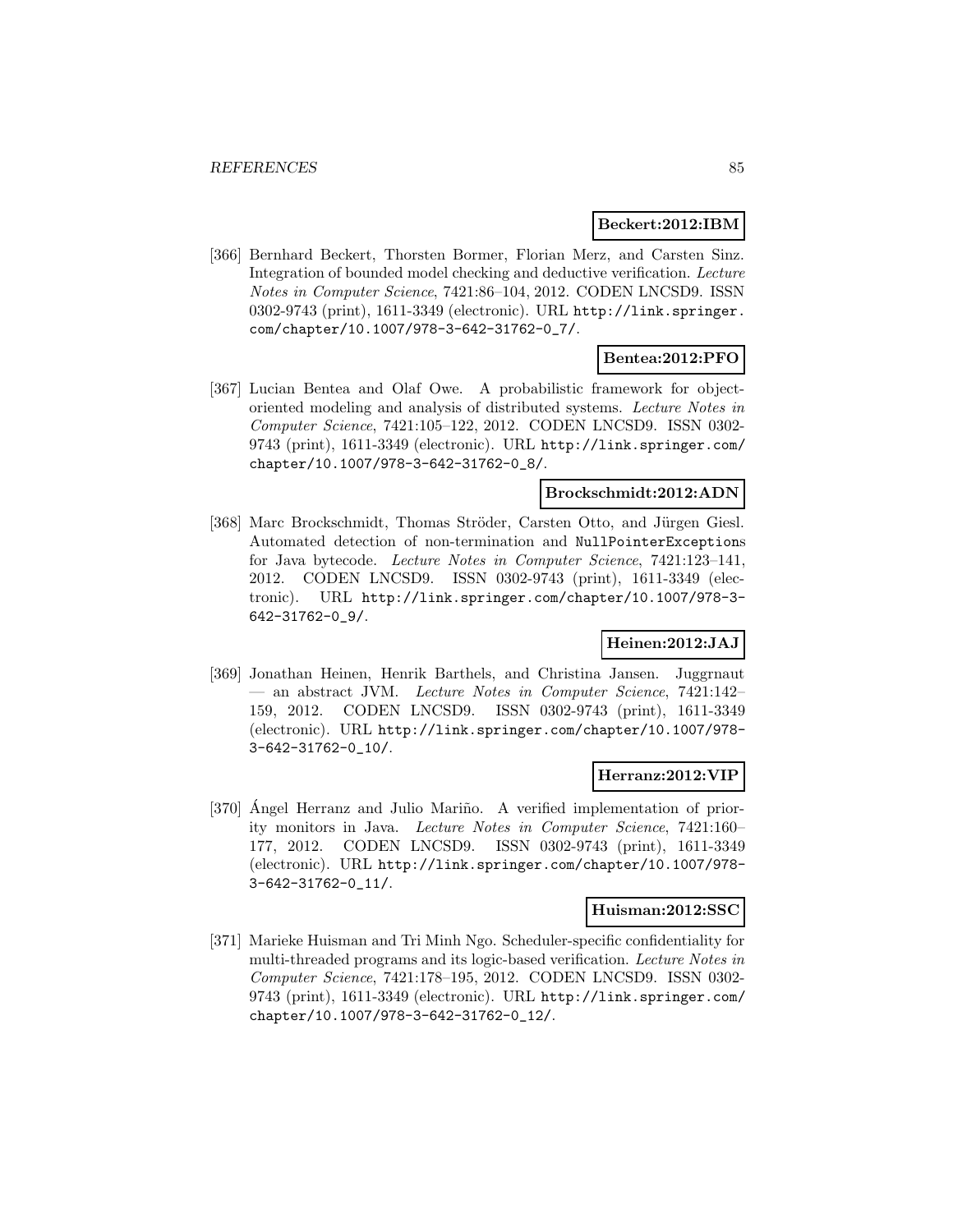### **Johnsen:2012:FMU**

[372] Einar Broch Johnsen, Rudolf Schlatte, and S. Lizeth Tapia Tarifa. A formal model of user-defined resources in resource-restricted deployment scenarios. Lecture Notes in Computer Science, 7421:196–213, 2012. CODEN LNCSD9. ISSN 0302-9743 (print), 1611-3349 (electronic). URL http:// link.springer.com/chapter/10.1007/978-3-642-31762-0\_13/.

## **Rusu:2012:BFF**

[373] Vlad Rusu and Dorel Lucanu. A **K**-based formal framework for domainspecific modelling languages. Lecture Notes in Computer Science, 7421: 214–231, 2012. CODEN LNCSD9. ISSN 0302-9743 (print), 1611-3349 (electronic). URL http://link.springer.com/chapter/10.1007/978- 3-642-31762-0\_14/.

#### **Scheben:2012:VIF**

[374] Christoph Scheben and Peter H. Schmitt. Verification of information flow properties of Java programs without approximations. Lecture Notes in Computer Science, 7421:232–249, 2012. CODEN LNCSD9. ISSN 0302- 9743 (print), 1611-3349 (electronic). URL http://link.springer.com/ chapter/10.1007/978-3-642-31762-0\_15/.

## **Anonymous:2012:BMg**

[375] Anonymous. Back matter. Lecture Notes in Computer Science, 7421: ??, 2012. CODEN LNCSD9. ISSN 0302-9743 (print), 1611-3349 (electronic). URL http://link.springer.com/content/pdf/bbm:978-3- 642-31762-0/1.

#### **Anonymous:2012:FMs**

[376] Anonymous. Front matter. Lecture Notes in Computer Science, 7421: ??, 2012. CODEN LNCSD9. ISSN 0302-9743 (print), 1611-3349 (electronic). URL http://link.springer.com/content/pdf/bfm:978-3- 642-31762-0/1.

## **Ausiello:2012:STO**

[377] Giorgio Ausiello, Giuseppe F. Italiano, Luigi Laura, Umberto Nanni, and Fabiano Sarracco. Structure theorems for optimum hyperpaths in directed hypergraphs. Lecture Notes in Computer Science, 7422: 1–14, 2012. CODEN LNCSD9. ISSN 0302-9743 (print), 1611-3349 (electronic). URL http://link.springer.com/chapter/10.1007/978- 3-642-32147-4\_1/.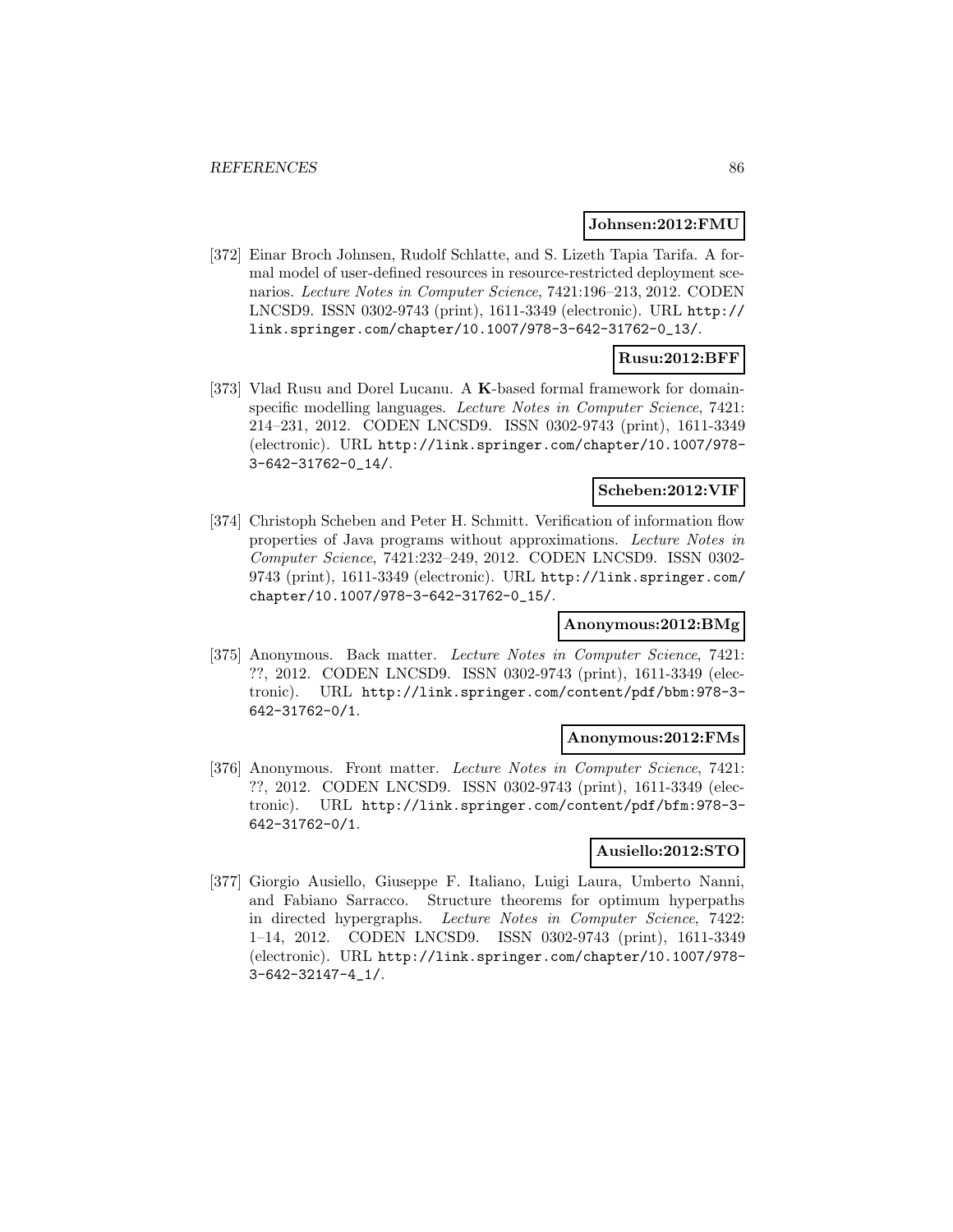### **Hewitt:2012:BPG**

[378] Mike Hewitt, George L. Nemhauser, and Martin Savelsbergh. Branchand-price guided search. Lecture Notes in Computer Science, 7422: 15–18, 2012. CODEN LNCSD9. ISSN 0302-9743 (print), 1611-3349 (electronic). URL http://link.springer.com/chapter/10.1007/978- 3-642-32147-4\_2/.

#### **Papadimitriou:2012:NFC**

[379] Christos H. Papadimitriou. The new faces of combinatorial optimization. Lecture Notes in Computer Science, 7422:19–23, 2012. CODEN LNCSD9. ISSN 0302-9743 (print), 1611-3349 (electronic). URL http:// link.springer.com/chapter/10.1007/978-3-642-32147-4\_3/.

### **Cacchiani:2012:MAT**

[380] Valentina Cacchiani, Alberto Caprara, and Paolo Toth. Models and algorithms for the train unit assignment problem. Lecture Notes in Computer Science, 7422:24–35, 2012. CODEN LNCSD9. ISSN 0302-9743 (print), 1611-3349 (electronic). URL http://link.springer.com/chapter/10. 1007/978-3-642-32147-4\_4/.

## **Piva:2012:MST**

[381] Breno Piva and Cid C. de Souza. The minimum stabbing triangulation problem: IP models and computational evaluation. Lecture Notes in Computer Science, 7422:36–47, 2012. CODEN LNCSD9. ISSN 0302- 9743 (print), 1611-3349 (electronic). URL http://link.springer.com/ chapter/10.1007/978-3-642-32147-4\_5/.

### **Fischetti:2012:OS**

[382] Matteo Fischetti and Leo Liberti. Orbital shrinking. Lecture Notes in Computer Science, 7422:48–58, 2012. CODEN LNCSD9. ISSN 0302- 9743 (print), 1611-3349 (electronic). URL http://link.springer.com/ chapter/10.1007/978-3-642-32147-4\_6/.

#### **Ostrowski:2012:USO**

[383] James Ostrowski. Using symmetry to optimize over the Sherali–Adams relaxation. Lecture Notes in Computer Science, 7422:59–70, 2012. CODEN LNCSD9. ISSN 0302-9743 (print), 1611-3349 (electronic). URL http:// link.springer.com/chapter/10.1007/978-3-642-32147-4\_7/.

## **Cheng:2012:SOC**

[384] Jianqiang Cheng, Céline Gicquel, and Abdel Lisser. A second-order cone programming approximation to joint chance-constrained linear programs. Lecture Notes in Computer Science, 7422:71–80, 2012. CODEN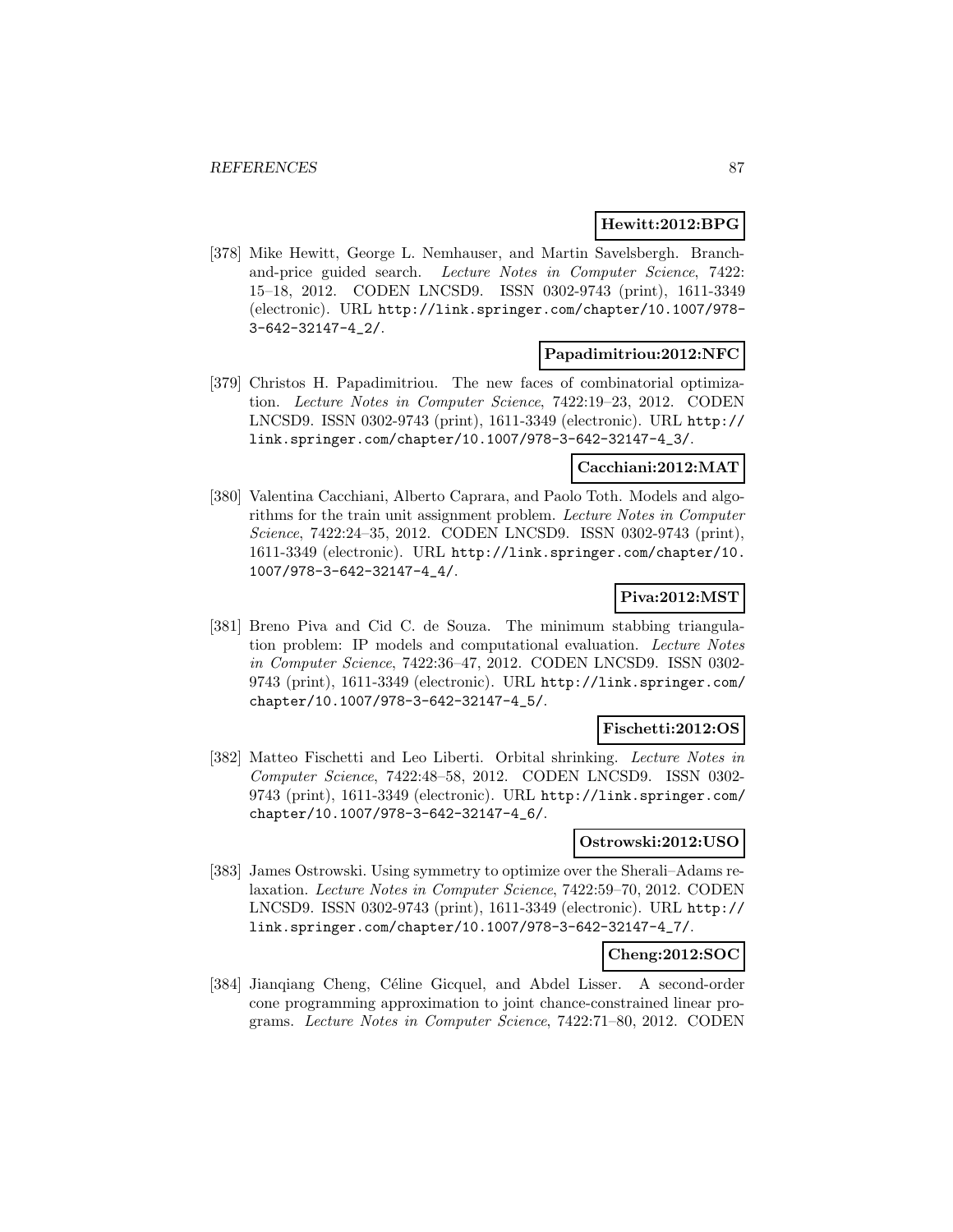LNCSD9. ISSN 0302-9743 (print), 1611-3349 (electronic). URL http:// link.springer.com/chapter/10.1007/978-3-642-32147-4\_8/.

## **Gorge:2012:SRM**

[385] Agnès Gorge, Abdel Lisser, and Riadh Zorgati. Semidefinite relaxations for mixed 0–1 second-order cone program. Lecture Notes in Computer Science, 7422:81–92, 2012. CODEN LNCSD9. ISSN 0302-9743 (print), 1611-3349 (electronic). URL http://link.springer.com/chapter/10. 1007/978-3-642-32147-4\_9/.

#### **Fouilhoux:2012:NDR**

[386] Pierre Fouilhoux and Aurélien Questel. The non-disjoint  $m$ -ring-star problem: Polyhedral results and SDH/SONET network design. Lecture Notes in Computer Science, 7422:93–104, 2012. CODEN LNCSD9. ISSN 0302- 9743 (print), 1611-3349 (electronic). URL http://link.springer.com/ chapter/10.1007/978-3-642-32147-4\_10/.

## **Borne:2012:UAT**

[387] Sylvie Borne, Roland Grappe, and Mathieu Lacroix. The uncapacitated asymmetric traveling salesman problem with multiple stacks. Lecture Notes in Computer Science, 7422:105–116, 2012. CODEN LNCSD9. ISSN 0302-9743 (print), 1611-3349 (electronic). URL http://link.springer. com/chapter/10.1007/978-3-642-32147-4\_11/.

## **Lacroix:2012:PAB**

[388] Mathieu Lacroix, A. Ridha Mahjoub, and Sébastien Martin. Polyhedral analysis and branch-and-cut for the structural analysis problem. Lecture Notes in Computer Science, 7422:117–128, 2012. CODEN LNCSD9. ISSN 0302-9743 (print), 1611-3349 (electronic). URL http://link.springer. com/chapter/10.1007/978-3-642-32147-4\_12/.

### **Faenza:2012:EFN**

[389] Yuri Faenza, Samuel Fiorini, Roland Grappe, and Hans Raj Tiwary. Extended formulations, nonnegative factorizations, and randomized communication protocols. Lecture Notes in Computer Science, 7422:129– 140, 2012. CODEN LNCSD9. ISSN 0302-9743 (print), 1611-3349 (electronic). URL http://link.springer.com/chapter/10.1007/978- 3-642-32147-4\_13/.

## **Braun:2012:AAS**

[390] Gábor Braun and Sebastian Pokutta. An algebraic approach to symmetric extended formulations. Lecture Notes in Computer Science, 7422: 141–152, 2012. CODEN LNCSD9. ISSN 0302-9743 (print), 1611-3349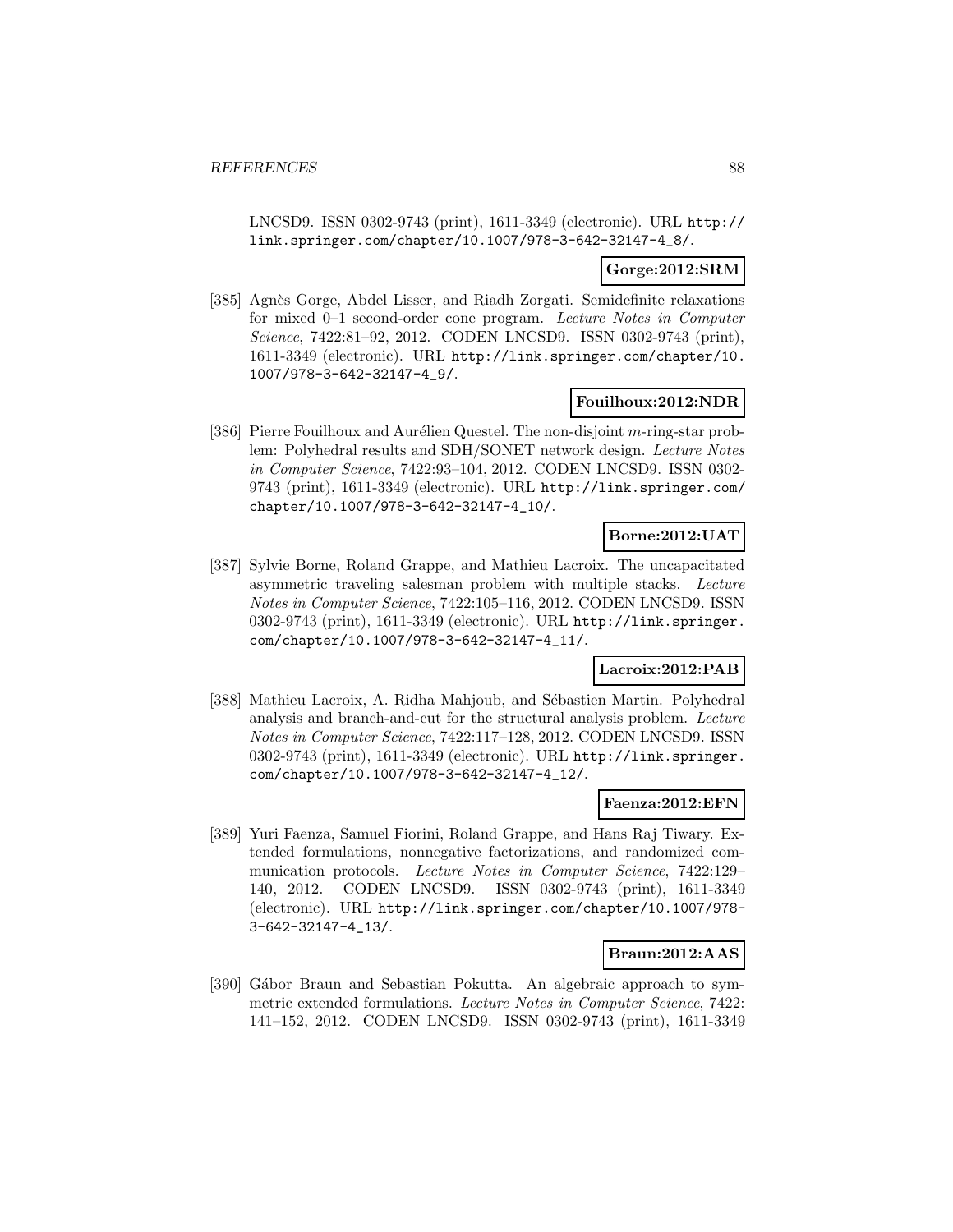(electronic). URL http://link.springer.com/chapter/10.1007/978- 3-642-32147-4\_14/.

## **Fujishige:2012:DCS**

[391] Satoru Fujishige and Jens Maßberg. Dual consistent systems of linear inequalities and cardinality constrained polytopes. Lecture Notes in Computer Science, 7422:153–164, 2012. CODEN LNCSD9. ISSN 0302- 9743 (print), 1611-3349 (electronic). URL http://link.springer.com/ chapter/10.1007/978-3-642-32147-4\_15/.

### **Freire:2012:MRC**

[392] A. S. Freire, V. Acuña, P. Crescenzi, C. E. Ferreira, V. Lacroix, and P. V. Milreu. Minimum ratio cover of matrix columns by extreme rays of its induced cone. Lecture Notes in Computer Science, 7422: 165–177, 2012. CODEN LNCSD9. ISSN 0302-9743 (print), 1611-3349 (electronic). URL http://link.springer.com/chapter/10.1007/978- 3-642-32147-4\_16/.

# **Galli:2012:GIM**

[393] Laura Galli, Konstantinos Kaparis, and Adam N. Letchford. Gap inequalities for the Max-Cut problem: a cutting-plane algorithm. Lecture Notes in Computer Science, 7422:178–188, 2012. CODEN LNCSD9. ISSN 0302-9743 (print), 1611-3349 (electronic). URL http://link.springer. com/chapter/10.1007/978-3-642-32147-4\_17/.

## **Dokka:2012:FSA**

[394] Trivikram Dokka, Ioannis Mourtos, and Frits C. R. Spieksma. Fast separation algorithms for three-index assignment problems. Lecture Notes in Computer Science, 7422:189–200, 2012. CODEN LNCSD9. ISSN 0302- 9743 (print), 1611-3349 (electronic). URL http://link.springer.com/ chapter/10.1007/978-3-642-32147-4\_18/.

## **Gouveia:2012:HCS**

[395] Luis Gouveia, Markus Leitner, and Ivana Ljubić. On the hop constrained Steiner tree problem with multiple root nodes. Lecture Notes in Computer Science, 7422:201–212, 2012. CODEN LNCSD9. ISSN 0302-9743 (print), 1611-3349 (electronic). URL http://link.springer.com/chapter/10. 1007/978-3-642-32147-4\_19/.

### **Voge:2012:TIA**

[396] Marie-Emilie Voge and François Clautiaux. Theoretical investigation of aggregation in pseudo-polynomial network-flow models. Lecture Notes in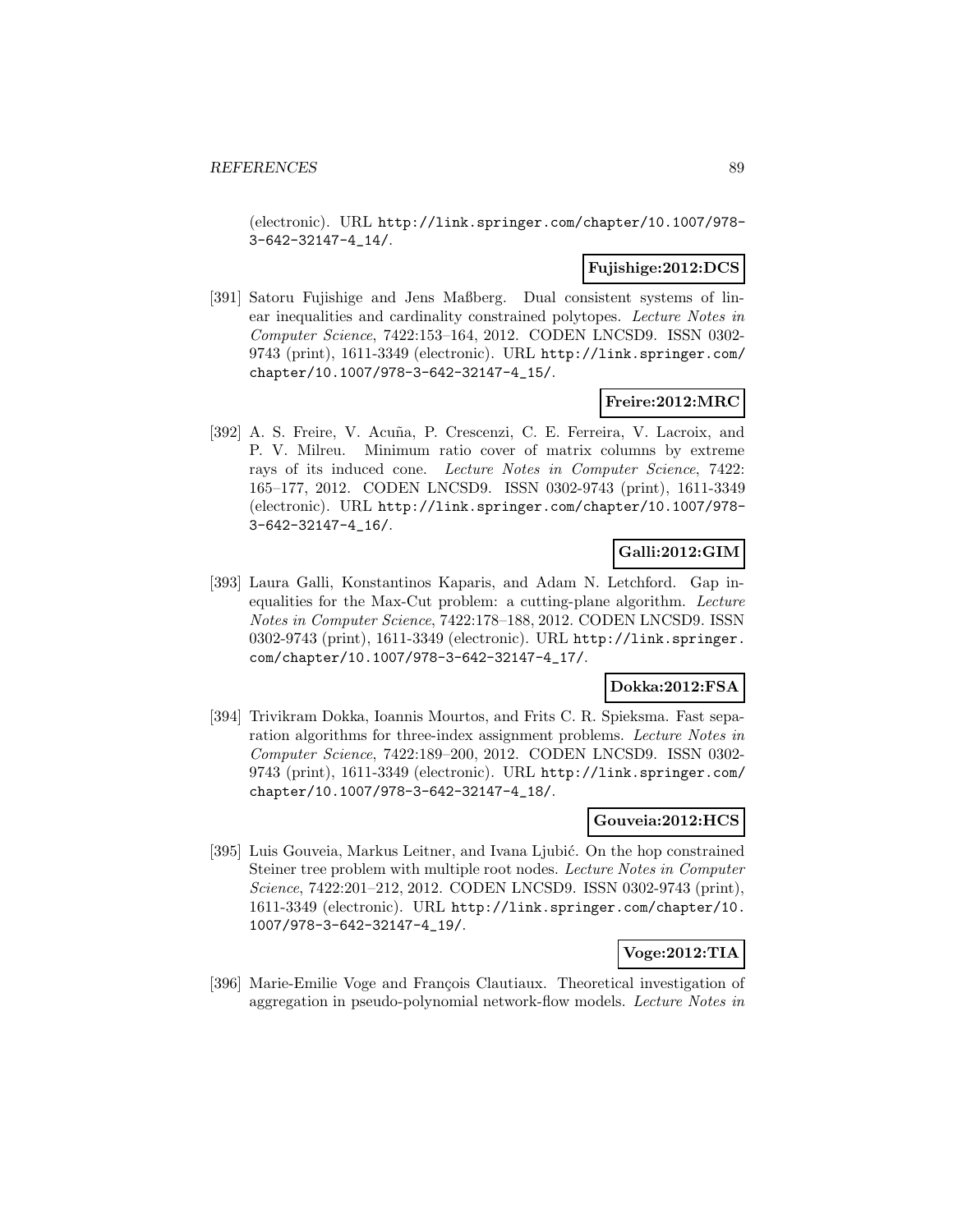Computer Science, 7422:213–224, 2012. CODEN LNCSD9. ISSN 0302- 9743 (print), 1611-3349 (electronic). URL http://link.springer.com/ chapter/10.1007/978-3-642-32147-4\_20/.

### **Anonymous:2012:FMt**

[397] Anonymous. Front matter. Lecture Notes in Computer Science, 7422: ??, 2012. CODEN LNCSD9. ISSN 0302-9743 (print), 1611-3349 (electronic). URL http://link.springer.com/content/pdf/bfm:978-3- 642-32147-4/1.

## **Koolen:2012:OIB**

[398] Marijn Koolen, Gabriella Kazai, Jaap Kamps, Antoine Doucet, and Monica Landoni. Overview of the INEX 2011 books and social search track. Lecture Notes in Computer Science, 7424:1–29, 2012. CODEN LNCSD9. ISSN 0302-9743 (print), 1611-3349 (electronic). URL http://link. springer.com/chapter/10.1007/978-3-642-35734-3\_1/.

## **Adriaans:2012:IDR**

[399] Frans Adriaans, Jaap Kamps, and Marijn Koolen. The importance of document ranking and user-generated content for faceted search and book suggestions. Lecture Notes in Computer Science, 7424:30–44, 2012. CODEN LNCSD9. ISSN 0302-9743 (print), 1611-3349 (electronic). URL http://link.springer.com/chapter/10.1007/978-3- 642-35734-3\_2/.

## **Bogers:2012:RIS**

[400] Toine Bogers, Kirstine Wilfred Christensen, and Birger Larsen. RSLIS at INEX 2011: Social book search track. Lecture Notes in Computer Science, 7424:45–56, 2012. CODEN LNCSD9. ISSN 0302-9743 (print), 1611-3349 (electronic). URL http://link.springer.com/chapter/10.1007/978- 3-642-35734-3\_3/.

## **Dejean:2012:UPB**

[401] Hervé Déjean. Using page breaks for book structuring. Lecture Notes in Computer Science, 7424:57–67, 2012. CODEN LNCSD9. ISSN 0302- 9743 (print), 1611-3349 (electronic). URL http://link.springer.com/ chapter/10.1007/978-3-642-35734-3\_4/.

### **Deveaud:2012:SRE**

[402] Romain Deveaud, Eric SanJuan, and Patrice Bellot. Social recommendation and external resources for book search. Lecture Notes in Computer Science, 7424:68–79, 2012. CODEN LNCSD9. ISSN 0302-9743 (print),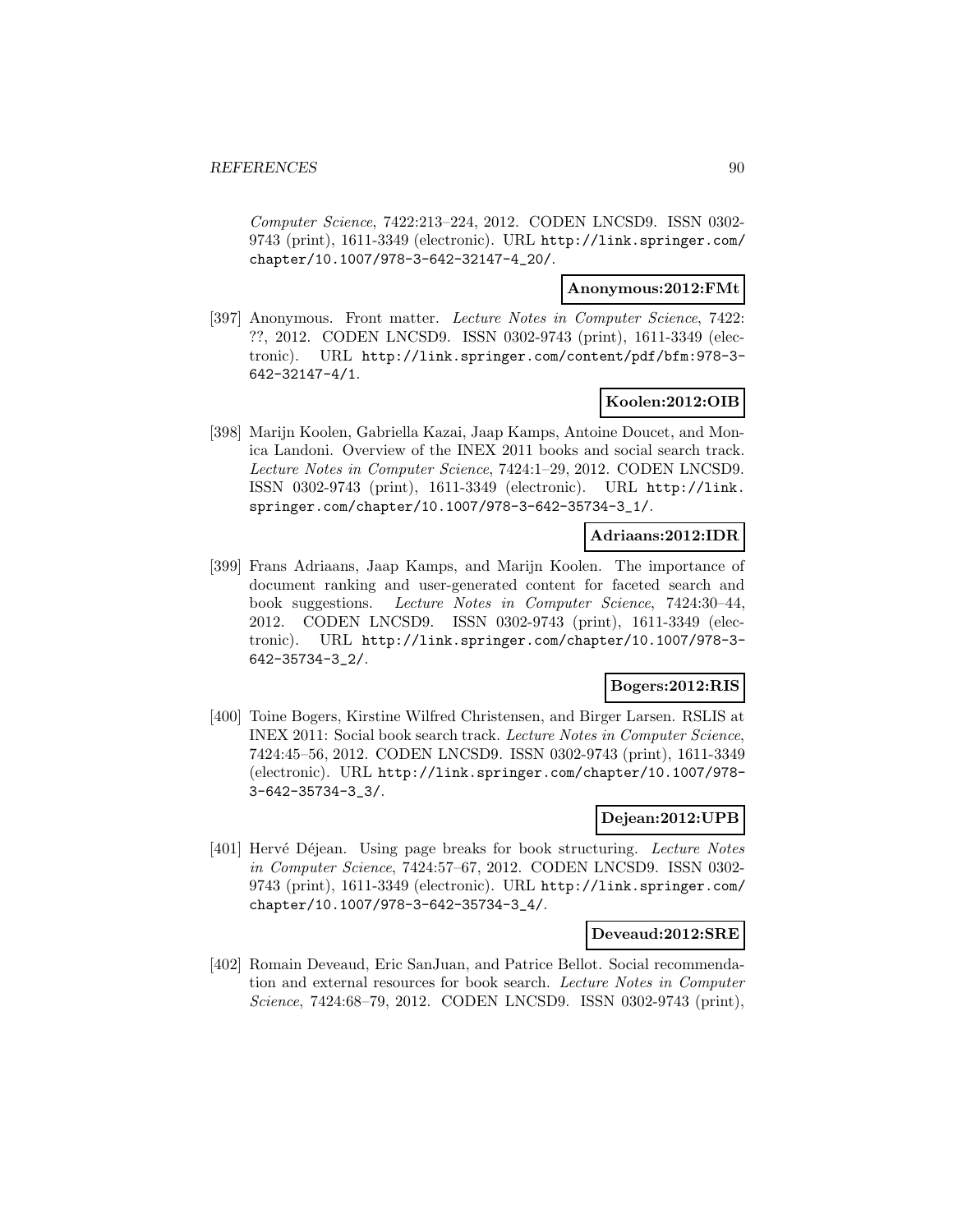1611-3349 (electronic). URL http://link.springer.com/chapter/10. 1007/978-3-642-35734-3\_5/.

# **Feild:2012:UMA**

[403] Henry A. Feild, Marc-Allen Cartright, and James Allan. The University of Massachusetts Amherst's participation in the INEX 2011 prove it track. Lecture Notes in Computer Science, 7424:80–85, 2012. CODEN LNCSD9. ISSN 0302-9743 (print), 1611-3349 (electronic). URL http:// link.springer.com/chapter/10.1007/978-3-642-35734-3\_6/.

## **Giguet:2012:BSE**

[404] Emmanuel Giguet and Nadine Lucas. The book structure extraction competition with the resurgence full content software at Caen University. Lecture Notes in Computer Science, 7424:86–97, 2012. CODEN LNCSD9. ISSN 0302-9743 (print), 1611-3349 (electronic). URL http:// link.springer.com/chapter/10.1007/978-3-642-35734-3\_7/.

# **Liu:2012:TSE**

[405] Caihua Liu, Jiajun Chen, Xiaofeng Zhang, Jie Liu, and Yalou Huang. TOC structure extraction from OCR-ed books. Lecture Notes in Computer Science, 7424:98–108, 2012. CODEN LNCSD9. ISSN 0302-9743 (print), 1611-3349 (electronic). URL http://link.springer.com/chapter/10. 1007/978-3-642-35734-3\_8/.

## **Preminger:2012:OPI**

[406] Michael Preminger and Ragnar Nordlie. OUC's participation in the 2011 INEX book track. Lecture Notes in Computer Science, 7424: 109–117, 2012. CODEN LNCSD9. ISSN 0302-9743 (print), 1611-3349 (electronic). URL http://link.springer.com/chapter/10.1007/978- 3-642-35734-3\_9/.

## **Wang:2012:OID**

[407] Qiuyue Wang, Georgina Ramírez, Maarten Marx, Martin Theobald, and Jaap Kamps. Overview of the INEX 2011 data-centric track. Lecture Notes in Computer Science, 7424:118–137, 2012. CODEN LNCSD9. ISSN 0302-9743 (print), 1611-3349 (electronic). URL http://link.springer. com/chapter/10.1007/978-3-642-35734-3\_10/.

### **Laitang:2012:EDX**

[408] Cyril Laitang, Karen Pinel-Sauvagnat, and Mohand Boughanem. Edit distance for XML information retrieval: Some experiments on the datacentric track of INEX 2011. Lecture Notes in Computer Science, 7424: 138–145, 2012. CODEN LNCSD9. ISSN 0302-9743 (print), 1611-3349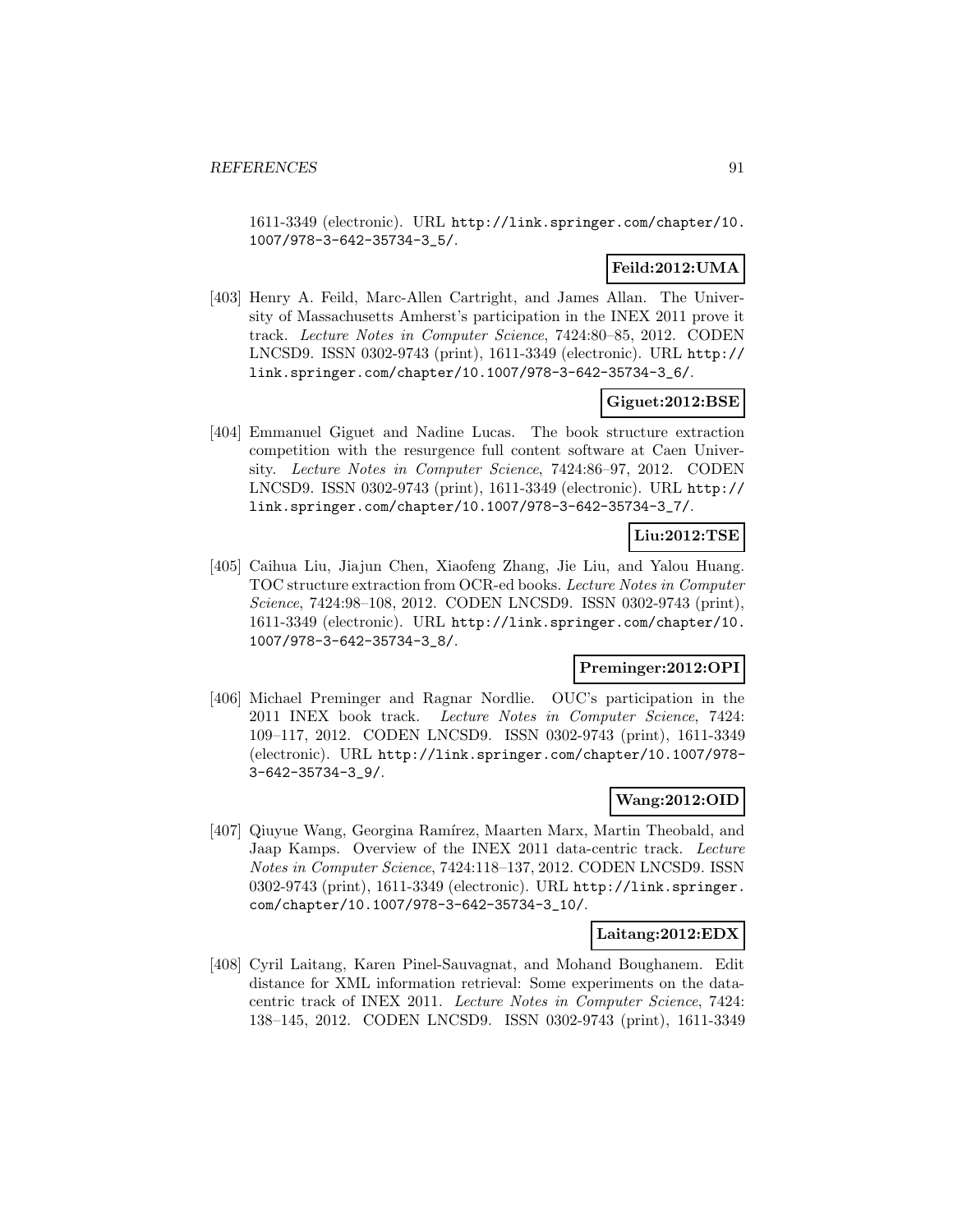(electronic). URL http://link.springer.com/chapter/10.1007/978- 3-642-35734-3\_11/.

## **Ramirez:2012:UIB**

[409] Georgina Ramírez. UPF at INEX 2011: Books and social search track and data-centric track. Lecture Notes in Computer Science, 7424:146– 154, 2012. CODEN LNCSD9. ISSN 0302-9743 (print), 1611-3349 (electronic). URL http://link.springer.com/chapter/10.1007/978- 3-642-35734-3\_12/.

## **Schuth:2012:UAD**

[410] Anne Schuth and Maarten Marx. University of Amsterdam data centric ad hoc and faceted search runs. Lecture Notes in Computer Science, 7424: 155–160, 2012. CODEN LNCSD9. ISSN 0302-9743 (print), 1611-3349 (electronic). URL http://link.springer.com/chapter/10.1007/978- 3-642-35734-3\_13/.

# **Ayala:2012:BRA**

[411] Darnes Vilariño Ayala, David Pinto, Saúl León Silverio, and Esteban Castillo. BUAP: a recursive approach to the data-centric track of INEX 2011. Lecture Notes in Computer Science, 7424:161–166, 2012. CODEN LNCSD9. ISSN 0302-9743 (print), 1611-3349 (electronic). URL http:// link.springer.com/chapter/10.1007/978-3-642-35734-3\_14/.

# **Wang:2012:RDC**

[412] Qiuyue Wang, Yantao Gan, and Yu Sun. RUC@INEX 2011 data-centric track. Lecture Notes in Computer Science, 7424:167–179, 2012. CODEN LNCSD9. ISSN 0302-9743 (print), 1611-3349 (electronic). URL http:// link.springer.com/chapter/10.1007/978-3-642-35734-3\_15/.

### **Wichaiwong:2012:MI**

[413] Tanakorn Wichaiwong and Chuleerat Jaruskulchai. MEXIR at INEX-2011. Lecture Notes in Computer Science, 7424:180–187, 2012. CODEN LNCSD9. ISSN 0302-9743 (print), 1611-3349 (electronic). URL http:// link.springer.com/chapter/10.1007/978-3-642-35734-3\_16/.

# **SanJuan:2012:OIQ**

[414] Eric SanJuan, Véronique Moriceau, Xavier Tannier, Patrice Bellot, and Josiane Mothe. Overview of the INEX 2011 question answering track (QA@INEX). Lecture Notes in Computer Science, 7424:188–206, 2012. CODEN LNCSD9. ISSN 0302-9743 (print), 1611-3349 (electronic). URL http://link.springer.com/chapter/10.1007/978-3- 642-35734-3\_17/.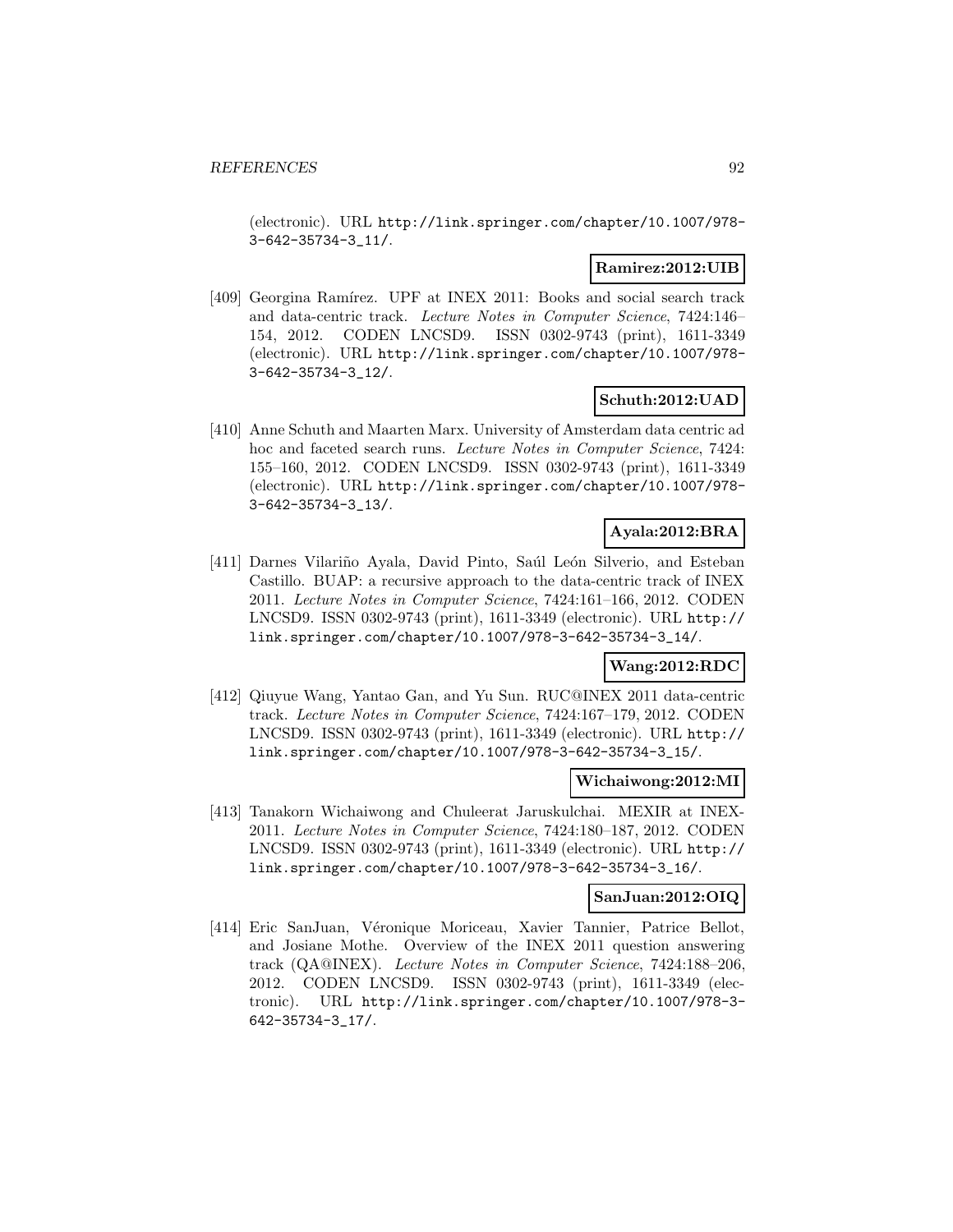### **Bhaskar:2012:HQS**

[415] Pinaki Bhaskar, Somnath Banerjee, Snehasis Neogi, and Sivaji Bandyopadhyay. A hybrid QA system with focused IR and automatic summarization for INEX 2011. Lecture Notes in Computer Science, 7424: 207–218, 2012. CODEN LNCSD9. ISSN 0302-9743 (print), 1611-3349 (electronic). URL http://link.springer.com/chapter/10.1007/978- 3-642-35734-3\_18/.

## **Ermakova:2012:IIQ**

[416] Liana Ermakova and Josiane Mothe. IRIT at INEX: Question answering task. Lecture Notes in Computer Science, 7424:219–226, 2012. CODEN LNCSD9. ISSN 0302-9743 (print), 1611-3349 (electronic). URL http:// link.springer.com/chapter/10.1007/978-3-642-35734-3\_19/.

**Laureano-Cruces:2012:GBS**

[417] Ana Lilia Laureano-Cruces and Javier Ramírez-Rodríguez. A graphbased summarization system at QA@INEX track 2011. Lecture Notes in Computer Science, 7424:227–231, 2012. CODEN LNCSD9. ISSN 0302- 9743 (print), 1611-3349 (electronic). URL http://link.springer.com/ chapter/10.1007/978-3-642-35734-3\_20/.

## **Anonymous:2012:FMu**

[418] Anonymous. Front matter. Lecture Notes in Computer Science, 7424: ??, 2012. CODEN LNCSD9. ISSN 0302-9743 (print), 1611-3349 (electronic). URL http://link.springer.com/content/pdf/bfm:978-3- 642-35734-3/1.

### **Leem:2012:ARA**

[419] Intaek Leem, Mary Wu, and Chonggun Kim. An algorithm for resource allocation without inter-cluster collisions in WSN. Lecture Notes in Computer Science, 7425:1–8, 2012. CODEN LNCSD9. ISSN 0302-9743 (print), 1611-3349 (electronic). URL http://link.springer.com/chapter/10. 1007/978-3-642-32645-5\_1/.

# **Min:2012:DCT**

[420] Joonki Min, Jookyoung Kim, and Youngmi Kwon. Data compression technique for wireless sensor networks. Lecture Notes in Computer Science, 7425:9–16, 2012. CODEN LNCSD9. ISSN 0302-9743 (print), 1611-3349 (electronic). URL http://link.springer.com/chapter/10.1007/978- 3-642-32645-5\_2/.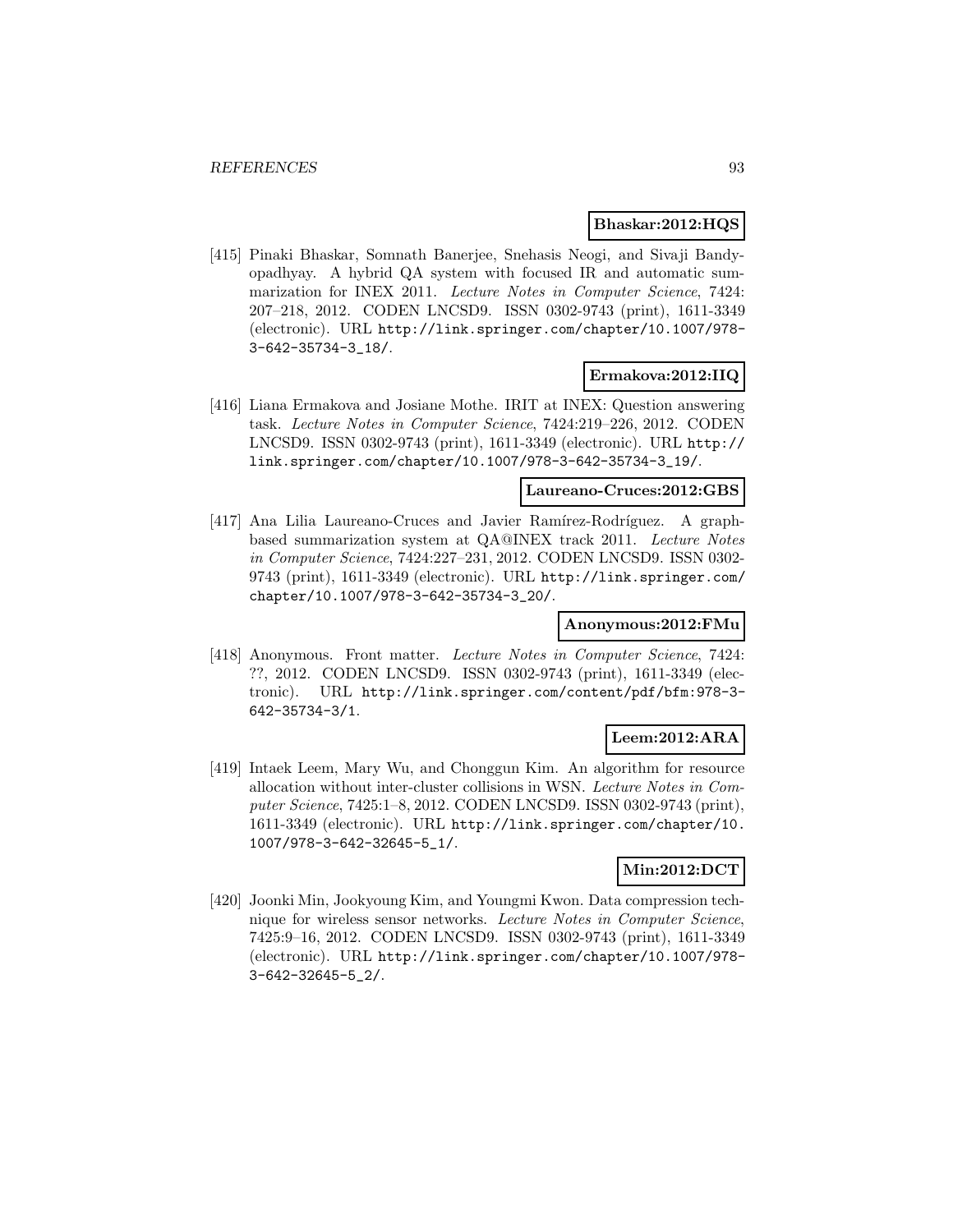### **Cho:2012:BRM**

[421] Jeong hyun Cho, Yong do Choi, and Sung ho Kim. A bandwidth reservation method for multicast streaming service. Lecture Notes in Computer Science, 7425:17–24, 2012. CODEN LNCSD9. ISSN 0302-9743 (print), 1611-3349 (electronic). URL http://link.springer.com/chapter/10. 1007/978-3-642-32645-5\_3/.

## **Kim:2012:HAR**

[422] Dongho Kim. Hybrid-ARQ with rate compatible LDPC codes. Lecture Notes in Computer Science, 7425:25–32, 2012. CODEN LNCSD9. ISSN 0302-9743 (print), 1611-3349 (electronic). URL http://link.springer. com/chapter/10.1007/978-3-642-32645-5\_4/.

## **Li:2012:ISI**

[423] Shu Li and Jeong Geun Kim. Inter-session and intra-session network coding for wireless sensor networks. Lecture Notes in Computer Science, 7425:33–40, 2012. CODEN LNCSD9. ISSN 0302-9743 (print), 1611-3349 (electronic). URL http://link.springer.com/chapter/10.1007/978- 3-642-32645-5\_5/.

## **Kim:2012:QAE**

[424] Seong Cheol Kim, Jun Heon Jeon, and Hyun Joo Park. QoS aware energyefficient (QAEE) MAC protocol for energy harvesting wireless sensor networks. Lecture Notes in Computer Science, 7425:41–48, 2012. CODEN LNCSD9. ISSN 0302-9743 (print), 1611-3349 (electronic). URL http:// link.springer.com/chapter/10.1007/978-3-642-32645-5\_6/.

## **Lee:2012:NCA**

[425] Kyungrak Lee, Juhyun Maeng, and Inwhee Joe. A new channel access scheme for multi-user voice communications in IEEE 802.15.4 networks. Lecture Notes in Computer Science, 7425:49–56, 2012. CODEN LNCSD9. ISSN 0302-9743 (print), 1611-3349 (electronic). URL http:// link.springer.com/chapter/10.1007/978-3-642-32645-5\_7/.

## **Shin:2012:PEL**

[426] Hyun-Ho Shin and Byung-Seo Kim. Performance evaluations on localrepair of AODV protocol over IP-based ad-hoc networks. Lecture Notes in Computer Science, 7425:57–63, 2012. CODEN LNCSD9. ISSN 0302- 9743 (print), 1611-3349 (electronic). URL http://link.springer.com/ chapter/10.1007/978-3-642-32645-5\_8/.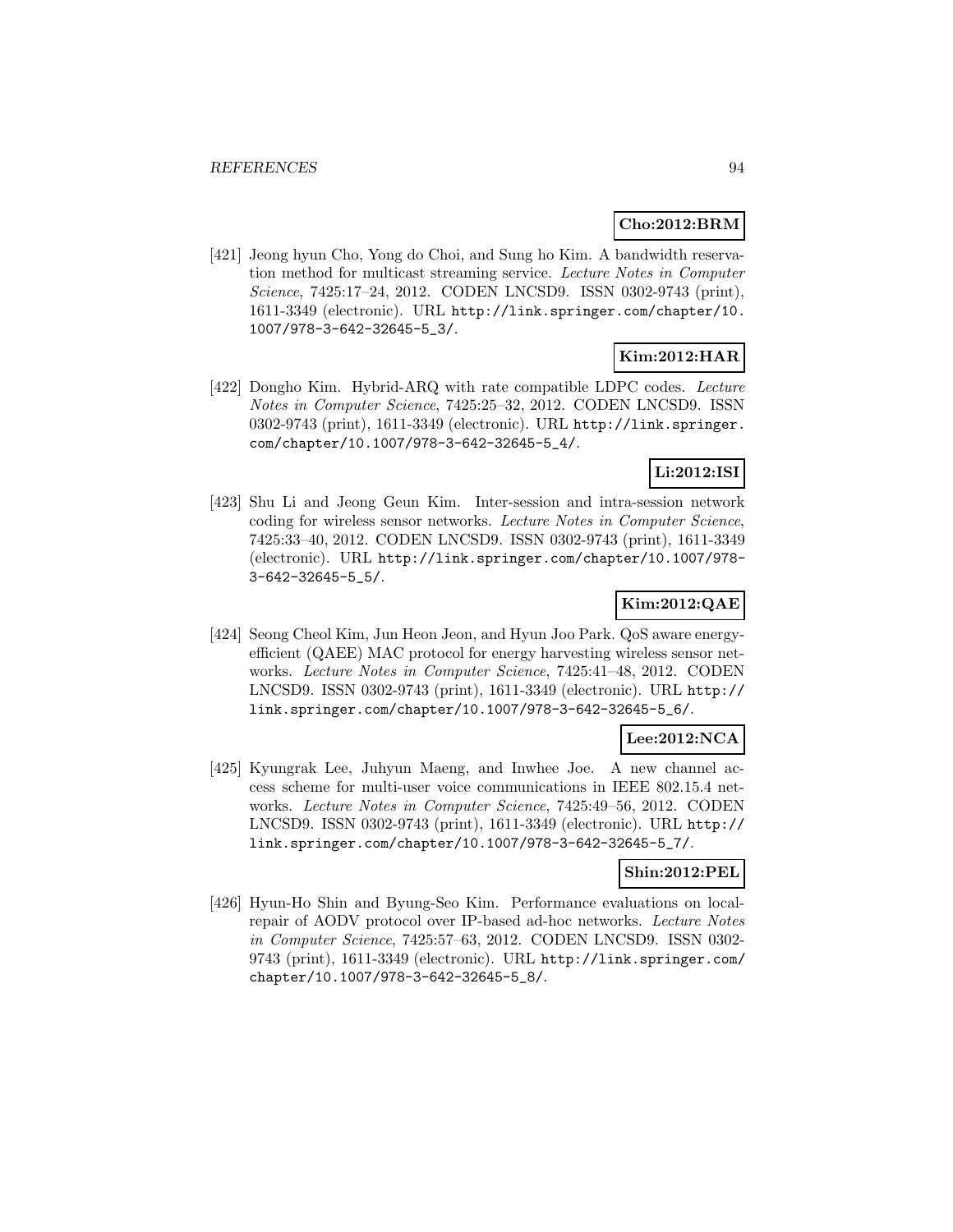#### **Kusdaryono:2012:BSA**

[427] Aries Kusdaryono, Gan Bayar, and Lee Kyoung Oh. Base station assisted hierarchical routing protocol in wireless sensor networks. Lecture Notes in Computer Science, 7425:64–71, 2012. CODEN LNCSD9. ISSN 0302- 9743 (print), 1611-3349 (electronic). URL http://link.springer.com/ chapter/10.1007/978-3-642-32645-5\_9/.

# **Shin:2012:DCS**

[428] Hee Jae Shin, Do Hyun Bae, and Jin Suk Kim. Derivation of coverage in sensor network using a quad-tree partitioning scheme. Lecture Notes in Computer Science, 7425:72–78, 2012. CODEN LNCSD9. ISSN 0302- 9743 (print), 1611-3349 (electronic). URL http://link.springer.com/ chapter/10.1007/978-3-642-32645-5\_10/.

## **Hosen:2012:AMR**

[429] A. S. M. Sanwar Hosen and Gihwan Cho. Applying a minimum routing cost spanning tree to many-to-many in wireless sensor networks. Lecture Notes in Computer Science, 7425:79–86, 2012. CODEN LNCSD9. ISSN 0302-9743 (print), 1611-3349 (electronic). URL http://link.springer. com/chapter/10.1007/978-3-642-32645-5\_11/.

## **Imanishi:2012:ETC**

[430] Ryota Imanishi, Yuki Kondo, Young-Bok Choi, and Hiromi Okada. An effective traffic control method for real-time and reliable bursts in OBS networks. Lecture Notes in Computer Science, 7425:87–97, 2012. CODEN LNCSD9. ISSN 0302-9743 (print), 1611-3349 (electronic). URL http:// link.springer.com/chapter/10.1007/978-3-642-32645-5\_12/.

## **Lee:2012:TPC**

[431] Ye Hoon Lee. A transmit power control method for DS/CDMA communication systems using successive interference cancelation. Lecture Notes in Computer Science, 7425:98–105, 2012. CODEN LNCSD9. ISSN 0302- 9743 (print), 1611-3349 (electronic). URL http://link.springer.com/ chapter/10.1007/978-3-642-32645-5\_13/.

### **Kang:2012:IEA**

[432] SeokHoon Kang, Gwanggil Jeon, and Young-Sup Lee. Improved energy aware routing protocol in mobile ad hoc network. Lecture Notes in Computer Science, 7425:106–113, 2012. CODEN LNCSD9. ISSN 0302- 9743 (print), 1611-3349 (electronic). URL http://link.springer.com/ chapter/10.1007/978-3-642-32645-5\_14/.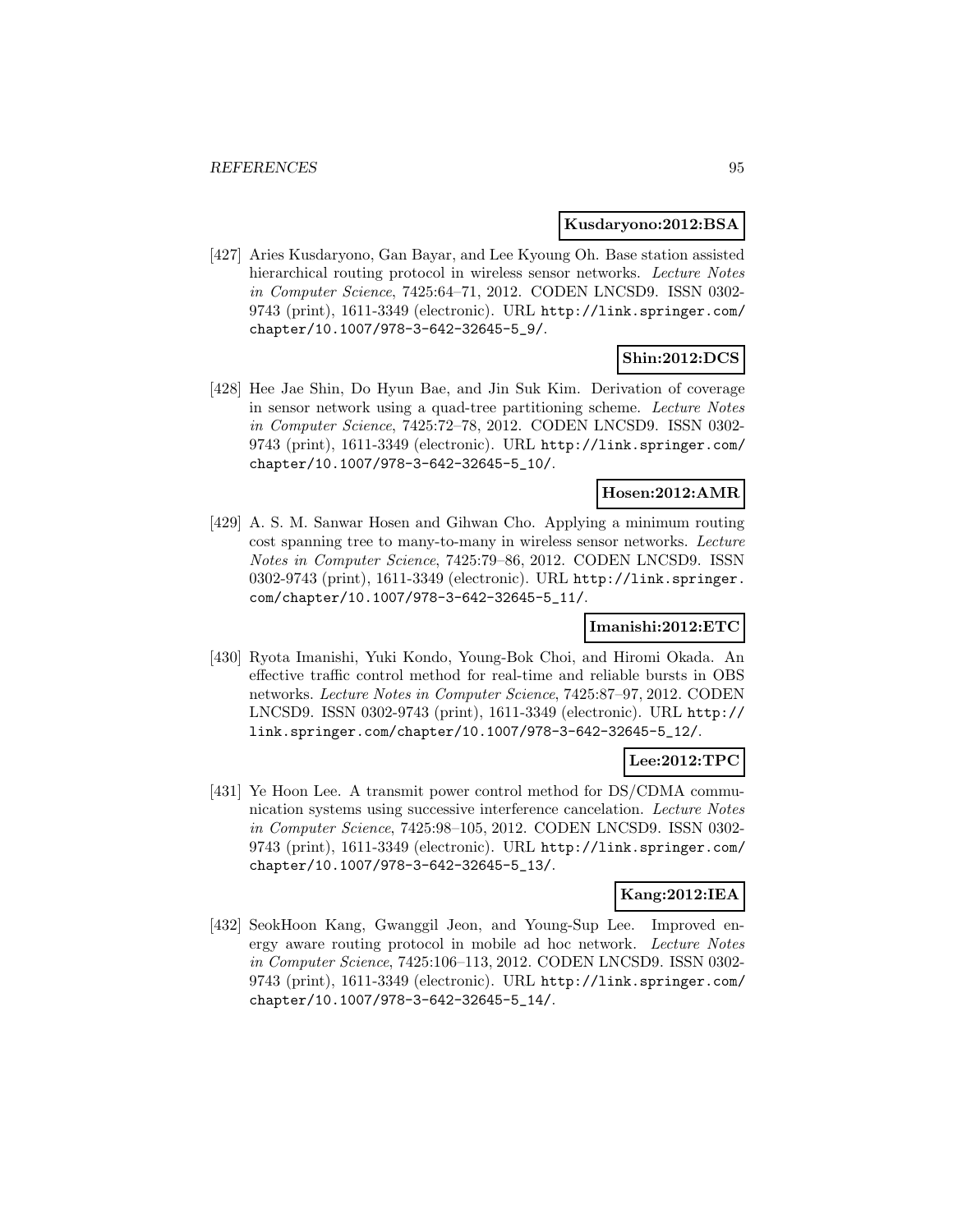# **Bok:2012:ARF**

[433] Junyeong Bok and Heung-Gyoon Ryu. Analysis of receiver feedback closed loop pre-distortion to compensate for nonlinear HPA and foliage attenuation. Lecture Notes in Computer Science, 7425:114–121, 2012. CODEN LNCSD9. ISSN 0302-9743 (print), 1611-3349 (electronic). URL http:// link.springer.com/chapter/10.1007/978-3-642-32645-5\_15/.

# **Tuan:2012:MPF**

[434] Le Thanh Tuan, Daeseung Yoo, Hyungjoo Kim, Gwangja Jin, Byungtae Jang, and Soong Hwan Ro. The modified proportional fair packet scheduling algorithm for multimedia traffic in LTE system. Lecture Notes in Computer Science, 7425:122–129, 2012. CODEN LNCSD9. ISSN 0302- 9743 (print), 1611-3349 (electronic). URL http://link.springer.com/ chapter/10.1007/978-3-642-32645-5\_16/.

# **Yoo:2012:HRF**

[435] Kwang Kiun Yoo and Ronny Yongho Kim. HiNet: Radio frequency communication based train control (RF-CBTC) system jointly using hierarchical modulation and network coding. Lecture Notes in Computer Science, 7425:130–137, 2012. CODEN LNCSD9. ISSN 0302-9743 (print), 1611-3349 (electronic). URL http://link.springer.com/chapter/10. 1007/978-3-642-32645-5\_17/.

## **Bong:2012:FWF**

[436] Wonsun Bong and Yong Cheol Kim. Fingerprint Wi–Fi radio map interpolated by discontinuity preserving smoothing. Lecture Notes in Computer Science, 7425:138–145, 2012. CODEN LNCSD9. ISSN 0302-9743 (print), 1611-3349 (electronic). URL http://link.springer.com/chapter/10. 1007/978-3-642-32645-5\_18/.

## **Lee:2012:CSK**

[437] Ingi Lee and Hwan-Seung Yong. Common sense knowledge based hybrid interestingness measures for data mining. Lecture Notes in Computer Science, 7425:146–154, 2012. CODEN LNCSD9. ISSN 0302-9743 (print), 1611-3349 (electronic). URL http://link.springer.com/chapter/10. 1007/978-3-642-32645-5\_19/.

### **Noman:2012:MSC**

[438] Nasimul Noman, Leon Palafox, and Hitoshi Iba. On model selection criteria in reverse engineering gene networks using RNN model. Lecture Notes in Computer Science, 7425:155–164, 2012. CODEN LNCSD9. ISSN 0302- 9743 (print), 1611-3349 (electronic). URL http://link.springer.com/ chapter/10.1007/978-3-642-32645-5\_20/.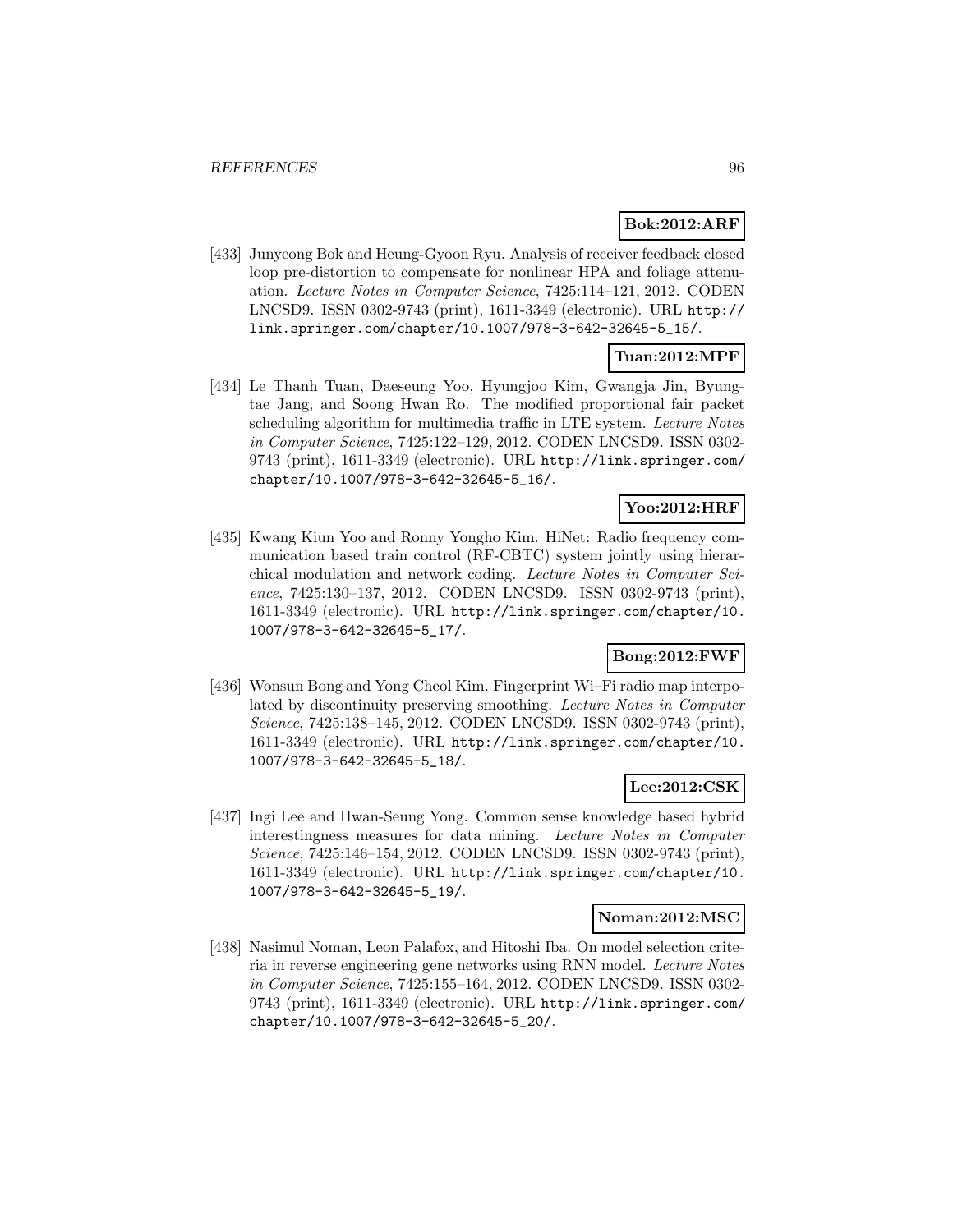#### **Anonymous:2012:FMv**

[439] Anonymous. Front matter. Lecture Notes in Computer Science, 7425: ??, 2012. CODEN LNCSD9. ISSN 0302-9743 (print), 1611-3349 (electronic). URL http://link.springer.com/content/pdf/bfm:978-3- 642-32645-5/1.

# **Vassie:2012:NAS**

[440] Kelly Vassie and Giuseppe Morlino. Natural and artificial systems: Compare, model or engineer? Lecture Notes in Computer Science, 7426: 1–11, 2012. CODEN LNCSD9. ISSN 0302-9743 (print), 1611-3349 (electronic). URL http://link.springer.com/chapter/10.1007/978- 3-642-33093-3\_1/.

# **Larsen:2012:LRC**

[441] Jørgen Christian Larsen, David Brandt, and Kasper Stoy. LocoKit: a robot construction kit for studying and developing functional morphologies. Lecture Notes in Computer Science, 7426:12–22, 2012. CODEN LNCSD9. ISSN 0302-9743 (print), 1611-3349 (electronic). URL http:// link.springer.com/chapter/10.1007/978-3-642-33093-3\_2/.

## **Rano:2012:IAB**

[442] Iñaki Rañó. An introduction to the analysis of Braitenberg vehicles 2 and 3 using phase plane portrait. Lecture Notes in Computer Science, 7426:23–32, 2012. CODEN LNCSD9. ISSN 0302-9743 (print), 1611-3349 (electronic). URL http://link.springer.com/chapter/10.1007/978- 3-642-33093-3\_3/.

### **Alessandro:2012:SAE**

[443] Cristiano Alessandro, Juan Pablo Carbajal, and Andrea d'Avella. Synthesis and adaptation of effective motor synergies for the solution of reaching tasks. Lecture Notes in Computer Science, 7426:33–43, 2012. CODEN LNCSD9. ISSN 0302-9743 (print), 1611-3349 (electronic). URL http:// link.springer.com/chapter/10.1007/978-3-642-33093-3\_4/.

## **Nunez-Varela:2012:GAA**

[444] Jose Nunez-Varela, Balaraman Ravindran, and Jeremy L. Wyatt. Gaze allocation analysis for a visually guided manipulation task. Lecture Notes in Computer Science, 7426:44–53, 2012. CODEN LNCSD9. ISSN 0302- 9743 (print), 1611-3349 (electronic). URL http://link.springer.com/ chapter/10.1007/978-3-642-33093-3\_5/.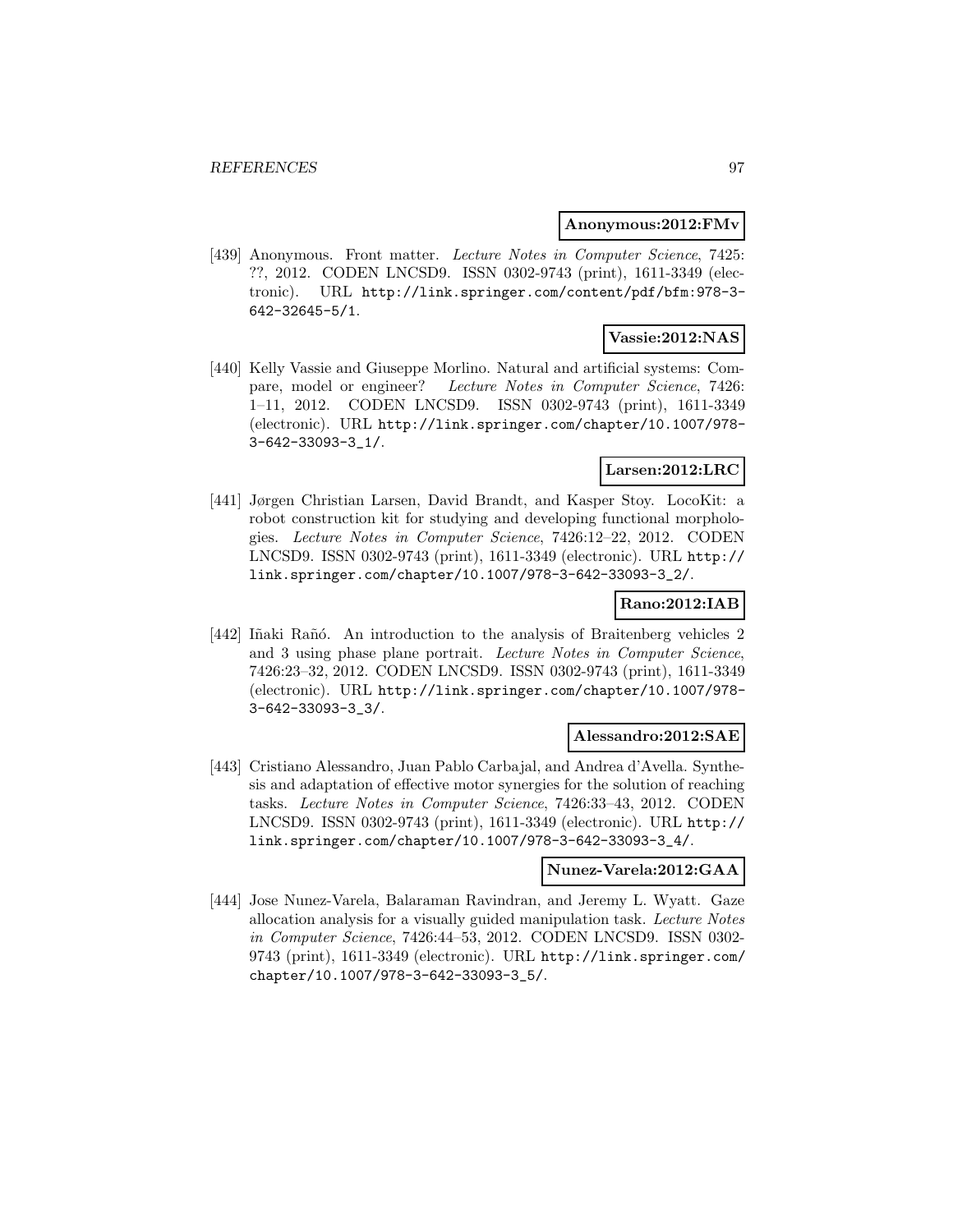### **Hoffmann:2012:USC**

[445] Matej Hoffmann, Nico M. Schmidt, Rolf Pfeifer, Andreas K. Engel, and Alexander Maye. Using sensorimotor contingencies for terrain discrimination and adaptive walking behavior in the quadruped robot puppy. Lecture Notes in Computer Science, 7426:54–64, 2012. CODEN LNCSD9. ISSN 0302-9743 (print), 1611-3349 (electronic). URL http://link.springer. com/chapter/10.1007/978-3-642-33093-3\_6/.

# **Grzyb:2012:HWI**

[446] Beata J. Grzyb, Angel P. del Pobil, and Linda B. Smith. How walking influences the development of absolute distance perception. Lecture Notes in Computer Science, 7426:65–74, 2012. CODEN LNCSD9. ISSN 0302- 9743 (print), 1611-3349 (electronic). URL http://link.springer.com/ chapter/10.1007/978-3-642-33093-3\_7/.

# **Duran:2012:MIM**

[447] Boris Durán and Serge Thill. Modelling interaction in multi-modal affordance processing with neural dynamics. Lecture Notes in Computer Science, 7426:75–84, 2012. CODEN LNCSD9. ISSN 0302-9743 (print), 1611-3349 (electronic). URL http://link.springer.com/chapter/10. 1007/978-3-642-33093-3\_8/.

## **Silva:2012:BIM**

[448] Ana Carolina Silva and Cristina Peixoto dos Santos. A bio-inspired model reliably predicts the collision of approaching objects under different light conditions. Lecture Notes in Computer Science, 7426:85– 95, 2012. CODEN LNCSD9. ISSN 0302-9743 (print), 1611-3349 (electronic). URL http://link.springer.com/chapter/10.1007/978-3- 642-33093-3\_9/.

# **Kuppuswamy:2012:SMP**

[449] Naveen Kuppuswamy, Hugo Gravato Marques, and Helmut Hauser. Synthesising a motor-primitive inspired control architecture for redundant compliant robots. Lecture Notes in Computer Science, 7426:96–105, 2012. CODEN LNCSD9. ISSN 0302-9743 (print), 1611-3349 (electronic). URL http://link.springer.com/chapter/10.1007/978-3- 642-33093-3\_10/.

### **Maye:2012:USC**

[450] Alexander Maye and Andreas K. Engel. Using sensorimotor contingencies for prediction and action planning. Lecture Notes in Computer Science,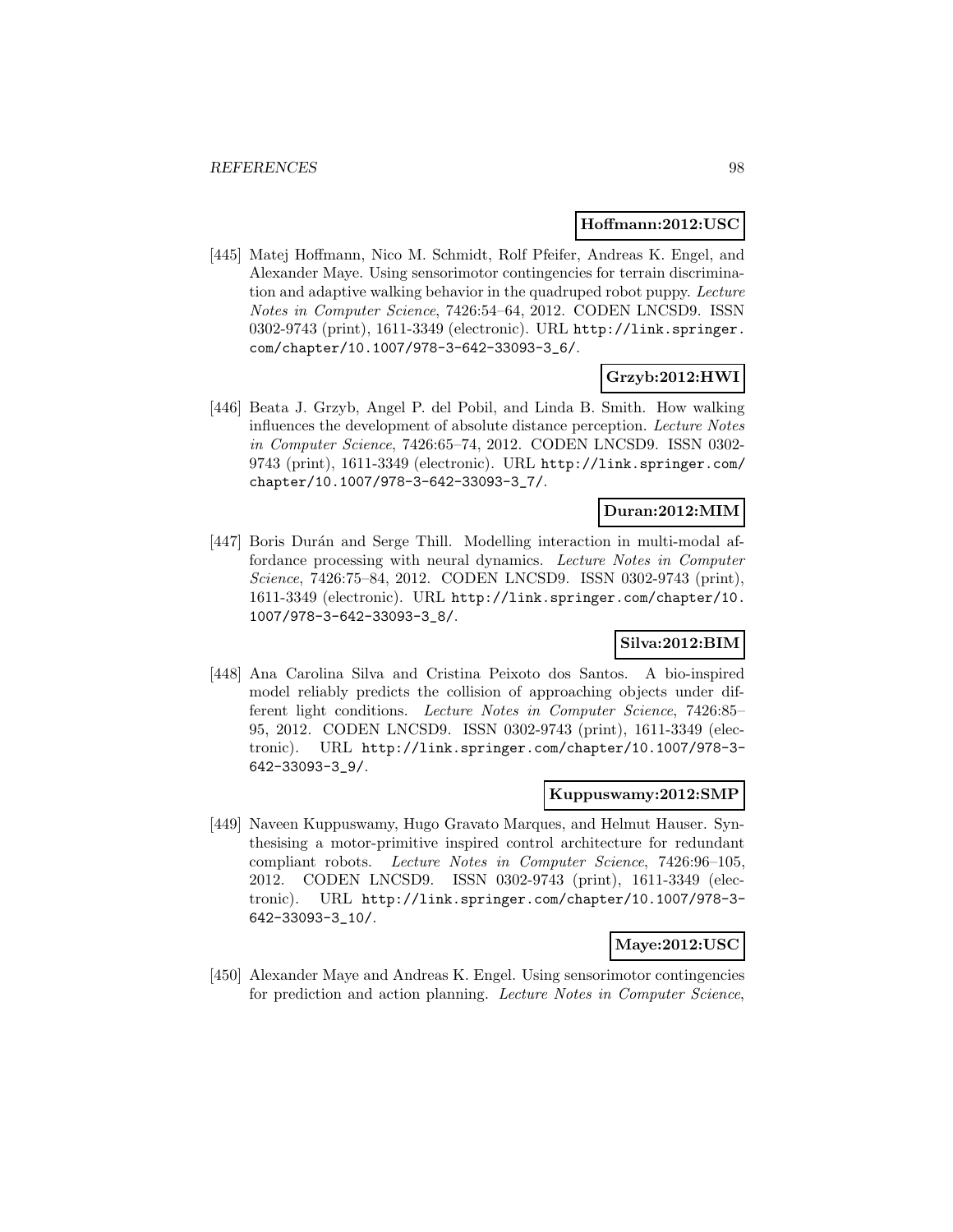7426:106–116, 2012. CODEN LNCSD9. ISSN 0302-9743 (print), 1611- 3349 (electronic). URL http://link.springer.com/chapter/10.1007/ 978-3-642-33093-3\_11/.

## **Folgheraiter:2012:BIC**

[451] Michele Folgheraiter, Mathias Jordan, Jan Albiez, and Frank Kirchner. A bio-inspired control system for a wearable human-machine interface. Lecture Notes in Computer Science, 7426:117–126, 2012. CODEN LNCSD9. ISSN 0302-9743 (print), 1611-3349 (electronic). URL http:// link.springer.com/chapter/10.1007/978-3-642-33093-3\_12/.

## **Ahn:2012:FEM**

[452] Sejoon Ahn and DaeEun Kim. A finite element method of electric image in weakly electric fish. Lecture Notes in Computer Science, 7426: 127–135, 2012. CODEN LNCSD9. ISSN 0302-9743 (print), 1611-3349 (electronic). URL http://link.springer.com/chapter/10.1007/978- 3-642-33093-3\_13/.

## **Jauffret:2012:MIV**

[453] Adrien Jauffret, Nicolas Cuperlier, Philippe Gaussier, and Philippe Tarroux. Multimodal integration of visual place cells and grid cells for navigation tasks of a real robot. Lecture Notes in Computer Science, 7426: 136–145, 2012. CODEN LNCSD9. ISSN 0302-9743 (print), 1611-3349 (electronic). URL http://link.springer.com/chapter/10.1007/978- 3-642-33093-3\_14/.

#### **Waegeman:2012:TNH**

[454] Tim Waegeman, Francis Wyffels, and Benjamin Schrauwen. Towards a neural hierarchy of time scales for motor control. Lecture Notes in Computer Science, 7426:146–155, 2012. CODEN LNCSD9. ISSN 0302- 9743 (print), 1611-3349 (electronic). URL http://link.springer.com/ chapter/10.1007/978-3-642-33093-3\_15/.

# **Li:2012:MWB**

[455] Cai Li, Robert Lowe, and Tom Ziemke. Modelling walking behaviors based on CPGs: a simplified bio-inspired architecture. Lecture Notes in Computer Science, 7426:156–166, 2012. CODEN LNCSD9. ISSN 0302- 9743 (print), 1611-3349 (electronic). URL http://link.springer.com/ chapter/10.1007/978-3-642-33093-3\_16/.

### **Antonelli:2012:PRR**

[456] Marco Antonelli, Beata J. Grzyb, Vicente Castelló, and Angel P. del Pobil. Plastic representation of the reachable space for a humanoid robot. Lecture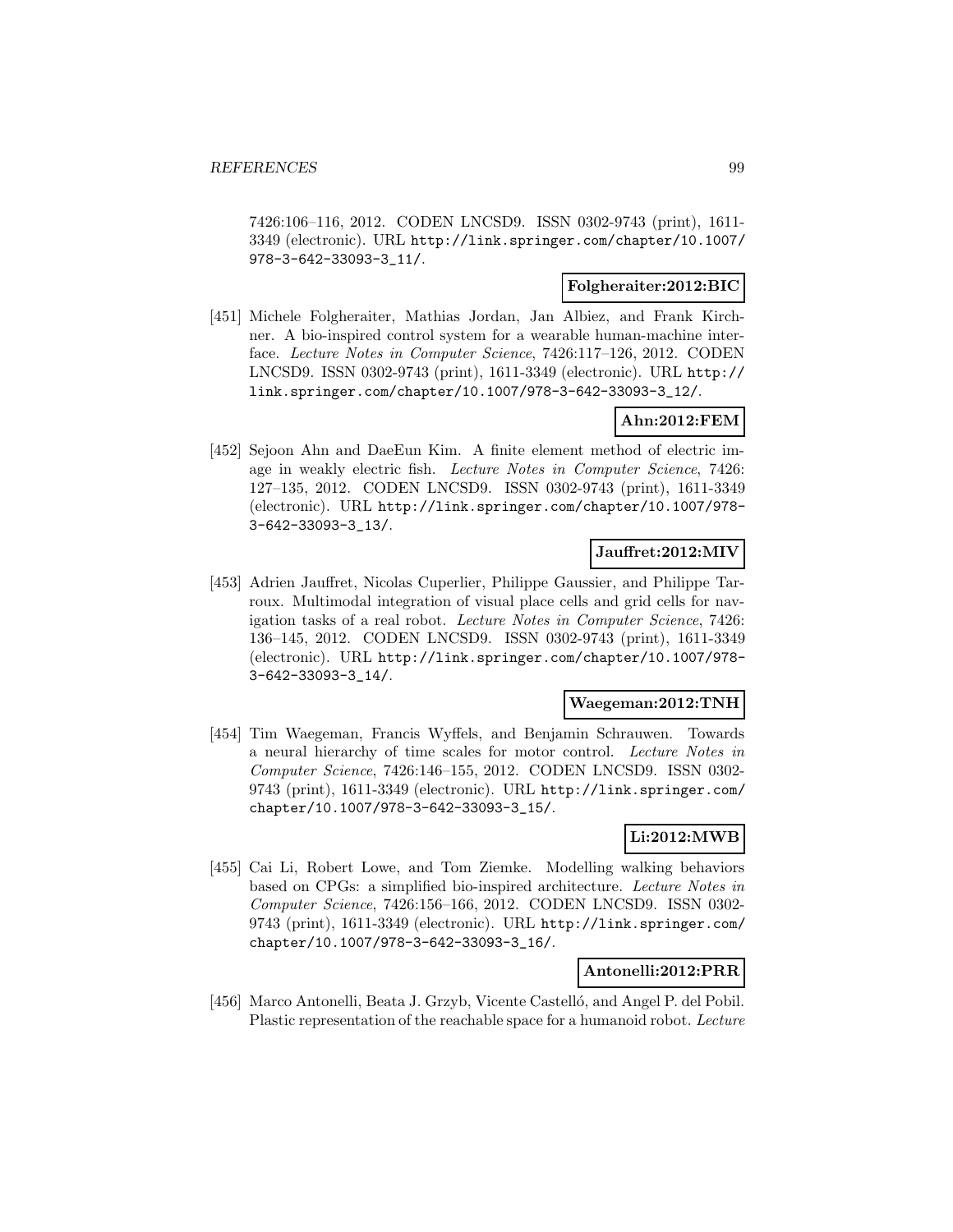Notes in Computer Science, 7426:167–176, 2012. CODEN LNCSD9. ISSN 0302-9743 (print), 1611-3349 (electronic). URL http://link.springer. com/chapter/10.1007/978-3-642-33093-3\_17/.

## **Ollion:2012:TBC**

[457] Charles Ollion and Stéphane Doncieux. Towards behavioral consistency in neuroevolution. Lecture Notes in Computer Science, 7426: 177–186, 2012. CODEN LNCSD9. ISSN 0302-9743 (print), 1611-3349 (electronic). URL http://link.springer.com/chapter/10.1007/978- 3-642-33093-3\_18/.

## **Rempis:2012:EVN**

[458] Christian Rempis and Frank Pasemann. Evolving variants of neurocontrol using constraint masks. Lecture Notes in Computer Science, 7426: 187–197, 2012. CODEN LNCSD9. ISSN 0302-9743 (print), 1611-3349 (electronic). URL http://link.springer.com/chapter/10.1007/978- 3-642-33093-3\_19/.

# **Wrobel:2012:SBE**

[459] Borys Wróbel, Michał Joachimczak, Alberto Montebelli, and Robert Lowe. The search for beauty: Evolution of minimal cognition in an animat controlled by a gene regulatory network and powered by a metabolic system. Lecture Notes in Computer Science, 7426:198–208, 2012. CODEN LNCSD9. ISSN 0302-9743 (print), 1611-3349 (electronic). URL http:// link.springer.com/chapter/10.1007/978-3-642-33093-3\_20/.

### **Anonymous:2012:FMw**

[460] Anonymous. Front matter. Lecture Notes in Computer Science, 7426: ??, 2012. CODEN LNCSD9. ISSN 0302-9743 (print), 1611-3349 (electronic). URL http://link.springer.com/content/pdf/bfm:978-3- 642-33093-3/1.

# **Lehmann:2012:ACA**

[461] Sabine Lehmann, Ben Gottesman, Robert Grabowski, and Mayo Kudo. Applying CNL authoring support to improve machine translation of forum data. Lecture Notes in Computer Science, 7427:1–10, 2012. CODEN LNCSD9. ISSN 0302-9743 (print), 1611-3349 (electronic). URL http:// link.springer.com/chapter/10.1007/978-3-642-32612-7\_1/.

### **Ferre:2012:SCN**

[462] Sébastien Ferré. SQUALL: a controlled natural language for querying and updating RDF graphs. Lecture Notes in Computer Science, 7427: 11–25, 2012. CODEN LNCSD9. ISSN 0302-9743 (print), 1611-3349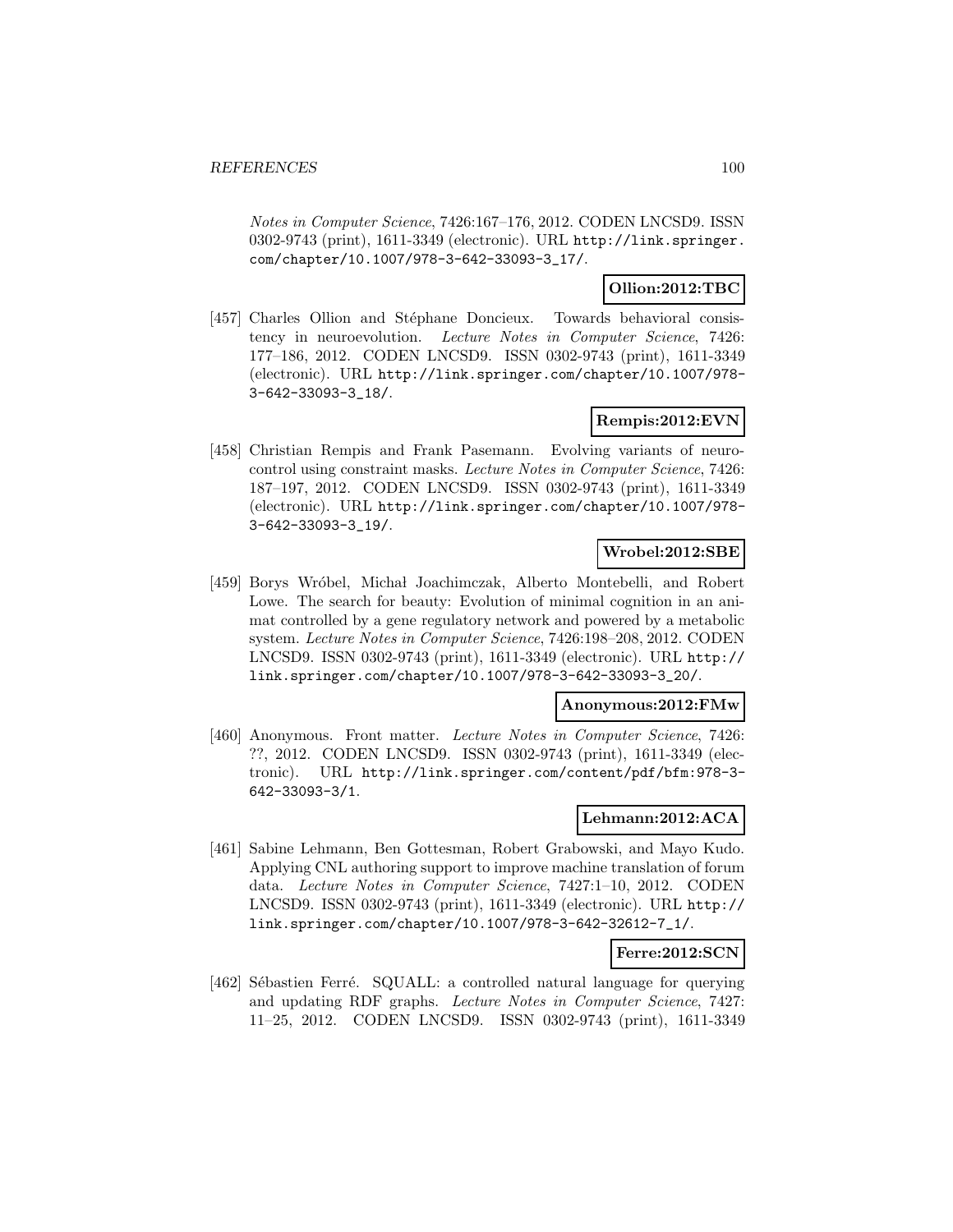(electronic). URL http://link.springer.com/chapter/10.1007/978- 3-642-32612-7\_2/.

### **Schwitter:2012:ASP**

[463] Rolf Schwitter. Answer set programming via controlled natural language processing. Lecture Notes in Computer Science, 7427:26–43, 2012. CODEN LNCSD9. ISSN 0302-9743 (print), 1611-3349 (electronic). URL http://link.springer.com/chapter/10.1007/978-3- 642-32612-7\_3/.

### **Power:2012:OSE**

[464] Richard Power. OWL simplified english: a finite-state language for ontology editing. Lecture Notes in Computer Science, 7427:44–60, 2012. CODEN LNCSD9. ISSN 0302-9743 (print), 1611-3349 (electronic). URL http://link.springer.com/chapter/10.1007/978-3- 642-32612-7\_4/.

### **Murray:2012:SEC**

[465] William R. Murray and Tomas Singliar. Spatiotemporal extensions to a controlled natural language. Lecture Notes in Computer Science, 7427: 61–78, 2012. CODEN LNCSD9. ISSN 0302-9743 (print), 1611-3349 (electronic). URL http://link.springer.com/chapter/10.1007/978- 3-642-32612-7\_5/.

### **Kaljurand:2012:CNL**

[466] Kaarel Kaljurand and Tanel Alumäe. Controlled natural language in speech recognition based user interfaces. Lecture Notes in Computer Science, 7427:79–94, 2012. CODEN LNCSD9. ISSN 0302-9743 (print), 1611- 3349 (electronic). URL http://link.springer.com/chapter/10.1007/ 978-3-642-32612-7\_6/.

# **Hasibi:2012:ATG**

[467] Faegheh Hasibi. An adaptation technique for GF-based dialogue systems. Lecture Notes in Computer Science, 7427:95–109, 2012. CODEN LNCSD9. ISSN 0302-9743 (print), 1611-3349 (electronic). URL http:// link.springer.com/chapter/10.1007/978-3-642-32612-7\_7/.

#### **Kaljurand:2012:GAC**

[468] Kaarel Kaljurand. General architecture of a controlled natural language based multilingual semantic Wiki. Lecture Notes in Computer Science, 7427:110–120, 2012. CODEN LNCSD9. ISSN 0302-9743 (print), 1611- 3349 (electronic). URL http://link.springer.com/chapter/10.1007/ 978-3-642-32612-7\_8/.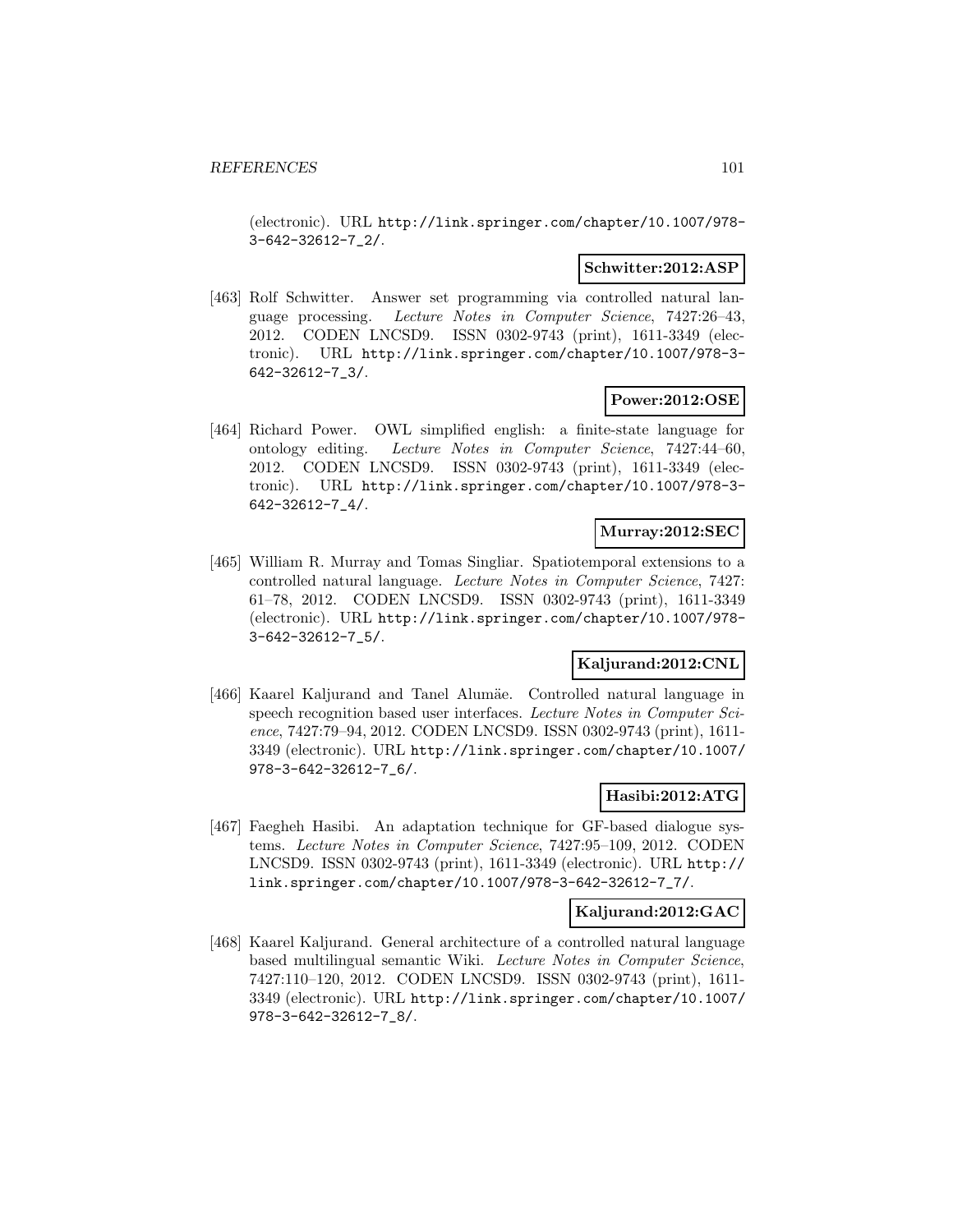## **Gruzitis:2012:FRG**

[469] Normunds Gruzitis, Peteris Paikens, and Guntis Barzdins. FrameNet resource grammar library for GF. Lecture Notes in Computer Science, 7427: 121–137, 2012. CODEN LNCSD9. ISSN 0302-9743 (print), 1611-3349 (electronic). URL http://link.springer.com/chapter/10.1007/978- 3-642-32612-7\_9/.

## **Hofler:2012:LDG**

[470] Stefan Höfler. Legislative drafting guidelines: How different are they from controlled language rules for technical writing? Lecture Notes in Computer Science, 7427:138–151, 2012. CODEN LNCSD9. ISSN 0302- 9743 (print), 1611-3349 (electronic). URL http://link.springer.com/ chapter/10.1007/978-3-642-32612-7\_10/.

### **Marrafa:2012:PCL**

[471] Palmira Marrafa, Raquel Amaro, Nuno Freire, and Sara Mendes. Portuguese controlled language: Coping with ambiguity. Lecture Notes in Computer Science, 7427:152–166, 2012. CODEN LNCSD9. ISSN 0302- 9743 (print), 1611-3349 (electronic). URL http://link.springer.com/ chapter/10.1007/978-3-642-32612-7\_11/.

## **Davis:2012:MVM**

[472] Brian Davis, Ramona Enache, and Jeroen van Grondelle. Multilingual verbalisation of modular ontologies using GF and lemon. Lecture Notes in Computer Science, 7427:167–184, 2012. CODEN LNCSD9. ISSN 0302- 9743 (print), 1611-3349 (electronic). URL http://link.springer.com/ chapter/10.1007/978-3-642-32612-7\_12/.

### **Anonymous:2012:BMh**

[473] Anonymous. Back matter. Lecture Notes in Computer Science, 7427: ??, 2012. CODEN LNCSD9. ISSN 0302-9743 (print), 1611-3349 (electronic). URL http://link.springer.com/content/pdf/bbm:978-3- 642-32612-7/1.

#### **Anonymous:2012:FMx**

[474] Anonymous. Front matter. Lecture Notes in Computer Science, 7427: ??, 2012. CODEN LNCSD9. ISSN 0302-9743 (print), 1611-3349 (electronic). URL http://link.springer.com/content/pdf/bfm:978-3- 642-32612-7/1.

# **Briais:2012:HC**

[475] Sébastien Briais, Stéphane Caron, Jean-Michel Cioranesco, and Jean-Luc Danger. 3D hardware canaries. Lecture Notes in Computer Science,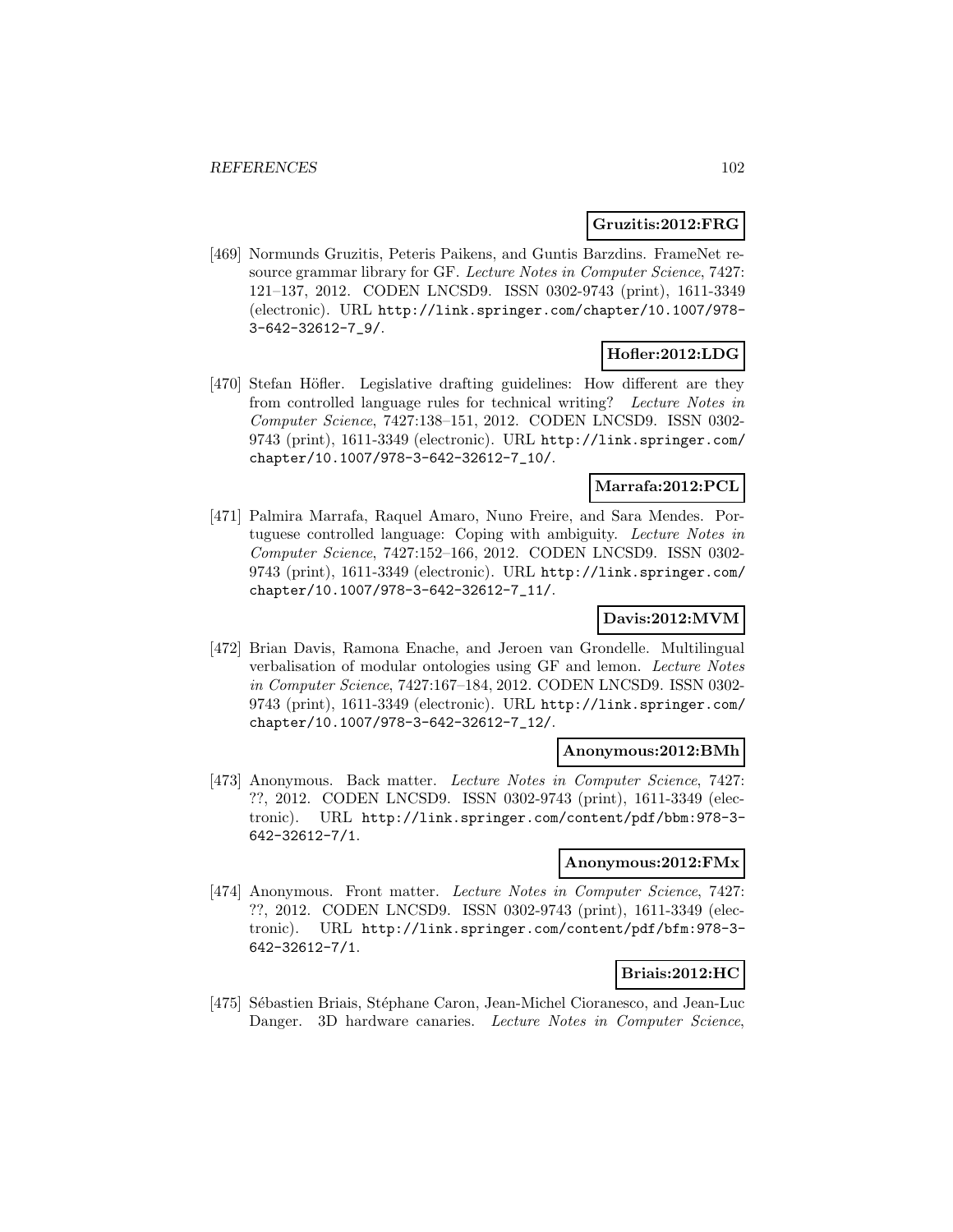7428:1–22, 2012. CODEN LNCSD9. ISSN 0302-9743 (print), 1611-3349 (electronic). URL http://link.springer.com/chapter/10.1007/978- 3-642-33027-8\_1/.

# **Skorobogatov:2012:BSS**

[476] Sergei Skorobogatov and Christopher Woods. Breakthrough silicon scanning discovers backdoor in military chip. Lecture Notes in Computer Science, 7428:23–40, 2012. CODEN LNCSD9. ISSN 0302-9743 (print), 1611- 3349 (electronic). URL http://link.springer.com/chapter/10.1007/ 978-3-642-33027-8\_2/.

## **Schlosser:2012:SPE**

[477] Alexander Schlösser, Dmitry Nedospasov, Juliane Krämer, and Susanna Orlic. Simple photonic emission analysis of AES. Lecture Notes in Computer Science, 7428:41–57, 2012. CODEN LNCSD9. ISSN 0302- 9743 (print), 1611-3349 (electronic). URL http://link.springer.com/ chapter/10.1007/978-3-642-33027-8\_3/.

# **Moss:2012:CAM**

[478] Andrew Moss, Elisabeth Oswald, Dan Page, and Michael Tunstall. Compiler assisted masking. Lecture Notes in Computer Science, 7428:58– 75, 2012. CODEN LNCSD9. ISSN 0302-9743 (print), 1611-3349 (electronic). URL http://link.springer.com/chapter/10.1007/978-3- 642-33027-8\_4/.

# **Bilgin:2012:TIA**

[479] Begül Bilgin, Svetla Nikova, Ventzislav Nikov, Vincent Rijmen, and Georg Stütz. Threshold implementations of all  $3 \times 3$  and  $4 \times 4$  S-boxes. Lecture Notes in Computer Science, 7428:76–91, 2012. CODEN LNCSD9. ISSN 0302-9743 (print), 1611-3349 (electronic). URL http://link.springer. com/chapter/10.1007/978-3-642-33027-8\_5/.

### **Moradi:2012:HFS**

[480] Amir Moradi and Oliver Mischke. How far should theory be from practice? Lecture Notes in Computer Science, 7428:92–106, 2012. CODEN LNCSD9. ISSN 0302-9743 (print), 1611-3349 (electronic). URL http:// link.springer.com/chapter/10.1007/978-3-642-33027-8\_6/.

#### **Debraize:2012:EPS**

[481] Blandine Debraize. Efficient and provably secure methods for switching from arithmetic to Boolean masking. Lecture Notes in Computer Science, 7428:107–121, 2012. CODEN LNCSD9. ISSN 0302-9743 (print), 1611- 3349 (electronic). URL http://link.springer.com/chapter/10.1007/ 978-3-642-33027-8\_7/.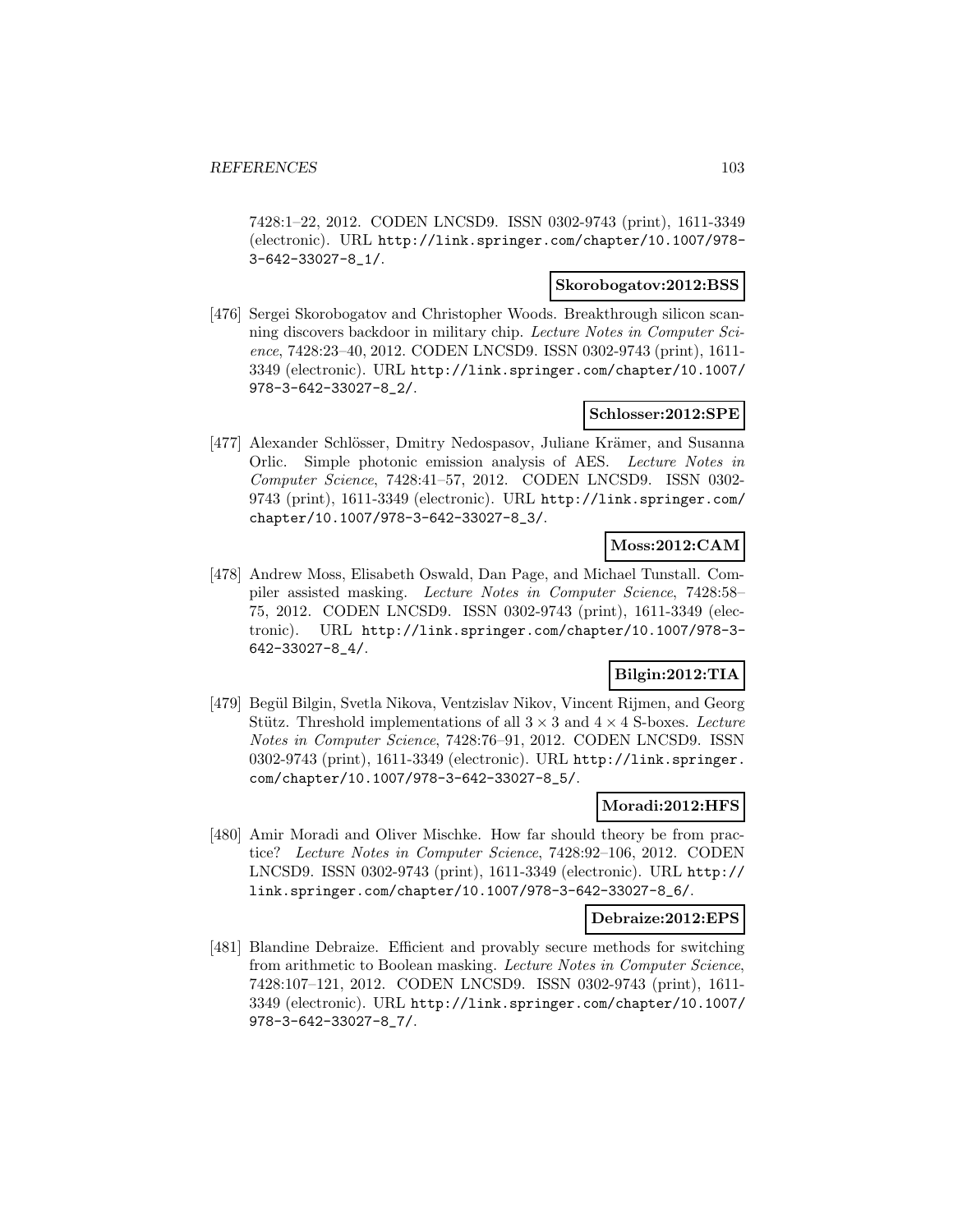## **Banik:2012:DFA**

[482] Subhadeep Banik, Subhamoy Maitra, and Santanu Sarkar. A differential fault attack on the grain family of stream ciphers. Lecture Notes in Computer Science, 7428:122–139, 2012. CODEN LNCSD9. ISSN 0302- 9743 (print), 1611-3349 (electronic). URL http://link.springer.com/ chapter/10.1007/978-3-642-33027-8\_8/.

# **Oren:2012:ASC**

[483] Yossef Oren, Mathieu Renauld, François-Xavier Standaert, and Avishai Wool. Algebraic side-channel attacks beyond the Hamming weight leakage model. Lecture Notes in Computer Science, 7428:140–154, 2012. CODEN LNCSD9. ISSN 0302-9743 (print), 1611-3349 (electronic). URL http:// link.springer.com/chapter/10.1007/978-3-642-33027-8\_9/.

#### **Reparaz:2012:STS**

[484] Oscar Reparaz, Benedikt Gierlichs, and Ingrid Verbauwhede. Selecting time samples for multivariate DPA attacks. Lecture Notes in Computer Science, 7428:155–174, 2012. CODEN LNCSD9. ISSN 0302-9743 (print), 1611-3349 (electronic). URL http://link.springer.com/chapter/10. 1007/978-3-642-33027-8\_10/.

## **Gerard:2012:UOL**

[485] Benoît Gérard and François-Xavier Standaert. Unified and optimized linear collision attacks and their application in a non-profiled setting. Lecture Notes in Computer Science, 7428:175–192, 2012. CODEN LNCSD9. ISSN 0302-9743 (print), 1611-3349 (electronic). URL http://link.springer. com/chapter/10.1007/978-3-642-33027-8\_11/.

### **Medwed:2012:TSE**

[486] Marcel Medwed, François-Xavier Standaert, and Antoine Joux. Towards super-exponential side-channel security with efficient leakage-resilient PRFs. Lecture Notes in Computer Science, 7428:193–212, 2012. CODEN LNCSD9. ISSN 0302-9743 (print), 1611-3349 (electronic). URL http:// link.springer.com/chapter/10.1007/978-3-642-33027-8\_12/.

### **Faust:2012:PLR**

[487] Sebastian Faust, Krzysztof Pietrzak, and Joachim Schipper. Practical leakage-resilient symmetric cryptography. Lecture Notes in Computer Science, 7428:213–232, 2012. CODEN LNCSD9. ISSN 0302-9743 (print), 1611-3349 (electronic). URL http://link.springer.com/chapter/10. 1007/978-3-642-33027-8\_13/.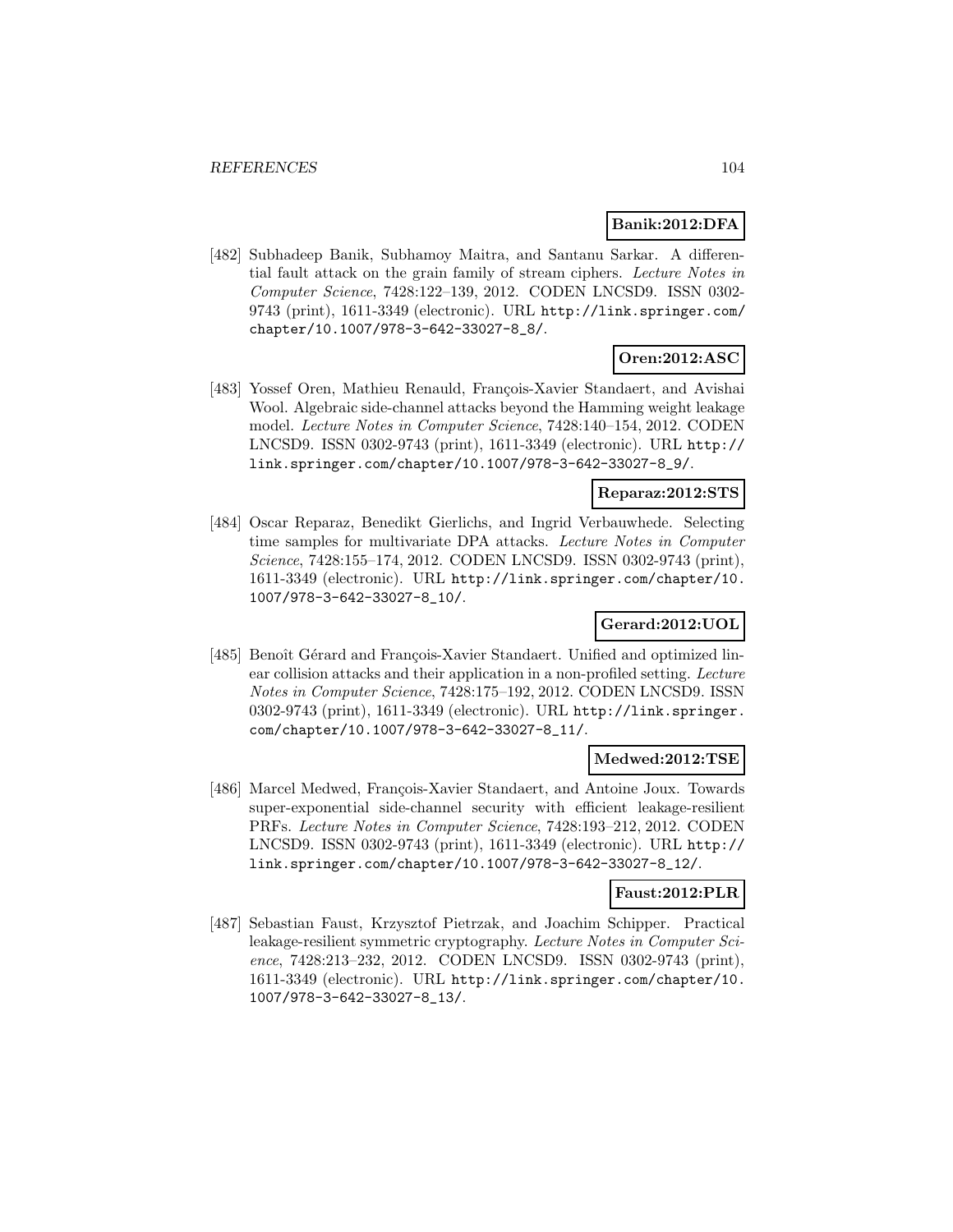# **Fei:2012:SMD**

[488] Yunsi Fei, Qiasi Luo, and A. Adam Ding. A statistical model for DPA with novel algorithmic confusion analysis. Lecture Notes in Computer Science, 7428:233–250, 2012. CODEN LNCSD9. ISSN 0302-9743 (print), 1611-3349 (electronic). URL http://link.springer.com/chapter/10. 1007/978-3-642-33027-8\_14/.

### **Ruhrmair:2012:PSA**

[489] Ulrich Rührmair and Marten van Dijk. Practical security analysis of PUFbased two-player protocols. Lecture Notes in Computer Science, 7428: 251–267, 2012. CODEN LNCSD9. ISSN 0302-9743 (print), 1611-3349 (electronic). URL http://link.springer.com/chapter/10.1007/978- 3-642-33027-8\_15/.

## **vanderLeest:2012:SDE**

[490] Vincent van der Leest, Bart Preneel, and Erik van der Sluis. Soft decision error correction for compact memory-based PUFs using a single enrollment. Lecture Notes in Computer Science, 7428:268–282, 2012. CODEN LNCSD9. ISSN 0302-9743 (print), 1611-3349 (electronic). URL http:// link.springer.com/chapter/10.1007/978-3-642-33027-8\_16/.

## **Katzenbeisser:2012:PMF**

[491] Stefan Katzenbeisser, Unal Kocabaş, Vladimir Rožić, and Ahmad-Reza Sadeghi. PUFs: Myth, fact or busted? A security evaluation of physically unclonable Functions (PUFs) cast in silicon. Lecture Notes in Computer Science, 7428:283–301, 2012. CODEN LNCSD9. ISSN 0302-9743 (print), 1611-3349 (electronic). URL http://link.springer.com/chapter/10. 1007/978-3-642-33027-8\_17/.

### **Maes:2012:PFF**

[492] Roel Maes, Anthony Van Herrewege, and Ingrid Verbauwhede. PUFKY: a fully functional PUF-based cryptographic key generator. Lecture Notes in Computer Science, 7428:302–319, 2012. CODEN LNCSD9. ISSN 0302- 9743 (print), 1611-3349 (electronic). URL http://link.springer.com/ chapter/10.1007/978-3-642-33027-8\_18/.

#### **Bernstein:2012:NC**

[493] Daniel J. Bernstein and Peter Schwabe. NEON crypto. Lecture Notes in Computer Science, 7428:320–339, 2012. CODEN LNCSD9. ISSN 0302- 9743 (print), 1611-3349 (electronic). URL http://link.springer.com/ chapter/10.1007/978-3-642-33027-8\_19/.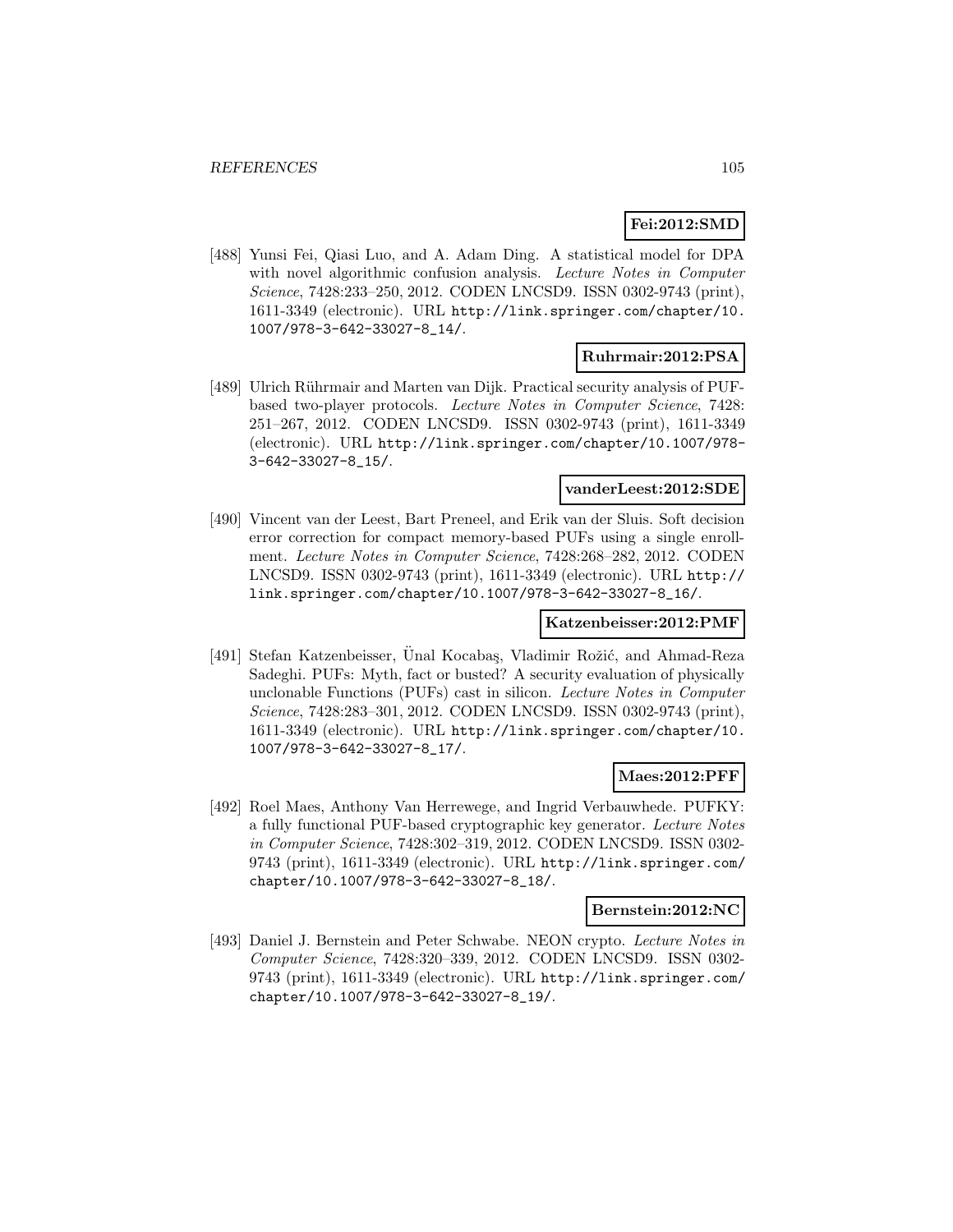## **Heyse:2012:TOC**

[494] Stefan Heyse and Tim Güneysu. Towards one cycle per bit asymmetric encryption: Code-based cryptography on reconfigurable hardware. Lecture Notes in Computer Science, 7428:340–355, 2012. CODEN LNCSD9. ISSN 0302-9743 (print), 1611-3349 (electronic). URL http://link.springer. com/chapter/10.1007/978-3-642-33027-8\_20/.

## **Anonymous:2012:FMy**

[495] Anonymous. Front matter. Lecture Notes in Computer Science, 7428: ??, 2012. CODEN LNCSD9. ISSN 0302-9743 (print), 1611-3349 (electronic). URL http://link.springer.com/content/pdf/bfm:978-3- 642-33027-8/1.

## **Gordon:2012:CER**

[496] Goren Gordon and Ehud Ahissar. A curious emergence of reaching. Lecture Notes in Computer Science, 7429:1–12, 2012. CODEN LNCSD9. ISSN 0302-9743 (print), 1611-3349 (electronic). URL http://link. springer.com/chapter/10.1007/978-3-642-32527-4\_1/.

## **Dahl:2012:FDM**

[497] Torbjørn S. Dahl and Alexandros Paraschos. A force-distance model of humanoid arm withdrawal reflexes. Lecture Notes in Computer Science, 7429:13–24, 2012. CODEN LNCSD9. ISSN 0302-9743 (print), 1611-3349 (electronic). URL http://link.springer.com/chapter/10.1007/978- 3-642-32527-4\_2/.

#### **Mahyuddin:2012:NAC**

[498] Muhammad Nasiruddin Mahyuddin, Guido Herrmann, and Said Ghani Khan. A novel adaptive control algorithm in application to a humanoid robot arm. Lecture Notes in Computer Science, 7429:25–36, 2012. CODEN LNCSD9. ISSN 0302-9743 (print), 1611-3349 (electronic). URL http:// link.springer.com/chapter/10.1007/978-3-642-32527-4\_3/.

## **Rano:2012:WBV**

[499] Iñaki Rañó and Jean-Stephane Jokeit. A wandering Braitenberg vehicle 2b that densely covers a bounded workspace. Lecture Notes in Computer Science, 7429:37–48, 2012. CODEN LNCSD9. ISSN 0302-9743 (print), 1611-3349 (electronic). URL http://link.springer.com/chapter/10. 1007/978-3-642-32527-4\_4/.

## **Rajruangrabin:2012:AIM**

[500] Jartuwat Rajruangrabin, Isura Ranatunga, and Dan O. Popa. Adaptive interface mapping for intuitive teleoperation of multi-DOF robots. Lecture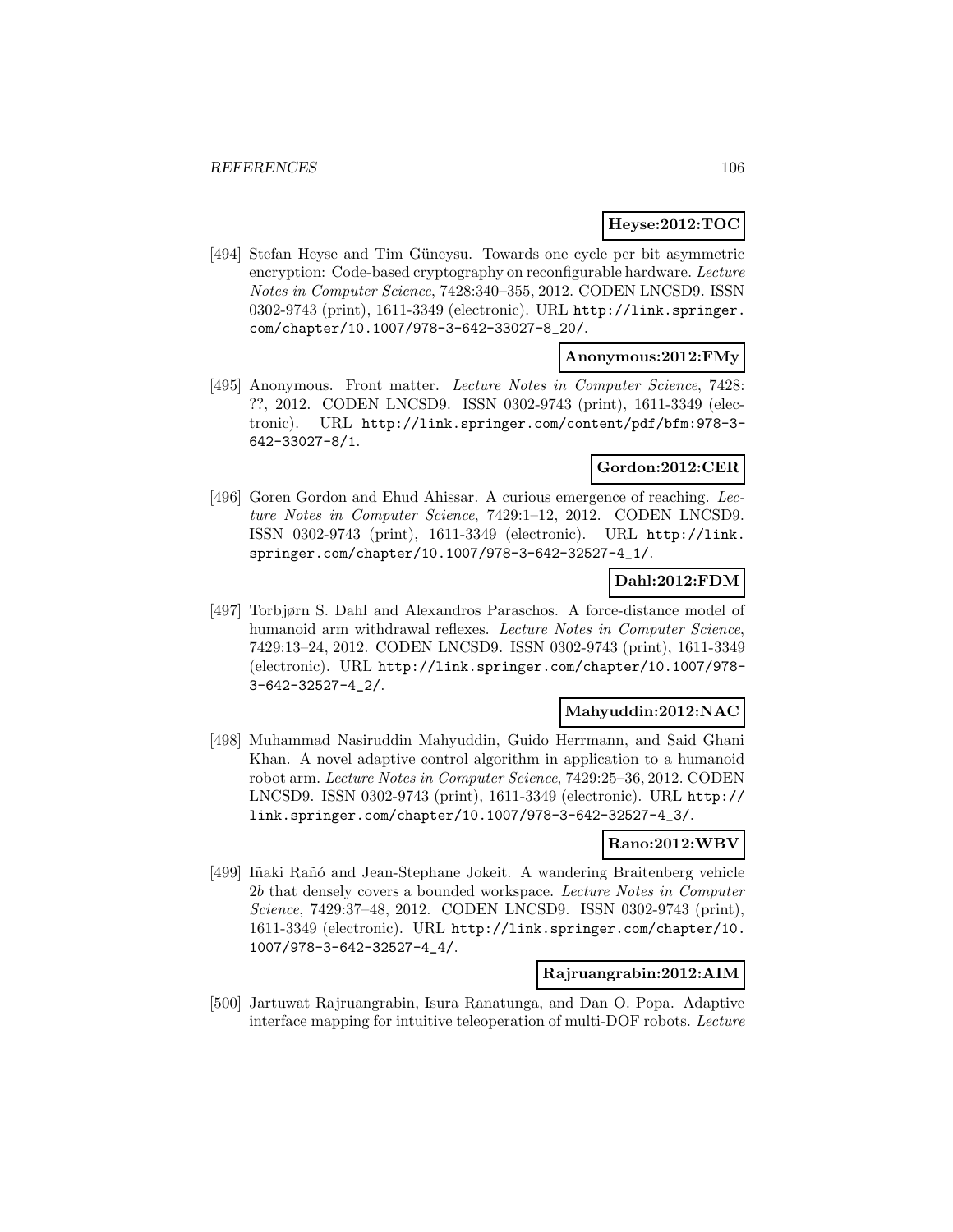Notes in Computer Science, 7429:49–60, 2012. CODEN LNCSD9. ISSN 0302-9743 (print), 1611-3349 (electronic). URL http://link.springer. com/chapter/10.1007/978-3-642-32527-4\_5/.

## **Santos:2012:AST**

[501] Carlos Santos, Manuel Mazo Jr., and Felipe Espinosa. Adaptive selftriggered control of a remotely operated robot. Lecture Notes in Computer Science, 7429:61–72, 2012. CODEN LNCSD9. ISSN 0302-9743 (print), 1611-3349 (electronic). URL http://link.springer.com/chapter/10. 1007/978-3-642-32527-4\_6/.

## **Ranasinghe:2012:AST**

[502] Nadeesha Oliver Ranasinghe and Wei-Min Shen. Autonomous surveillance tolerant to interference. Lecture Notes in Computer Science, 7429: 73–83, 2012. CODEN LNCSD9. ISSN 0302-9743 (print), 1611-3349 (electronic). URL http://link.springer.com/chapter/10.1007/978- 3-642-32527-4\_7/.

## **Araiza-Illan:2012:BIA**

[503] Dejanira Araiza-Illan and Tony J. Dodd. Bio-inspired autonomous navigation and escape from pursuers with potential functions. Lecture Notes in Computer Science, 7429:84–95, 2012. CODEN LNCSD9. ISSN 0302- 9743 (print), 1611-3349 (electronic). URL http://link.springer.com/ chapter/10.1007/978-3-642-32527-4\_8/.

## **Harris:2012:BCB**

[504] Christopher M. Harris and Jonathan Waddington. Biomimetics of choice behaviour for autonomous agents. Lecture Notes in Computer Science, 7429:96–104, 2012. CODEN LNCSD9. ISSN 0302-9743 (print), 1611-3349 (electronic). URL http://link.springer.com/chapter/10.1007/978- 3-642-32527-4\_9/.

# **Broun:2012:BKM**

[505] Alan Broun, Chris Beck, Tony Pipe, Majid Mirmehdi, and Chris Melhuish. Building a kinematic model of a Robot's arm with a depth camera. Lecture Notes in Computer Science, 7429:105–116, 2012. CODEN LNCSD9. ISSN 0302-9743 (print), 1611-3349 (electronic). URL http://link.springer. com/chapter/10.1007/978-3-642-32527-4\_10/.

## **Kochuvila:2012:CCG**

[506] Sreeja Kochuvila, Shikha Tripathi, and Sudarshan T. S. B. Control of a compass gait biped robot based on partial feedback linearization. Lecture Notes in Computer Science, 7429:117–127, 2012. CODEN LNCSD9. ISSN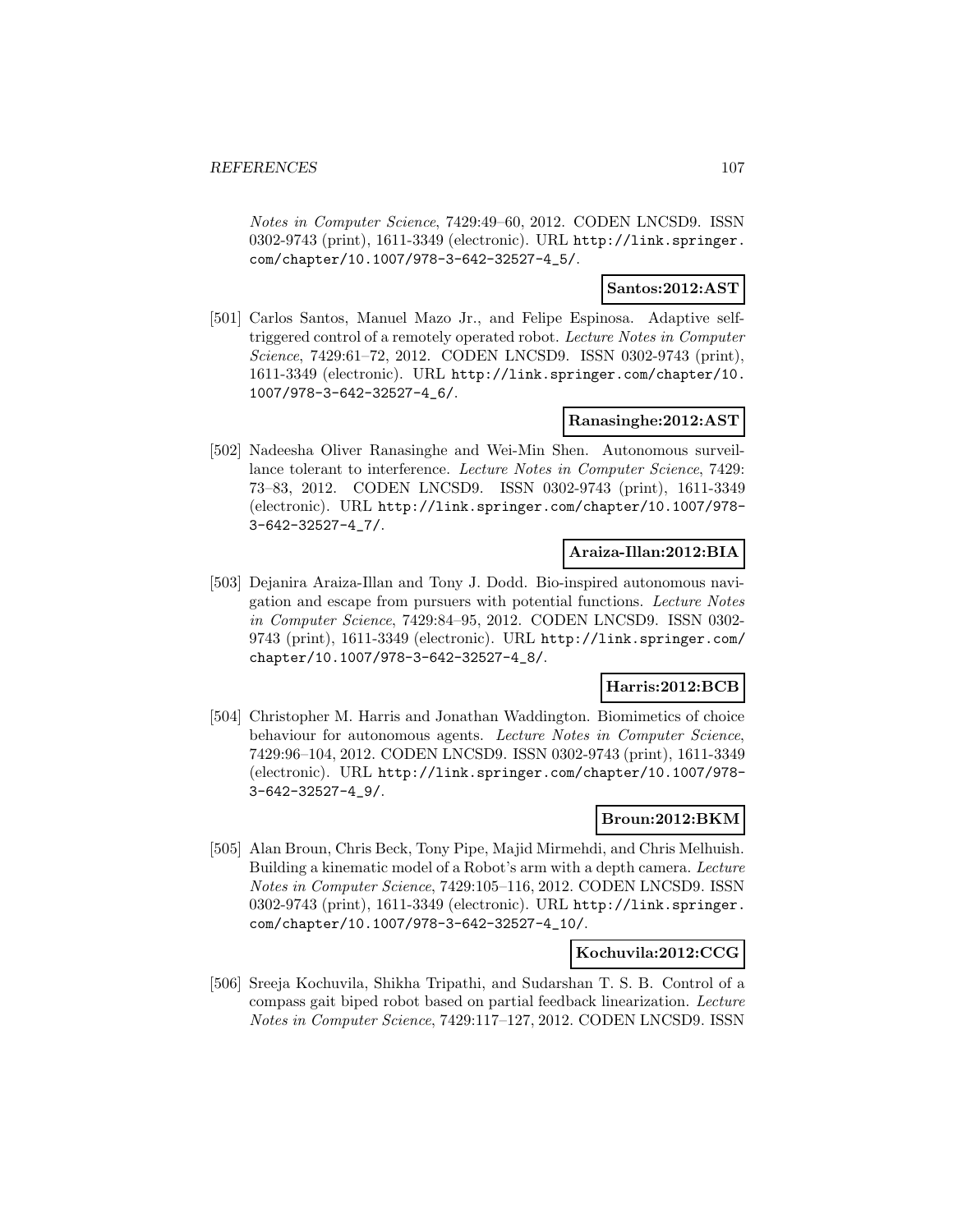0302-9743 (print), 1611-3349 (electronic). URL http://link.springer. com/chapter/10.1007/978-3-642-32527-4\_11/.

### **Vaussard:2012:CEC**

[507] Florian Vaussard, Philippe Rétornaz, David Hamel, and Francesco Mondada. Cutting down the energy consumed by domestic robots: Insights from robotic vacuum cleaners. Lecture Notes in Computer Science, 7429: 128–139, 2012. CODEN LNCSD9. ISSN 0302-9743 (print), 1611-3349 (electronic). URL http://link.springer.com/chapter/10.1007/978- 3-642-32527-4\_12/.

## **Andersen:2012:DCE**

[508] Nils Axel Andersen and Ole Ravn. Designing competitions for education in robotics. Lecture Notes in Computer Science, 7429:140–151, 2012. CODEN LNCSD9. ISSN 0302-9743 (print), 1611-3349 (electronic). URL http://link.springer.com/chapter/10.1007/978-3- 642-32527-4\_13/.

### **Solanes:2012:DRN**

[509] J. Ernesto Solanes, Leopoldo Armesto, Josep Tornero, Pau Muñoz-Benavent, and Vicent Girb´es. Dual-rate non-linear high order holds for visual servoing applications. Lecture Notes in Computer Science, 7429: 152–163, 2012. CODEN LNCSD9. ISSN 0302-9743 (print), 1611-3349 (electronic). URL http://link.springer.com/chapter/10.1007/978- 3-642-32527-4\_14/.

### **Byrne:2012:ELS**

[510] S. Byrne, W. Naeem, and R. S. Ferguson. Efficient local sampling for motion planning of a robotic manipulator. Lecture Notes in Computer Science, 7429:164–175, 2012. CODEN LNCSD9. ISSN 0302-9743 (print), 1611-3349 (electronic). URL http://link.springer.com/chapter/10. 1007/978-3-642-32527-4\_15/.

#### **Tritton:2012:ERW**

[511] Terry Tritton, Joanna Hall, Angela Rowe, Sophie Valentine, and Alicja Jedrzejewska. Engaging with robots while giving simple instructions. Lecture Notes in Computer Science, 7429:176–184, 2012. CODEN LNCSD9. ISSN 0302-9743 (print), 1611-3349 (electronic). URL http://link.springer. com/chapter/10.1007/978-3-642-32527-4\_16/.

#### **Aufderheide:2012:ELM**

[512] Dominik Aufderheide, Werner Krybus, and Ulf Witkowski. Experiences with LEGO MINDSTORMS as an embedded and robotics plattform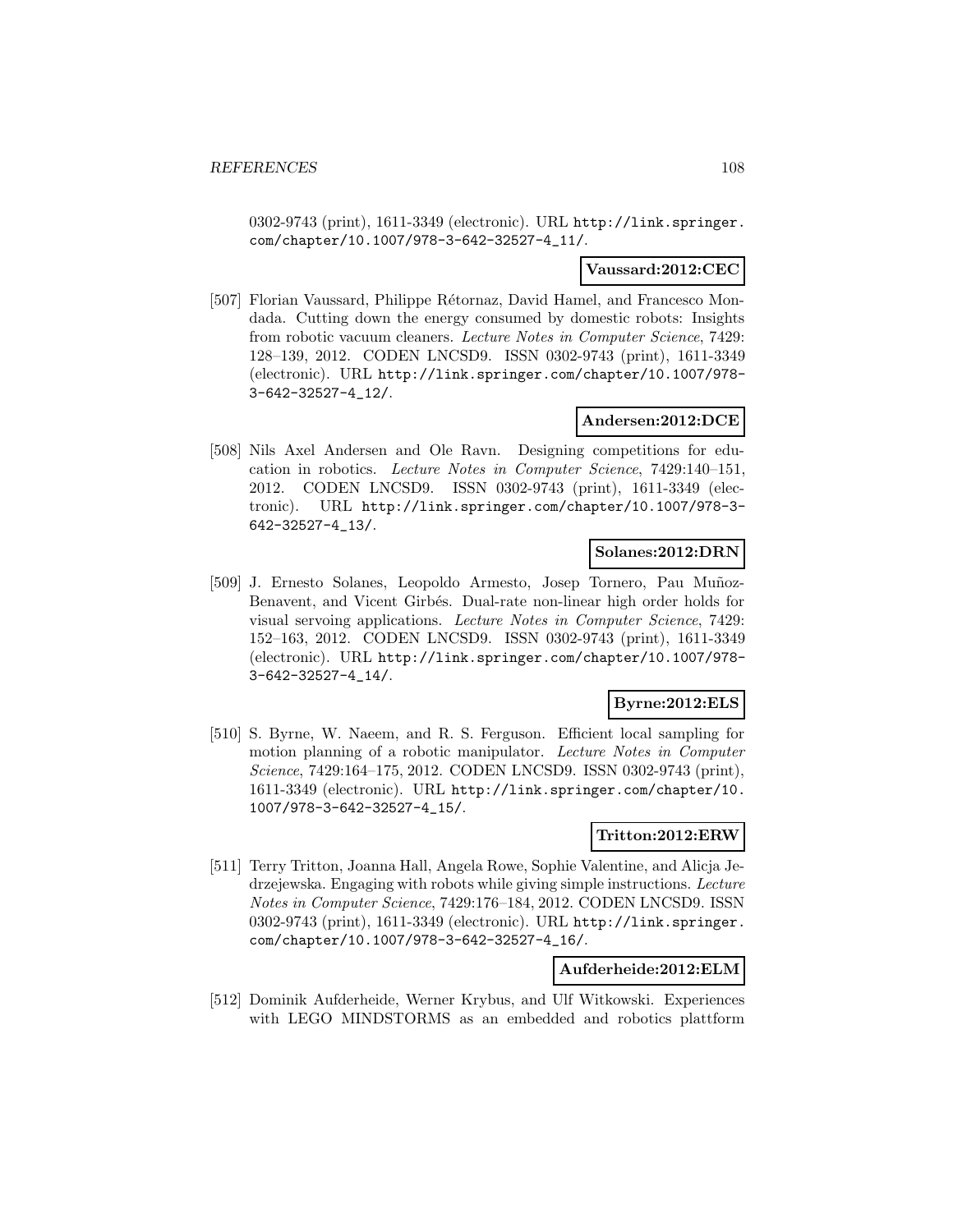within the undergraduate curriculum. Lecture Notes in Computer Science, 7429:185–196, 2012. CODEN LNCSD9. ISSN 0302-9743 (print), 1611-3349 (electronic). URL http://link.springer.com/chapter/10. 1007/978-3-642-32527-4\_17/.

#### **Nikandrova:2012:ESB**

[513] Ekaterina Nikandrova, Janne Laaksonen, and Ville Kyrki. Explorative sensor-based grasp planning. Lecture Notes in Computer Science, 7429: 197–208, 2012. CODEN LNCSD9. ISSN 0302-9743 (print), 1611-3349 (electronic). URL http://link.springer.com/chapter/10.1007/978- 3-642-32527-4\_18/.

#### **Iverach-Brereton:2012:ISH**

[514] Chris Iverach-Brereton, Andrew Winton, and Jacky Baltes. Ice skating humanoid robot. Lecture Notes in Computer Science, 7429:209– 219, 2012. CODEN LNCSD9. ISSN 0302-9743 (print), 1611-3349 (electronic). URL http://link.springer.com/chapter/10.1007/978- 3-642-32527-4\_19/.

## **Burbridge:2012:LGM**

[515] Chris Burbridge and Richard Dearden. Learning the geometric meaning of symbolic abstractions for manipulation planning. Lecture Notes in Computer Science, 7429:220–231, 2012. CODEN LNCSD9. ISSN 0302- 9743 (print), 1611-3349 (electronic). URL http://link.springer.com/ chapter/10.1007/978-3-642-32527-4\_20/.

## **Anonymous:2012:FMz**

[516] Anonymous. Front matter. Lecture Notes in Computer Science, 7429: ??, 2012. CODEN LNCSD9. ISSN 0302-9743 (print), 1611-3349 (electronic). URL http://link.springer.com/content/pdf/bfm:978-3- 642-32527-4/1.

## **Resconi:2012:IAS**

[517] Germano Resconi and Chris Hinde. Introduction to active sets and unification. Lecture Notes in Computer Science, 7430:1–36, 2012. CODEN LNCSD9. ISSN 0302-9743 (print), 1611-3349 (electronic). URL http:// link.springer.com/chapter/10.1007/978-3-642-34645-3\_1/.

#### **Oommen:2012:MTT**

[518] B. John Oommen and M. Khaled Hashem. Modeling a teacher in a tutorial- like system using learning automata. Lecture Notes in Computer Science, 7430:37–62, 2012. CODEN LNCSD9. ISSN 0302-9743 (print), 1611-3349 (electronic). URL http://link.springer.com/chapter/10. 1007/978-3-642-34645-3\_2/.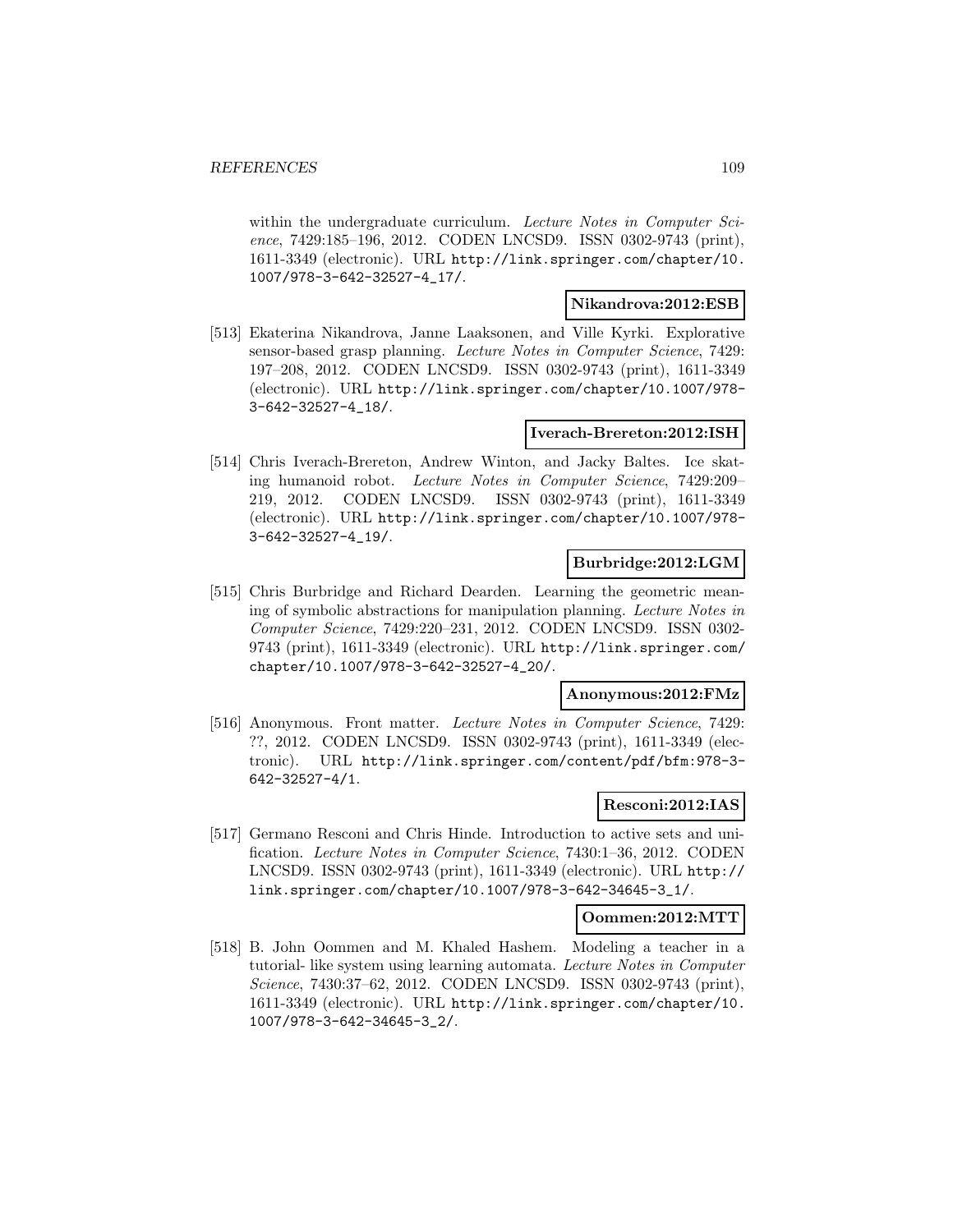#### **Horak:2012:PNR**

[519] Aleš Horák, Miroslav Prýmek, and Tadeusz Sikora. Power network reliability computations using multi-agent simulation. Lecture Notes in Computer Science, 7430:63–81, 2012. CODEN LNCSD9. ISSN 0302- 9743 (print), 1611-3349 (electronic). URL http://link.springer.com/ chapter/10.1007/978-3-642-34645-3\_3/.

# **Piech:2012:SAR**

[520] Henryk Piech. Sequence automata for researching consensus levels. Lecture Notes in Computer Science, 7430:82–101, 2012. CODEN LNCSD9. ISSN 0302-9743 (print), 1611-3349 (electronic). URL http://link.springer. com/chapter/10.1007/978-3-642-34645-3\_4/.

### **Takahashi:2012:AIF**

[521] Hiroshi Takahashi. An analysis of the influence of fundamental indexing on financial markets through agent-based modeling: The fundamentalist and fundamental indexing. Lecture Notes in Computer Science, 7430: 102–120, 2012. CODEN LNCSD9. ISSN 0302-9743 (print), 1611-3349 (electronic). URL http://link.springer.com/chapter/10.1007/978- 3-642-34645-3\_5/.

# **Kiv:2012:ADI**

[522] Sodany Kiv, Yves Wautelet, and Manuel Kolp. Agent-driven integration architecture for component-based software development. Lecture Notes in Computer Science, 7430:121–147, 2012. CODEN LNCSD9. ISSN 0302- 9743 (print), 1611-3349 (electronic). URL http://link.springer.com/ chapter/10.1007/978-3-642-34645-3\_6/.

# **Latham:2012:ATI**

[523] Annabel Latham and Keeley Crockett. Adaptive tutoring in an intelligent conversational agent system. Lecture Notes in Computer Science, 7430: 148–167, 2012. CODEN LNCSD9. ISSN 0302-9743 (print), 1611-3349 (electronic). URL http://link.springer.com/chapter/10.1007/978- 3-642-34645-3\_7/.

## **Treur:2012:BCP**

[524] Jan Treur. Biological and computational perspectives on the emergence of social phenomena: Shared understanding and collective power. Lecture Notes in Computer Science, 7430:168–191, 2012. CODEN LNCSD9. ISSN 0302-9743 (print), 1611-3349 (electronic). URL http://link.springer. com/chapter/10.1007/978-3-642-34645-3\_8/.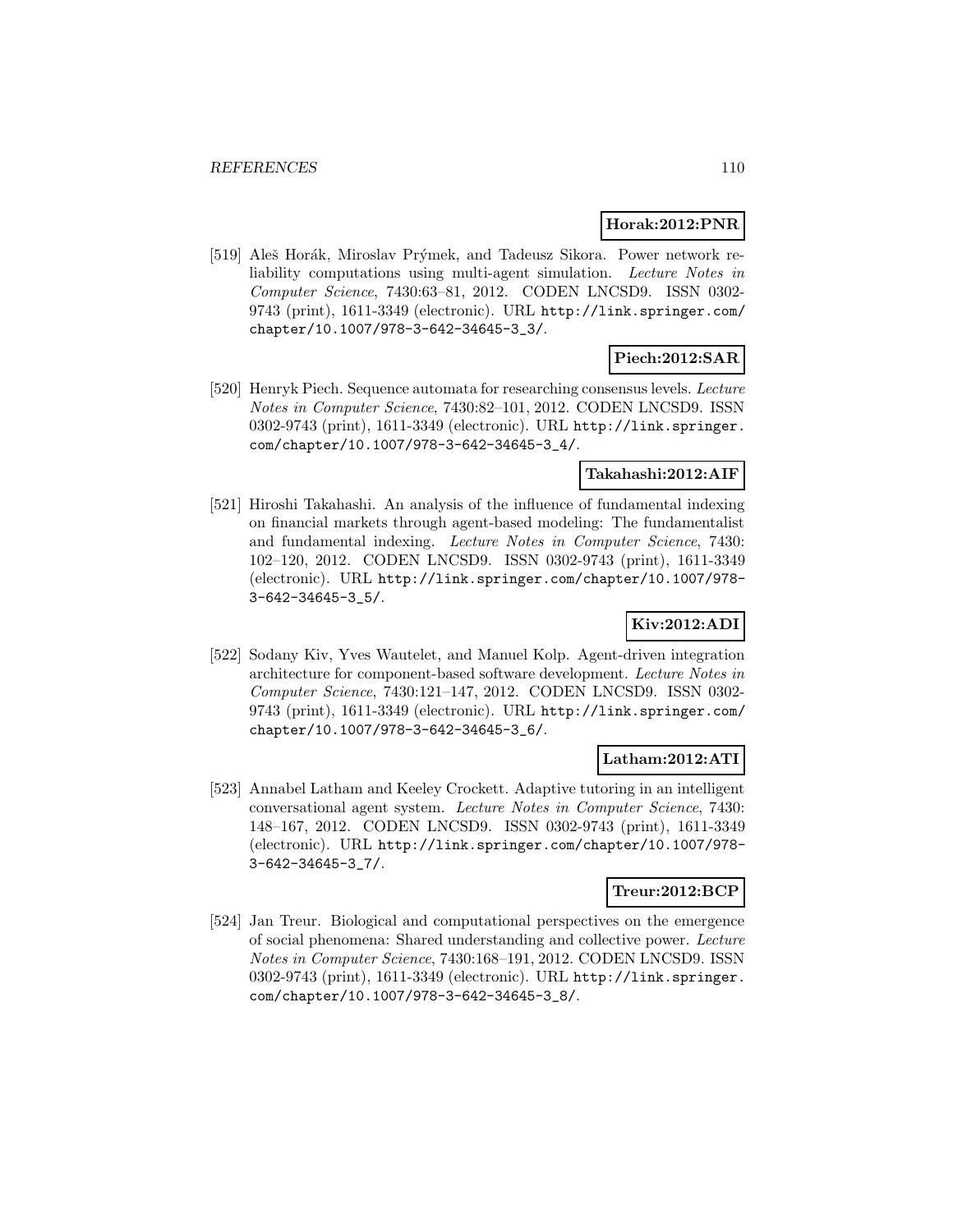#### **Szymanezyk:2012:ABC**

[525] Olivier Szymanezyk and Tom Duckett. Agent-based crowd simulation in airports using games technology. Lecture Notes in Computer Science, 7430:192–213, 2012. CODEN LNCSD9. ISSN 0302-9743 (print), 1611- 3349 (electronic). URL http://link.springer.com/chapter/10.1007/ 978-3-642-34645-3\_9/.

### **Maleszka:2012:AAS**

[526] Marcin Maleszka and Ngoc Thanh Nguyen. Approximate algorithms for solving  $O_1$  consensus problems using complex tree structure. Lecture Notes in Computer Science, 7430:214–227, 2012. CODEN LNCSD9. ISSN 0302- 9743 (print), 1611-3349 (electronic). URL http://link.springer.com/ chapter/10.1007/978-3-642-34645-3\_10/.

#### **Anonymous:2012:BMi**

[527] Anonymous. Back matter. Lecture Notes in Computer Science, 7430: ??, 2012. CODEN LNCSD9. ISSN 0302-9743 (print), 1611-3349 (electronic). URL http://link.springer.com/content/pdf/bbm:978-3- 642-34645-3/1.

#### **Anonymous:2012:FMba**

[528] Anonymous. Front matter. Lecture Notes in Computer Science, 7430: ??, 2012. CODEN LNCSD9. ISSN 0302-9743 (print), 1611-3349 (electronic). URL http://link.springer.com/content/pdf/bfm:978-3- 642-34645-3/1.

## **Bano:2012:SAW**

[529] J. Bano, A. Hostettler, S. A. Nicolau, C. Doignon, H. S. Wu, M. H. Huang, and L. Soler. Simulation of the abdominal wall and its arteries after pneumoperitoneum for guidance of port positioning in laparoscopic surgery. Lecture Notes in Computer Science, 7431:1–11, 2012. CODEN LNCSD9. ISSN 0302-9743 (print), 1611-3349 (electronic). URL http:// link.springer.com/chapter/10.1007/978-3-642-33179-4\_1/.

#### **Masutani:2012:ASF**

[530] Yoshitaka Masutani, Mitsutaka Nemoto, Shohei Hanaoka, Naoto Hayashi, and Kuni Ohtomo. Appearance similarity flow for quantification of anatomical landmark uncertainty in medical images. Lecture Notes in Computer Science, 7431:12–21, 2012. CODEN LNCSD9. ISSN 0302- 9743 (print), 1611-3349 (electronic). URL http://link.springer.com/ chapter/10.1007/978-3-642-33179-4\_2/.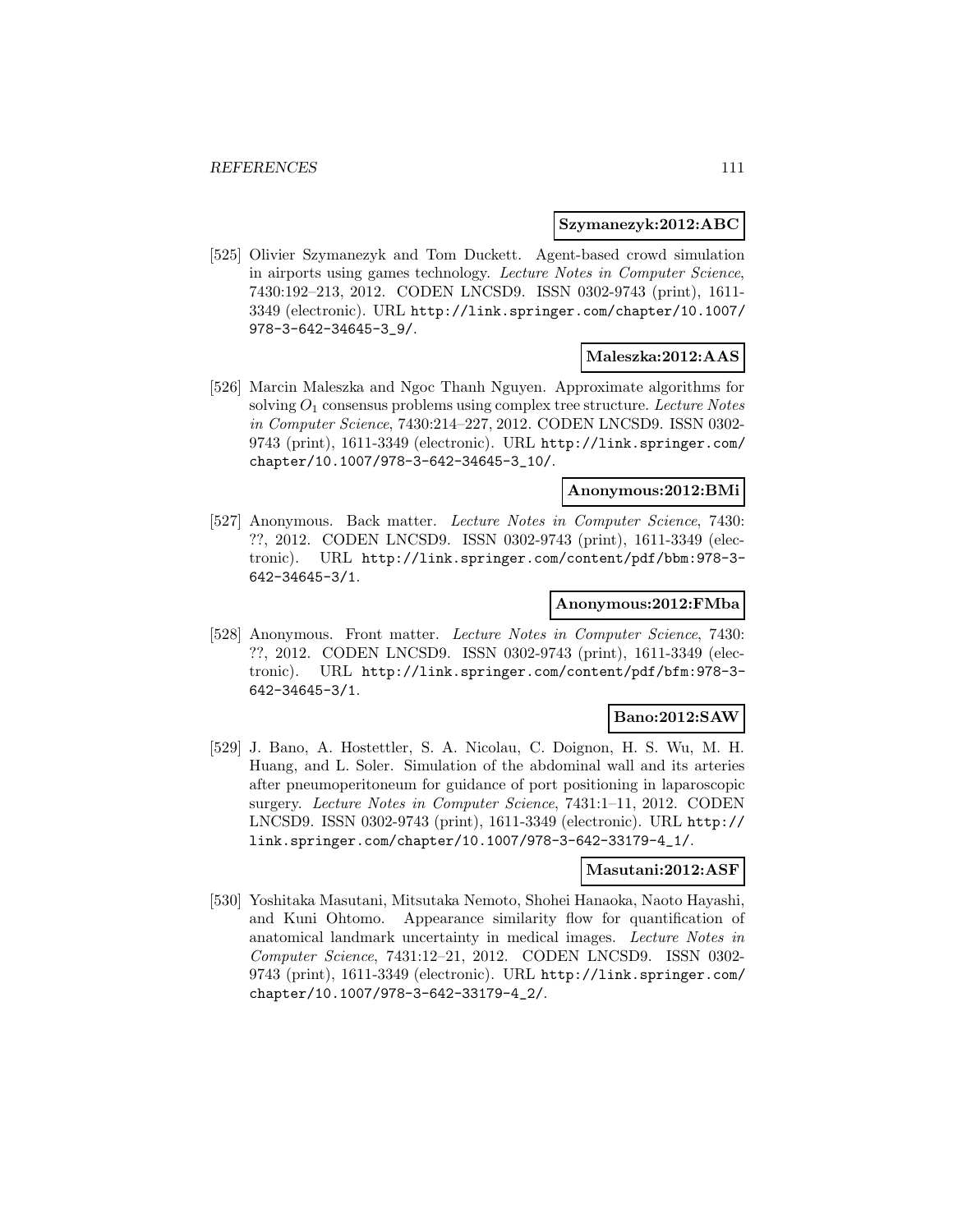## **Wei:2012:SBT**

[531] Zhenwen Wei, Caiming Zhang, Xingqiang Yang, and Xiaofeng Zhang. Segmentation of brain tumors in CT images using level sets. Lecture Notes in Computer Science, 7431:22–31, 2012. CODEN LNCSD9. ISSN 0302-9743 (print), 1611-3349 (electronic). URL http://link.springer. com/chapter/10.1007/978-3-642-33179-4\_3/.

# **Bakas:2012:FLL**

[532] Spyridon Bakas, Andreas Hoppe, Katerina Chatzimichail, and Vasileios Galariotis. Focal liver lesion tracking in CEUS for characterisation based on dynamic behaviour. Lecture Notes in Computer Science, 7431: 32–41, 2012. CODEN LNCSD9. ISSN 0302-9743 (print), 1611-3349 (electronic). URL http://link.springer.com/chapter/10.1007/978- 3-642-33179-4\_4/.

#### **Hajiesmaeili:2012:SHD**

[533] Maryam Hajiesmaeili, Bashir Bagherinakhjavanlo, Jamshid Dehmeshki, and Tim Ellis. Segmentation of the hippocampus for detection of Alzheimer's disease. Lecture Notes in Computer Science, 7431:42–50, 2012. CODEN LNCSD9. ISSN 0302-9743 (print), 1611-3349 (electronic). URL http://link.springer.com/chapter/10.1007/978-3- 642-33179-4\_5/.

## **Asarnow:2012:SPH**

[534] Daniel Asarnow and Rahul Singh. Segmentation of parasites for highcontent screening using phase congruency and grayscale morphology. Lecture Notes in Computer Science, 7431:51–60, 2012. CODEN LNCSD9. ISSN 0302-9743 (print), 1611-3349 (electronic). URL http://link. springer.com/chapter/10.1007/978-3-642-33179-4\_6/.

## **Ye:2012:MNB**

[535] Jian Ye, Igor Yanovsky, Bin Dong, Rima Gandlin, Achi Brandt, and Stanley Osher. Multigrid narrow band surface reconstruction via level set functions. Lecture Notes in Computer Science, 7431:61–70, 2012. CODEN LNCSD9. ISSN 0302-9743 (print), 1611-3349 (electronic). URL http:// link.springer.com/chapter/10.1007/978-3-642-33179-4\_7/.

#### **Chen:2012:RTS**

[536] Xiao Chen, Guangming Wang, Ying Zhu, and G. Scott Owen. Real-time simulation of ship motions in waves. Lecture Notes in Computer Science, 7431:71–80, 2012. CODEN LNCSD9. ISSN 0302-9743 (print), 1611-3349 (electronic). URL http://link.springer.com/chapter/10.1007/978- 3-642-33179-4\_8/.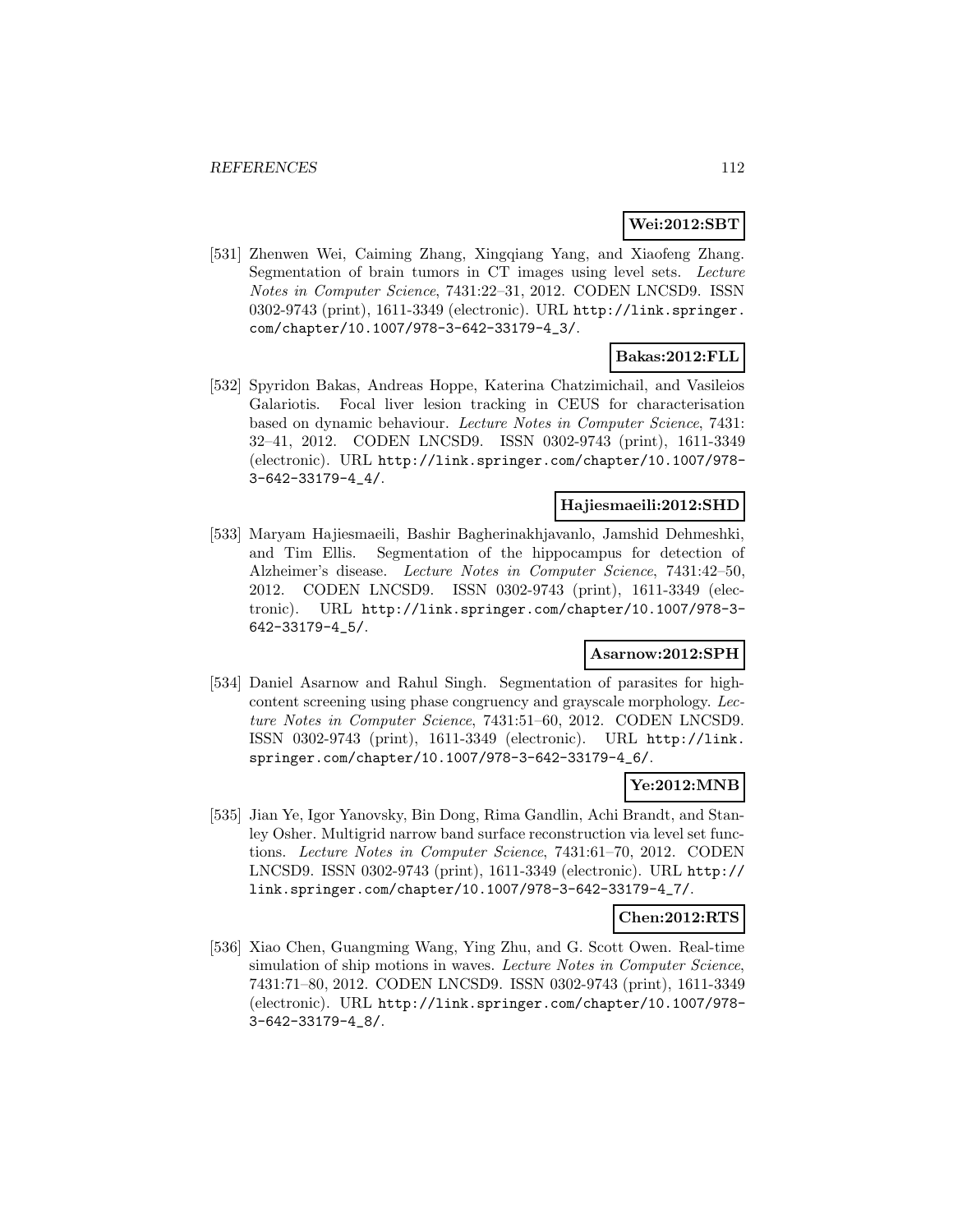### **Blanchette:2012:ASM**

[537] Damon Blanchette and Emmanuel Agu. Adaptive spectral mapping for real-time dispersive refraction. Lecture Notes in Computer Science, 7431: 81–91, 2012. CODEN LNCSD9. ISSN 0302-9743 (print), 1611-3349 (electronic). URL http://link.springer.com/chapter/10.1007/978- 3-642-33179-4\_9/.

# **Feng:2012:DMC**

[538] Powei Feng and Joe Warren. A dual method for constructing multimaterial solids from ray-reps. Lecture Notes in Computer Science, 7431: 92–103, 2012. CODEN LNCSD9. ISSN 0302-9743 (print), 1611-3349 (electronic). URL http://link.springer.com/chapter/10.1007/978- 3-642-33179-4\_10/.

## **Sedlacek:2012:UDR**

[539] David Sedlacek and Jiri Zara. User driven 3D reconstruction environment. Lecture Notes in Computer Science, 7431:104–114, 2012. CODEN LNCSD9. ISSN 0302-9743 (print), 1611-3349 (electronic). URL http:// link.springer.com/chapter/10.1007/978-3-642-33179-4\_11/.

#### **Amresh:2012:MAL**

[540] Ashish Amresh, John Femiani, and Christoph Fünfzig. Methods for approximating loop subdivision using tessellation enabled GPUs. Lecture Notes in Computer Science, 7431:115–125, 2012. CODEN LNCSD9. ISSN 0302-9743 (print), 1611-3349 (electronic). URL http://link.springer. com/chapter/10.1007/978-3-642-33179-4\_12/.

# **Liu:2012:BAC**

[541] Kun Liu and Rhaleb Zayer. Bundle adjustment constrained smoothing for multi-view point cloud data. Lecture Notes in Computer Science, 7431: 126–137, 2012. CODEN LNCSD9. ISSN 0302-9743 (print), 1611-3349 (electronic). URL http://link.springer.com/chapter/10.1007/978- 3-642-33179-4\_13/.

## **Rastgar:2012:GSM**

[542] Houman Rastgar, Eric Dubois, and Liang Zhang. Guided sampling in multiple view robust motion estimation using regression diagnostics. Lecture Notes in Computer Science, 7431:138–147, 2012. CODEN LNCSD9. ISSN 0302-9743 (print), 1611-3349 (electronic). URL http://link.springer. com/chapter/10.1007/978-3-642-33179-4\_14/.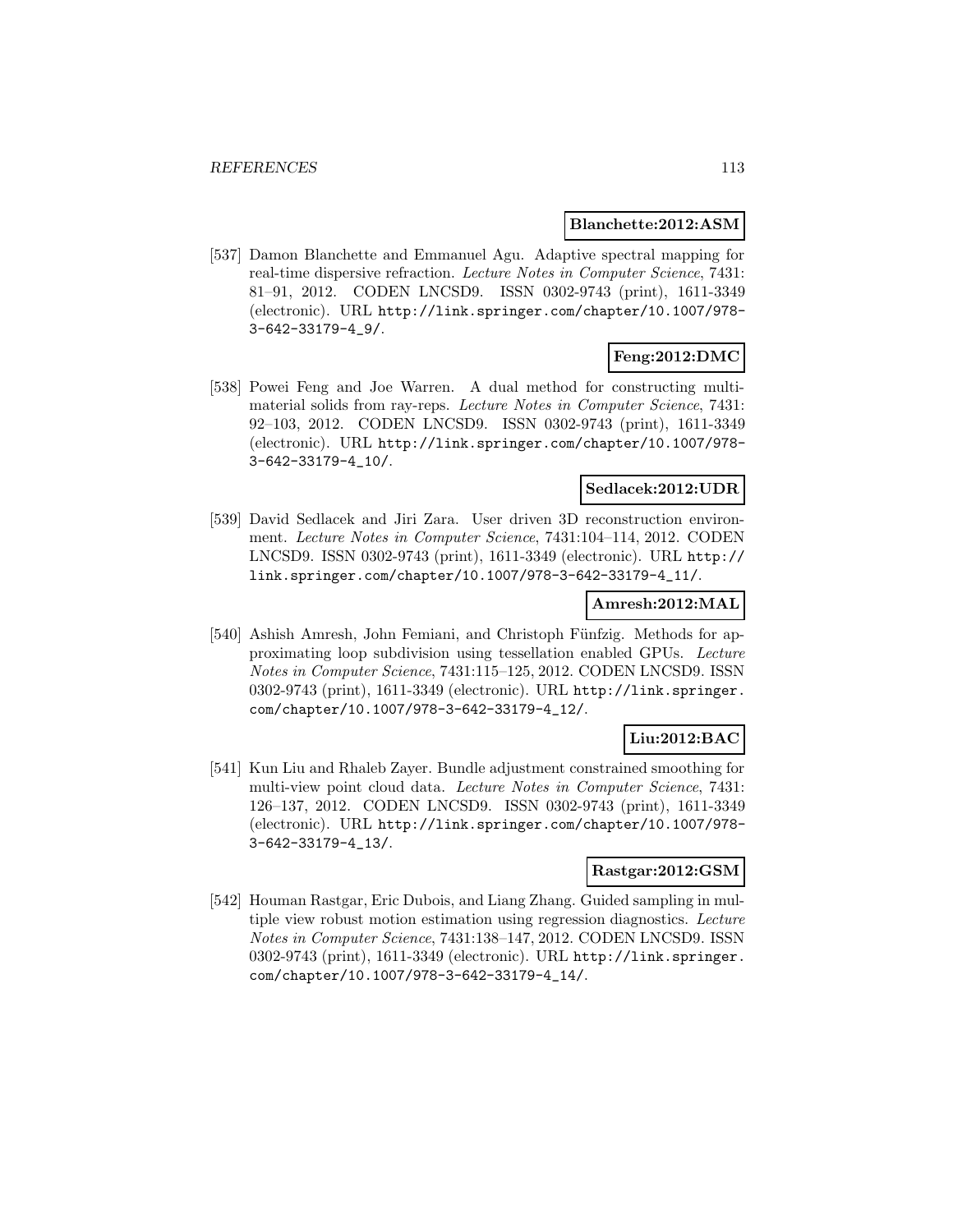#### **Doliotis:2012:HSP**

[543] Paul Doliotis, Vassilis Athitsos, Dimitrios Kosmopoulos, and Stavros Perantonis. Hand shape and 3D pose estimation using depth data from a single cluttered frame. Lecture Notes in Computer Science, 7431: 148–158, 2012. CODEN LNCSD9. ISSN 0302-9743 (print), 1611-3349 (electronic). URL http://link.springer.com/chapter/10.1007/978- 3-642-33179-4\_15/.

### **Fortenbury:2012:FLR**

[544] Billy Ray Fortenbury and Gutemberg Guerra-Filho. Fusing low-resolution depth maps into high-resolution stereo matching. Lecture Notes in Computer Science, 7431:159–168, 2012. CODEN LNCSD9. ISSN 0302- 9743 (print), 1611-3349 (electronic). URL http://link.springer.com/ chapter/10.1007/978-3-642-33179-4\_16/.

## **Galego:2012:ACP**

[545] Ricardo Galego, Alexandre Bernardino, and José Gaspar. Autocalibration of pan-tilt cameras including radial distortion and zoom. Lecture Notes in Computer Science, 7431:169–178, 2012. CODEN LNCSD9. ISSN 0302-9743 (print), 1611-3349 (electronic). URL http://link. springer.com/chapter/10.1007/978-3-642-33179-4\_17/.

#### **Fortenbury:2012:RSC**

[546] Billy Ray Fortenbury and Gutemberg Guerra-Filho. Robust 2D/3D calibration using RANSAC registration. Lecture Notes in Computer Science, 7431:179–188, 2012. CODEN LNCSD9. ISSN 0302-9743 (print), 1611- 3349 (electronic). URL http://link.springer.com/chapter/10.1007/ 978-3-642-33179-4\_18/.

### **Catano:2012:KDB**

[547] M. A. Cataño and J. Climent. Keypoint detection based on the unimodality test of HOGs. Lecture Notes in Computer Science, 7431: 189–198, 2012. CODEN LNCSD9. ISSN 0302-9743 (print), 1611-3349 (electronic). URL http://link.springer.com/chapter/10.1007/978- 3-642-33179-4\_19/.

## **Li:2012:NRP**

[548] Bo Li, Afzal Godil, and Henry Johan. Non-rigid and partial 3D model retrieval using hybrid shape descriptor and meta similarity. Lecture Notes in Computer Science, 7431:199–209, 2012. CODEN LNCSD9. ISSN 0302- 9743 (print), 1611-3349 (electronic). URL http://link.springer.com/ chapter/10.1007/978-3-642-33179-4\_20/.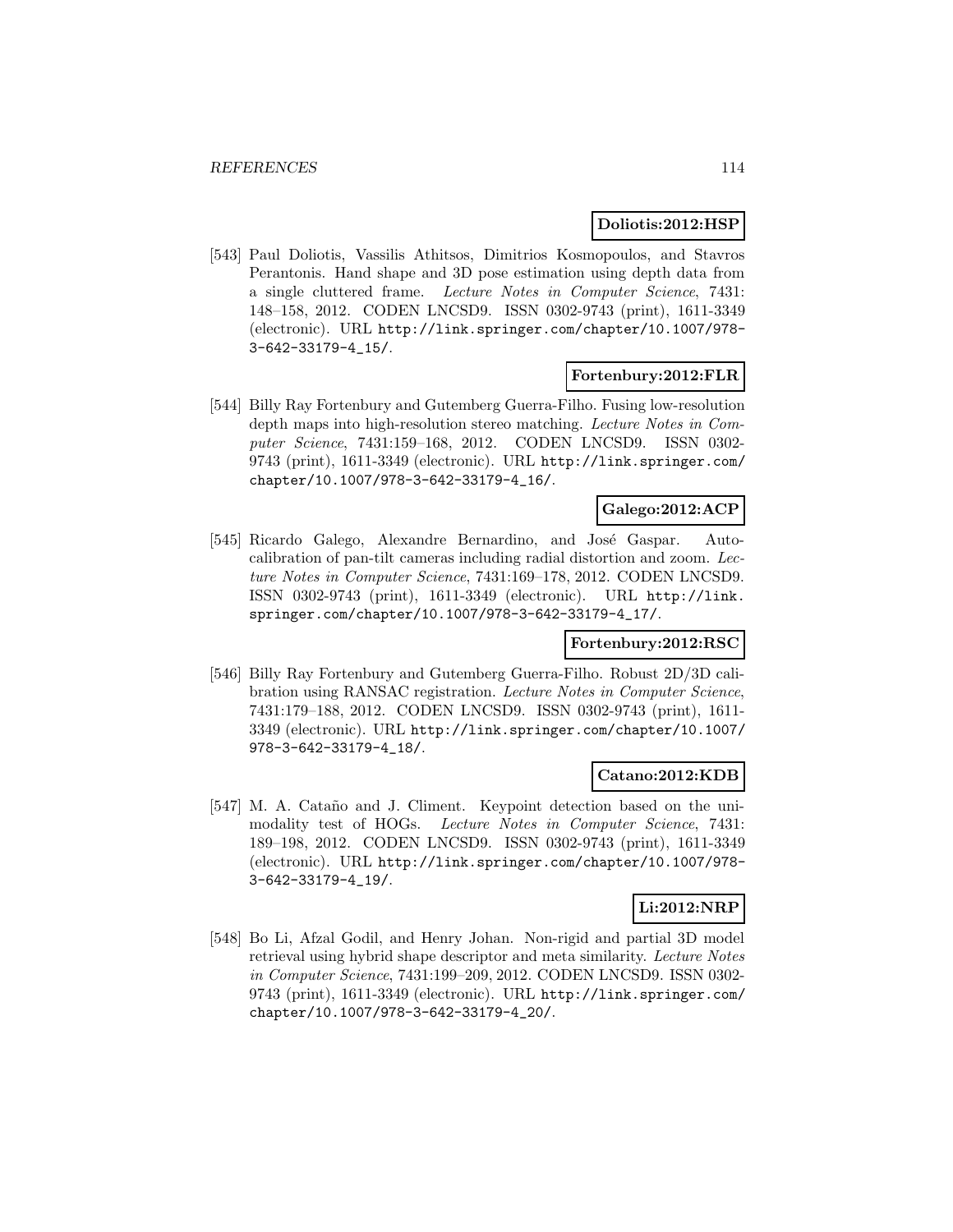#### **Anonymous:2012:FMbb**

[549] Anonymous. Front matter. Lecture Notes in Computer Science, 7431: ??, 2012. CODEN LNCSD9. ISSN 0302-9743 (print), 1611-3349 (electronic). URL http://link.springer.com/content/pdf/bfm:978-3- 642-33179-4/1.

# **Hofbauer:2012:IRI**

[550] Heinz Hofbauer, Christian Rathgeb, Andreas Uhl, and Peter Wild. Iris recognition in image domain: Quality-metric based comparators. Lecture Notes in Computer Science, 7432:1–10, 2012. CODEN LNCSD9. ISSN 0302-9743 (print), 1611-3349 (electronic). URL http://link.springer. com/chapter/10.1007/978-3-642-33191-6\_1/.

### **Sedmidubsky:2012:GRB**

[551] Jan Sedmidubsky, Jakub Valcik, Michal Balazia, and Pavel Zezula. Gait recognition based on normalized walk cycles. Lecture Notes in Computer Science, 7432:11–20, 2012. CODEN LNCSD9. ISSN 0302-9743 (print), 1611-3349 (electronic). URL http://link.springer.com/chapter/10. 1007/978-3-642-33191-6\_2/.

## **Kim:2012:INS**

[552] Hwi-Gang Kim, Eun Jung Lee, Gang-Joon Yoon, Sung-Dae Yang, Eui Chul Lee, and Sang Min Yoon. Illumination normalization for SIFT based finger vein authentication. Lecture Notes in Computer Science, 7432:21–30, 2012. CODEN LNCSD9. ISSN 0302-9743 (print), 1611-3349 (electronic). URL http://link.springer.com/chapter/10.1007/978- 3-642-33191-6\_3/.

#### **Kotsia:2012:HRS**

[553] Irene Kotsia, Weiwei Guo, and Ioannis Patras. Higher rank support tensor machines. Lecture Notes in Computer Science, 7432:31–40, 2012. CODEN LNCSD9. ISSN 0302-9743 (print), 1611-3349 (electronic). URL http:// link.springer.com/chapter/10.1007/978-3-642-33191-6\_4/.

# **Choi:2012:MSI**

[554] Inho Choi and Daijin Kim. Multi-scale integral modified census transform for eye detection. Lecture Notes in Computer Science, 7432:41– 50, 2012. CODEN LNCSD9. ISSN 0302-9743 (print), 1611-3349 (electronic). URL http://link.springer.com/chapter/10.1007/978-3- 642-33191-6\_5/.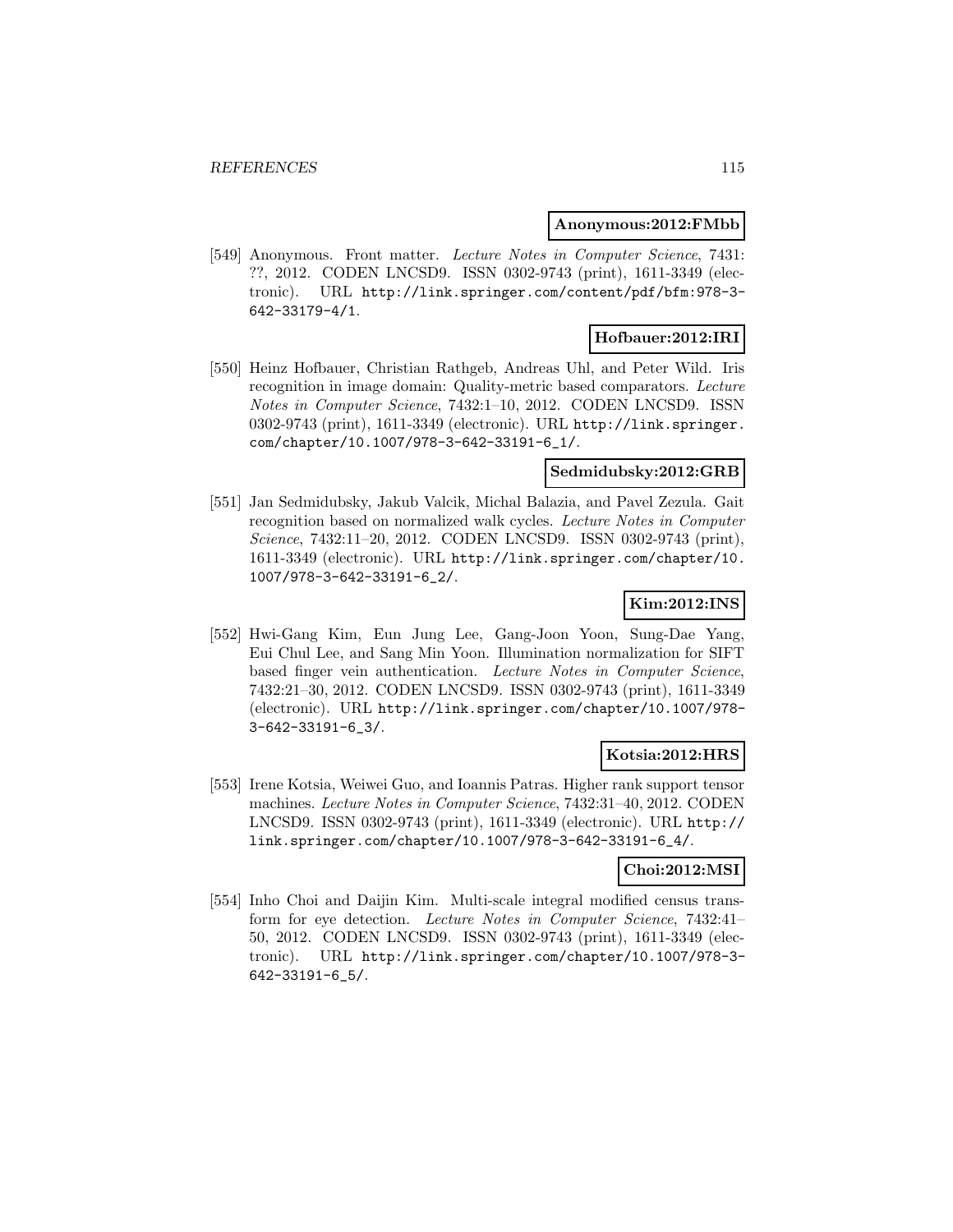### **Wesley:2012:CAT**

[555] Avinash Wesley, Pradeep Buddharaju, Robert Pienta, and Ioannis Pavlidis. A comparative analysis of thermal and visual modalities for automated facial expression recognition. Lecture Notes in Computer Science, 7432:51–60, 2012. CODEN LNCSD9. ISSN 0302-9743 (print), 1611-3349 (electronic). URL http://link.springer.com/chapter/10.1007/978- 3-642-33191-6\_6/.

## **Nait-Charif:2012:VTL**

[556] Hammadi Nait-Charif, Allen Breen, and Paul Thompson. Vertebrae tracking in lumbar spinal video-fluoroscopy using particle filters with semi-automatic initialisation. Lecture Notes in Computer Science, 7432: 61–69, 2012. CODEN LNCSD9. ISSN 0302-9743 (print), 1611-3349 (electronic). URL http://link.springer.com/chapter/10.1007/978- 3-642-33191-6\_7/.

## **Panin:2012:MIM**

[557] Giorgio Panin. Mutual information for multi-modal, discontinuitypreserving image registration. Lecture Notes in Computer Science, 7432: 70–81, 2012. CODEN LNCSD9. ISSN 0302-9743 (print), 1611-3349 (electronic). URL http://link.springer.com/chapter/10.1007/978- 3-642-33191-6\_8/.

## **Hussain:2012:MDD**

[558] Muhammad Hussain, Salabat Khan, Ghulam Muhammad, and George Bebis. Mass detection in digital mammograms using optimized Gabor filter bank. Lecture Notes in Computer Science, 7432:82–91, 2012. CODEN LNCSD9. ISSN 0302-9743 (print), 1611-3349 (electronic). URL http:// link.springer.com/chapter/10.1007/978-3-642-33191-6\_9/.

#### **Sukno:2012:CDL**

[559] Federico M. Sukno, John L. Waddington, and Paul F. Whelan. Comparing 3D descriptors for local search of craniofacial landmarks. Lecture Notes in Computer Science, 7432:92–103, 2012. CODEN LNCSD9. ISSN 0302- 9743 (print), 1611-3349 (electronic). URL http://link.springer.com/ chapter/10.1007/978-3-642-33191-6\_10/.

#### **Saha:2012:VBT**

[560] Utsab Saha and Rahul Singh. Vision-based tracking of complex macroparasites for high-content phenotypic drug screening. Lecture Notes in Computer Science, 7432:104–114, 2012. CODEN LNCSD9. ISSN 0302- 9743 (print), 1611-3349 (electronic). URL http://link.springer.com/ chapter/10.1007/978-3-642-33191-6\_11/.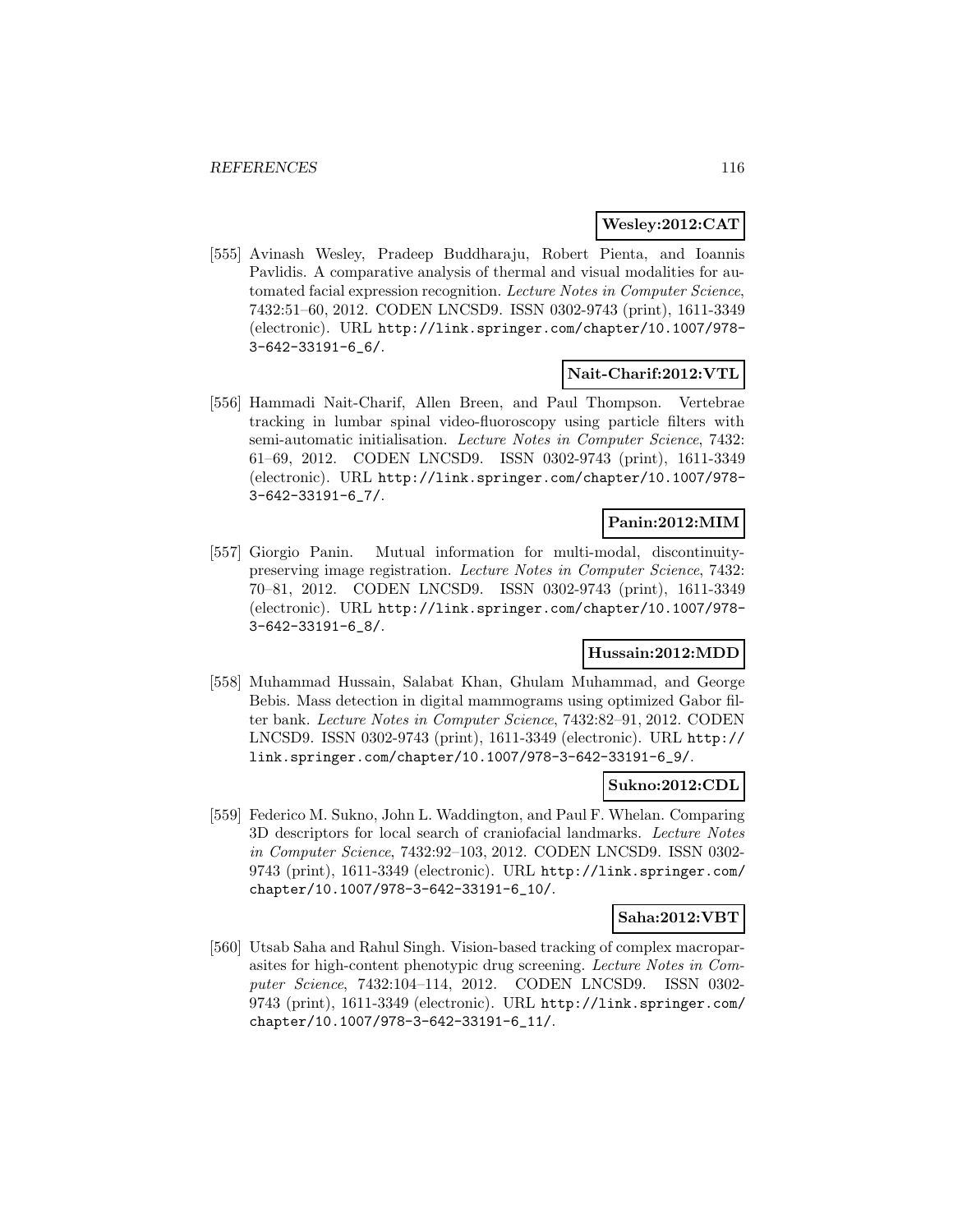### **DeVylder:2012:CND**

[561] Jonas De Vylder, Jan Aelterman, Mado Vandewoestyne, Trees Lepez, and Dieter Deforce. Cell nuclei detection using globally optimal active contours with shape prior. Lecture Notes in Computer Science, 7432: 115–124, 2012. CODEN LNCSD9. ISSN 0302-9743 (print), 1611-3349 (electronic). URL http://link.springer.com/chapter/10.1007/978- 3-642-33191-6\_12/.

### **Kolawole:2012:NGR**

[562] Akintola Kolawole and Alireza Tavakkoli. A novel gait recognition system based on hidden Markov models. Lecture Notes in Computer Science, 7432:125–134, 2012. CODEN LNCSD9. ISSN 0302-9743 (print), 1611- 3349 (electronic). URL http://link.springer.com/chapter/10.1007/ 978-3-642-33191-6\_13/.

## **Karali:2012:MHS**

[563] Abubakrelsedik Karali and Mohamed ElHelw. Motion history of skeletal volumes for human action recognition. Lecture Notes in Computer Science, 7432:135–144, 2012. CODEN LNCSD9. ISSN 0302-9743 (print), 1611- 3349 (electronic). URL http://link.springer.com/chapter/10.1007/ 978-3-642-33191-6\_14/.

## **Yoon:2012:CM**

[564] Sang Min Yoon and Gang-Joon Yoon. Compressive matting. Lecture Notes in Computer Science, 7432:145–154, 2012. CODEN LNCSD9. ISSN 0302-9743 (print), 1611-3349 (electronic). URL http://link.springer. com/chapter/10.1007/978-3-642-33191-6\_15/.

#### **Yatagawa:2012:TBC**

[565] Tatsuya Yatagawa and Yasushi Yamaguchi. A template-based completion framework for videos with dynamic backgrounds. Lecture Notes in Computer Science, 7432:155–165, 2012. CODEN LNCSD9. ISSN 0302- 9743 (print), 1611-3349 (electronic). URL http://link.springer.com/ chapter/10.1007/978-3-642-33191-6\_16/.

## **Azary:2012:ACU**

[566] Sherif Azary and Andreas Savakis. 3D action classification using sparse spatio-temporal feature representations. Lecture Notes in Computer Science, 7432:166–175, 2012. CODEN LNCSD9. ISSN 0302-9743 (print), 1611-3349 (electronic). URL http://link.springer.com/chapter/10. 1007/978-3-642-33191-6\_17/.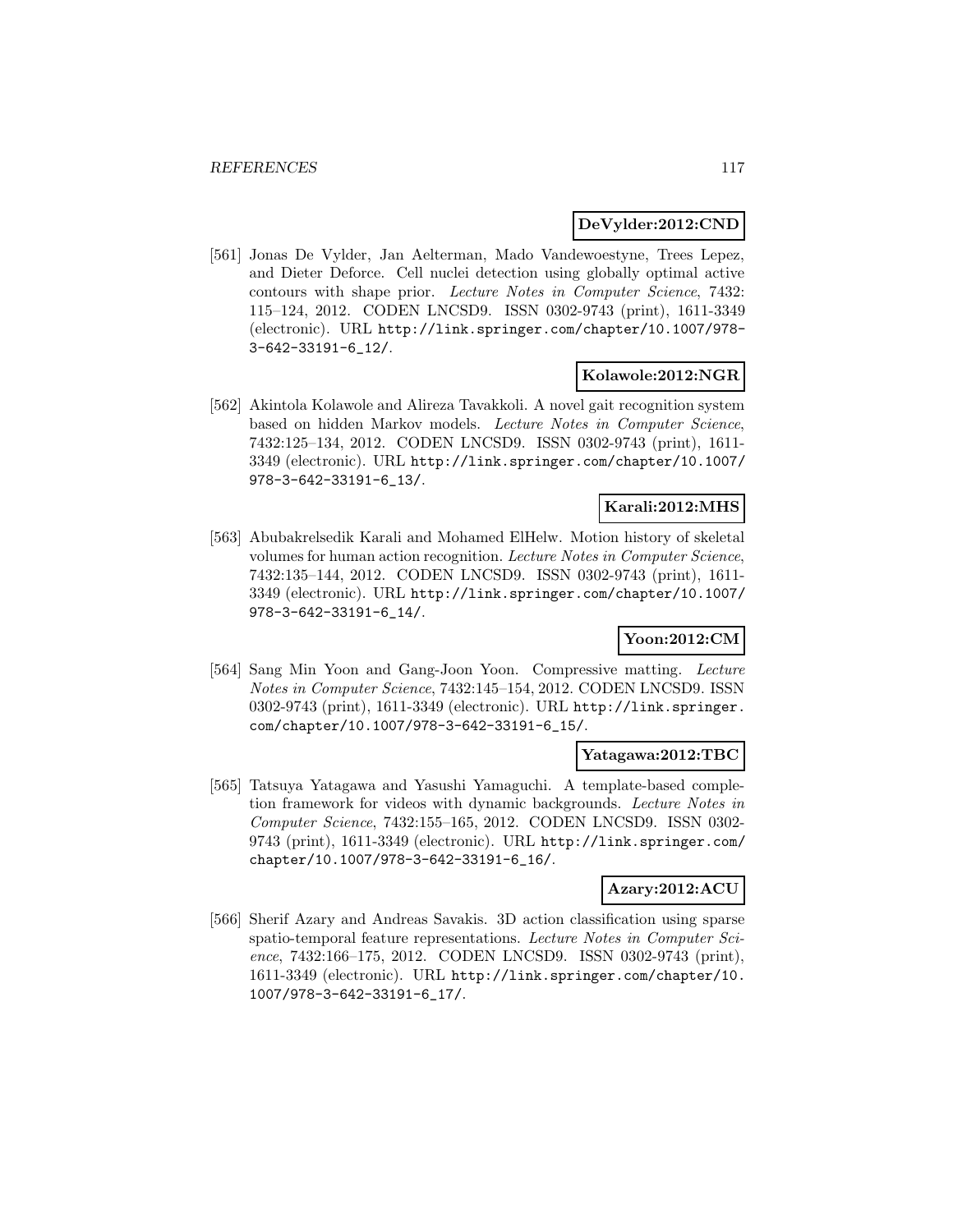#### **Kamberov:2012:SDA**

[567] George Kamberov, Matt Burlick, Lazaros Karydas, and Olga Koteoglou. SCAR: Dynamic adaptation for person detection and persistence analysis in unconstrained videos. Lecture Notes in Computer Science, 7432: 176–187, 2012. CODEN LNCSD9. ISSN 0302-9743 (print), 1611-3349 (electronic). URL http://link.springer.com/chapter/10.1007/978- 3-642-33191-6\_18/.

#### **Galanopoulos:2012:EDR**

[568] Georgios Galanopoulos, Constantin Papaodysseus, Dimitiris Arabadjis, and Michael Exarhos. Exploiting 3D digital representations of ancient inscriptions to identify their writer. Lecture Notes in Computer Science, 7432:188–198, 2012. CODEN LNCSD9. ISSN 0302-9743 (print), 1611- 3349 (electronic). URL http://link.springer.com/chapter/10.1007/ 978-3-642-33191-6\_19/.

### **Alsam:2012:WED**

[569] Ali Alsam, Hans Jakob Rivertz, and Puneet Sharma. What the eye did not  $\sec$  — a fusion approach to image coding. Lecture Notes in Computer Science, 7432:199–208, 2012. CODEN LNCSD9. ISSN 0302-9743 (print), 1611-3349 (electronic). URL http://link.springer.com/chapter/10. 1007/978-3-642-33191-6\_20/.

#### **Anonymous:2012:FMbc**

[570] Anonymous. Front matter. Lecture Notes in Computer Science, 7432: ??, 2012. CODEN LNCSD9. ISSN 0302-9743 (print), 1611-3349 (electronic). URL http://link.springer.com/content/pdf/bfm:978-3- 642-33191-6/1.

#### **Behsaz:2012:TUS**

[571] Bahar Behsaz, Ján Maňuch, and Ladislav Stacho. Turing universality of step-wise and stage assembly at temperature 1. Lecture Notes in Computer Science, 7433:1–11, 2012. CODEN LNCSD9. ISSN 0302-9743 (print), 1611-3349 (electronic). URL http://link.springer.com/chapter/10. 1007/978-3-642-32208-2\_1/.

## **Brijder:2012:TSD**

[572] Robert Brijder and Joris J. M. Gillis. A type system for DNAQL. Lecture Notes in Computer Science, 7433:12–24, 2012. CODEN LNCSD9. ISSN 0302-9743 (print), 1611-3349 (electronic). URL http://link.springer. com/chapter/10.1007/978-3-642-32208-2\_2/.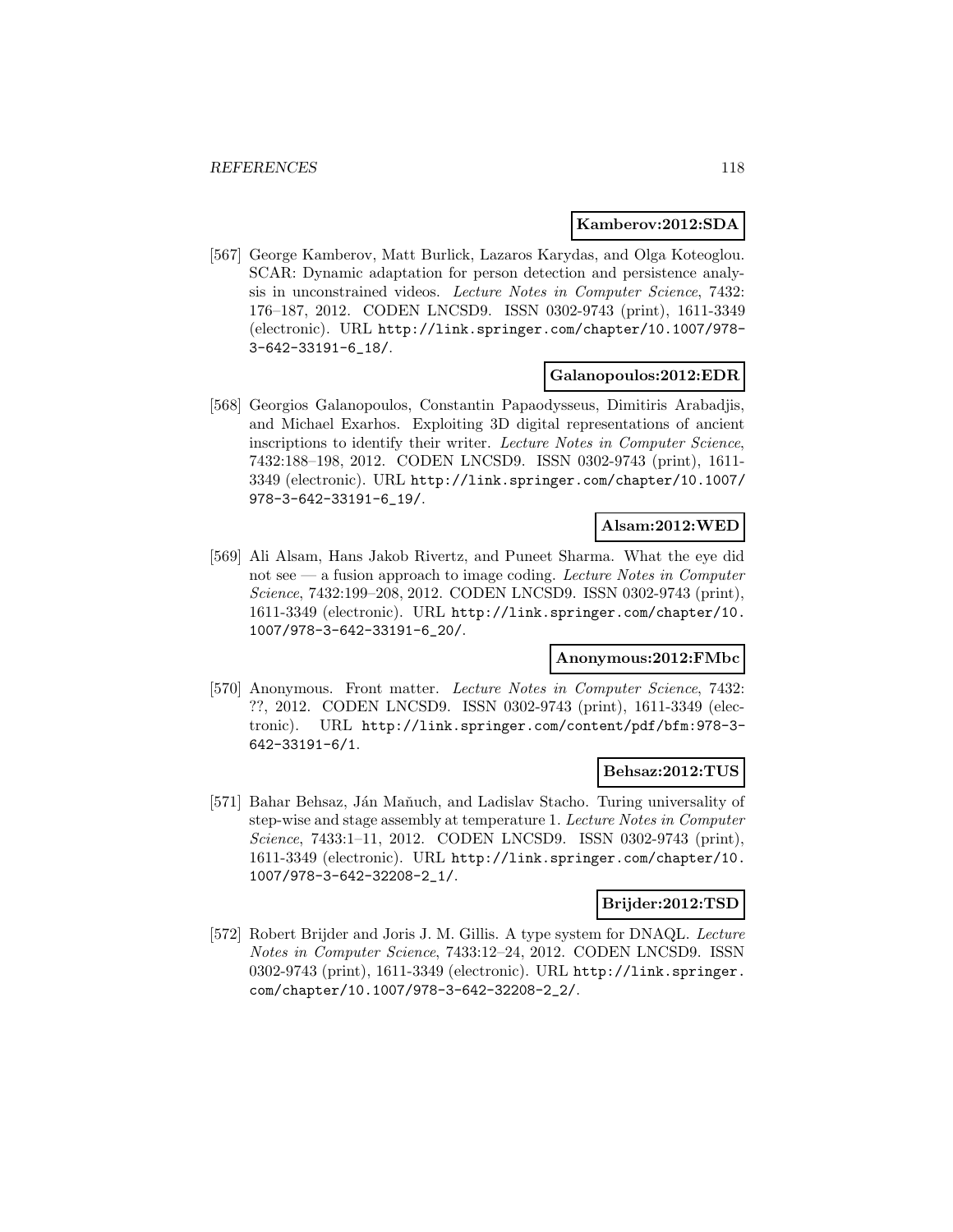## **Chen:2012:DFC**

[573] Ho-Lin Chen, David Doty, and David Soloveichik. Deterministic function computation with chemical reaction networks. Lecture Notes in Computer Science, 7433:25–42, 2012. CODEN LNCSD9. ISSN 0302-9743 (print), 1611-3349 (electronic). URL http://link.springer.com/chapter/10. 1007/978-3-642-32208-2\_3/.

## **Condon:2012:RBC**

[574] Anne Condon, Bonnie Kirkpatrick, and Ján Maňuch. Reachability bounds for chemical reaction networks and Strand displacement systems. Lecture Notes in Computer Science, 7433:43–57, 2012. CODEN LNCSD9. ISSN 0302-9743 (print), 1611-3349 (electronic). URL http://link.springer. com/chapter/10.1007/978-3-642-32208-2\_4/.

### **Czeizler:2012:SMT**

[575] Eugen Czeizler and Alexandru Popa. Synthesizing minimal tile sets for complex patterns in the framework of patterned DNA self-assembly. Lecture Notes in Computer Science, 7433:58–72, 2012. CODEN LNCSD9. ISSN 0302-9743 (print), 1611-3349 (electronic). URL http://link. springer.com/chapter/10.1007/978-3-642-32208-2\_5/.

#### **Garzon:2012:GAG**

[576] Max H. Garzon and Kiran C. Bobba. A geometric approach to Gibbs energy landscapes and optimal DNA codeword design. Lecture Notes in Computer Science, 7433:73–85, 2012. CODEN LNCSD9. ISSN 0302- 9743 (print), 1611-3349 (electronic). URL http://link.springer.com/ chapter/10.1007/978-3-642-32208-2\_6/.

## **Kan:2012:DBM**

[577] Anton Kan, Koh ichiroh Shohda, and Akira Suyama. A DNA based molecular logic gate capable of a variety of logical operations. Lecture Notes in Computer Science, 7433:86–97, 2012. CODEN LNCSD9. ISSN 0302- 9743 (print), 1611-3349 (electronic). URL http://link.springer.com/ chapter/10.1007/978-3-642-32208-2\_7/.

#### **Kari:2012:DWR**

[578] Lila Kari and Steffen Kopecki. Deciding whether a regular language is generated by a splicing system. Lecture Notes in Computer Science, 7433: 98–109, 2012. CODEN LNCSD9. ISSN 0302-9743 (print), 1611-3349 (electronic). URL http://link.springer.com/chapter/10.1007/978- 3-642-32208-2\_8/.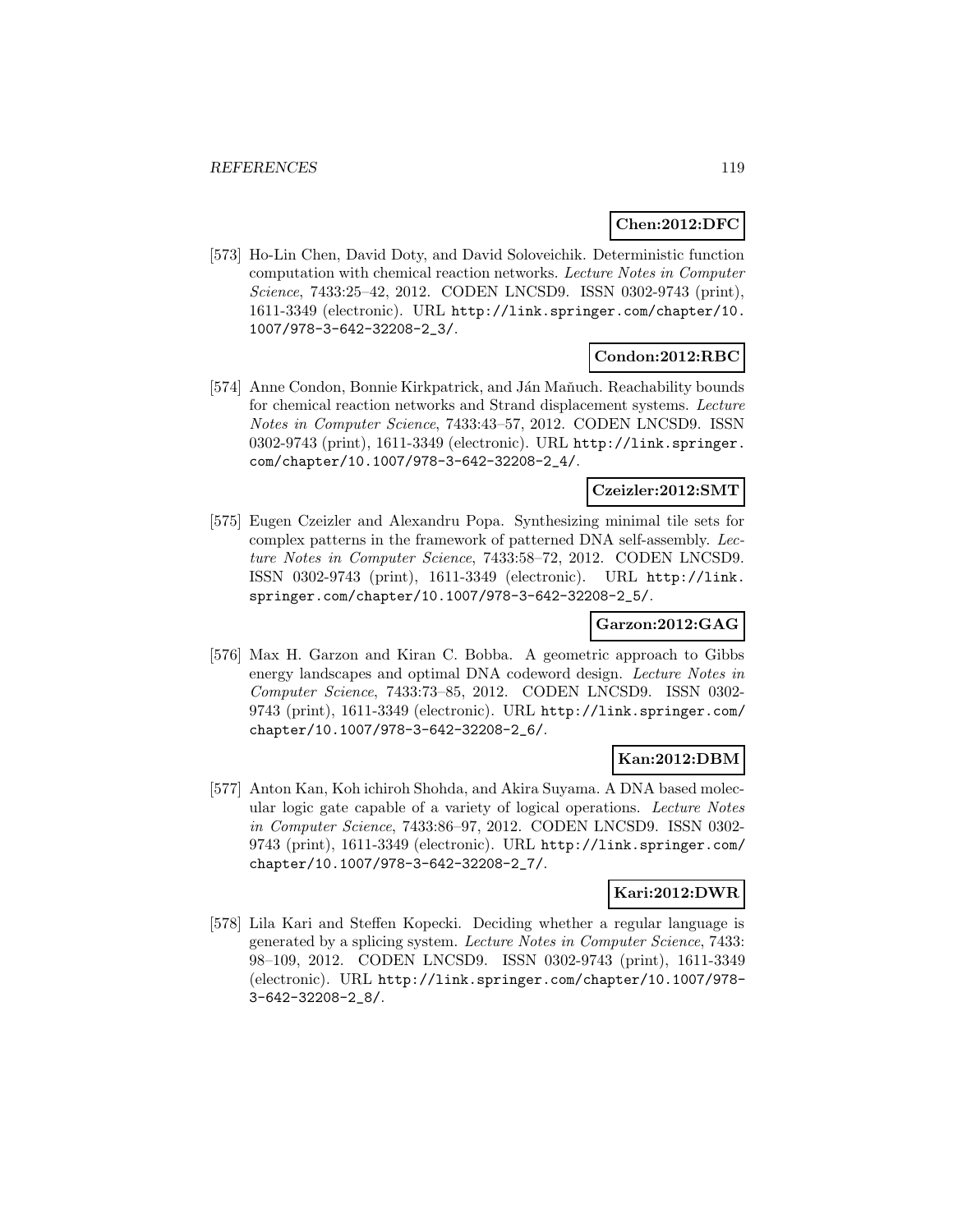#### **deMurieta:2012:PRB**

[579] Iñaki Sainz de Murieta and Alfonso Rodríguez-Patón. Probabilistic reasoning with a Bayesian DNA device based on Strand displacement. Lecture Notes in Computer Science, 7433:110–122, 2012. CODEN LNCSD9. ISSN 0302-9743 (print), 1611-3349 (electronic). URL http://link.springer. com/chapter/10.1007/978-3-642-32208-2\_9/.

### **Svaneborg:2012:DSA**

[580] Carsten Svaneborg and Harold Fellermann. DNA self-assembly and computation studied with a coarse-grained dynamic bonded model. Lecture Notes in Computer Science, 7433:123–134, 2012. CODEN LNCSD9. ISSN 0302-9743 (print), 1611-3349 (electronic). URL http://link.springer. com/chapter/10.1007/978-3-642-32208-2\_10/.

## **Thachuk:2012:SEE**

[581] Chris Thachuk and Anne Condon. Space and energy efficient computation with DNA Strand displacement systems. Lecture Notes in Computer Science, 7433:135–149, 2012. CODEN LNCSD9. ISSN 0302-9743 (print), 1611-3349 (electronic). URL http://link.springer.com/chapter/10. 1007/978-3-642-32208-2\_11/.

## **Anonymous:2012:BMj**

[582] Anonymous. Back matter. Lecture Notes in Computer Science, 7433: ??, 2012. CODEN LNCSD9. ISSN 0302-9743 (print), 1611-3349 (electronic). URL http://link.springer.com/content/pdf/bbm:978-3- 642-32208-2/1.

#### **Anonymous:2012:FMbd**

[583] Anonymous. Front matter. Lecture Notes in Computer Science, 7433: ??, 2012. CODEN LNCSD9. ISSN 0302-9743 (print), 1611-3349 (electronic). URL http://link.springer.com/content/pdf/bfm:978-3- 642-32208-2/1.

#### **Bhattacharya:2012:LTA**

[584] Binay Bhattacharya and Tsunehiko Kameda. A linear time algorithm for computing minmax regret 1-median on a tree. Lecture Notes in Computer Science, 7434:1-12, 2012. CODEN LNCSD9. ISSN 0302-9743 (print), 1611-3349 (electronic). URL http://link.springer.com/chapter/10. 1007/978-3-642-32241-9\_1/.

#### **Jaiswal:2012:SSB**

[585] Ragesh Jaiswal, Amit Kumar, and Sandeep Sen. A simple  $D^2$ -sampling based PTAS for k-means and other clustering problems. Lecture Notes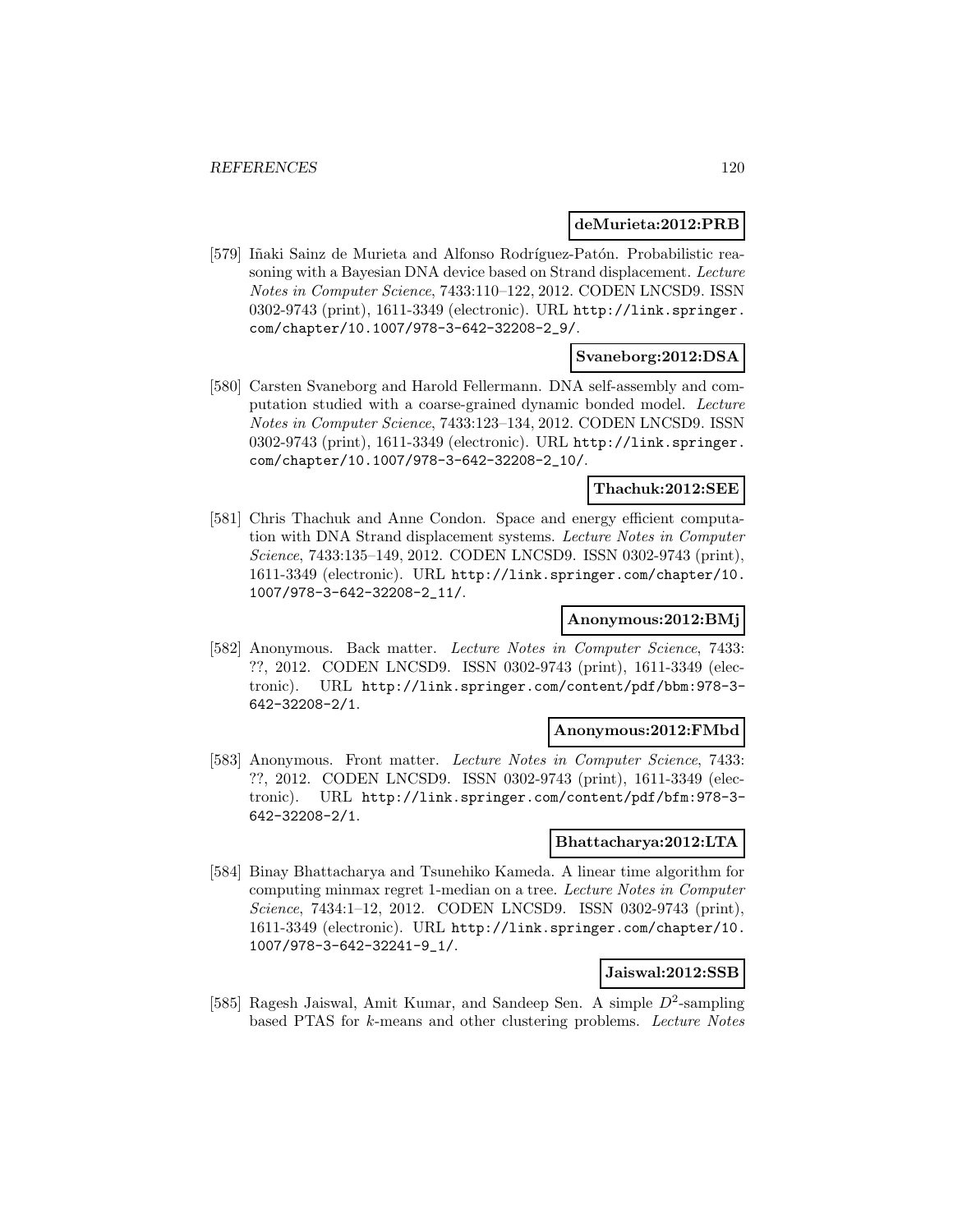in Computer Science, 7434:13–24, 2012. CODEN LNCSD9. ISSN 0302- 9743 (print), 1611-3349 (electronic). URL http://link.springer.com/ chapter/10.1007/978-3-642-32241-9\_2/.

### **Bampis:2012:SSM**

[586] Evripidis Bampis, Dimitrios Letsios, and Ioannis Milis. Speed scaling for maximum lateness. Lecture Notes in Computer Science, 7434: 25–36, 2012. CODEN LNCSD9. ISSN 0302-9743 (print), 1611-3349 (electronic). URL http://link.springer.com/chapter/10.1007/978- 3-642-32241-9\_3/.

## **Floderus:2012:ISI**

[587] Peter Floderus, Mirosław Kowaluk, and Andrzej Lingas. Induced subgraph isomorphism: Are some patterns substantially easier than others? Lecture Notes in Computer Science, 7434:37–48, 2012. CODEN LNCSD9. ISSN 0302-9743 (print), 1611-3349 (electronic). URL http:// link.springer.com/chapter/10.1007/978-3-642-32241-9\_4/.

#### **Bezakova:2012:CMS**

[588] Ivona Bezáková and Zachary Langley. Contiguous minimum single-sourcemulti-sink cuts in weighted planar graphs. Lecture Notes in Computer Science, 7434:49–60, 2012. CODEN LNCSD9. ISSN 0302-9743 (print), 1611-3349 (electronic). URL http://link.springer.com/chapter/10. 1007/978-3-642-32241-9\_5/.

## **Han:2012:OKP**

[589] Xin Han, Yasushi Kawase, and Kazuhisa Makino. Online knapsack problem with removal cost. Lecture Notes in Computer Science, 7434: 61–73, 2012. CODEN LNCSD9. ISSN 0302-9743 (print), 1611-3349 (electronic). URL http://link.springer.com/chapter/10.1007/978- 3-642-32241-9\_6/.

# **Xiao:2012:IEA**

[590] Mingyu Xiao and Hiroshi Nagamochi. An improved exact algorithm for TSP in degree-4 graphs. Lecture Notes in Computer Science, 7434: 74–85, 2012. CODEN LNCSD9. ISSN 0302-9743 (print), 1611-3349 (electronic). URL http://link.springer.com/chapter/10.1007/978- 3-642-32241-9\_7/.

#### **Rue:2012:DPM**

[591] Juanjo Rué, Ignasi Sau, and Dimitrios M. Thilikos. Dynamic programming for H-minor-free graphs. Lecture Notes in Computer Science, 7434: 86–97, 2012. CODEN LNCSD9. ISSN 0302-9743 (print), 1611-3349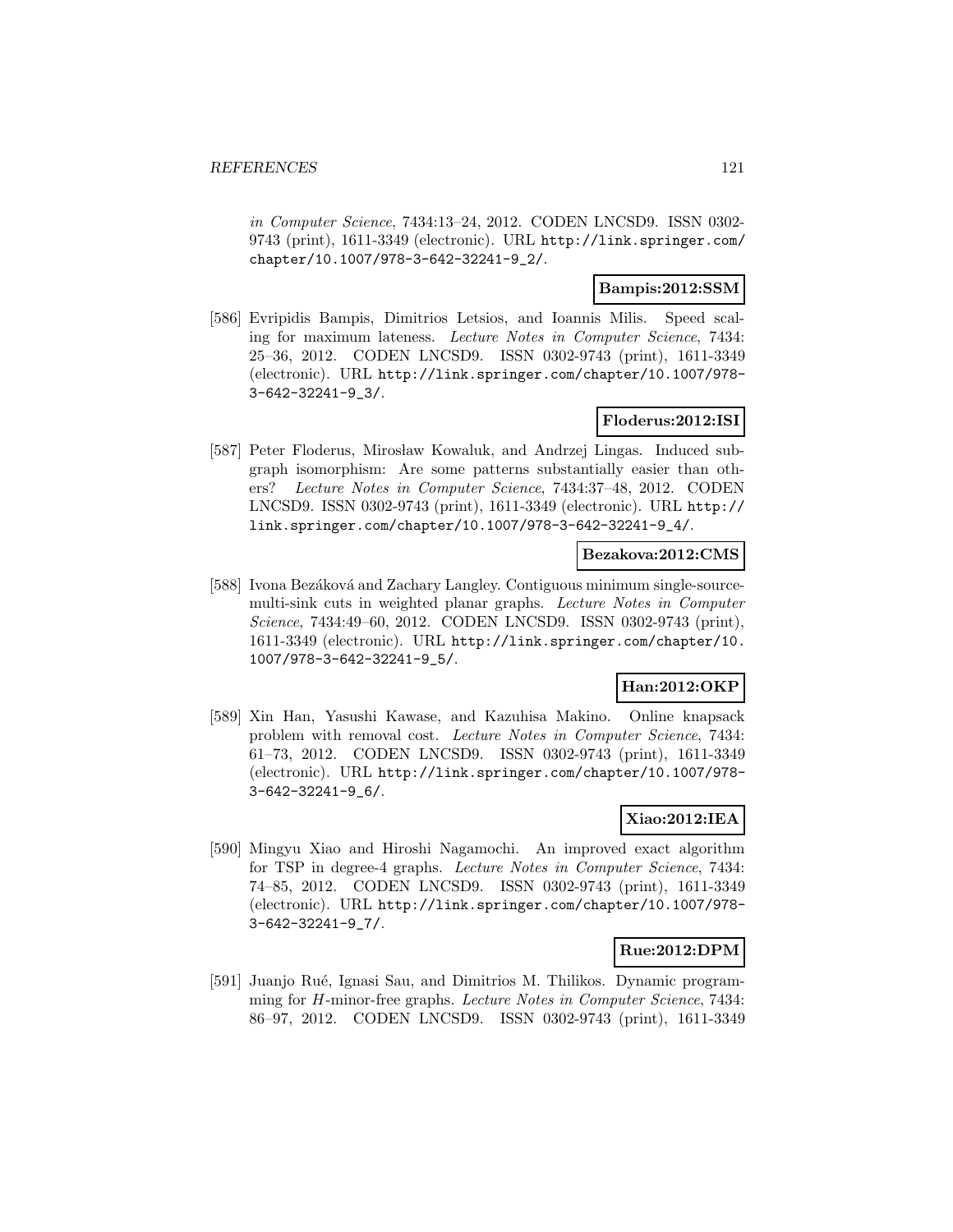(electronic). URL http://link.springer.com/chapter/10.1007/978- 3-642-32241-9\_8/.

### **Mastrolilli:2012:RMM**

[592] Monaldo Mastrolilli and Georgios Stamoulis. Restricted max-min fair allocations with inclusion-free intervals. Lecture Notes in Computer Science, 7434:98–108, 2012. CODEN LNCSD9. ISSN 0302-9743 (print), 1611-3349 (electronic). URL http://link.springer.com/chapter/10.1007/978- 3-642-32241-9\_9/.

### **Babenko:2012:IAP**

[593] Maxim A. Babenko, Kamil Salikhov, and Stepan Artamonov. An improved algorithm for packing T-paths in inner Eulerian networks. Lecture Notes in Computer Science, 7434:109–120, 2012. CODEN LNCSD9. ISSN 0302-9743 (print), 1611-3349 (electronic). URL http://link.springer. com/chapter/10.1007/978-3-642-32241-9\_10/.

#### **vanBevern:2012:TOE**

[594] René van Bevern. Towards optimal and expressive kernelization for d-hitting set. Lecture Notes in Computer Science, 7434:121–132, 2012. CODEN LNCSD9. ISSN 0302-9743 (print), 1611-3349 (electronic). URL http://link.springer.com/chapter/10.1007/978-3- 642-32241-9\_11/.

# **Couturier:2012:MNM**

[595] Jean-François Couturier, Pinar Heggernes, and Pim van 't Hof. Maximum number of minimal feedback vertex sets in chordal graphs and cographs. Lecture Notes in Computer Science, 7434:133–144, 2012. CODEN LNCSD9. ISSN 0302-9743 (print), 1611-3349 (electronic). URL http: //link.springer.com/chapter/10.1007/978-3-642-32241-9\_12/.

## **Peng:2012:LAF**

[596] Pan Peng. A local algorithm for finding dense bipartite-like subgraphs. Lecture Notes in Computer Science, 7434:145–156, 2012. CODEN LNCSD9. ISSN 0302-9743 (print), 1611-3349 (electronic). URL http:// link.springer.com/chapter/10.1007/978-3-642-32241-9\_13/.

#### **Kloks:2012:ASC**

[597] Ton Kloks, Sheung-Hung Poon, Chin-Ting Ung, and Yue-Li Wang. Algorithms for the strong chromatic index of Halin graphs, distance-hereditary graphs and maximal outerplanar graphs. Lecture Notes in Computer Science, 7434:157–168, 2012. CODEN LNCSD9. ISSN 0302-9743 (print),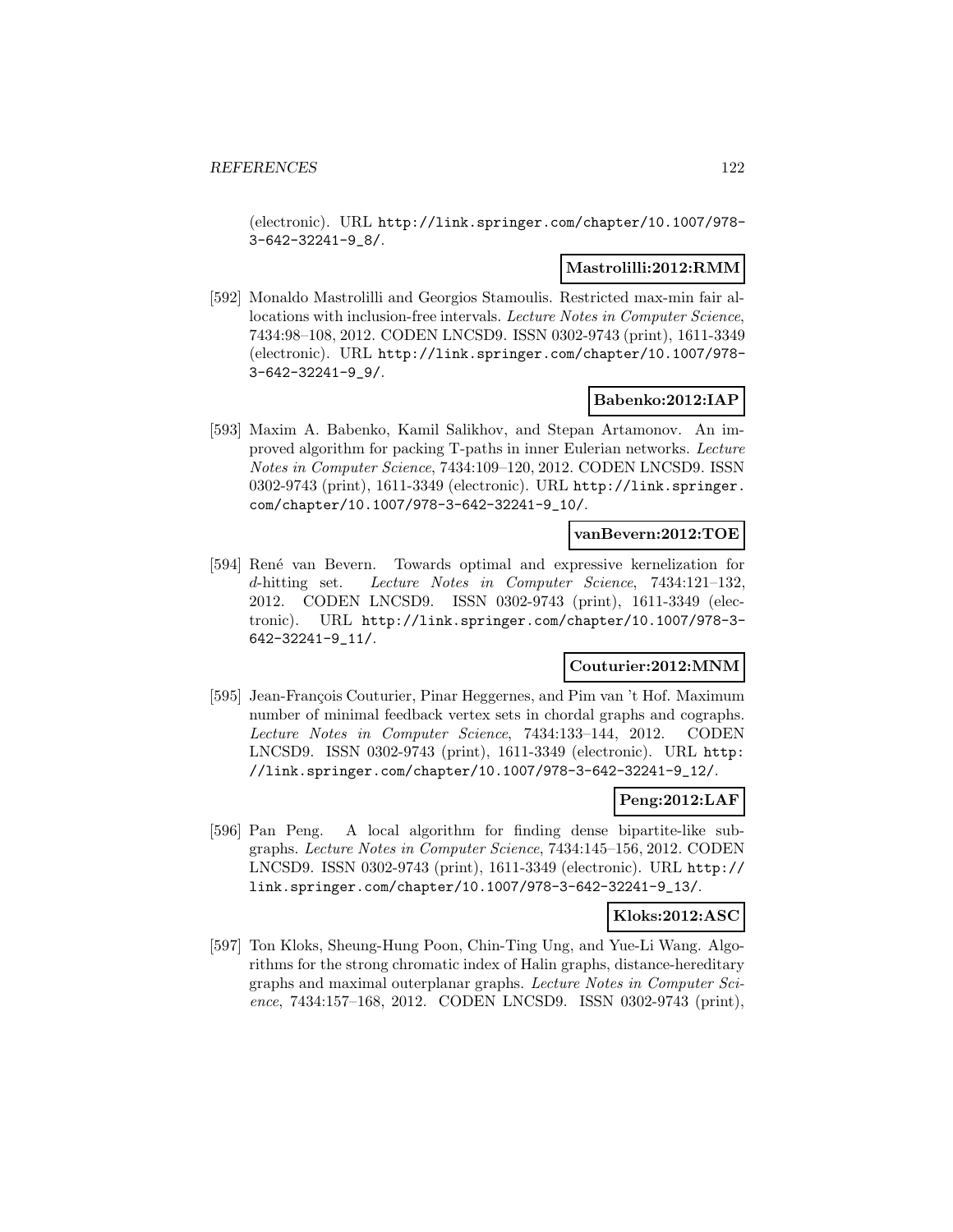1611-3349 (electronic). URL http://link.springer.com/chapter/10. 1007/978-3-642-32241-9\_14/.

## **Wang:2012:MDH**

[598] Biing-Feng Wang and Chih-Hsuan Li. On the minimum degree hypergraph problem with subset size two and the red-blue set cover problem with the consecutive ones property. Lecture Notes in Computer Science, 7434: 169–180, 2012. CODEN LNCSD9. ISSN 0302-9743 (print), 1611-3349 (electronic). URL http://link.springer.com/chapter/10.1007/978- 3-642-32241-9\_15/.

## **Chandran:2012:RCS**

[599] L. Sunil Chandran and Deepak Rajendraprasad. Rainbow colouring of split and threshold graphs. Lecture Notes in Computer Science, 7434: 181–192, 2012. CODEN LNCSD9. ISSN 0302-9743 (print), 1611-3349 (electronic). URL http://link.springer.com/chapter/10.1007/978- 3-642-32241-9\_16/.

## **Popa:2012:ARB**

[600] Alexandru Popa. Approximating the rainbow — better lower and upper bounds. Lecture Notes in Computer Science, 7434:193–203, 2012. CODEN LNCSD9. ISSN 0302-9743 (print), 1611-3349 (electronic). URL http:// link.springer.com/chapter/10.1007/978-3-642-32241-9\_17/.

# **Belmonte:2012:RNL**

[601] R´emy Belmonte, Pinar Heggernes, Pim van 't Hof, and Reza Saei. Ramsey numbers for line graphs and perfect graphs. Lecture Notes in Computer Science, 7434:204–215, 2012. CODEN LNCSD9. ISSN 0302-9743 (print), 1611-3349 (electronic). URL http://link.springer.com/chapter/10. 1007/978-3-642-32241-9\_18/.

#### **Aichholzer:2012:GOT**

[602] Oswin Aichholzer, Matias Korman, and Alexander Pilz. Geodesic order types. Lecture Notes in Computer Science, 7434:216–227, 2012. CODEN LNCSD9. ISSN 0302-9743 (print), 1611-3349 (electronic). URL http:// link.springer.com/chapter/10.1007/978-3-642-32241-9\_19/.

#### **Durocher:2012:CPR**

[603] Stephane Durocher and Saeed Mehrabi. Computing partitions of rectilinear polygons with minimum stabbing number. Lecture Notes in Computer Science, 7434:228–239, 2012. CODEN LNCSD9. ISSN 0302-9743 (print), 1611-3349 (electronic). URL http://link.springer.com/chapter/10. 1007/978-3-642-32241-9\_20/.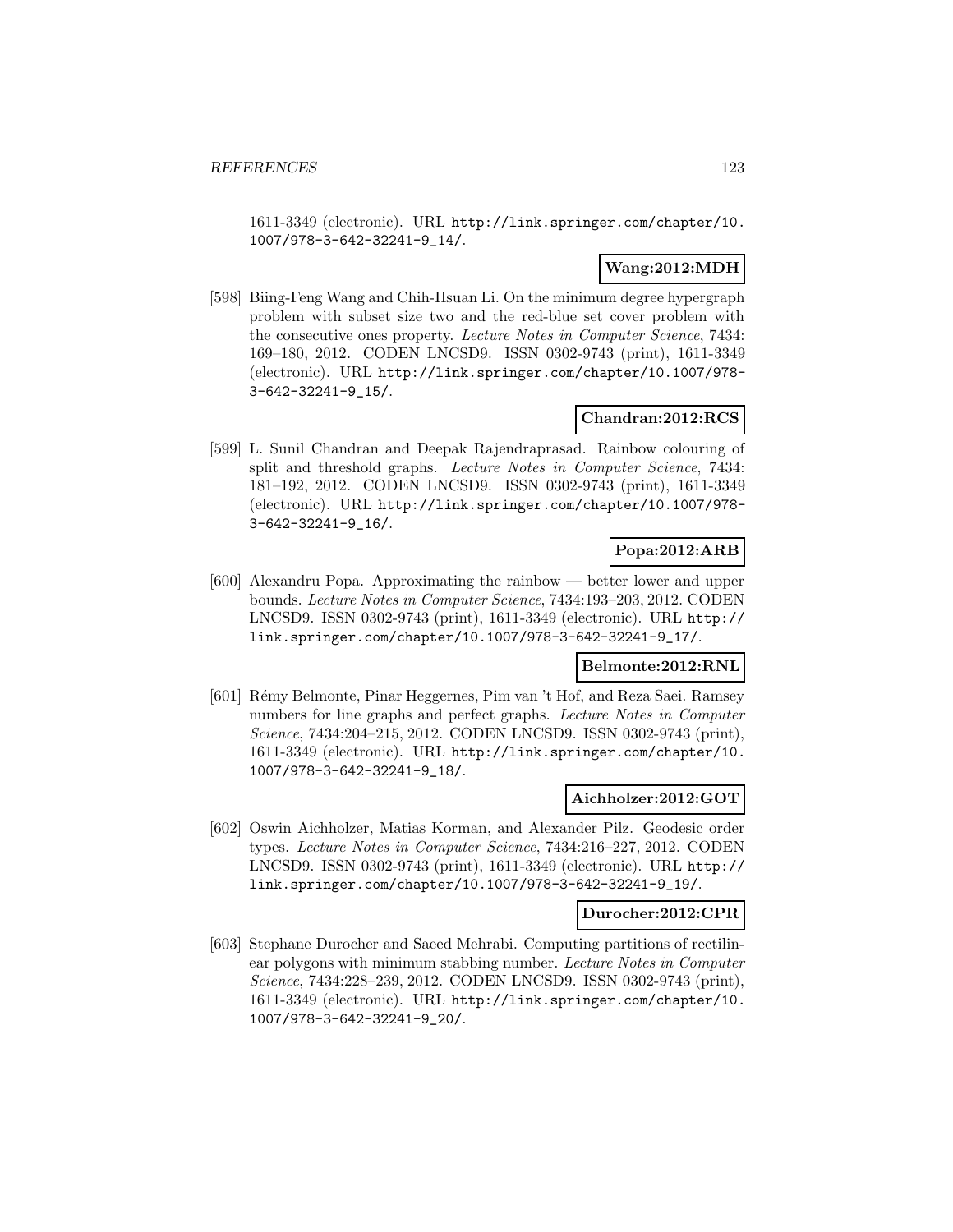#### **Anonymous:2012:FMbe**

[604] Anonymous. Front matter. Lecture Notes in Computer Science, 7434: ??, 2012. CODEN LNCSD9. ISSN 0302-9743 (print), 1611-3349 (electronic). URL http://link.springer.com/content/pdf/bfm:978-3- 642-32241-9/1.

# **Alam:2012:ABC**

[605] Mohammad Shafiul Alam, Md. Monirul Islam, and Kazuyuki Murase. Artificial bee colony algorithm with improved explorations for numerical function optimization. Lecture Notes in Computer Science, 7435: 1–8, 2012. CODEN LNCSD9. ISSN 0302-9743 (print), 1611-3349 (electronic). URL http://link.springer.com/chapter/10.1007/978- 3-642-32639-4\_1/.

## **Zangari:2012:EAM**

[606] Murilo Zangari, Wesley Rom˜ao, and Ademir Aparecido Constantino. Extensions of ant-miner algorithm to deal with class imbalance problem. Lecture Notes in Computer Science, 7435:9–18, 2012. CODEN LNCSD9. ISSN 0302-9743 (print), 1611-3349 (electronic). URL http: //link.springer.com/chapter/10.1007/978-3-642-32639-4\_2/.

## **Mehboob:2012:MPA**

[607] Zareen Mehboob, Hujun Yin, Sophie M. Wuerger, and Laura M. Parkes. Multivoxel pattern analysis using information-preserving EMD. Lecture Notes in Computer Science, 7435:19–26, 2012. CODEN LNCSD9. ISSN 0302-9743 (print), 1611-3349 (electronic). URL http://link.springer. com/chapter/10.1007/978-3-642-32639-4\_3/.

#### **Parpinelli:2012:PRU**

[608] Rafael Stubs Parpinelli and Heitor Silvério Lopes. Population resizing using nonlinear dynamics in an ecology-based approach. Lecture Notes in Computer Science, 7435:27–34, 2012. CODEN LNCSD9. ISSN 0302- 9743 (print), 1611-3349 (electronic). URL http://link.springer.com/ chapter/10.1007/978-3-642-32639-4\_4/.

#### **Fuangkhon:2012:MCC**

[609] Piyabute Fuangkhon and Thitipong Tanprasert. Multi-class contour preserving classification. Lecture Notes in Computer Science, 7435:35–42, 2012. CODEN LNCSD9. ISSN 0302-9743 (print), 1611-3349 (electronic). URL http://link.springer.com/chapter/10.1007/978-3- 642-32639-4\_5/.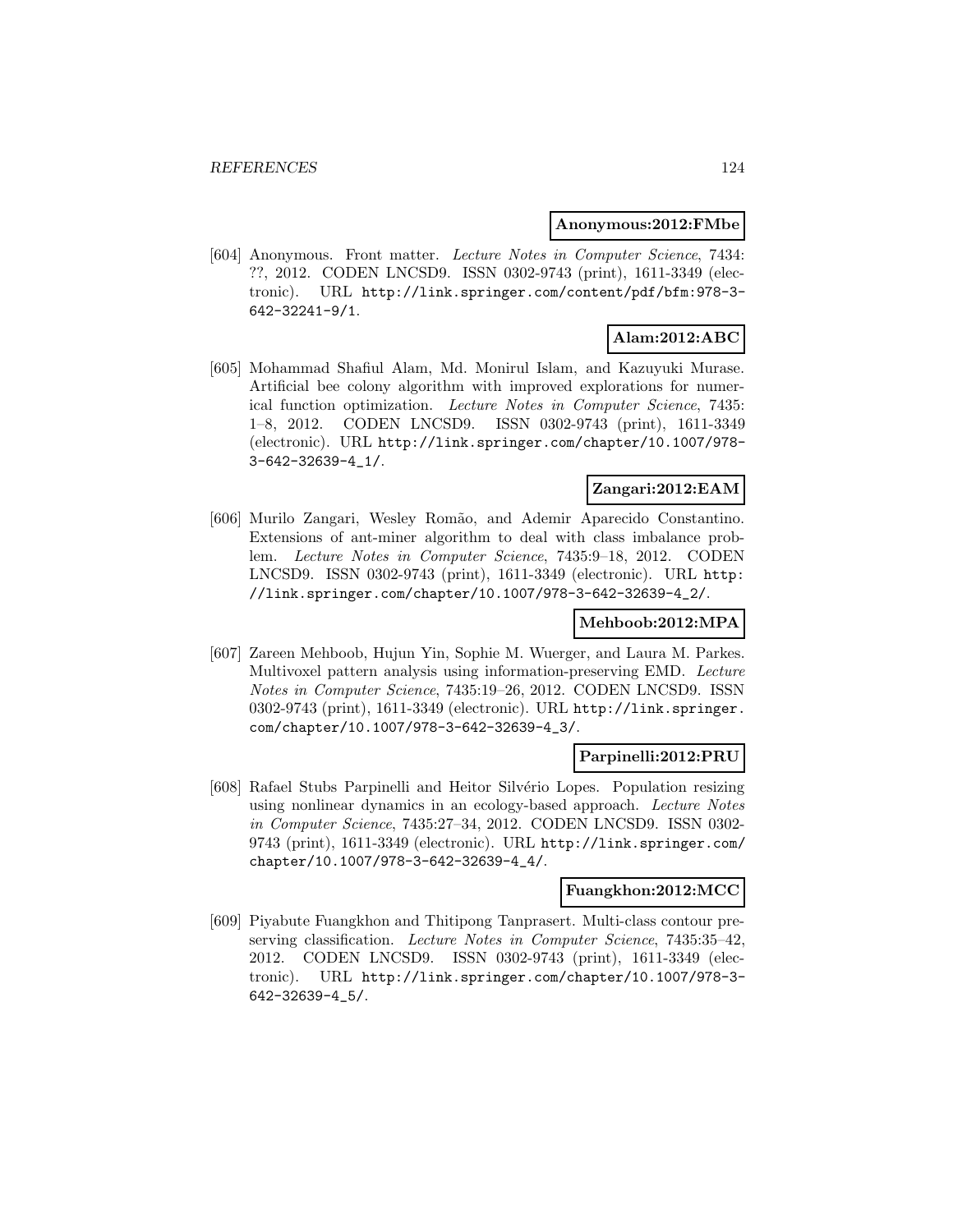## **Davis:2012:ABA**

[610] Luke M. Davis, Barry-John Theobald, and Anthony Bagnall. Automated bone age assessment using feature extraction. Lecture Notes in Computer Science, 7435:43–51, 2012. CODEN LNCSD9. ISSN 0302-9743 (print), 1611-3349 (electronic). URL http://link.springer.com/chapter/10. 1007/978-3-642-32639-4\_6/.

# **Silva:2012:HAB**

[611] Washington Silva and Ginalber Serra. A hybrid approach based on DCTgenetic-fuzzy inference system for speech recognition. Lecture Notes in Computer Science, 7435:52–59, 2012. CODEN LNCSD9. ISSN 0302- 9743 (print), 1611-3349 (electronic). URL http://link.springer.com/ chapter/10.1007/978-3-642-32639-4\_7/.

## **Shi:2012:ARC**

[612] Yong Shi and Brian Graham. An approach to reshaping clusters for nearest neighbor search. Lecture Notes in Computer Science, 7435: 60–67, 2012. CODEN LNCSD9. ISSN 0302-9743 (print), 1611-3349 (electronic). URL http://link.springer.com/chapter/10.1007/978- 3-642-32639-4\_8/.

## **Hills:2012:IMF**

[613] Jon Hills, Luke M. Davis, and Anthony Bagnall. Interestingness measures for fixed consequent rules. Lecture Notes in Computer Science, 7435:68–75, 2012. CODEN LNCSD9. ISSN 0302-9743 (print), 1611-3349 (electronic). URL http://link.springer.com/chapter/10.1007/978- 3-642-32639-4\_9/.

# **Huo:2012:AED**

[614] Jing Huo, Yang Gao, Wanqi Yang, and Hujun Yin. Abnormal event detection via multi-instance dictionary learning. Lecture Notes in Computer Science, 7435:76–83, 2012. CODEN LNCSD9. ISSN 0302-9743 (print), 1611-3349 (electronic). URL http://link.springer.com/chapter/10. 1007/978-3-642-32639-4\_10/.

### **Junior:2012:SPR**

[615] Luneque Silva Junior, Nadia Nedjah, and Luiza de Macedo Mourelle. Static packet routing in NoC platform using ACO-based algorithms. Lecture Notes in Computer Science, 7435:84–91, 2012. CODEN LNCSD9. ISSN 0302-9743 (print), 1611-3349 (electronic). URL http://link. springer.com/chapter/10.1007/978-3-642-32639-4\_11/.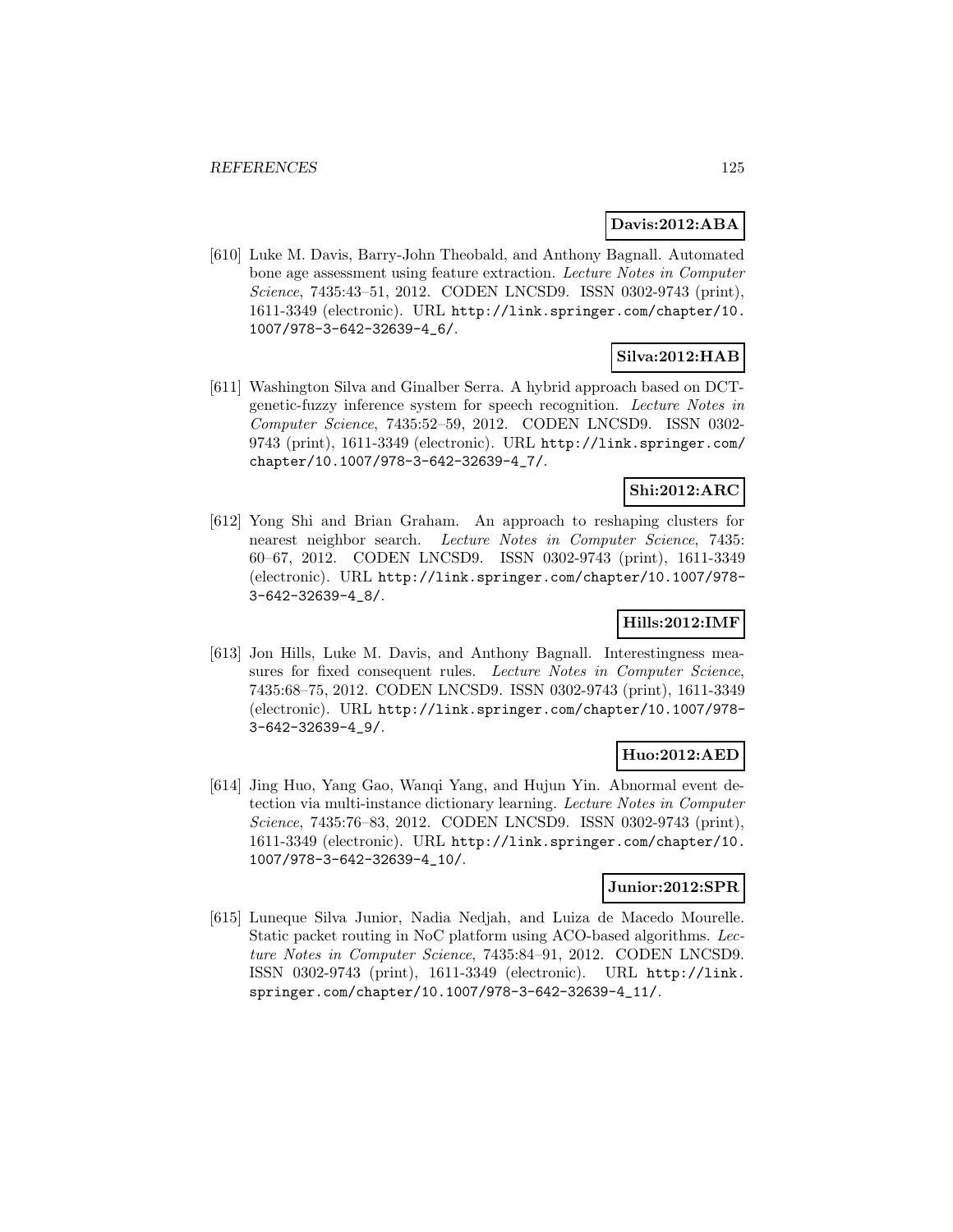# **R:2012:SMA**

[616] Cordeiro F. R., Lima S. M. L., Silva-Filho A. G., and Santos W. P. Segmentation of mammography by applying extreme learning machine in tumor detection. Lecture Notes in Computer Science, 7435: 92–100, 2012. CODEN LNCSD9. ISSN 0302-9743 (print), 1611-3349 (electronic). URL http://link.springer.com/chapter/10.1007/978- 3-642-32639-4\_12/.

### **dosSantos:2012:ASO**

[617] Tiago Henrique dos Santos, Alessandro Goedtel, and Sérgio Augusto Oliveira da Silva. An ANN speed observer applied to three-phase induction motor. Lecture Notes in Computer Science, 7435:101–108, 2012. CODEN LNCSD9. ISSN 0302-9743 (print), 1611-3349 (electronic). URL http://link.springer.com/chapter/10.1007/978-3- 642-32639-4\_13/.

#### **Fernandez-de-Alba:2012:OSI**

[618] José M. Fernández de Alba, Pablo Campillo, Rubén Fuentes-Fernández, and Juan Pavón. Opportunistic sensor interpretation in a virtual smart environment. Lecture Notes in Computer Science, 7435:109–116, 2012. CODEN LNCSD9. ISSN 0302-9743 (print), 1611-3349 (electronic). URL http://link.springer.com/chapter/10.1007/978-3- 642-32639-4\_14/.

## **Jacomini:2012:CPA**

[619] Ricardo de Souza Jacomini, Marcelo Zanchetta do Nascimento, and Rogério Daniel Dantas. Comparison of PCA and ANOVA for information selection of CC and MLO views in classification of mammograms. Lecture Notes in Computer Science, 7435:117–126, 2012. CODEN LNCSD9. ISSN 0302-9743 (print), 1611-3349 (electronic). URL http://link.springer. com/chapter/10.1007/978-3-642-32639-4\_15/.

## **Veroneze:2012:MAA**

[620] Rosana Veroneze, André R. Gonçalves, and Fernando J. Von Zuben. A multiobjective analysis of adaptive clustering algorithms for the definition of RBF neural network centers in regression problems. Lecture Notes in Computer Science, 7435:127–134, 2012. CODEN LNCSD9. ISSN 0302- 9743 (print), 1611-3349 (electronic). URL http://link.springer.com/ chapter/10.1007/978-3-642-32639-4\_16/.

## **dosSantos:2012:MMT**

[621] Michel M. dos Santos, Mêuser J. S. Valença, and Wellington P. dos Santos. Mean multiclass Type I and II errors for training multilayer perceptron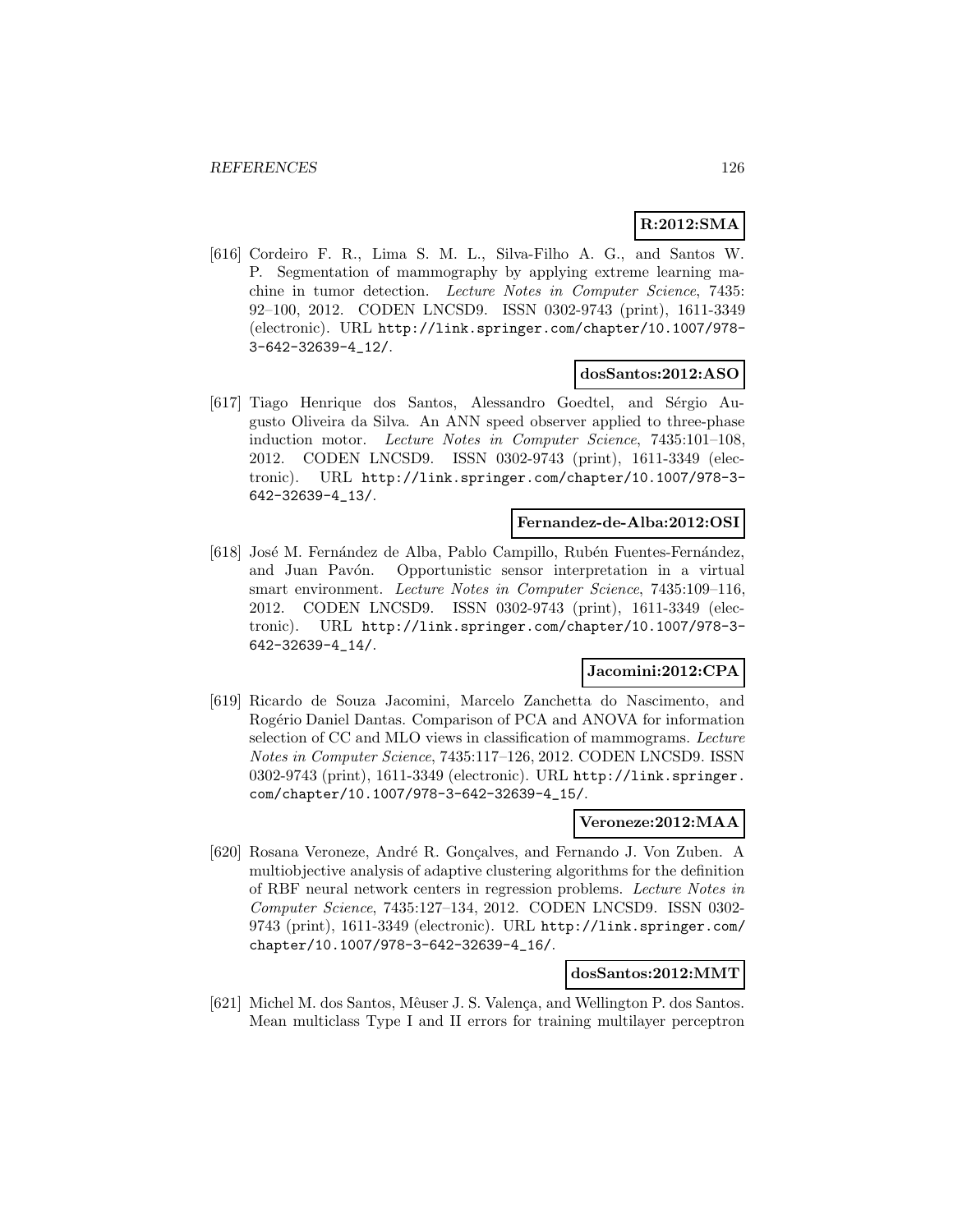with particle swarm in image segmentation. Lecture Notes in Computer Science, 7435:135–142, 2012. CODEN LNCSD9. ISSN 0302-9743 (print), 1611-3349 (electronic). URL http://link.springer.com/chapter/10. 1007/978-3-642-32639-4\_17/.

## **Chidambaram:2012:IAA**

[622] Chidambaram Chidambaram, Marlon Subtil Marçal, Leyza Baldo Dorini, and Hugo Vieira Neto. An improved ABC algorithm approach using SURF for face identification. Lecture Notes in Computer Science, 7435: 143–150, 2012. CODEN LNCSD9. ISSN 0302-9743 (print), 1611-3349 (electronic). URL http://link.springer.com/chapter/10.1007/978- 3-642-32639-4\_18/.

#### **Costa:2012:MBG**

[623] Ariadne A. Costa, Antonio C. Roque, Silvio Morato, and Renato Tinós. A model based on genetic algorithm for investigation of the behavior of rats in the elevated plus-maze. Lecture Notes in Computer Science, 7435: 151–158, 2012. CODEN LNCSD9. ISSN 0302-9743 (print), 1611-3349 (electronic). URL http://link.springer.com/chapter/10.1007/978- 3-642-32639-4\_19/.

#### **Esmin:2012:DCU**

[624] Ahmed A. A. Esmin and Stan Matwin. Data clustering using hybrid particle swarm optimization. Lecture Notes in Computer Science, 7435: 159–166, 2012. CODEN LNCSD9. ISSN 0302-9743 (print), 1611-3349 (electronic). URL http://link.springer.com/chapter/10.1007/978- 3-642-32639-4\_20/.

#### **Anonymous:2012:FMbf**

[625] Anonymous. Front matter. Lecture Notes in Computer Science, 7435: ??, 2012. CODEN LNCSD9. ISSN 0302-9743 (print), 1611-3349 (electronic). URL http://link.springer.com/content/pdf/bfm:978-3- 642-32639-4/1.

## **Abadi:2012:SSF**

[626] Martín Abadi. Software security: a formal perspective. Lecture Notes in Computer Science, 7436:1–5, 2012. CODEN LNCSD9. ISSN 0302- 9743 (print), 1611-3349 (electronic). URL http://link.springer.com/ chapter/10.1007/978-3-642-32759-9\_1/.

#### **Degani:2012:FMW**

[627] Asaf Degani. Formal methods in the wild: Trains, planes, & automobile. Lecture Notes in Computer Science, 7436:6, 2012. CODEN LNCSD9.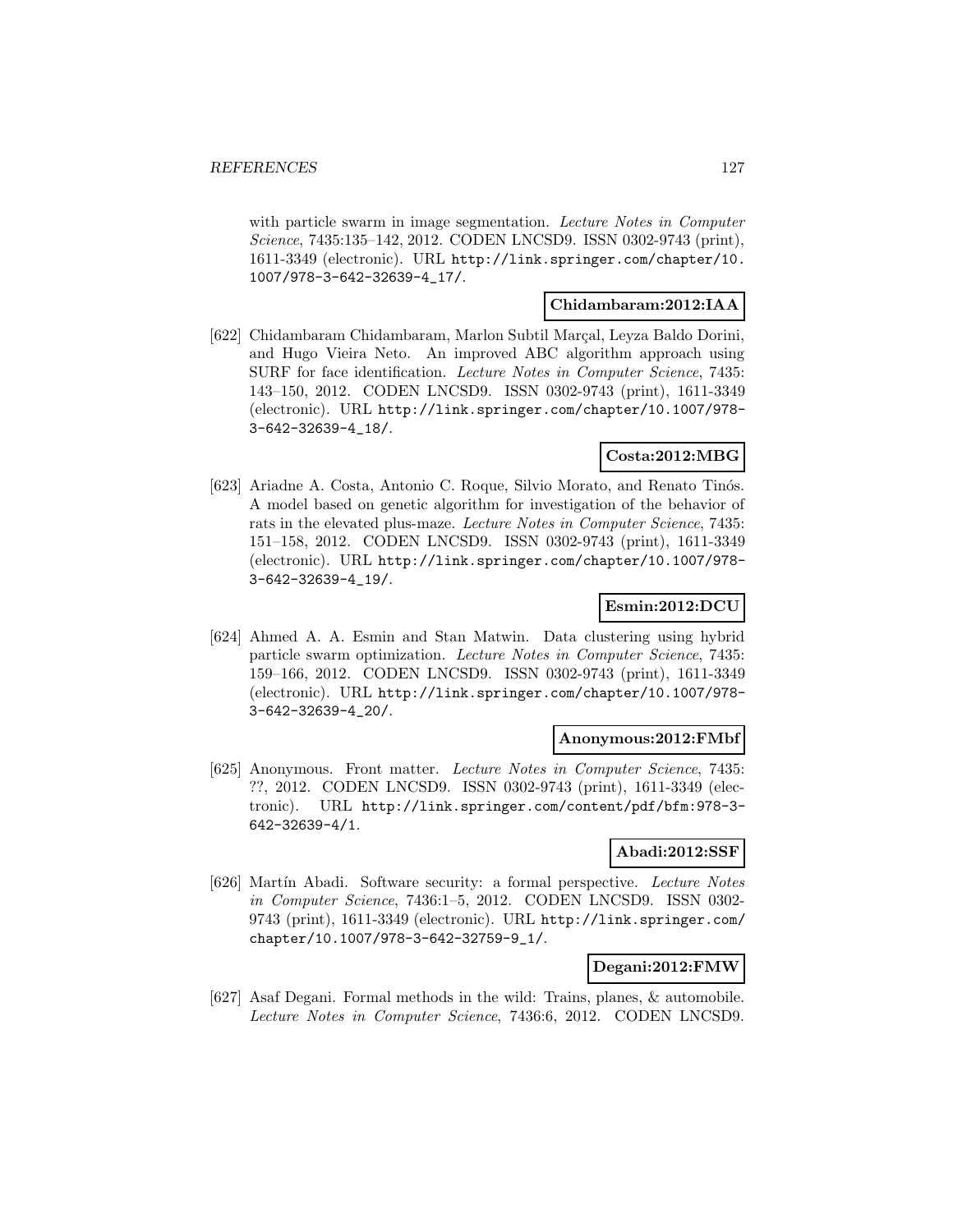ISSN 0302-9743 (print), 1611-3349 (electronic). URL http://link. springer.com/accesspage/chapter/10.1007/978-3-642-32759-9\_2.

**Wassyng:2012:WWW**

[628] Alan Wassyng. Who are we, and what are we doing here? Lecture Notes in Computer Science, 7436:7–9, 2012. CODEN LNCSD9. ISSN 0302-9743 (print), 1611-3349 (electronic). URL http://link.springer. com/chapter/10.1007/978-3-642-32759-9\_3/.

## **Aarts:2012:ALT**

[629] Fides Aarts, Faranak Heidarian, Harco Kuppens, and Petur Olsen. Automata learning through counterexample guided abstraction refinement. Lecture Notes in Computer Science, 7436:10–27, 2012. CODEN LNCSD9. ISSN 0302-9743 (print), 1611-3349 (electronic). URL http://link. springer.com/chapter/10.1007/978-3-642-32759-9\_4/.

#### **Alpuente:2012:JTS**

[630] María Alpuente, Demis Ballis, Francisco Frechina, and Daniel Romero. Julienne: a trace slicer for conditional rewrite theories. Lecture Notes in Computer Science, 7436:28–32, 2012. CODEN LNCSD9. ISSN 0302- 9743 (print), 1611-3349 (electronic). URL http://link.springer.com/ chapter/10.1007/978-3-642-32759-9\_5/.

## **Andre:2012:ITA**

[631] Etienne André, Laurent Fribourg, Ulrich Kühne, and Romain Soulat. IMITATOR 2.5: a tool for analyzing robustness in scheduling problems. Lecture Notes in Computer Science, 7436:33–36, 2012. CODEN LNCSD9. ISSN 0302-9743 (print), 1611-3349 (electronic). URL http:// link.springer.com/chapter/10.1007/978-3-642-32759-9\_6/.

## **Aponte:2012:MCP**

[632] Virginia Aponte, Pierre Courtieu, Yannick Moy, and Marc Sango. Maximal and compositional pattern-based loop invariants. Lecture Notes in Computer Science, 7436:37–51, 2012. CODEN LNCSD9. ISSN 0302- 9743 (print), 1611-3349 (electronic). URL http://link.springer.com/ chapter/10.1007/978-3-642-32759-9\_7/.

#### **Asplund:2012:FAA**

[633] Mikael Asplund, Atif Manzoor, Mélanie Bouroche, and Siobhàn Clarke. A formal approach to autonomous vehicle coordination. Lecture Notes in Computer Science, 7436:52–67, 2012. CODEN LNCSD9. ISSN 0302- 9743 (print), 1611-3349 (electronic). URL http://link.springer.com/ chapter/10.1007/978-3-642-32759-9\_8/.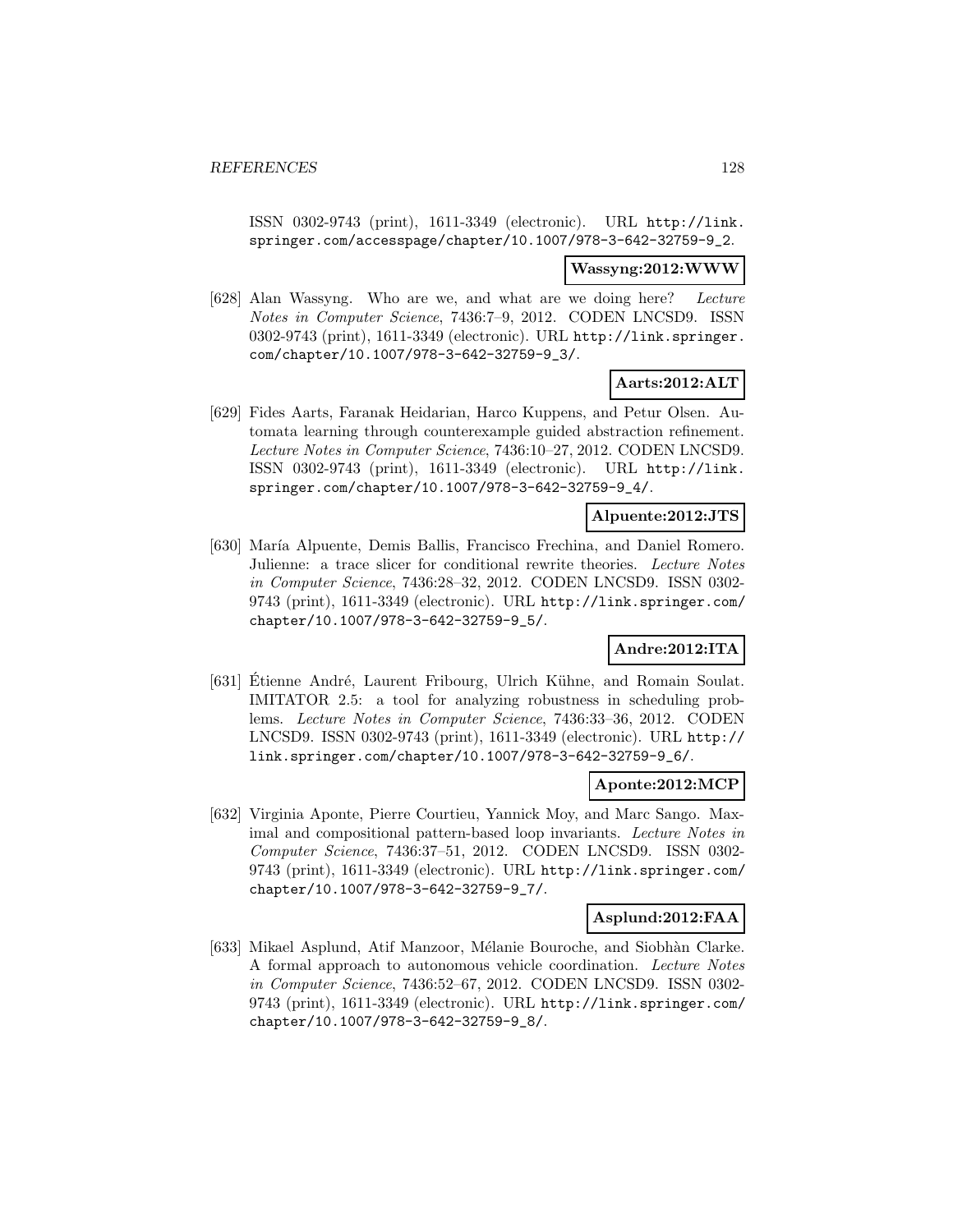#### **Barringer:2012:QEA**

[634] Howard Barringer, Yliès Falcone, Klaus Havelund, and Giles Reger. Quantified event automata: Towards expressive and efficient runtime monitors. Lecture Notes in Computer Science, 7436:68–84, 2012. CODEN LNCSD9. ISSN 0302-9743 (print), 1611-3349 (electronic). URL http:// link.springer.com/chapter/10.1007/978-3-642-32759-9\_9/.

## **Bauer:2012:DLM**

[635] Andreas Bauer and Yliès Falcone. Decentralised LTL monitoring. Lecture Notes in Computer Science, 7436:85–100, 2012. CODEN LNCSD9. ISSN 0302-9743 (print), 1611-3349 (electronic). URL http://link.springer. com/chapter/10.1007/978-3-642-32759-9\_10/.

#### **Benkirane:2012:MEP**

[636] Soufiene Benkirane, Rachel Norman, Erin Scott, and Carron Shankland. Measles epidemics and PEPA: An exploration of historic disease dynamics using process algebra. Lecture Notes in Computer Science, 7436: 101–115, 2012. CODEN LNCSD9. ISSN 0302-9743 (print), 1611-3349 (electronic). URL http://link.springer.com/chapter/10.1007/978- 3-642-32759-9\_11/.

## **Carlier:2012:CCS**

[637] Matthieu Carlier, Catherine Dubois, and Arnaud Gotlieb. A certified constraint solver over finite domains. Lecture Notes in Computer Science, 7436:116–131, 2012. CODEN LNCSD9. ISSN 0302-9743 (print), 1611- 3349 (electronic). URL http://link.springer.com/chapter/10.1007/ 978-3-642-32759-9\_12/.

#### **Christakis:2012:CVT**

[638] Maria Christakis, Peter Müller, and Valentin Wüstholz. Collaborative verification and testing with explicit assumptions. Lecture Notes in Computer Science, 7436:132–146, 2012. CODEN LNCSD9. ISSN 0302-9743 (print), 1611-3349 (electronic). URL http://link.springer.com/chapter/10. 1007/978-3-642-32759-9\_13/.

#### **Cousineau:2012:TP**

[639] Denis Cousineau, Damien Doligez, Leslie Lamport, and Stephan Merz. TLA<sup>+</sup> proofs. Lecture Notes in Computer Science, 7436:147–154, 2012. CODEN LNCSD9. ISSN 0302-9743 (print), 1611-3349 (electronic). URL http://link.springer.com/chapter/10.1007/978-3- 642-32759-9\_14/.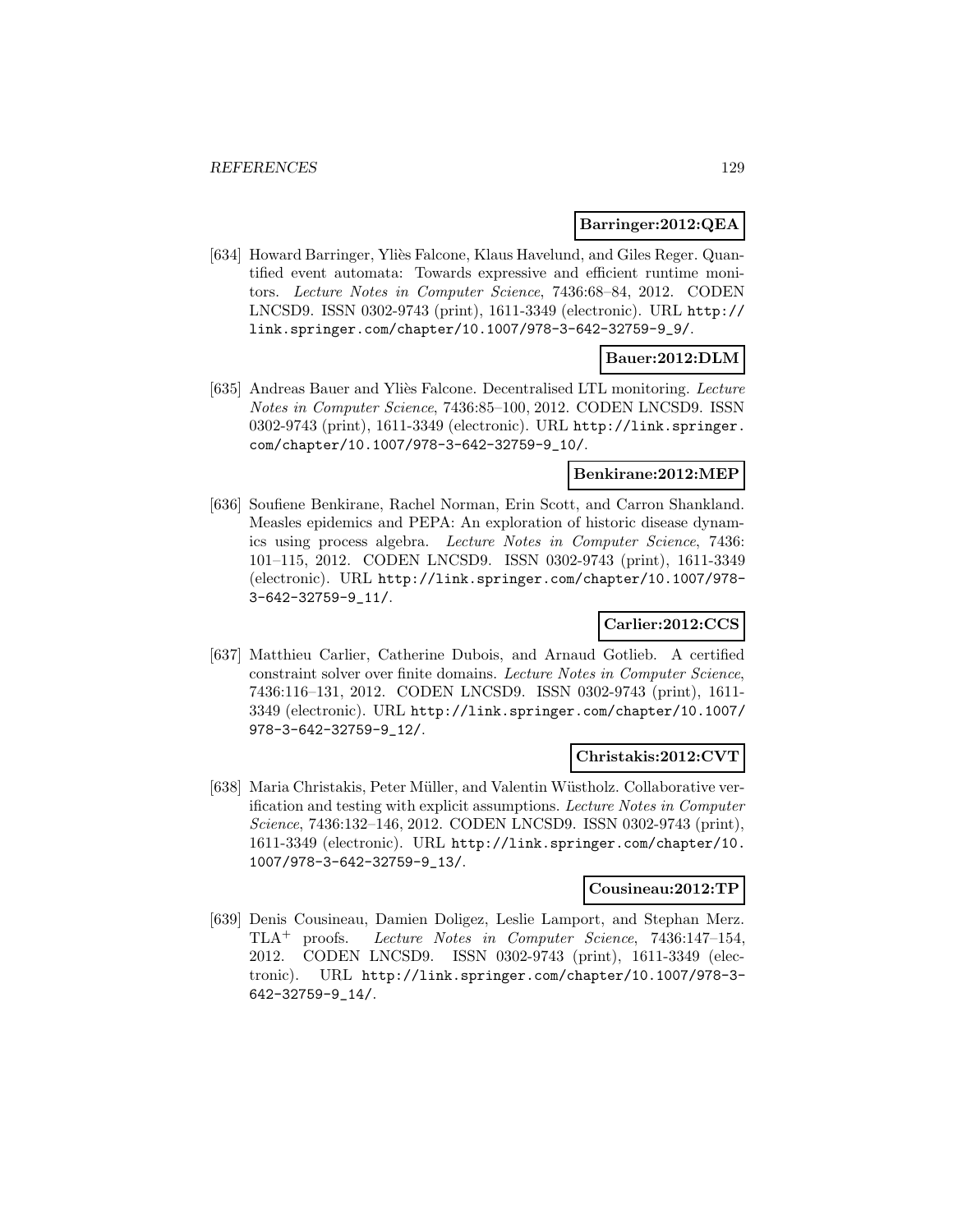#### **DIppolito:2012:MTS**

[640] Nicolás D'Ippolito, Victor Braberman, and Nir Piterman. The modal transition system control problem. Lecture Notes in Computer Science, 7436:155–170, 2012. CODEN LNCSD9. ISSN 0302-9743 (print), 1611- 3349 (electronic). URL http://link.springer.com/chapter/10.1007/ 978-3-642-32759-9\_15/.

## **Dormoy:2012:WSR**

[641] Julien Dormoy, Olga Kouchnarenko, and Arnaud Lanoix. When structural refinement of components keeps temporal properties over reconfigurations. Lecture Notes in Computer Science, 7436:171–186, 2012. CODEN LNCSD9. ISSN 0302-9743 (print), 1611-3349 (electronic). URL http:// link.springer.com/chapter/10.1007/978-3-642-32759-9\_16/.

#### **Ermis:2012:EI**

[642] Evren Ermis, Martin Schäf, and Thomas Wies. Error invariants. Lecture Notes in Computer Science, 7436:187–201, 2012. CODEN LNCSD9. ISSN 0302-9743 (print), 1611-3349 (electronic). URL http://link.springer. com/chapter/10.1007/978-3-642-32759-9\_17/.

#### **Giorgino:2012:CPM**

[643] Mathieu Giorgino and Martin Strecker. Correctness of pointer manipulating algorithms illustrated by a verified BDD construction. Lecture Notes in Computer Science, 7436:202–216, 2012. CODEN LNCSD9. ISSN 0302- 9743 (print), 1611-3349 (electronic). URL http://link.springer.com/ chapter/10.1007/978-3-642-32759-9\_18/.

### **Heather:2012:FFM**

[644] James Heather and Steve Schneider. A formal framework for modelling coercion resistance and receipt freeness. Lecture Notes in Computer Science, 7436:217–231, 2012. CODEN LNCSD9. ISSN 0302-9743 (print), 1611-3349 (electronic). URL http://link.springer.com/chapter/10. 1007/978-3-642-32759-9\_19/.

## **Hierons:2012:UTA**

[645] Robert M. Hierons, Mercedes G. Merayo, and Manuel Núñez. Using time to add order to distributed testing. Lecture Notes in Computer Science, 7436:232–246, 2012. CODEN LNCSD9. ISSN 0302-9743 (print), 1611- 3349 (electronic). URL http://link.springer.com/chapter/10.1007/ 978-3-642-32759-9\_20/.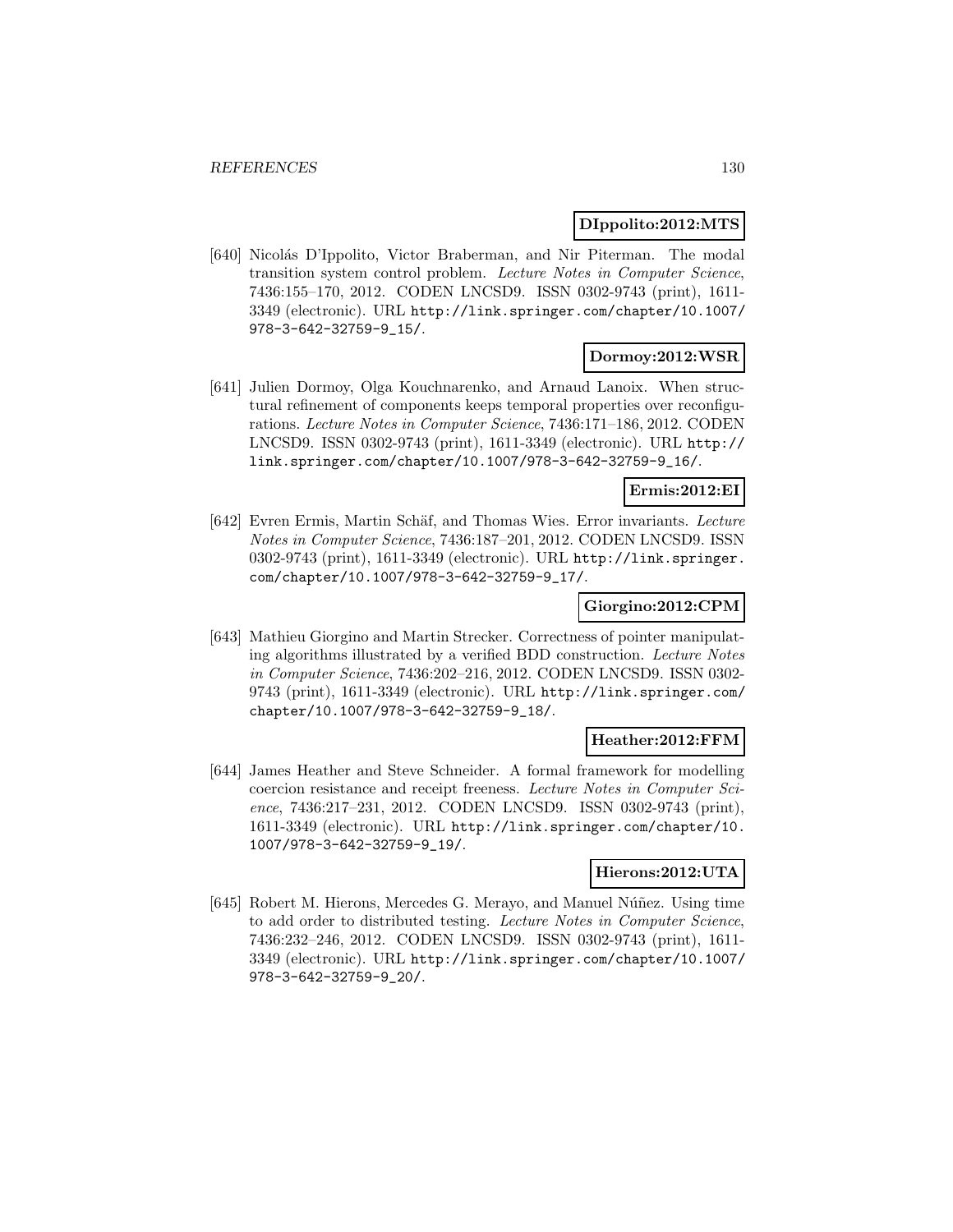#### **Anonymous:2012:FMbg**

[646] Anonymous. Front matter. Lecture Notes in Computer Science, 7436: ??, 2012. CODEN LNCSD9. ISSN 0302-9743 (print), 1611-3349 (electronic). URL http://link.springer.com/content/pdf/bfm:978-3- 642-32759-9/1.

# **Abid:2012:RTS**

[647] Nouha Abid and Silvano Dal Zilio. Real-time specification patterns and tools. Lecture Notes in Computer Science, 7437:1–15, 2012. CODEN LNCSD9. ISSN 0302-9743 (print), 1611-3349 (electronic). URL http:// link.springer.com/chapter/10.1007/978-3-642-32469-7\_1/.

### **Albert:2012:AEA**

[648] Elvira Albert and Bjarte M. Østvold. Automated extraction of abstract behavioural models from JMS applications. Lecture Notes in Computer Science, 7437:16–31, 2012. CODEN LNCSD9. ISSN 0302-9743 (print), 1611-3349 (electronic). URL http://link.springer.com/chapter/10. 1007/978-3-642-32469-7\_2/.

#### **Ayache:2012:CRC**

[649] Nicolas Ayache and Roberto M. Amadio. Certifying and reasoning on cost annotations in C programs. Lecture Notes in Computer Science, 7437:32–46, 2012. CODEN LNCSD9. ISSN 0302-9743 (print), 1611-3349 (electronic). URL http://link.springer.com/chapter/10.1007/978- 3-642-32469-7\_3/.

## **Baier:2012:WLH**

[650] Christel Baier, Marcus Daum, and Benjamin Engel. Waiting for locks: How Long does it usually take? Lecture Notes in Computer Science, 7437:47–62, 2012. CODEN LNCSD9. ISSN 0302-9743 (print), 1611-3349 (electronic). URL http://link.springer.com/chapter/10.1007/978- 3-642-32469-7\_4/.

## **Bandur:2012:MAS**

[651] Victor Bandur, Wolfram Kahl, and Alan Wassyng. Microcontroller assembly synthesis from timed automaton task specifications. Lecture Notes in Computer Science, 7437:63–77, 2012. CODEN LNCSD9. ISSN 0302- 9743 (print), 1611-3349 (electronic). URL http://link.springer.com/ chapter/10.1007/978-3-642-32469-7\_5/.

## **Barnat:2012:TCS**

[652] Jiri Barnat, Jan Beran, and Lubos Brim. Tool chain to support automated formal verification of avionics Simulink designs. Lecture Notes in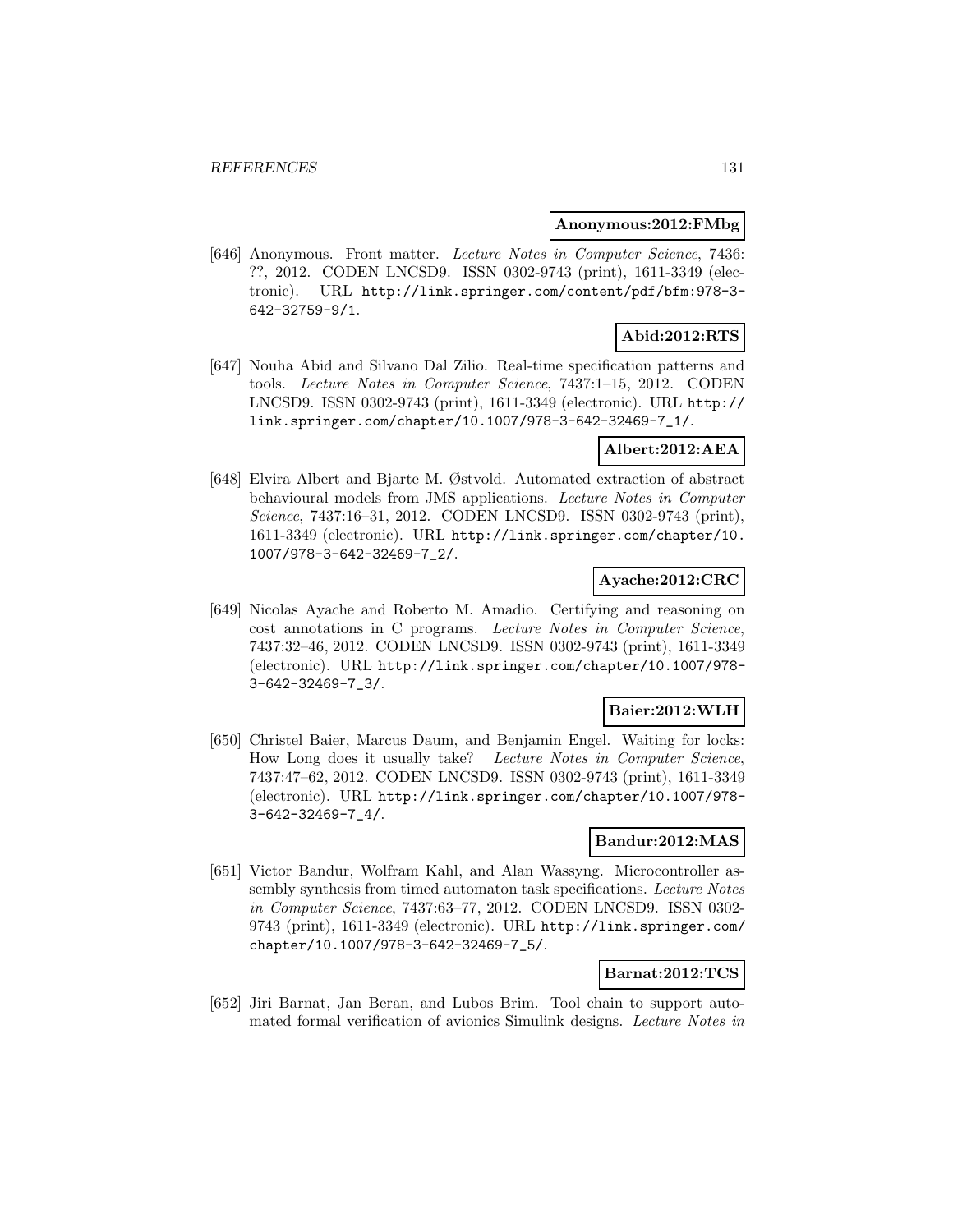Computer Science, 7437:78–92, 2012. CODEN LNCSD9. ISSN 0302- 9743 (print), 1611-3349 (electronic). URL http://link.springer.com/ chapter/10.1007/978-3-642-32469-7\_6/.

## **Barrett:2012:RAB**

[653] Edd Barrett and Andy King. Range analysis of binaries with minimal effort. Lecture Notes in Computer Science, 7437:93–107, 2012. CODEN LNCSD9. ISSN 0302-9743 (print), 1611-3349 (electronic). URL http:// link.springer.com/chapter/10.1007/978-3-642-32469-7\_7/.

### **Correnson:2012:CAC**

[654] Loïc Correnson and Julien Signoles. Combining analyses for C program verification. Lecture Notes in Computer Science, 7437:108–130, 2012. CODEN LNCSD9. ISSN 0302-9743 (print), 1611-3349 (electronic). URL http://link.springer.com/chapter/10.1007/978-3- 642-32469-7\_8/.

#### **Cranen:2012:MCF**

[655] Sjoerd Cranen. Model checking the FlexRay startup phase. Lecture Notes in Computer Science, 7437:131–145, 2012. CODEN LNCSD9. ISSN 0302- 9743 (print), 1611-3349 (electronic). URL http://link.springer.com/ chapter/10.1007/978-3-642-32469-7\_9/.

#### **Droste:2012:MBR**

[656] Rainer Droste and Christoph Läsche. Model-based risk assessment supporting development of HSE plans for safe offshore operations. Lecture Notes in Computer Science, 7437:146–161, 2012. CODEN LNCSD9. ISSN 0302-9743 (print), 1611-3349 (electronic). URL http://link.springer. com/chapter/10.1007/978-3-642-32469-7\_10/.

#### **Ferrucci:2012:MAV**

[657] Luca Ferrucci and Dino Mandrioli. Modular automated verification of flexible manufacturing systems with metric temporal logic and nonstandard analysis. Lecture Notes in Computer Science, 7437:162–176, 2012. CODEN LNCSD9. ISSN 0302-9743 (print), 1611-3349 (electronic). URL http://link.springer.com/chapter/10.1007/978-3- 642-32469-7\_11/.

## **Popa:2012:ORS**

[658] Vlad Popa and Wolfgang Schwitzer. Optimizing the robustness of software against communication latencies in distributed reactive embedded systems. Lecture Notes in Computer Science, 7437:177–191, 2012. CODEN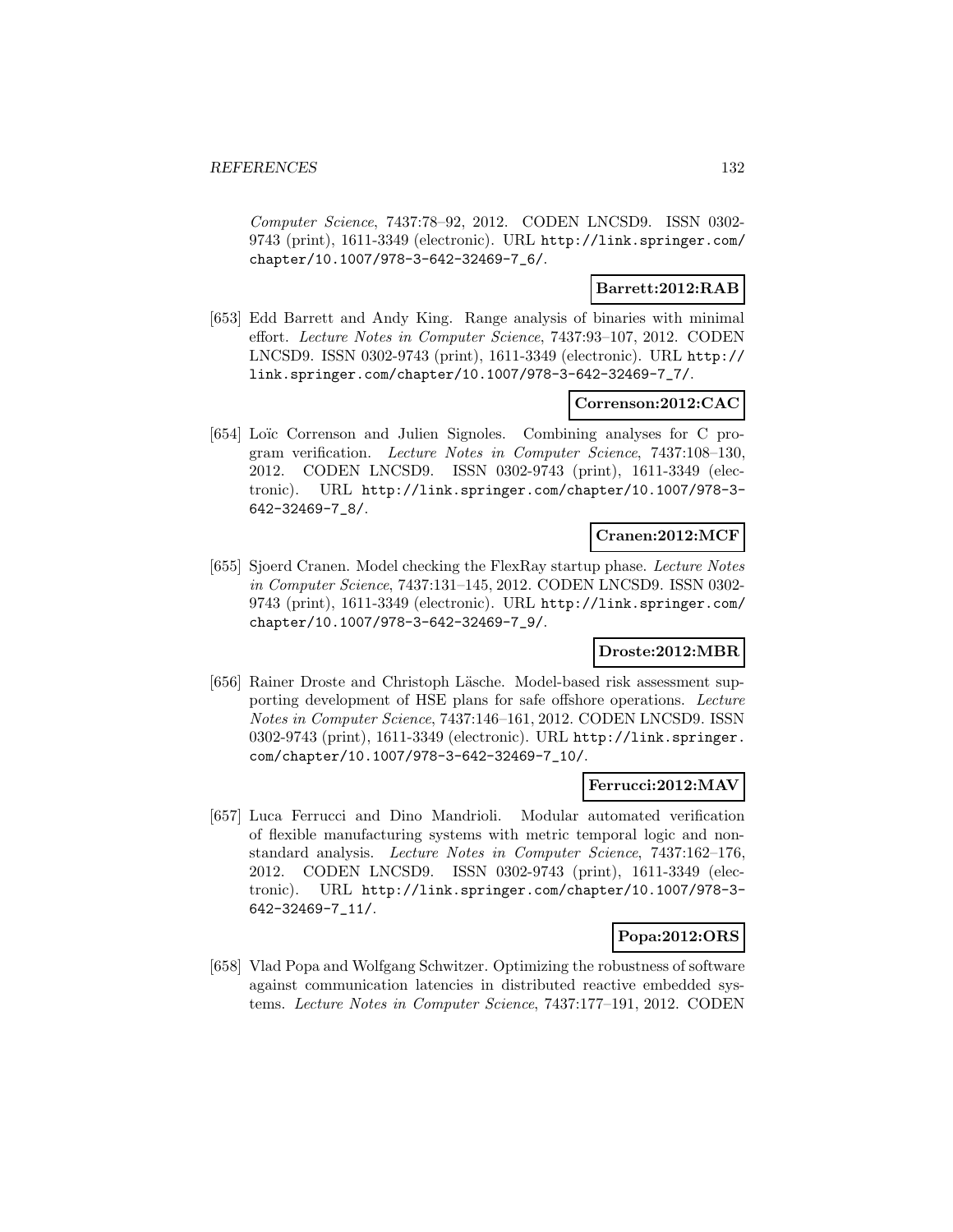LNCSD9. ISSN 0302-9743 (print), 1611-3349 (electronic). URL http:// link.springer.com/chapter/10.1007/978-3-642-32469-7\_12/.

## **Siek:2012:FDT**

[659] Konrad Siek and Pawel T. Wojciechowski. A formal design of a tool for static analysis of upper bounds on object calls in Java. Lecture Notes in Computer Science, 7437:192–206, 2012. CODEN LNCSD9. ISSN 0302- 9743 (print), 1611-3349 (electronic). URL http://link.springer.com/ chapter/10.1007/978-3-642-32469-7\_13/.

### **Slaby:2012:CPD**

[660] Jiří Slabý, Jan Strejček, and Marek Trtík. Checking properties described by state machines: On synergy of instrumentation, slicing, and symbolic execution. Lecture Notes in Computer Science, 7437:207–221, 2012. CODEN LNCSD9. ISSN 0302-9743 (print), 1611-3349 (electronic). URL http://link.springer.com/chapter/10.1007/978-3- 642-32469-7\_14/.

#### **Anonymous:2012:BMk**

[661] Anonymous. Back matter. Lecture Notes in Computer Science, 7437: ??, 2012. CODEN LNCSD9. ISSN 0302-9743 (print), 1611-3349 (electronic). URL http://link.springer.com/content/pdf/bbm:978-3- 642-32469-7/1.

## **Anonymous:2012:FMbh**

[662] Anonymous. Front matter. Lecture Notes in Computer Science, 7437: ??, 2012. CODEN LNCSD9. ISSN 0302-9743 (print), 1611-3349 (electronic). URL http://link.springer.com/content/pdf/bfm:978-3- 642-32469-7/1.

#### **Kowalski:2012:LBF**

[663] Robert Kowalski and Fariba Sadri. A logic-based framework for reactive systems. Lecture Notes in Computer Science, 7438:1–15, 2012. CODEN LNCSD9. ISSN 0302-9743 (print), 1611-3349 (electronic). URL http:// link.springer.com/chapter/10.1007/978-3-642-32689-9\_1/.

### **Mugnier:2012:OBQ**

[664] Marie-Laure Mugnier. Ontology-based query answering with existential rules. Lecture Notes in Computer Science, 7438:16, 2012. CODEN LNCSD9. ISSN 0302-9743 (print), 1611-3349 (electronic). URL http://link.springer.com/accesspage/chapter/10.1007/978- 3-642-32689-9\_2.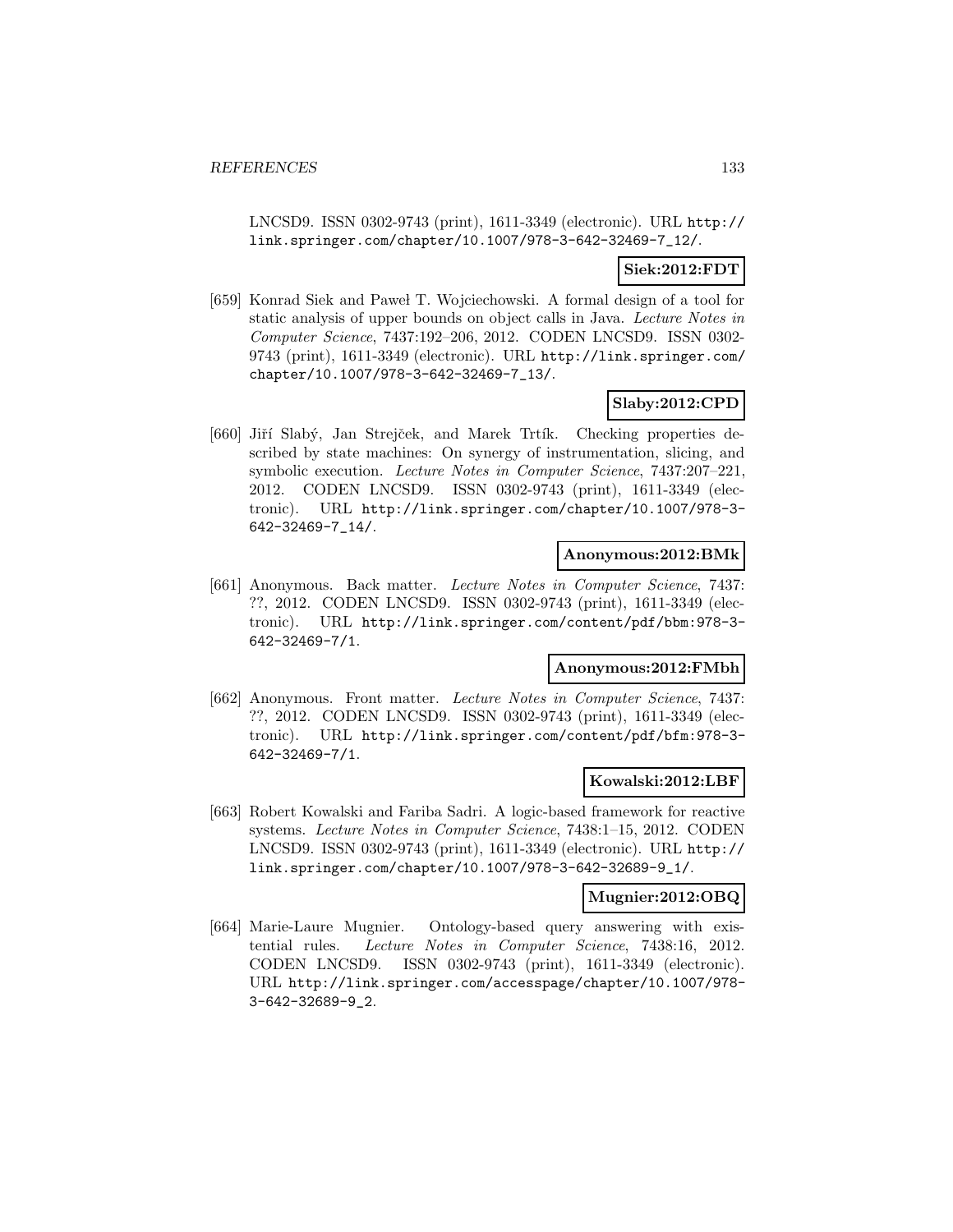#### **Cosentino:2012:MDR**

[665] Valerio Cosentino, Jordi Cabot, Patrick Albert, Philippe Bauquel, and Jacques Perronnet. A model driven reverse engineering framework for extracting business rules out of a Java application. Lecture Notes in Computer Science, 7438:17–31, 2012. CODEN LNCSD9. ISSN 0302- 9743 (print), 1611-3349 (electronic). URL http://link.springer.com/ chapter/10.1007/978-3-642-32689-9\_3/.

#### **Hashmi:2012:BPD**

[666] Mustafa Hashmi, Guido Governatori, and Moe Thandar Wynn. Business process data compliance. Lecture Notes in Computer Science, 7438: 32–46, 2012. CODEN LNCSD9. ISSN 0302-9743 (print), 1611-3349 (electronic). URL http://link.springer.com/chapter/10.1007/978- 3-642-32689-9\_4/.

## **Silva:2012:FBR**

[667] Bruno Berstel-Da Silva. Formalizing both refraction-based and sequential executions of production rule programs. Lecture Notes in Computer Science, 7438:47–61, 2012. CODEN LNCSD9. ISSN 0302-9743 (print), 1611-3349 (electronic). URL http://link.springer.com/chapter/10. 1007/978-3-642-32689-9\_5/.

# **ElGhali:2012:BOO**

[668] Adil El Ghali, Amina Chniti, and Hugues Citeau. Bringing OWL ontologies to the business rules users. Lecture Notes in Computer Science, 7438:62–76, 2012. CODEN LNCSD9. ISSN 0302-9743 (print), 1611-3349 (electronic). URL http://link.springer.com/chapter/10.1007/978- 3-642-32689-9\_6/.

## **Guisse:2012:RTB**

[669] Abdooulaye Guissé, François Lévy, and Adeline Nazarenko. From regulatory texts to BRMS: How to guide the acquisition of business rules? Lecture Notes in Computer Science, 7438:77–91, 2012. CODEN LNCSD9. ISSN 0302-9743 (print), 1611-3349 (electronic). URL http://link. springer.com/chapter/10.1007/978-3-642-32689-9\_7/.

#### **Malik:2012:RBA**

[670] Saleem Malik and Imran Sarwar Bajwa. A rule based approach for business rule generation from business process models. Lecture Notes in Computer Science, 7438:92–99, 2012. CODEN LNCSD9. ISSN 0302- 9743 (print), 1611-3349 (electronic). URL http://link.springer.com/ chapter/10.1007/978-3-642-32689-9\_8/.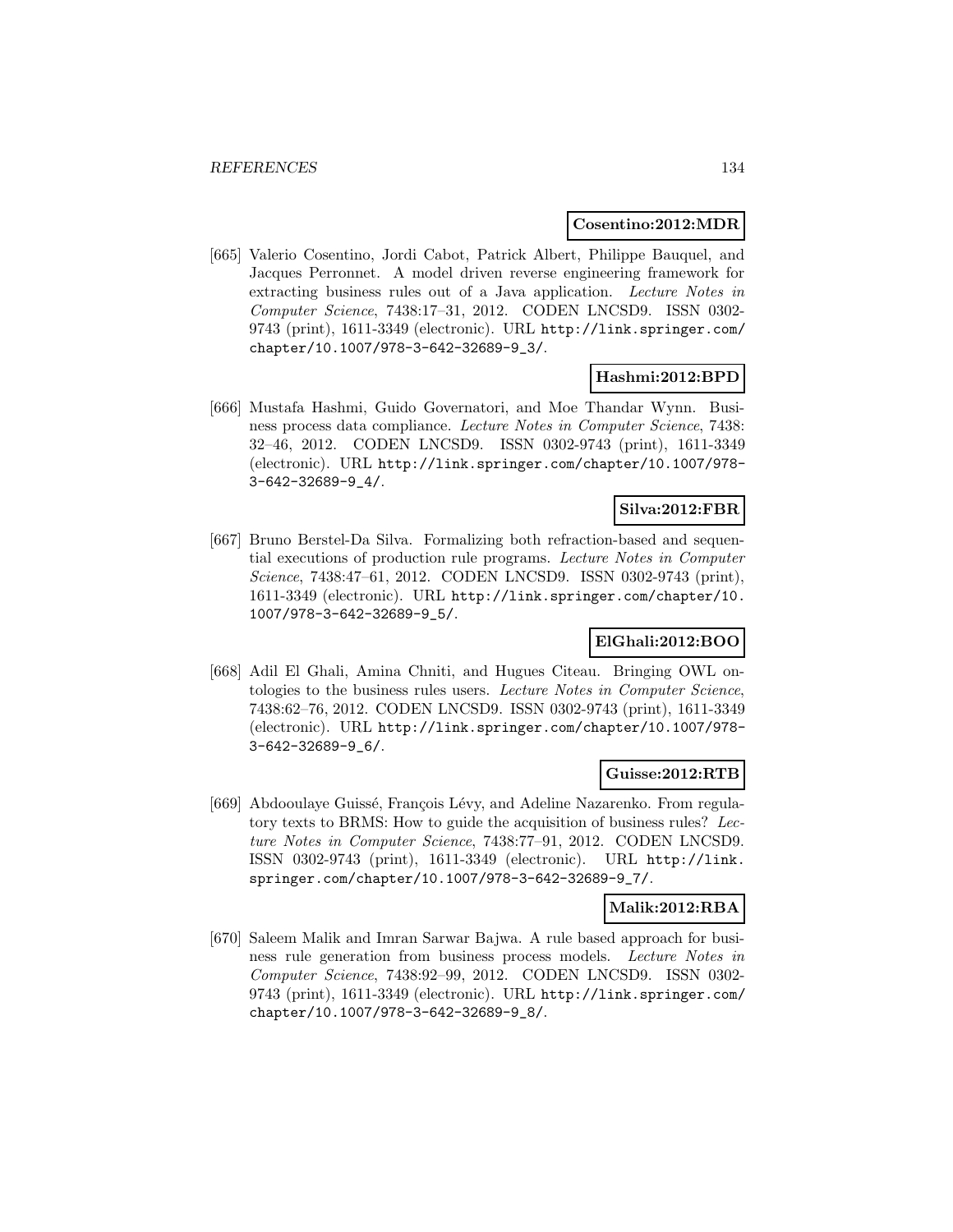#### **Paschke:2012:RRS**

[671] Adrian Paschke, Harold Boley, Zhili Zhao, Kia Teymourian, and Tara Athan. Reaction RuleML 1.0: Standardized semantic reaction rules. Lecture Notes in Computer Science, 7438:100–119, 2012. CODEN LNCSD9. ISSN 0302-9743 (print), 1611-3349 (electronic). URL http://link. springer.com/chapter/10.1007/978-3-642-32689-9\_9/.

## **Patkos:2012:PRB**

[672] Theodore Patkos, Abdelghani Chibani, Dimitris Plexousakis, and Yacine Amirat. A production rule-based framework for causal and epistemic reasoning. Lecture Notes in Computer Science, 7438:120–135, 2012. CODEN LNCSD9. ISSN 0302-9743 (print), 1611-3349 (electronic). URL http:// link.springer.com/chapter/10.1007/978-3-642-32689-9\_10/.

#### **Ksystra:2012:ASR**

[673] Katerina Ksystra, Nikolaos Triantafyllou, and Petros Stefaneas. On the algebraic semantics of reactive rules. Lecture Notes in Computer Science, 7438:136–150, 2012. CODEN LNCSD9. ISSN 0302-9743 (print), 1611- 3349 (electronic). URL http://link.springer.com/chapter/10.1007/ 978-3-642-32689-9\_11/.

## **Bragaglia:2012:RBC**

[674] Stefano Bragaglia, Federico Chesani, Paola Mello, and Davide Sottara. A rule-based calculus and processing of complex events. Lecture Notes in Computer Science, 7438:151–166, 2012. CODEN LNCSD9. ISSN 0302- 9743 (print), 1611-3349 (electronic). URL http://link.springer.com/ chapter/10.1007/978-3-642-32689-9\_12/.

#### **Costantini:2012:CRP**

[675] Stefania Costantini and Giovanni De Gasperis. Complex reactivity with preferences in rule-based agents. Lecture Notes in Computer Science, 7438: 167–181, 2012. CODEN LNCSD9. ISSN 0302-9743 (print), 1611-3349 (electronic). URL http://link.springer.com/chapter/10.1007/978- 3-642-32689-9\_13/.

#### **Weigand:2012:PWP**

[676] Hans Weigand and Adrian Paschke. The pragmatic web: Putting rules in context. Lecture Notes in Computer Science, 7438:182–192, 2012. CODEN LNCSD9. ISSN 0302-9743 (print), 1611-3349 (electronic). URL http:// link.springer.com/chapter/10.1007/978-3-642-32689-9\_14/.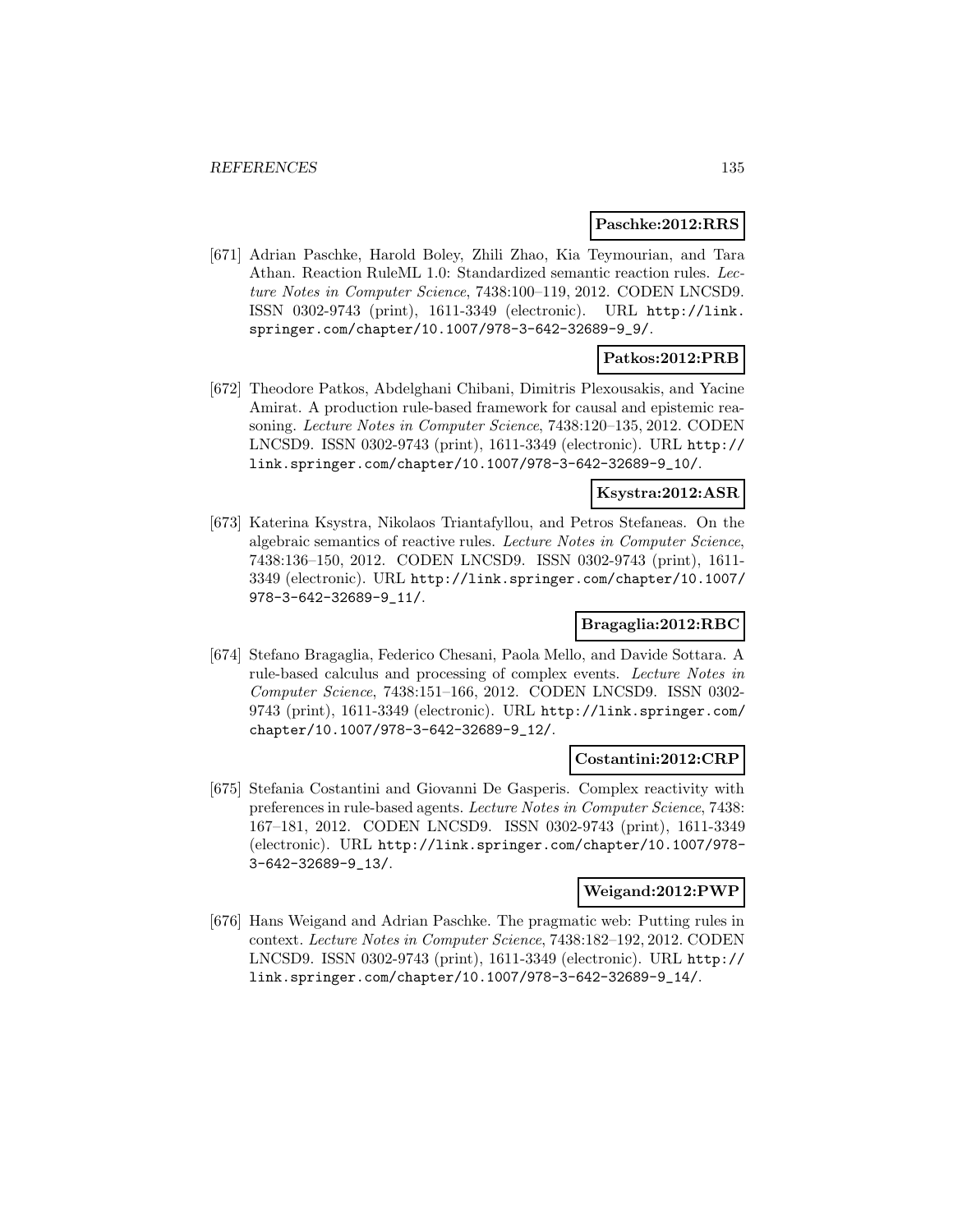#### **Kravari:2012:HHR**

[677] Kalliopi Kravari and Nick Bassiliades. HARM: a hybrid rule-based agent reputation model based on temporal defeasible logic. Lecture Notes in Computer Science, 7438:193–207, 2012. CODEN LNCSD9. ISSN 0302- 9743 (print), 1611-3349 (electronic). URL http://link.springer.com/ chapter/10.1007/978-3-642-32689-9\_15/.

# **Jailly:2012:WIE**

[678] Benjamin Jailly, Christophe Gravier, Julien Subercaze, Marius Preda, and Jacques Fayolle. Whispering interactions to the end user using rules. Lecture Notes in Computer Science, 7438:208–214, 2012. CODEN LNCSD9. ISSN 0302-9743 (print), 1611-3349 (electronic). URL http:// link.springer.com/chapter/10.1007/978-3-642-32689-9\_16/.

#### **Viktoratos:2012:PLI**

[679] Iosif Viktoratos, Athanasios Tsadiras, and Nick Bassiliades. Personalizing location information through rule-based policies. Lecture Notes in Computer Science, 7438:215–223, 2012. CODEN LNCSD9. ISSN 0302- 9743 (print), 1611-3349 (electronic). URL http://link.springer.com/ chapter/10.1007/978-3-642-32689-9\_17/.

## **Demey:2012:UDF**

[680] Yan Tang Demey and Trung-Kien Tran. Using  $\mathcal{SOLQ}(D)$  to formalize semantics within a semantic decision table. Lecture Notes in Computer Science, 7438:224–239, 2012. CODEN LNCSD9. ISSN 0302-9743 (print), 1611-3349 (electronic). URL http://link.springer.com/chapter/10. 1007/978-3-642-32689-9\_18/.

#### **Batsakis:2012:IRT**

[681] Sotiris Batsakis and Euripides G. M. Petrakis. Imposing restrictions over temporal properties in OWL: a rule-based approach. Lecture Notes in Computer Science, 7438:240–247, 2012. CODEN LNCSD9. ISSN 0302- 9743 (print), 1611-3349 (electronic). URL http://link.springer.com/ chapter/10.1007/978-3-642-32689-9\_19/.

#### **Almendros-Jimenez:2012:ORL**

[682] Jesús M. Almendros-Jiménez. OWL RL in logic programming: Querying, reasoning and inconsistency explanations. Lecture Notes in Computer Science, 7438:248–255, 2012. CODEN LNCSD9. ISSN 0302-9743 (print), 1611-3349 (electronic). URL http://link.springer.com/chapter/10. 1007/978-3-642-32689-9\_20/.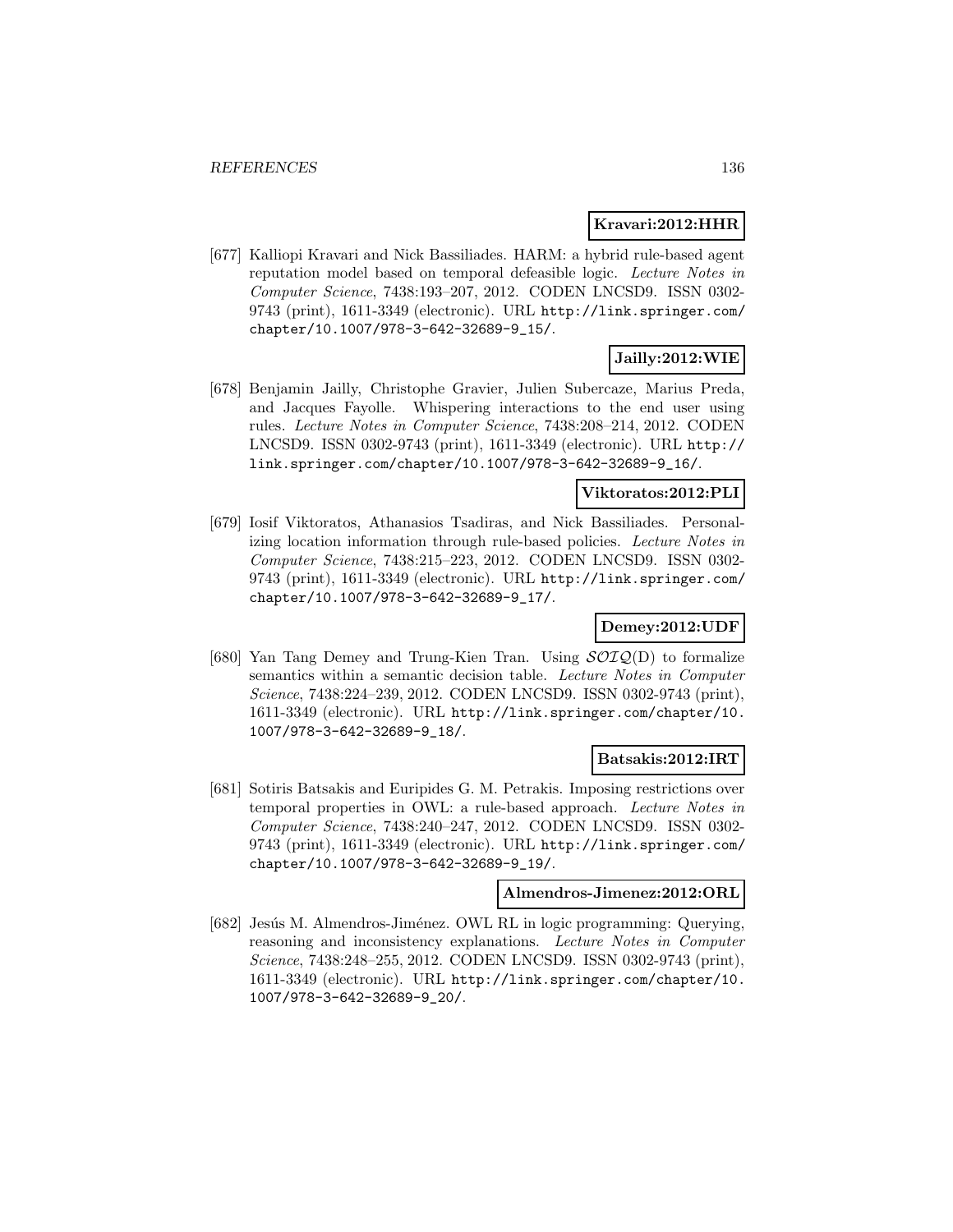#### **Anonymous:2012:FMbi**

[683] Anonymous. Front matter. Lecture Notes in Computer Science, 7438: ??, 2012. CODEN LNCSD9. ISSN 0302-9743 (print), 1611-3349 (electronic). URL http://link.springer.com/content/pdf/bfm:978-3- 642-32689-9/1.

## **Nishida:2012:ADP**

[684] Kazufumi Nishida, Koji Nakano, and Yasuaki Ito. Accelerating the dynamic programming for the optimal polygon triangulation on the GPU. Lecture Notes in Computer Science, 7439:1–15, 2012. CODEN LNCSD9. ISSN 0302-9743 (print), 1611-3349 (electronic). URL http://link. springer.com/chapter/10.1007/978-3-642-33078-0\_1/.

## **Huang:2012:SCR**

[685] Xu Huang, Dharmendra Sharma, and Muhammad Ahmed. Security computing for the resiliency of protecting from internal attacks in distributed wireless sensor networks. Lecture Notes in Computer Science, 7439:16–29, 2012. CODEN LNCSD9. ISSN 0302-9743 (print), 1611-3349 (electronic). URL http://link.springer.com/chapter/10.1007/978- 3-642-33078-0\_2/.

## **Lin:2012:PAN**

[686] Shin-Yeu Lin and Xian-Chang Guo. Parallel algorithm for nonlinear network optimization problems and real-time applications. Lecture Notes in Computer Science, 7439:30–40, 2012. CODEN LNCSD9. ISSN 0302- 9743 (print), 1611-3349 (electronic). URL http://link.springer.com/ chapter/10.1007/978-3-642-33078-0\_3/.

#### **Schneider:2012:OSR**

[687] Max Schneider, Nikola Belic, Christoph Sambale, Ulrich Hofmann, and Dietmar Fey. Optimization of a short-range proximity effect correction algorithm in E-beam lithography using GPGPUs. Lecture Notes in Computer Science, 7439:41–55, 2012. CODEN LNCSD9. ISSN 0302-9743 (print), 1611-3349 (electronic). URL http://link.springer.com/chapter/10. 1007/978-3-642-33078-0\_4/.

#### **Alachiotis:2012:EMG**

[688] Nikolaos Alachiotis, Pavlos Pavlidis, and Alexandros Stamatakis. Exploiting multi-grain parallelism for efficient selective sweep detection. Lecture Notes in Computer Science, 7439:56–68, 2012. CODEN LNCSD9. ISSN 0302-9743 (print), 1611-3349 (electronic). URL http://link.springer. com/chapter/10.1007/978-3-642-33078-0\_5/.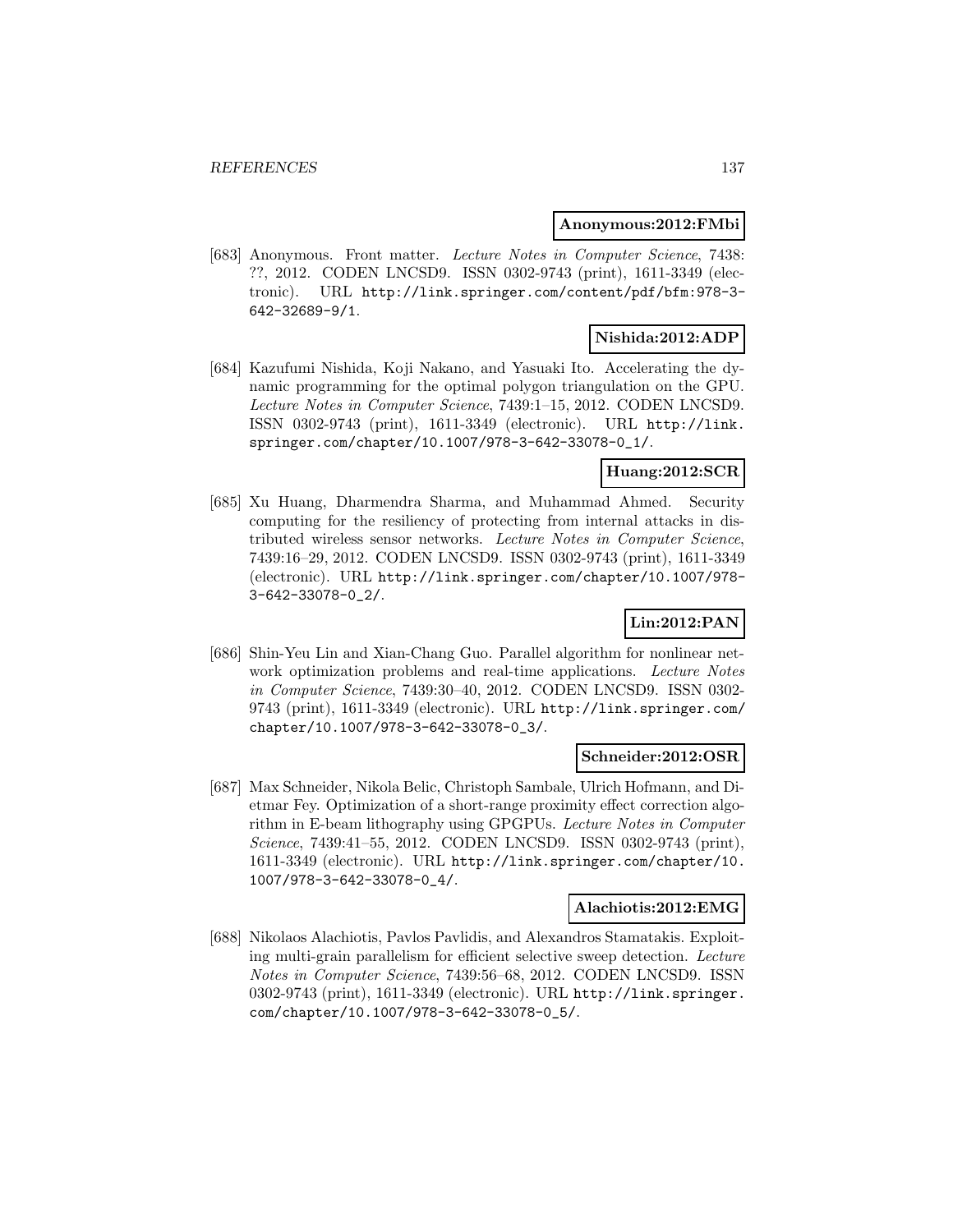### **Marinho:2012:VAQ**

[689] Eraldo P. Marinho and Alexandro Baldassin. Vectorized algorithms for quadtree construction and descent. Lecture Notes in Computer Science, 7439:69–82, 2012. CODEN LNCSD9. ISSN 0302-9743 (print), 1611-3349 (electronic). URL http://link.springer.com/chapter/10.1007/978- 3-642-33078-0\_6/.

# **Nguyen:2012:MLM**

[690] Vu Thien Nga Nguyen, Raimund Kirner, and Frank Penczek. A multi-level monitoring framework for stream-based coordination programs. Lecture Notes in Computer Science, 7439:83–98, 2012. CODEN LNCSD9. ISSN 0302-9743 (print), 1611-3349 (electronic). URL http://link.springer. com/chapter/10.1007/978-3-642-33078-0\_7/.

#### **Nakano:2012:OPP**

[691] Koji Nakano. An optimal parallel prefix-sums algorithm on the memory machine models for GPUs. Lecture Notes in Computer Science, 7439: 99–113, 2012. CODEN LNCSD9. ISSN 0302-9743 (print), 1611-3349 (electronic). URL http://link.springer.com/chapter/10.1007/978- 3-642-33078-0\_8/.

## **Schaetz:2012:MGP**

[692] Sebastian Schaetz and Martin Uecker. A multi-GPU programming library for real-time applications. Lecture Notes in Computer Science, 7439: 114–128, 2012. CODEN LNCSD9. ISSN 0302-9743 (print), 1611-3349 (electronic). URL http://link.springer.com/chapter/10.1007/978- 3-642-33078-0\_9/.

#### **Venugopalan:2012:OLP**

[693] Sarad Venugopalan and Oliver Sinnen. Optimal linear programming solutions for multiprocessor scheduling with communication delays. Lecture Notes in Computer Science, 7439:129–138, 2012. CODEN LNCSD9. ISSN 0302-9743 (print), 1611-3349 (electronic). URL http://link.springer. com/chapter/10.1007/978-3-642-33078-0\_10/.

#### **Ichinomiya:2012:BRT**

[694] Yoshihiro Ichinomiya, Motoki Amagasaki, Masahiro Iida, and Morihiro Kuga. A bitstream relocation technique to improve flexibility of partial reconfiguration. Lecture Notes in Computer Science, 7439:139–152, 2012. CODEN LNCSD9. ISSN 0302-9743 (print), 1611-3349 (electronic). URL http://link.springer.com/chapter/10.1007/978-3- 642-33078-0\_11/.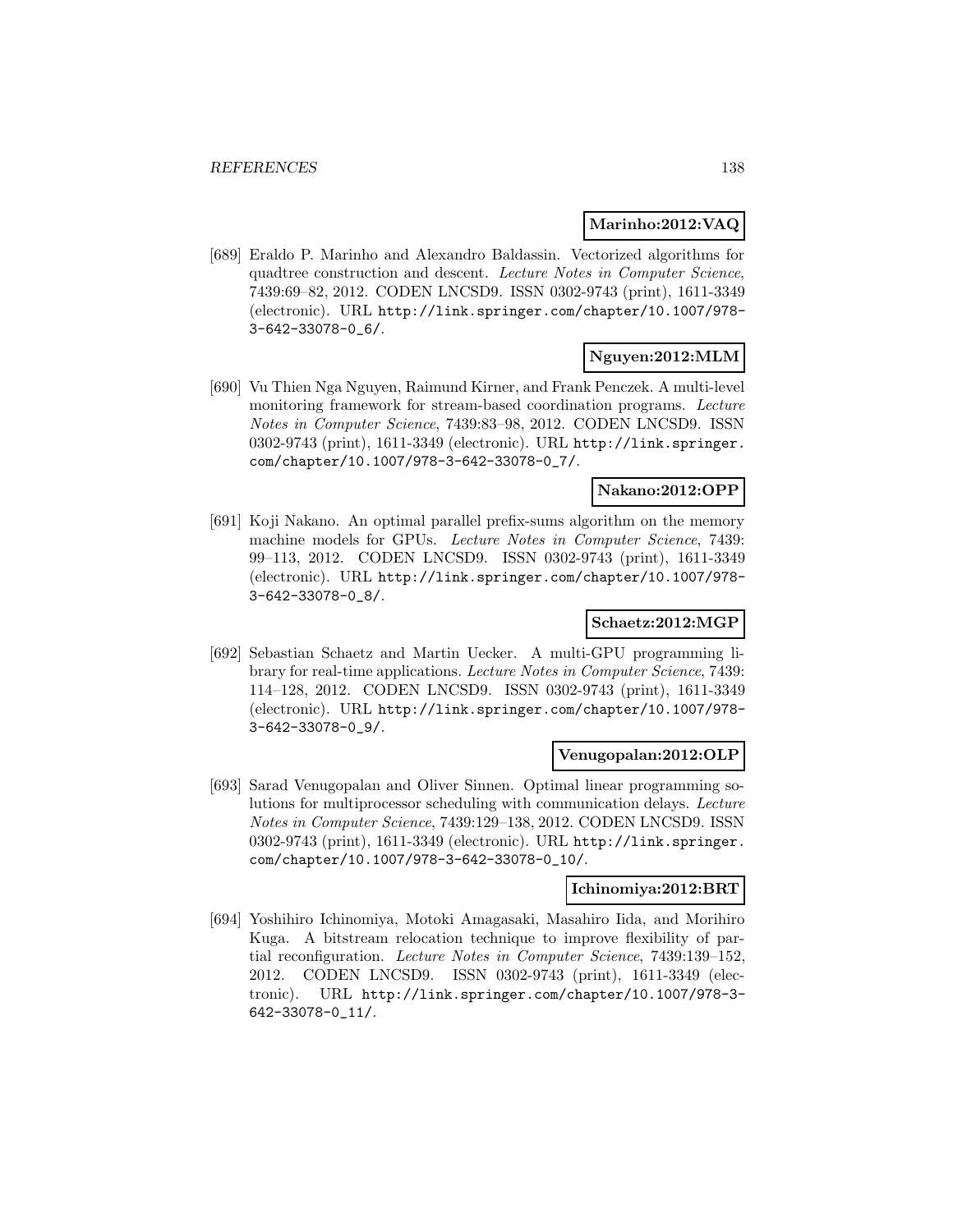### **Wang:2012:HHG**

[695] Chuan Wang, Jianhua Gu, Yunlan Wang, and Tianhai Zhao. A hybrid heuristic-genetic algorithm for task scheduling in heterogeneous multi-core system. Lecture Notes in Computer Science, 7439:153–170, 2012. CODEN LNCSD9. ISSN 0302-9743 (print), 1611-3349 (electronic). URL http:// link.springer.com/chapter/10.1007/978-3-642-33078-0\_12/.

# **Wang:2012:ETA**

[696] Li Wang, Jing Liu, Jingtong Hu, Qingfeng Zhuge, Duo Liu, and Edwin H.-M. Sha. Efficient task assignment on heterogeneous multicore systems considering communication overhead. Lecture Notes in Computer Science, 7439:171–185, 2012. CODEN LNCSD9. ISSN 0302-9743 (print), 1611- 3349 (electronic). URL http://link.springer.com/chapter/10.1007/ 978-3-642-33078-0\_13/.

## **Caron:2012:BCR**

[697] Eddy Caron, Frédéric Desprez, Adrian Muresan, and Frédéric Suter. Budget constrained resource allocation for non-deterministic workflows on an IaaS cloud. Lecture Notes in Computer Science, 7439:186–201, 2012. CODEN LNCSD9. ISSN 0302-9743 (print), 1611-3349 (electronic). URL http://link.springer.com/chapter/10.1007/978-3- 642-33078-0\_14/.

#### **Nakahara:2012:WFF**

[698] Hiroki Nakahara, Hiroyuki Nakanishi, and Tsutomu Sasao. On a wideband fast Fourier transform using piecewise linear approximations: Application to a radio telescope spectrometer. Lecture Notes in Computer Science, 7439:202–217, 2012. CODEN LNCSD9. ISSN 0302-9743 (print), 1611- 3349 (electronic). URL http://link.springer.com/chapter/10.1007/ 978-3-642-33078-0\_15/.

#### **Bousdira:2012:VLA**

[699] Wadoud Bousdira, Frédéric Loulergue, and Julien Tesson. A verified library of algorithmic skeletons on evenly distributed arrays. Lecture Notes in Computer Science, 7439:218–232, 2012. CODEN LNCSD9. ISSN 0302- 9743 (print), 1611-3349 (electronic). URL http://link.springer.com/ chapter/10.1007/978-3-642-33078-0\_16/.

#### **Umeda:2012:PMP**

[700] Takayuki Umeda and Keiichiro Fukazawa. Performance measurement of parallel Vlasov code for space plasma on various scalar-type supercomputer systems. Lecture Notes in Computer Science, 7439:233–240,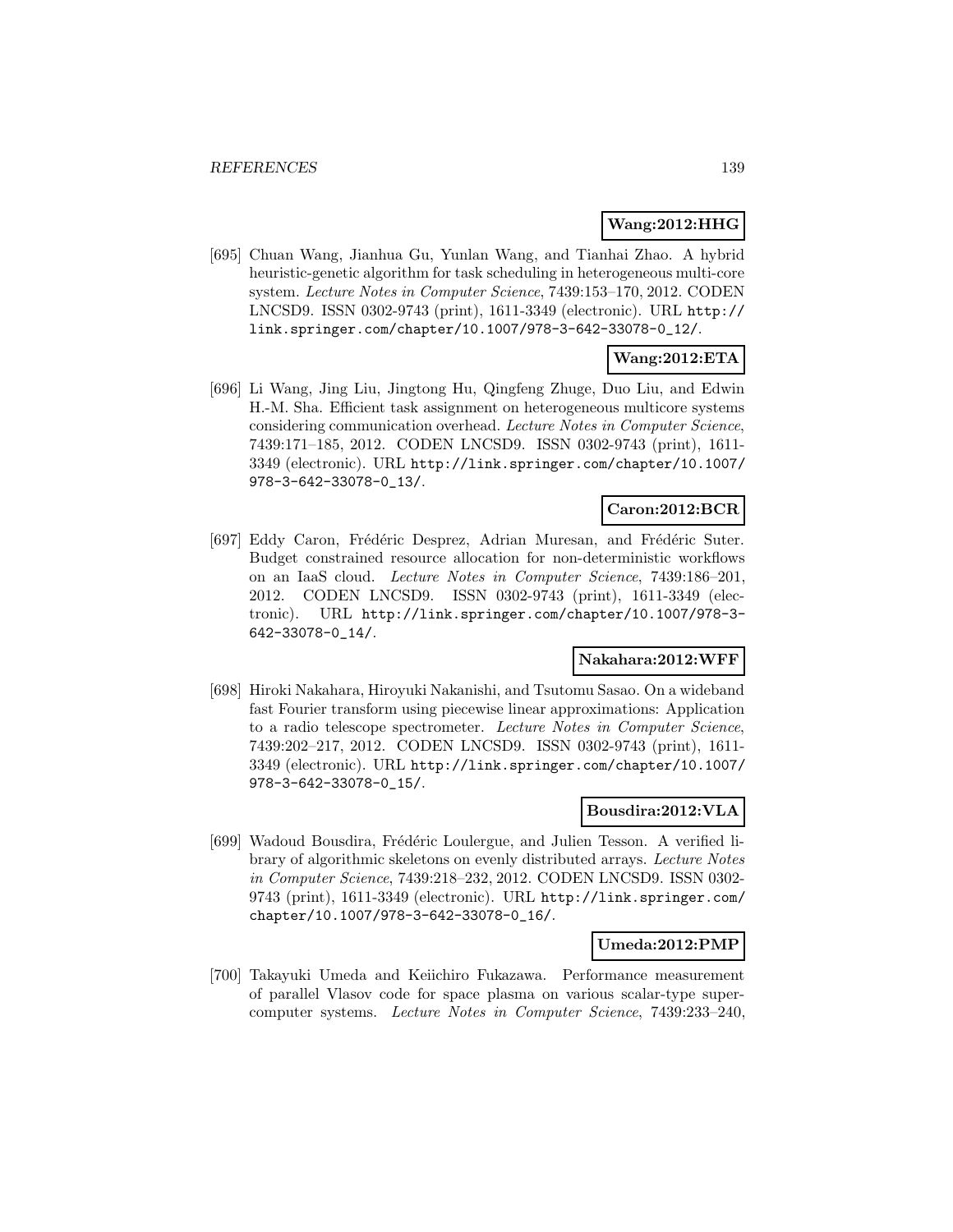2012. CODEN LNCSD9. ISSN 0302-9743 (print), 1611-3349 (electronic). URL http://link.springer.com/chapter/10.1007/978-3- 642-33078-0\_17/.

## **Haigh:2012:USC**

[701] Andrew A. Haigh, Bradley E. Treeby, and Eric C. McCreath. Ultrasound simulation on the Cell Broadband Engine using the Westervelt equation. Lecture Notes in Computer Science, 7439:241–252, 2012. CODEN LNCSD9. ISSN 0302-9743 (print), 1611-3349 (electronic). URL http:// link.springer.com/chapter/10.1007/978-3-642-33078-0\_18/.

## **Yao:2012:SDF**

[702] Nianmin Yao, Yong Han, Shaobin Cai, and Qilong Han. Study on the data flow balance in NFS server with iSCSI. Lecture Notes in Computer Science, 7439:253–272, 2012. CODEN LNCSD9. ISSN 0302-9743 (print), 1611-3349 (electronic). URL http://link.springer.com/chapter/10. 1007/978-3-642-33078-0\_19/.

# **Kirsch:2012:PSS**

[703] Christoph M. Kirsch, Hannes Payer, Harald Röck, and Ana Sokolova. Performance, scalability, and semantics of concurrent FIFO queues. Lecture Notes in Computer Science, 7439:273–287, 2012. CODEN LNCSD9. ISSN 0302-9743 (print), 1611-3349 (electronic). URL http://link.springer. com/chapter/10.1007/978-3-642-33078-0\_20/.

#### **Anonymous:2012:FMbj**

[704] Anonymous. Front matter. Lecture Notes in Computer Science, 7439: ??, 2012. CODEN LNCSD9. ISSN 0302-9743 (print), 1611-3349 (electronic). URL http://link.springer.com/content/pdf/bfm:978-3- 642-33078-0/1.

## **Chiu:2012:AMM**

[705] Jih-Ching Chiu, Kai-Ming Yang, and Chen-Ang Wong. Analytical modeling for multi-transaction bus on distributed systems. Lecture Notes in Computer Science, 7440:1–9, 2012. CODEN LNCSD9. ISSN 0302- 9743 (print), 1611-3349 (electronic). URL http://link.springer.com/ chapter/10.1007/978-3-642-33065-0\_1/.

# **Shu:2012:LST**

[706] LihChyun Shu, Ying-Cheng Su, Chang-Ming Tasi, and Huey-Min Sun. Leveraging the strengths of transactional memory while maintaining system performance for a multiplayer gaming application. Lecture Notes in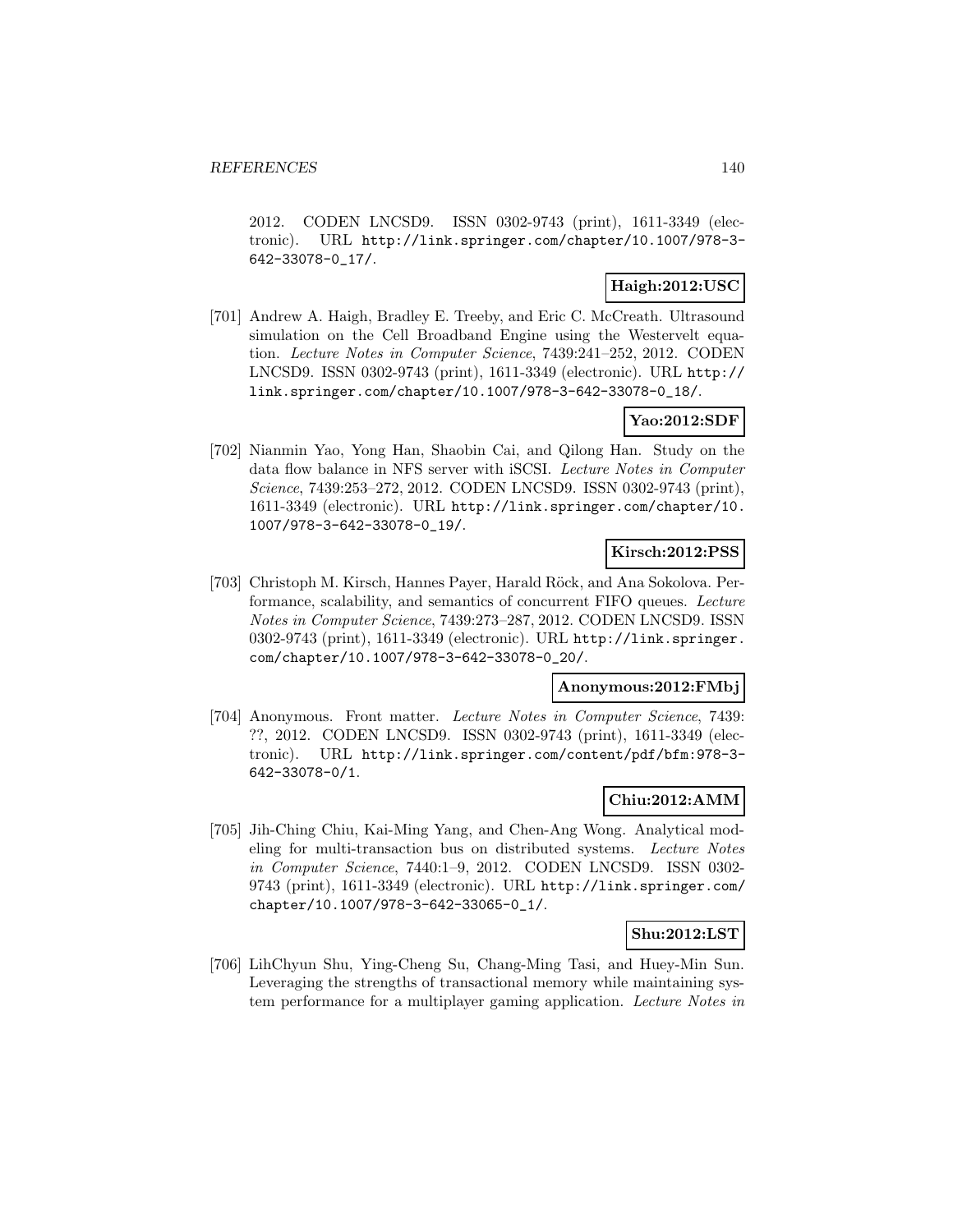Computer Science, 7440:10–20, 2012. CODEN LNCSD9. ISSN 0302- 9743 (print), 1611-3349 (electronic). URL http://link.springer.com/ chapter/10.1007/978-3-642-33065-0\_2/.

## **Kim:2012:EPD**

[707] Il-Young Kim and Jong-Kook Kim. Enhancing the performance of a distributed mobile computing environment by topology construction. Lecture Notes in Computer Science, 7440:21–30, 2012. CODEN LNCSD9. ISSN 0302-9743 (print), 1611-3349 (electronic). URL http://link.springer. com/chapter/10.1007/978-3-642-33065-0\_3/.

## **Dai:2012:FER**

[708] Yi Dai, Ke fei Wang, Wei xia Xu, He ying Zhang, and Shao gang Wang. Frame error rate testing for high speed optical interconnect. Lecture Notes in Computer Science, 7440:31–39, 2012. CODEN LNCSD9. ISSN 0302- 9743 (print), 1611-3349 (electronic). URL http://link.springer.com/ chapter/10.1007/978-3-642-33065-0\_4/.

## **Atoofian:2012:MCS**

[709] Ehsan Atoofian and Amir Ghanbari Bavarsad. Maintaining consistency in software transactional memory through dynamic versioning tuning. Lecture Notes in Computer Science, 7440:40–49, 2012. CODEN LNCSD9. ISSN 0302-9743 (print), 1611-3349 (electronic). URL http://link. springer.com/chapter/10.1007/978-3-642-33065-0\_5/.

# **Chen:2012:SCP**

[710] Da-Ren Chen, Chiun-Chieh Hsu, You-Shyang Chen, and Jun-Fu Guo. Solving a 2-covered path problem with variable radii for wireless sensor networks. Lecture Notes in Computer Science, 7440:50–61, 2012. CODEN LNCSD9. ISSN 0302-9743 (print), 1611-3349 (electronic). URL http:// link.springer.com/chapter/10.1007/978-3-642-33065-0\_6/.

## **Ohnishi:2012:DAD**

[711] Yoshimasa Ohnishi and Takaichi Yoshida. Design of an applicationdependent static-based shared memory network. Lecture Notes in Computer Science, 7440:62–71, 2012. CODEN LNCSD9. ISSN 0302- 9743 (print), 1611-3349 (electronic). URL http://link.springer.com/ chapter/10.1007/978-3-642-33065-0\_7/.

## **Nguyen:2012:DQB**

[712] Anh P. Nguyen and Thuc D. Nguyen. Determining quality of S-boxes using pseudo random sequences generated from stream ciphers. Lecture Notes in Computer Science, 7440:72–79, 2012. CODEN LNCSD9. ISSN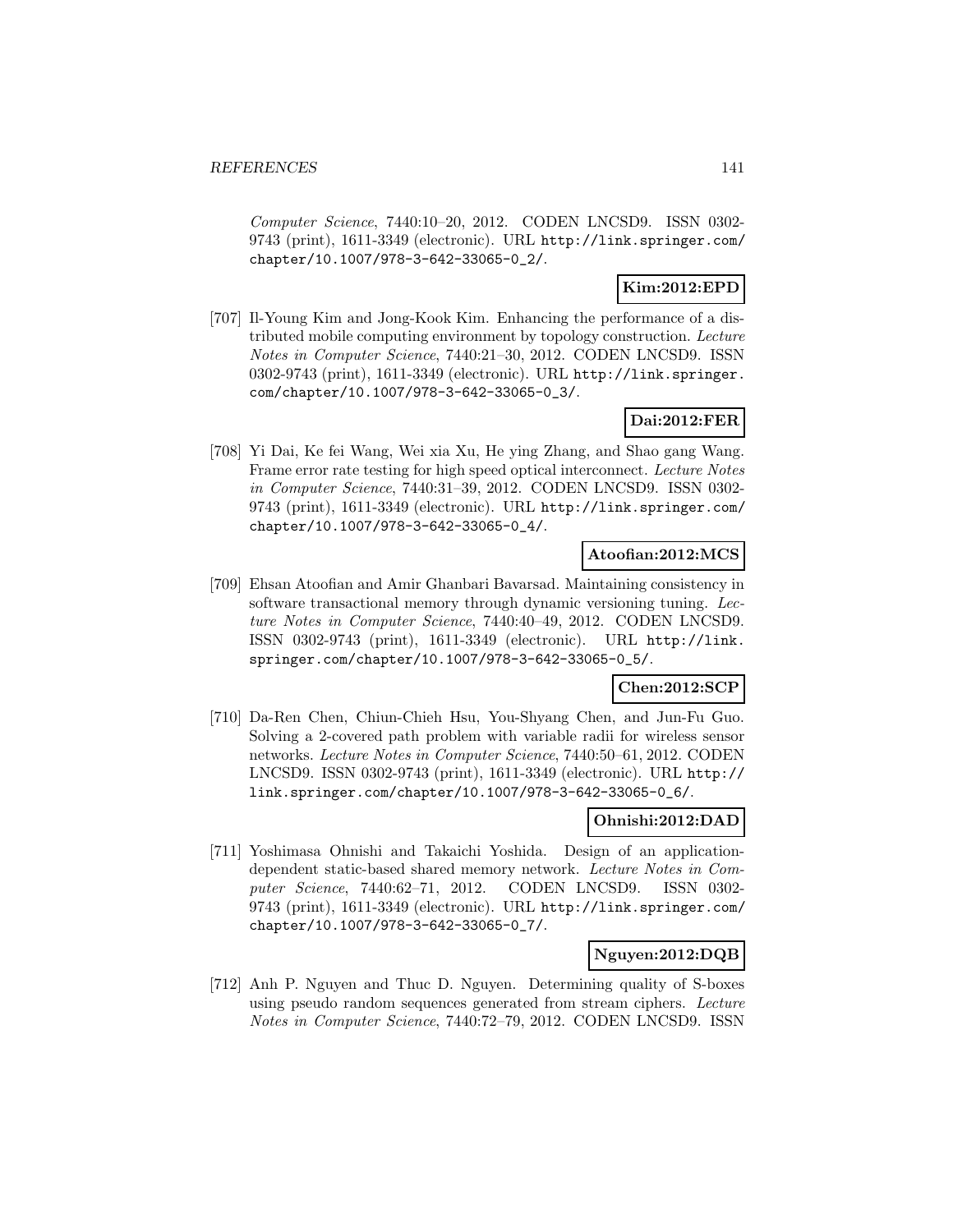0302-9743 (print), 1611-3349 (electronic). URL http://link.springer. com/chapter/10.1007/978-3-642-33065-0\_8/.

# **Ji:2012:EOL**

[713] Weixing Ji, Yizhuo Wang, Zhi Huang, Junqing Zhao, and Xi Li. Exploring object-level parallelism on chip multi-processors. Lecture Notes in Computer Science, 7440:80–89, 2012. CODEN LNCSD9. ISSN 0302- 9743 (print), 1611-3349 (electronic). URL http://link.springer.com/ chapter/10.1007/978-3-642-33065-0\_9/.

## **Wang:2012:HWR**

[714] Yi-Chun Wang and Justie Su-Tzu Juan. The Hamiltonicity of WKrecursive pyramid. Lecture Notes in Computer Science, 7440:90–99, 2012. CODEN LNCSD9. ISSN 0302-9743 (print), 1611-3349 (electronic). URL http://link.springer.com/chapter/10.1007/978-3- 642-33065-0\_10/.

# **Dib:2012:TML**

[715] Djawida Dib, Nikos Parlavantzas, and Christine Morin. Towards multilevel adaptation for distributed operating systems and applications. Lecture Notes in Computer Science, 7440:100–109, 2012. CODEN LNCSD9. ISSN 0302-9743 (print), 1611-3349 (electronic). URL http://link. springer.com/chapter/10.1007/978-3-642-33065-0\_11/.

# **Wei:2012:FCA**

[716] Chih-Chiang Wei. FIDs classifier for artificial intelligence and its application. Lecture Notes in Computer Science, 7440:110–119, 2012. CODEN LNCSD9. ISSN 0302-9743 (print), 1611-3349 (electronic). URL http:// link.springer.com/chapter/10.1007/978-3-642-33065-0\_12/.

## **Noor:2012:AAF**

[717] Ahmad Shukri Mohd Noor, Mustafa Mat Deris, Tutut Herawan, and Mohamad Nor Hassan. On affirmative adaptive failure detection. Lecture Notes in Computer Science, 7440:120–129, 2012. CODEN LNCSD9. ISSN 0302-9743 (print), 1611-3349 (electronic). URL http://link.springer. com/chapter/10.1007/978-3-642-33065-0\_13/.

#### **Lee:2012:NLL**

[718] Wen-Ta Lee, Min-Sheng Chang, and Wei-Chieh Shen. A new low latency parallel turbo decoder employing parallel phase decoding method. Lecture Notes in Computer Science, 7440:130–139, 2012. CODEN LNCSD9. ISSN 0302-9743 (print), 1611-3349 (electronic). URL http://link.springer. com/chapter/10.1007/978-3-642-33065-0\_14/.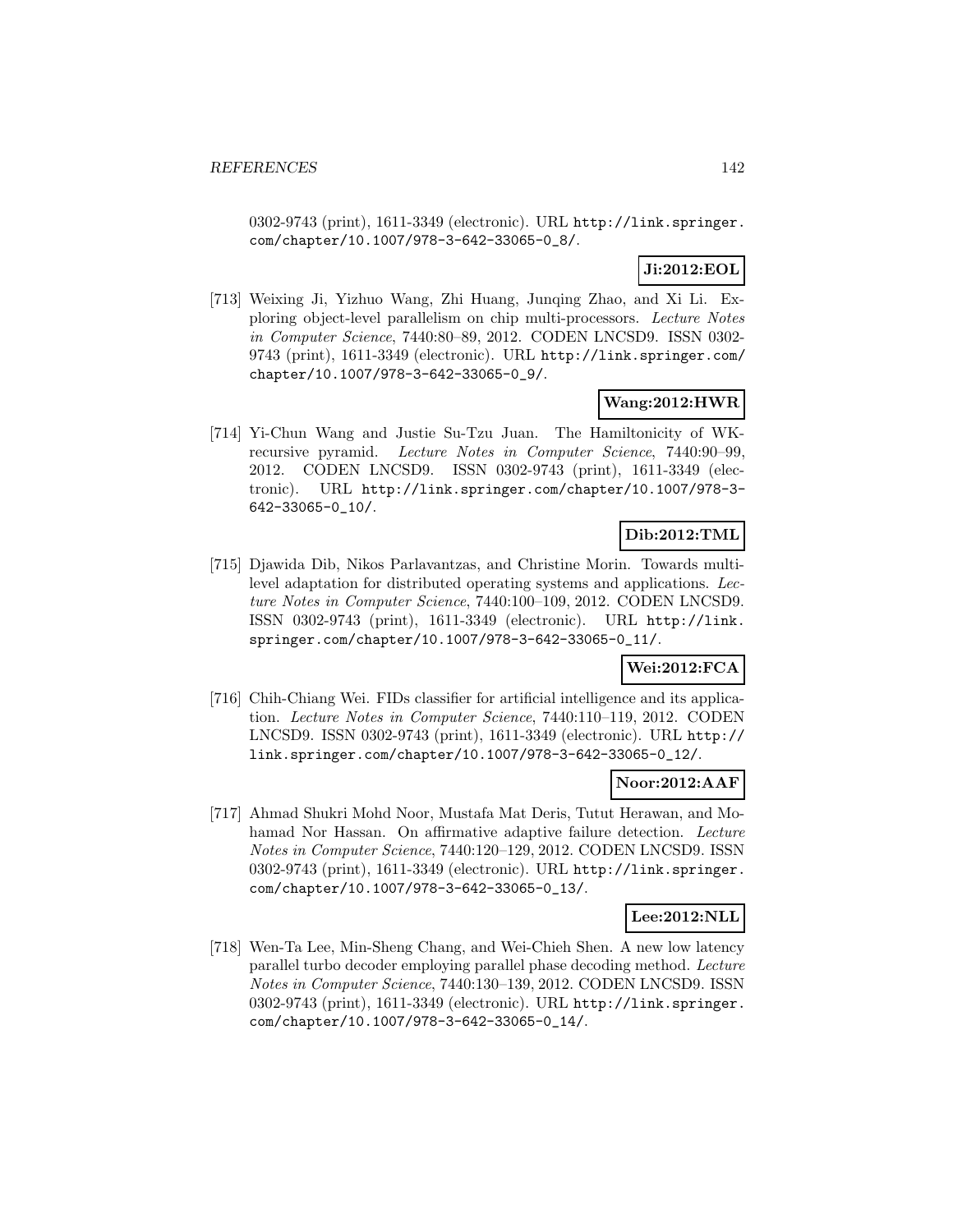### **Chedid:2012:RGQ**

[719] Fouad B. Chedid. A regular group quorum system of degree  $\lceil \sqrt{n/2} \rceil$ . Lecture Notes in Computer Science, 7440:140–147, 2012. CODEN LNCSD9. ISSN 0302-9743 (print), 1611-3349 (electronic). URL http://link. springer.com/chapter/10.1007/978-3-642-33065-0\_15/.

#### **Chedid:2012:NDO**

[720] Fouad B. Chedid. A note on developing optimal and scalable parallel two-list algorithms. Lecture Notes in Computer Science, 7440: 148–155, 2012. CODEN LNCSD9. ISSN 0302-9743 (print), 1611-3349 (electronic). URL http://link.springer.com/chapter/10.1007/978- 3-642-33065-0\_16/.

## **Peng:2012:SBO**

[721] Kai Peng, Hua Zou, Rongheng Lin, and Fangchun Yang. Small businessoriented index construction of cloud data. Lecture Notes in Computer Science, 7440:156–165, 2012. CODEN LNCSD9. ISSN 0302-9743 (print), 1611-3349 (electronic). URL http://link.springer.com/chapter/10. 1007/978-3-642-33065-0\_17/.

# **Liu:2012:HPM**

[722] Jie Liu, Lihua Chi, Chunye Gong, Han Xu, Jie Jiang, Yihui Yan, and Qingfeng Hu. High-performance matrix multiply on a massively multithreaded fiteng1000 processor. Lecture Notes in Computer Science, 7440: 166–176, 2012. CODEN LNCSD9. ISSN 0302-9743 (print), 1611-3349 (electronic). URL http://link.springer.com/chapter/10.1007/978- 3-642-33065-0\_18/.

# **Yu:2012:BBP**

[723] Dongjin Yu, Wei Wu, Suhang Zheng, and Zhixiang Zhu. BIDE-based parallel mining of frequent closed sequences with MapReduce. Lecture Notes in Computer Science, 7440:177–186, 2012. CODEN LNCSD9. ISSN 0302-9743 (print), 1611-3349 (electronic). URL http://link.springer. com/chapter/10.1007/978-3-642-33065-0\_19/.

### **Kim:2012:ETS**

[724] Sung Il Kim, Jong-Kook Kim, Hyoung Uk Ha, Tae Ho Kim, and Kyu Hyun Choi. Efficient task scheduling for hard real-time tasks in asymmetric multicore processors. Lecture Notes in Computer Science, 7440: 187–196, 2012. CODEN LNCSD9. ISSN 0302-9743 (print), 1611-3349 (electronic). URL http://link.springer.com/chapter/10.1007/978- 3-642-33065-0\_20/.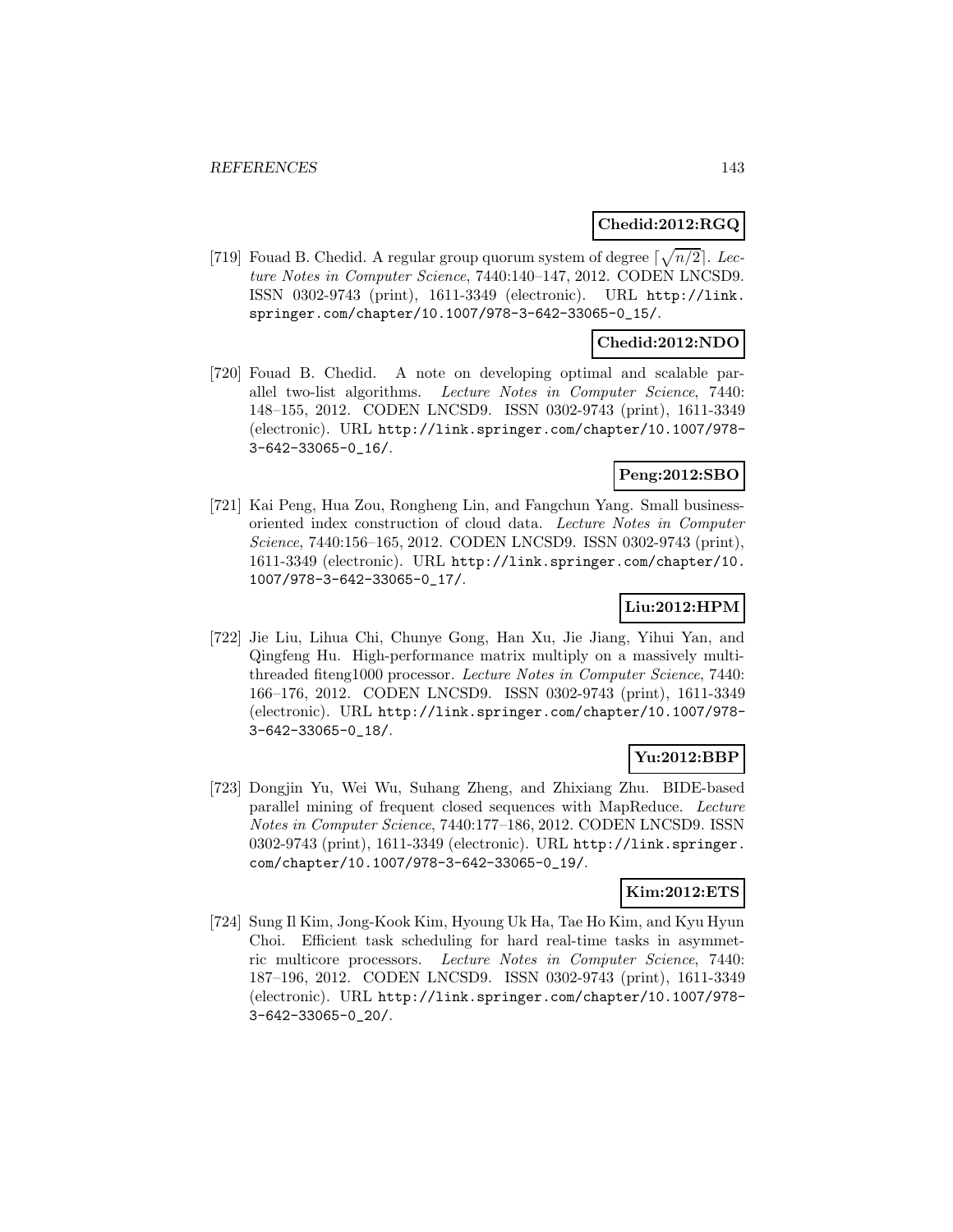#### **Anonymous:2012:FMbk**

[725] Anonymous. Front matter. Lecture Notes in Computer Science, 7440: ??, 2012. CODEN LNCSD9. ISSN 0302-9743 (print), 1611-3349 (electronic). URL http://link.springer.com/content/pdf/bfm:978-3- 642-33065-0/1.

## **Thomas:2012:OAB**

[726] A. Thomas and B. John Oommen. Optimal "anti-Bayesian" parametric pattern classification using order statistics criteria. Lecture Notes in Computer Science, 7441:1–13, 2012. CODEN LNCSD9. ISSN 0302- 9743 (print), 1611-3349 (electronic). URL http://link.springer.com/ chapter/10.1007/978-3-642-33275-3\_1/.

### **Fischer:2012:IRB**

[727] Asja Fischer and Christian Igel. An introduction to restricted Boltzmann machines. Lecture Notes in Computer Science, 7441:14–36, 2012. CODEN LNCSD9. ISSN 0302-9743 (print), 1611-3349 (electronic). URL http:// link.springer.com/chapter/10.1007/978-3-642-33275-3\_2/.

# **Liu:2012:HAR**

[728] Zicheng Liu. Human activity recognition with 2D and 3D cameras. Lecture Notes in Computer Science, 7441:37, 2012. CODEN LNCSD9. ISSN 0302- 9743 (print), 1611-3349 (electronic). URL http://link.springer.com/ accesspage/chapter/10.1007/978-3-642-33275-3\_3.

## **Taubin:2012:SSD**

[729] Gabriel Taubin. Smooth signed distance surface reconstruction and applications. Lecture Notes in Computer Science, 7441:38–45, 2012. CODEN LNCSD9. ISSN 0302-9743 (print), 1611-3349 (electronic). URL http:// link.springer.com/chapter/10.1007/978-3-642-33275-3\_4/.

#### **Wachs:2012:RPM**

[730] Juan P. Wachs. Robot, pass me the scissors! how robots can assist us in the operating Room. Lecture Notes in Computer Science, 7441: 46–57, 2012. CODEN LNCSD9. ISSN 0302-9743 (print), 1611-3349 (electronic). URL http://link.springer.com/chapter/10.1007/978- 3-642-33275-3\_5/.

#### **Rodriguez-Serrano:2012:PRT**

[731] José Antonio Rodriguez-Serrano. Pattern recognition in transportation. Lecture Notes in Computer Science, 7441:58, 2012. CODEN LNCSD9. ISSN 0302-9743 (print), 1611-3349 (electronic). URL http://link. springer.com/accesspage/chapter/10.1007/978-3-642-33275-3\_6.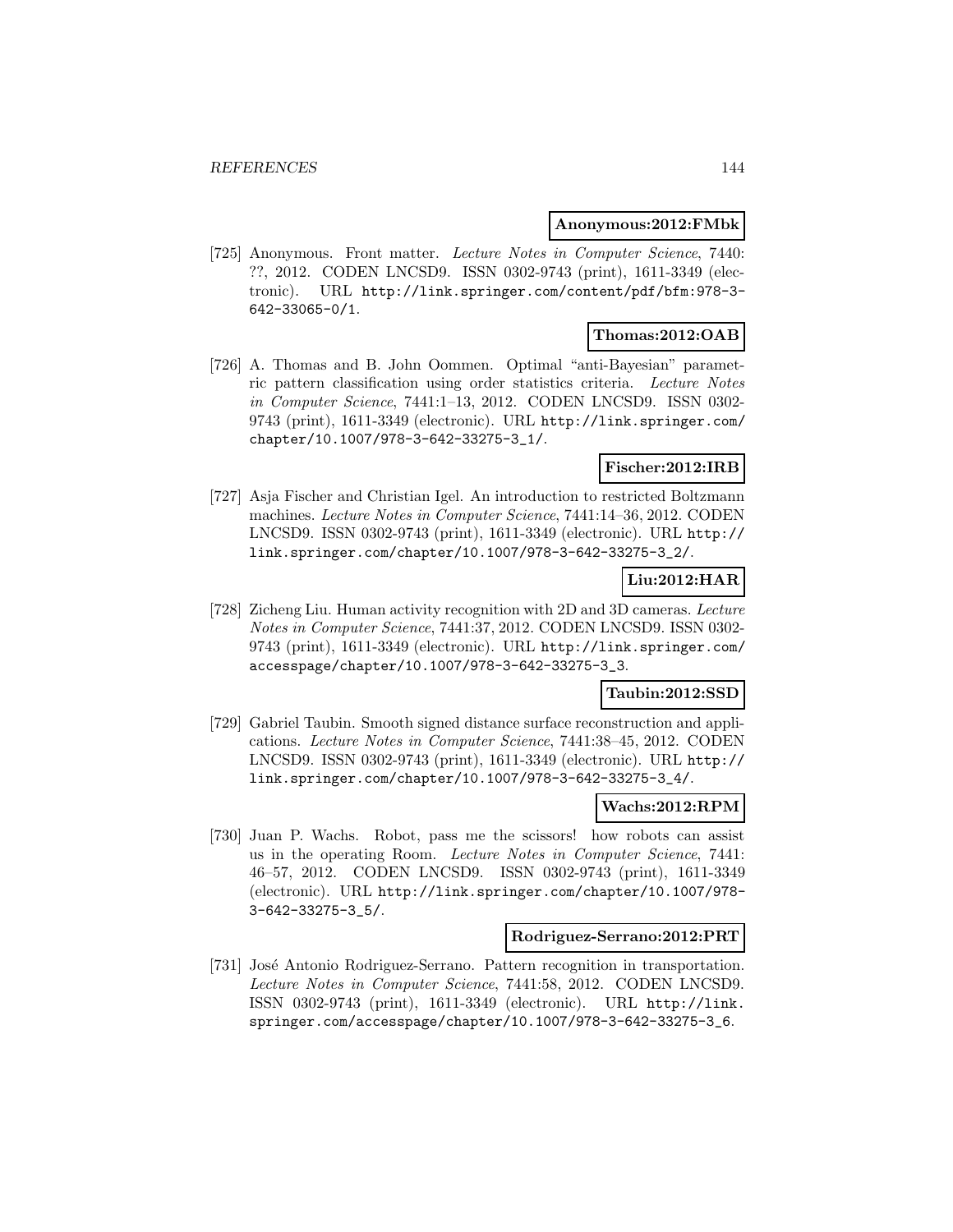# **Bottino:2012:IDA**

[732] Andrea Bottino and Aldo Laurentini. The intrinsic dimensionality of attractiveness: a study in face profiles. Lecture Notes in Computer Science, 7441:59–66, 2012. CODEN LNCSD9. ISSN 0302-9743 (print), 1611-3349 (electronic). URL http://link.springer.com/chapter/10.1007/978- 3-642-33275-3\_7/.

### **Jaiswal:2012:HPC**

[733] Ajay Jaiswal, Nitin Kumar, and R. K. Agrawal. A hybrid of principal component analysis and partial least squares for face recognition across pose. Lecture Notes in Computer Science, 7441:67–73, 2012. CODEN LNCSD9. ISSN 0302-9743 (print), 1611-3349 (electronic). URL http:// link.springer.com/chapter/10.1007/978-3-642-33275-3\_8/.

# **Ramon-Balmaseda:2012:GCL**

[734] Enrique Ramón-Balmaseda, Javier Lorenzo-Navarro, and Modesto Castrillón-Santana. Gender classification in large databases. Lecture Notes in Computer Science, 7441:74–81, 2012. CODEN LNCSD9. ISSN 0302- 9743 (print), 1611-3349 (electronic). URL http://link.springer.com/ chapter/10.1007/978-3-642-33275-3\_9/.

## **Castrillon-Santana:2012:CFF**

[735] Modesto Castrillón-Santana, Daniel Hernández-Sosa, and Javier Lorenzo-Navarro. Combining face and facial feature detectors for face detection performance improvement. Lecture Notes in Computer Science, 7441: 82–89, 2012. CODEN LNCSD9. ISSN 0302-9743 (print), 1611-3349 (electronic). URL http://link.springer.com/chapter/10.1007/978- 3-642-33275-3\_10/.

# **Andres:2012:RFR**

[736] Ariel Morelli Andres, Sebastian Padovani, Mariano Tepper, Marta Mejail, and Julio Jacobo. Randomized face recognition on partially occluded images. Lecture Notes in Computer Science, 7441:90–97, 2012. CODEN LNCSD9. ISSN 0302-9743 (print), 1611-3349 (electronic). URL http:// link.springer.com/chapter/10.1007/978-3-642-33275-3\_11/.

# **Hernandez:2012:FRW**

[737] Noslen Hernández, Yoanna Martínez-Díaz, Dania Porro-Muñoz, and Heydi Méndez-Vázquez. Face recognition: Would going back to functional nature be a good idea? Lecture Notes in Computer Science, 7441: 98–105, 2012. CODEN LNCSD9. ISSN 0302-9743 (print), 1611-3349 (electronic). URL http://link.springer.com/chapter/10.1007/978- 3-642-33275-3\_12/.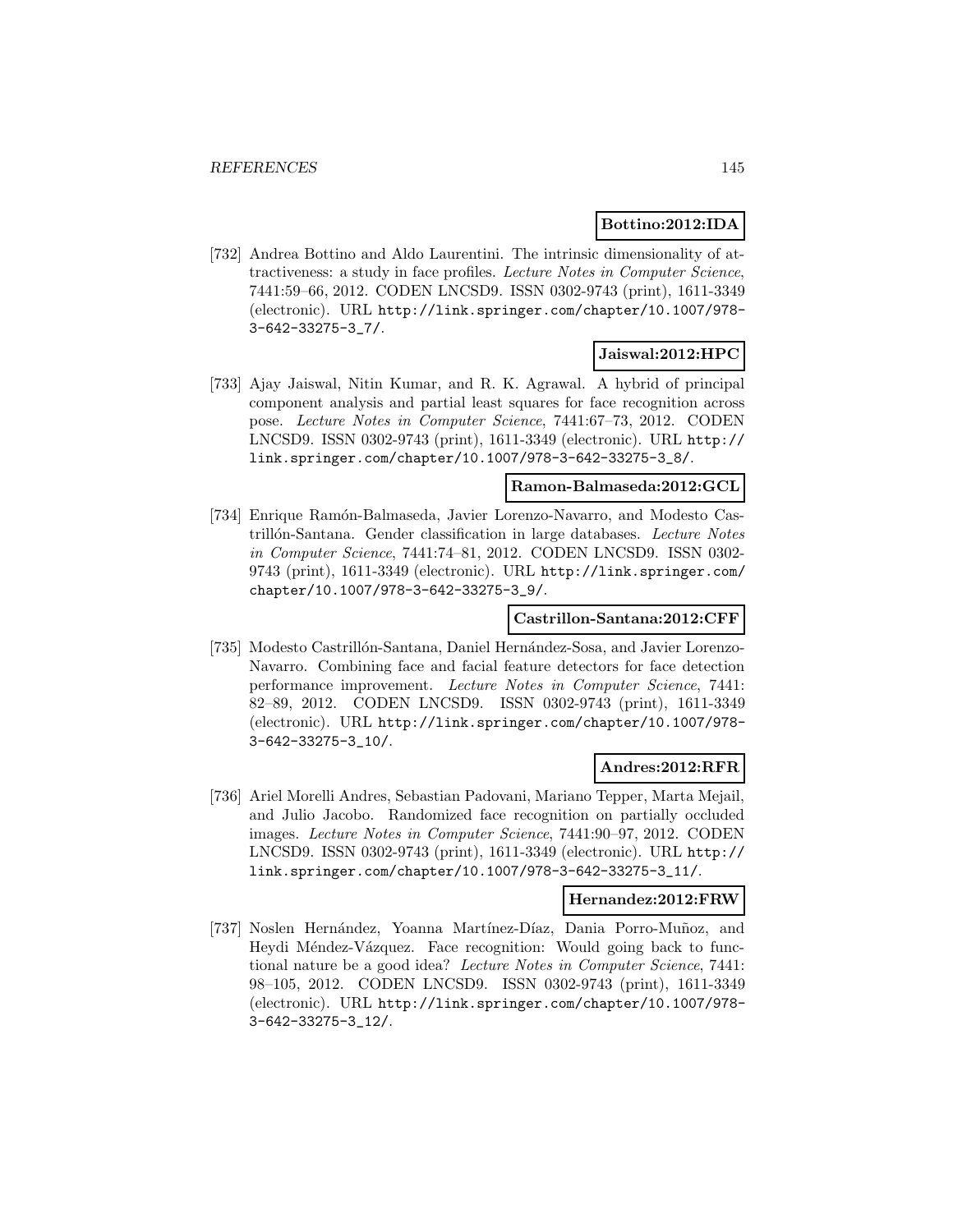### **Martinez-Diaz:2012:DRB**

[738] Yoanna Martínez-Díaz, Heydi Méndez-Vázquez, and Yenisel Plasencia-Calaña. Dissimilarity representations based on multi-block LBP for face detection. Lecture Notes in Computer Science, 7441:106-113, 2012. CODEN LNCSD9. ISSN 0302-9743 (print), 1611-3349 (electronic). URL http://link.springer.com/chapter/10.1007/978-3- 642-33275-3\_13/.

### **Gomez-Barrero:2012:VIB**

[739] Marta Gomez-Barrero, Javier Galbally, Pedro Tome, and Julian Fierrez. On the vulnerability of iris-based systems to a software attack based on a genetic algorithm. Lecture Notes in Computer Science, 7441: 114–121, 2012. CODEN LNCSD9. ISSN 0302-9743 (print), 1611-3349 (electronic). URL http://link.springer.com/chapter/10.1007/978- 3-642-33275-3\_14/.

#### **Gonzalez:2012:RKB**

[740] Fabio A. González, David Bermeo, Laura Ramos, and Olfa Nasraoui. On the robustness of kernel-based clustering. Lecture Notes in Computer Science, 7441:122–129, 2012. CODEN LNCSD9. ISSN 0302-9743 (print), 1611-3349 (electronic). URL http://link.springer.com/chapter/10. 1007/978-3-642-33275-3\_15/.

### **Peluffo-Ordonez:2012:IMC**

[741] Diego Hernán Peluffo-Ordóñez and Carlos Daniel Acosta-Medina. An improved multi-class spectral clustering based on normalized cuts. Lecture Notes in Computer Science, 7441:130–137, 2012. CODEN LNCSD9. ISSN 0302-9743 (print), 1611-3349 (electronic). URL http://link.springer. com/chapter/10.1007/978-3-642-33275-3\_16/.

### **Ahumada:2012:SHM**

[742] Hernán C. Ahumada and Pablo M. Granitto. A simple hybrid method for semi-supervised learning. Lecture Notes in Computer Science, 7441: 138–145, 2012. CODEN LNCSD9. ISSN 0302-9743 (print), 1611-3349 (electronic). URL http://link.springer.com/chapter/10.1007/978- 3-642-33275-3\_17/.

#### **Ryazanov:2012:CID**

[743] Vladimir V. Ryazanov. Clustering of incomplete data and evaluation of clustering quality. Lecture Notes in Computer Science, 7441:146– 153, 2012. CODEN LNCSD9. ISSN 0302-9743 (print), 1611-3349 (electronic). URL http://link.springer.com/chapter/10.1007/978- 3-642-33275-3\_18/.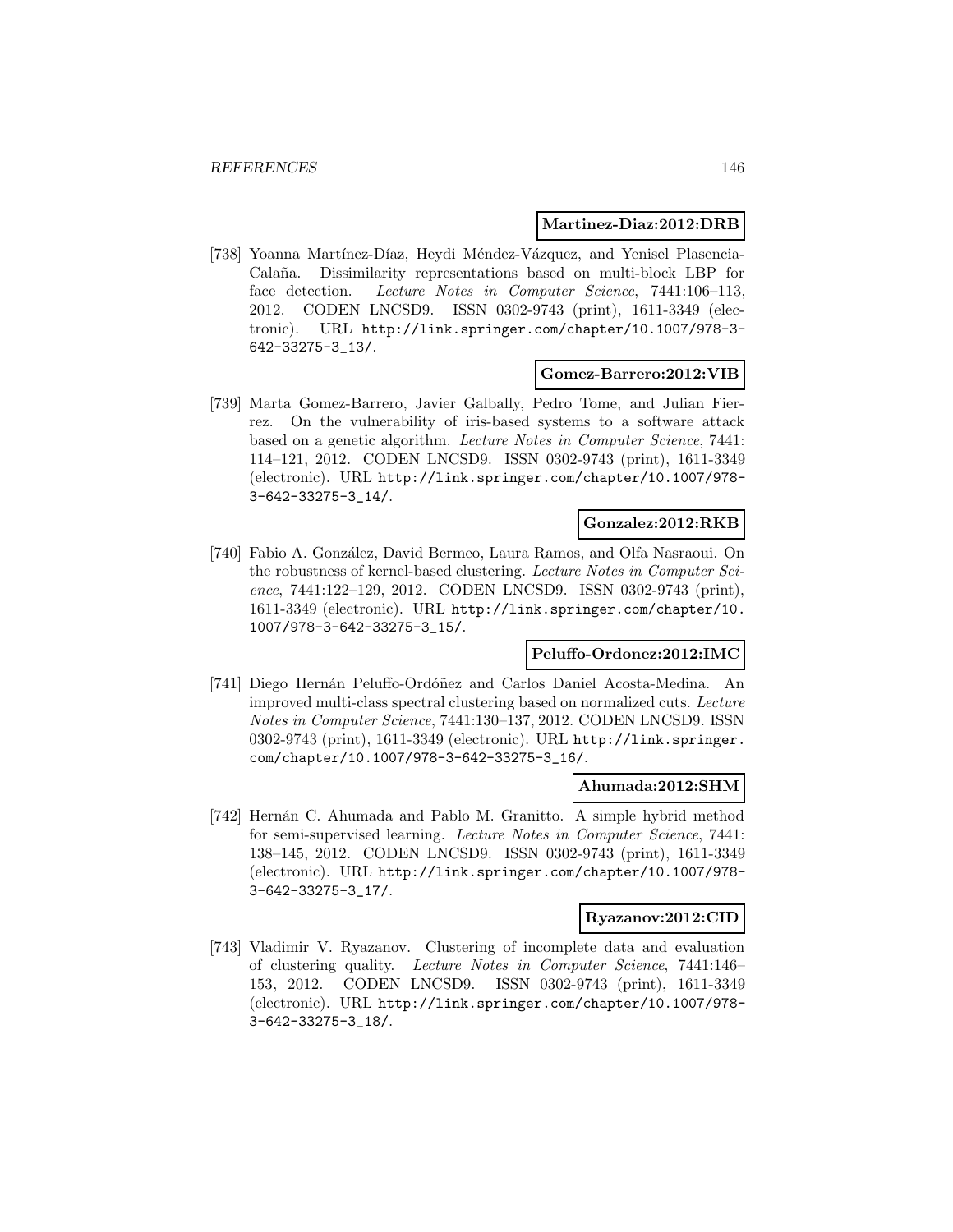### **Duval-Poo:2012:NCC**

[744] Miguel A. Duval-Poo, Joan Sosa-García, Alejandro Guerra-Gandón, and Sandro Vega-Pons. A new classifier combination scheme using clustering ensemble. Lecture Notes in Computer Science, 7441:154–161, 2012. CODEN LNCSD9. ISSN 0302-9743 (print), 1611-3349 (electronic). URL http://link.springer.com/chapter/10.1007/978-3- 642-33275-3\_19/.

#### **Duarte-Villasenor:2012:NDB**

[745] Miriam Mónica Duarte-Villaseñor and Jesús Ariel Carrasco-Ochoa. Nested dichotomies based on clustering. Lecture Notes in Computer Science, 7441:162-169, 2012. CODEN LNCSD9. ISSN 0302-9743 (print), 1611-3349 (electronic). URL http://link.springer.com/chapter/10. 1007/978-3-642-33275-3\_20/.

#### **Anonymous:2012:FMbl**

[746] Anonymous. Front matter. Lecture Notes in Computer Science, 7441: ??, 2012. CODEN LNCSD9. ISSN 0302-9743 (print), 1611-3349 (electronic). URL http://link.springer.com/content/pdf/bfm:978-3- 642-33275-3/1.

### **Abramov:2012:PSL**

[747] S. A. Abramov and M. Petkovšek. On polynomial solutions of linear partial differential and (q-)difference equations. Lecture Notes in Computer Science, 7442:1-11, 2012. CODEN LNCSD9. ISSN 0302-9743 (print), 1611-3349 (electronic). URL http://link.springer.com/chapter/10. 1007/978-3-642-32973-9\_1/.

### **Ananth:2012:ACR**

[748] Prabhanjan Ananth and Ambedkar Dukkipati. An algebraic characterization of rainbow connectivity. Lecture Notes in Computer Science, 7442: 12–21, 2012. CODEN LNCSD9. ISSN 0302-9743 (print), 1611-3349 (electronic). URL http://link.springer.com/chapter/10.1007/978- 3-642-32973-9\_2/.

### **Batkhin:2012:AMA**

[749] Alexander Batkhin. Application of the method of asymptotic solution to one multi-parameter problem. Lecture Notes in Computer Science, 7442:22–33, 2012. CODEN LNCSD9. ISSN 0302-9743 (print), 1611-3349 (electronic). URL http://link.springer.com/chapter/10.1007/978- 3-642-32973-9\_3/.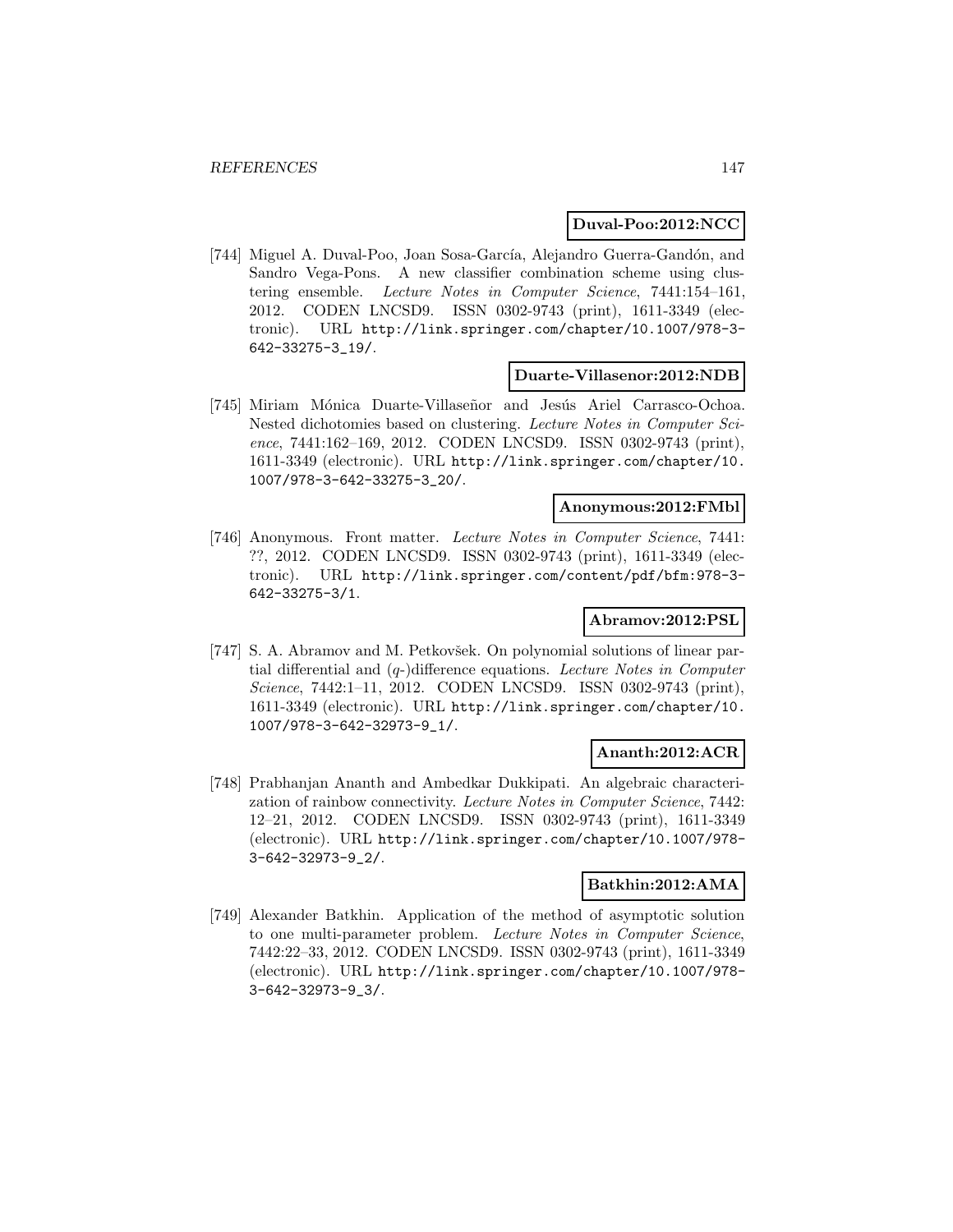### **Bodrato:2012:NAL**

[750] Marco Bodrato and Alberto Zanoni. A new algorithm for Long integer cube computation with some insight into higher powers. Lecture Notes in Computer Science, 7442:34–46, 2012. CODEN LNCSD9. ISSN 0302- 9743 (print), 1611-3349 (electronic). URL http://link.springer.com/ chapter/10.1007/978-3-642-32973-9\_4/.

# **Bourdykine:2012:LAM**

[751] Pavel Bourdykine and Stephen M. Watt. Lightweight abstraction for mathematical computation in Java. Lecture Notes in Computer Science, 7442:47–59, 2012. CODEN LNCSD9. ISSN 0302-9743 (print), 1611-3349 (electronic). URL http://link.springer.com/chapter/10.1007/978- 3-642-32973-9\_5/.

### **Bruno:2012:CNF**

[752] Alexander D. Bruno and Victor F. Edneral. Calculation of normal forms of the Euler–Poisson equations. Lecture Notes in Computer Science, 7442: 60–71, 2012. CODEN LNCSD9. ISSN 0302-9743 (print), 1611-3349 (electronic). URL http://link.springer.com/chapter/10.1007/978- 3-642-32973-9\_6/.

# **Budzko:2012:SEP**

[753] Dzmitry A. Budzko and Alexander N. Prokopenya. Stability of equilibrium positions in the spatial circular restricted four-body problem. Lecture Notes in Computer Science, 7442:72–83, 2012. CODEN LNCSD9. ISSN 0302-9743 (print), 1611-3349 (electronic). URL http://link.springer. com/chapter/10.1007/978-3-642-32973-9\_7/.

### **Errami:2012:CHB**

[754] Hassan Errami and Werner M. Seiler. Computing Hopf bifurcations in chemical reaction networks using reaction coordinates. Lecture Notes in Computer Science, 7442:84–97, 2012. CODEN LNCSD9. ISSN 0302- 9743 (print), 1611-3349 (electronic). URL http://link.springer.com/ chapter/10.1007/978-3-642-32973-9\_8/.

### **Gerdt:2012:CIS**

[755] Vladimir Gerdt and Amir Hashemi. Comprehensive involutive systems. Lecture Notes in Computer Science, 7442:98–116, 2012. CODEN LNCSD9. ISSN 0302-9743 (print), 1611-3349 (electronic). URL http:// link.springer.com/chapter/10.1007/978-3-642-32973-9\_9/.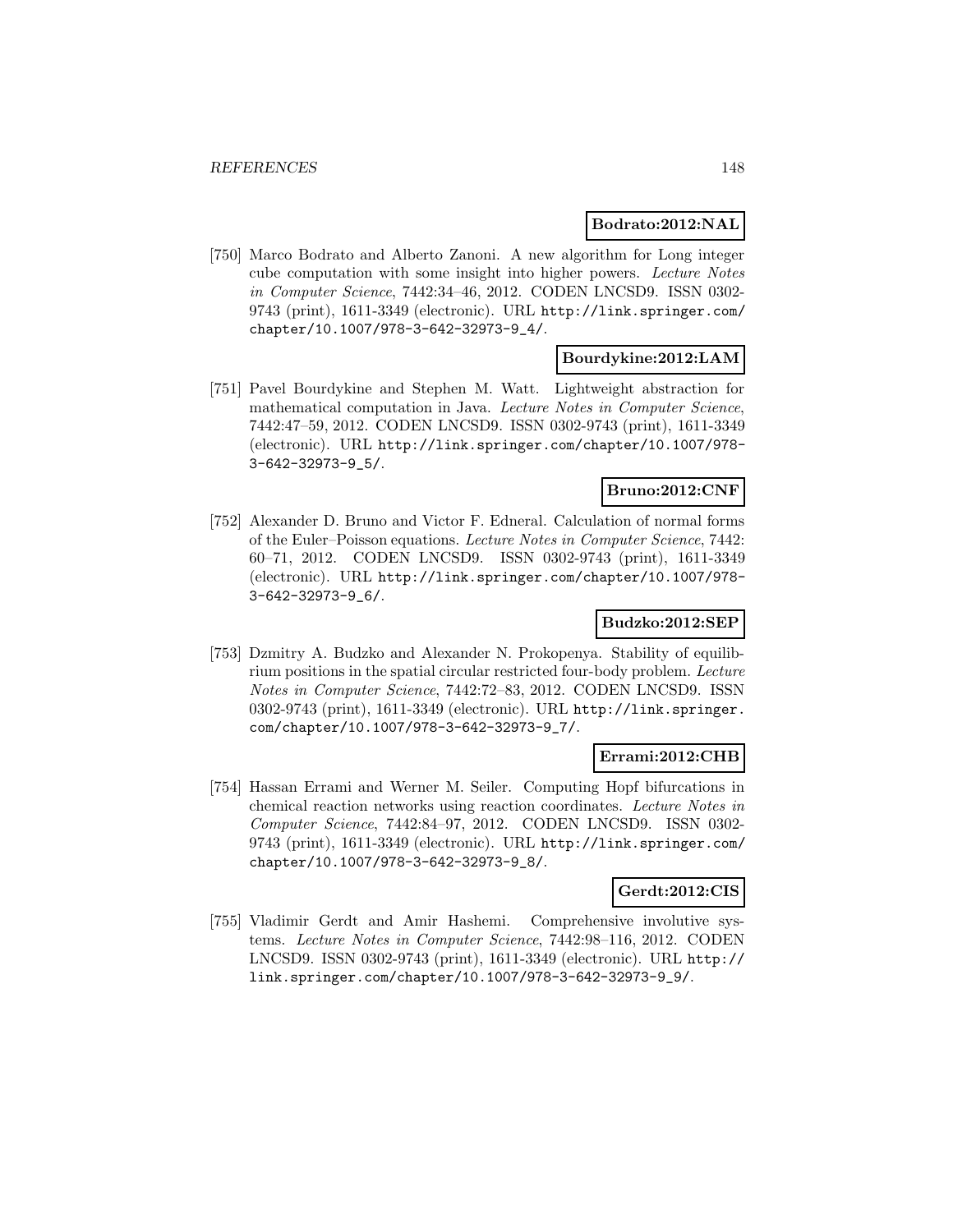### **Giesbrecht:2012:PTA**

[756] Mark Giesbrecht and Albert Heinle. A polynomial-time algorithm for the Jacobson form of a matrix of Ore polynomials. Lecture Notes in Computer Science, 7442:117–128, 2012. CODEN LNCSD9. ISSN 0302-9743 (print), 1611-3349 (electronic). URL http://link.springer.com/chapter/10. 1007/978-3-642-32973-9\_10/.

# **Gine:2012:RCP**

[757] Jaume Giné, Colin Christopher, and Mateja Prešern. The resonant center problem for a 2:-3 resonant cubic Lotka–Volterra system. Lecture Notes in Computer Science, 7442:129–142, 2012. CODEN LNCSD9. ISSN 0302- 9743 (print), 1611-3349 (electronic). URL http://link.springer.com/ chapter/10.1007/978-3-642-32973-9\_11/.

### **Grigoriev:2012:CSS**

[758] Dima Grigoriev and Andreas Weber. Complexity of solving systems with few independent monomials and applications to mass-action kinetics. Lecture Notes in Computer Science, 7442:143–154, 2012. CODEN LNCSD9. ISSN 0302-9743 (print), 1611-3349 (electronic). URL http:// link.springer.com/chapter/10.1007/978-3-642-32973-9\_12/.

# **Gusev:2012:SNC**

[759] Alexander Gusev and Sergue Vinitsky. Symbolic-numerical calculations of high- $|m|$  Rydberg states and decay rates in strong magnetic fields. Lecture Notes in Computer Science, 7442:155–171, 2012. CODEN LNCSD9. ISSN 0302-9743 (print), 1611-3349 (electronic). URL http://link.springer. com/chapter/10.1007/978-3-642-32973-9\_13/.

# **Hashemi:2012:QSV**

[760] Amir Hashemi and Michael Schweinfurter. Quasi-stability versus genericity. Lecture Notes in Computer Science, 7442:172–184, 2012. CODEN LNCSD9. ISSN 0302-9743 (print), 1611-3349 (electronic). URL http:// link.springer.com/chapter/10.1007/978-3-642-32973-9\_14/.

# **Kemper:2012:ITA**

[761] Gregor Kemper. Invariant theory: Applications and computations. Lecture Notes in Computer Science, 7442:185, 2012. CODEN LNCSD9. ISSN 0302-9743 (print), 1611-3349 (electronic). URL http://link.springer. com/accesspage/chapter/10.1007/978-3-642-32973-9\_15.

# **Li:2012:LGP**

[762] Jia Li, Jin-San Cheng, and Elias P. Tsigaridas. Local generic position for root isolation of zero-dimensional triangular polynomial systems. Lecture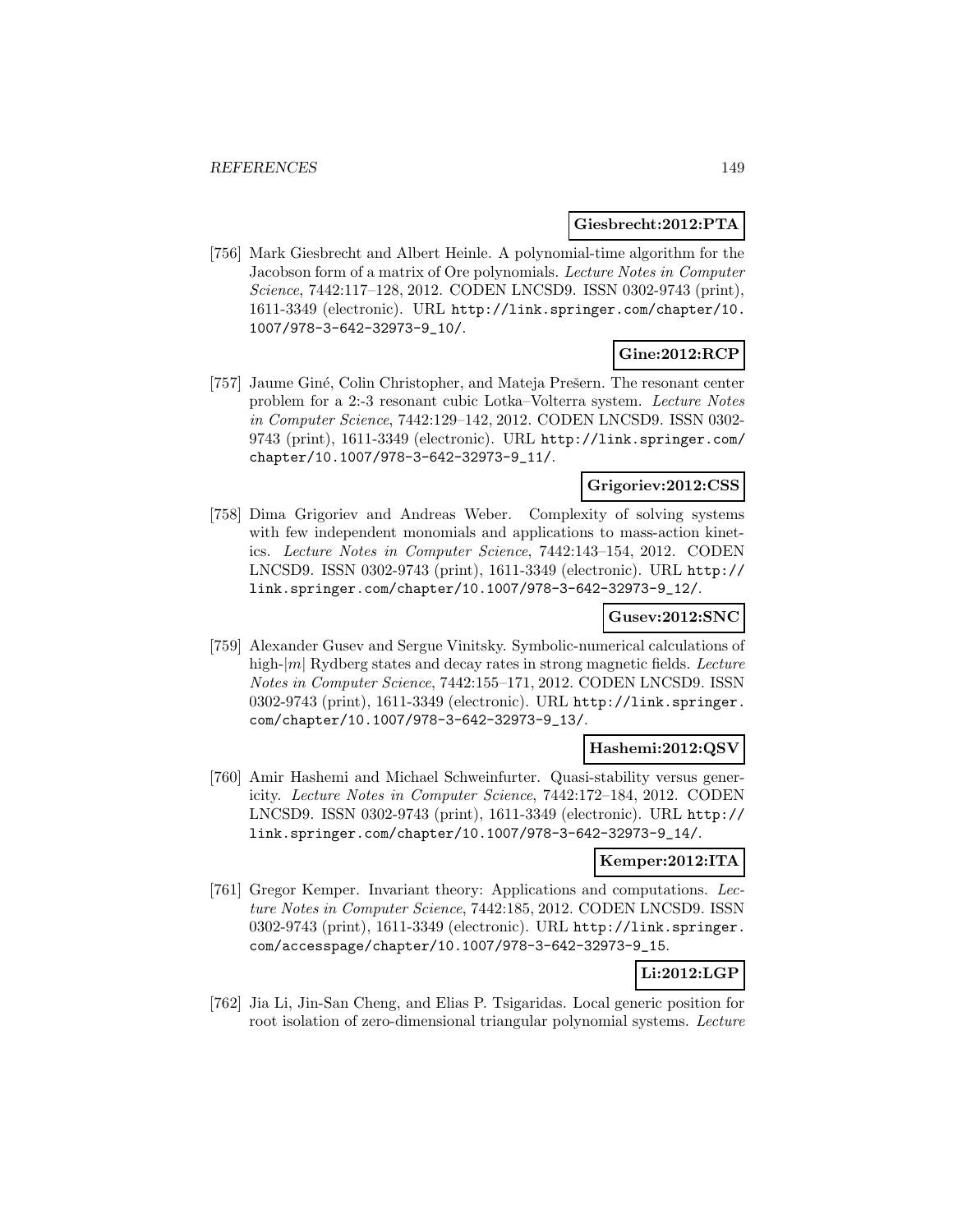Notes in Computer Science, 7442:186–197, 2012. CODEN LNCSD9. ISSN 0302-9743 (print), 1611-3349 (electronic). URL http://link.springer. com/chapter/10.1007/978-3-642-32973-9\_16/.

### **Marcus:2012:FAC**

[763] Steffen Marcus, Marc Moreno Maza, and Paul Vrbik. On Fulton's algorithm for computing intersection multiplicities. Lecture Notes in Computer Science, 7442:198–211, 2012. CODEN LNCSD9. ISSN 0302-9743 (print), 1611-3349 (electronic). URL http://link.springer.com/chapter/10. 1007/978-3-642-32973-9\_17/.

### **Mezzarobba:2012:NSC**

[764] Marc Mezzarobba. A note on the space complexity of fast D-finite function evaluation. Lecture Notes in Computer Science, 7442:212-223, 2012. CODEN LNCSD9. ISSN 0302-9743 (print), 1611-3349 (electronic). URL http://link.springer.com/chapter/10.1007/978-3- 642-32973-9\_18/.

# **Maza:2012:IMZ**

[765] Marc Moreno Maza, Eric Schost, and Paul Vrbik. Inversion modulo zero- ´ dimensional regular chains. Lecture Notes in Computer Science, 7442: 224–235, 2012. CODEN LNCSD9. ISSN 0302-9743 (print), 1611-3349 (electronic). URL http://link.springer.com/chapter/10.1007/978- 3-642-32973-9\_19/.

# **Monagan:2012:SPP**

[766] Michael Monagan and Roman Pearce. Sparse polynomial powering using heaps. Lecture Notes in Computer Science, 7442:236–247, 2012. CODEN LNCSD9. ISSN 0302-9743 (print), 1611-3349 (electronic). URL http:// link.springer.com/chapter/10.1007/978-3-642-32973-9\_20/.

#### **Anonymous:2012:FMbm**

[767] Anonymous. Front matter. Lecture Notes in Computer Science, 7442: ??, 2012. CODEN LNCSD9. ISSN 0302-9743 (print), 1611-3349 (electronic). URL http://link.springer.com/content/pdf/bfm:978-3- 642-32973-9/1.

### **Wahid:2012:CSR**

[768] Fathul Wahid. The current state of research on eGovernment in developing countries: a literature review. Lecture Notes in Computer Science, 7443:1–12, 2012. CODEN LNCSD9. ISSN 0302-9743 (print), 1611-3349 (electronic). URL http://link.springer.com/chapter/10.1007/978- 3-642-33489-4\_1/.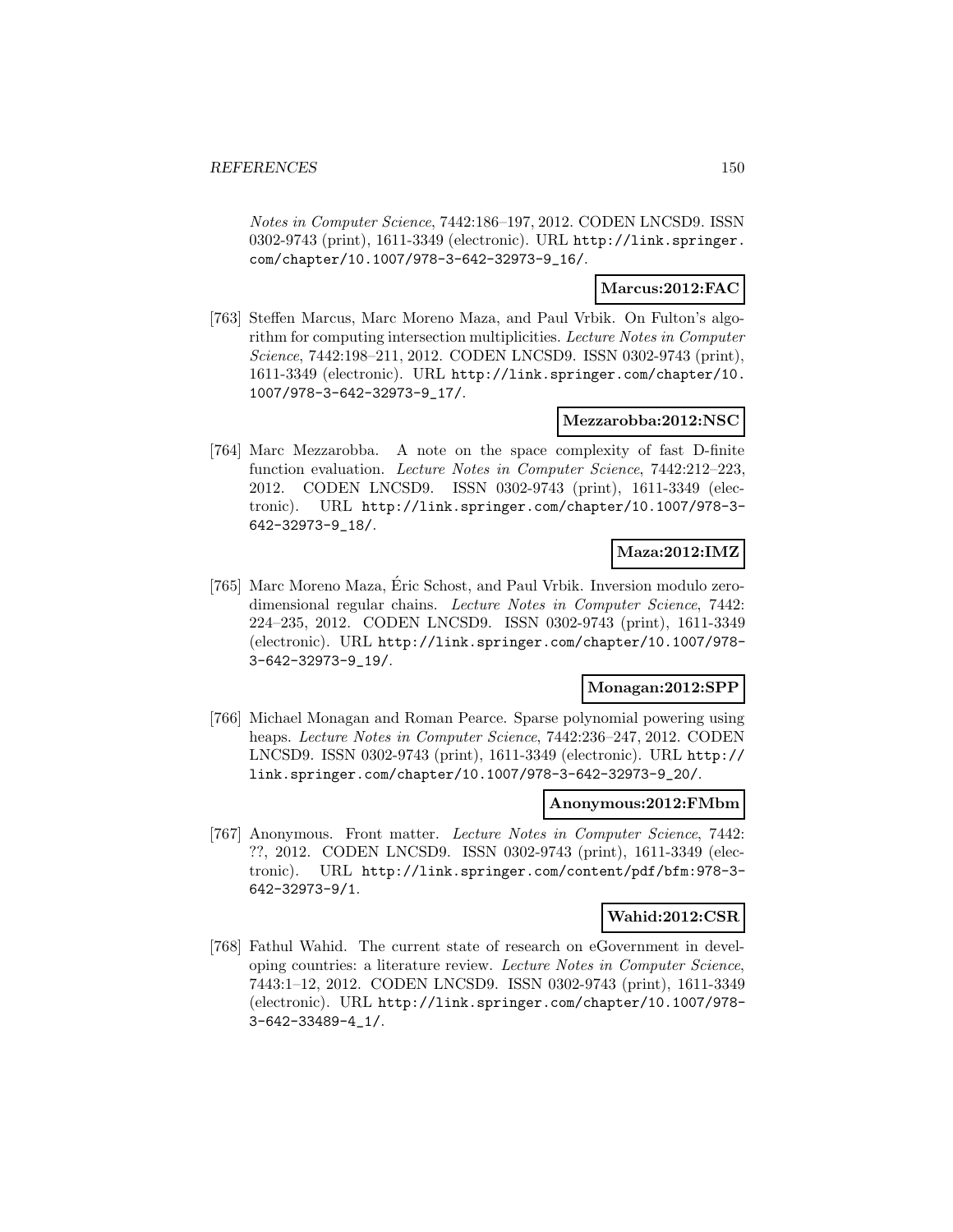### **Nurdin:2012:IEI**

[769] Nurdin Nurdin, Rosemary Stockdale, and Helana Scheepers. The influence of external institutional pressures on local E-government adoption and implementation: a coercive perspective within an Indonesian local E-government context. Lecture Notes in Computer Science, 7443: 13–26, 2012. CODEN LNCSD9. ISSN 0302-9743 (print), 1611-3349 (electronic). URL http://link.springer.com/chapter/10.1007/978- 3-642-33489-4\_2/.

### **vandenBoer:2012:ISC**

[770] Yvon van den Boer, Lidwien van de Wijngaert, Willem Pieterson, and Rex Arendsen. On the interaction of source and channel choice in the government-to-business context. Lecture Notes in Computer Science, 7443:27–39, 2012. CODEN LNCSD9. ISSN 0302-9743 (print), 1611-3349 (electronic). URL http://link.springer.com/chapter/10.1007/978- 3-642-33489-4\_3/.

## **Alawadhi:2012:BUS**

[771] Suha Alawadhi, Armando Aldama-Nalda, Hafedh Chourabi, J. Ramon Gil-Garcia, and Sofia Leung. Building understanding of smart city initiatives. Lecture Notes in Computer Science, 7443:40–53, 2012. CODEN LNCSD9. ISSN 0302-9743 (print), 1611-3349 (electronic). URL http:// link.springer.com/chapter/10.1007/978-3-642-33489-4\_4/.

### **Maarse:2012:NAL**

[772] Nicole Maarse and Marijn Janssen. The need to adjust lean to the public sector. Lecture Notes in Computer Science, 7443:54–65, 2012. CODEN LNCSD9. ISSN 0302-9743 (print), 1611-3349 (electronic). URL http:// link.springer.com/chapter/10.1007/978-3-642-33489-4\_5/.

# **Gidlund:2012:DDD**

[773] Katarina L. Gidlund. 'demand driven development of public e-services'. Lecture Notes in Computer Science, 7443:66–77, 2012. CODEN LNCSD9. ISSN 0302-9743 (print), 1611-3349 (electronic). URL http://link. springer.com/chapter/10.1007/978-3-642-33489-4\_6/.

#### **Falcioni:2012:IPB**

[774] Damiano Falcioni, Andrea Polini, Alberto Polzonetti, and Barbara Re. Improving PA business processes through modeling, analysis, and reengineering. Lecture Notes in Computer Science, 7443:78–89, 2012. CODEN LNCSD9. ISSN 0302-9743 (print), 1611-3349 (electronic). URL http:// link.springer.com/chapter/10.1007/978-3-642-33489-4\_7/.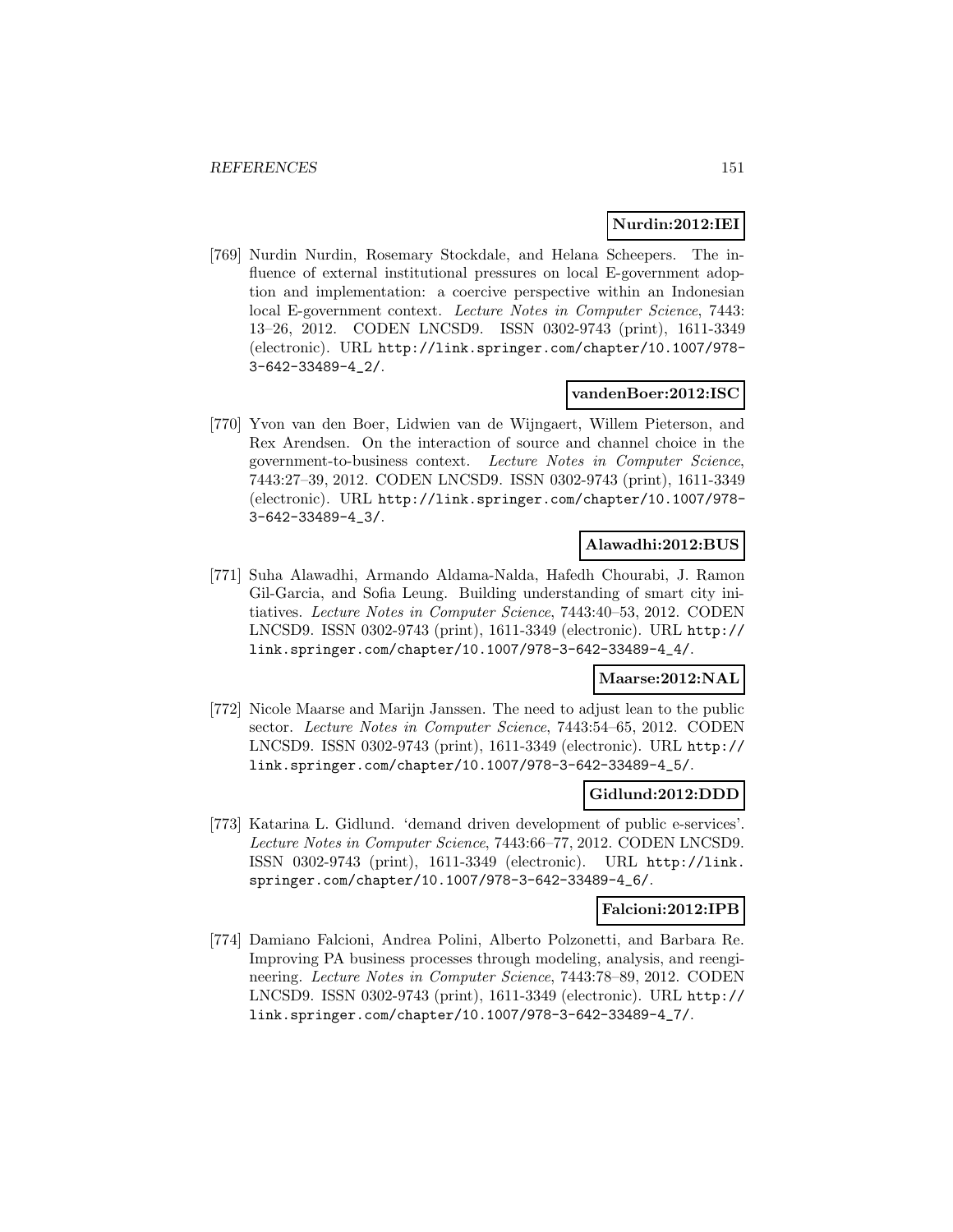### **Zuiderwijk:2012:IGP**

[775] Anneke Zuiderwijk, Marijn Janssen, Ronald Meijer, Sunil Choenni, and Yannis Charalabidis. Issues and guiding principles for opening governmental judicial research data. Lecture Notes in Computer Science, 7443: 90–101, 2012. CODEN LNCSD9. ISSN 0302-9743 (print), 1611-3349 (electronic). URL http://link.springer.com/chapter/10.1007/978- 3-642-33489-4\_8/.

#### **Panagiotopoulos:2012:DAH**

[776] Panagiotis Panagiotopoulos, Alinaghi Ziaee Bigdeli, and Steven Sams. '5 Days in August' — how London local authorities used Twitter during the 2011 Riots. Lecture Notes in Computer Science, 7443:102–113, 2012. CODEN LNCSD9. ISSN 0302-9743 (print), 1611-3349 (electronic). URL http://link.springer.com/chapter/10.1007/978-3- 642-33489-4\_9/.

### **Scannell:2012:SSI**

[777] Mark Scannell and Frank Bannister. Shared services in Irish local government. Lecture Notes in Computer Science, 7443:114–125, 2012. CODEN LNCSD9. ISSN 0302-9743 (print), 1611-3349 (electronic). URL http:// link.springer.com/chapter/10.1007/978-3-642-33489-4\_10/.

### **Andrade:2012:ITE**

[778] André Andrade and Luiz Antonio Joia. Information technology and the efficiency of the Brazilian judiciary system. Lecture Notes in Computer Science, 7443:126–136, 2012. CODEN LNCSD9. ISSN 0302-9743 (print), 1611-3349 (electronic). URL http://link.springer.com/chapter/10. 1007/978-3-642-33489-4\_11/.

### **deVries:2012:TBI**

[779] Walter T. de Vries and Gianluca Miscione. The tool that has to build itself: The case of Dutch geo-data. Lecture Notes in Computer Science, 7443: 137–148, 2012. CODEN LNCSD9. ISSN 0302-9743 (print), 1611-3349 (electronic). URL http://link.springer.com/chapter/10.1007/978- 3-642-33489-4\_12/.

## **Zwattendorfer:2012:CBL**

[780] Bernd Zwattendorfer, Arne Tauber, Klaus Stranacher, and Peter Reichstädter. Cross-border legal identity management. Lecture Notes in Computer Science, 7443:149–161, 2012. CODEN LNCSD9. ISSN 0302- 9743 (print), 1611-3349 (electronic). URL http://link.springer.com/ chapter/10.1007/978-3-642-33489-4\_13/.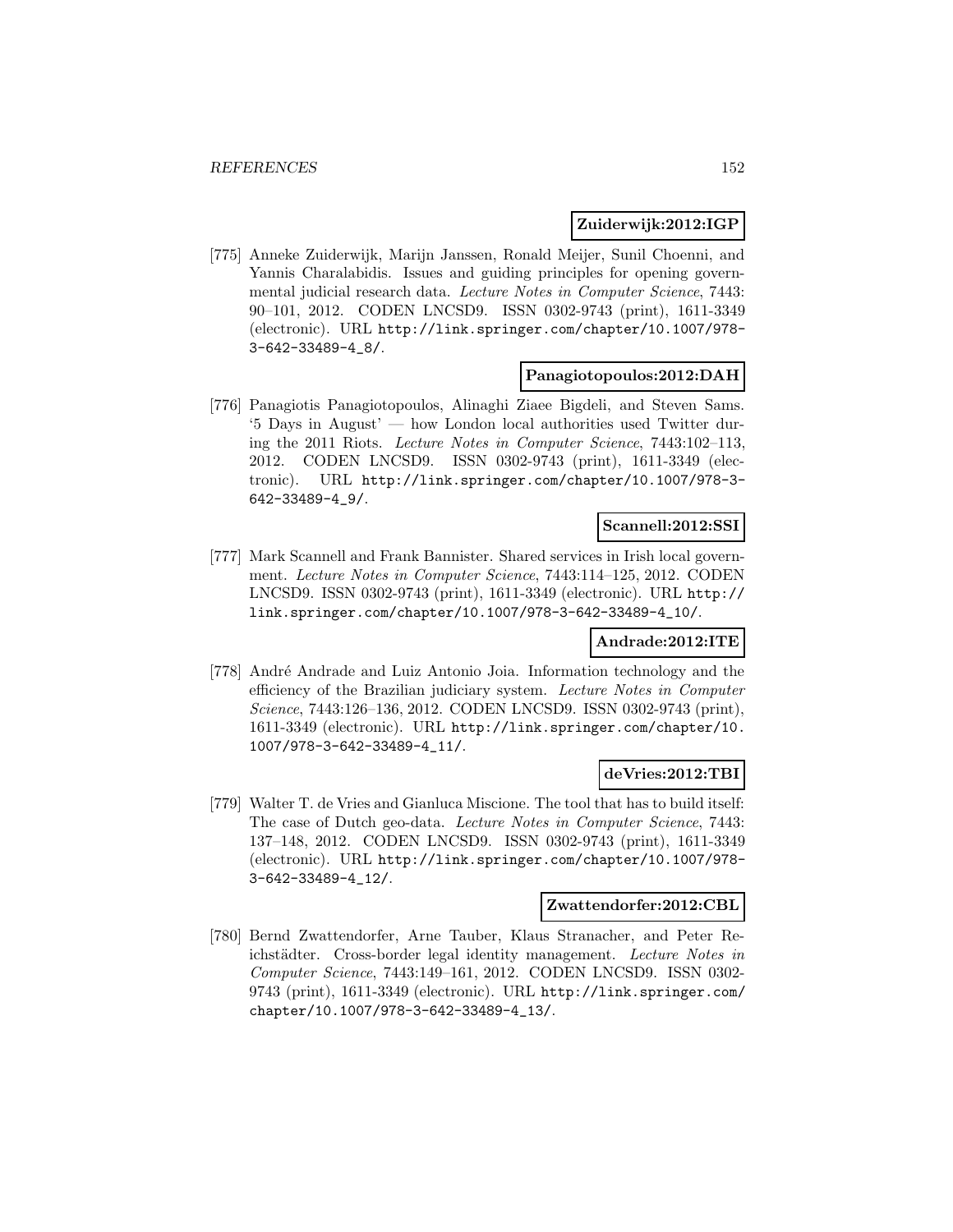### **Lemmetti:2012:UEA**

[781] Juha Lemmetti and Samuli Pekkola. Understanding enterprise architecture: Perceptions by the Finnish public sector. Lecture Notes in Computer Science, 7443:162–173, 2012. CODEN LNCSD9. ISSN 0302-9743 (print), 1611-3349 (electronic). URL http://link.springer.com/chapter/10. 1007/978-3-642-33489-4\_14/.

# **Jansen:2012:UIP**

[782] Arild Jansen. The understanding of ICTs in public sector and its impact on governance. Lecture Notes in Computer Science, 7443:174–186, 2012. CODEN LNCSD9. ISSN 0302-9743 (print), 1611-3349 (electronic). URL http://link.springer.com/chapter/10.1007/978-3- 642-33489-4\_15/.

# **vanVeenstra:2012:IOG**

[783] Anne Fleur van Veenstra and Marijn Janssen. Investigating outcomes of T-government using a public value management approach. Lecture Notes in Computer Science, 7443:187–197, 2012. CODEN LNCSD9. ISSN 0302- 9743 (print), 1611-3349 (electronic). URL http://link.springer.com/ chapter/10.1007/978-3-642-33489-4\_16/.

# **Saebo:2012:GTC**

[784] Øystein Sæbø. E-government in Tanzania: Current status and future challenges. Lecture Notes in Computer Science, 7443:198–209, 2012. CODEN LNCSD9. ISSN 0302-9743 (print), 1611-3349 (electronic). URL http:// link.springer.com/chapter/10.1007/978-3-642-33489-4\_17/.

### **Solar:2012:MAO**

[785] Mauricio Solar, Gastón Concha, and Luis Meijueiro. A model to assess open government data in public agencies. Lecture Notes in Computer Science, 7443:210–221, 2012. CODEN LNCSD9. ISSN 0302-9743 (print), 1611-3349 (electronic). URL http://link.springer.com/chapter/10. 1007/978-3-642-33489-4\_18/.

# **Krogstie:2012:CPP**

[786] John Krogstie. Comparing private and public sector on information systems development and maintenance efficiency. Lecture Notes in Computer Science, 7443:222–233, 2012. CODEN LNCSD9. ISSN 0302-9743 (print), 1611-3349 (electronic). URL http://link.springer.com/chapter/10. 1007/978-3-642-33489-4\_19/.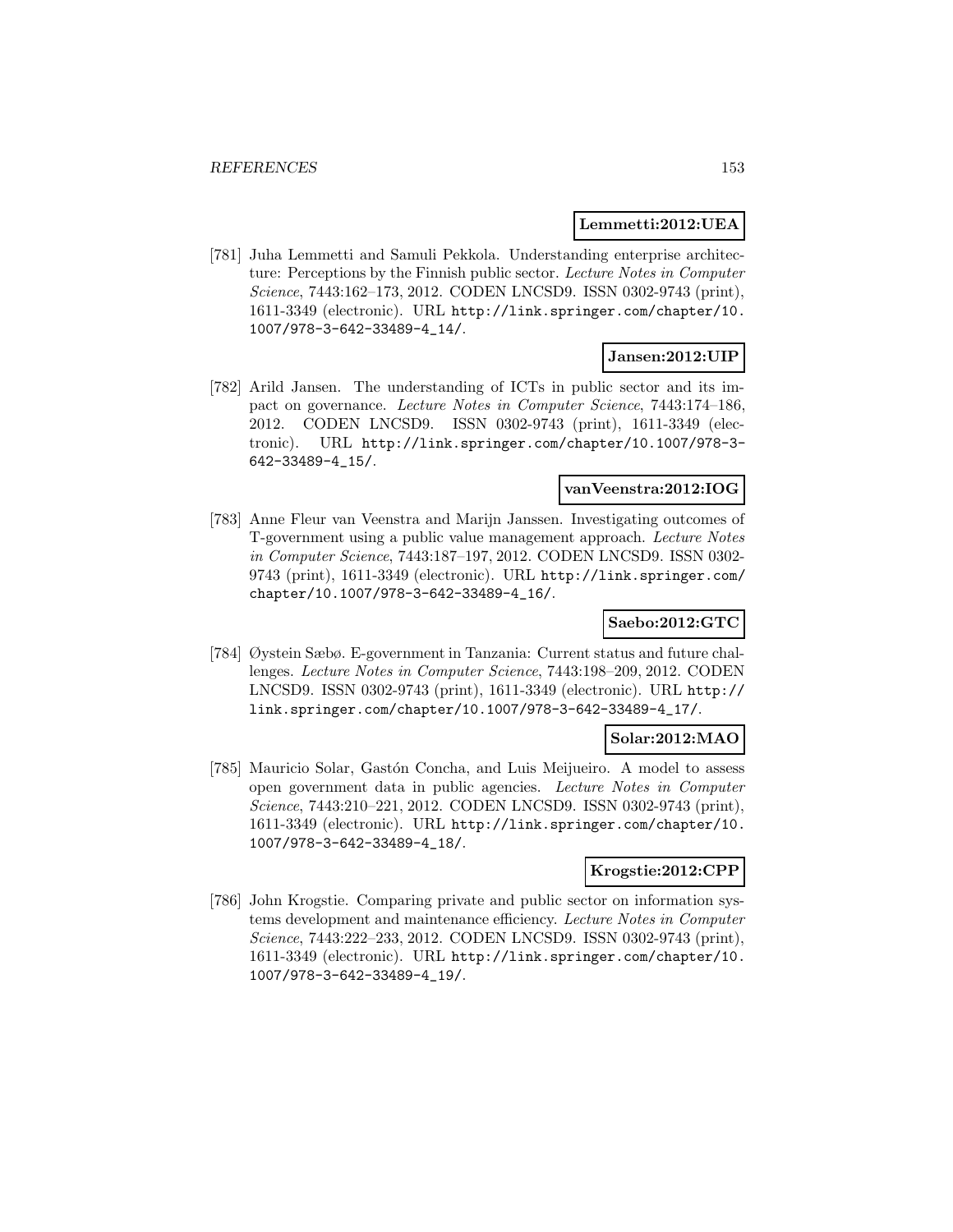#### **Stanimirovic:2012:AME**

[787] Dalibor Stanimirovic, Tina Jukic, Janja Nograsek, and Mirko Vintar. Analysis of the methodologies for evaluation of E-government policies. Lecture Notes in Computer Science, 7443:234–245, 2012. CODEN LNCSD9. ISSN 0302-9743 (print), 1611-3349 (electronic). URL http://link. springer.com/chapter/10.1007/978-3-642-33489-4\_20/.

### **Anonymous:2012:FMbn**

[788] Anonymous. Front matter. Lecture Notes in Computer Science, 7443: ??, 2012. CODEN LNCSD9. ISSN 0302-9743 (print), 1611-3349 (electronic). URL http://link.springer.com/content/pdf/bfm:978-3- 642-33489-4/1.

### **Dahlgren:2012:SMC**

[789] Peter Dahlgren. Social media and counter-democracy: The contingences of participation. Lecture Notes in Computer Science, 7444:1– 12, 2012. CODEN LNCSD9. ISSN 0302-9743 (print), 1611-3349 (electronic). URL http://link.springer.com/chapter/10.1007/978-3- 642-33250-0\_1/.

### **Albrecht:2012:CRC**

[790] Steffen Albrecht. E-consultations: a review of current practice and a proposal for opening up the process. Lecture Notes in Computer Science, 7444:13–24, 2012. CODEN LNCSD9. ISSN 0302-9743 (print), 1611-3349 (electronic). URL http://link.springer.com/chapter/10.1007/978- 3-642-33250-0\_2/.

### **Johannessen:2012:CRM**

[791] Marius Rohde Johannessen, Leif Skiftenes Flak, and Øystein Sæbø. Choosing the right medium for municipal eParticipation based on stakeholder expectations. Lecture Notes in Computer Science, 7444:25-36, 2012. CODEN LNCSD9. ISSN 0302-9743 (print), 1611-3349 (electronic). URL http://link.springer.com/chapter/10.1007/978-3- 642-33250-0\_3/.

#### **Gronlund:2012:CGP**

[792] Ake Grönlund and Iryna Susha. A communication genre perspective on epetitioning: The case of the citizens' initiative. Lecture Notes in Computer Science, 7444:37–48, 2012. CODEN LNCSD9. ISSN 0302-9743 (print), 1611-3349 (electronic). URL http://link.springer.com/chapter/10. 1007/978-3-642-33250-0\_4/.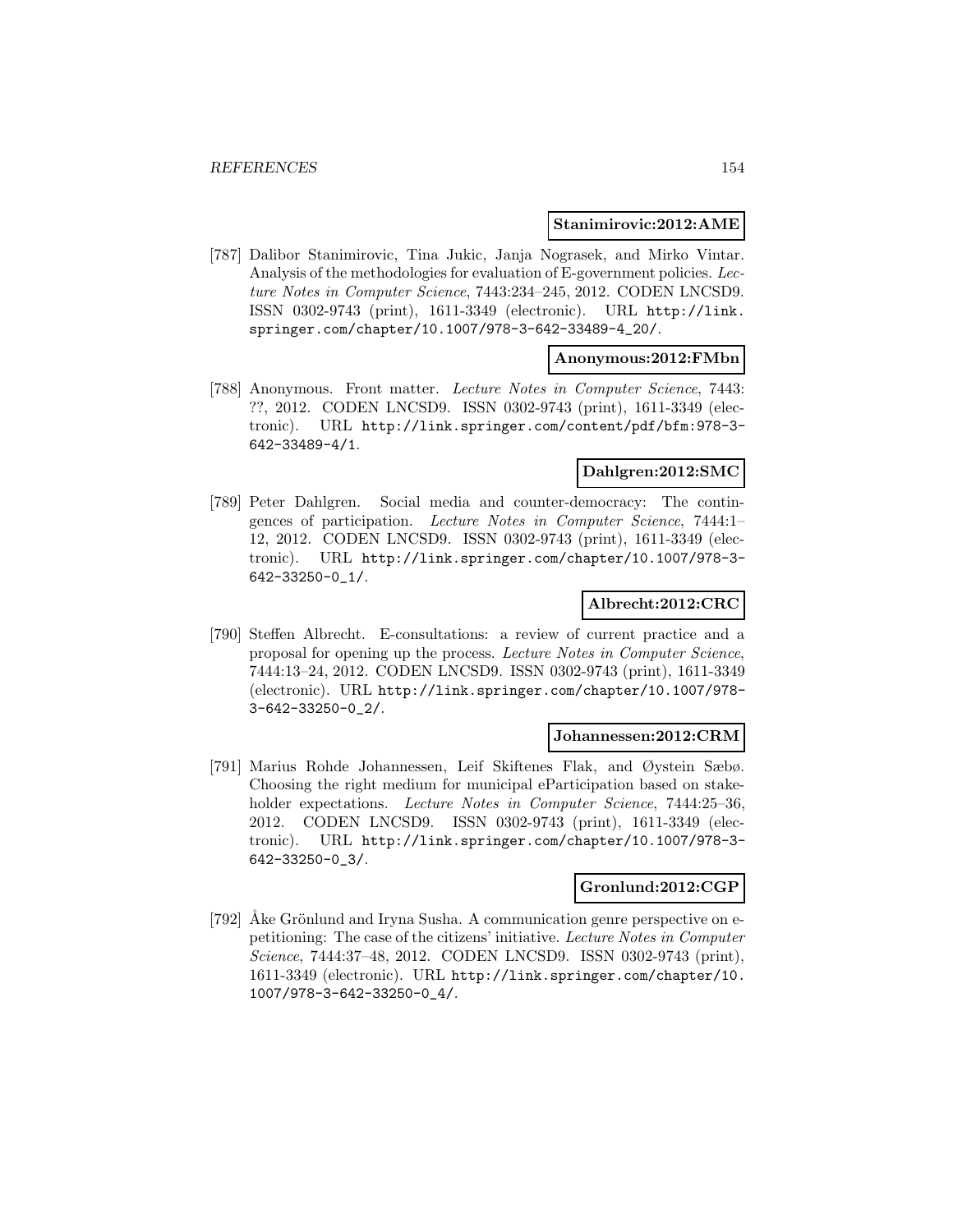### **Panopoulou:2012:CEO**

[793] Eleni Panopoulou, Efpraxia Dalakiouridou, Efthimios Tambouris, and Konstantinos Tarabanis. Citizens' evaluation of an online argument visualisation platform for eParticipation. Lecture Notes in Computer Science, 7444:49–60, 2012. CODEN LNCSD9. ISSN 0302-9743 (print), 1611-3349 (electronic). URL http://link.springer.com/chapter/10.1007/978- 3-642-33250-0\_5/.

# **Benn:2012:PVA**

[794] Neil Benn and Ann Macintosh. PolicyCommons — visualizing arguments in policy consultation. Lecture Notes in Computer Science, 7444: 61–72, 2012. CODEN LNCSD9. ISSN 0302-9743 (print), 1611-3349 (electronic). URL http://link.springer.com/chapter/10.1007/978- 3-642-33250-0\_6/.

### **Shiramatsu:2012:SJR**

[795] Shun Shiramatsu, Robin M. E. Swezey, Hiroyuki Sano, Norifumi Hirata, and Tadachika Ozono. Structuring Japanese regional information gathered from the Web as linked open data for use in concern assessment. Lecture Notes in Computer Science, 7444:73–84, 2012. CODEN LNCSD9. ISSN 0302-9743 (print), 1611-3349 (electronic). URL http://link.springer. com/chapter/10.1007/978-3-642-33250-0\_7/.

# **Aichholzer:2012:UOC**

[796] Georg Aichholzer, Doris Allhutter, and Stefan Strauß. Using online carbon calculators for participation in local climate initiatives. Lecture Notes in Computer Science, 7444:85–96, 2012. CODEN LNCSD9. ISSN 0302- 9743 (print), 1611-3349 (electronic). URL http://link.springer.com/ chapter/10.1007/978-3-642-33250-0\_8/.

### **Scherer:2012:RPM**

[797] Sabrina Scherer and Maria A. Wimmer. Reference process model for participatory budgeting in Germany. Lecture Notes in Computer Science, 7444:97–111, 2012. CODEN LNCSD9. ISSN 0302-9743 (print), 1611-3349 (electronic). URL http://link.springer.com/chapter/10.1007/978- 3-642-33250-0\_9/.

#### **Glassey:2012:GTP**

[798] Olivier Glassey and Camille-Angelo Aglione. Getting teenagers to participate: a survey of the Youth Council of the city of Lausanne. Lecture Notes in Computer Science, 7444:112–119, 2012. CODEN LNCSD9. ISSN 0302-9743 (print), 1611-3349 (electronic). URL http://link.springer. com/chapter/10.1007/978-3-642-33250-0\_10/.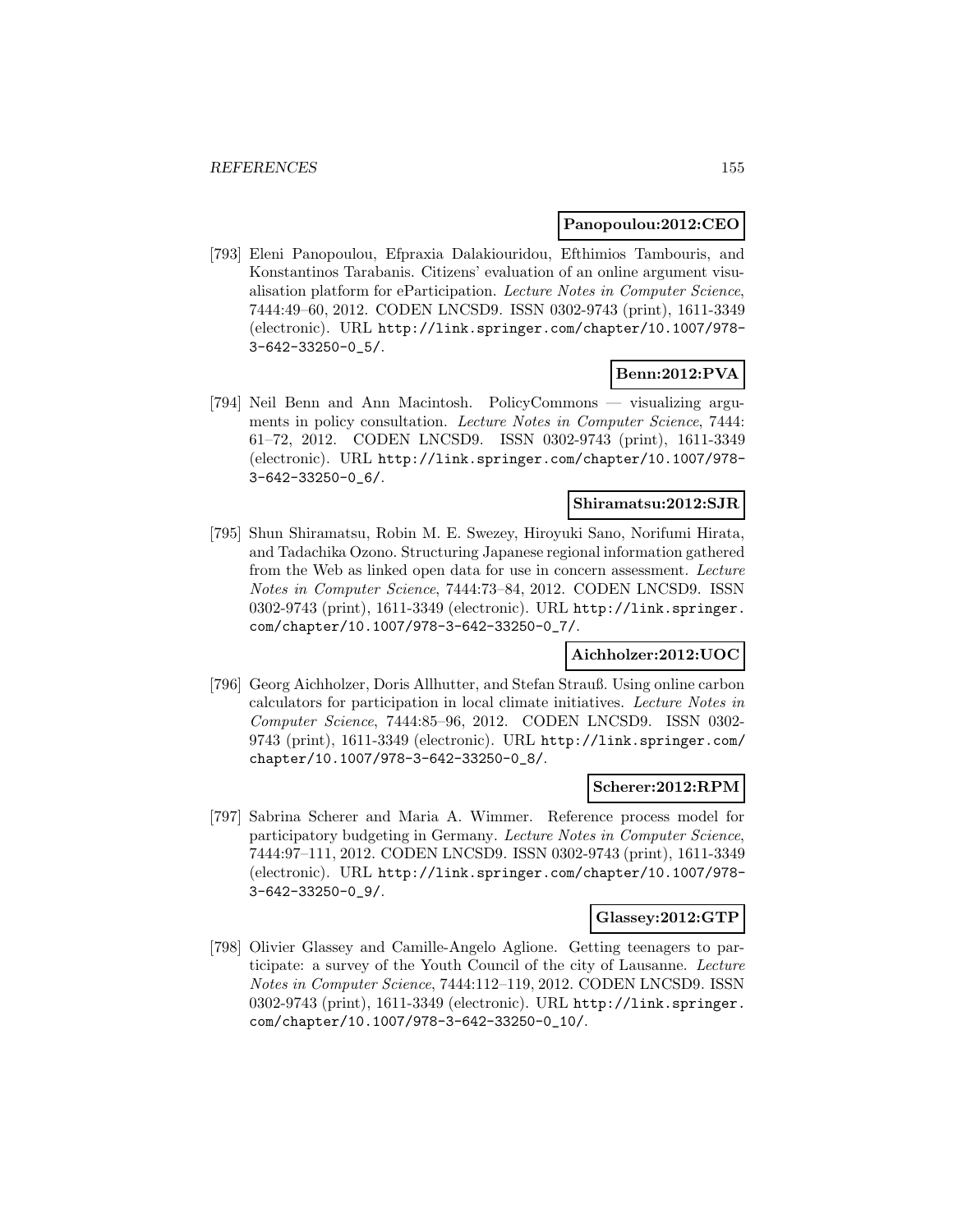### **Wyner:2012:MBC**

[799] Adam Z. Wyner, Katie Atkinson, and Trevor Bench-Capon. Model based critique of policy proposals. Lecture Notes in Computer Science, 7444: 120–131, 2012. CODEN LNCSD9. ISSN 0302-9743 (print), 1611-3349 (electronic). URL http://link.springer.com/chapter/10.1007/978- 3-642-33250-0\_11/.

### **Klinger:2012:OCS**

[800] Roman Klinger, Philipp Senger, Sumit Madan, and Michal Jacovi. Online communities support policy-making: The need for data analysis. Lecture Notes in Computer Science, 7444:132–143, 2012. CODEN LNCSD9. ISSN 0302-9743 (print), 1611-3349 (electronic). URL http://link.springer. com/chapter/10.1007/978-3-642-33250-0\_12/.

### **Slaviero:2012:EEU**

[801] Cleyton Slaviero, Ana Cristina Bicharra Garcia, and Cristiano Maciel. Exploiting eParticipation using an ontological approach. Lecture Notes in Computer Science, 7444:144–155, 2012. CODEN LNCSD9. ISSN 0302- 9743 (print), 1611-3349 (electronic). URL http://link.springer.com/ chapter/10.1007/978-3-642-33250-0\_13/.

# **Charalabidis:2012:PPF**

[802] Yannis Charalabidis, Anna Triantafillou, Vangelis Karkaletsis, and Euripidis Loukis. Public policy formulation through non moderated crowdsourcing in social media. Lecture Notes in Computer Science, 7444: 156–169, 2012. CODEN LNCSD9. ISSN 0302-9743 (print), 1611-3349 (electronic). URL http://link.springer.com/chapter/10.1007/978- 3-642-33250-0\_14/.

### **Anonymous:2012:BMl**

[803] Anonymous. Back matter. Lecture Notes in Computer Science, 7444: ??, 2012. CODEN LNCSD9. ISSN 0302-9743 (print), 1611-3349 (electronic). URL http://link.springer.com/content/pdf/bbm:978-3- 642-33250-0/1.

#### **Anonymous:2012:FMbo**

[804] Anonymous. Front matter. Lecture Notes in Computer Science, 7444: ??, 2012. CODEN LNCSD9. ISSN 0302-9743 (print), 1611-3349 (electronic). URL http://link.springer.com/content/pdf/bfm:978-3- 642-33250-0/1.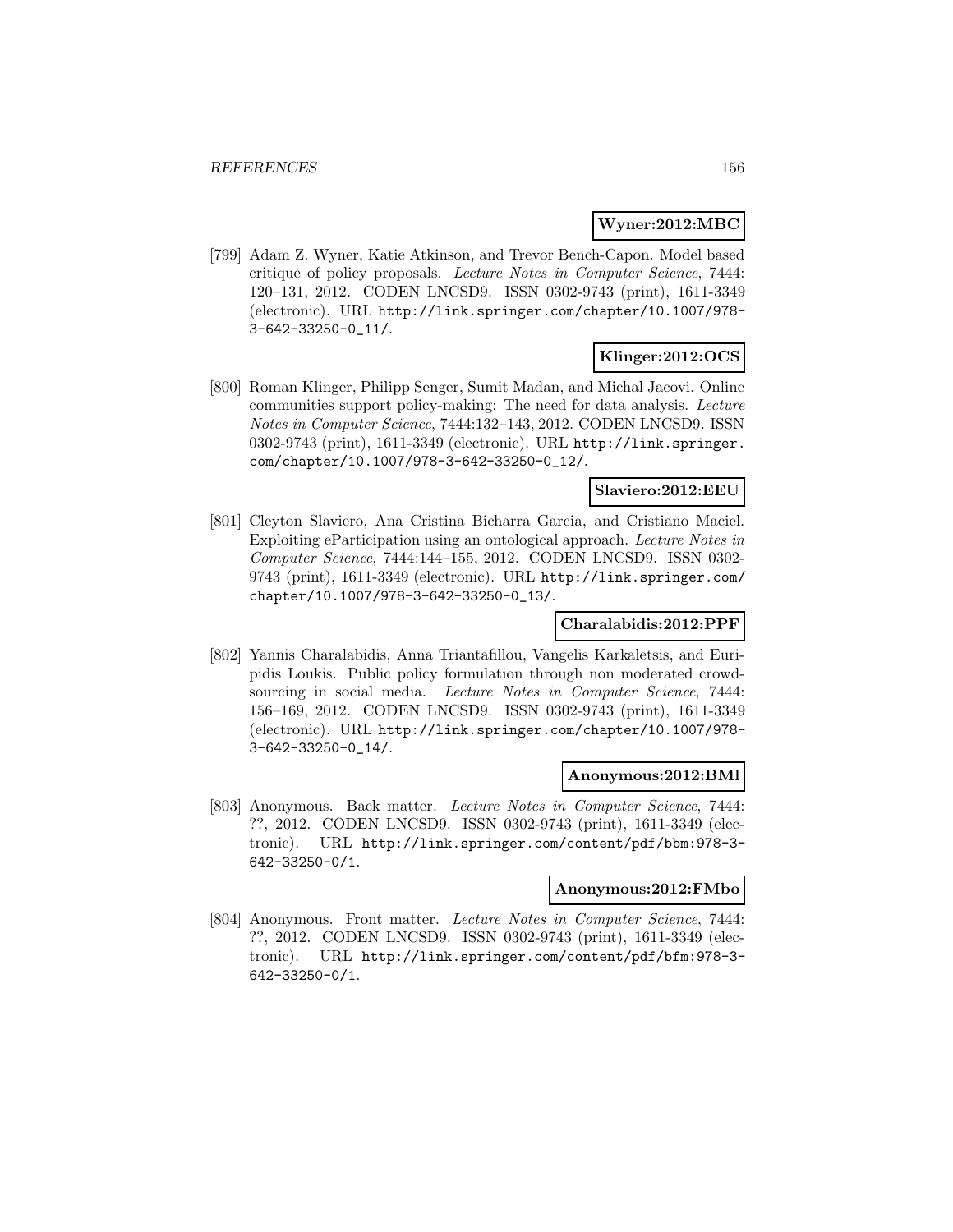### **Bonizzoni:2012:HGF**

[805] Paola Bonizzoni. The holy grail: Finding the genetic bases of phenotypic characters. Lecture Notes in Computer Science, 7445:1, 2012. CODEN LNCSD9. ISSN 0302-9743 (print), 1611-3349 (electronic). URL http://link.springer.com/accesspage/chapter/10.1007/978- 3-642-32894-7\_1.

# **Calude:2012:ICP**

[806] Cristian S. Calude, Elena Calude, and Melissa S. Queen. Inductive complexity of P versus NP problem. Lecture Notes in Computer Science, 7445:2–9, 2012. CODEN LNCSD9. ISSN 0302-9743 (print), 1611-3349 (electronic). URL http://link.springer.com/chapter/10.1007/978- 3-642-32894-7\_2/.

# **Doursat:2012:AEE**

[807] René Doursat. Advances in embryomorphic engineering. Lecture Notes in Computer Science, 7445:10, 2012. CODEN LNCSD9. ISSN 0302- 9743 (print), 1611-3349 (electronic). URL http://link.springer.com/ accesspage/chapter/10.1007/978-3-642-32894-7\_3.

### **Lutz:2012:RT**

[808] Jack H. Lutz. Reasoning as though. Lecture Notes in Computer Science, 7445:11, 2012. CODEN LNCSD9. ISSN 0302-9743 (print), 1611-3349 (electronic). URL http://link.springer.com/accesspage/chapter/ 10.1007/978-3-642-32894-7\_4.

### **Margenstern:2012:UHP**

[809] Maurice Margenstern. Universality and the halting problem for cellular automata in hyperbolic spaces: The side of the halting problem. Lecture Notes in Computer Science, 7445:12–33, 2012. CODEN LNCSD9. ISSN 0302-9743 (print), 1611-3349 (electronic). URL http://link.springer. com/chapter/10.1007/978-3-642-32894-7\_5/.

# **Patitz:2012:ITB**

[810] Matthew J. Patitz. An introduction to tile-based self-assembly. Lecture Notes in Computer Science, 7445:34–62, 2012. CODEN LNCSD9. ISSN 0302-9743 (print), 1611-3349 (electronic). URL http://link.springer. com/chapter/10.1007/978-3-642-32894-7\_6/.

### **Spicher:2012:SCM**

[811] Antoine Spicher, Olivier Michel, and Jean-Louis Giavitto. Spatial computing in MGS. Lecture Notes in Computer Science, 7445:63–69,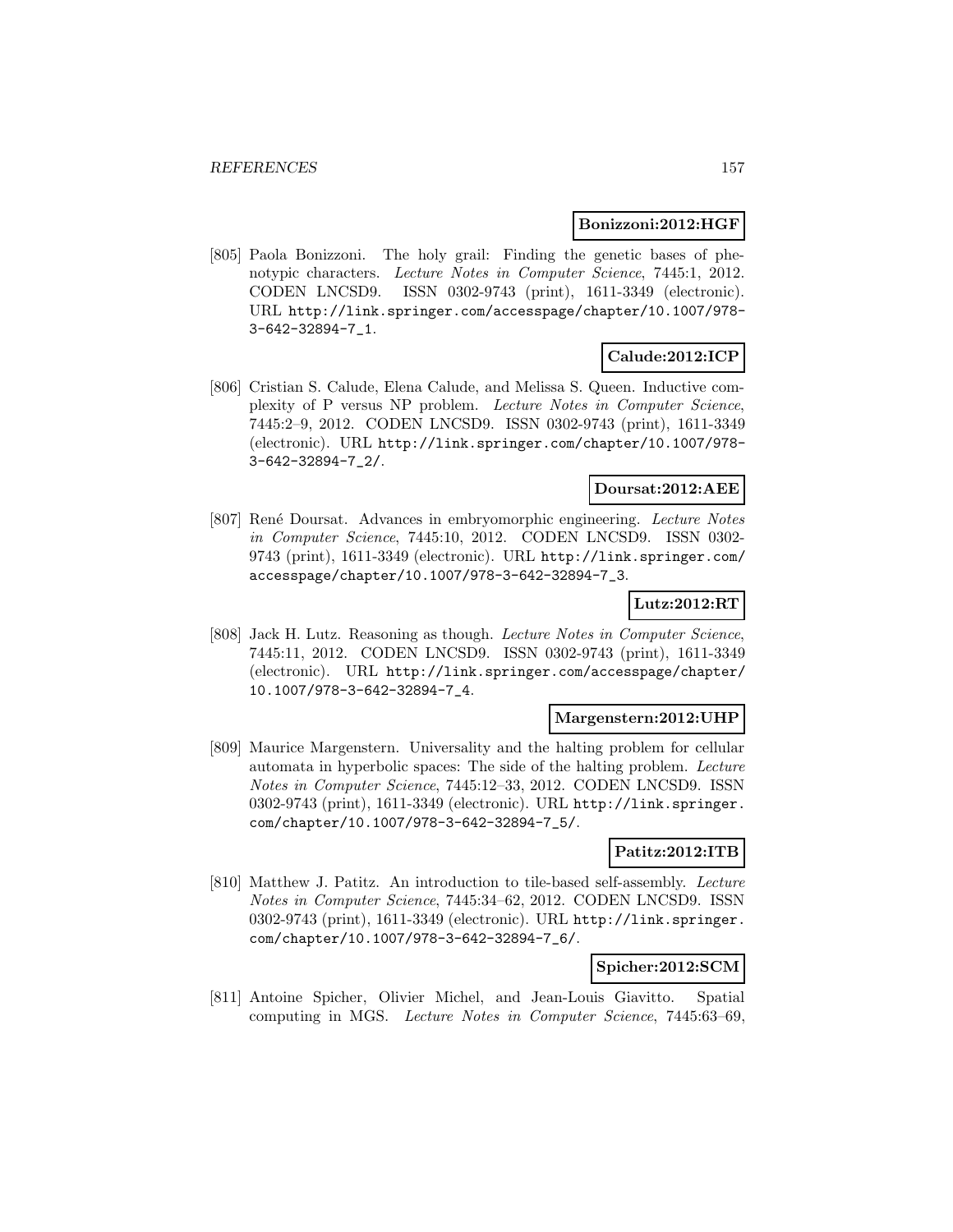2012. CODEN LNCSD9. ISSN 0302-9743 (print), 1611-3349 (electronic). URL http://link.springer.com/chapter/10.1007/978-3- 642-32894-7\_7/.

## **Csuhaj-Varju:2012:PSC**

[812] Erzsébet Csuhaj-Varjú, Marian Gheorghe, and Mike Stannett. P systems controlled by general topologies. Lecture Notes in Computer Science, 7445:70–81, 2012. CODEN LNCSD9. ISSN 0302-9743 (print), 1611-3349 (electronic). URL http://link.springer.com/chapter/10.1007/978- 3-642-32894-7\_8/.

# **Freund:2012:PSM**

[813] Rudolf Freund, Yurii Rogozhin, and Sergey Verlan. P systems with minimal left and right insertion and deletion. Lecture Notes in Computer Science, 7445:82–93, 2012. CODEN LNCSD9. ISSN 0302-9743 (print), 1611-3349 (electronic). URL http://link.springer.com/chapter/10. 1007/978-3-642-32894-7\_9/.

# **Goliaei:2012:LBC**

[814] Sama Goliaei and Mohammad-Hadi Foroughmand-Araabi. Lower bounds on the complexity of the wavelength-based machine. Lecture Notes in Computer Science, 7445:94–105, 2012. CODEN LNCSD9. ISSN 0302- 9743 (print), 1611-3349 (electronic). URL http://link.springer.com/ chapter/10.1007/978-3-642-32894-7\_10/.

# **Grozea:2012:SMI**

[815] Cristian Grozea, Florin Manea, Mike Müller, and Dirk Nowotka. String matching with involutions. Lecture Notes in Computer Science, 7445: 106–117, 2012. CODEN LNCSD9. ISSN 0302-9743 (print), 1611-3349 (electronic). URL http://link.springer.com/chapter/10.1007/978- 3-642-32894-7\_11/.

# **Gruau:2012:DEA**

[816] Frederic Gruau and Luidnel Maignan. Distributed execution of automata networks on a computing medium: Introducing IfAny machines. Lecture Notes in Computer Science, 7445:118–129, 2012. CODEN LNCSD9. ISSN 0302-9743 (print), 1611-3349 (electronic). URL http://link.springer. com/chapter/10.1007/978-3-642-32894-7\_12/.

#### **Gruenert:2012:SRE**

[817] Gerd Gruenert, Gabi Escuela, and Peter Dittrich. Symbol representations in evolving droplet computers. Lecture Notes in Computer Science, 7445: 130–140, 2012. CODEN LNCSD9. ISSN 0302-9743 (print), 1611-3349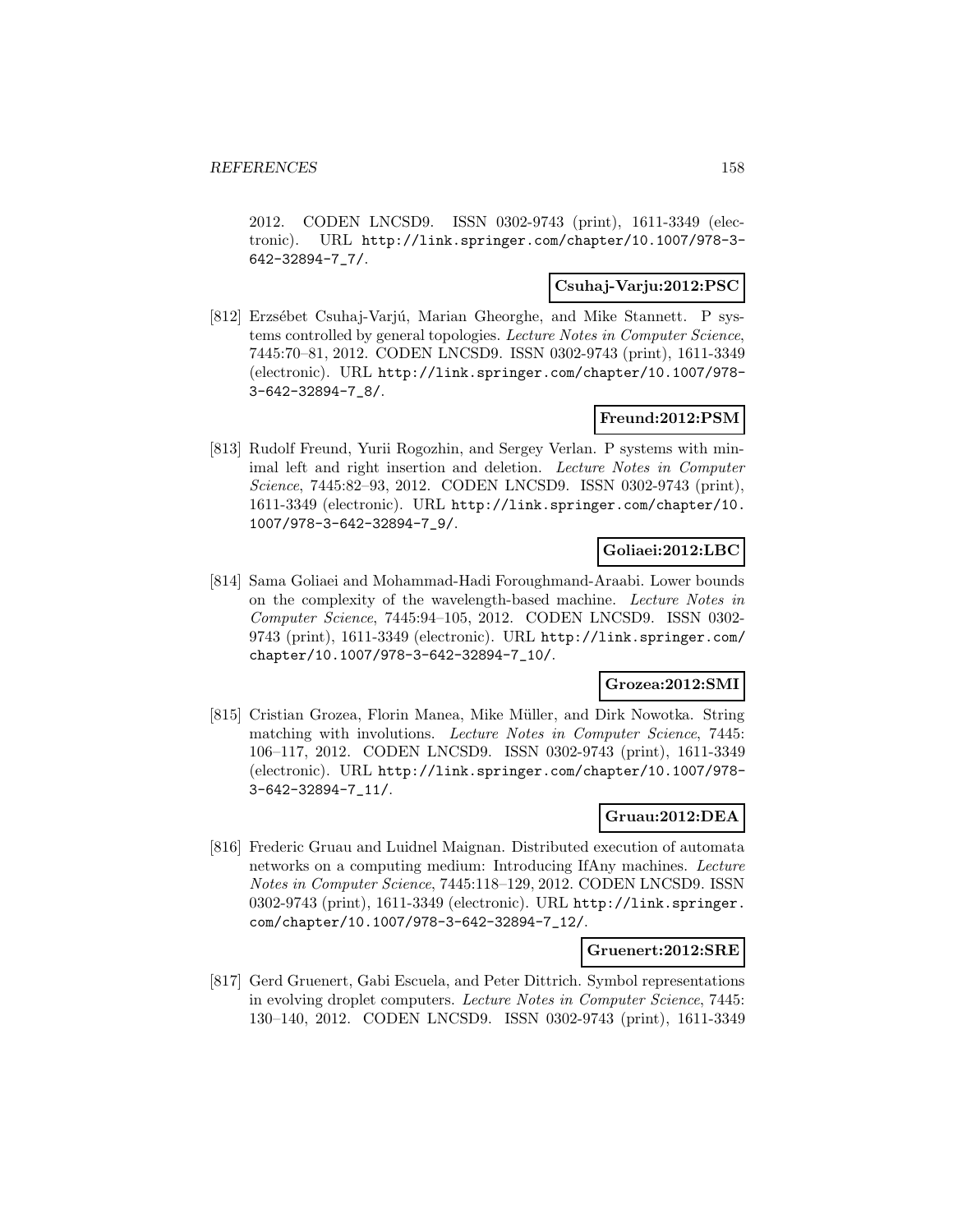(electronic). URL http://link.springer.com/chapter/10.1007/978- 3-642-32894-7\_13/.

# **Hertel:2012:ICG**

[818] Joachim Hertel. Inductive complexity of Goodstein's theorem. Lecture Notes in Computer Science, 7445:141–151, 2012. CODEN LNCSD9. ISSN 0302-9743 (print), 1611-3349 (electronic). URL http://link.springer. com/chapter/10.1007/978-3-642-32894-7\_14/.

# **Lakin:2012:TBL**

[819] Matthew R. Lakin, Amanda Minnich, Terran Lane, and Darko Stefanovic. Towards a biomolecular learning machine. Lecture Notes in Computer Science, 7445:152–163, 2012. CODEN LNCSD9. ISSN 0302-9743 (print), 1611-3349 (electronic). URL http://link.springer.com/chapter/10. 1007/978-3-642-32894-7\_15/.

### **Milici:2012:TMM**

[820] Pietro Milici. Tractional motion machines: Tangent-managing planar mechanisms as analog computers and educational artifacts. Lecture Notes in Computer Science, 7445:164–173, 2012. CODEN LNCSD9. ISSN 0302- 9743 (print), 1611-3349 (electronic). URL http://link.springer.com/ chapter/10.1007/978-3-642-32894-7\_16/.

# **Montoya:2012:CSC**

[821] J. Andres Montoya. Computing with sand: On the complexity of recognizing two-dimensional sandpile critical configurations. Lecture Notes in Computer Science, 7445:174–185, 2012. CODEN LNCSD9. ISSN 0302- 9743 (print), 1611-3349 (electronic). URL http://link.springer.com/ chapter/10.1007/978-3-642-32894-7\_17/.

# **Nichele:2012:GPI**

[822] Stefano Nichele and Gunnar Tufte. Genome parameters as information to forecast emergent developmental behaviors. Lecture Notes in Computer Science, 7445:186–197, 2012. CODEN LNCSD9. ISSN 0302-9743 (print), 1611-3349 (electronic). URL http://link.springer.com/chapter/10. 1007/978-3-642-32894-7\_18/.

# **Stepney:2012:HCE**

[823] Susan Stepney, Samson Abramsky, Matthias Bechmann, Jerzy Gorecki, and Viv Kendon. Heterotic computing examples with optics, bacteria, and chemicals. Lecture Notes in Computer Science, 7445:198–209, 2012. CODEN LNCSD9. ISSN 0302-9743 (print), 1611-3349 (electronic). URL http://link.springer.com/chapter/10.1007/978-3- 642-32894-7\_19/.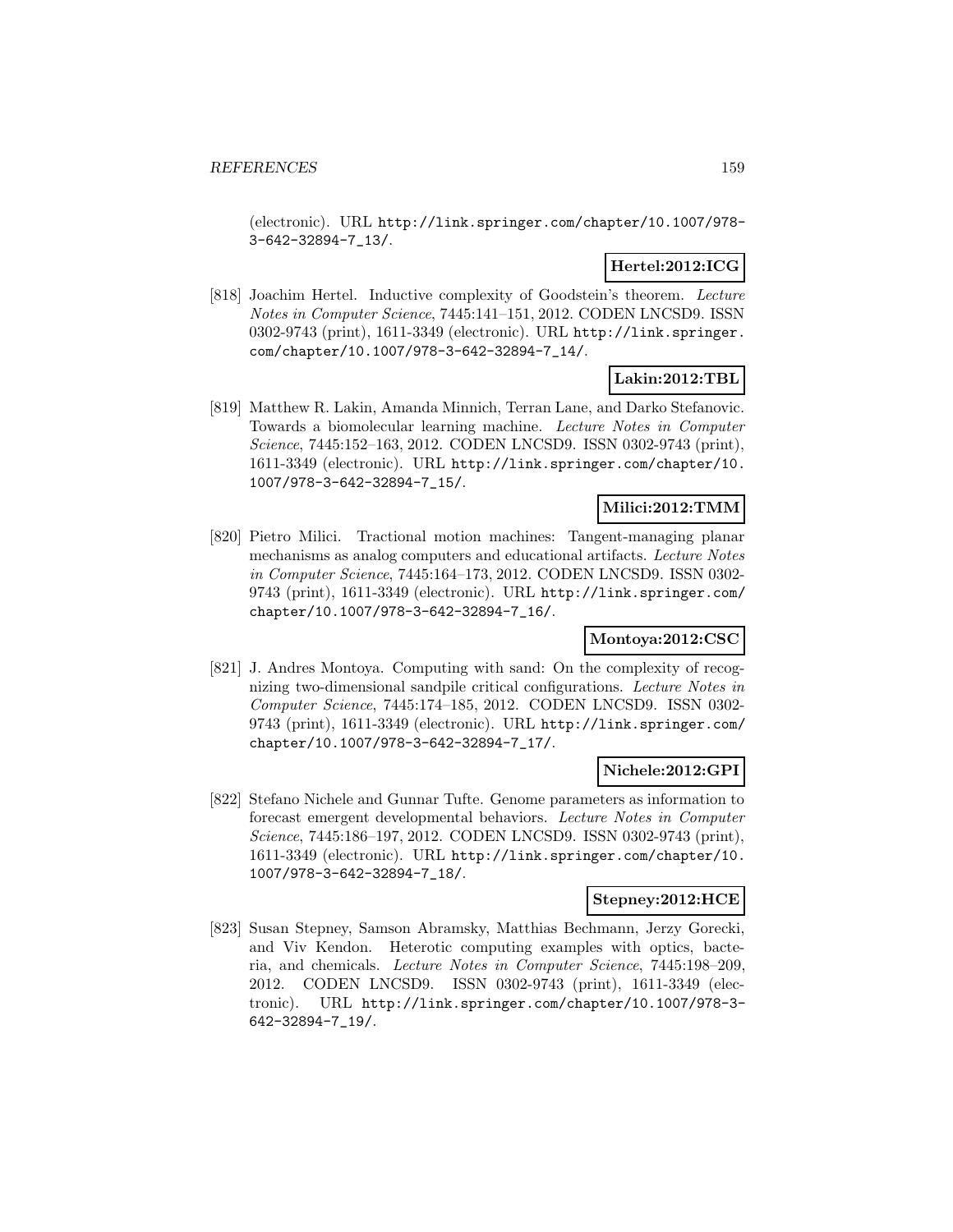### **Torbey:2012:RNP**

[824] Sami Torbey and Selim G. Akl. Reliable node placement in wireless sensor networks using cellular automata. Lecture Notes in Computer Science, 7445:210–221, 2012. CODEN LNCSD9. ISSN 0302-9743 (print), 1611- 3349 (electronic). URL http://link.springer.com/chapter/10.1007/ 978-3-642-32894-7\_20/.

#### **Anonymous:2012:FMbp**

[825] Anonymous. Front matter. Lecture Notes in Computer Science, 7445: ??, 2012. CODEN LNCSD9. ISSN 0302-9743 (print), 1611-3349 (electronic). URL http://link.springer.com/content/pdf/bfm:978-3- 642-32894-7/1.

# **Furche:2012:DDD**

[826] Tim Furche, Georg Gottlob, and Christian Schallhart. DIADEM: Domains to databases. Lecture Notes in Computer Science, 7446:1–8, 2012. CODEN LNCSD9. ISSN 0302-9743 (print), 1611-3349 (electronic). URL http://link.springer.com/chapter/10.1007/978-3- 642-32600-4\_1/.

#### **Ait-Ameur:2012:SDF**

[827] Yamine Ait-Ameur and Idir Ait-Sadoune. Stepwise development of formal models for Web services compositions: Modelling and property verification. Lecture Notes in Computer Science, 7446:9, 2012. CODEN LNCSD9. ISSN 0302-9743 (print), 1611-3349 (electronic). URL http://link. springer.com/accesspage/chapter/10.1007/978-3-642-32600-4\_2.

# **Wu:2012:HAG**

[828] Huayu Wu, Ruiming Tang, Tok Wang Ling, Yong Zeng, and Stéphane Bressan. A hybrid approach for general XML query processing. Lecture Notes in Computer Science, 7446:10–25, 2012. CODEN LNCSD9. ISSN 0302-9743 (print), 1611-3349 (electronic). URL http://link.springer. com/chapter/10.1007/978-3-642-32600-4\_3/.

# **OConnor:2012:SCS**

[829] Martin F. O'Connor and Mark Roantree. SCOOTER: a compact and scalable dynamic labeling scheme for XML updates. Lecture Notes in Computer Science, 7446:26–40, 2012. CODEN LNCSD9. ISSN 0302- 9743 (print), 1611-3349 (electronic). URL http://link.springer.com/ chapter/10.1007/978-3-642-32600-4\_4/.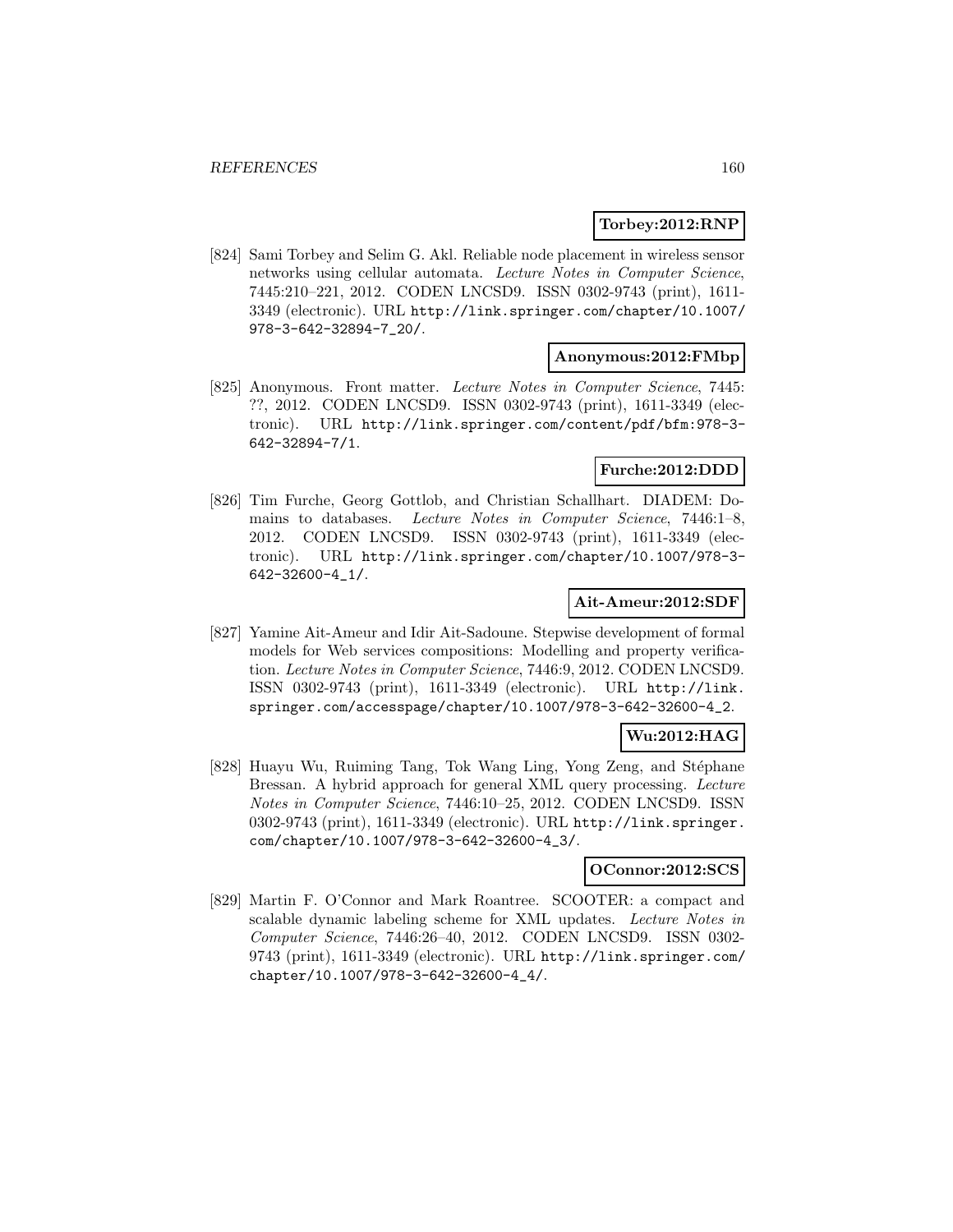### **Zhuang:2012:RDL**

[830] Canwei Zhuang and Shaorong Feng. Reuse the deleted labels for vector order-based dynamic XML labeling schemes. Lecture Notes in Computer Science, 7446:41–54, 2012. CODEN LNCSD9. ISSN 0302-9743 (print), 1611-3349 (electronic). URL http://link.springer.com/chapter/10. 1007/978-3-642-32600-4\_5/.

# **Ou:2012:TEF**

[831] Yi Ou, Jianliang Xu, and Theo Härder. Towards an efficient flashbased mid-tier cache. Lecture Notes in Computer Science, 7446:55–70, 2012. CODEN LNCSD9. ISSN 0302-9743 (print), 1611-3349 (electronic). URL http://link.springer.com/chapter/10.1007/978-3- 642-32600-4\_6/.

# **Bhushan:2012:EPL**

[832] Alka Bhushan, Nandlal L. Sarda, and P. V. Rami Reddy. Evacuation planning of large buildings using ladders. Lecture Notes in Computer Science, 7446:71–85, 2012. CODEN LNCSD9. ISSN 0302-9743 (print), 1611-3349 (electronic). URL http://link.springer.com/chapter/10. 1007/978-3-642-32600-4\_7/.

## **Vamsikrishna:2012:WEP**

[833] Meduri Venkata Vamsikrishna, Zhan Su, and Kian-Lee Tan. A write efficient PCM-aware sort. Lecture Notes in Computer Science, 7446: 86–100, 2012. CODEN LNCSD9. ISSN 0302-9743 (print), 1611-3349 (electronic). URL http://link.springer.com/chapter/10.1007/978- 3-642-32600-4\_8/.

### **Ferrarotti:2012:PAA**

[834] Flavio Ferrarotti, Sven Hartmann, Sebastian Link, Mauricio Marin, and Emir Muñoz. Performance analysis of algorithms to reason about XML keys. Lecture Notes in Computer Science, 7446:101–115, 2012. CODEN LNCSD9. ISSN 0302-9743 (print), 1611-3349 (electronic). URL http:// link.springer.com/chapter/10.1007/978-3-642-32600-4\_9/.

### **Ikeda:2012:FTC**

[835] Kosetsu Ikeda and Nobutaka Suzuki. Finding top-K correct XPath queries of user's incorrect XPath query. Lecture Notes in Computer Science, 7446: 116–130, 2012. CODEN LNCSD9. ISSN 0302-9743 (print), 1611-3349 (electronic). URL http://link.springer.com/chapter/10.1007/978- 3-642-32600-4\_10/.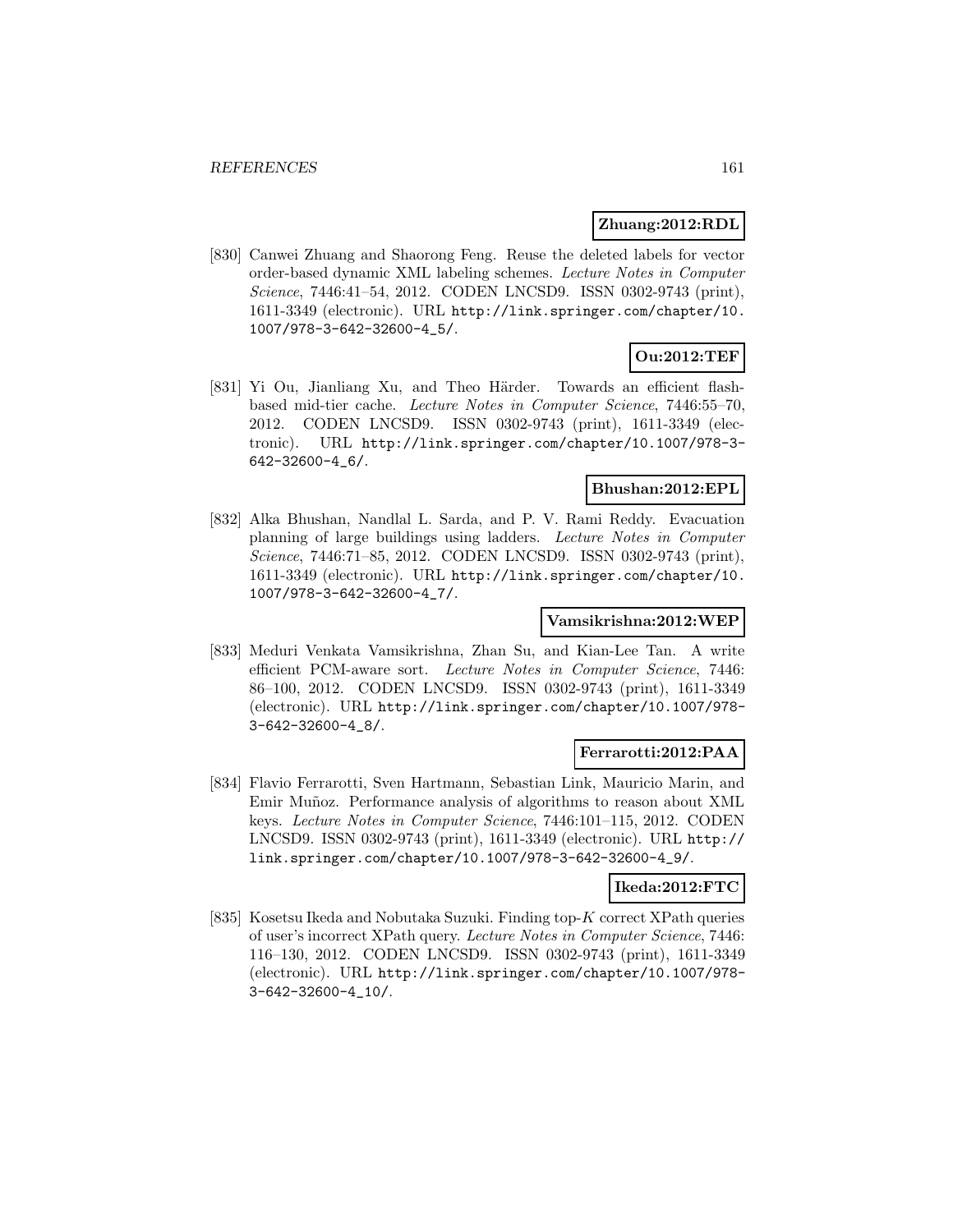### **Bruhathi:2012:APD**

[836] H. S. Bruhathi and Jayant R. Haritsa. Analyzing plan diagrams of XQuery optimizers. Lecture Notes in Computer Science, 7446:131–146, 2012. CODEN LNCSD9. ISSN 0302-9743 (print), 1611-3349 (electronic). URL http://link.springer.com/chapter/10.1007/978-3- 642-32600-4\_11/.

#### **Chatvichienchai:2012:SME**

[837] Somchai Chatvichienchai. Spreadsheet metadata extraction: a layoutbased approach. Lecture Notes in Computer Science, 7446:147–160, 2012. CODEN LNCSD9. ISSN 0302-9743 (print), 1611-3349 (electronic). URL http://link.springer.com/chapter/10.1007/978-3- 642-32600-4\_12/.

# **Atapattu:2012:AES**

[838] Thushari Atapattu, Katrina Falkner, and Nickolas Falkner. Automated extraction of semantic concepts from semi-structured data: Supporting computer-based education through the analysis of lecture notes. Lecture Notes in Computer Science, 7446:161–175, 2012. CODEN LNCSD9. ISSN 0302-9743 (print), 1611-3349 (electronic). URL http://link.springer. com/chapter/10.1007/978-3-642-32600-4\_13/.

### **Oliveira:2012:CWM**

[839] Hilário Oliveira, Rinaldo Lima, João Gomes, Rafael Ferreira, and Fred Freitas. A confidence–weighted metric for unsupervised ontology population from Web texts. Lecture Notes in Computer Science, 7446: 176–190, 2012. CODEN LNCSD9. ISSN 0302-9743 (print), 1611-3349 (electronic). URL http://link.springer.com/chapter/10.1007/978- 3-642-32600-4\_14/.

### **Sassi:2012:SAU**

[840] Imen Ben Sassi, Chiraz Trabelsi, Amel Bouzeghoub, and Sadok Ben Yahia. Situation-aware user's interests prediction for query enrichment. Lecture Notes in Computer Science, 7446:191–205, 2012. CODEN LNCSD9. ISSN 0302-9743 (print), 1611-3349 (electronic). URL http://link.springer. com/chapter/10.1007/978-3-642-32600-4\_15/.

#### **Abdulahhad:2012:ERL**

[841] Karam Abdulahhad, Jean-Pierre Chevallet, and Catherine Berrut. The effective relevance link between a document and a query. Lecture Notes in Computer Science, 7446:206–218, 2012. CODEN LNCSD9. ISSN 0302- 9743 (print), 1611-3349 (electronic). URL http://link.springer.com/ chapter/10.1007/978-3-642-32600-4\_16/.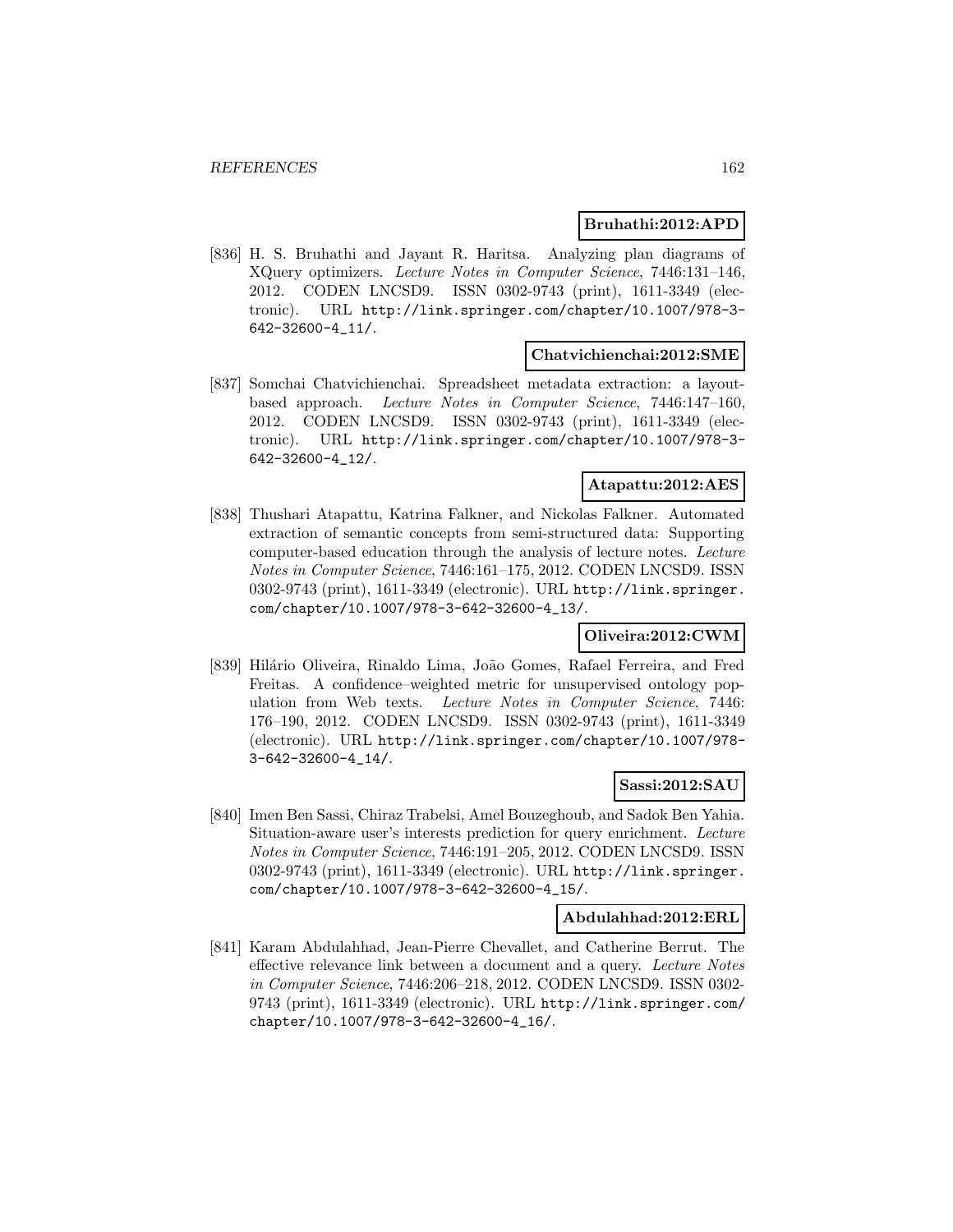### **Bouadi:2012:ICS**

[842] Tassadit Bouadi, Marie-Odile Cordier, and René Quiniou. Incremental computation of skyline queries with dynamic preferences. Lecture Notes in Computer Science, 7446:219–233, 2012. CODEN LNCSD9. ISSN 0302- 9743 (print), 1611-3349 (electronic). URL http://link.springer.com/ chapter/10.1007/978-3-642-32600-4\_17/.

# **Kiran:2012:EDC**

[843] R. Uday Kiran and Masaru Kitsuregawa. Efficient discovery of correlated patterns in transactional databases using items' support intervals. Lecture Notes in Computer Science, 7446:234–248, 2012. CODEN LNCSD9. ISSN 0302-9743 (print), 1611-3349 (electronic). URL http://link.springer. com/chapter/10.1007/978-3-642-32600-4\_18/.

# **Tort:2012:CEC**

[844] Albert Tort, Antoni Olivé, and Maria-Ribera Sancho. On checking executable conceptual schema validity by testing. Lecture Notes in Computer Science, 7446:249–264, 2012. CODEN LNCSD9. ISSN 0302-9743 (print), 1611-3349 (electronic). URL http://link.springer.com/chapter/10. 1007/978-3-642-32600-4\_19/.

# **Huo:2012:QTT**

[845] Wenyu Huo and Vassilis J. Tsotras. Querying transaction–time databases under branched schema evolution. Lecture Notes in Computer Science, 7446:265–280, 2012. CODEN LNCSD9. ISSN 0302-9743 (print), 1611- 3349 (electronic). URL http://link.springer.com/chapter/10.1007/ 978-3-642-32600-4\_20/.

#### **Anonymous:2012:FMbq**

[846] Anonymous. Front matter. Lecture Notes in Computer Science, 7446: ??, 2012. CODEN LNCSD9. ISSN 0302-9743 (print), 1611-3349 (electronic). URL http://link.springer.com/content/pdf/bfm:978-3- 642-32600-4/1.

# **Deagustini:2012:CQA**

[847] Cristhian A. D. Deagustini, Santiago E. Fulladoza Dalibón, and Sebasti´an Gottifredi. Consistent query answering using relational databases through argumentation. Lecture Notes in Computer Science, 7447:1– 15, 2012. CODEN LNCSD9. ISSN 0302-9743 (print), 1611-3349 (electronic). URL http://link.springer.com/chapter/10.1007/978-3- 642-32597-7\_1/.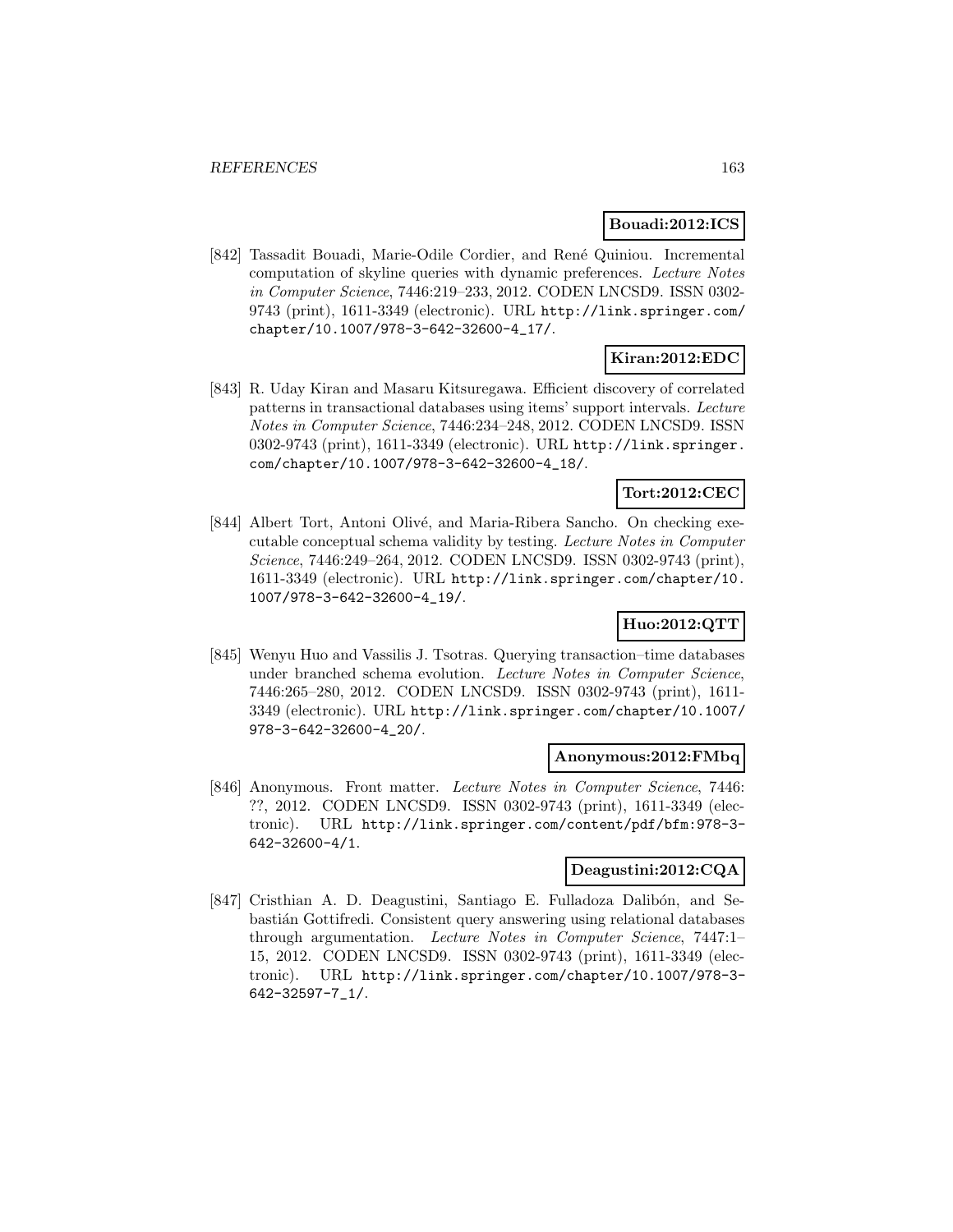### **Jenkins:2012:ADL**

[848] John Jenkins, Isha Arkatkar, Sriram Lakshminarasimhan, Neil Shah, and Eric R. Schendel. Analytics-driven lossless data compression for rapid insitu indexing, storing, and querying. Lecture Notes in Computer Science, 7447:16–30, 2012. CODEN LNCSD9. ISSN 0302-9743 (print), 1611-3349 (electronic). URL http://link.springer.com/chapter/10.1007/978- 3-642-32597-7\_2/.

# **Yu:2012:PWU**

[849] Xiuming Yu, Meijing Li, Incheon Paik, and Keun Ho Ryu. Prediction of Web user behavior by discovering temporal relational rules from Web log data. Lecture Notes in Computer Science, 7447:31–38, 2012. CODEN LNCSD9. ISSN 0302-9743 (print), 1611-3349 (electronic). URL http:// link.springer.com/chapter/10.1007/978-3-642-32597-7\_3/.

# **Navarro-Galindo:2012:HAT**

[850] José Luis Navarro-Galindo, José Samos, and M. José Muñoz-Alférez. A hybrid approach to text categorization applied to semantic annotation. Lecture Notes in Computer Science, 7447:39–47, 2012. CODEN LNCSD9. ISSN 0302-9743 (print), 1611-3349 (electronic). URL http:// link.springer.com/chapter/10.1007/978-3-642-32597-7\_4/.

### **Loglisci:2012:UFT**

[851] Corrado Loglisci, Dino Ienco, Mathieu Roche, Maguelonne Teisseire, and Donato Malerba. An unsupervised framework for topological relations extraction from geographic documents. Lecture Notes in Computer Science, 7447:48–55, 2012. CODEN LNCSD9. ISSN 0302-9743 (print), 1611-3349 (electronic). URL http://link.springer.com/chapter/10.1007/978- 3-642-32597-7\_5/.

### **Nieves:2012:CML**

[852] Javier Nieves, Igor Santos, and Pablo G. Bringas. Combination of machine-learning algorithms for fault prediction in high-precision foundries. Lecture Notes in Computer Science, 7447:56–70, 2012. CODEN LNCSD9. ISSN 0302-9743 (print), 1611-3349 (electronic). URL http:// link.springer.com/chapter/10.1007/978-3-642-32597-7\_6/.

### **Tang:2012:FCU**

[853] Ruiming Tang, Reynold Cheng, Huayu Wu, and Stéphane Bressan. A framework for conditioning uncertain relational data. Lecture Notes in Computer Science, 7447:71–87, 2012. CODEN LNCSD9. ISSN 0302- 9743 (print), 1611-3349 (electronic). URL http://link.springer.com/ chapter/10.1007/978-3-642-32597-7\_7/.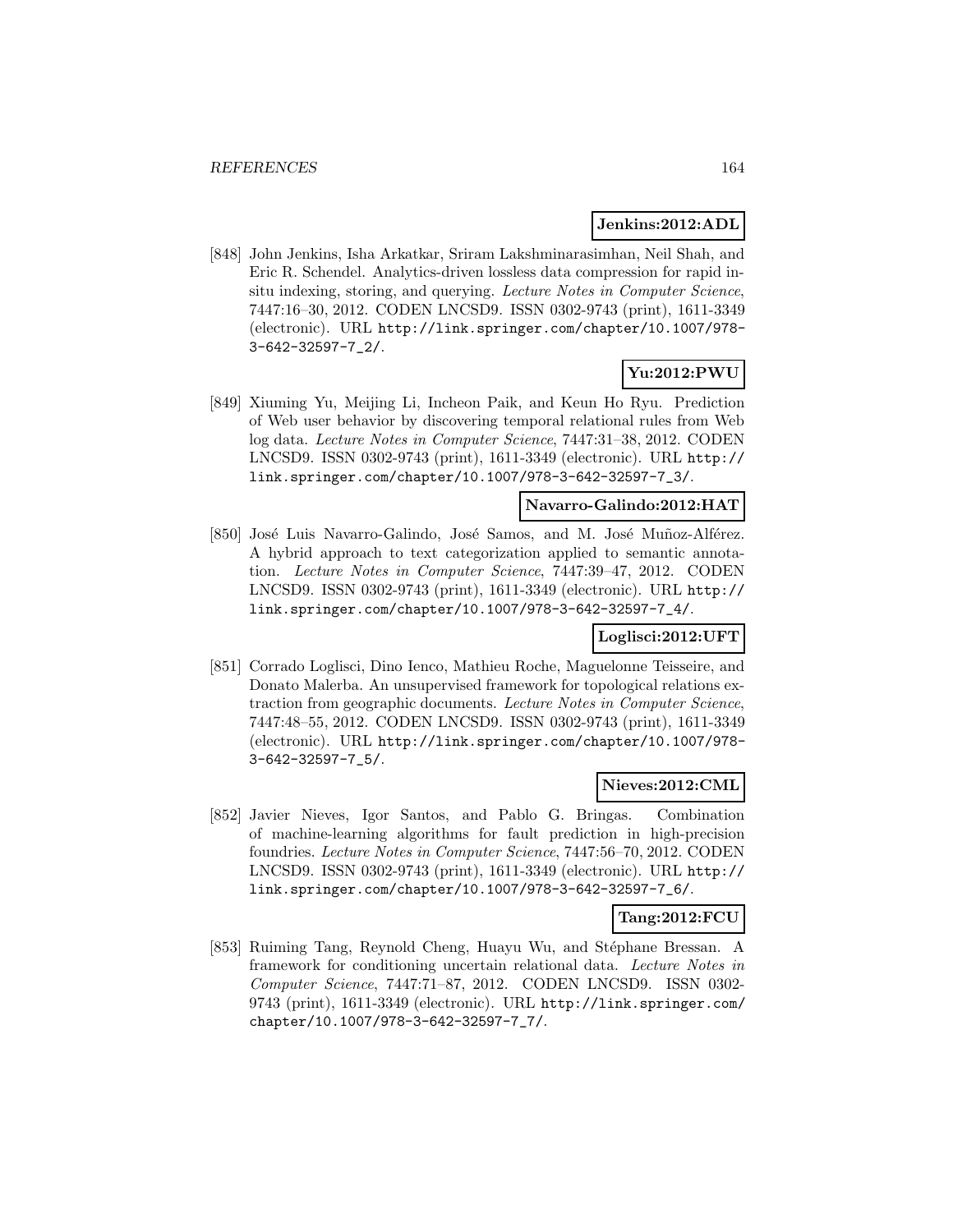### **Awano:2012:CAN**

[854] Yuki Awano, Qiang Ma, and Masatoshi Yoshikawa. Cause analysis of new incidents by using failure knowledge database. Lecture Notes in Computer Science, 7447:88–102, 2012. CODEN LNCSD9. ISSN 0302-9743 (print), 1611-3349 (electronic). URL http://link.springer.com/chapter/10. 1007/978-3-642-32597-7\_8/.

# **Khefifi:2012:MQC**

[855] Rania Khéfifi, Pascal Poizat, and Fatiha Saïs. Modeling and querying context-aware personal information spaces. Lecture Notes in Computer Science, 7447:103–110, 2012. CODEN LNCSD9. ISSN 0302-9743 (print), 1611-3349 (electronic). URL http://link.springer.com/chapter/10. 1007/978-3-642-32597-7\_9/.

# **Bahmani:2012:OBR**

[856] Amir Bahmani, Sahra Sedigh, and Ali Hurson. Ontology-based recommendation algorithms for personalized education. Lecture Notes in Computer Science, 7447:111–120, 2012. CODEN LNCSD9. ISSN 0302-9743 (print), 1611-3349 (electronic). URL http://link.springer.com/chapter/10. 1007/978-3-642-32597-7\_10/.

# **Ahmed:2012:TQC**

[857] Eya Ben Ahmed, Ahlem Nabli, and Faïez Gargouri. Towards quantitative constraints ranking in data clustering. Lecture Notes in Computer Science, 7447:121–128, 2012. CODEN LNCSD9. ISSN 0302-9743 (print), 1611- 3349 (electronic). URL http://link.springer.com/chapter/10.1007/ 978-3-642-32597-7\_11/.

# **Kang:2012:TOA**

[858] Kyu-Hwang Kang, Seung-Hwan Lim, Sang-Wook Kim, Min-Hee Jang, and Byeong-Soo Jeong. A topic-oriented analysis of information diffusion in a blogosphere. Lecture Notes in Computer Science, 7447: 129–140, 2012. CODEN LNCSD9. ISSN 0302-9743 (print), 1611-3349 (electronic). URL http://link.springer.com/chapter/10.1007/978- 3-642-32597-7\_12/.

# **Hasegawa:2012:TTS**

[859] Keisuke Hasegawa, Qiang Ma, and Masatoshi Yoshikawa. Trip tweets search by considering spatio-temporal continuity of user behavior. Lecture Notes in Computer Science, 7447:141–155, 2012. CODEN LNCSD9. ISSN 0302-9743 (print), 1611-3349 (electronic). URL http://link.springer. com/chapter/10.1007/978-3-642-32597-7\_13/.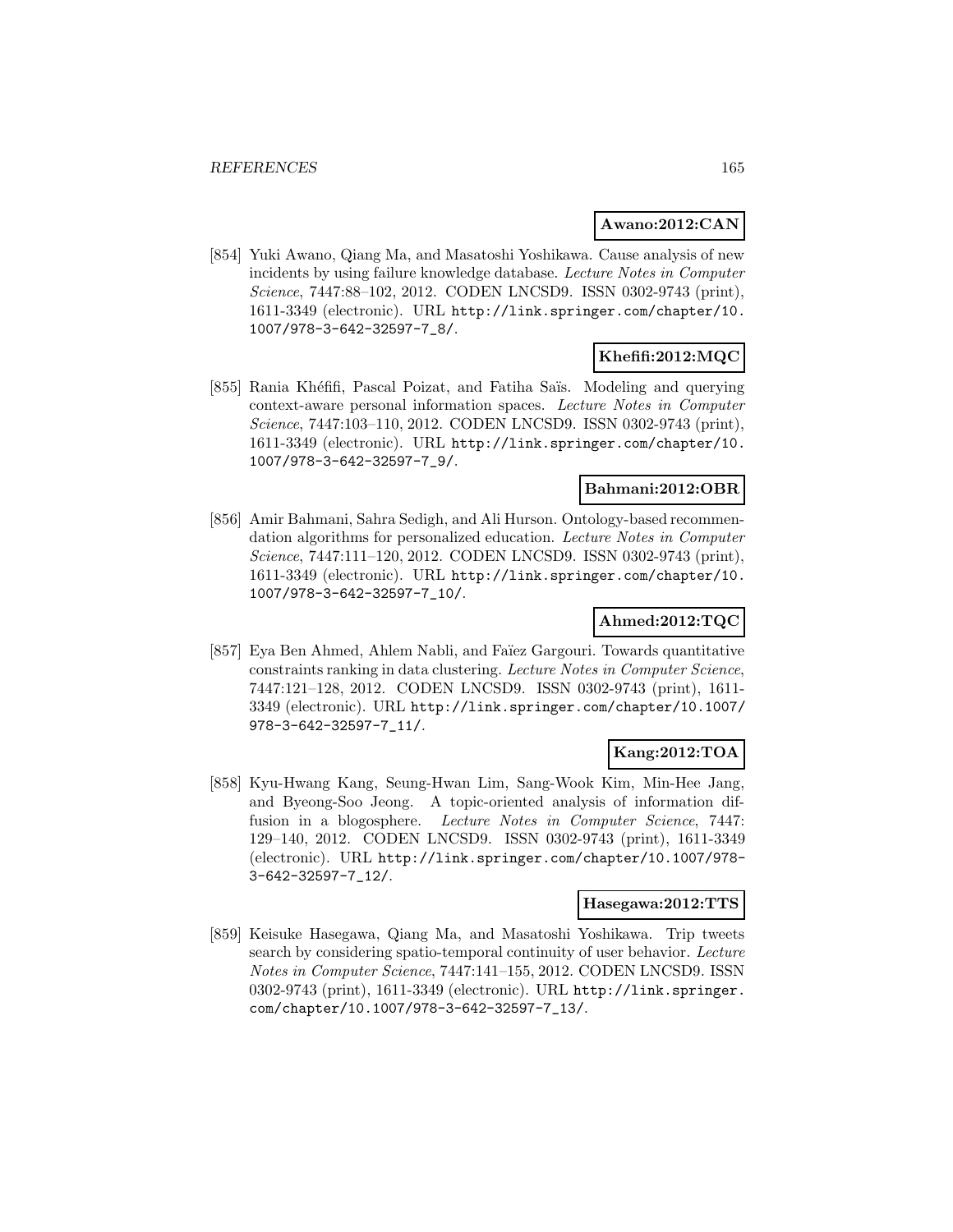#### **Vermaas:2012:ICC**

[860] Raymond Vermaas, Damir Vandic, and Flavius Frasincar. Incremental cosine computations for search and exploration of tag spaces. Lecture Notes in Computer Science, 7447:156–167, 2012. CODEN LNCSD9. ISSN 0302-9743 (print), 1611-3349 (electronic). URL http://link.springer. com/chapter/10.1007/978-3-642-32597-7\_14/.

# **Kurabayashi:2012:IAV**

[861] Shuichi Kurabayashi and Yasushi Kiyoki. Impression-aware video stream retrieval system with temporal color-sentiment analysis and visualization. Lecture Notes in Computer Science, 7447:168–182, 2012. CODEN LNCSD9. ISSN 0302-9743 (print), 1611-3349 (electronic). URL http:// link.springer.com/chapter/10.1007/978-3-642-32597-7\_15/.

# **Liroz-Gistau:2012:DWB**

[862] Miguel Liroz-Gistau, Reza Akbarinia, Esther Pacitti, Fabio Porto, and Patrick Valduriez. Dynamic workload-based partitioning for largescale databases. Lecture Notes in Computer Science, 7447:183–190, 2012. CODEN LNCSD9. ISSN 0302-9743 (print), 1611-3349 (electronic). URL http://link.springer.com/chapter/10.1007/978-3- 642-32597-7\_16/.

# **Rodriguez:2012:DVP**

[863] Lisbeth Rodríguez and Xiaoou Li. Dynamic vertical partitioning of multimedia databases using active rules. Lecture Notes in Computer Science, 7447:191–198, 2012. CODEN LNCSD9. ISSN 0302-9743 (print), 1611- 3349 (electronic). URL http://link.springer.com/chapter/10.1007/ 978-3-642-32597-7\_17/.

### **Jedrzejczak:2012:RBB**

[864] Jacek Jedrzejczak, Tomasz Koszlajda, and Robert Wrembel. RTDWbench: Benchmark for testing refreshing performance of real-time data warehouse. Lecture Notes in Computer Science, 7447:199–206, 2012. CODEN LNCSD9. ISSN 0302-9743 (print), 1611-3349 (electronic). URL http://link.springer.com/chapter/10.1007/978-3- 642-32597-7\_18/.

### **Furtado:2012:MLS**

[865] Pedro Furtado. Middleware and language for sensor streams. Lecture Notes in Computer Science, 7447:207–214, 2012. CODEN LNCSD9. ISSN 0302-9743 (print), 1611-3349 (electronic). URL http://link.springer. com/chapter/10.1007/978-3-642-32597-7\_19/.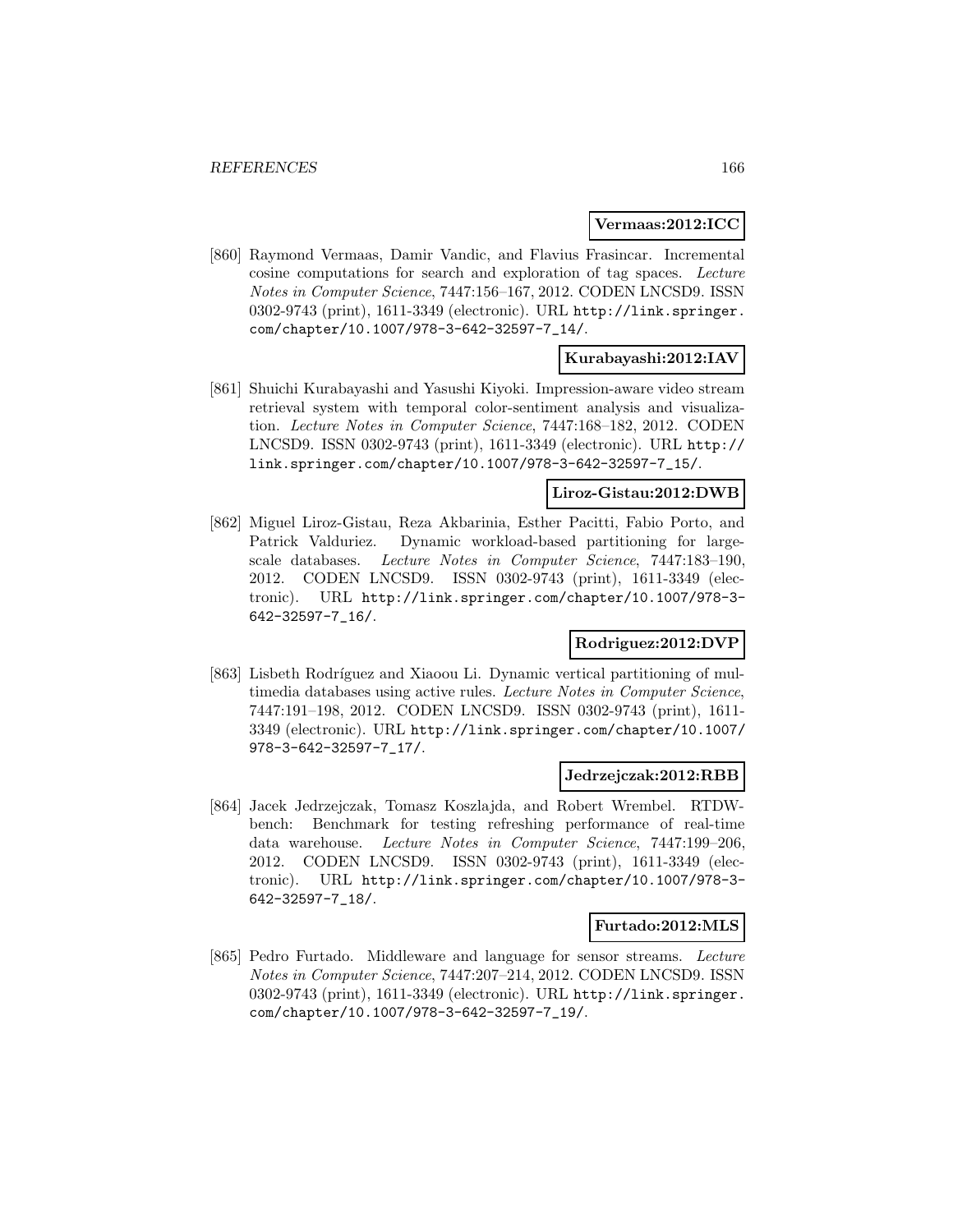### **Correndo:2012:SAO**

[866] Gianluca Correndo, Antonio Penta, Nicholas Gibbins, and Nigel Shadbolt. Statistical analysis of the owl:sameAs network for aligning concepts in the Linking Open Data Cloud. Lecture Notes in Computer Science, 7447: 215–230, 2012. CODEN LNCSD9. ISSN 0302-9743 (print), 1611-3349 (electronic). URL http://link.springer.com/chapter/10.1007/978- 3-642-32597-7\_20/.

#### **Anonymous:2012:FMbr**

[867] Anonymous. Front matter. Lecture Notes in Computer Science, 7447: ??, 2012. CODEN LNCSD9. ISSN 0302-9743 (print), 1611-3349 (electronic). URL http://link.springer.com/content/pdf/bfm:978-3- 642-32597-7/1.

### **ElAkkaoui:2012:BBC**

[868] Zineb El Akkaoui, José-Norberto Mazón, Alejandro Vaisman, and Esteban Zimányi. BPMN-based conceptual modeling of ETL processes. Lecture Notes in Computer Science, 7448:1–14, 2012. CODEN LNCSD9. ISSN 0302-9743 (print), 1611-3349 (electronic). URL http://link.springer. com/chapter/10.1007/978-3-642-32584-7\_1/.

### **Cuzzocrea:2012:ECE**

[869] Alfredo Cuzzocrea and Robson do N. Fidalgo. Enhancing coverage and expressive power of spatial data warehousing modeling: The SDWM approach. Lecture Notes in Computer Science, 7448:15–29, 2012. CODEN LNCSD9. ISSN 0302-9743 (print), 1611-3349 (electronic). URL http:// link.springer.com/chapter/10.1007/978-3-642-32584-7\_2/.

# **Golfarelli:2012:SPO**

[870] Matteo Golfarelli, Stefano Rizzi, and Elisa Turricchia. Sprint planning optimization in agile data warehouse design. Lecture Notes in Computer Science, 7448:30–41, 2012. CODEN LNCSD9. ISSN 0302-9743 (print), 1611-3349 (electronic). URL http://link.springer.com/chapter/10. 1007/978-3-642-32584-7\_3/.

# **Atigui:2012:UOA**

[871] Faten Atigui, Franck Ravat, Olivier Teste, and Gilles Zurfluh. Using OCL for automatically producing multidimensional models and ETL processes. Lecture Notes in Computer Science, 7448:42–53, 2012. CODEN LNCSD9. ISSN 0302-9743 (print), 1611-3349 (electronic). URL http:// link.springer.com/chapter/10.1007/978-3-642-32584-7\_4/.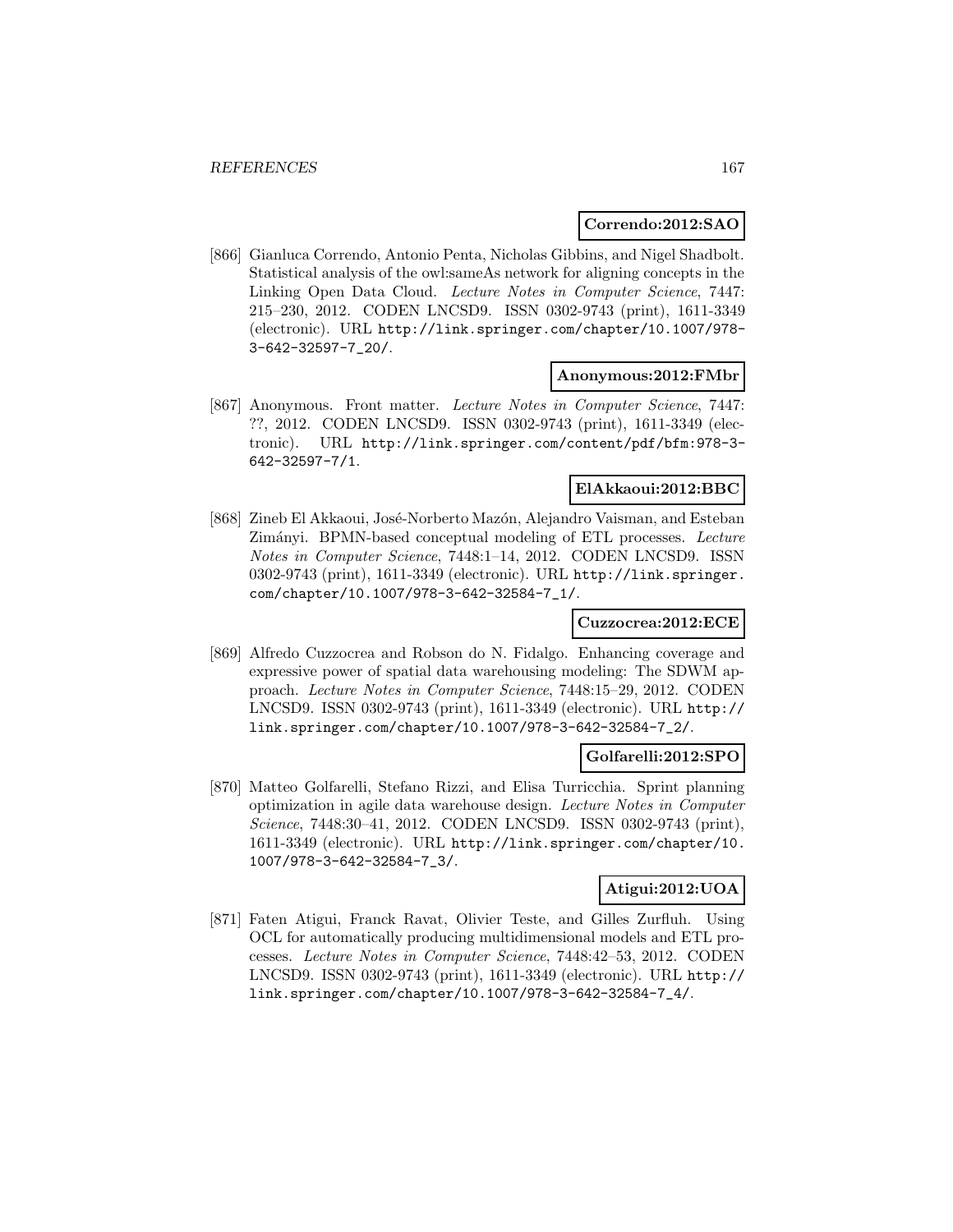### **Benker:2012:CSM**

[872] Thomas Benker and Carsten Jürck. A case study on model-driven data warehouse development. Lecture Notes in Computer Science, 7448: 54–64, 2012. CODEN LNCSD9. ISSN 0302-9743 (print), 1611-3349 (electronic). URL http://link.springer.com/chapter/10.1007/978- 3-642-32584-7\_5/.

### **Jovanovic:2012:IEP**

[873] Petar Jovanovic, Oscar Romero, Alkis Simitsis, and Alberto Abelló. Integrating ETL processes from information requirements. Lecture Notes in Computer Science, 7448:65–80, 2012. CODEN LNCSD9. ISSN 0302- 9743 (print), 1611-3349 (electronic). URL http://link.springer.com/ chapter/10.1007/978-3-642-32584-7\_6/.

#### **Alrayes:2012:ATM**

[874] Norah Alrayes and Wo-Shun Luk. Automatic transformation of multidimensional Web tables into data cubes. Lecture Notes in Computer Science, 7448:81–92, 2012. CODEN LNCSD9. ISSN 0302-9743 (print), 1611-3349 (electronic). URL http://link.springer.com/chapter/10. 1007/978-3-642-32584-7\_7/.

# **Hassan:2012:DMA**

[875] Ali Hassan, Franck Ravat, Olivier Teste, Ronan Tournier, and Gilles Zurfluh. Differentiated multiple aggregations in multidimensional databases. Lecture Notes in Computer Science, 7448:93–104, 2012. CODEN LNCSD9. ISSN 0302-9743 (print), 1611-3349 (electronic). URL http: //link.springer.com/chapter/10.1007/978-3-642-32584-7\_8/.

### **Fuad:2012:GAB**

[876] Muhammad Marwan Muhammad Fuad. Genetic algorithms-based symbolic aggregate approximation. Lecture Notes in Computer Science, 7448: 105–116, 2012. CODEN LNCSD9. ISSN 0302-9743 (print), 1611-3349 (electronic). URL http://link.springer.com/chapter/10.1007/978- 3-642-32584-7\_9/.

### **Abdelbaki:2012:NBA**

[877] Wiem Abdelbaki, Riadh Ben Messaoud, and Sadok Ben Yahia. A neuralbased approach for extending OLAP to prediction. Lecture Notes in Computer Science, 7448:117–129, 2012. CODEN LNCSD9. ISSN 0302- 9743 (print), 1611-3349 (electronic). URL http://link.springer.com/ chapter/10.1007/978-3-642-32584-7\_10/.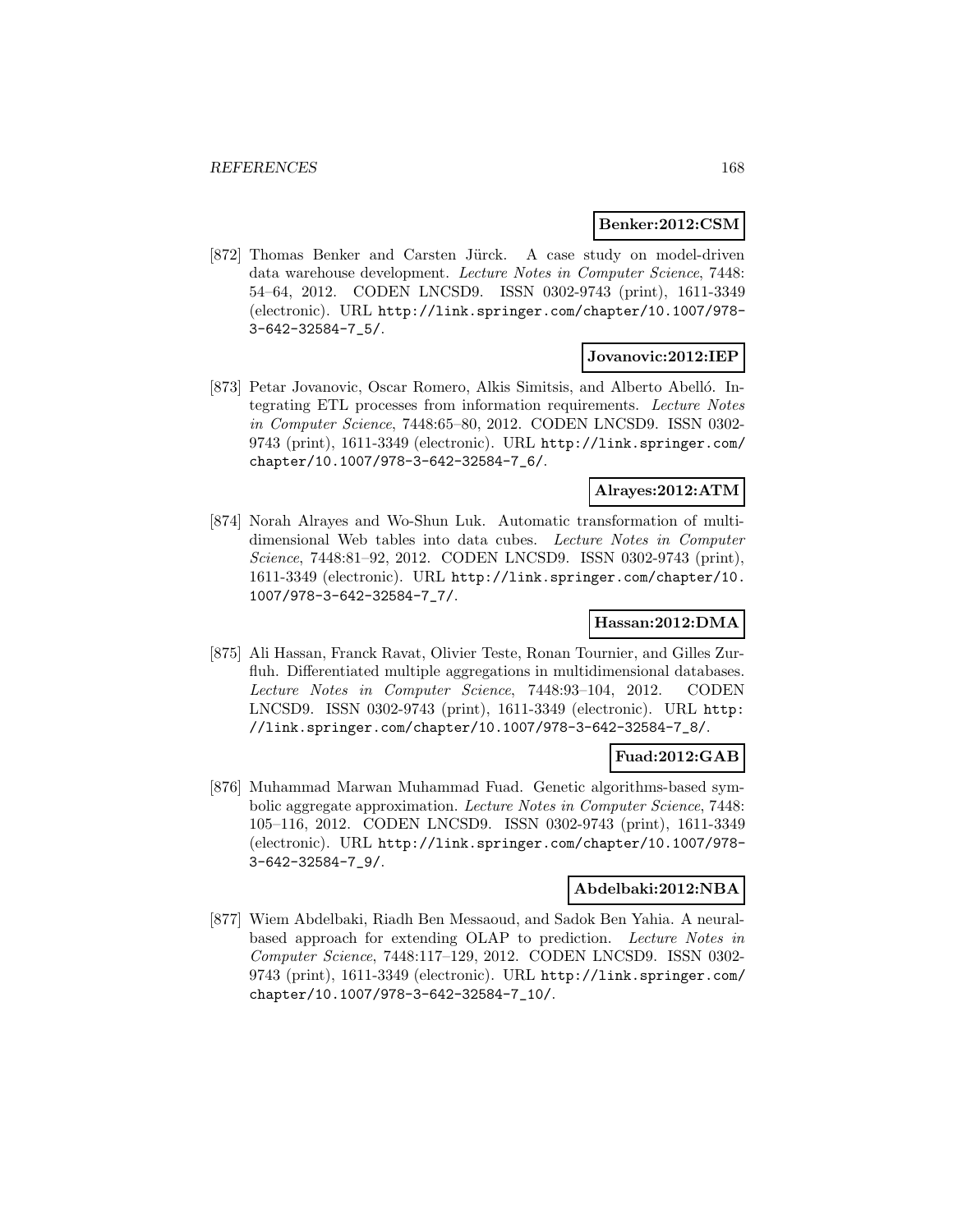### **Gomes:2012:MAR**

[878] João Bártolo Gomes, Shonali Krishnaswamy, Mohamed M. Gaber, and Pedro A. C. Sousa. Mobile activity recognition using ubiquitous data stream mining. Lecture Notes in Computer Science, 7448:130–141, 2012. CODEN LNCSD9. ISSN 0302-9743 (print), 1611-3349 (electronic). URL http:// link.springer.com/chapter/10.1007/978-3-642-32584-7\_11/.

# **Groger:2012:WMD**

[879] Christoph Gröger, Johannes Schlaudraff, Florian Niedermann, and Bernhard Mitschang. Warehousing manufacturing data. Lecture Notes in Computer Science, 7448:142–155, 2012. CODEN LNCSD9. ISSN 0302- 9743 (print), 1611-3349 (electronic). URL http://link.springer.com/ chapter/10.1007/978-3-642-32584-7\_12/.

# **Kerkad:2012:QBQ**

[880] Amira Kerkad, Ladjel Bellatreche, and Dominique Geniet. Queen-Bee: Query interaction-aware for buffer allocation and scheduling problem. Lecture Notes in Computer Science, 7448:156–167, 2012. CODEN LNCSD9. ISSN 0302-9743 (print), 1611-3349 (electronic). URL http://link. springer.com/chapter/10.1007/978-3-642-32584-7\_13/.

# **Lee:2012:EDP**

[881] Suan Lee, Jinho Kim, Yang-Sae Moon, and Wookey Lee. Efficient distributed parallel top-down computation of ROLAP data cube using MapReduce. Lecture Notes in Computer Science, 7448:168–179, 2012. CODEN LNCSD9. ISSN 0302-9743 (print), 1611-3349 (electronic). URL http://link.springer.com/chapter/10.1007/978-3- 642-32584-7\_14/.

# **Narita:2012:LJH**

[882] Kazuyo Narita, Shinji Nakadai, and Takuya Araki. Landmark-Join: Hashjoin based string similarity joins with edit distance constraints. Lecture Notes in Computer Science, 7448:180–191, 2012. CODEN LNCSD9. ISSN 0302-9743 (print), 1611-3349 (electronic). URL http://link.springer. com/chapter/10.1007/978-3-642-32584-7\_15/.

# **Oguz:2012:IIM**

[883] Damla Oguz and Belgin Ergenc. Incremental itemset mining based on matrix apriori algorithm. Lecture Notes in Computer Science, 7448: 192–204, 2012. CODEN LNCSD9. ISSN 0302-9743 (print), 1611-3349 (electronic). URL http://link.springer.com/chapter/10.1007/978- 3-642-32584-7\_16/.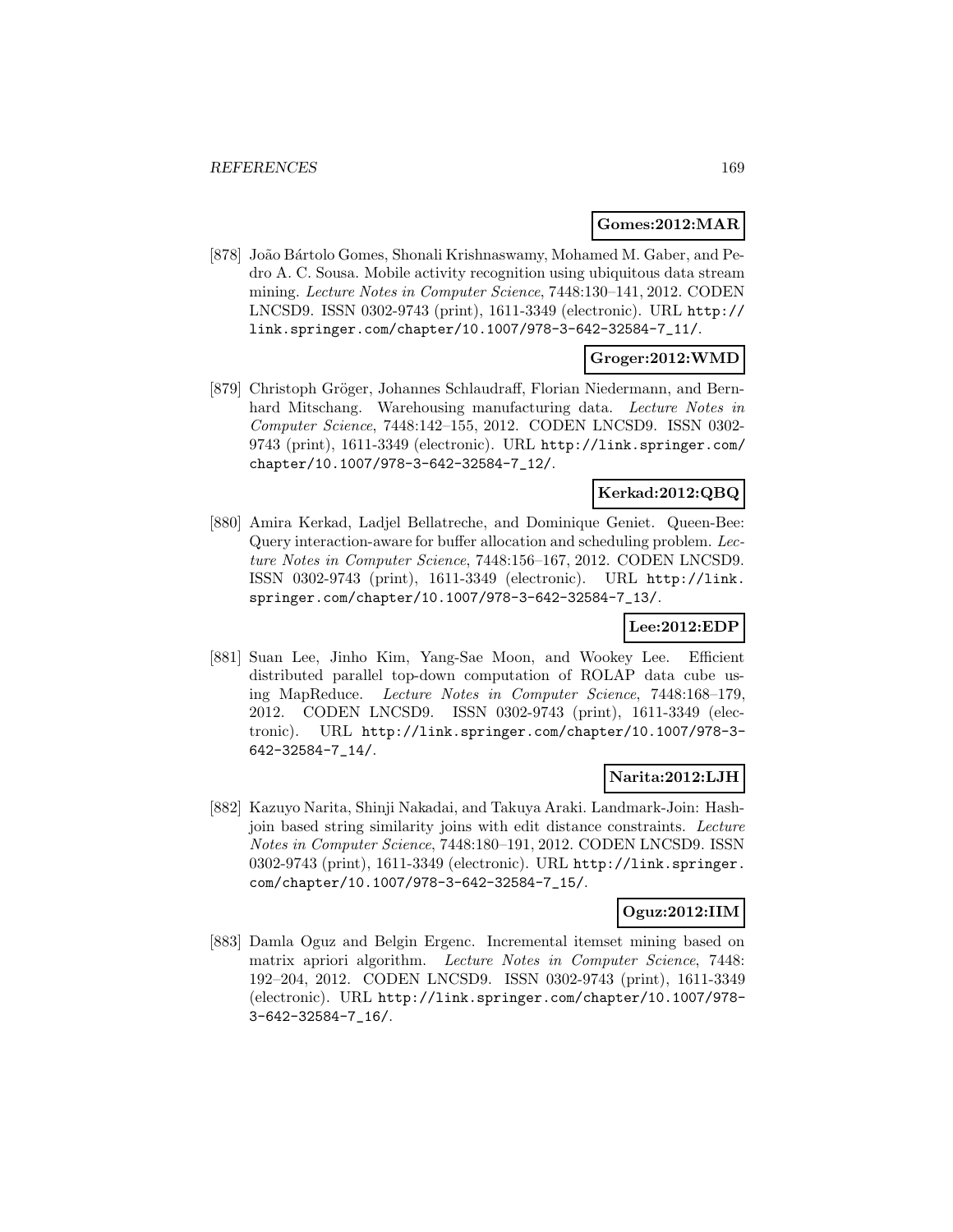# **Qu:2012:FAF**

[884] Jun-Feng Qu and Mengchi Liu. A fast algorithm for frequent itemset mining using patricia<sup>\*</sup> structures. Lecture Notes in Computer Science, 7448:205–216, 2012. CODEN LNCSD9. ISSN 0302-9743 (print), 1611- 3349 (electronic). URL http://link.springer.com/chapter/10.1007/ 978-3-642-32584-7\_17/.

# **Yang:2012:MOO**

[885] Hang Yang, Simon Fong, and Yain-Whar Si. Multi-objective optimization for incremental decision tree learning. Lecture Notes in Computer Science, 7448:217–228, 2012. CODEN LNCSD9. ISSN 0302-9743 (print), 1611- 3349 (electronic). URL http://link.springer.com/chapter/10.1007/ 978-3-642-32584-7\_18/.

# **deAmo:2012:MCP**

[886] Sandra de Amo, Mouhamadou Saliou Diallo, Cheikh Talibouya Diop, and Arnaud Giacometti. Mining contextual preference rules for building user profiles. Lecture Notes in Computer Science, 7448:229–242, 2012. CODEN LNCSD9. ISSN 0302-9743 (print), 1611-3349 (electronic). URL http:// link.springer.com/chapter/10.1007/978-3-642-32584-7\_19/.

# **Simovici:2012:PAM**

[887] Dan A. Simovici, Paul Fomenky, and Werner Kunz. Polarities, axiallities and marketability of items. Lecture Notes in Computer Science, 7448: 243–252, 2012. CODEN LNCSD9. ISSN 0302-9743 (print), 1611-3349 (electronic). URL http://link.springer.com/chapter/10.1007/978- 3-642-32584-7\_20/.

### **Anonymous:2012:FMbs**

[888] Anonymous. Front matter. Lecture Notes in Computer Science, 7448: ??, 2012. CODEN LNCSD9. ISSN 0302-9743 (print), 1611-3349 (electronic). URL http://link.springer.com/content/pdf/bfm:978-3- 642-32584-7/1.

### **Hirsch:2012:HMN**

[889] Tobias Hirsch, Luigi Lo Iacono, and Ina Wechsung. How much network security must be visible in Web browsers? Lecture Notes in Computer Science, 7449:1-16, 2012. CODEN LNCSD9. ISSN 0302-9743 (print), 1611-3349 (electronic). URL http://link.springer.com/chapter/10. 1007/978-3-642-32287-7\_1/.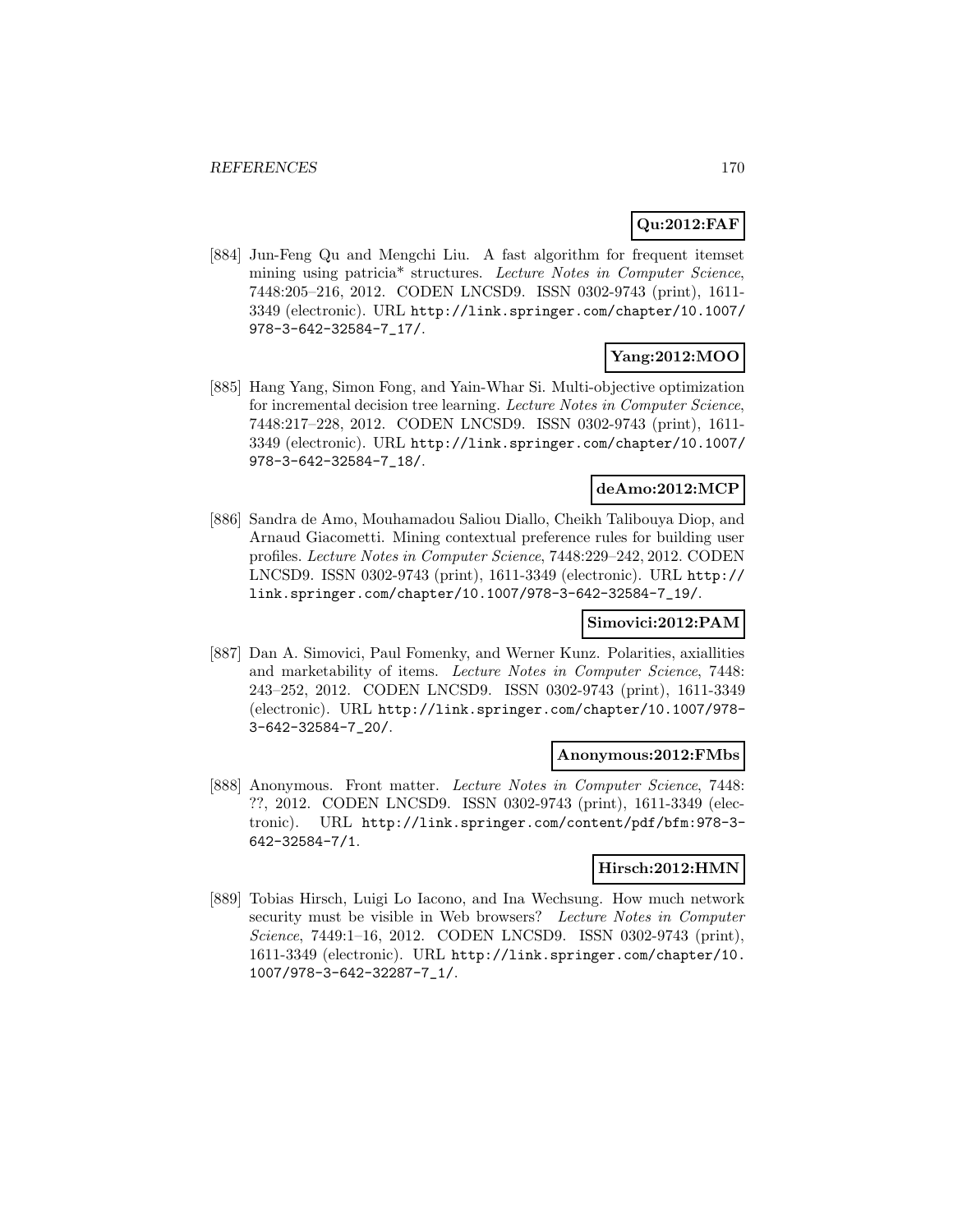### **Braun:2012:ULA**

[890] Bastian Braun, Stefan Kucher, Martin Johns, and Joachim Posegga. A user-level authentication scheme to mitigate Web session-based vulnerabilities. Lecture Notes in Computer Science, 7449:17–29, 2012. CODEN LNCSD9. ISSN 0302-9743 (print), 1611-3349 (electronic). URL http:// link.springer.com/chapter/10.1007/978-3-642-32287-7\_2/.

# **Casalino:2012:ACC**

[891] Matteo Maria Casalino, Romuald Thion, and Mohand-Said Hacid. Access control configuration for J2EE Web applications: a formal perspective. Lecture Notes in Computer Science, 7449:30–35, 2012. CODEN LNCSD9. ISSN 0302-9743 (print), 1611-3349 (electronic). URL http:// link.springer.com/chapter/10.1007/978-3-642-32287-7\_3/.

# **Delport:2012:CSS**

[892] Waldo Delport and Martin S. Olivier. Cloud separation: Stuck inside the cloud. Lecture Notes in Computer Science, 7449:36–49, 2012. CODEN LNCSD9. ISSN 0302-9743 (print), 1611-3349 (electronic). URL http:// link.springer.com/chapter/10.1007/978-3-642-32287-7\_4/.

# **Syed:2012:PCP**

[893] Kashif Syed, Pavol Zavarsky, Dale Lindskog, Ron Ruhl, and Shaun Aghili. Proposed control procedure to mitigate the risks of strategic information outflow in the recruitment process. Lecture Notes in Computer Science, 7449:50–64, 2012. CODEN LNCSD9. ISSN 0302-9743 (print), 1611-3349 (electronic). URL http://link.springer.com/chapter/10.1007/978- 3-642-32287-7\_5/.

# **Netter:2012:ASW**

[894] Michael Netter, Sabri Hassan, and Günther Pernul. An autonomous social Web privacy infrastructure with context-aware access control. Lecture Notes in Computer Science, 7449:65–78, 2012. CODEN LNCSD9. ISSN 0302-9743 (print), 1611-3349 (electronic). URL http://link.springer. com/chapter/10.1007/978-3-642-32287-7\_6/.

#### **Lazouski:2012:PEU**

[895] Aliaksandr Lazouski, Fabio Martinelli, and Paolo Mori. A prototype for enforcing usage control policies based on XACML. Lecture Notes in Computer Science, 7449:79–92, 2012. CODEN LNCSD9. ISSN 0302- 9743 (print), 1611-3349 (electronic). URL http://link.springer.com/ chapter/10.1007/978-3-642-32287-7\_7/.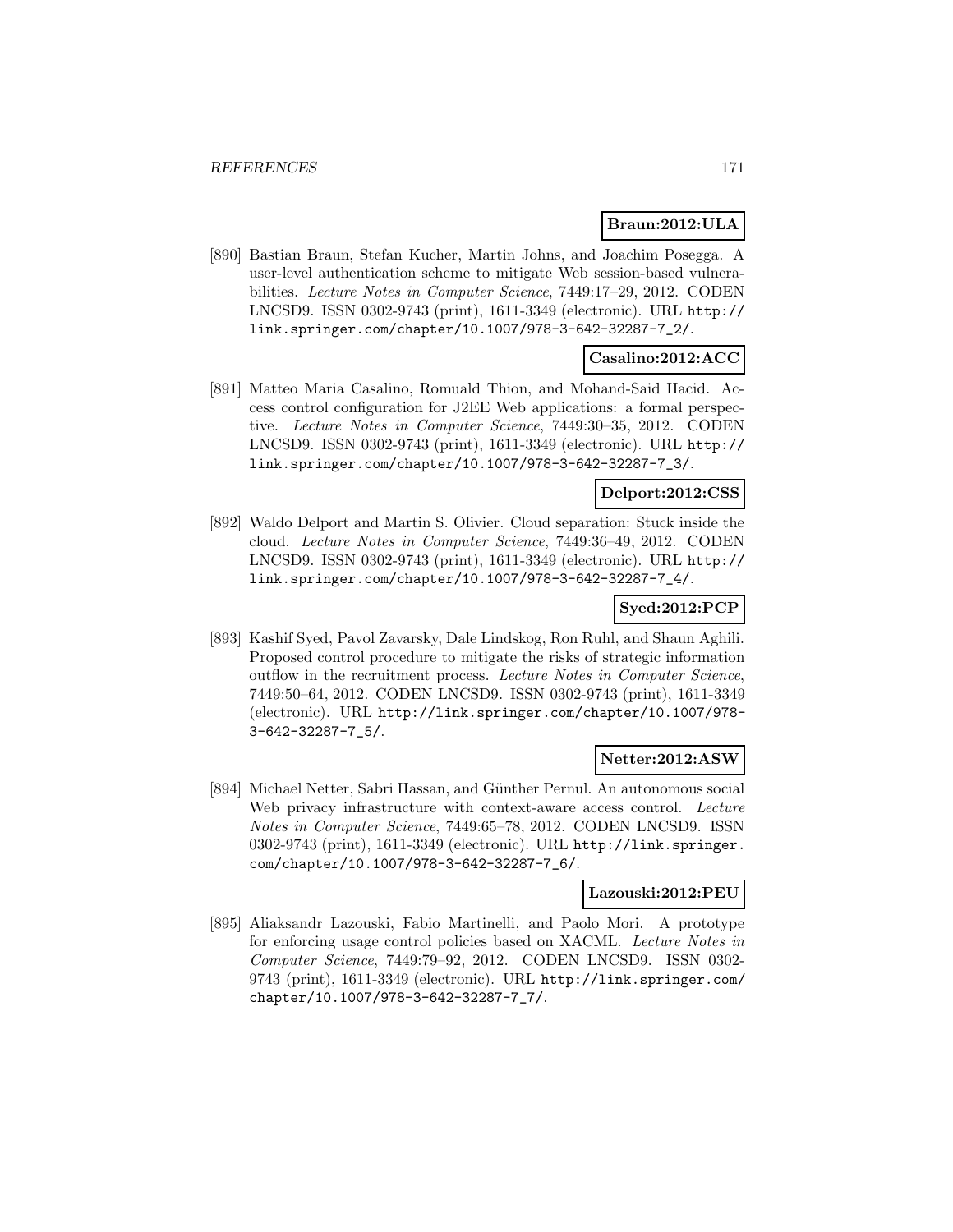### **Moyano:2012:CFT**

[896] Francisco Moyano, Carmen Fernandez-Gago, and Javier Lopez. A conceptual framework for trust models. Lecture Notes in Computer Science, 7449:93–104, 2012. CODEN LNCSD9. ISSN 0302-9743 (print), 1611-3349 (electronic). URL http://link.springer.com/chapter/10.1007/978- 3-642-32287-7\_8/.

# **Bukac:2012:ACS**

[897] Vit Bukac, Pavel Tucek, and Martin Deutsch. Advances and challenges in standalone host-based intrusion detection systems. Lecture Notes in Computer Science, 7449:105–117, 2012. CODEN LNCSD9. ISSN 0302- 9743 (print), 1611-3349 (electronic). URL http://link.springer.com/ chapter/10.1007/978-3-642-32287-7\_9/.

### **Gorawski:2012:EAS**

[898] Marcin Gorawski, Michal Lorek, and Michal Gorawski. Encrypted adaptive storage model — analysis and performance tests. Lecture Notes in Computer Science, 7449:118–128, 2012. CODEN LNCSD9. ISSN 0302- 9743 (print), 1611-3349 (electronic). URL http://link.springer.com/ chapter/10.1007/978-3-642-32287-7\_10/.

# **Dorn:2012:ECE**

[899] Michael Dorn, Peter Wackersreuther, and Christian Böhm. Efficient comparison of encrypted biometric templates. Lecture Notes in Computer Science, 7449:129–142, 2012. CODEN LNCSD9. ISSN 0302-9743 (print), 1611-3349 (electronic). URL http://link.springer.com/chapter/10. 1007/978-3-642-32287-7\_11/.

### **Behnia:2012:SEI**

[900] Rouzbeh Behnia, Swee-Huay Heng, and Che-Sheng Gan. Short and efficient identity-based undeniable signature scheme. Lecture Notes in Computer Science, 7449:143–148, 2012. CODEN LNCSD9. ISSN 0302- 9743 (print), 1611-3349 (electronic). URL http://link.springer.com/ chapter/10.1007/978-3-642-32287-7\_12/.

### **DAcquisto:2012:DSM**

[901] Giuseppe D'Acquisto, Marta Flamini, and Maurizio Naldi. Damage sharing may not be enough: An analysis of an ex-ante regulation policy for data breaches. Lecture Notes in Computer Science, 7449:149– 160, 2012. CODEN LNCSD9. ISSN 0302-9743 (print), 1611-3349 (electronic). URL http://link.springer.com/chapter/10.1007/978- 3-642-32287-7\_13/.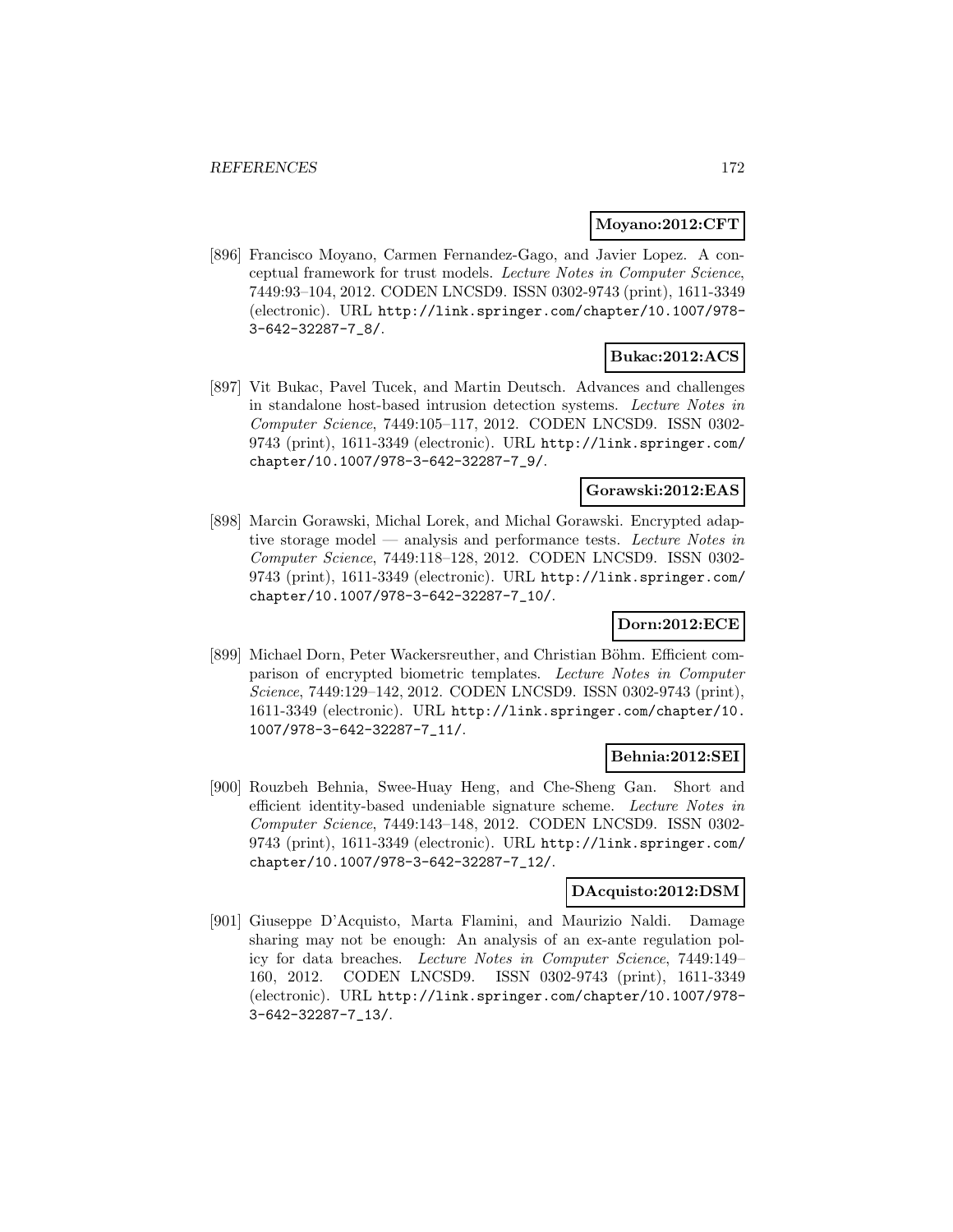### **Langweg:2012:FRP**

[902] Hanno Langweg and Lisa Rajbhandari. Flexible regulation with privacy points. Lecture Notes in Computer Science, 7449:161–166, 2012. CODEN LNCSD9. ISSN 0302-9743 (print), 1611-3349 (electronic). URL http:// link.springer.com/chapter/10.1007/978-3-642-32287-7\_14/.

### **Schick:2012:SNR**

[903] Rainer Schick and Christoph Ruland. On the security of the nonrepudiation of forwarding service. Lecture Notes in Computer Science, 7449:167–178, 2012. CODEN LNCSD9. ISSN 0302-9743 (print), 1611- 3349 (electronic). URL http://link.springer.com/chapter/10.1007/ 978-3-642-32287-7\_15/.

# **Elshaafi:2012:PCM**

[904] Hisain Elshaafi, Jimmy McGibney, and Dmitri Botvich. Profitability and cost management of trustworthy composite services. Lecture Notes in Computer Science, 7449:179–191, 2012. CODEN LNCSD9. ISSN 0302- 9743 (print), 1611-3349 (electronic). URL http://link.springer.com/ chapter/10.1007/978-3-642-32287-7\_16/.

### **Thong:2012:QAP**

[905] Ta Vinh Thong and Levente Buttyan. Query auditing for protecting max/ min values of sensitive attributes in statistical databases. Lecture Notes in Computer Science, 7449:192–206, 2012. CODEN LNCSD9. ISSN 0302- 9743 (print), 1611-3349 (electronic). URL http://link.springer.com/ chapter/10.1007/978-3-642-32287-7\_17/.

# **Salem:2012:VSC**

[906] Ali Salem, Salah Triki, Hanˆene Ben-Abdallah, Nouria Harbi, and Omar Boussaid. Verification of security coherence in data warehouse designs. Lecture Notes in Computer Science, 7449:207–213, 2012. CODEN LNCSD9. ISSN 0302-9743 (print), 1611-3349 (electronic). URL http:// link.springer.com/chapter/10.1007/978-3-642-32287-7\_18/.

# **Vigano:2012:TSP**

[907] Luca Viganò. Towards the secure provision and consumption in the Internet of Services. Lecture Notes in Computer Science, 7449:214–215, 2012. CODEN LNCSD9. ISSN 0302-9743 (print), 1611-3349 (electronic). URL http://link.springer.com/accesspage/chapter/10.1007/978- 3-642-32287-7\_19.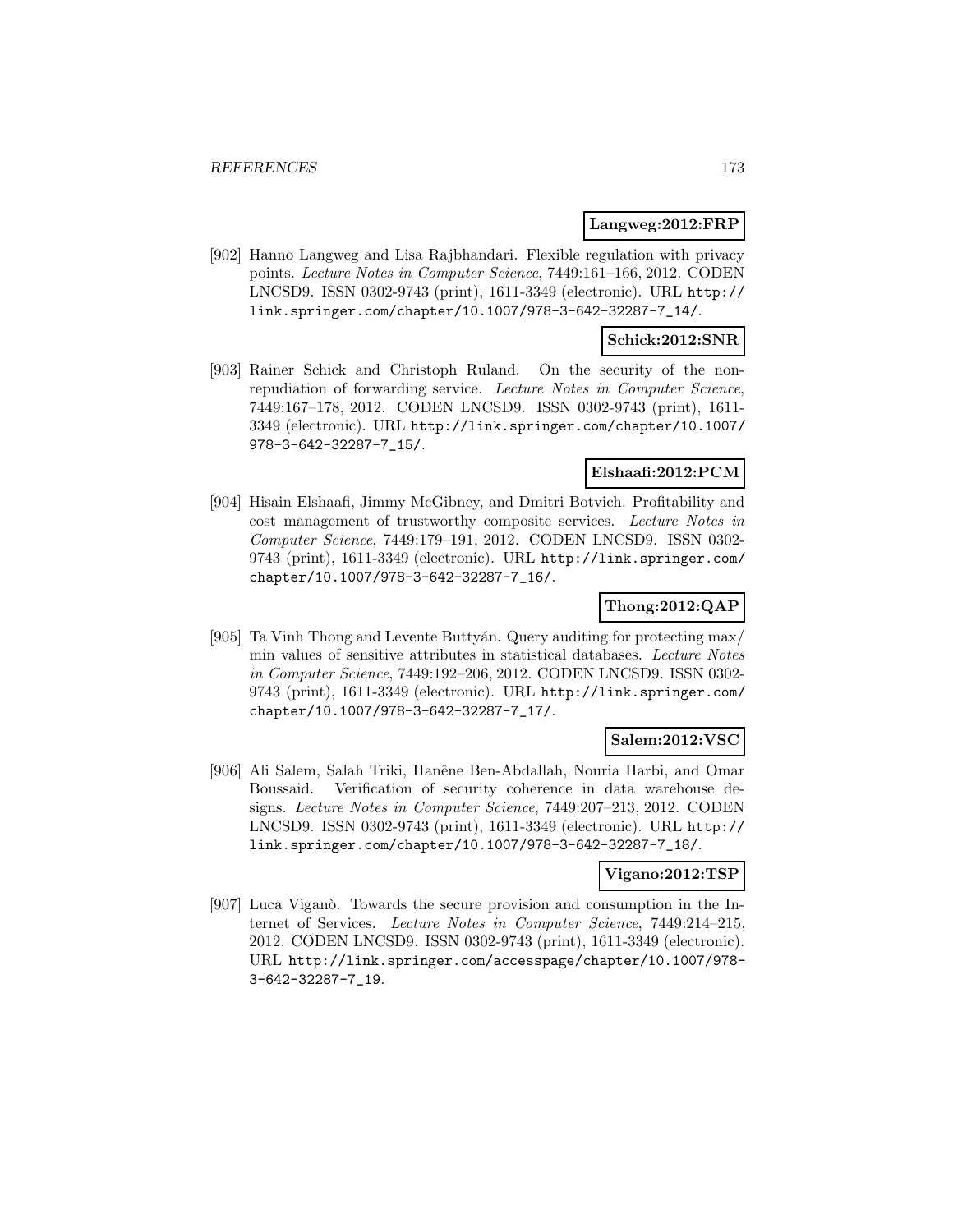### **Johns:2012:WSD**

[908] Martin Johns and Joachim Posegga. WebSand: Server-driven outbound Web-application sandboxing. Lecture Notes in Computer Science, 7449: 216–217, 2012. CODEN LNCSD9. ISSN 0302-9743 (print), 1611-3349 (electronic). URL http://link.springer.com/accesspage/chapter/ 10.1007/978-3-642-32287-7\_20.

### **Anonymous:2012:FMbt**

[909] Anonymous. Front matter. Lecture Notes in Computer Science, 7449: ??, 2012. CODEN LNCSD9. ISSN 0302-9743 (print), 1611-3349 (electronic). URL http://link.springer.com/content/pdf/bfm:978-3- 642-32287-7/1.

# **Jensen:2012:TPN**

[910] Kurt Jensen, Wil M. van der Aalst, Marco Ajmone Marsan, Giuliana Franceschinis, Jetty Kleijn, and Lars Michael Kristensen, editors. Transactions on Petri Nets and Other Models of Concurrency VI, volume 7400 of Lecture Notes in Computer Science. Springer-Verlag Inc., New York, NY, USA, 2012. CODEN LNCSD9. ISBN 3-642-35178-6 (print), 3- 642-35179-4 (e-book). ISSN 0302-9743 (print), 1611-3349 (electronic). LCCN ???? URL http://www.springerlink.com/content/978-3-642- 35179-2.

# **Hao:2012:AEI**

[911] Jin-Kao Hao, Pierrick Legrand, Pierre Collet, Nicolas Monmarché, Evelyne Lutton, and Marc Schoenauer, editors. Artificial Evolution: 10th International Conference, Evolution Artificielle, EA 2011, Angers, France, October 24-26, 2011, Revised Selected Papers, volume 7401 of Lecture Notes in Computer Science. Springer-Verlag Inc., New York, NY, USA, 2012. CODEN LNCSD9. ISBN 3-642-35532-3 (print), 3-642-35533-1 (ebook). ISSN 0302-9743 (print), 1611-3349 (electronic). LCCN ???? URL http://www.springerlink.com/content/978-3-642-35533-2.

# **Lin:2012:COA**

[912] Guohui Lin, editor. Combinatorial Optimization and Applications: 6th International Conference, COCOA 2012, Banff, AB, Canada, August 5- 9, 2012. Proceedings, volume 7402 of Lecture Notes in Computer Science. Springer-Verlag Inc., New York, NY, USA, 2012. CODEN LNCSD9. ISBN 3-642-31769-3 (print), 3-642-31770-7 (e-book). ISSN 0302-9743 (print), 1611-3349 (electronic). LCCN ???? URL http://www.springerlink. com/content/978-3-642-31770-5.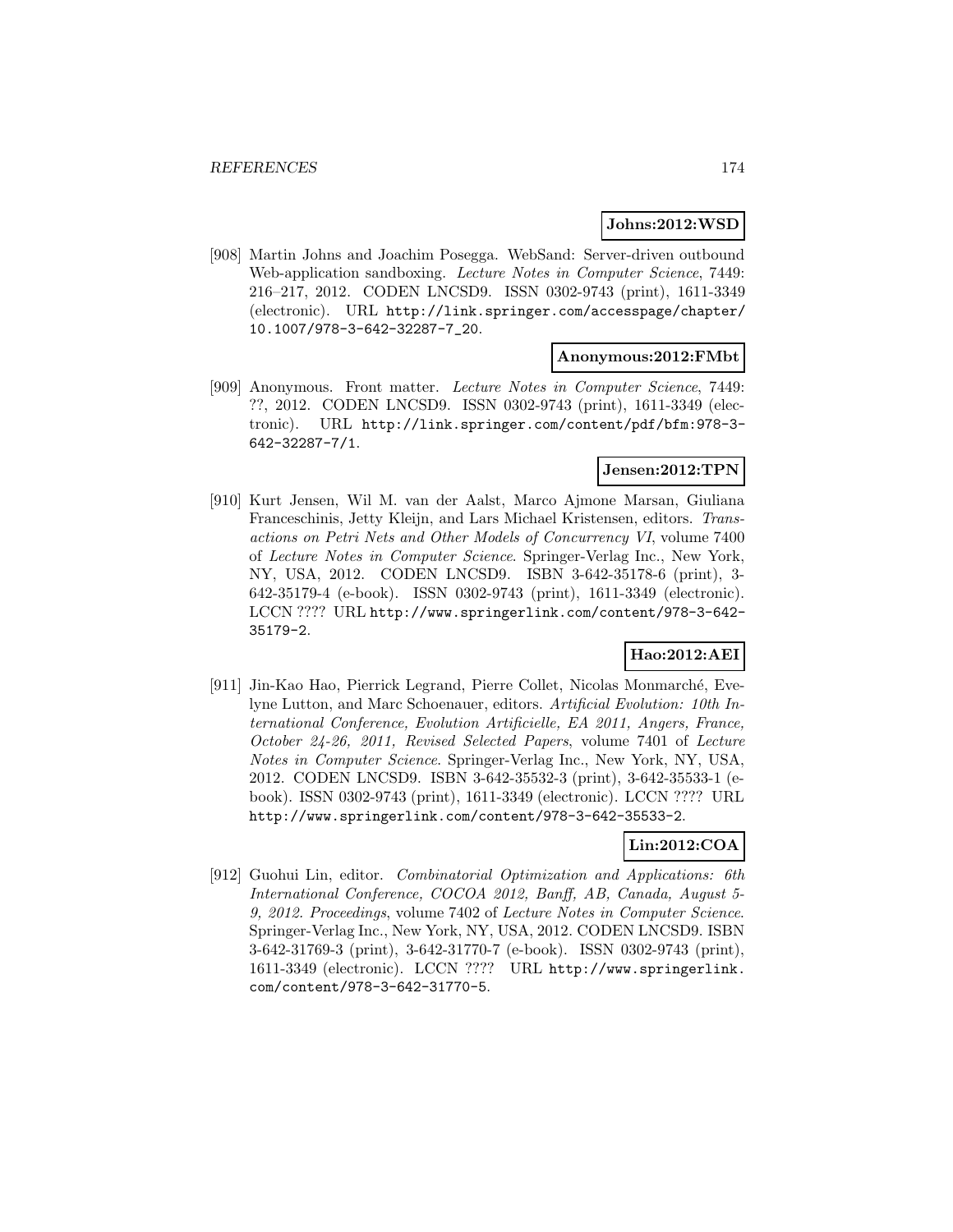#### **Navarro:2012:SSA**

[913] Gonzalo Navarro and Vladimir Pestov, editors. Similarity Search and Applications: 5th International Conference, SISAP 2012, Toronto, ON, Canada, August 9-10, 2012. Proceedings, volume 7404 of Lecture Notes in Computer Science. Springer-Verlag Inc., New York, NY, USA, 2012. CODEN LNCSD9. ISBN 3-642-32152-6 (print), 3-642-32153-4 (e-book). ISSN 0302-9743 (print), 1611-3349 (electronic). LCCN ???? URL http: //www.springerlink.com/content/978-3-642-32153-5.

# **Wang:2012:WAS**

[914] Xinbing Wang, Rong Zheng, Tao Jing, and Kai Xing, editors. Wireless Algorithms, Systems, and Applications: 7th International Conference, WASA 2012, Yellow Mountains, China, August 8-10, 2012. Proceedings, volume 7405 of Lecture Notes in Computer Science. Springer-Verlag Inc., New York, NY, USA, 2012. CODEN LNCSD9. ISBN 3-642-31868-1 (print), 3-642-31869-X (e-book). ISSN 0302-9743 (print), 1611-3349 (electronic). LCCN ???? URL http://www.springerlink.com/content/ 978-3-642-31869-6.

### **Beringer:2012:ITP**

[915] Lennart Beringer and Amy Felty, editors. Interactive Theorem Proving: Third International Conference, ITP 2012, Princeton, NJ, USA, August 13-15, 2012. Proceedings, volume 7406 of Lecture Notes in Computer Science. Springer-Verlag Inc., New York, NY, USA, 2012. CODEN LNCSD9. ISBN 3-642-32346-4 (print), 3-642-32347-2 (e-book). ISSN 0302-9743 (print), 1611-3349 (electronic). LCCN ???? URL http:// www.springerlink.com/content/978-3-642-32347-8.

### **Gupta:2012:ARC**

[916] Anupam Gupta, Klaus Jansen, José Rolim, and Rocco Servedio, editors. Approximation, Randomization, and Combinatorial Optimization. Algorithms and Techniques: 15th International Workshop, APPROX 2012, and 16th International Workshop, RANDOM 2012, Cambridge, MA, USA, August 15-17, 2012. Proceedings, volume 7408 of Lecture Notes in Computer Science. Springer-Verlag Inc., New York, NY, USA, 2012. CO-DEN LNCSD9. ISBN 3-642-32511-4 (print), 3-642-32512-2 (e-book). ISSN 0302-9743 (print), 1611-3349 (electronic). LCCN ???? URL http://www. springerlink.com/content/978-3-642-32512-0.

### **deSouto:2012:ABC**

[917] Marcilio C. de Souto and Maricel G. Kann, editors. Advances in Bioinformatics and Computational Biology: 7th Brazilian Symposium on Bioinfor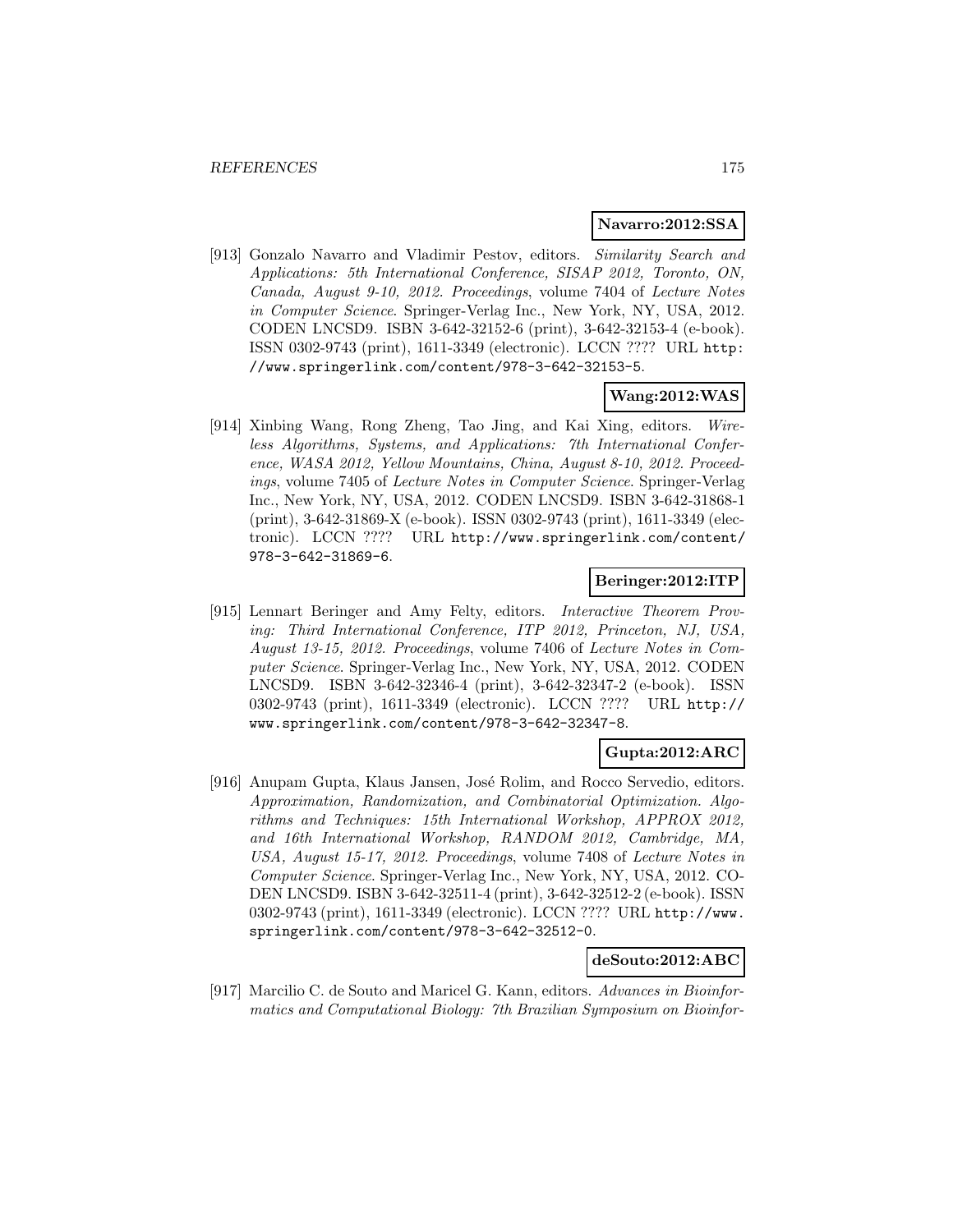matics, BSB 2012, Campo Grande, Brazil, August 15-17, 2012. Proceedings, volume 7409 of Lecture Notes in Computer Science. Springer-Verlag Inc., New York, NY, USA, 2012. CODEN LNCSD9. ISBN 3-642-31926-2 (print), 3-642-31927-0 (e-book). ISSN 0302-9743 (print), 1611-3349 (electronic). LCCN ???? URL http://www.springerlink.com/content/ 978-3-642-31927-3.

# **Yen:2012:DLT**

[918] Hsu-Chun Yen and Oscar H. Ibarra, editors. Developments in Language Theory: 16th International Conference, DLT 2012, Taipei, Taiwan, August 14-17, 2012. Proceedings, volume 7410 of Lecture Notes in Computer Science. Springer-Verlag Inc., New York, NY, USA, 2012. CODEN LNCSD9. ISBN 3-642-31652-2 (print), 3-642-31653-0 (e-book). ISSN 0302-9743 (print), 1611-3349 (electronic). LCCN ???? URL http:// www.springerlink.com/content/978-3-642-31653-1.

## **Cheung:2012:HLI**

[919] Simon K. S. Cheung, Joseph Fong, Lam-For Kwok, Kedong Li, and Reggie Kwan, editors. Hybrid Learning: 5th International Conference, ICHL 2012, Guangzhou, China, August 13-15, 2012. Proceedings, volume 7411 of Lecture Notes in Computer Science. Springer-Verlag Inc., New York, NY, USA, 2012. CODEN LNCSD9. ISBN 3-642-32017-1 (print), 3-642-32018- X (e-book). ISSN 0302-9743 (print), 1611-3349 (electronic). LCCN ???? URL http://www.springerlink.com/content/978-3-642-32018-7.

# **Smith:2012:ITS**

[920] Adam Smith, editor. Information Theoretic Security: 6th International Conference, ICITS 2012, Montreal, QC, Canada, August 15-17, 2012. Proceedings, volume 7412 of Lecture Notes in Computer Science. Springer-Verlag Inc., New York, NY, USA, 2012. CODEN LNCSD9. ISBN 3-642- 32283-2 (print), 3-642-32284-0 (e-book). ISSN 0302-9743 (print), 1611- 3349 (electronic). LCCN ???? URL http://www.springerlink.com/ content/978-3-642-32284-6.

# **Yao:2012:RSC**

[921] JingTao Yao, Yan Yang, Roman Słowiński, Salvatore Greco, Huaxiong Li, Sushmita Mitra, and Lech Polkowski, editors. Rough Sets and Current Trends in Computing: 8th International Conference, RSCTC 2012, Chengdu, China, August 17-20, 2012.Proceedings, volume 7413 of Lecture Notes in Computer Science. Springer-Verlag Inc., New York, NY, USA, 2012. CODEN LNCSD9. ISBN 3-642-32114-3 (print), 3-642-32115-1 (ebook). ISSN 0302-9743 (print), 1611-3349 (electronic). LCCN ???? URL http://www.springerlink.com/content/978-3-642-32115-3.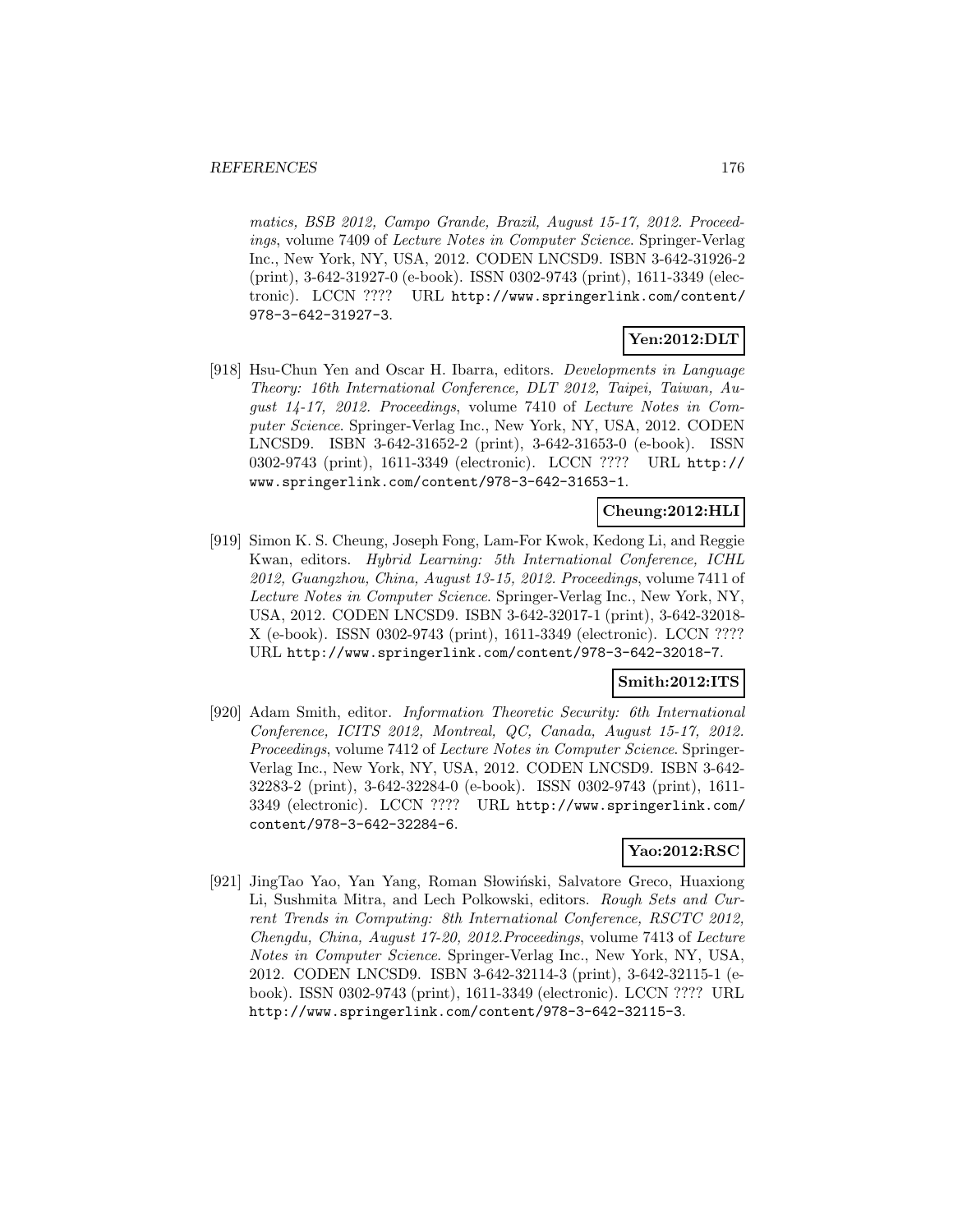# **Li:2012:RSK**

[922] Tianrui Li, Hung Son Nguyen, Guoyin Wang, Jerzy Grzymala-Busse, Ryszard Janicki, Aboul Ella Hassanien, and Hong Yu, editors. Rough Sets and Knowledge Technology: 7th International Conference, RSKT 2012, Chengdu, China, August 17-20, 2012. Proceedings, volume 7414 of Lecture Notes in Computer Science. Springer-Verlag Inc., New York, NY, USA, 2012. CODEN LNCSD9. ISBN 3-642-31899-1 (print), 3-642-31900- 9 (e-book). ISSN 0302-9743 (print), 1611-3349 (electronic). LCCN ???? URL http://www.springerlink.com/content/978-3-642-31900-6.

# **Lassiter:2012:NDL**

[923] Daniel Lassiter and Marija Slavkovik, editors. New Directions in Logic, Language and Computation: ESSLLI 2010 and ESSLLI 2011 Student Sessions. Selected Papers, volume 7415 of Lecture Notes in Computer Science. Springer-Verlag Inc., New York, NY, USA, 2012. CODEN LNCSD9. ISBN 3-642-31466-X (print), 3-642-31467-8 (e-book). ISSN 0302-9743 (print), 1611-3349 (electronic). LCCN ???? URL http://www.springerlink. com/content/978-3-642-31467-4.

# **Rofer:2012:RRS**

[924] Thomas Röfer, N. Michael Mayer, Jesus Savage, and Uluç Saranlı, editors. RoboCup 2011: Robot Soccer World Cup XV, volume 7416 of Lecture Notes in Computer Science. Springer-Verlag Inc., New York, NY, USA, 2012. CODEN LNCSD9. ISBN 3-642-32059-7 (print), 3-642-32060-0 (ebook). ISSN 0302-9743 (print), 1611-3349 (electronic). LCCN ???? URL http://www.springerlink.com/content/978-3-642-32060-6.

# **Safavi-Naini:2012:ACC**

[925] Reihaneh Safavi-Naini and Ran Canetti, editors. Advances in Cryptology — CRYPTO 2012: 32nd Annual Cryptology Conference, Santa Barbara, CA, USA, August 19-23, 2012. Proceedings, volume 7417 of Lecture Notes in Computer Science. Springer-Verlag Inc., New York, NY, USA, 2012. CODEN LNCSD9. ISBN 3-642-32008-2 (print), 3-642-32009-0 (e-book). ISSN 0302-9743 (print), 1611-3349 (electronic). LCCN ???? URL http: //www.springerlink.com/content/978-3-642-32009-5.

## **Gao:2012:WAI**

[926] Hong Gao, Lipyeow Lim, Wei Wang, Chuan Li, and Lei Chen, editors. Web-Age Information Management: 13th International Conference, WAIM 2012, Harbin, China, August 18-20, 2012. Proceedings, volume 7418 of Lecture Notes in Computer Science. Springer-Verlag Inc., New York, NY, USA, 2012. CODEN LNCSD9. ISBN 3-642-32280-8 (print),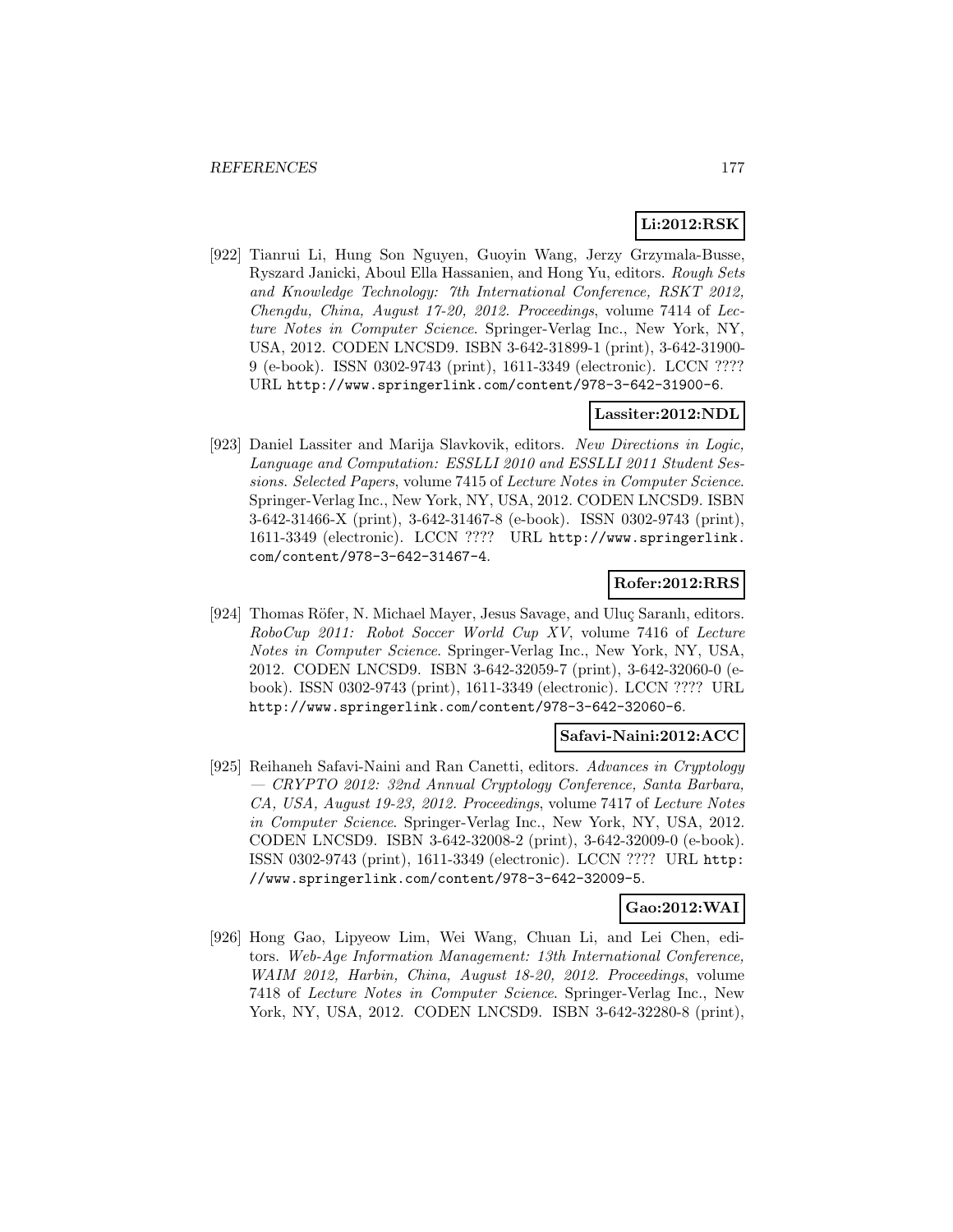3-642-32281-6 (e-book). ISSN 0302-9743 (print), 1611-3349 (electronic). LCCN ???? URL http://www.springerlink.com/content/978-3-642- 32281-5.

# **Bao:2012:WAI**

[927] Zhifeng Bao, Yunjun Gao, Yu Gu, Longjiang Guo, Yingshu Li, Jiaheng Lu, Zujie Ren, Chaokun Wang, and Xiao Zhang, editors. Web-Age Information Management: WAIM 2012 International Workshops: GDMM, IWSN, MDSP, USDM, and XMLDM Harbin, China, August 18-20, 2012 Proceedings, volume 7419 of Lecture Notes in Computer Science. Springer-Verlag Inc., New York, NY, USA, 2012. CODEN LNCSD9. ISBN 3-642- 33049-5 (print), 3-642-33050-9 (e-book). ISSN 0302-9743 (print), 1611- 3349 (electronic). LCCN ???? URL http://www.springerlink.com/ content/978-3-642-33050-6.

# **Beckert:2012:FVO**

[928] Bernhard Beckert, Ferruccio Damiani, and Dilian Gurov, editors. Formal Verification of Object-Oriented Software: International Conference, FoVeOOS 2011, Turin, Italy, October 5-7, 2011, Revised Selected Papers, volume 7421 of Lecture Notes in Computer Science. Springer-Verlag Inc., New York, NY, USA, 2012. CODEN LNCSD9. ISBN 3-642-31761-8 (print), 3-642-31762-6 (e-book). ISSN 0302-9743 (print), 1611-3349 (electronic). LCCN ???? URL http://www.springerlink.com/content/ 978-3-642-31762-0.

# **Mahjoub:2012:COS**

[929] A. Ridha Mahjoub, Vangelis Markakis, Ioannis Milis, and Vangelis Th. Paschos, editors. Combinatorial Optimization: Second International Symposium, ISCO 2012, Athens, Greece, April 19-21, 2012, Revised Selected Papers, volume 7422 of Lecture Notes in Computer Science. Springer-Verlag Inc., New York, NY, USA, 2012. CODEN LNCSD9. ISBN 3- 642-32146-1 (print), 3-642-32147-X (e-book). ISSN 0302-9743 (print), 1611-3349 (electronic). LCCN ???? URL http://www.springerlink. com/content/978-3-642-32147-4.

# **Geva:2012:FRC**

[930] Shlomo Geva, Jaap Kamps, and Ralf Schenkel, editors. Focused Retrieval of Content and Structure: 10th International Workshop of the Initiative for the Evaluation of XML Retrieval, INEX 2011, Saarbrücken, Germany, December 12-14, 2011, Revised Selected Papers, volume 7424 of Lecture Notes in Computer Science. Springer-Verlag Inc., New York, NY, USA, 2012. CODEN LNCSD9. ISBN 3-642-35733-4 (print), 3-642-35734-2 (ebook). ISSN 0302-9743 (print), 1611-3349 (electronic). LCCN ???? URL http://www.springerlink.com/content/978-3-642-35734-3.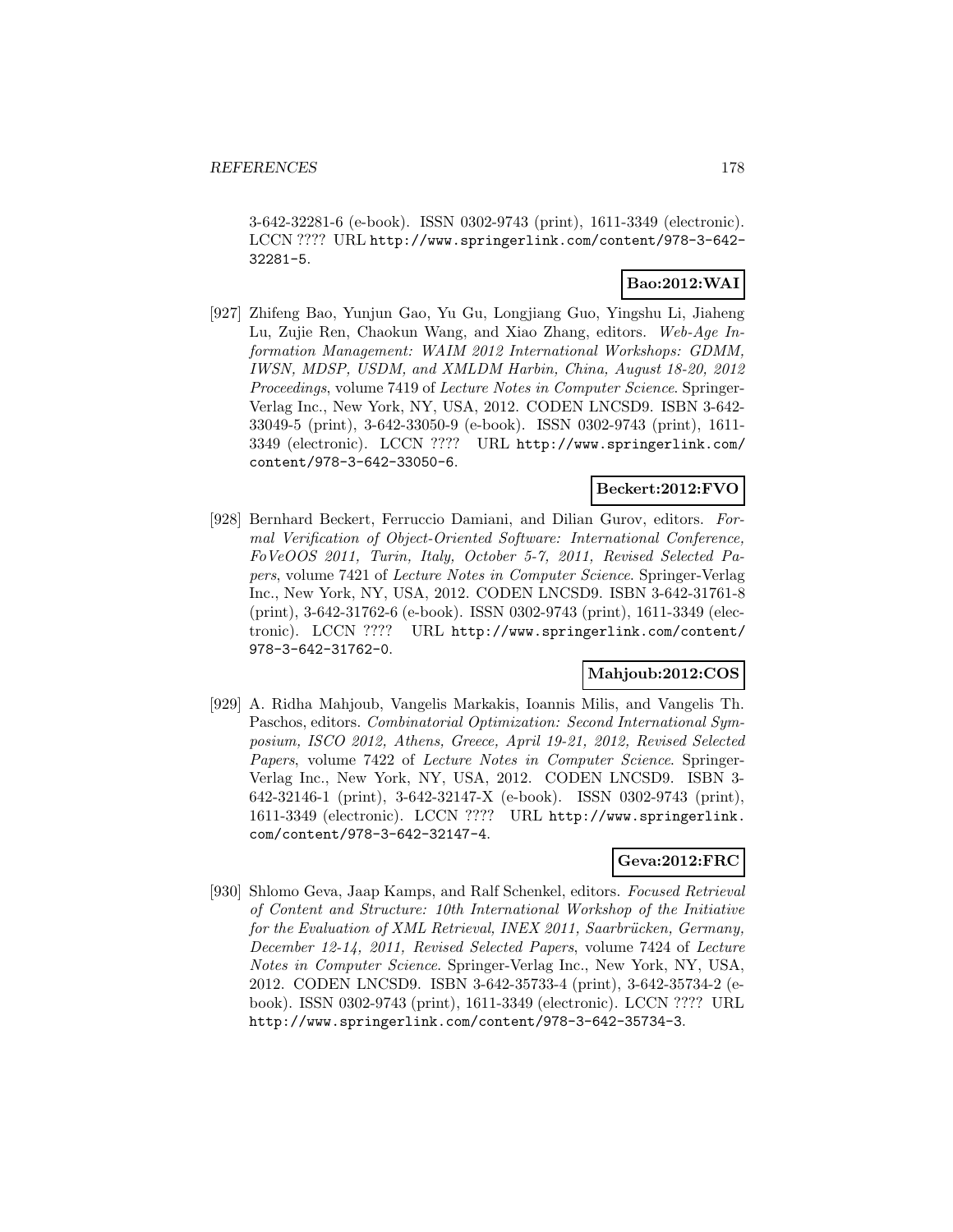# **Lee:2012:CHI**

[931] Geuk Lee, Daniel Howard, Jeong Jin Kang, and Dominik Slezak, edi- ´ tors. Convergence and Hybrid Information Technology: 6th International Conference, ICHIT 2012, Daejeon, Korea, August 23-25, 2012. Proceedings, volume 7425 of Lecture Notes in Computer Science. Springer-Verlag Inc., New York, NY, USA, 2012. CODEN LNCSD9. ISBN 3-642-32644-7 (print), 3-642-32645-5 (e-book). ISSN 0302-9743 (print), 1611-3349 (electronic). LCCN ???? URL http://www.springerlink.com/content/ 978-3-642-32645-5.

# **Ziemke:2012:AAI**

[932] Tom Ziemke, Christian Balkenius, and John Hallam, editors. From Animals to Animats 12: 12th International Conference on Simulation of Adaptive Behavior, SAB 2012, Odense, Denmark, August 27-30, 2012. Proceedings, volume 7426 of Lecture Notes in Computer Science. Springer-Verlag Inc., New York, NY, USA, 2012. CODEN LNCSD9. ISBN 3-642- 33092-4 (print), 3-642-33093-2 (e-book). ISSN 0302-9743 (print), 1611- 3349 (electronic). LCCN ???? URL http://www.springerlink.com/ content/978-3-642-33093-3.

# **Kuhn:2012:CNL**

[933] Tobias Kuhn and Norbert E. Fuchs, editors. Controlled Natural Language: Third International Workshop, CNL 2012, Zurich, Switzerland, August 29-31, 2012. Proceedings, volume 7427 of Lecture Notes in Computer Science. Springer-Verlag Inc., New York, NY, USA, 2012. CODEN LNCSD9. ISBN 3-642-32611-0 (print), 3-642-32612-9 (e-book). ISSN 0302-9743 (print), 1611-3349 (electronic). LCCN ???? URL http:// www.springerlink.com/content/978-3-642-32612-7.

# **Prouff:2012:CHE**

[934] Emmanuel Prouff and Patrick Schaumont, editors. Cryptographic Hardware and Embedded Systems  $-$  CHES 2012: 14th International Workshop, Leuven, Belgium, September 9-12, 2012. Proceedings, volume 7428 of Lecture Notes in Computer Science. Springer-Verlag Inc., New York, NY, USA, 2012. CODEN LNCSD9. ISBN 3-642-33026-6 (print), 3-642-33027- 4 (e-book). ISSN 0302-9743 (print), 1611-3349 (electronic). LCCN ???? URL http://www.springerlink.com/content/978-3-642-33027-8.

### **Herrmann:2012:AAR**

[935] Guido Herrmann, Matthew Studley, Martin Pearson, Andrew Conn, Chris Melhuish, Mark Witkowski, Jong-Hwan Kim, and Prahlad Vadakkepat, editors. Advances in Autonomous Robotics: Joint Proceedings of the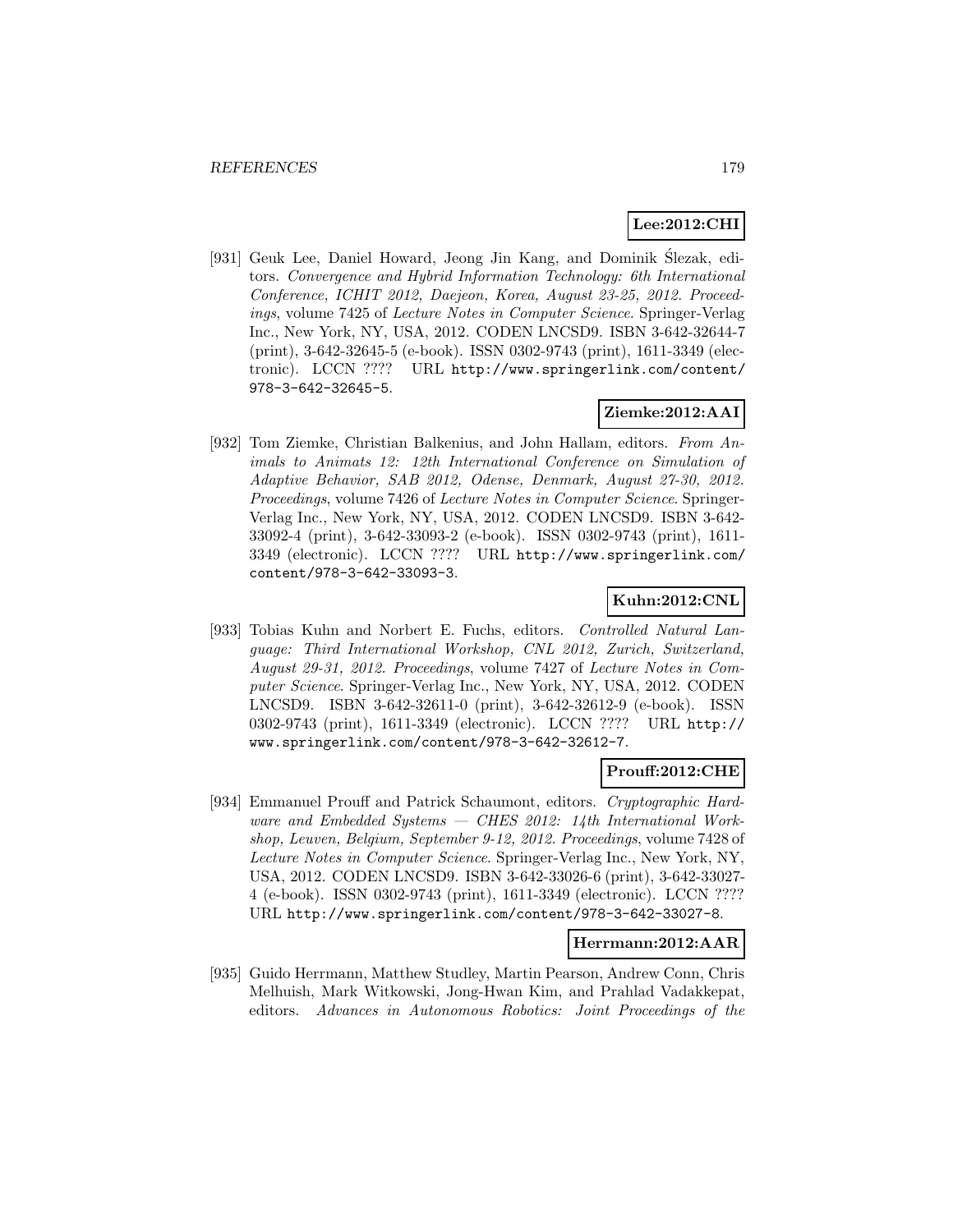13th Annual TAROS Conference and the 15th Annual FIRA RoboWorld Congress, Bristol, UK, August 20-23, 2012, volume 7429 of Lecture Notes in Computer Science. Springer-Verlag Inc., New York, NY, USA, 2012. CODEN LNCSD9. ISBN 3-642-32526-2 (print), 3-642-32527-0 (e-book). ISSN 0302-9743 (print), 1611-3349 (electronic). LCCN ???? URL http: //www.springerlink.com/content/978-3-642-32527-4.

# **Nguyen:2012:TCC**

[936] Ngoc-Thanh Nguyen, editor. Transactions on Computational Collective Intelligence VIII, volume 7430 of Lecture Notes in Computer Science. Springer-Verlag Inc., New York, NY, USA, 2012. CODEN LNCSD9. ISBN 3-642-34644-8 (print), 3-642-34645-6 (e-book). ISSN 0302-9743 (print), 1611-3349 (electronic). LCCN ???? URL http://www.springerlink. com/content/978-3-642-34645-3.

# **Bebis:2012:AVCa**

[937] George Bebis, Richard Boyle, Bahram Parvin, Darko Koracin, Charless Fowlkes, Sen Wang, Min-Hyung Choi, Stephan Mantler, Jürgen Schulze, Daniel Acevedo, Klaus Mueller, and Michael Papka, editors. Advances in Visual Computing: 8th International Symposium, ISVC 2012, Rethymnon, Crete, Greece, July 16-18, 2012, Revised Selected Papers, Part I, volume 7431 of Lecture Notes in Computer Science. Springer-Verlag Inc., New York, NY, USA, 2012. CODEN LNCSD9. ISBN 3-642-33178-5 (print), 3-642-33179-3 (e-book). ISSN 0302-9743 (print), 1611-3349 (electronic). LCCN ???? URL http://www.springerlink.com/content/978-3-642- 33179-4.

# **Bebis:2012:AVCb**

[938] George Bebis, Richard Boyle, Bahram Parvin, Darko Koracin, Charless Fowlkes, Sen Wang, Min-Hyung Choi, Stephan Mantler, Jürgen Schulze, Daniel Acevedo, Klaus Mueller, and Michael Papka, editors. Advances in Visual Computing: 8th International Symposium, ISVC 2012, Rethymnon, Crete, Greece, July 16-18, 2012, Revised Selected Papers, Part II, volume 7432 of Lecture Notes in Computer Science. Springer-Verlag Inc., New York, NY, USA, 2012. CODEN LNCSD9. ISBN 3-642-33190-4 (print), 3-642-33191-2 (e-book). ISSN 0302-9743 (print), 1611-3349 (electronic). LCCN ???? URL http://www.springerlink.com/content/ 978-3-642-33191-6.

### **Stefanovic:2012:DCM**

[939] Darko Stefanovic and Andrew Turberfield, editors. DNA Computing and Molecular Programming: 18th International Conference, DNA 18, Aarhus, Denmark, August 14-17, 2012. Proceedings, volume 7433 of Lecture Notes in Computer Science. Springer-Verlag Inc., New York, NY,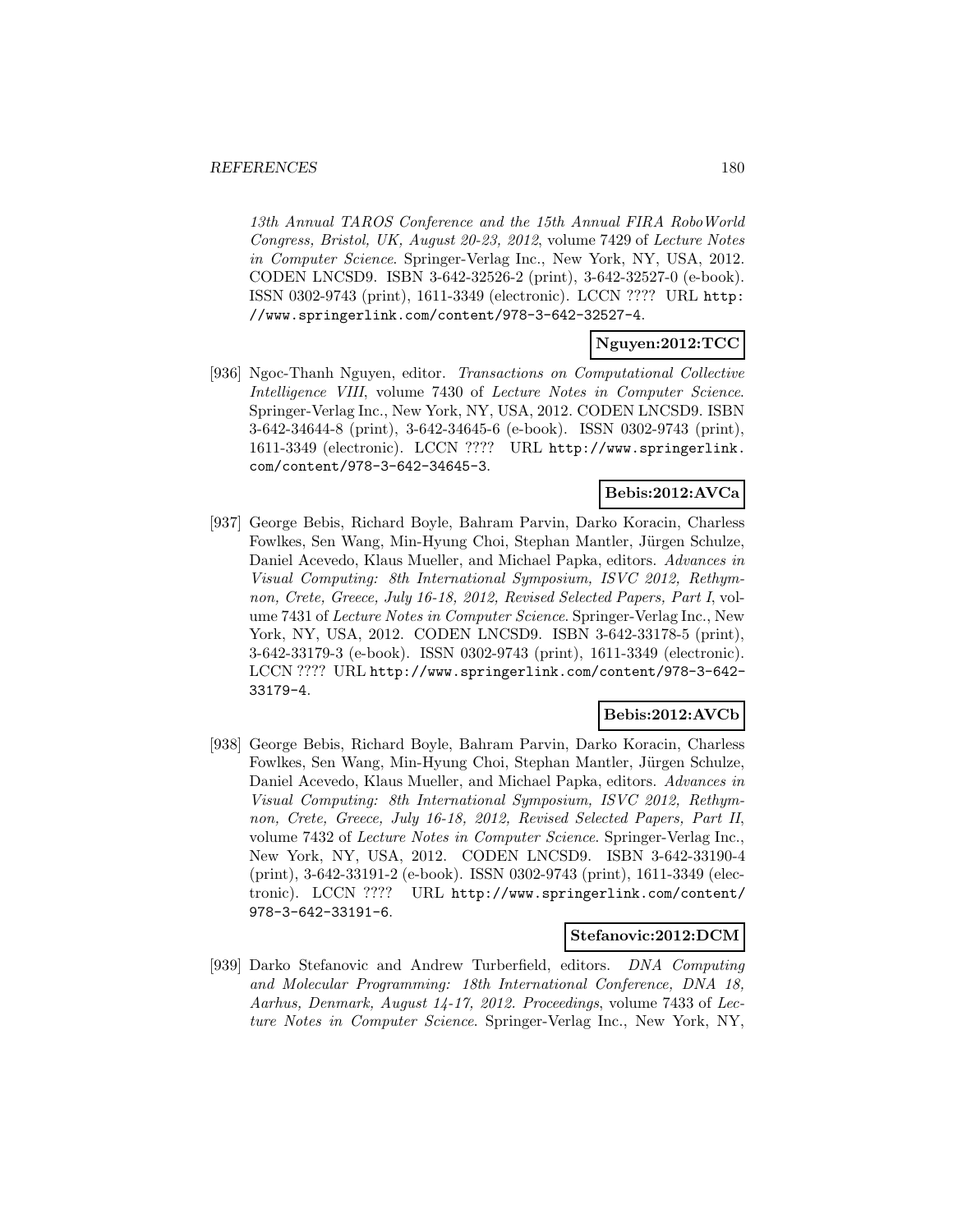USA, 2012. CODEN LNCSD9. ISBN 3-642-32207-7 (print), 3-642-32208- 5 (e-book). ISSN 0302-9743 (print), 1611-3349 (electronic). LCCN ???? URL http://www.springerlink.com/content/978-3-642-32208-2.

#### **Gudmundsson:2012:CCA**

[940] Joachim Gudmundsson, Julián Mestre, and Taso Viglas, editors. Computing and Combinatorics: 18th Annual International Conference, COCOON 2012, Sydney, Australia, August 20-22, 2012. Proceedings, volume 7434 of Lecture Notes in Computer Science. Springer-Verlag Inc., New York, NY, USA, 2012. CODEN LNCSD9. ISBN 3-642-32240-9 (print), 3-642-32241- 7 (e-book). ISSN 0302-9743 (print), 1611-3349 (electronic). LCCN ???? URL http://www.springerlink.com/content/978-3-642-32241-9.

## **Yin:2012:IDE**

[941] Hujun Yin, José A. F. Costa, and Guilherme Barreto, editors. *Intelligent* Data Engineering and Automated Learning — IDEAL 2012: 13th International Conference, Natal, Brazil, August 29-31, 2012. Proceedings, volume 7435 of Lecture Notes in Computer Science. Springer-Verlag Inc., New York, NY, USA, 2012. CODEN LNCSD9. ISBN 3-642-32638-2 (print), 3-642-32639-0 (e-book). ISSN 0302-9743 (print), 1611-3349 (electronic). LCCN ???? URL http://www.springerlink.com/content/978-3-642- 32639-4.

#### **Giannakopoulou:2012:FFM**

[942] Dimitra Giannakopoulou and Dominique Méry, editors. FM 2012: Formal Methods: 18th International Symposium, Paris, France, August 27-31, 2012. Proceedings, volume 7436 of Lecture Notes in Computer Science. Springer-Verlag Inc., New York, NY, USA, 2012. CODEN LNCSD9. ISBN 3-642-32758-3 (print), 3-642-32759-1 (e-book). ISSN 0302-9743 (print), 1611-3349 (electronic). LCCN ???? URL http://www.springerlink. com/content/978-3-642-32759-9.

#### **Stoelinga:2012:FMI**

[943] Mariëlle Stoelinga and Ralf Pinger, editors. Formal Methods for Industrial Critical Systems: 17th International Workshop, FMICS 2012, Paris, France, August 27-28, 2012. Proceedings, volume 7437 of Lecture Notes in Computer Science. Springer-Verlag Inc., New York, NY, USA, 2012. CODEN LNCSD9. ISBN 3-642-32468-1 (print), 3-642-32469-X (e-book). ISSN 0302-9743 (print), 1611-3349 (electronic). LCCN ???? URL http: //www.springerlink.com/content/978-3-642-32469-7.

## **Bikakis:2012:RWR**

[944] Antonis Bikakis and Adrian Giurca, editors. Rules on the Web: Research and Applications: 6th International Symposium, RuleML 2012, Montpel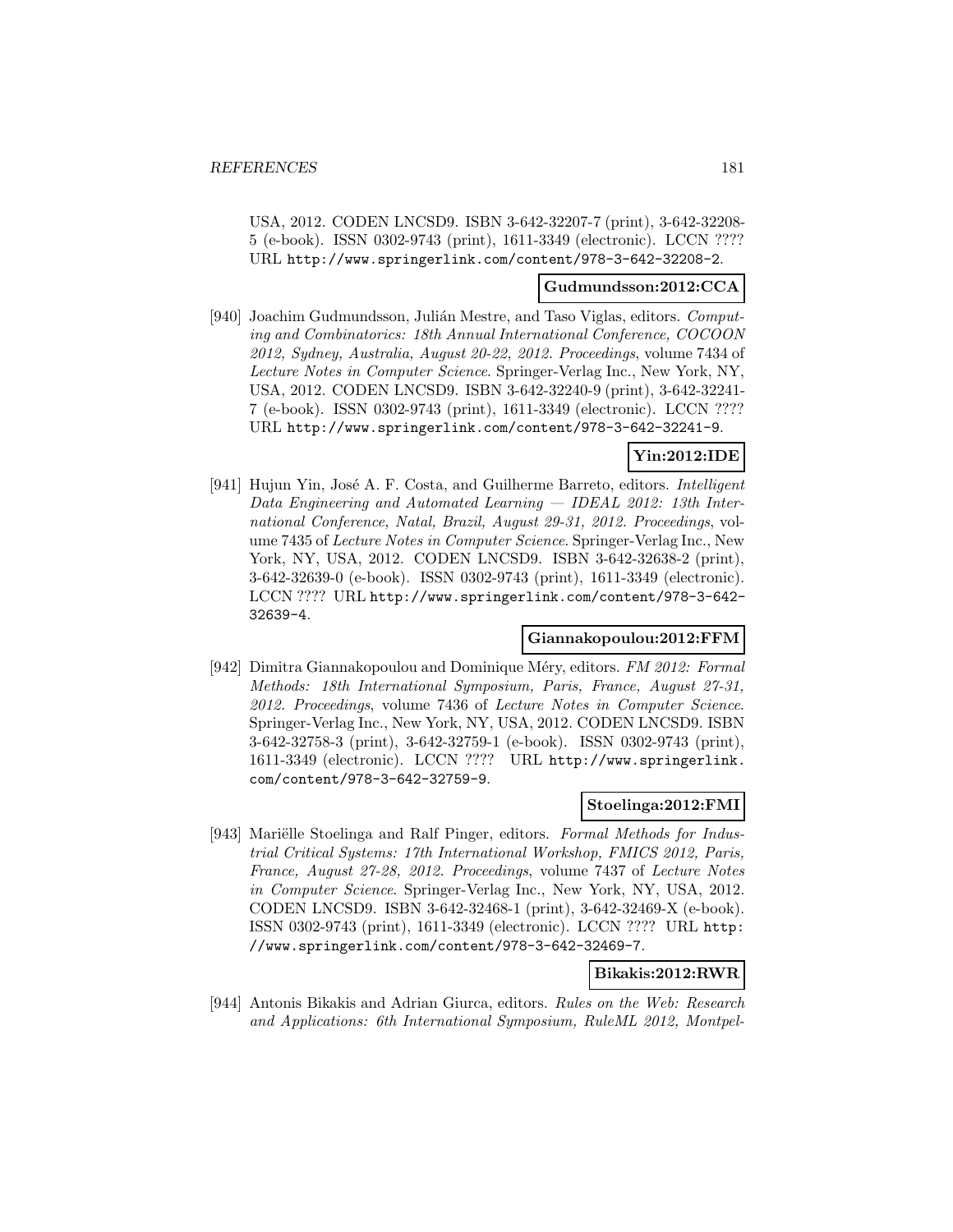lier, France, August 27-29, 2012. Proceedings, volume 7438 of Lecture Notes in Computer Science. Springer-Verlag Inc., New York, NY, USA, 2012. CODEN LNCSD9. ISBN 3-642-32688-9 (print), 3-642-32689-7 (ebook). ISSN 0302-9743 (print), 1611-3349 (electronic). LCCN ???? URL http://www.springerlink.com/content/978-3-642-32689-9.

## **Xiang:2012:AAPa**

[945] Yang Xiang, Ivan Stojmenovic, Bernady O. Apduhan, Guojun Wang, Koji Nakano, and Albert Zomaya, editors. Algorithms and Architectures for Parallel Processing: 12th International Conference, ICA3PP 2012, Fukuoka, Japan, September 4-7, 2012, Proceedings, Part I, volume 7439 of Lecture Notes in Computer Science. Springer-Verlag Inc., New York, NY, USA, 2012. CODEN LNCSD9. ISBN 3-642-33077-0 (print), 3-642-33078- 9 (e-book). ISSN 0302-9743 (print), 1611-3349 (electronic). LCCN ???? URL http://www.springerlink.com/content/978-3-642-33078-0.

## **Xiang:2012:AAPb**

[946] Yang Xiang, Ivan Stojmenovic, Bernady O. Apduhan, Guojun Wang, Koji Nakano, and Albert Zomaya, editors. Algorithms and Architectures for Parallel Processing: 12th International Conference, ICA3PP 2012, Fukuoka, Japan, September 4-7, 2012, Proceedings, Part II, volume 7440 of Lecture Notes in Computer Science. Springer-Verlag Inc., New York, NY, USA, 2012. CODEN LNCSD9. ISBN 3-642-33064-9 (print), 3-642-33065-7 (e-book). ISSN 0302-9743 (print), 1611-3349 (electronic). LCCN ???? URL http://www.springerlink.com/content/978-3-642- 33065-0.

## **Alvarez:2012:PPR**

[947] Luis Alvarez, Marta Mejail, Luis Gomez, and Julio Jacobo, editors. Progress in Pattern Recognition, Image Analysis, Computer Vision, and Applications: 17th Iberoamerican Congress, CIARP 2012, Buenos Aires, Argentina, September 3-6, 2012. Proceedings, volume 7441 of Lecture Notes in Computer Science. Springer-Verlag Inc., New York, NY, USA, 2012. CODEN LNCSD9. ISBN 3-642-33274-9 (print), 3-642-33275-7 (ebook). ISSN 0302-9743 (print), 1611-3349 (electronic). LCCN ???? URL http://www.springerlink.com/content/978-3-642-33275-3.

#### **Gerdt:2012:CAS**

[948] Vladimir P. Gerdt, Wolfram Koepf, Ernst W. Mayr, and Evgenii V. Vorozhtsov, editors. Computer Algebra in Scientific Computing: 14th International Workshop, CASC 2012, Maribor, Slovenia, September 3- 6, 2012. Proceedings, volume 7442 of Lecture Notes in Computer Science. Springer-Verlag Inc., New York, NY, USA, 2012. CODEN LNCSD9. ISBN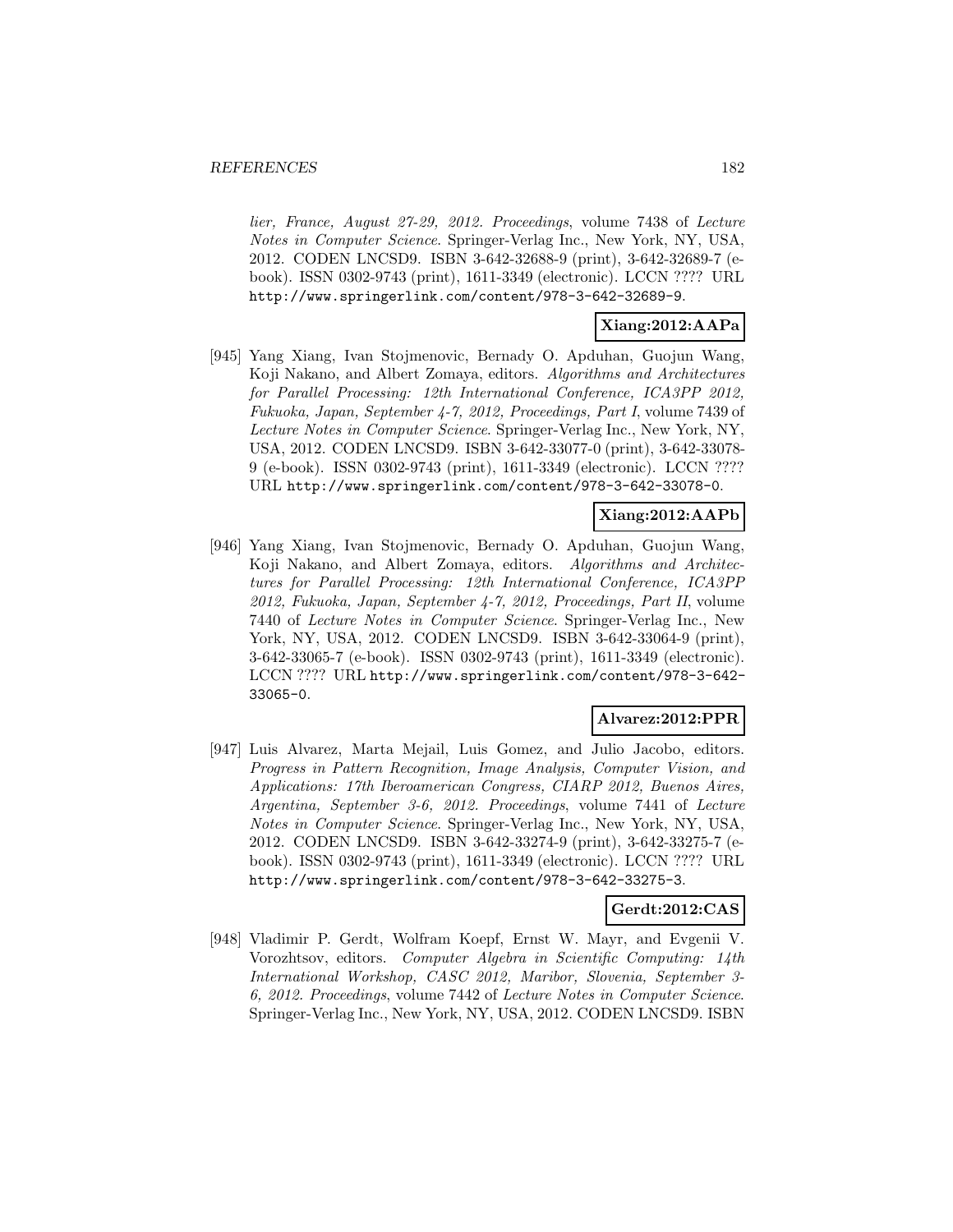3-642-32972-1 (print), 3-642-32973-X (e-book). ISSN 0302-9743 (print), 1611-3349 (electronic). LCCN ???? URL http://www.springerlink. com/content/978-3-642-32973-9.

## **Scholl:2012:EGI**

[949] Hans J. Scholl, Marijn Janssen, Maria A. Wimmer, Carl Erik Moe, and Leif Skiftenes Flak, editors. Electronic Government: 11th IFIP WG 8.5 International Conference, EGOV 2012, Kristiansand, Norway, September 3-6, 2012. Proceedings, volume 7443 of Lecture Notes in Computer Science. Springer-Verlag Inc., New York, NY, USA, 2012. CODEN LNCSD9. ISBN 3-642-33488-1 (print), 3-642-33489-X (e-book). ISSN 0302-9743 (print), 1611-3349 (electronic). LCCN ???? URL http://www. springerlink.com/content/978-3-642-33489-4.

### **Tambouris:2012:EPI**

[950] Efthimios Tambouris, Ann Macintosh, and Øystein Sæbø, editors. Electronic Participation: 4th IFIP WG 8.5 International Conference, ePart 2012, Kristiansand, Norway, September 3-5, 2012. Proceedings, volume 7444 of Lecture Notes in Computer Science. Springer-Verlag Inc., New York, NY, USA, 2012. CODEN LNCSD9. ISBN 3-642-33249-8 (print), 3-642-33250-1 (e-book). ISSN 0302-9743 (print), 1611-3349 (electronic). LCCN ???? URL http://www.springerlink.com/content/978-3-642- 33250-0.

#### **Durand-Lose:2012:UCN**

[951] Jérôme Durand-Lose and Nataša Jonoska, editors. Unconventional Computation and Natural Computation: 11th International Conference, UCNC 2012, Orléan, France, September 3-7, 2012. Proceedings, volume 7445 of Lecture Notes in Computer Science. Springer-Verlag Inc., New York, NY, USA, 2012. CODEN LNCSD9. ISBN 3-642-32893-8 (print), 3-642-32894-6 (e-book). ISSN 0302-9743 (print), 1611-3349 (electronic). LCCN ???? URL http://www.springerlink.com/content/978-3-642- 32894-7.

### **Liddle:2012:DESa**

[952] Stephen W. Liddle, Klaus-Dieter Schewe, A. Min Tjoa, and Xiaofang Zhou, editors. Database and Expert Systems Applications: 23rd International Conference, DEXA 2012, Vienna, Austria, September 3-6, 2012. Proceedings, Part I, volume 7446 of Lecture Notes in Computer Science. Springer-Verlag Inc., New York, NY, USA, 2012. CODEN LNCSD9. ISBN 3-642-32599-8 (print), 3-642-32600-5 (e-book). ISSN 0302-9743 (print), 1611-3349 (electronic). LCCN ???? URL http://www.springerlink. com/content/978-3-642-32600-4.